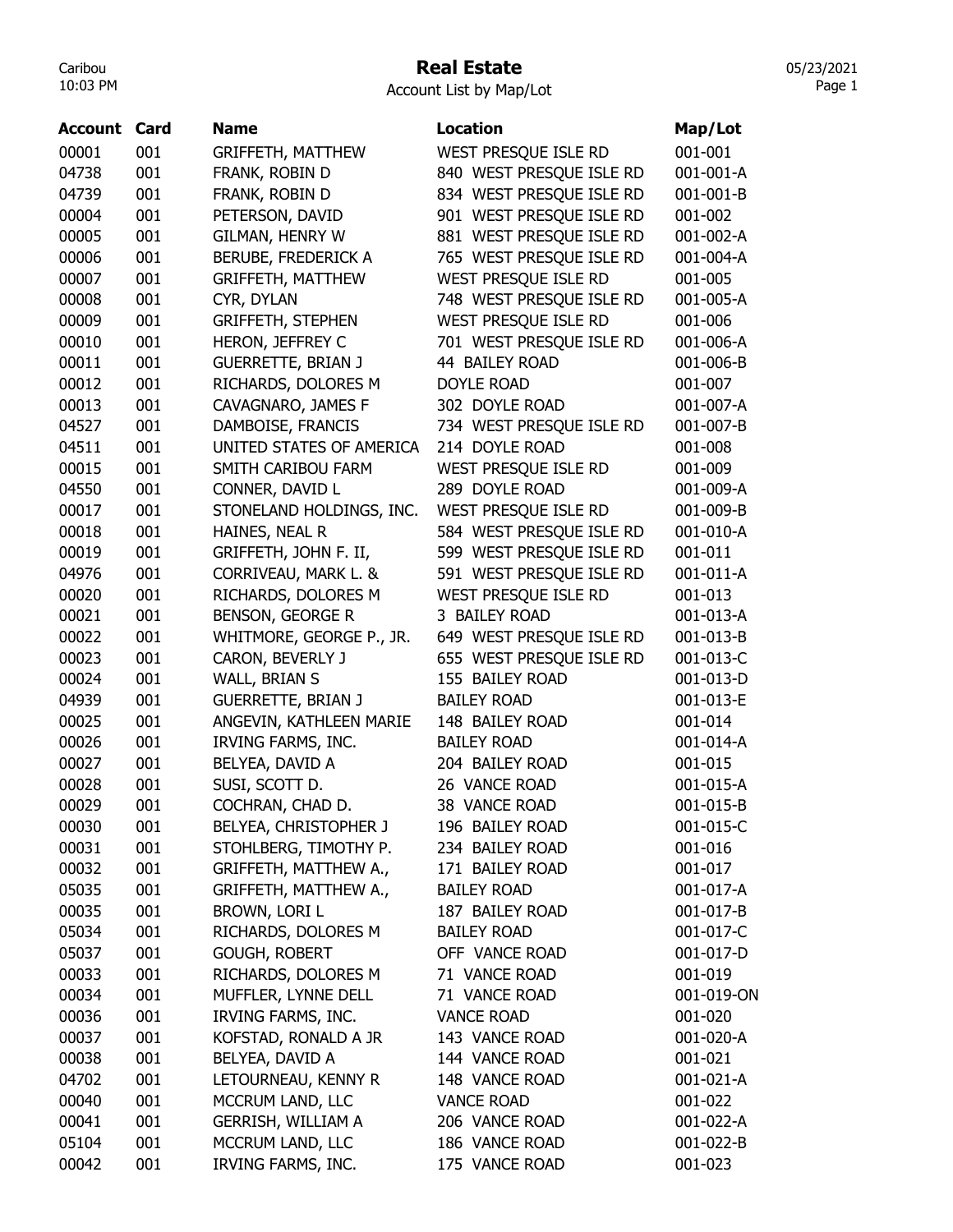## Real Estate

05/23/2021 Page 2

Account List by Map/Lot

| <b>Account</b> | Card | Name                               | <b>Location</b>           | Map/Lot   |
|----------------|------|------------------------------------|---------------------------|-----------|
| 00043          | 001  | GERRISH, WILLIAM A                 | 205 VANCE ROAD            | 001-023-A |
| 00044          | 001  | KIEFFER, ROBERT J                  | E. PRESQUE ISLE           | 002-001   |
| 04652          | 001  | SMITH, CARL B                      | 993 E. PRESQUE ISLE       | 002-003   |
| 00046          | 001  | FIELDS, BRIAN R                    | 961 E. PRESQUE ISLE       | 002-003-A |
| 00047          | 001  | GILMAN, RANDY C                    | 985 E. PRESQUE ISLE       | 002-003-B |
| 05090          | 001  | SMITH, CARL B                      | 999 E. PRESQUE ISLE       | 002-003-C |
| 04583          | 001  | STAPLES, PHILIP                    | E. PRESQUE ISLE           | 002-005   |
| 00049          | 001  | STAPLES, PHILIP                    | E. PRESQUE ISLE           | 002-006   |
| 00050          | 001  | STAPLES, PHILIP                    | E. PRESQUE ISLE           | 002-007   |
| 00051          | 001  | STAPLES, PHILIP                    | E. PRESQUE ISLE           | 002-009   |
| 04924          | 001  | MCGLINN, ANDREW T                  | E. PRESQUE ISLE           | 002-011   |
| 00052          | 001  | WAUGH, DEBRA A                     | 1177 E. PRESQUE ISLE      | 002-011-A |
| 00053          | 001  | <b>GILMAN, HENRY W</b>             | E. PRESQUE ISLE           | 002-013   |
| 00054          | 001  | COREY, DANIEL G                    | MAYSVILLE SIDING ROAD     | 002-016   |
| 00055          | 001  | HICKOX, TERRELL L JR               | 168 MAYSVILLE SIDING ROAD | 002-017   |
| 00056          | 001  | LAMOREAU, RILEY R                  | MAYSVILLE SIDING ROAD     | 002-018   |
| 00057          | 001  | MICHAUD, LANCE G                   | MAYSVILLE SIDING ROAD     | 002-019   |
| 00058          | 001  | DURLAND, KENNETH E                 | 148 MAYSVILLE SIDING ROAD | 002-019-A |
| 00059          | 001  | PELKEY, JEFFREY                    | 136 MAYSVILLE SIDING ROAD | 002-019-C |
| 00060          | 001  | HEWITT, FLINT A                    | 82 MAYSVILLE SIDING ROAD  | 002-019-D |
| 00061          | 001  | SHEPHERD, SCOTT M                  | 56 MAYSVILLE SIDING ROAD  | 002-020   |
| 00062          | 001  | JAMIESON, PAULA T                  | 46 MAYSVILLE SIDING ROAD  | 002-022   |
| 00063          | 001  | SOUCY, JOSHUA                      | 12 MAYSVILLE SIDING ROAD  | 002-022-A |
| 04989          | 001  | SOUCY, JOSHUA                      | MAYSVILLE SIDING ROAD     | 002-022-B |
| 04678          | 001  | LEAVITT, MELISSA R                 | 1378 PRESQUE ISLE ROAD    | 002-023   |
| 00065          | 001  | BOSSE, DEREK R.                    | 1386 PRESQUE ISLE ROAD    | 002-024   |
| 04755          | 001  | AROOSTOOK BAND OF                  | 1405 PRESQUE ISLE ROAD    | 002-025   |
| 00067          | 001  | UNITED STATES OF AMERICA           | 1353 PRESQUE ISLE ROAD    | 002-026   |
| 00068          | 001  | THERIAULT, LINDA M - DEC           | 1333 PRESQUE ISLE ROAD    | 002-028   |
| 00069          | 001  | SAUCIER, ROGER J                   | 6 MAYSVILLE SIDING ROAD   | 002-029   |
| 00070          | 001  | KINNEY, NATHAN W                   | 1340 PRESQUE ISLE ROAD    | 002-030   |
| 00071          | 001  | LEVESQUE, CORINNE                  | 1332 PRESQUE ISLE ROAD    | 002-031   |
| 00072          | 001  | <b>CARON'S LAWN &amp; PROPERTY</b> | 1328 PRESQUE ISLE ROAD    | 002-032   |
| 00073          | 001  | BERUBE, NORMAN P                   | 1326 PRESQUE ISLE ROAD    | 002-034   |
| 00074          | 001  | MICHAUD, ARTHUR L                  | 1329 PRESQUE ISLE ROAD    | 002-035   |
| 00075          | 001  | AMADOR, FRANK N                    | PRESQUE ISLE ROAD         | 002-036   |
| 00076          | 001  | LAGASSE, LLOYD G                   | 1309 PRESQUE ISLE ROAD    | 002-037   |
| 00077          | 001  | CARON, GILMAN J                    | 1301 PRESQUE ISLE ROAD    | 002-038   |
| 00078          | 001  | UNITED STATES OF AMERICA           | PRESQUE ISLE ROAD         | 002-039   |
| 00079          | 001  | COTE, MATTHEW                      | 1271 PRESQUE ISLE ROAD    | 002-039-A |
| 00080          | 001  | MARQUIS, DANIEL F                  | 1285 PRESQUE ISLE ROAD    | 002-039-B |
| 04768          | 001  | UNITED STATES OF AMERICA           | DOYLE ROAD                | 002-039-D |
| 04767          | 001  | UNITED STATES OF AMERICA           | 28 DOYLE ROAD             | 002-039-E |
| 04766          | 001  | UNITED STATES OF AMERICA           | 32 DOYLE ROAD             | 002-039-F |
| 04765          | 001  | UNITED STATES OF AMERICA           | 42 DOYLE ROAD             | 002-039-G |
| 04764          | 001  | UNITED STATES OF AMERICA           | 48 DOYLE ROAD             | 002-039-H |
| 04763          | 001  | UNITED STATES OF AMERICA           | 54 DOYLE ROAD             | 002-039-J |
| 04762          | 001  | UNITED STATES OF AMERICA           | 58 DOYLE ROAD             | 002-039-K |
| 04761          | 001  | UNITED STATES OF AMERICA           | 70 DOYLE ROAD             | 002-039-L |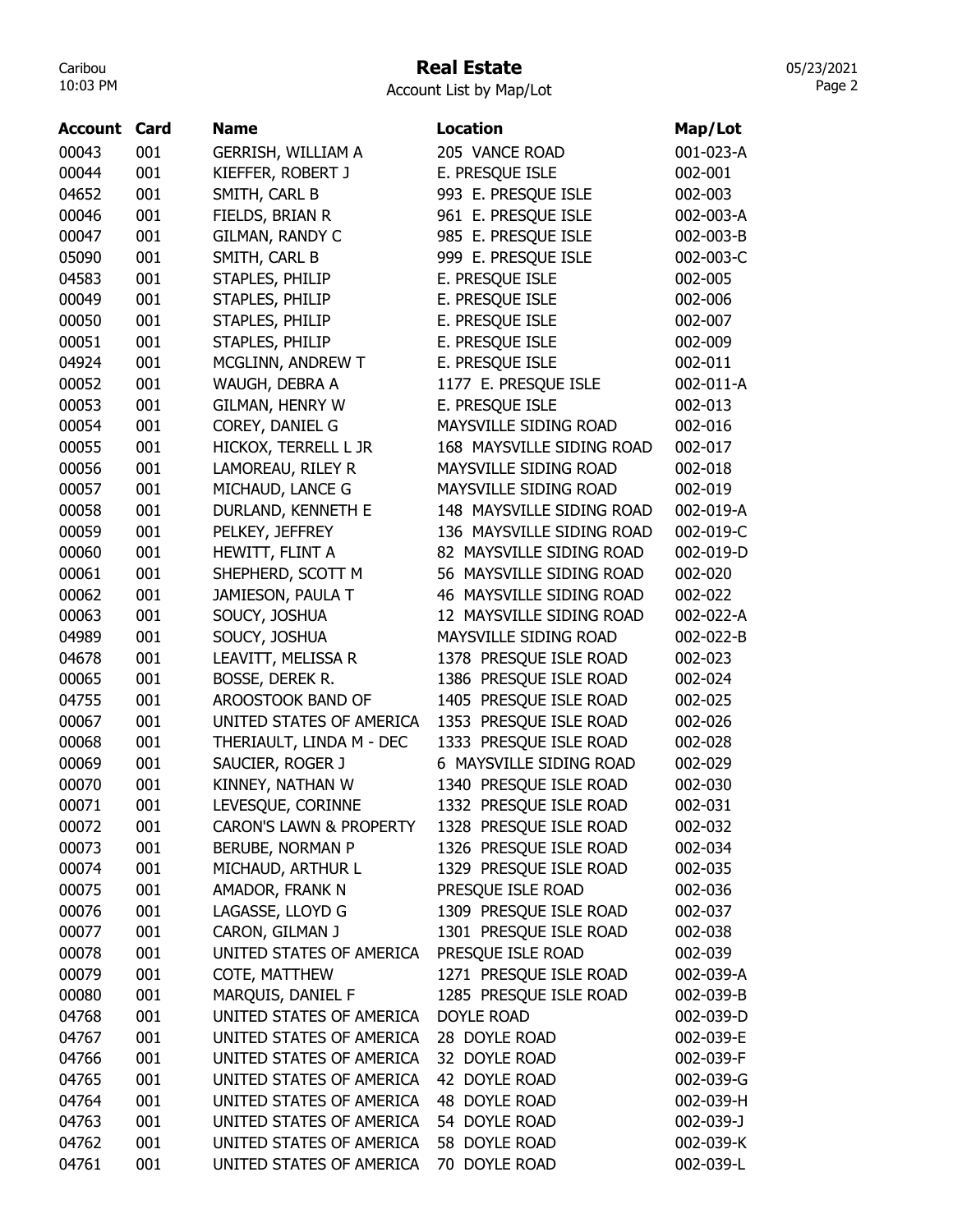## Real Estate

Account List by Map/Lot

| Account | Card | <b>Name</b>                   | <b>Location</b>           | Map/Lot   |
|---------|------|-------------------------------|---------------------------|-----------|
| 04760   | 001  | UNITED STATES OF AMERICA      | 78 DOYLE ROAD             | 002-039-M |
| 04948   | 001  | UNITED STATES OF AMERICA      | <b>DOYLE ROAD</b>         | 002-039-N |
| 00083   | 001  | WEBBER, LARRY ALAN            | 1270 PRESQUE ISLE ROAD    | 002-040   |
| 00084   | 001  | WILCOX, MARILYN               | 1284 PRESQUE ISLE ROAD    | 002-040-A |
| 00085   | 001  | SMITH CARIBOU FARM            | PRESQUE ISLE ROAD         | 002-042   |
| 00086   | 001  | PINETTE, MARILYN - LIFE       | 1200 PRESQUE ISLE ROAD    | 002-042-A |
| 00087   | 001  | CARON, BEVERLY                | 1258 PRESQUE ISLE ROAD    | 002-042-B |
| 04561   | 001  | <b>BLACK, DANIEL C</b>        | 1228 PRESQUE ISLE ROAD    | 002-042-C |
| 00089   | 001  | TODD, R.L. & SON, INC.        | 1190 PRESQUE ISLE ROAD    | 002-042-D |
| 00090   | 001  | PALMER, ANTHONY               | 1224 PRESQUE ISLE ROAD    | 002-042-E |
| 04502   | 001  | YAGHMAI, MADJID               | OFF PRESQUE ISLE ROAD     | 002-045   |
| 00092   | 001  | ESTEY, FAYE GRANT - DEV       | 1210 PRESQUE ISLE ROAD    | 002-046   |
| 00093   | 001  | AROOSTOOK BAND OF             | 1215 PRESQUE ISLE ROAD    | 002-047   |
| 00094   | 001  | AROOSTOOK BAND OF             | 1253 PRESQUE ISLE ROAD    | 002-047-A |
| 00095   | 001  | MICHAUD, KIM R                | 14 DOYLE ROAD             | 002-047-B |
| 00096   | 001  | HAMEL, TERESITIA M            | 1243 PRESQUE ISLE ROAD    | 002-047-C |
| 04693   | 001  | AROOSTOOK BAND OF             | PRESQUE ISLE ROAD         | 002-047-D |
| 04936   | 001  | AROOSTOOK BAND OF             | <b>DOYLE ROAD</b>         | 002-047-E |
| 00097   | 001  | COTE, LAURENT E. TRUSTEE      | 1199 PRESQUE ISLE ROAD    | 002-047-M |
| 00098   | 001  | AROOSTOOK BAND OF             | 1237 PRESQUE ISLE ROAD    | 002-047-Q |
| 00099   | 001  | <b>GUERRETTE FARMS CORP</b>   | 1137 PRESQUE ISLE ROAD    | 002-048   |
| 00100   | 001  | LABBE, WILBUR G               | 1173 PRESQUE ISLE ROAD    | 002-048-A |
| 00101   | 001  | RAYMOND, GARY                 | 1121 PRESQUE ISLE ROAD    | 002-048-B |
| 00102   | 001  | <b>OUELLETTE ENTERPRISES,</b> | 1137 PRESQUE ISLE ROAD    | 002-048-C |
| 00103   | 001  | GRIFFETH, JOHN F II           | PRESQUE ISLE ROAD         | 002-049   |
| 00104   | 001  | PIKE, ROBERT SCOTT            | 1182 PRESQUE ISLE ROAD    | 002-049-A |
| 00105   | 001  | LABBE, WILBUR G               | 1154 PRESQUE ISLE ROAD    | 002-049-B |
| 00106   | 001  | SULLIVANS ENTERPRISES,        | 1140 PRESQUE ISLE ROAD    | 002-049-C |
| 00107   | 001  | MCINTYRE, DAVID M             | 1168 PRESQUE ISLE ROAD    | 002-050   |
| 00108   | 001  | SODERBERG, CARL               | PRESQUE ISLE ROAD<br>1101 | 002-051-A |
| 00109   | 001  | SAVOY, CHARLENE L             | 1210 E. PRESQUE ISLE      | 003-001   |
| 00110   | 001  | TRIPLE CROWN FARMS INC.       | <b>GRIFFIN ROAD</b>       | 003-002   |
| 00111   | 001  | MCGANN, GERALD & HELEN        | 74 GRIFFIN ROAD           | 003-002-A |
| 00112   | 001  | MCGLINN, ANDREW               | E. PRESQUE ISLE           | 003-003   |
| 00113   | 001  | HALEY FAMILY FARM, INC.       | 1122 E. PRESQUE ISLE      | 003-004   |
| 00114   | 001  | HALEY FAMILY FARM, INC.       | E. PRESQUE ISLE           | 003-005   |
| 00115   | 001  | BRYCE, JENNIFER H.            | 1076 E. PRESQUE ISLE      | 003-005-A |
| 00116   | 001  | BECKUM, THOMAS L              | 11 CAMPGROUND HILL ROAD   | 003-006   |
| 00117   | 001  | MIRANDA, VICTOR M             | 1044 E. PRESQUE ISLE      | 003-006-A |
| 00118   | 001  | DEAN, JASON D                 | 91 CAMPGROUND HILL ROAD   | 003-006-B |
| 00119   | 001  | RING, TIMOTHY E               | 117 CAMPGROUND HILL ROAD  | 003-006-C |
| 00120   | 001  | BOUTOT, BENJAMIN              | 55 CAMPGROUND HILL ROAD   | 003-006-E |
| 00121   | 001  | PELLETIER, JAMES P            | 67 CAMPGROUND HILL ROAD   | 003-006-F |
| 00122   | 001  | SCHMITT, MICHAEL C            | 81 CAMPGROUND HILL ROAD   | 003-006-G |
| 00123   | 001  | O'LEARY, DENNIS JR            | 1038 E. PRESQUE ISLE      | 003-006-H |
| 00124   | 001  | SILSBEE, DAVID E              | 14 CAMPGROUND HILL ROAD   | 003-007   |
| 00125   | 001  | DOODY, GAYLEN L               | 946 E. PRESQUE ISLE       | 003-007-A |
| 04779   | 001  | CARTER, CLINTON W             | 24 CAMPGROUND HILL ROAD   | 003-007-B |
| 04917   | 001  | LARRABEE, JEFFREY             | 94 CAMPGROUND HILL ROAD   | 003-007-C |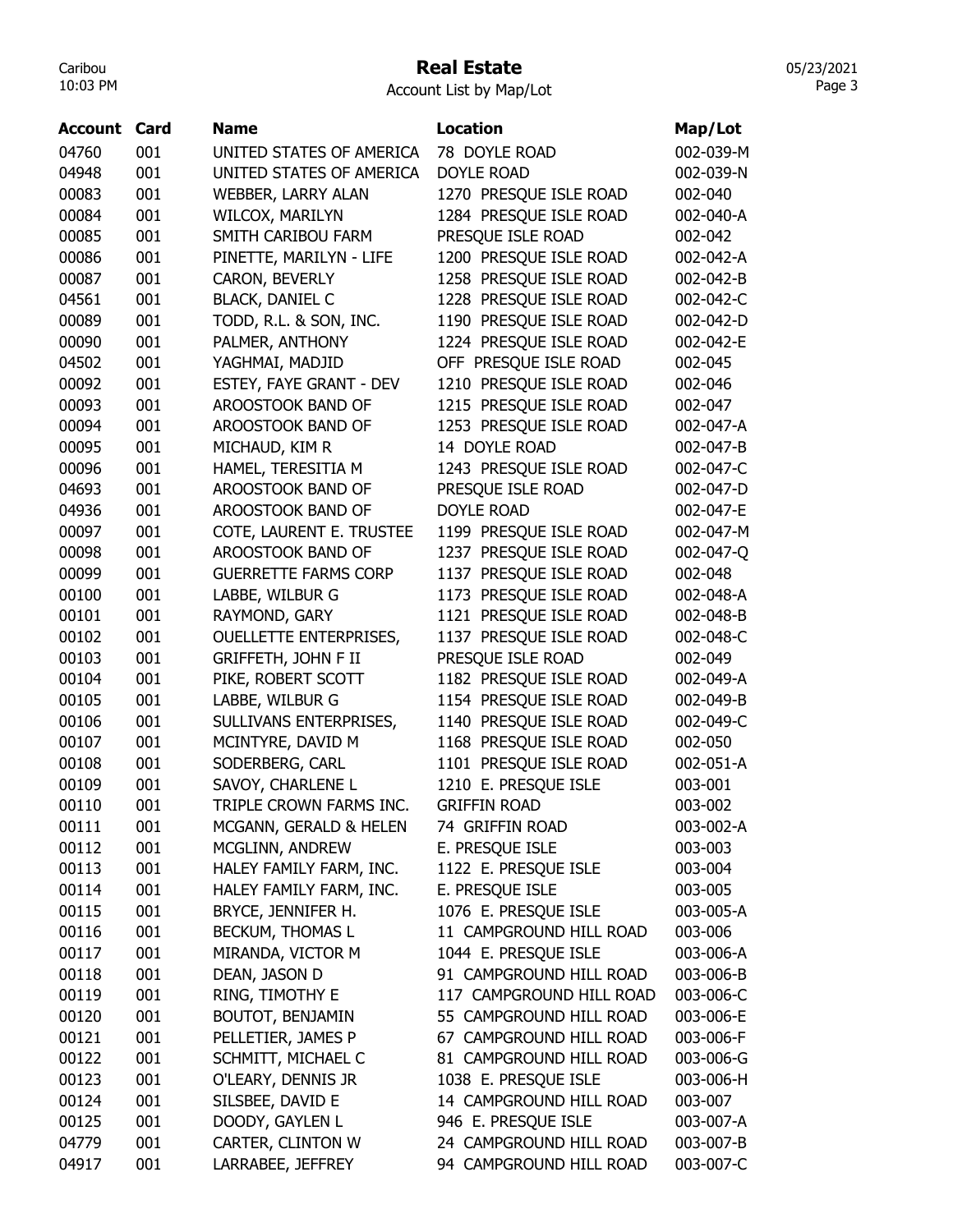## Real Estate

Account List by Map/Lot

| <b>Account Card</b> |     | <b>Name</b>                                    | <b>Location</b>             | Map/Lot   |
|---------------------|-----|------------------------------------------------|-----------------------------|-----------|
| 00126               | 001 | MCCUBREY, BELINDA J.                           | 928 E. PRESQUE ISLE         | 003-008   |
| 05119               | 001 | <b>BLACKSTONE, BREEN</b>                       | EAST PRESQUE ISLE ROAD      | 003-008-A |
| 04741               | 001 | DEMERCHANT, RAYMOND E.,                        | CAMPGROUND HILL ROAD        | 003-009   |
| 04718               | 001 | HITCHCOCK, DARRYL                              | 164 CAMPGROUND HILL ROAD    | 003-009-A |
| 00128               | 001 | DAVIE, MARY LOUISE                             | 230 CAMPGROUND HILL ROAD    | 003-010   |
| 00129               | 001 | LEAVITT, BRIAN G                               | 273 GREEN RIDGE RD          | 003-010-A |
| 00130               | 001 | MORNINGSTAR, PETER                             | CAMPGROUND HILL ROAD        | 003-011   |
| 00131               | 001 | MORNINGSTAR, PETER                             | CAMPGROUND HILL ROAD        | 003-011-A |
| 00132               | 001 | CYR, CHARLES ANDREW                            | 359 GREEN RIDGE RD          | 003-012   |
| 00133               | 001 | TRIPLE CROWN FARMS INC.                        | <b>GREEN RIDGE RD</b>       | 003-013   |
| 00134               | 001 | MORNINGSTAR, PETER                             | 67 GRIFFIN ROAD             | 003-014   |
| 00135               | 001 | SHAW, ROBERT S                                 | <b>GREEN RIDGE RD</b>       | 003-015   |
| 00136               | 001 | <b>HITCHCOCK, ERIC R</b>                       | <b>GREEN RIDGE RD</b>       | 003-015-A |
| 00137               | 001 | EVANS, GENEVRA B                               | 358 GREEN RIDGE RD          | 003-015-B |
| 00138               | 001 | HITCHCOCK, ERIC R                              | 424 GREEN RIDGE RD          | 003-016   |
| 00139               | 001 | SHAW, DAVID B                                  | 324 GREEN RIDGE RD          | 003-018   |
| 00140               | 001 | KNOWLTON, THELMA M - DEC                       | 151 E. GREEN RIDGE          | 003-018-A |
| 00141               | 001 | CANXUS BROADCASTING                            | 154 E. GREEN RIDGE          | 003-018-B |
| 00142               | 001 | <b>GAGNON, STEVE A</b>                         | 31 E. GREEN RIDGE           | 003-019   |
| 00143               | 001 | <b>CANXUS BROADCASTING</b>                     | 152 E. GREEN RIDGE          | 003-020   |
| 00144               | 001 | LEAVITT, BRIAN G                               | <b>GREEN RIDGE RD</b>       | 003-021   |
| 00145               | 001 | CONDIT, THE WARD R. TRUST CAMPGROUND HILL ROAD |                             | 003-022   |
| 00146               | 001 | LEAVITT, BRIAN G                               | <b>GREEN RIDGE RD</b>       | 003-023   |
| 00147               | 001 | BRUNETTE, VINCENT J                            | 198 GREEN RIDGE RD          | 003-024   |
| 00149               | 001 | SULLIVAN, BILLYBUDD                            | <b>GREEN RIDGE RD</b>       | 003-024-B |
| 04547               | 001 | RACKHAM, ROBERT J                              | 186 GREEN RIDGE RD          | 003-024-C |
| 00151               | 001 | MECHALKO, LISA                                 | 40 CAMPGROUND HILL ROAD     | 003-025   |
| 00152               | 001 | SCHELLENGER, RICHARD                           | 48 CAMPGROUND HILL ROAD     | 003-026   |
| 00153               | 001 | BOURGOINE, JOHN A                              | 58 CAMPGROUND HILL ROAD     | 003-027   |
| 00154               | 001 | WEAVER, HEATHER J (LISTER)                     | 70 CAMPGROUND HILL ROAD     | 003-028   |
| 00155               | 001 | DEAN, JASON D                                  | <b>CAMPGROUND HILL ROAD</b> | 003-029   |
| 00156               | 001 | DEAN, JASON D                                  | 90 CAMPGROUND HILL ROAD     | 003-030   |
| 00157               | 001 | RING, TIMOTHY E                                | CAMPGROUND HILL ROAD        | 003-031   |
| 00158               | 001 | CYR, FRANCIS R                                 | 108 CAMPGROUND HILL ROAD    | 003-032   |
| 00159               | 001 | <b>WRIGHT, HEATHER</b>                         | 122 CAMPGROUND HILL ROAD    | 003-033   |
| 00160               | 001 | SOLOMITA, ROBERT J                             | 1060 E. PRESQUE ISLE        | 003-034   |
| 00161               | 001 | BELYEA, DAVID A.                               | <b>BAILEY ROAD</b>          | 004-001   |
| 00162               | 001 | MICHAUD, HUNTER J                              | 568 WEST PRESQUE ISLE RD    | 004-002   |
| 00163               | 001 | HOLDSWORTH, GHENT II                           | 516 WEST PRESQUE ISLE RD    | 004-003   |
| 00164               | 001 | MICHAUD, HUNTER                                | 564 WEST PRESQUE ISLE RD    | 004-003-A |
| 00165               | 001 | IRVING FARMS, INC.                             | WEST PRESQUE ISLE RD        | 004-003-B |
| 00166               | 001 | HARMON, PAUL F                                 | 563 WEST PRESQUE ISLE RD    | 004-004-A |
| 00167               | 001 | ANDERSON, KYLE S                               | 535 WEST PRESQUE ISLE RD    | 004-004-B |
| 04975               | 001 | CORRIVEAU, MARK L                              | 569 WEST PRESQUE ISLE RD    | 004-004-C |
| 05113               | 001 | IRVING FARMS, INC.                             | WEST PRESQUE ISLE RD        | 004-005   |
| 00169               | 001 | ALSPACH, RONALD P                              | 475 WEST PRESQUE ISLE RD    | 004-005-A |
| 05061               | 001 | MCISAAC, APRIL J                               | 529 WEST PRESQUE ISLE RD    | 004-005-B |
| 00168               |     | <b>GENDREAU, ADAM A</b>                        | 515 WEST PRESQUE ISLE RD    | 004-005-C |
|                     | 001 |                                                |                             |           |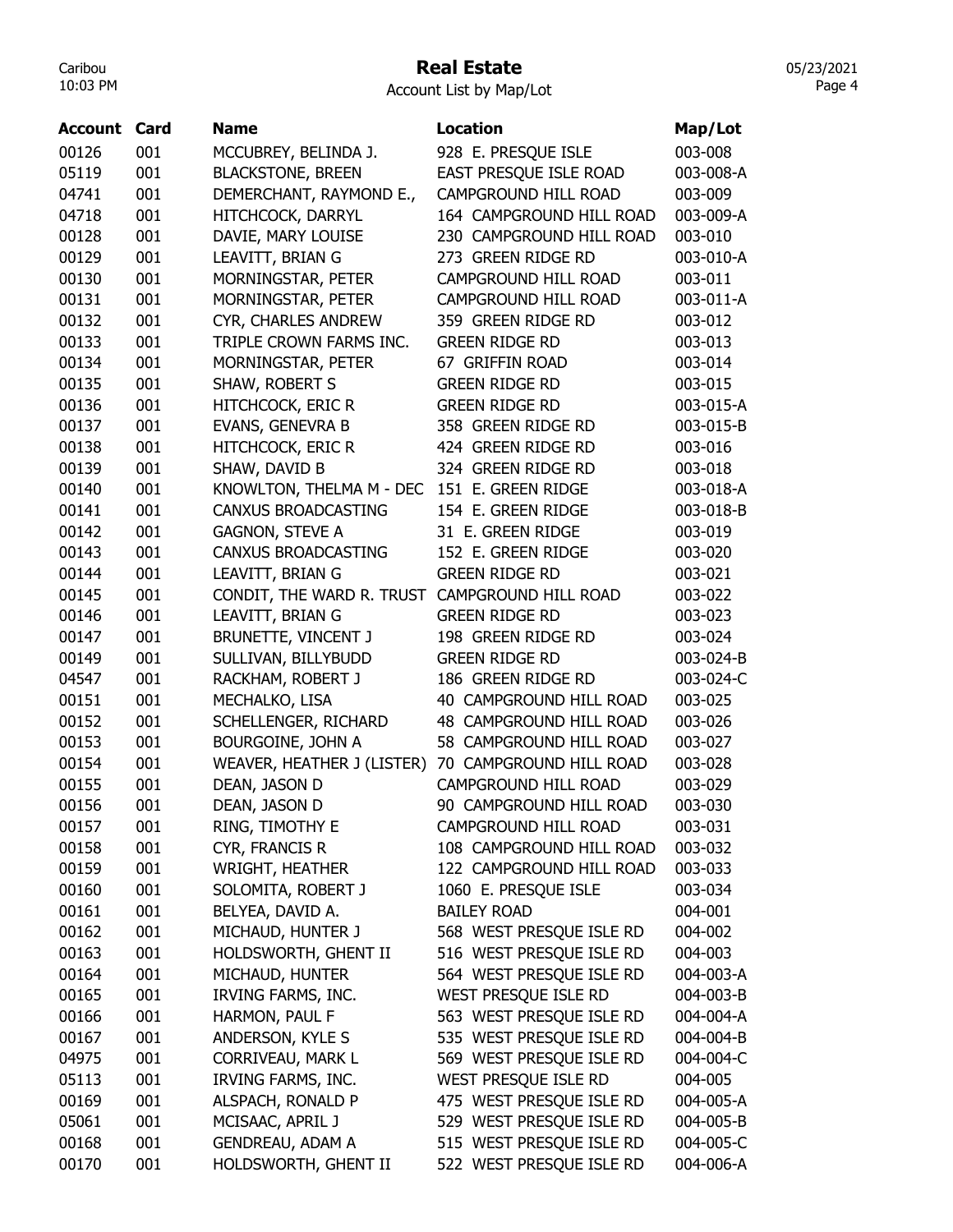### Real Estate

Account List by Map/Lot

| <b>Name</b><br><b>Location</b><br><b>Account Card</b>                  | Map/Lot        |
|------------------------------------------------------------------------|----------------|
| 00171<br>001<br>AYER, LINDA A<br>450 WEST PRESQUE ISLE RD              | 004-007        |
| 001<br>498 WEST PRESQUE ISLE RD<br>00172<br>AYER, LINDA A. TRUSTEE     | 004-007-A      |
| 001<br>476 WEST PRESQUE ISLE RD<br>04774<br>MAINE FARMS, INC.          | 004-007-B      |
| 001<br>427 WEST PRESQUE ISLE RD<br>00174<br>CORMIER, TIMOTHY T         | 004-008        |
| 00175<br>001<br>398 WEST PRESQUE ISLE RD<br>ARREDONDO, CARMINA         | 004-009        |
| 392 WEST PRESQUE ISLE RD<br>00176<br>001<br>AMADOR, FRANK              | 004-010        |
| 001<br>00177<br>HOLDSWORTH, BRANDEN S.<br>254 BUCK ROAD                | 004-011        |
| 00178<br>001<br>IRVING FARMS, INC.<br><b>BUCK ROAD</b>                 | 004-011-A      |
| 04503<br>001<br>JADA, LLC<br><b>BUCK ROAD</b>                          | 004-012        |
| 001<br>00180<br>KINNEY, JOHN D<br><b>BUCK ROAD</b>                     | 004-012-A      |
| 001<br>00181<br>DAY, COREY<br>166 BUCK ROAD                            | 004-012-B      |
| 001<br>00182<br>KINNEY, GORDON P SR<br>138 BUCK ROAD                   | 004-012-C      |
| 00183<br>001<br>ST. PETER, DALE L<br>150 BUCK ROAD                     | 004-012-D      |
| 04606<br>001<br>BOUCHARD, MATTHEW D<br>200 BUCK ROAD                   | 004-012-E      |
| 00184<br>001<br>IRVING FARMS, INC.<br><b>BUCK ROAD</b>                 | 004-013        |
| 00185<br>001<br>KINNEY, JOHN D<br>175 BUCK ROAD                        | 004-013-A      |
| 00186<br>001<br>IRVING FARMS, INC.<br><b>BUCK ROAD</b>                 | 004-014        |
| 00187<br>001<br>HOLDSWORTH, GHENT II<br><b>BUCK ROAD</b>               | 004-015        |
| 001<br>00188<br>HOLDSWORTH, BETTY<br>255 BUCK ROAD                     | 004-015-001-ON |
| 00189<br>001<br>IRVING FARMS, INC.<br>CARIBOU LAKE RD                  | 004-016        |
| 00190<br>001<br>LEMAN, GRANT P<br>30 CARIBOU LAKE RD                   | 004-016-A      |
| 001<br>05114<br>IRVING FARMS, INC.<br>33 A CARIBOU LAKE ROAD           | 004-017        |
| 04808<br>001<br>347 WEST PRESQUE ISLE RD<br>DEMERCHANT, LAUREN MARY    | 004-017-A      |
| 001<br>00191<br>IRVING, ROBERT M<br>33 CARIBOU LAKE ROAD               | 004-017-C      |
| 001<br>00192<br>BALLARD, LELAND H<br>384 WEST PRESQUE ISLE RD          | 004-018        |
| 001<br>AKERSON, BEATRICE M<br>378 WEST PRESQUE ISLE RD<br>00193        | 004-019        |
| 001<br>374 WEST PRESQUE ISLE RD<br>00194<br>DEMOURA - DEC, ANTONE      | 004-020        |
| 00195<br>001<br>352 WEST PRESQUE ISLE RD<br>ST. PETER, CRAIG J         | 004-021        |
| 346 WEST PRESQUE ISLE RD<br>00196<br>001<br>STAVNESLI, DAVID M         | 004-022        |
| 318 WEST PRESQUE ISLE RD<br><b>GREENIER, PEGGY LEE</b><br>00197<br>001 | 004-023        |
| 00198<br>001<br>328 WEST PRESQUE ISLE RD<br>CORBIN, JOSEPH F           | 004-023-A      |
| 00199<br>001<br>ENGLUND, SCOTT W<br>332 WEST PRESQUE ISLE RD           | 004-023-B      |
| BEAULIEU, MICHAEL R<br>260 WEST PRESQUE ISLE RD<br>00200<br>001        | 004-024        |
| 001<br>HERSEY, DANA S<br>248 WEST PRESQUE ISLE RD<br>00201             | 004-024-B      |
| 00202<br>001<br><b>BEAULIEU, MICHAEL R</b><br>286 WEST PRESQUE ISLE RD | 004-024-C      |
| 001<br>00203<br>KOVACH, MARLA R<br>268 WEST PRESQUE ISLE RD            | 004-024-D      |
| 04832<br>001<br>BEAULIEU, MICHAEL R<br>WEST PRESQUE ISLE RD            | 004-024-E      |
| WEST PRESQUE ISLE RD<br>001<br>BEAULIEU, MICHAEL R<br>04833            | 004-024-F      |
| 001<br>HERSEY, MARCY R<br>WEST PRESQUE ISLE RD<br>04834                | 004-024-G      |
| WEST PRESQUE ISLE RD<br>04835<br>001<br>BEAULIEU, MICHAEL R            | 004-024-H      |
| BEAULIEU, MICHAEL R<br>WEST PRESQUE ISLE RD<br>04836<br>001            | 004-024-K      |
| 001<br>261 WEST PRESQUE ISLE RD<br>00204<br><b>BRESCIA, CHAD</b>       | 004-025-A      |
| 001<br>00205<br>BEAULIEU, MICHAEL R<br>287 WEST PRESQUE ISLE RD        | 004-025-B      |
| 231 WEST PRESQUE ISLE RD<br>00206<br>001<br>FERSZT, KATHERINE HELEN    | 004-025-C      |
| ROSSIGNOL, EUGENE P<br>211 WEST PRESQUE ISLE RD<br>00207<br>001        | 004-025-D      |
| 001<br>POOLER, RODNEY L<br>309 WEST PRESQUE ISLE RD<br>00208           | 004-025-E      |
| 001<br>301 WEST PRESQUE ISLE RD<br>00209<br><b>GRANT, BEVERLY J</b>    | 004-025-F      |
| WEST PRESQUE ISLE RD<br>04887<br>001<br>SCHMID, PATRICIA A             | 004-025-G      |
| IRVING FARMS, INC.<br>WEST PRESQUE ISLE RD<br>00210<br>001             | 004-025-H      |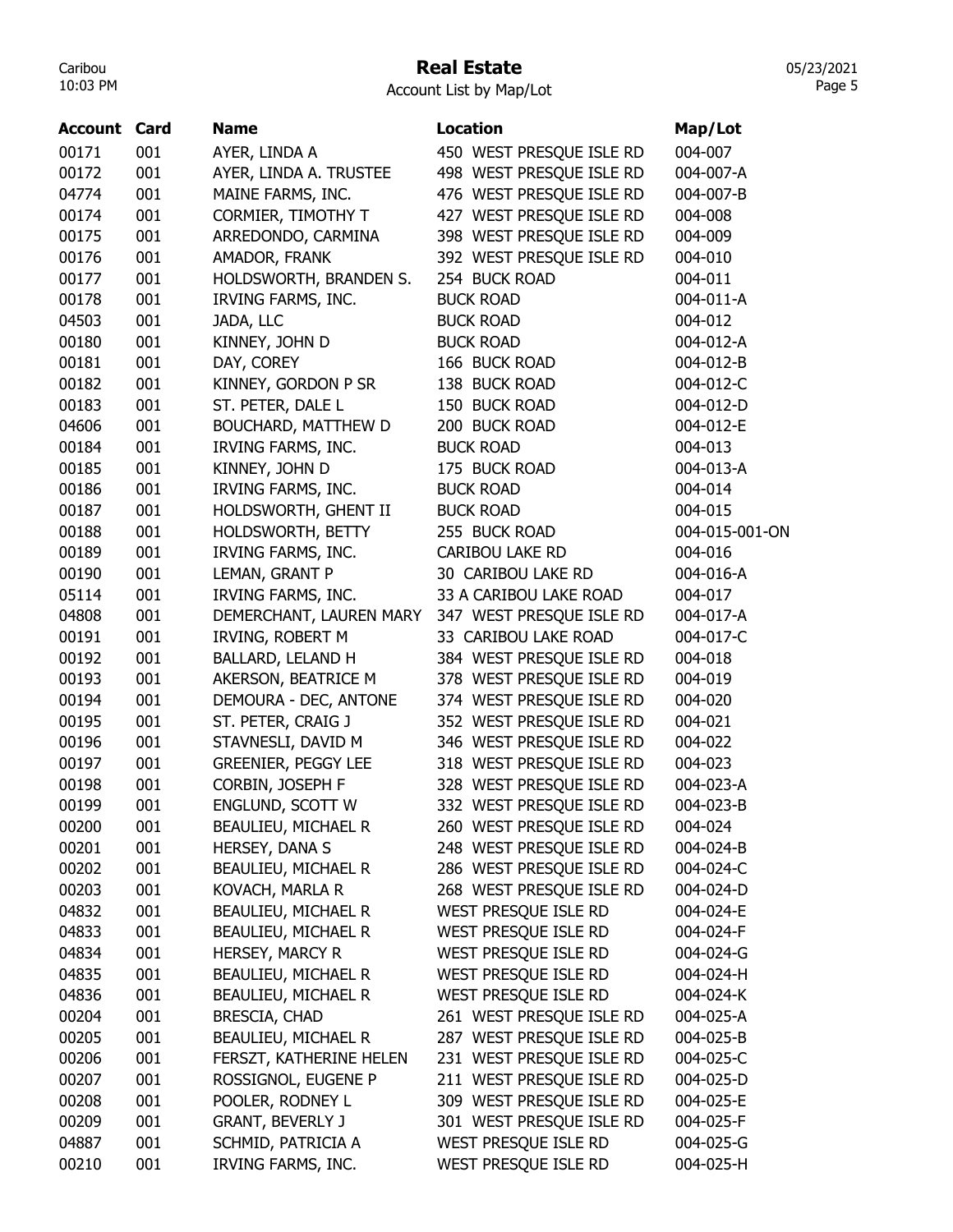#### Real Estate

Account List by Map/Lot

| Account | Card | <b>Name</b>               | <b>Location</b>          | Map/Lot   |
|---------|------|---------------------------|--------------------------|-----------|
| 00211   | 001  | ALLEN, PATRICIA A         | 243 WEST PRESQUE ISLE RD | 004-025-K |
| 00212   | 001  | HUNTER, SCOTT G           | 240 WEST PRESQUE ISLE RD | 004-026   |
| 00213   | 001  | DEMERCHANT, KENT D        | 218 WEST PRESQUE ISLE RD | 004-026-A |
| 00214   | 001  | ST. JOHN, DAVID           | 226 WEST PRESQUE ISLE RD | 004-026-B |
| 00215   | 001  | GRIFFETH, DAVID L. SR     | WEST PRESQUE ISLE RD     | 004-027   |
| 00216   | 001  | SMITH, TIFFANY            | 197 WEST PRESQUE ISLE RD | 004-027-A |
| 00217   | 001  | MCCRORY, ADAM T           | 185 WEST PRESQUE ISLE RD | 004-027-B |
| 00218   | 001  | FROST, NANCY M            | 181 WEST PRESQUE ISLE RD | 004-027-C |
| 00219   | 001  | GRIFFETH, DAVID L. SR     | WEST PRESQUE ISLE RD     | 004-028   |
| 00220   | 001  | BOUCHARD, MAYNARD         | WEST PRESQUE ISLE RD     | 004-029   |
| 00221   | 001  | COLLINS, CLARA            | 296 OLD WASHBURN ROAD    | 004-030   |
| 00222   | 001  | IRVING FARMS, INC.        | OLD WASHBURN ROAD        | 004-031   |
| 00223   | 001  | <b>GORDON, DALE J</b>     | 305 OLD WASHBURN ROAD    | 004-031-A |
| 00224   | 001  | <b>OUELLETTE, HEIDI L</b> | 386 OLD WASHBURN ROAD    | 004-032   |
| 00225   | 001  | IRVING FARMS, INC.        | WEST PRESQUE ISLE RD     | 004-032-A |
| 00226   | 001  | COOK, JEFF                | 392 OLD WASHBURN ROAD    | 004-032-B |
| 05073   | 001  | <b>IRVING FARMS, INC.</b> | OLD WASHBURN ROAD        | 004-032-C |
| 04614   | 001  | <b>BAILEY, ROBERT S</b>   | OLD WASHBURN ROAD        | 004-033   |
| 00228   | 001  | NAPALAPALI, JOLANI        | 419 OLD WASHBURN ROAD    | 004-033-A |
| 00229   | 001  | <b>AYER FARMS</b>         | OLD WASHBURN ROAD        | 004-033-B |
| 00230   | 001  | IRVING FARMS, INC.        | 207 CARIBOU LAKE RD      | 004-034   |
| 00232   | 001  | STONELAND HOLDINGS, INC.  | 158 CARIBOU LAKE RD      | 004-035   |
| 00233   | 001  | STONELAND HOLDINGS, INC.  | 142 CARIBOU LAKE RD      | 004-035-A |
| 00234   | 001  | SEALANDER, WILLIAM A      | 212 CARIBOU LAKE ROAD    | 004-036   |
| 00235   | 001  | SEALANDER, WILLIAM A      | <b>CARIBOU LAKE RD</b>   | 004-036-A |
| 00236   | 001  | CHADSEY, ERIC             | <b>CARIBOU LAKE RD</b>   | 004-036-B |
| 00237   | 001  | SEALANDER, WILLIAM A      | <b>CARIBOU LAKE RD</b>   | 004-036-C |
| 00238   | 001  | SEALANDER, WILLIAM A      | <b>CARIBOU LAKE RD</b>   | 004-036-D |
| 00241   | 001  | PINETTE, CARL F           | 240 CARIBOU LAKE RD      | 004-036-H |
| 00242   | 001  | <b>HKS PARTNERSHIP</b>    | 244-2 CARIBOU LAKE RD    | 004-036-J |
| 00243   | 001  | <b>HKS PARTNERSHIP</b>    | <b>CARIBOU LAKE RD</b>   | 004-036-K |
| 00244   | 001  | <b>HKS PARTNERSHIP</b>    | <b>CARIBOU LAKE RD</b>   | 004-036-L |
| 04883   | 001  | BALDWIN, ROBERT W - DEC   | 12 STRAWBERRY ROAD       | 004-036-M |
| 00245   | 001  | RAYMOND, WILLIAM J. ET AL | 244 CARIBOU LAKE RD      | 004-037   |
| 00246   | 001  | GOMEZ, JOEL               | 246 CARIBOU LAKE RD      | 004-037-A |
| 04576   | 001  | <b>BRAGG, RONETTE S</b>   | 274 CARIBOU LAKE RD      | 004-037-B |
| 00248   | 001  | LAMOREAU, DAVID W         | 288 CARIBOU LAKE RD      | 004-037-C |
| 00249   | 001  | SPERRY, STEVEN            | 304 CARIBOU LAKE RD      | 004-037-D |
| 04682   | 001  | DOODY, MARTY              | 312 CARIBOU LAKE RD      | 004-037-E |
| 00251   | 001  | WRIGHT, FRANCIS NORMAN    | 324 CARIBOU LAKE RD      | 004-037-F |
| 00252   | 001  | IRVING FARMS, INC.        | <b>CARIBOU LAKE RD</b>   | 004-037-G |
| 00253   | 001  | CARRIER, RYAN J           | CARIBOU LAKE RD          | 004-037-H |
| 00254   | 001  | <b>JACKSON, THURSTON</b>  | 260 CARIBOU LAKE RD      | 004-037-J |
| 00255   | 001  | HKS PARTNERSHIP           | R/W CARIBOU LAKE RD      | 004-037-K |
| 04945   | 001  | HKS PARTNERSHIP           | R/W CARIBOU LAKE RD      | 004-037-L |
| 04946   | 001  | CARRIER, RYAN J           | R/W CARIBOU LAKE ROAD    | 004-037-M |
| 00256   | 001  | OUELLETTE, JOSHUA C       | 136 MAIN STREET          | 005-001   |
| 00257   | 001  | BROWN, LORI L             | 150 MAIN STREET          | 005-001-A |
| 00258   | 001  | LLB HOLDINGS, LLC         | 156 MAIN STREET          | 005-001-C |
|         |      |                           |                          |           |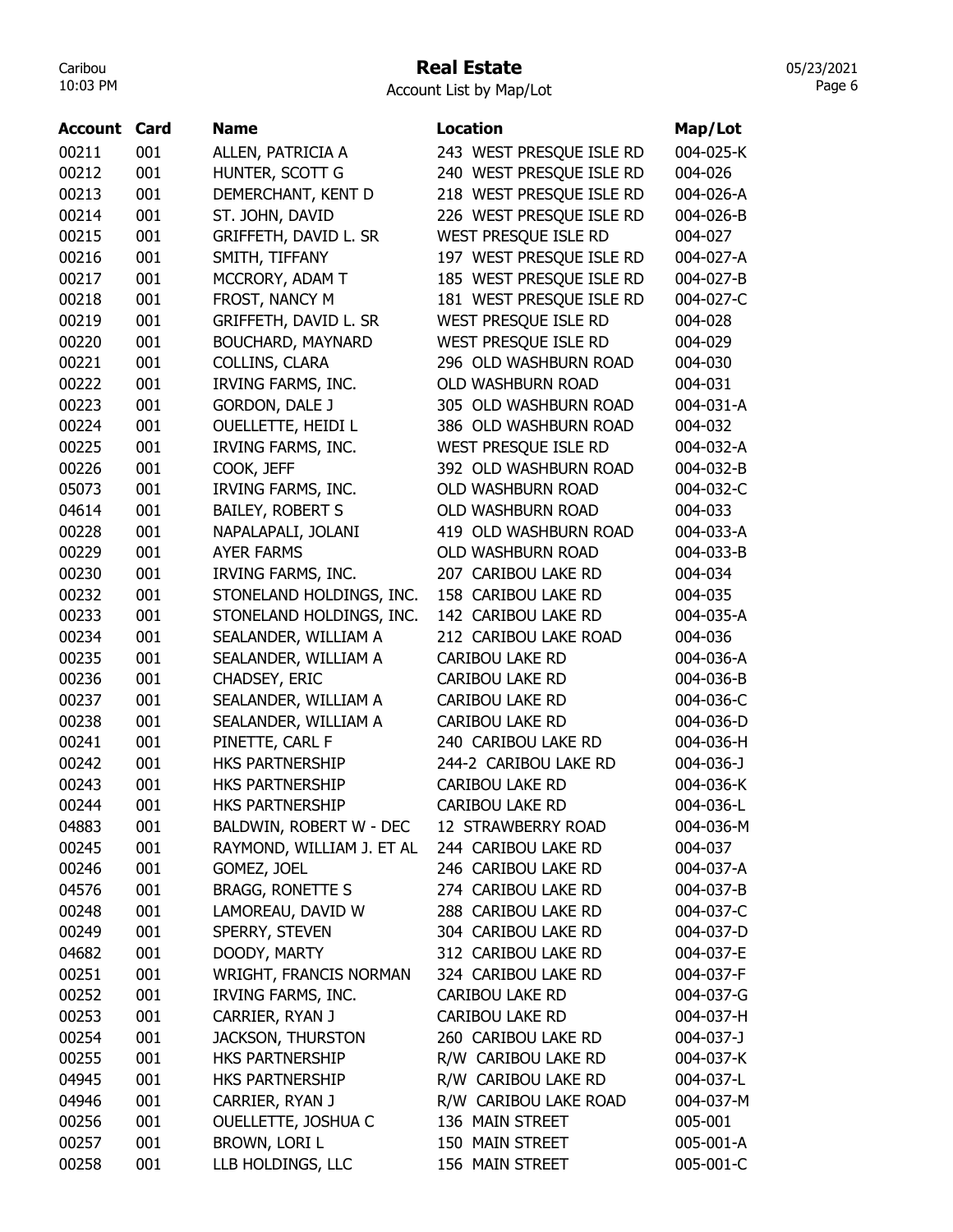## Real Estate

05/23/2021 Page 7

Account List by Map/Lot

| Account | Card | <b>Name</b>                   | <b>Location</b>                                | Map/Lot   |
|---------|------|-------------------------------|------------------------------------------------|-----------|
| 00259   | 001  | COUSINS, LEWIS E              | 169 MAIN STREET                                | 005-002   |
| 00260   | 001  | OUELLETTE, BERNADETTE         | PRESQUE ISLE ROAD                              | 005-002-A |
| 00261   | 001  | GARDNER, EVERETT O            | 183 MAIN STREET                                | 005-002-B |
| 00262   | 001  | SMITH, BRANDON S              | PRESQUE ISLE ROAD                              | 005-004   |
| 00263   | 001  | SMITH, DAVID A                | 157 MAIN STREET                                | 005-004-A |
| 00264   | 001  | SMITH, GENNIFER               | 119 MAIN STREET                                | 005-004-B |
| 00265   | 001  | SJOBERG, CARL                 | 145 MAIN STREET                                | 005-004-C |
| 00266   | 001  | <b>WEEKS, ALEXANDRA</b>       | 113 MAIN STREET                                | 005-004-E |
| 00267   | 001  | KBS ENTERPRISES, INC.         | 19 MAIN STREET                                 | 005-004-F |
| 00268   | 001  | SMITH, BRANDON S              | 49 MAIN STREET                                 | 005-004-G |
| 00269   | 001  | <b>VERHOFF, JANET LEE</b>     | 71 MAIN STREET                                 | 005-004-H |
| 00270   | 001  | YORK, STEVEN M                | 101 MAIN STREET                                | 005-004-J |
| 00271   | 001  | FROST, LELAND - LIFE          | 96 MAIN STREET                                 | 005-006   |
| 00272   | 001  | HUSTON, KELLEY                | 8 MAIN STREET                                  | 005-009   |
| 00273   | 001  | <b>IRVING FARMS</b>           | PRESQUE ISLE ROAD                              | 005-010   |
| 00274   | 001  | MORNEAU, NANCY &              | 7 BUCK ROAD                                    | 005-010-A |
| 00275   | 001  | HUSTON, KELLY AND             | 875 PRESQUE ISLE ROAD                          | 005-010-B |
| 00276   | 001  | <b>NORTHERN MAINE BREWING</b> | 22 MAIN STREET                                 | 005-010-C |
| 00277   | 001  | IRVING FARMS, INC.            | 17 BUCK ROAD                                   | 005-010-D |
| 00278   | 001  | <b>GRIFFETH, NEAL J</b>       | PRESQUE ISLE ROAD                              | 005-011   |
| 00279   | 001  | FISHER, DWAYNE (SR) &         | 97 DOW SIDING ROAD                             | 005-011-A |
| 00280   | 001  | HEWITT, FLOYD E. - LIFE       | 33 DOW SIDING ROAD                             | 005-011-B |
| 00281   | 001  | ELLIS, GENE R                 | 111 DOW SIDING ROAD                            | 005-011-C |
| 00282   | 001  | THIBODEAU, JOSIE MAE          | 75 DOW SIDING ROAD                             | 005-011-E |
| 04509   | 001  | <b>COUNTY AG AND TURF</b>     | 7 DOW SIDING ROAD                              | 005-011-F |
| 00283   | 001  | MORIN, JOHN - LIFE ESTATE     | 39 DOW SIDING ROAD                             | 005-011-G |
| 05135   | 001  | FLAT GROUND ROAD LLC          | DOW SIDING ROAD                                | 005-012   |
| 00284   | 001  | AROOSTOOK RENEWABLES          | 46 DOW SIDING ROAD                             | 005-012-F |
| 00285   | 001  | DROST, MARION                 | 21 DOW SIDING ROAD                             | 005-013   |
| 00286   | 001  | MICHAUD, ANITA G.             | 25 DOW SIDING ROAD                             | 005-013-A |
| 04748   | 001  | CMJ RAILROAD, LLC.            | DOW SIDING ROAD                                | 005-014   |
| 00288   | 001  | MEYER, SIMON                  | DOW SIDING ROAD                                | 005-014-A |
| 00289   | 001  | MEYER, SIMON                  | DOW SIDING ROAD                                | 005-014-B |
| 00290   | 001  | <b>CITY OF CARIBOU</b>        | DOW SIDING ROAD                                | 005-015   |
| 00291   | 001  | ELLIS, GENE                   | 100 DOW SIDING ROAD                            | 005-017   |
| 00292   | 001  | LISTER KNOWLTON V.F.W.        | DOW SIDING ROAD                                | 005-019   |
| 00293   | 001  | CYR, MICHAEL L                | 907 PRESQUE ISLE ROAD                          | 005-020   |
|         |      |                               |                                                |           |
| 00294   | 001  | <b>GORENCE, RICHARD B</b>     | 10 BUCK ROAD                                   | 005-020-A |
| 00295   | 001  | MEHDIZADEGAN, FERIDOON        | 910 PRESQUE ISLE ROAD                          | 005-021   |
| 00296   | 001  | WONG, JOHN                    | 904 PRESQUE ISLE ROAD<br>944 PRESQUE ISLE ROAD | 005-021-A |
| 05143   | 001  | <b>GAGNON'S RENTAL</b>        |                                                | 005-022   |
| 00297   | 001  | SIDDIQUI, JAVED S             | 918 PRESQUE ISLE ROAD                          | 005-022-A |
| 00298   | 001  | BURBA, JOHN W                 | 958 PRESQUE ISLE ROAD                          | 005-023   |
| 00299   | 001  | BURBA, JOHN W                 | PRESQUE ISLE ROAD                              | 005-023-B |
| 00300   | 001  | IRVING, JEFFREY R             | PRESQUE ISLE ROAD                              | 005-024   |
| 00301   | 001  | DAIGLE OIL COMPANY            | 917 PRESQUE ISLE ROAD                          | 005-024-A |
| 05146   | 001  | DAIGLE OIL COMPANY            | PRESQUE ISLE ROAD                              | 005-024-B |
| 00302   | 001  | AROOSTOOK BAND OF             | 975 PRESQUE ISLE ROAD                          | 005-025   |
| 00303   | 001  | <b>BURBA, JOHN</b>            | 976 PRESQUE ISLE ROAD                          | 005-027   |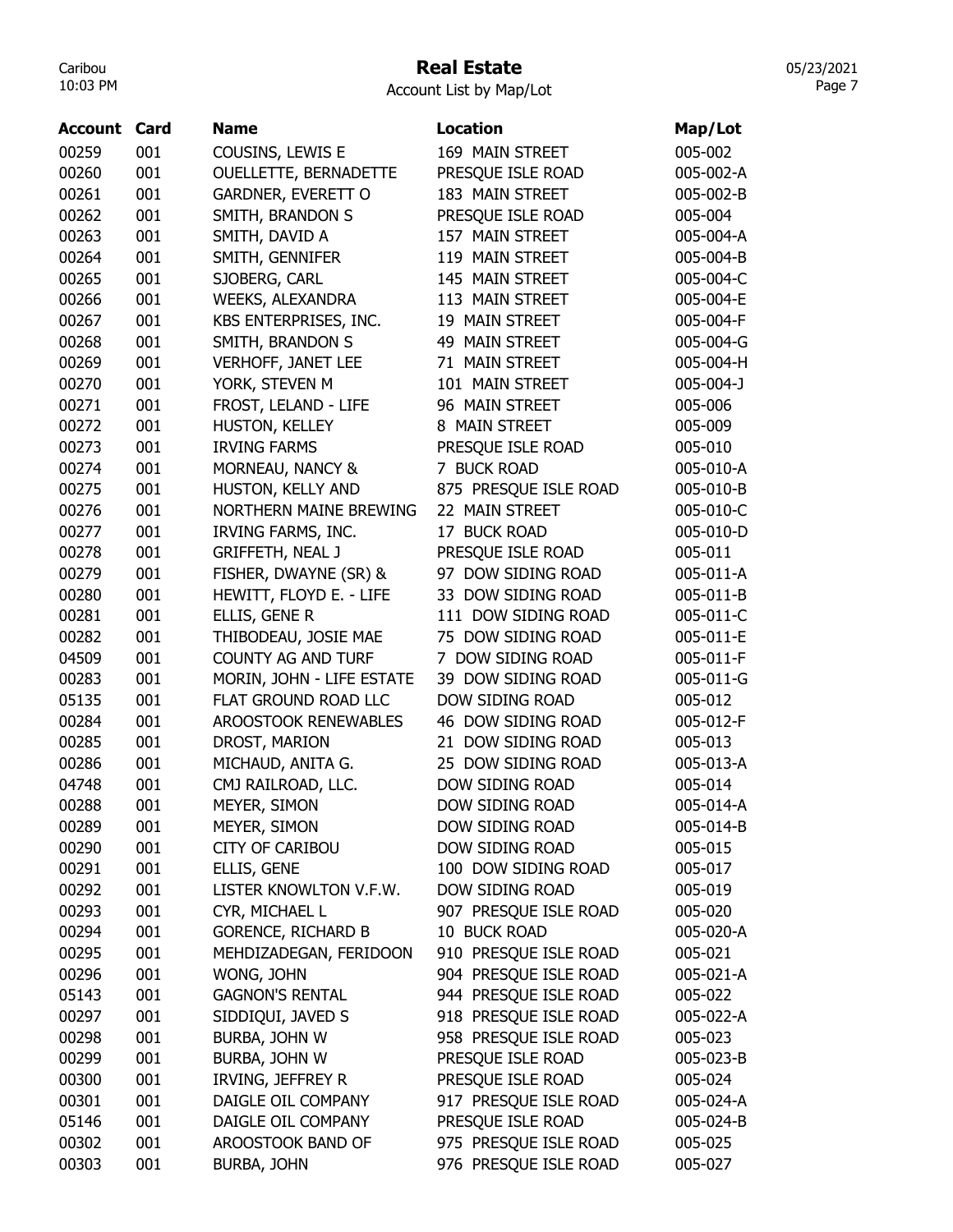# Real Estate

|  | Account List by Map/Lot |  |
|--|-------------------------|--|
|  |                         |  |

| Account | Card | <b>Name</b>                   | <b>Location</b>        | Map/Lot   |
|---------|------|-------------------------------|------------------------|-----------|
| 00304   | 001  | YAGHMAI, MADJID MD            | PRESQUE ISLE ROAD      | 005-028   |
| 00305   | 001  | HOPKINS, STEPHEN S            | 988 PRESQUE ISLE ROAD  | 005-028-A |
| 00306   | 001  | <b>GRIFFETH, JOHN F II</b>    | PRESQUE ISLE ROAD      | 005-028-B |
| 00307   | 001  | <b>IRELAND, CLIFTON P</b>     | 998 PRESQUE ISLE ROAD  | 005-028-C |
| 00308   | 001  | LAPLANTE, ANGELA R            | 1030 PRESQUE ISLE ROAD | 005-028-D |
| 00309   | 001  | DOODY, GALE                   | PRESQUE ISLE ROAD      | 005-028-E |
| 00310   | 001  | LAGASSE, STEVEN J             | 1066 PRESQUE ISLE ROAD | 005-031   |
| 00311   | 001  | MCDOUGAL, WALTER              | 1058 PRESQUE ISLE ROAD | 005-031-A |
| 00312   | 001  | COWETT, JOEY                  | 1078 PRESQUE ISLE ROAD | 005-031-B |
| 00313   | 001  | IRVING FARMS, INC.            | 997 PRESQUE ISLE ROAD  | 005-032   |
| 00314   | 001  | CHASSE, JASON J               | 1025 PRESQUE ISLE ROAD | 005-032-A |
| 00315   | 001  | CARIBOU HISTORICAL            | 1033 PRESQUE ISLE ROAD | 005-032-B |
| 04517   | 001  | <b>IRVING FARMS MARKETING</b> | 987 PRESQUE ISLE ROAD  | 005-032-C |
| 00316   | 001  | <b>GUERRETTE FARMS CORP</b>   | PRESQUE ISLE ROAD      | 005-033   |
| 00317   | 001  | CHANDLER-CAMPBELL,            | 438 E. PRESQUE ISLE    | 005-034   |
| 05078   | 001  | CAMPBELL, PETER J             | E. PRESQUE ISLE        | 005-034-A |
| 00318   | 001  | CHANDLER-CAMPBELL,            | E. PRESQUE ISLE        | 005-035   |
| 00319   | 001  | <b>BLACKSTONE, ORMAN K</b>    | E. PRESQUE ISLE        | 005-037   |
| 00320   | 001  | <b>KEATON, DAVID W</b>        | 472 E. PRESQUE ISLE    | 005-037-A |
| 00321   | 001  | CHRISTIE, JOHN W              | 466 E. PRESQUE ISLE    | 005-037-B |
| 00322   | 001  | <b>BLACKSTONE, ORMAN K</b>    | E. PRESQUE ISLE        | 005-038   |
| 00323   | 001  | MARTIN, TAMMY                 | 477 E. PRESQUE ISLE    | 005-041   |
| 00324   | 001  | CORRIVEAU, BRYANT L           | 484 E. PRESQUE ISLE    | 005-043   |
| 00325   | 001  | DOODY, PHILIP D               | 487 E. PRESQUE ISLE    | 005-044   |
| 00326   | 001  | WILLIAMS, HUBERT              | 488 E. PRESQUE ISLE    | 005-045   |
| 00327   | 001  | PERREAULT, TERRY              | 524 E. PRESQUE ISLE    | 005-045-A |
| 00328   | 001  | <b>GAHAGAN, LAWRENCE T</b>    | 504 E. PRESQUE ISLE    | 005-045-B |
| 00329   | 001  | WILLIAMS, HUBERT              | 495 E. PRESQUE ISLE    | 005-046   |
| 00330   | 001  | BOURGOINE, DANIEL             | 512 E. PRESQUE ISLE    | 005-048   |
| 00331   | 001  | MORROW, JACQUELYNE            | 516 E. PRESQUE ISLE    | 005-049   |
| 00332   | 001  | CAMPBELL, PETER J.            | E. PRESQUE ISLE        | 005-050   |
| 00333   | 001  | MARQUIS, PAUL T               | 552 E. PRESQUE ISLE    | 005-050-A |
| 00334   | 001  | CAMPBELL, PETER J.            | E. PRESQUE ISLE        | 005-051   |
| 00335   | 001  | FRANZL, WOJCIECH              | 12 HARDISON ROAD       | 005-053   |
| 00336   | 001  | CANADIAN PACIFIC LIMITED      | E. PRESQUE ISLE        | 005-055   |
| 00337   | 001  | CLARK, DANIELLE RAE           | 601 E. PRESQUE ISLE    | 005-056   |
| 05100   | 001  | PENNEY, GILBERT W             | 595 E. PRESQUE ISLE    | 005-056-A |
| 00338   | 001  | SHAW, ROBERT S                | <b>HARDISON ROAD</b>   | 005-057   |
| 00339   | 001  | SHAW, ROBERT S II             | 36 HARDISON ROAD       | 005-057-A |
| 00340   | 001  | SHAW, ROBERT S                | <b>HARDISON ROAD</b>   | 005-058   |
| 00341   | 001  | CLARK, DANIEL AND LUELLA      | 46 HARDISON ROAD       | 005-058-A |
| 00342   | 001  | SHAW, ROBERT S                | <b>HARDISON ROAD</b>   | 005-059   |
| 00343   | 001  | ROSSIGNOL, RICHARD JR         | 76 HARDISON ROAD       | 005-060-A |
| 00344   | 001  | <b>GOUGH, ROBERT R</b>        | 98 HARDISON ROAD       | 005-061   |
| 00345   | 001  | <b>BLACKSTONE, ORMAN K</b>    | <b>HARDISON ROAD</b>   | 005-062   |
| 00346   | 001  | <b>GREEN, MITCHELL</b>        | <b>HARDISON ROAD</b>   | 005-062-A |
| 00347   | 001  | <b>GREEN, MITCHELL R</b>      | 142 HARDISON ROAD      | 005-062-B |
| 00348   | 001  | SUSEE, TERRY D                | 774 E. PRESQUE ISLE    | 005-063   |
| 00349   | 001  | <b>BLACKSTONE, KYLE</b>       | E. PRESQUE ISLE        | 005-063-A |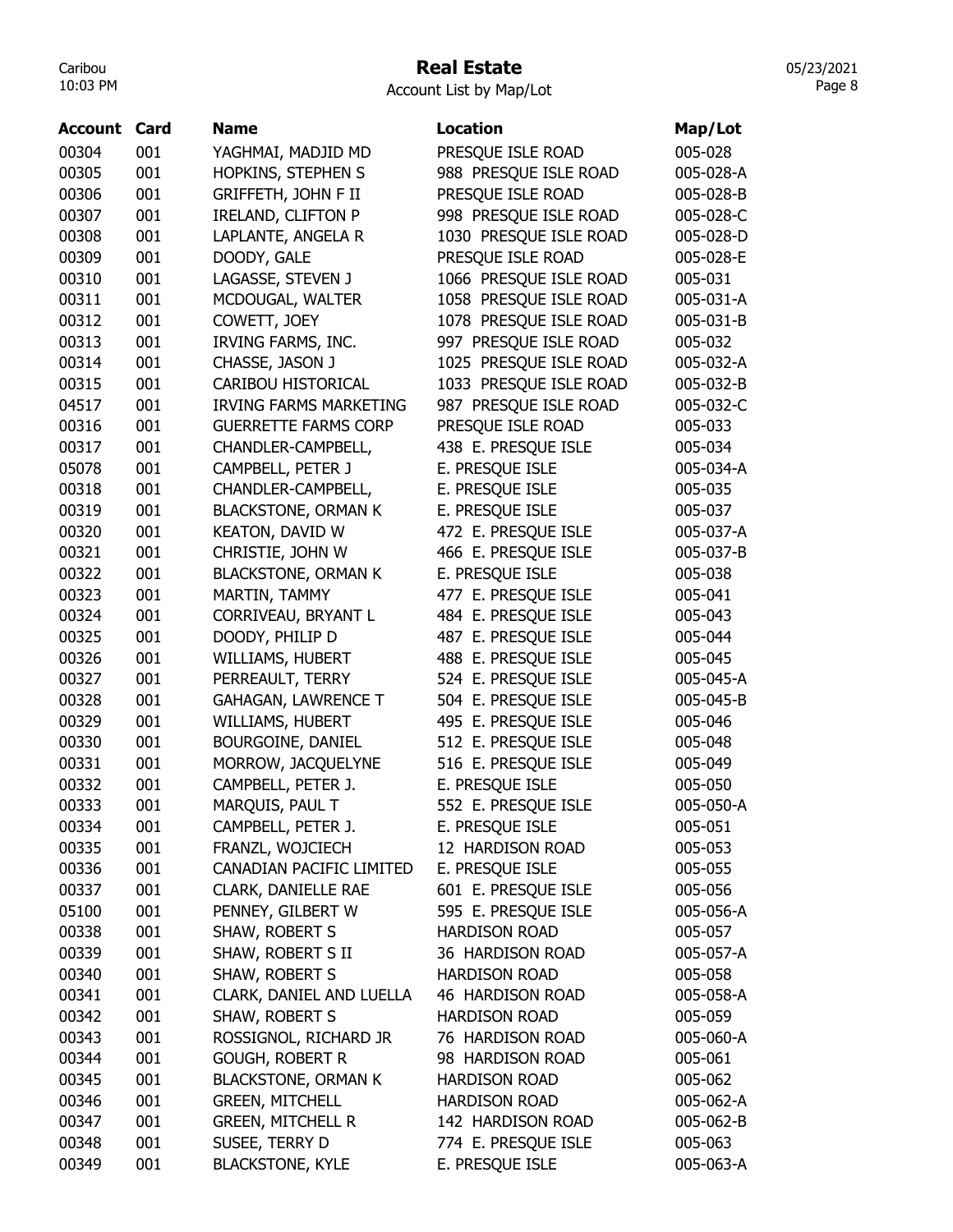#### Real Estate

Account List by Map/Lot

| <b>Account</b> | Card | <b>Name</b>                | <b>Location</b>        | Map/Lot   |
|----------------|------|----------------------------|------------------------|-----------|
| 00350          | 001  | <b>BOUTOT, SAMUEL S</b>    | 57 HARDISON ROAD       | 005-064   |
| 00351          | 001  | HOLMAN, LORI JEAN WARK     | 51 HARDISON ROAD       | 005-065   |
| 00352          | 001  | PLOURDE, DOUGLAS A         | 17 HARDISON ROAD       | 005-066   |
| 00353          | 001  | CORRIVEAU, RENAUD J        | E. PRESQUE ISLE        | 005-067   |
| 00354          | 001  | LISTER, ALLYN L            | 625 E. PRESQUE ISLE    | 005-067-A |
| 00355          | 001  | CORRIVEAU, RENAUD J        | MCGRAW SIDING RD       | 005-067-B |
| 00356          | 001  | CORRIVEAU, RENAUD J        | MCGRAW SIDING RD       | 005-067-C |
| 00357          | 001  | KNOLL, SUSIE M.            | 14 MCGRAW SIDING RD    | 005-067-D |
| 00358          | 001  | HARRISON, WILLIAM C        | 659 E. PRESQUE ISLE    | 005-069   |
| 00359          | 001  | SHAW, ROBERT S             | <b>HARDISON ROAD</b>   | 005-070   |
| 00360          | 001  | ROSSIGNOL, WILLIAM R       | 73 HARDISON ROAD       | 005-070-C |
| 00361          | 001  | PELKEY, RICHARD W          | 679 E. PRESQUE ISLE    | 005-070-D |
| 00362          | 001  | CARON, CHARLES C           | 689 E. PRESQUE ISLE    | 005-070-E |
| 00363          | 001  | TILL, MATTHEW L            | 718 E. PRESQUE ISLE    | 005-071   |
| 00364          | 001  | <b>BOUCHARD, JEFFERY D</b> | 730 E. PRESQUE ISLE    | 005-071-A |
| 00365          | 001  | BLACKSTONE, ORMAN K.       | E. PRESQUE ISLE        | 005-071-B |
| 00367          | 001  | STAPLES, SHANNON D         | 842 E. PRESQUE ISLE    | 005-074   |
| 00368          | 001  | SEAMAN, YVETTE             | 800 E. PRESQUE ISLE    | 005-075   |
| 00369          | 001  | SUTHERLAND, TAMMY          | 8 MCGRAW SIDING RD     | 005-076   |
| 00370          | 001  | ZAGRANIS, JANE S           | 633 E. PRESQUE ISLE    | 005-077   |
| 00371          | 001  | CYR, JOSHUA D              | 639 E. PRESQUE ISLE    | 005-078   |
| 00372          | 001  | SPERREY, JOSEPH L          | 647 E. PRESQUE ISLE    | 005-079   |
| 00373          | 001  | WONGCHAOWART,              | E. PRESQUE ISLE        | 005-080   |
| 00374          | 001  | DIONNE, PHILIP J           | 713 E. PRESQUE ISLE    | 005-081   |
| 00375          | 001  | HALE, JEREMY               | 721 E. PRESQUE ISLE    | 005-082   |
| 00376          | 001  | TILLEY, JAMES M            | 731 E. PRESQUE ISLE    | 005-083   |
| 00377          | 001  | OLMSTEAD, CHERYL           | 741 E. PRESQUE ISLE    | 005-085   |
| 00378          | 001  | MERRILL, DEBRA J           | 759 E. PRESQUE ISLE    | 005-086   |
| 00379          | 001  | SUSEE, TERRY D             | 773 E. PRESQUE ISLE    | 005-088   |
| 00380          | 001  | SOLMAN, RICHARD D          | 789 E. PRESQUE ISLE    | 005-090   |
| 00381          | 001  | LAFLASH, DANIEL S          | 807 E. PRESQUE ISLE    | 005-091   |
| 00390          | 001  | KIEFFER, ROBERT            | 323 HARDISON ROAD      | 006-001   |
| 04837          | 001  | LISTER, JASON              | 880 E. PRESQUE ISLE    | 006-001-A |
| 00383          | 001  | <b>BLACKSTONE, O. KYLE</b> | 170 HARDISON ROAD      | 006-002   |
| 00384          | 001  | SWANBERG, CALEB J          | 194 HARDISON ROAD      | 006-003   |
| 00385          | 001  | SHAW, ROBERT S II          | <b>HARDISON ROAD</b>   | 006-004   |
| 00386          | 001  | EWING, RITA - DEV          | 181 HARDISON ROAD      | 006-004-A |
| 00387          | 001  | EWING, RITA C - DEV        | 187 HARDISON ROAD      | 006-004-B |
| 00388          | 001  | EWING, THERESA M           | 285 HARDISON ROAD      | 006-004-C |
| 05120          | 001  | EWING, RITA C - DEV        | <b>HARDISON ROAD</b>   | 006-004-D |
| 00389          | 001  | HERSEY, WILLIAM K          | 292 HARDISON ROAD      | 006-005   |
| 00391          | 001  | <b>FOSTER, DARREL J</b>    | <b>HARDISON ROAD</b>   | 006-007   |
| 00392          | 001  | SHAW, ROBERT S II          | 334 HARDISON ROAD      | 006-008   |
| 00393          | 001  | BELMAIN, KATHLEEN M.       | 368 HARDISON ROAD      | 006-008-A |
| 00394          | 001  | SHAW, ROBERT S             | 91 GREEN RIDGE RD      | 006-009   |
| 00395          | 001  | CLEVETTE, KEVIN            | <b>GREEN RIDGE RD</b>  | 006-010-A |
| 00396          | 001  | UNITED STATES OF AMERICA   | 68 GREEN RIDGE RD      | 006-011   |
| 00397          | 001  | SHAW, ROBERT S             | FORT FAIRFIELD ROAD    | 006-012   |
| 00398          | 001  | DUDLEY, CHAD               | 1105 FORT FAIRFIELD RD | 006-013-A |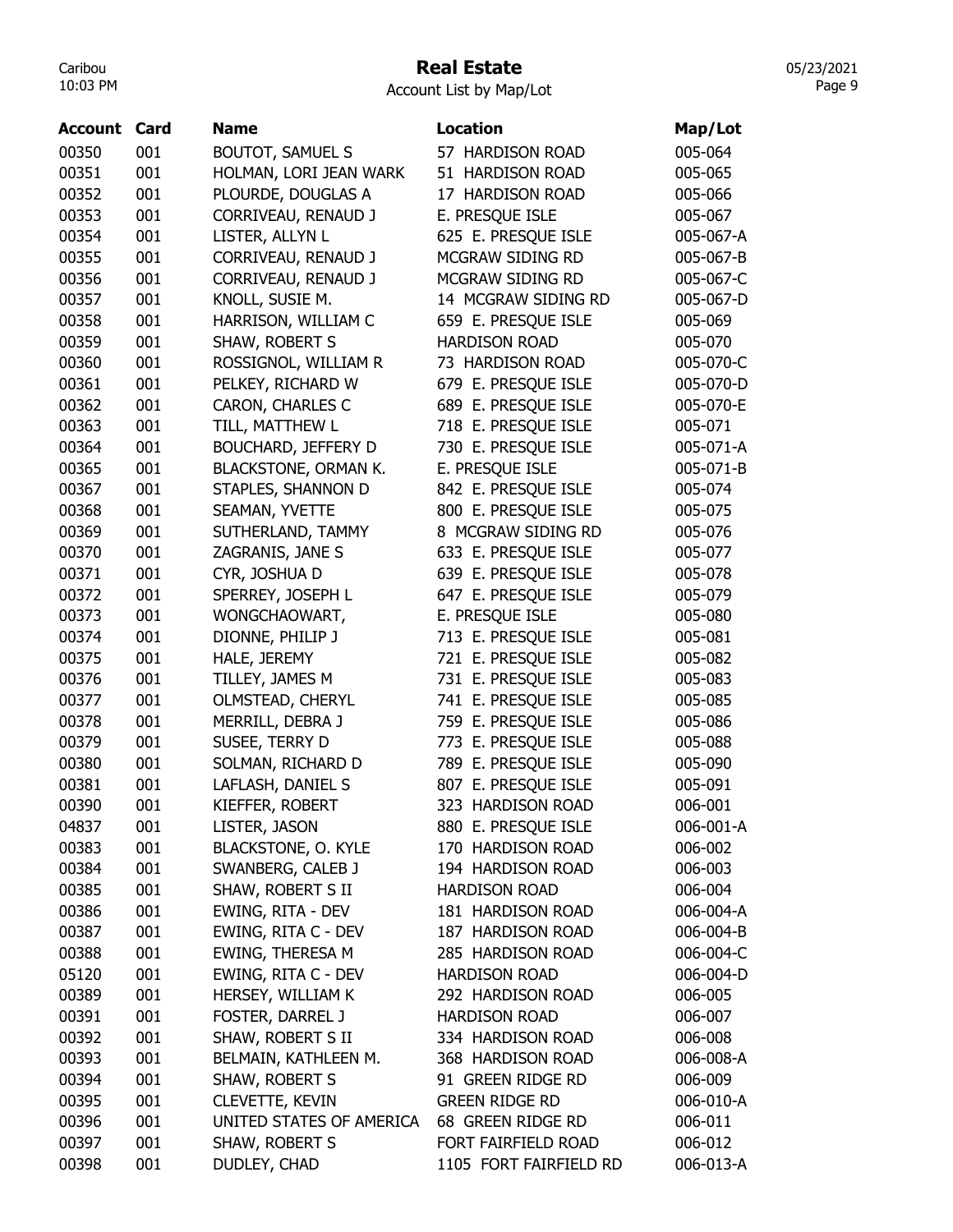## Real Estate

Account List by Map/Lot

| <b>Account Card</b> |     | <b>Name</b>                | <b>Location</b>          | Map/Lot         |
|---------------------|-----|----------------------------|--------------------------|-----------------|
| 00399               | 001 | SHAW, ROBERT S             | 44 MAIN SIDING ROAD      | 006-014         |
| 00400               | 001 | HITCHCOCK, DALE E          | 1089 FORT FAIRFIELD RD   | 006-015         |
| 00401               | 001 | STATE OF MAINE,            | 1100 FORT FAIRFIELD ROAD | 006-016         |
| 04950               | 001 | SWANBERG, JOHN S           | FORT FAIRFIELD ROAD      | 006-016-A       |
| 00402               | 001 | ROSSIGNOL, PAUL A JR       | 1065 FORT FAIRFIELD RD   | 006-017         |
| 00403               | 001 | SELMAN, JEAN               | 33 MAIN SIDING ROAD      | 006-017-A       |
| 00404               | 001 | WALLS, DENNIS L            | 79 MAIN SIDING ROAD      | 006-018-C       |
| 00405               | 001 | RIDLEY, DEAN F             | 93 MAIN SIDING ROAD      | 006-018-D       |
| 00406               | 001 | CLOWES, CRAIG F            | 111 MAIN SIDING ROAD     | 006-018-G       |
| 00407               | 001 | WILLEY, ALLAN              | 121 MAIN SIDING ROAD     | 006-018-H       |
| 00408               | 001 | HARTLEY, KENNETH L         | 133 MAIN SIDING ROAD     | $006 - 018 - J$ |
| 00409               | 001 | THOMPSON, ROGER A. &       | 141 MAIN SIDING ROAD     | 006-018-K       |
| 00410               | 001 | SHAW, ROBERT S II          | MAIN SIDING ROAD         | 006-018-L       |
| 00411               | 001 | BOISVERT, RICHARD L        | 71 MAIN SIDING ROAD      | 006-018-M       |
| 00412               | 001 | KAMM, JAY DANIEL           | 59 MAIN SIDING ROAD      | 006-018-N       |
| 00413               | 001 | VAILLANCOURT, SIMONE M     | MAIN SIDING ROAD         | 006-018-R       |
| 00414               | 001 | SWANBERG, JOHN S           | 1034 FORT FAIRFIELD RD   | 006-019         |
| 00415               | 001 | SHAW, ROBERT S II          | FORT FAIRFIELD ROAD      | 006-020         |
| 00416               | 001 | SHAW, ROBERT S II          | FORT FAIRFIELD ROAD      | 006-021         |
| 00417               | 001 | <b>GORDON, LOREN J</b>     | 1000 FORT FAIRFIELD RD   | 006-022         |
| 04747               | 001 | BERKOSKI, ARTHUR O         | 997 FORT FAIRFIELD RD    | 006-023         |
| 00419               | 001 | FORBES, JOHN KENT          | 952 FORT FAIRFIELD RD    | 006-024         |
| 00420               | 001 | FORBES, JOHN KENT          | FORT FAIRFIELD ROAD      | 006-025         |
| 00421               | 001 | FORBES, JOHN KENT          | 953 FORT FAIRFIELD RD    | 006-025-A       |
| 00422               | 001 | FORBES, JOHN KENT          | 943 FORT FAIRFIELD RD    | 006-025-B       |
| 00423               | 001 | FORBES, JOHN KENT          | 941 FORT FAIRFIELD ROAD  | 006-026         |
| 00424               | 001 | MCLAUGHLIN, EVANS D        | 937 FORT FAIRFIELD RD    | 006-027         |
| 00425               | 001 | RIVEREDGE HOLDING, LLC     | <b>GRIMES ROAD</b>       | 006-030         |
| 00426               | 001 | HERSEY, NATHAN             | 924 GRIMES ROAD          | 006-031-A       |
| 00427               | 001 | FORT FAIRFIELD, TOWN OF    | <b>GRIMES ROAD</b>       | 006-031-B       |
| 04626               | 001 | AYER, THOMAS E             | 910 GRIMES ROAD          | 006-031-C       |
| 00429               | 001 | HERSEY, NATHAN             | <b>GRIMES ROAD</b>       | 006-031-D       |
| 00430               | 001 | SODERBERG, CARL J          | <b>YORK STREET</b>       | 007-001         |
| 00431               | 001 | <b>GREEN MEADOW</b>        | 444 MAIN STREET          | 007-002         |
| 00432               | 001 | SUTHERLAND, STUART         | 384 MAIN STREET          | 007-003         |
| 00433               | 001 | AREY, STEVEN J             | 408 MAIN STREET          | 007-003-A       |
| 00434               | 001 | CARIBOU UTILITIES DISTRICT | <b>MAIN STREET</b>       | 007-003-B       |
| 00435               | 001 | SUTHERLAND, STUART         | <b>MAIN STREET</b>       | 007-003-D       |
| 00436               | 001 | TODD, R.L. & SON, INC.     | 414 MAIN STREET          | 007-003-E       |
| 04930               | 001 | SUTHERLAND, STUART M       | 394 MAIN STREET          | 007-003-F       |
| 00437               | 001 | NORTHERN MAINE REGIONAL    | 302 MAIN STREET          | 007-004         |
| 00438               | 001 | YORK MACHINERY NORTH       | 314 MAIN STREET          | 007-004-A       |
| 00439               | 001 | SAED, ADRIAN SCOTT         | 17 WEST PRESQUE ISLE RD  | 007-004-B       |
| 00440               | 001 | SUTHERLAND, STUART         | WEST PRESQUE ISLE RD     | 007-005         |
| 00441               | 001 | SNYDER, JEANNE             | 67 WEST PRESQUE ISLE RD  | 007-005-A       |
| 00442               | 001 | JONES, MARK                | 55 WEST PRESQUE ISLE RD  | 007-005-B       |
| 00443               | 001 | <b>BOSSIE, CRAIG A</b>     | 97 WEST PRESQUE ISLE RD  | 007-005-C       |
| 00444               | 001 | MICHAUD, LARRY J           | WEST PRESQUE ISLE RD     | 007-005-D       |
| 00445               | 001 | MICHAUD, LARRY Y           | 131 WEST PRESQUE ISLE RD | 007-005-E       |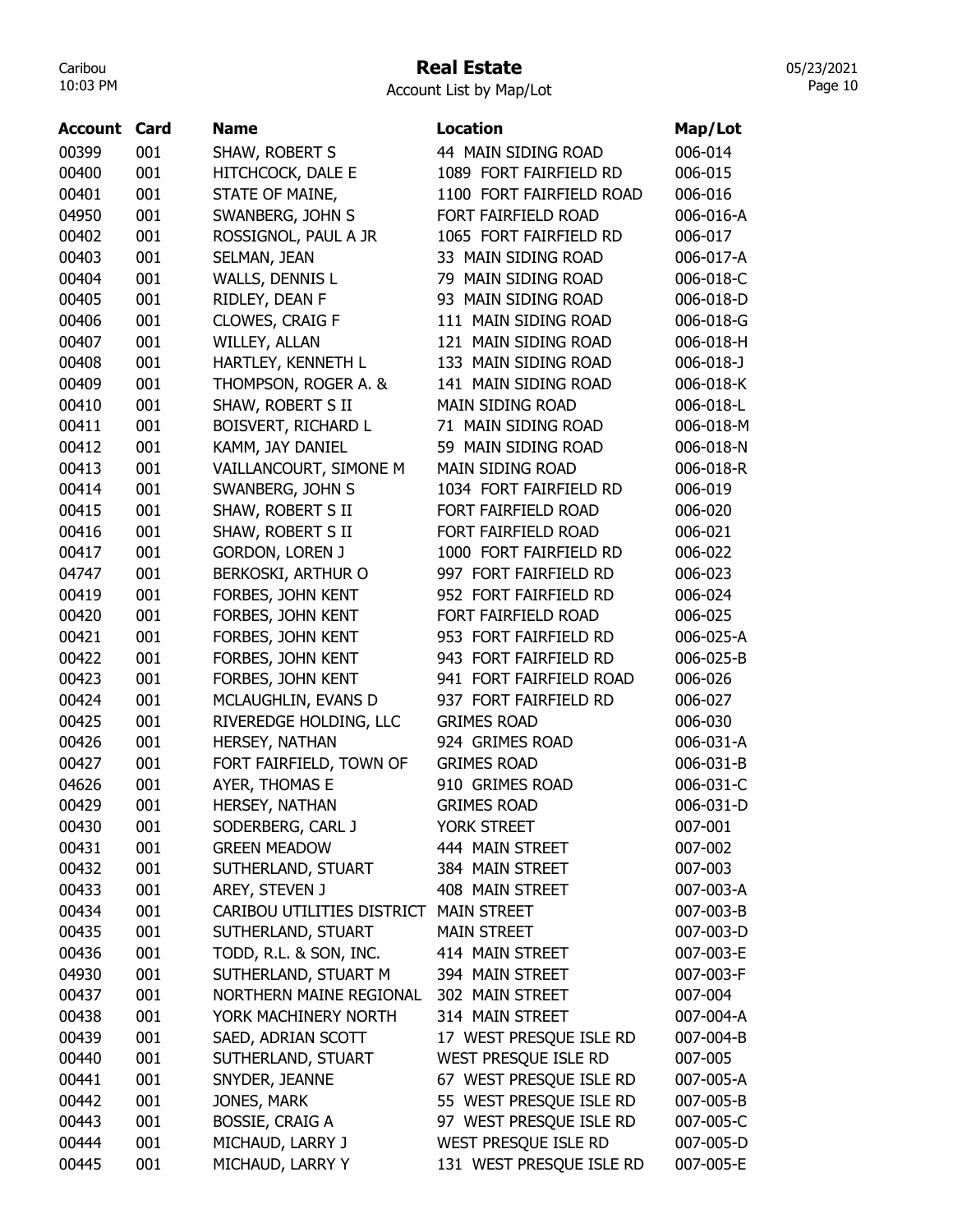#### Real Estate

Account List by Map/Lot

| Account | Card | <b>Name</b>                  | <b>Location</b>          | Map/Lot     |
|---------|------|------------------------------|--------------------------|-------------|
| 04648   | 001  | KIEFFER, LEHRLE W            | WEST PRESQUE ISLE RD     | 007-005-F   |
| 04612   | 001  | BARNES, KEVIN C              | 151 WEST PRESQUE ISLE RD | 007-005-G   |
| 04649   | 001  | <b>BARNES, KEVIN C</b>       | 157 WEST PRESQUE ISLE RD | 007-005-H   |
| 00449   | 001  | DIVITO, MICHAEL A JR         | 165 WEST PRESQUE ISLE RD | 007-005-J   |
| 00450   | 001  | CORRIVEAU, DAVID P           | WEST PRESQUE ISLE RD     | 007-006     |
| 00451   | 001  | MICHAUD, ANDREW J            | 162 WEST PRESQUE ISLE RD | 007-006-A   |
| 00452   | 001  | <b>BOSSIE, CRAIG A</b>       | 96 WEST PRESQUE ISLE RD  | 007-006-B   |
| 00453   | 001  | LOCKE, JOHN B                | 140 WEST PRESQUE ISLE RD | 007-006-C   |
| 00454   | 001  | FITZSIMMONS, MICHAEL         | 120 WEST PRESQUE ISLE RD | 007-006-D   |
| 00455   | 001  | SELFRIDGE, WAYNE J           | 130 WEST PRESQUE ISLE RD | 007-006-E   |
| 05019   | 001  | <b>BOUCHARD, CHRISTOPHER</b> | OFF WEST PRESQUE ISLE RD | 007-006-F   |
| 05018   | 001  | RAYMOND, JEREMIE             | OFF WEST PRESQUE ISLE RD | 007-006-G   |
| 05017   | 001  | IRVING, ROBERT M             | OFF WEST PRESQUE ISLE RD | 007-006-H   |
| 00456   | 001  | HANSON, STEVEN               | 230 OLD WASHBURN ROAD    | 007-007     |
| 00457   | 001  | <b>BOSSIE, RICHARD O</b>     | 276 OLD WASHBURN ROAD    | 007-007-A   |
| 00458   | 001  | <b>BOSSIE, REGINALD</b>      | 222 OLD WASHBURN ROAD    | 007-007-B   |
| 05145   | 001  | BOSSIE, REGINALD O           | <b>OLD WASHBURN ROAD</b> | 007-007-C   |
| 00459   | 001  | <b>GARRETT, KENNETH J</b>    | 259 OLD WASHBURN ROAD    | 007-008-A   |
| 00460   | 001  | GROSS, ELAINE K., EMILY K.,  | 229 OLD WASHBURN ROAD    | 007-009     |
| 00461   | 001  | IRVING FARMS, INC.           | <b>OLD WASHBURN ROAD</b> | 007-010     |
| 00462   | 001  | CHAMBERLAIN, RHONDA          | 171 OLD WASHBURN ROAD    | 007-010-002 |
| 00463   | 001  | TOMPKINS, MICHELE D          | 201 OLD WASHBURN ROAD    | 007-010-A   |
| 00464   | 001  | GROSS, ELAINE K., EMILY K.   | <b>OLD WASHBURN ROAD</b> | 007-010-B   |
| 00465   | 001  | RIDENOUR, THOMAS P.,         | 186 OLD WASHBURN ROAD    | 007-011     |
| 00466   | 001  | TOMPKINS, BARBARA C          | 212 OLD WASHBURN ROAD    | 007-011-A   |
| 00467   | 001  | GODIN, CASSIDY               | 144 OLD WASHBURN ROAD    | 007-011-B   |
| 04775   | 001  | SODERBERG, CARL J            | OLD WASHBURN ROAD        | 007-011-C   |
| 00469   | 001  | POWERS, NORMAN C             | <b>OLD WASHBURN ROAD</b> | 007-011-D   |
| 00470   | 001  | THERIAULT, JANICE - DEV      | 101 OLD WASHBURN ROAD    | 007-013-A   |
| 00471   | 001  | ALBERT, TODD A               | 75 OLD WASHBURN ROAD     | 007-013-B   |
| 00472   | 001  | LAVIGNE, DARYL G             | 127 OLD WASHBURN ROAD    | 007-013-C   |
| 04725   | 001  | HEBERT, LOGAN                | 29 OLD WASHBURN ROAD     | 007-013-D   |
| 00474   | 001  | <b>BOUCHARD, JOANNE E</b>    | OLD WASHBURN ROAD        | 007-013-E   |
| 00475   | 001  | FREEMAN, PETER J             | 95 OLD WASHBURN ROAD     | 007-013-F   |
| 00476   | 001  | JANDREAU, ADAM PAUL          | 57 OLD WASHBURN ROAD     | 007-013-G   |
| 04785   | 001  | DOBSON, NICKOLAS J           | 49 OLD WASHBURN ROAD     | 007-013-H   |
| 05009   | 001  | DOBSON, NICKOLAS J           | OLD WASHBURN ROAD        | 007-013-J   |
| 05010   | 001  | JANDREAU, ADAM               | <b>OLD WASHBURN ROAD</b> | 007-013-K   |
| 05051   | 001  | JANDREAU, ADAM P             | OLD WASHBURN ROAD        | 007-013-L   |
| 00477   | 001  | PELKEY, KEVIN J              | 140 OLD WASHBURN ROAD    | 007-014     |
| 00478   | 001  | SMITH, EARL W                | 114 OLD WASHBURN ROAD    | 007-014-A   |
| 00479   | 001  | TRACY, KURT W                | OLD WASHBURN ROAD        | 007-014-B   |
| 00480   | 001  | IRVING, SCOTT K              | OLD WASHBURN ROAD        | 007-015     |
| 00481   | 001  | SIROIS, MARK R               | 100 OLD WASHBURN ROAD    | 007-015-A   |
| 00482   | 001  | <b>OUELLETTE, KENNETH A</b>  | 232 YORK STREET          | 007-015-C   |
| 00483   | 001  | SNELL, DONALD L              | 302 YORK STREET          | 007-015-D   |
| 04596   | 001  | CAVAGNARO, RYAN J            | 292 YORK STREET          | 007-015-E   |
| 00486   | 001  | LIGHTBOWN, ALAN L            | 276 YORK STREET          | 007-015-G   |
| 00487   | 001  | <b>GAUVIN, THERESA M</b>     | 268 YORK STREET          | 007-015-H   |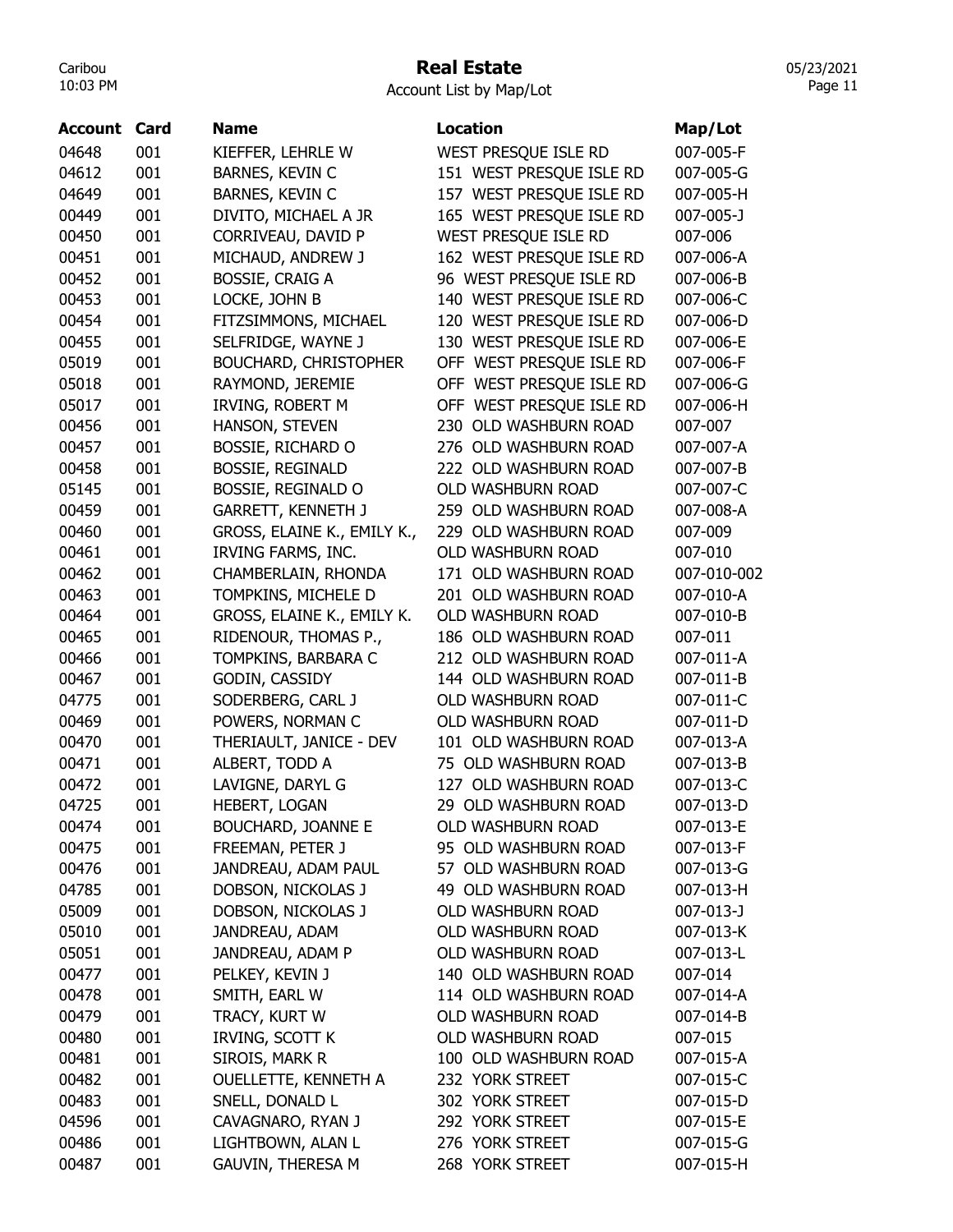### Real Estate

05/23/2021 Page 12

Account List by Map/Lot

| <b>Account</b> | Card | <b>Name</b>                      | <b>Location</b>         | Map/Lot         |
|----------------|------|----------------------------------|-------------------------|-----------------|
| 00488          | 001  | CAUDILL, GARY A                  | 258 YORK STREET         | 007-015-J       |
| 00489          | 001  | LISTER, RICK S                   | 246 YORK STREET         | 007-015-L       |
| 00490          | 001  | CHAPMAN, GREGORY E               | 346 YORK STREET         | 007-016         |
| 00491          | 001  | <b>GILES, TYLER R</b>            | 42 OLD WASHBURN ROAD    | 007-016-A       |
| 00492          | 001  | BROWN, PATRICIA A.               | 334 YORK STREET         | 007-016-B       |
| 00493          | 001  | LAPLANTE, DAVID G                | 20 OLD WASHBURN ROAD    | 007-016-D       |
| 00494          | 001  | BOUCHARD, JOANNE E               | 70 OLD WASHBURN ROAD    | 007-016-F       |
| 00495          | 001  | HEBERT, ATHILL B                 | 34 OLD WASHBURN ROAD    | 007-016-G       |
| 00496          | 001  | MERRITT, GARY                    | 360 YORK STREET         | $007 - 016 - J$ |
| 00497          | 001  | MORRIS, EDWINA L                 | 366 YORK STREET         | 007-016-K       |
| 00498          | 001  | HEBERT, ATHILL B                 | YORK STREET             | 007-016-L       |
| 00499          | 001  | LEVASSEUR, CINDY                 | 64 OLD WASHBURN ROAD    | 007-016-M       |
| 04897          | 001  | LAPLANTE, DAVID                  | WASHBURN STREET/YORK ST | 007-016-N       |
| 00500          | 001  | THIBODEAU, GUILDA                | 322 YORK STREET         | 007-017         |
| 00501          | 001  | LEVESQUE, ANISSA M               | 345 YORK STREET         | 007-018         |
| 00502          | 001  | MARTIN, GARY                     | 327 YORK STREET         | 007-018-A       |
| 00503          | 001  | RAYMOND, STEVEN E                | 313 YORK STREET         | 007-018-B       |
| 00504          | 001  | IRVING FARMS, INC.               | 381 YORK STREET         | 007-018-C       |
| 00505          | 001  | <b>BORDEN, PATRICIA E M</b>      | 355 YORK STREET         | 007-018-D       |
| 00506          | 001  | GETCHELL, HOWARD U. &            | YORK STREET             | 007-020         |
| 00507          | 001  | <b>GETCHELL, HOWARD II</b>       | 261 YORK STREET         | 007-020-A       |
| 00508          | 001  | <b>GETCHELL, HOWARD U. &amp;</b> | YORK STREET             | 007-022         |
| 05084          | 001  | <b>GETCHELL, HOWARD U II</b>     | YORK STREET             | 007-022-A       |
| 00509          | 001  | <b>BOUCHARD, BRIAN J</b>         | 222 YORK STREET         | 007-024         |
| 00510          | 001  | COUNTY ELECTRIC INC              | 201 YORK STREET         | 007-026         |
| 00511          | 001  | <b>BEARCE CARTER OIL</b>         | 141 YORK STREET         | 007-026-A       |
| 00512          | 001  | SODERBERG, IVER W - DEV          | YORK STREET             | 007-026-B       |
| 00514          | 001  | CARIBOU SOLAR POWER LLC          | 192 WASHBURN STREET     | 007-032         |
| 00515          | 001  | <b>EMERA MAINE</b>               | 186 WASHBURN STREET     | 007-032-A       |
| 00516          | 001  | RANDOLPH, R. CLAIRE - LIFE       | <b>WASHBURN STREET</b>  | 007-033         |
| 00517          | 001  | CAMERON, ROSE MARIE              | 242 WASHBURN STREET     | 007-033-A       |
| 00518          | 001  | RANDOLPH, PATRICK B              | 216 WASHBURN STREET     | 007-033-B       |
| 05126          | 001  | W. W. WOOD PROPERTIES,           | 234 WASHBURN STREET     | 007-033-C       |
| 00519          | 001  | RANDOLPH, R. CLAIRE              | 235 WASHBURN STREET     | 007-034         |
| 05140          | 001  | RANDOLPH, DALE I                 | <b>WASHBURN STREET</b>  | 007-034-A       |
| 00520          | 001  | DOODY, KENNETH W                 | 248 WASHBURN STREET     | 007-035         |
| 00521          | 001  | ST. PETER, CLINTON J             | 256 WASHBURN STREET     | 007-036         |
| 00522          | 001  | THERIAULT, JOHN J                | 265 WASHBURN STREET     | 007-037         |
| 00523          | 001  | GODIN, MELVINA                   | 271 WASHBURN STREET     | 007-038         |
| 04759          | 001  | TBK MAINE PROPERTIES LLC         | 296 WASHBURN STREET     | 007-039         |
| 04506          | 001  | DICKINSON, TAMMY                 | 320 WASHBURN ST.LOT#2   | 007-039-002-ON  |
| 04778          | 001  | TBK MAINE PROPERTIES LLC         | 320 WASHBURN ST.LOT#4   | 007-039-004-ON  |
| 00529          | 001  | OERTEL, DOREEN                   | 312 WASHBURN ST.LOT#12  | 007-039-012-ON  |
| 00530          | 001  | BRADLEY, ANGELA                  | 312 WASHBURN ST.LOT#15  | 007-039-015-ON  |
| 04891          | 001  | DINATALE, DINO                   | 312 WASHBURN ST.LOT#17  | 007-039-017-ON  |
| 00533          | 001  | CYR, LINDSAY                     | 312 WASHBURN ST.LOT#20  | 007-039-020-ON  |
| 00916          | 001  | TBK MAINE PROPERTIES LLC         | 312 WASHBURN ST.LOT#21  | 007-039-021-ON  |
| 05085          | 001  | WORSTER, PAMIE                   | 306 WASHBURN ST.LOT#24  | 007-039-024-ON  |
| 04578          | 001  | TBK MAINE PROPERTIES LLC         | 306 WASHBURN ST.LOT#25  | 007-039-025-ON  |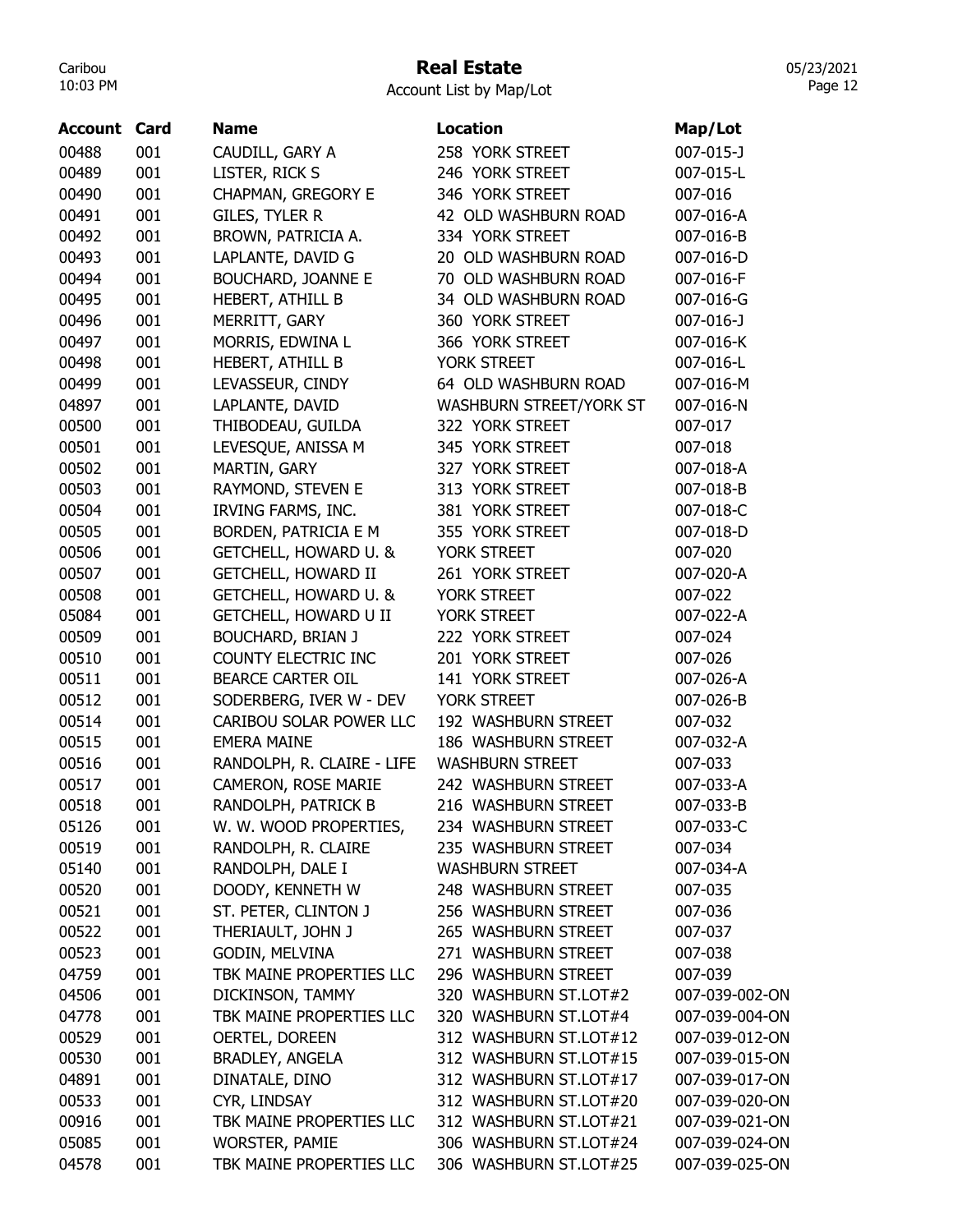## Real Estate

Account List by Map/Lot

| <b>Account Card</b> |     | <b>Name</b>                                   | <b>Location</b>        | Map/Lot        |
|---------------------|-----|-----------------------------------------------|------------------------|----------------|
| 04795               | 001 | DEMPSEY, MICHELLE                             | 306 WASHBURN ST.LOT#26 | 007-039-026-ON |
| 04982               | 001 | ST. GERMAIN, WAYNE                            | 306 WASHBURN ST.LOT#27 | 007-039-027-ON |
| 00537               | 001 | AMAN, LAURIE                                  | 306 WASHBURN ST.LOT#28 | 007-039-028-ON |
| 05110               | 001 | TBK MAINE PROPERTIES LLC                      | 306 WASHBURN ST.LOT#30 | 007-039-030-ON |
| 00541               | 001 | TIBBS, DONNA                                  | 296 WASHBURN ST.LOT#33 | 007-039-033-ON |
| 05069               | 001 | PINETTE, COREY                                | 296 WASHBURN ST.LOT#36 | 007-039-036-ON |
| 04796               | 001 | <b>GRASS, TAMMY</b>                           | 296 WASHBURN ST.LOT#38 | 007-039-038-ON |
| 00546               | 001 | GODIN, ROBERT                                 | 274 WASHBURN STREET    | 007-039-A      |
| 00547               | 001 | BELL, VINCENT J                               | 284 WASHBURN STREET    | 007-039-B      |
| 00548               | 001 | NOBLE, CAROLYN JOYCE                          | 317 WASHBURN STREET    | 007-040        |
| 00549               | 001 | MARTIN, DAVID A                               | 25 LOMBARD ROAD        | 007-040-A      |
| 00550               | 001 | <b>BRECHT, LINDA</b>                          | 291 WASHBURN STREET    | 007-040-B      |
| 00552               | 001 | THIBODEAU, P RONALD                           | 51 LOMBARD ROAD        | 007-040-C      |
| 00553               | 001 | MCCORMACK, DAVID                              | 281 WASHBURN STREET    | 007-040-D      |
| 00554               | 001 | MCCORMACK, DAVID                              | <b>WASHBURN STREET</b> | 007-040-E      |
| 00555               | 001 | PERREAULT, TONY J J                           | 299 WASHBURN STREET    | 007-040-F      |
| 00556               | 001 | <b>BUREAU OF MAINE VETERANS</b>               | 37 LOMBARD ROAD        | 007-040-G      |
| 00557               | 001 | WILLETTE, CALVIN M                            | 80 LOMBARD ROAD        | 007-041        |
| 00558               | 001 | TROMBLEY, RICHARD A                           | <b>LOMBARD ROAD</b>    | 007-042        |
|                     |     |                                               |                        |                |
| 00559               | 001 | OUELLETTE, NEAL L                             | 74 LOMBARD ROAD        | 007-042-B      |
| 00561               | 001 | LEDUE, KYLE R                                 | <b>LOMBARD ROAD</b>    | 007-042-C      |
| 00562               | 001 | BERNARD, PENNY MARIE                          | 66 LOMBARD ROAD        | 007-042-D      |
| 00563               | 001 | LEDUE, KYLE R                                 | 56 LOMBARD ROAD        | 007-043        |
| 00564               | 001 | <b>BURBY, GLORIA</b>                          | 40 LOMBARD ROAD        | 007-044        |
| 00565               | 001 | TOWLE, PATRICK M                              | 21 MITCHELL ROAD       | 007-045        |
| 00566               | 001 | KEATON, HUBERT L.                             | 32 LOMBARD ROAD        | 007-045-A      |
| 00567               | 001 | <b>CATHOLIC MENS</b>                          | 357 WASHBURN STREET    | 007-045-B      |
| 00568               | 001 | HEADSPETH, MELVIN L                           | 389 WASHBURN STREET    | 007-045-C      |
| 00569               | 001 | <b>OUILLETTE, TERESA T</b>                    | 12 LOMBARD ROAD        | 007-045-D      |
| 00570               | 001 | MALENFANT, ROBERT E                           | 403 WASHBURN STREET    | 007-045-E      |
| 00571               | 001 | BEIDELMAN, CHARLES A                          | 20 LOMBARD ROAD        | 007-045-G      |
| 00572               | 001 | MADORE, MARK A                                | 429 YORK STREET        | 007-045-H      |
| 00573               | 001 | UNITED VETERANS OF MAINE, 358 WASHBURN STREET |                        | 007-045-J      |
| 00574               | 001 | SODERBERG, CARL J                             | 4 LOMBARD ROAD         | 007-045-M      |
| 00575               | 001 | <b>JACKSON, HELSTON</b>                       | 379 WASHBURN STREET    | 007-045-P      |
| 00576               | 001 | CAMERON, GARY L                               | 407 WASHBURN STREET    | 007-045-Q      |
| 00577               | 001 | <b>BISHOP FAMILY TRUST</b>                    | 324 WASHBURN STREET    | 007-046        |
| 00578               | 001 | HEWITT, KATELYN E                             | 10 MITCHELL ROAD       | 007-047        |
| 00579               | 001 | <b>BRADBURY, TANNER</b>                       | 10 MITCHELL ROAD       | 007-047-A      |
| 00580               | 001 | CHARTIER, KELLY A                             | 26 MITCHELL ROAD       | 007-047-B      |
| 00581               | 001 | MALENFANT, GREGORY                            | 10 MITCHELL ROAD       | 007-047-D      |
| 00582               | 001 | PARENT, VON A                                 | 389 YORK STREET        | 007-047-E      |
| 00583               | 001 | GODIN, MELVINA D                              | 22 MITCHELL ROAD       | 007-049        |
| 00584               | 001 | ANDERSON, DANA M                              | 30 MITCHELL ROAD       | 007-050        |
| 00585               | 001 | PERREAULT, TONY JJ                            | 44 MITCHELL ROAD       | 007-051        |
| 00586               | 001 | IRVING FARMS, INC.                            | 390 YORK STREET        | 007-054-A      |
| 00587               | 001 | YORK STREET COMPLEX, INC.                     | 460 YORK STREET        | 007-055        |
| 00588               | 001 | CHABRE, EDWINA                                | 449 YORK STREET        | 007-056        |
| 04823               | 001 | SODERBERG, CARL                               | <b>WASHBURN STREET</b> | 007-057        |
|                     |     |                                               |                        |                |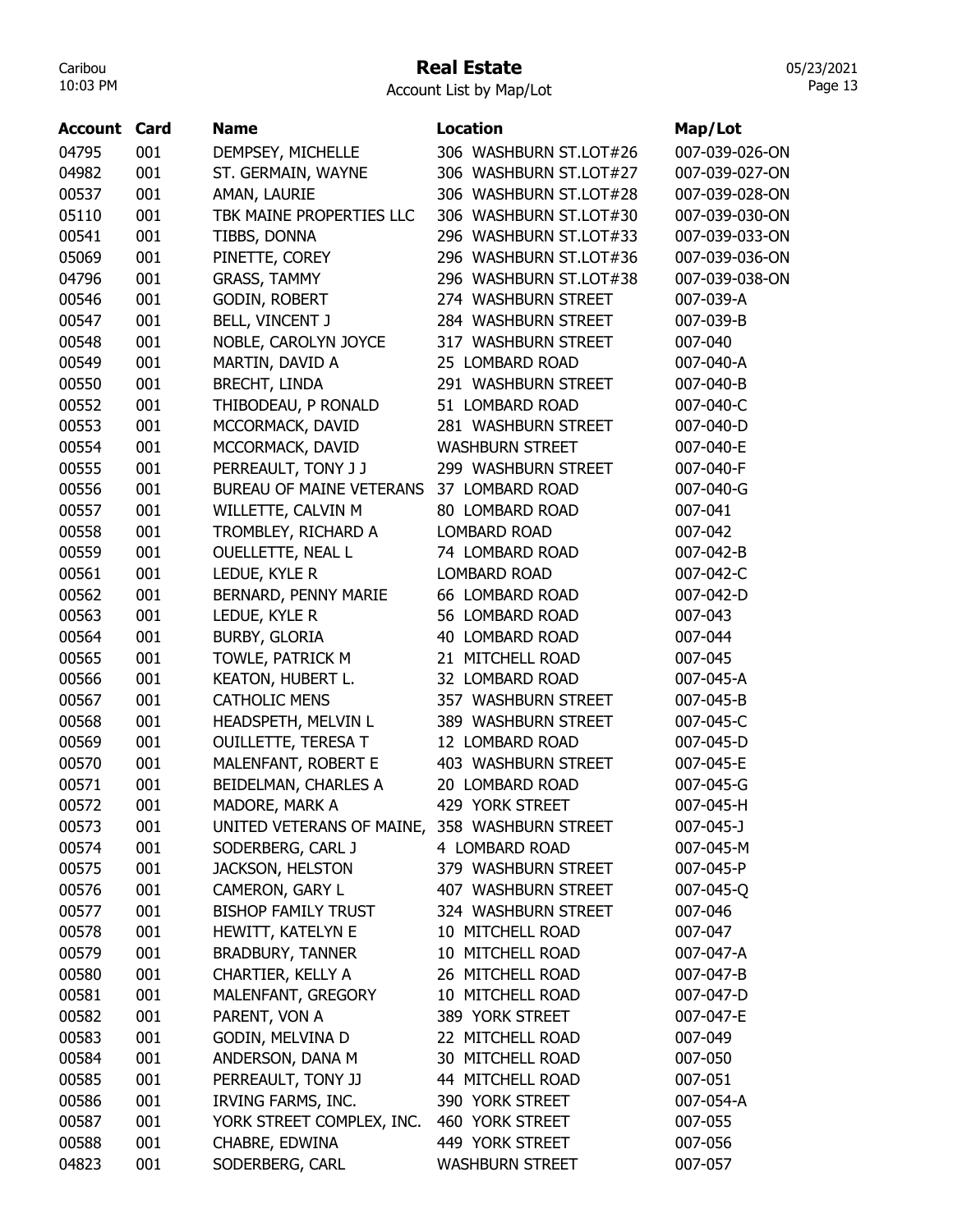#### Real Estate

Account List by Map/Lot

| <b>Account Card</b> |     | <b>Name</b>                | <b>Location</b>         | Map/Lot      |
|---------------------|-----|----------------------------|-------------------------|--------------|
| 00590               | 001 | ABUNDANT LIFE MISSION      | 485 WASHBURN STREET     | 007-057-A    |
| 00591               | 001 | DUBE, EDWARD L             | 495 WASHBURN STREET     | 007-057-B    |
| 04831               | 001 | NADEAU, JOSHUA G           | 415 WASHBURN STREET     | 007-057-E    |
| 04830               | 001 | CYR, PHILIP A              | <b>WASHBURN STREET</b>  | 007-057-F    |
| 04828               | 001 | CYR, PHILIP A              | 435 WASHBURN STREET     | 007-057-H    |
| 04826               | 001 | <b>BROOKS, STEVEN C</b>    | <b>WASHBURN STREET</b>  | 007-057-K    |
| 04816               | 001 | TINGLEY, BRUCE EARL        | 490 WASHBURN STREET     | 007-058      |
| 00594               | 001 | SOUCIE, ANGEL D            | <b>WASHBURN STREET</b>  | 007-058-B    |
| 00595               | 001 | DICKINSON, DUANE R         | 454 WASHBURN STREET     | 007-058-C    |
| 04820               | 001 | JOHNSTON, LAWRENCE R       | <b>WASHBURN STREET</b>  | 007-058-D    |
| 04819               | 001 | SCHMITZ, LLOYD             | <b>WASHBURN STREET</b>  | 007-058-E    |
| 04818               | 001 | MCKEEN, AUSTIN W           | 476 WASHBURN STREET     | 007-058-F    |
| 04817               | 001 | TORO, RAMON A              | <b>WASHBURN STREET</b>  | 007-058-G    |
| 05097               | 001 | SOUCIE, ANGEL D            | <b>WASHBURN STREET</b>  | 007-058-H    |
| 00596               | 001 | <b>STATE OF MAINE</b>      | <b>MAIN STREET</b>      | 008-003      |
| 00597               | 001 | SODERBERG, CARL            | 600 PRESQUE ISLE ROAD   | 008-005      |
| 00598               | 001 | VIOLETTE, BRIAN F          | 197 MAIN STREET         | 008-006      |
| 00599               | 001 | WOLFE, PAUL A              | 205 MAIN STREET         | 008-007      |
| 00600               | 001 | <b>BERNAICHE, TRAVIS</b>   | 255 MAIN STREET         | 008-008      |
| 00601               | 001 | OUELLETTE, JEFFREY M       | 245 MAIN STREET         | 008-008-A    |
| 00602               | 001 | <b>BERNAICHE, TRAVIS</b>   | 271 MAIN STREET         | 008-009      |
| 00603               | 001 | <b>GAGNON, NICHOLAS B</b>  | 279 MAIN STREET         | 008-010-A    |
| 00605               | 001 | WILLEY, P.L. PROPERTIES,   | 286 MAIN STREET         | 008-012      |
| 04525               | 001 | CORRIVEAU, DAVID P         | <b>MAIN STREET</b>      | 008-012-A    |
| 00606               | 001 | TODD, TIMOTHY R            | 296 MAIN STREET         | 008-013      |
| 00607               | 001 | HENDERSON, KAREN A         | 272 MAIN STREET         | 008-014-B    |
| 04981               | 001 | THOMAS, ASHLEY             | 272B MAIN STREET        | 008-014-B-01 |
| 00608               | 001 | <b>KEATON, VAUGHN R</b>    | 244 MAIN STREET         | 008-014-D    |
| 00609               | 001 | <b>CITY OF CARIBOU</b>     | PRESQUE ISLE ROAD       | 008-014-E    |
| 00610               | 001 | PAJOR, CAROL ANN           | PRESQUE ISLE ROAD       | 008-014-F    |
| 00611               | 001 | <b>KEATON, VAUGHN</b>      | 6 KITTINGER DRIVE       | 008-014-G    |
| 00612               | 001 | RICHARDS, DOLORES M        | 18 WEST PRESQUE ISLE RD | 008-014-H    |
| 00613               | 001 | MCDONALD, JAMES M          | 30 WEST PRESQUE ISLE RD | 008-015      |
| 04804               | 001 | WOOD, JULIE - DEC          | 28 WEST PRESQUE ISLE RD | 008-015-ON   |
| 00614               | 001 | FROST, LELAND              | 34 WEST PRESQUE ISLE RD | 008-016      |
| 00615               | 001 | <b>CITY OF CARIBOU</b>     | PRESQUE ISLE ROAD       | 008-017-A    |
| 00616               | 001 | SODERBERG, CARL            | 341 MAIN STREET         | 008-018      |
| 00617               | 001 | CARIBOU UTILITIES DISTRICT | <b>MAIN STREET</b>      | 008-018-C    |
| 00618               | 001 | TODD, TIMOTHY R            | <b>MAIN STREET</b>      | 008-019      |
| 00619               | 001 | TODD, TIMOTHY R            | <b>MAIN STREET</b>      | 008-019-A    |
| 00620               | 001 | COTE, ANGELA - DEC         | <b>MAIN STREET</b>      | 008-019-B    |
| 00621               | 001 | <b>CITY OF CARIBOU</b>     | PRESQUE ISLE ROAD       | 008-020      |
| 00633               | 001 | <b>GREEN MEADOW</b>        | <b>MAIN STREET</b>      | 008-028      |
| 00634               | 001 | <b>GREEN MEADOW</b>        | <b>MAIN STREET</b>      | 008-028-A    |
| 00635               | 001 | BELANGER, WILLIAM J        | <b>MAIN STREET</b>      | 008-029      |
| 00636               | 001 | BELANGER, WILLIAM J        | <b>MAIN STREET</b>      | 008-029-A    |
| 00637               | 001 | <b>STATE OF MAINE</b>      | 196 LOWER LYNDON ST     | 008-030      |
| 00638               | 001 | <b>STATE OF MAINE</b>      | LOWER LYNDON ST         | 008-030-A    |
| 00639               | 001 | BEAUPRE, JACOB P           | 193 FORT FAIRFIELD RD   | 008-031-A    |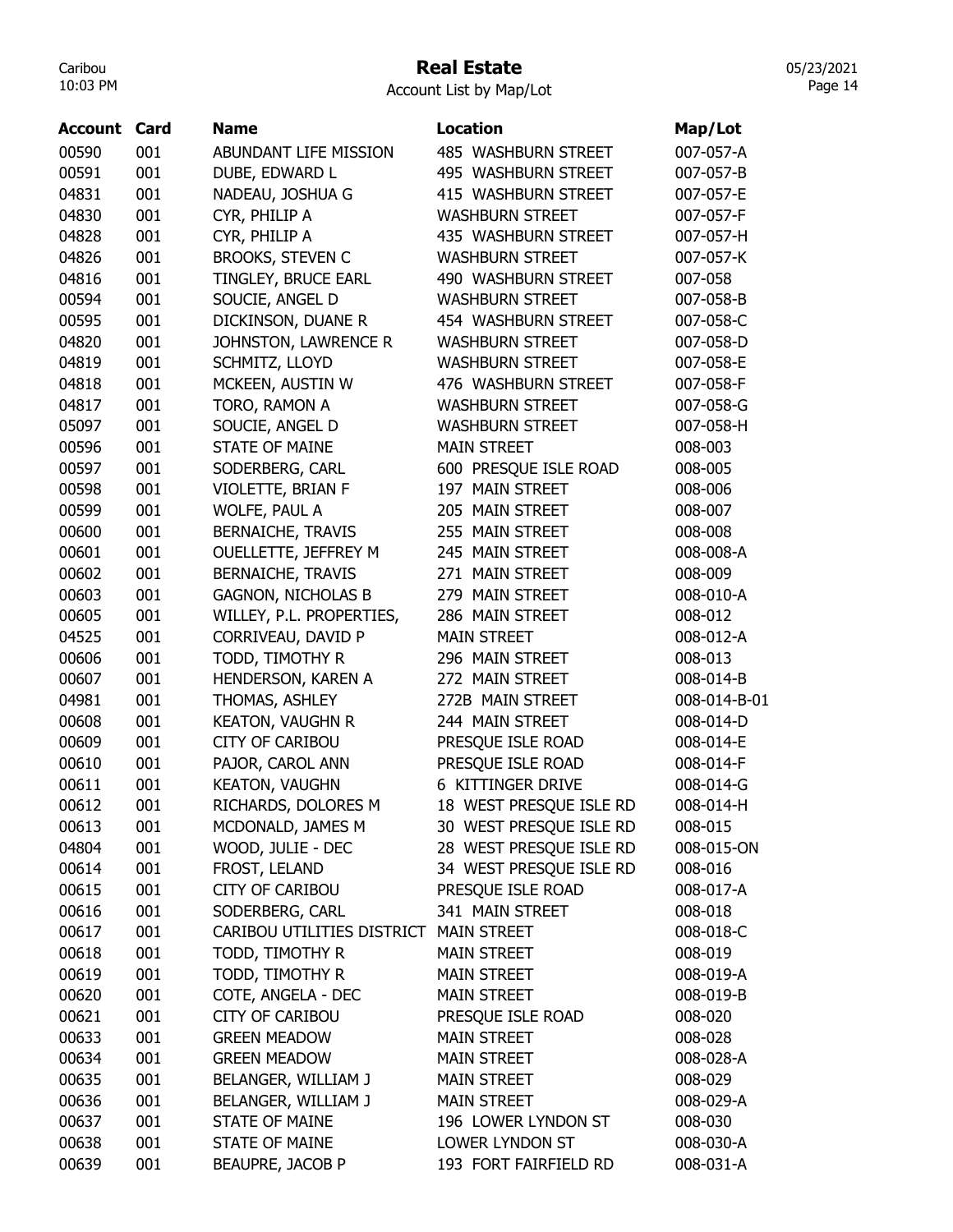#### Real Estate

Account List by Map/Lot

| <b>Account Card</b> |     | Name                          | <b>Location</b>         | Map/Lot   |
|---------------------|-----|-------------------------------|-------------------------|-----------|
| 00640               | 001 | <b>BEARCE CARTER OIL</b>      | FORT FAIRFIELD ROAD     | 008-031-B |
| 00641               | 001 | <b>EMERA MAINE</b>            | 271 FORT FAIRFIELD RD   | 008-031-C |
| 00642               | 001 | UNITED PENTACOSTAL            | 133 FORT FAIRFIELD RD   | 008-031-D |
| 00643               | 001 | BENNETT, JAMIE R              | 143 FORT FAIRFIELD RD   | 008-031-E |
| 00644               | 001 | FIELD, MARY ELLEN             | 139 FORT FAIRFIELD RD   | 008-031-F |
| 00645               | 001 | ADAMS, JILLIAN R              | 153 FORT FAIRFIELD RD   | 008-031-K |
| 00646               | 001 | AYER, LINDA A                 | FORT FAIRFIELD ROAD     | 008-032   |
| 00647               | 001 | <b>BLACKSTONE, MURRAY D</b>   | 346 FORT FAIRFIELD RD   | 008-032-A |
| 00648               | 001 | <b>HIGH MEADOW REALTY</b>     | FORT FAIRFIELD ROAD     | 008-032-B |
| 00649               | 001 | <b>HIGH MEADOW REALTY</b>     | FORT FAIRFIELD ROAD     | 008-032-C |
| 00650               | 001 | <b>HIGH MEADOW REALTY</b>     | FORT FAIRFIELD ROAD     | 008-032-D |
| 00651               | 001 | <b>BLACKSTONE, BILL D</b>     | 296 FORT FAIRFIELD ROAD | 008-032-E |
| 00652               | 001 | <b>BLACKSTONE, BILL</b>       | FORT FAIRFIELD ROAD     | 008-032-F |
| 00653               | 001 | WILLEY, PHILIP L.             | FORT FAIRFIELD ROAD     | 008-032-G |
| 00654               | 001 | HEBERT, JOLA - BLACKSTONE     | 355 FORT FAIRFIELD RD   | 008-033   |
| 00655               | 001 | <b>BLACKSTONE FARMS, INC.</b> | FORT FAIRFIELD ROAD     | 008-033-A |
| 00657               | 001 | <b>BLACKSTONE, MURRAY DAN</b> | 319 FORT FAIRFIELD RD   | 008-033-B |
| 00658               | 001 | HEWS, TYLER R                 | 309 FORT FAIRFIELD RD   | 008-033-C |
| 05107               | 001 | <b>EMERA MAINE</b>            | 48 E. PRESQUE ISLE      | 008-033-D |
| 00659               | 001 | <b>GREGSON, THOMAS P</b>      | 376 FORT FAIRFIELD RD   | 008-034   |
| 00660               | 001 | BUTTON, HOWARD M JR           | 371 FORT FAIRFIELD RD   | 008-035   |
| 00661               | 001 | <b>BLACKSTONE, MURRAY DAN</b> | 396 FORT FAIRFIELD RD   | 008-036   |
| 00662               | 001 | BOXWELL, ERVIN A              | 450 FORT FAIRFIELD RD   | 008-039   |
| 00663               | 001 | KING, JEREMY J                | 485 FORT FAIRFIELD RD   | 008-040   |
| 00665               | 001 | DRAKE, TRAVIS                 | FORT FAIRFIELD ROAD     | 008-041   |
| 00666               | 001 | <b>BLACKSTONE, MURRAY DAN</b> | FORT FAIRFIELD ROAD     | 008-043   |
| 00667               | 001 | <b>BLACKSTONE, MURRAY D</b>   | <b>KELLEY ROAD</b>      | 008-049   |
| 00668               | 001 | <b>BLACKSTONE FARMS, INC.</b> | <b>KELLEY ROAD</b>      | 008-049-A |
| 00669               | 001 | <b>BLACKSTONE, MURRAY D</b>   | 213 KELLEY ROAD         | 008-049-B |
| 00670               | 001 | CHRISTIE, SHARON R. AND       | 374 E. PRESQUE ISLE     | 008-055   |
| 00671               | 001 | O.D.D., INC.                  | 364 E. PRESQUE ISLE     | 008-055-A |
| 00672               | 001 | SUTHERLAND, JEAN              | 394 E. PRESQUE ISLE     | 008-055-B |
| 00673               | 001 | <b>BLACKSTONE, ORMAN K</b>    | E. PRESQUE ISLE         | 008-055-C |
| 00674               | 001 | THOMAS, LEONARD               | E. PRESQUE ISLE         | 008-056   |
| 00675               | 001 | CONROY, DANNY A               | 415 E. PRESQUE ISLE     | 008-056-A |
| 00676               | 001 | AYER, THOMAS E                | 290 E. PRESQUE ISLE     | 008-057   |
| 04643               | 001 | <b>GRAHAM, DUSTIN R</b>       | 350 E. PRESQUE ISLE     | 008-057-A |
| 00678               | 001 | SCHOEL, MAVIS W. - DEV        | 342 E. PRESQUE ISLE     | 008-057-B |
| 00679               | 001 | ENGLUND, SCOTT W              | 328 E. PRESQUE ISLE     | 008-057-C |
| 00680               | 001 | SHAW, JEREMY G                | 314 E. PRESQUE ISLE     | 008-057-D |
| 04953               | 001 | <b>BLACKSTONE, ORMAN K</b>    | E. PRESQUE ISLE         | 008-057-E |
| 00681               | 001 | CORRIVEAU, RENAUD J           | 317 E. PRESQUE ISLE     | 008-058   |
| 00682               | 001 | BABIN, ROLAND J               | 353 E. PRESQUE ISLE     | 008-058-A |
| 00683               | 001 | HARRIS, MICHAEL D             | 341 E. PRESQUE ISLE     |           |
|                     |     |                               |                         | 008-058-B |
| 00684               | 001 | BYRAM, STEPHEN A              | 311 E. PRESQUE ISLE     | 008-058-C |
| 00685               | 001 | AYER, THOMAS E                | E. PRESQUE ISLE         | 008-058-D |
| 00686               | 001 | ENGLUND, SCOTT W              | 333 E. PRESQUE ISLE     | 008-058-E |
| 00687               | 001 | AYER, THOMAS E                | 287 E. PRESQUE ISLE     | 008-059   |
| 00688               | 001 | BYRAM, STEPHEN A              | 283 E. PRESQUE ISLE     | 008-060   |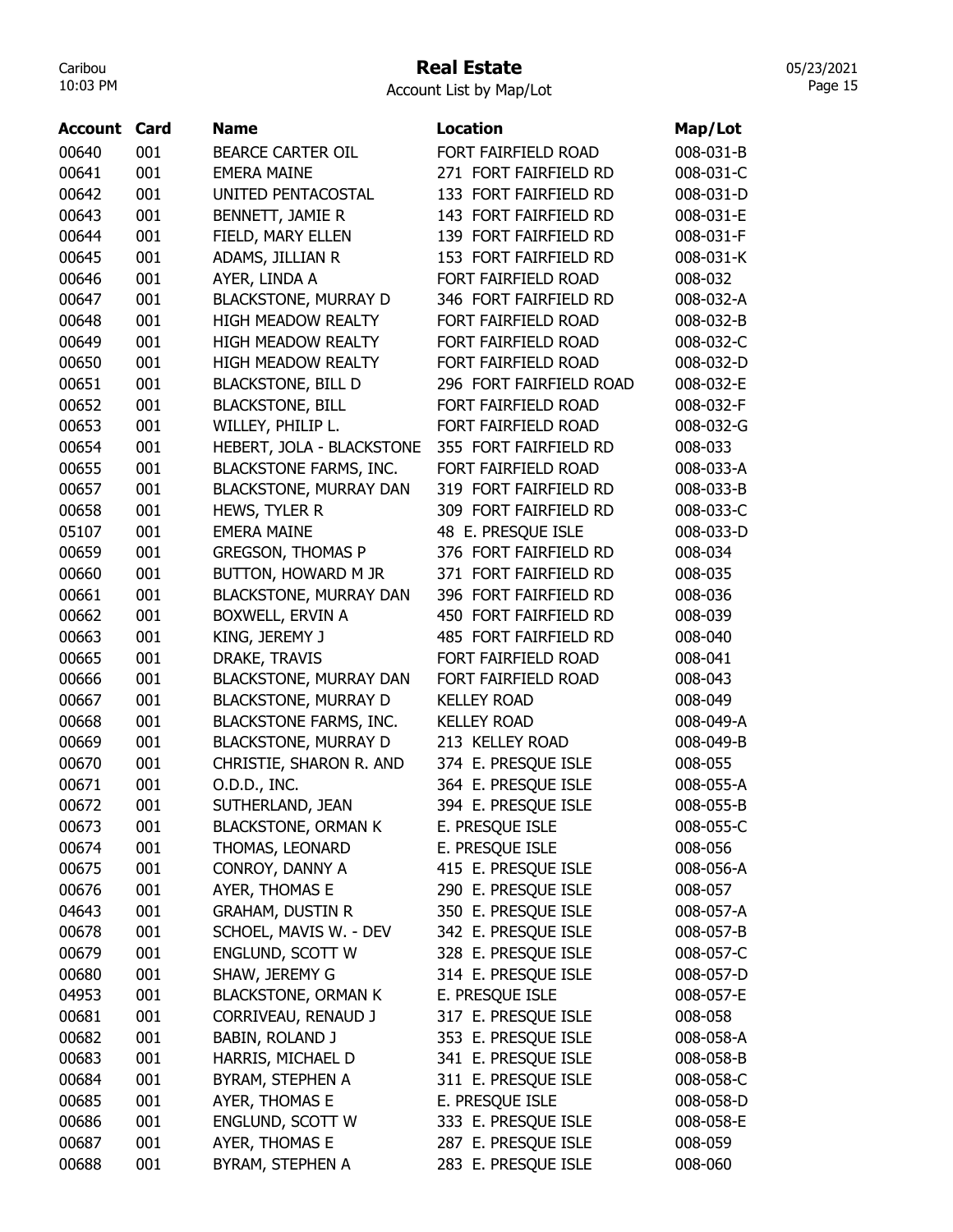### Real Estate

Account List by Map/Lot

| Account | Card | Name                          | <b>Location</b>        | Map/Lot   |
|---------|------|-------------------------------|------------------------|-----------|
| 00689   | 001  | THIBODEAU, JEFFREY            | 260 E. PRESQUE ISLE    | 008-061   |
| 00690   | 001  | MICHAUD, ANDREW J             | 276 E. PRESQUE ISLE    | 008-061-A |
| 05098   | 001  | THIBODEAU, JEFFREY            | E. PRESQUE ISLE        | 008-061-B |
| 00691   | 001  | THIBODEAU, JEFFREY            | E. PRESQUE ISLE        | 008-062   |
| 00692   | 001  | THIBODEAU, WILLIAM A., JR.    | 250 E. PRESQUE ISLE    | 008-063   |
| 00693   | 001  | BERHALTER, JOSEPH P           | E. PRESQUE ISLE        | 008-064   |
| 00694   | 001  | HAMLIN, ALTHEA H              | 220 E. PRESQUE ISLE    | 008-064-A |
| 00695   | 001  | COWETT, NANCY HAMLIN          | 214 E. PRESQUE ISLE    | 008-064-B |
| 00696   | 001  | BERHALTER, JOSEPH P           | E. PRESQUE ISLE        | 008-065   |
| 00697   | 001  | HOLABIRD, MATHEW              | 243 E. PRESQUE ISLE    | 008-065-A |
| 00698   | 001  | LANDEEN, SHAWN L              | 135 E. PRESQUE ISLE    | 008-066   |
| 00699   | 001  | ADAMS, WENDY                  | 195 E. PRESQUE ISLE    | 008-066-A |
| 00700   | 001  | SKONIECZNY, STEPHEN           | E. PRESQUE ISLE        | 008-066-B |
| 04880   | 001  | SKONIECZNY, STEPHEN           | 183 E. PRESQUE ISLE    | 008-066-C |
| 05039   | 001  | LIBBY, MICHAEL PAUL           | 149 E. PRESQUE ISLE    | 008-066-D |
| 05058   | 001  | SKONIECZNY, STEPHEN           | E. PRESQUE ISLE        | 008-066-E |
| 00701   | 001  | <b>BLACKSTONE, MURRAY DAN</b> | 120 E. PRESQUE ISLE    | 008-067   |
| 00702   | 001  | BEAULIEU, NATALIE M           | 180 E. PRESQUE ISLE    | 008-067-A |
| 00703   | 001  | <b>OUELLETTE, TERRI L</b>     | 58 E. PRESQUE ISLE     | 008-067-B |
| 00704   | 001  | CORRIVEAU, RENO               | 116 E. PRESQUE ISLE    | 008-067-C |
| 00705   | 001  | <b>BLACKSTONE, MURRAY DAN</b> | 120 E. PRESQUE ISLE    | 008-067-D |
| 00706   | 001  | <b>WILSON, STEVEN E</b>       | 397 FORT FAIRFIELD RD  | 008-067-E |
| 00707   | 001  | <b>GALLAGHER, JANIS S</b>     | 136 E. PRESQUE ISLE    | 008-067-F |
| 05112   | 001  | SKONIECZNY, STEPHEN M         | EAST PRESQUE ISLE ROAD | 008-067-G |
| 00708   | 001  | CHAMBERS, HOLLIS F. JR        | 68 E. PRESQUE ISLE     | 008-068   |
| 00709   | 001  | C.P. STORAGE INC              | 59 E. PRESQUE ISLE     | 008-069   |
| 05044   | 001  | <b>BLACKSTONE, MURRAY D</b>   | E. PRESQUE ISLE        | 008-069-A |
| 00710   | 001  | <b>EMERA MAINE</b>            | 53 E. PRESQUE ISLE     | 008-070   |
| 00711   | 001  | MERLIN ONE, LLC               | E. PRESQUE ISLE        | 008-071   |
| 00712   | 001  | SKONIECZNY, STEPHEN M         | 78 E. PRESQUE ISLE     | 008-072   |
| 00713   | 001  | <b>BLACKSTONE, ORMAN KYLE</b> | <b>KELLEY ROAD</b>     | 009-002   |
| 00714   | 001  | PELKEY, JEANNETTE - LIFE      | 519 FORT FAIRFIELD RD  | 009-003   |
| 00715   | 001  | <b>BELL, THOMAS</b>           | 491 FORT FAIRFIELD RD  | 009-003-A |
| 00716   | 001  | DUNCAN, CONSTANCE - LIFE      | 523 FORT FAIRFIELD RD  | 009-004   |
| 00717   | 001  | WILLETT, RANDALL D            | 751 RIVER ROAD         | 009-005   |
| 00718   | 001  | BACON, JAMES D JR             | <b>RIVER ROAD</b>      | 009-006   |
| 04694   | 001  | <b>BALLARD, KEITH</b>         | 739 RIVER ROAD         | 009-006-A |
| 00720   | 001  | HODSDON, LORI                 | 538 FORT FAIRFIELD RD  | 009-006-B |
| 00721   | 001  | JOHNSTON, JOHN                | 719 RIVER ROAD         | 009-006-C |
| 05040   | 001  | HODSDON, LORI L               | FORT FAIRFIELD ROAD    | 009-006-D |
| 05105   | 001  | JOHNSTON, JOHN A              | 719 RIVER ROAD         | 009-006-E |
| 00723   | 001  | ROBERTSON, LENA M             | 681 RIVER ROAD         | 009-008   |
| 00724   | 001  | LASTER, BRADLEY J SR          | <b>RIVER ROAD</b>      | 009-009   |
| 00726   | 001  | LASTER, BRADLEY J SR          | 658 RIVER ROAD         | 009-011   |
| 05117   | 001  | BOUTWELL, KEVIN T             | 642 RIVER ROAD         | 009-011-A |
| 00727   | 001  | WILLEY, RICKY L               | 646 RIVER ROAD         | 009-011-B |
| 00728   | 001  | RICHARDSON, ADAM N            | 694 RIVER ROAD         | 009-012   |
| 00729   | 001  | OUELLETTE, JENNIFER L         | 732 RIVER ROAD         | 009-013   |
| 00730   | 001  | HALL, RYAN D                  | 742 RIVER ROAD         | 009-014   |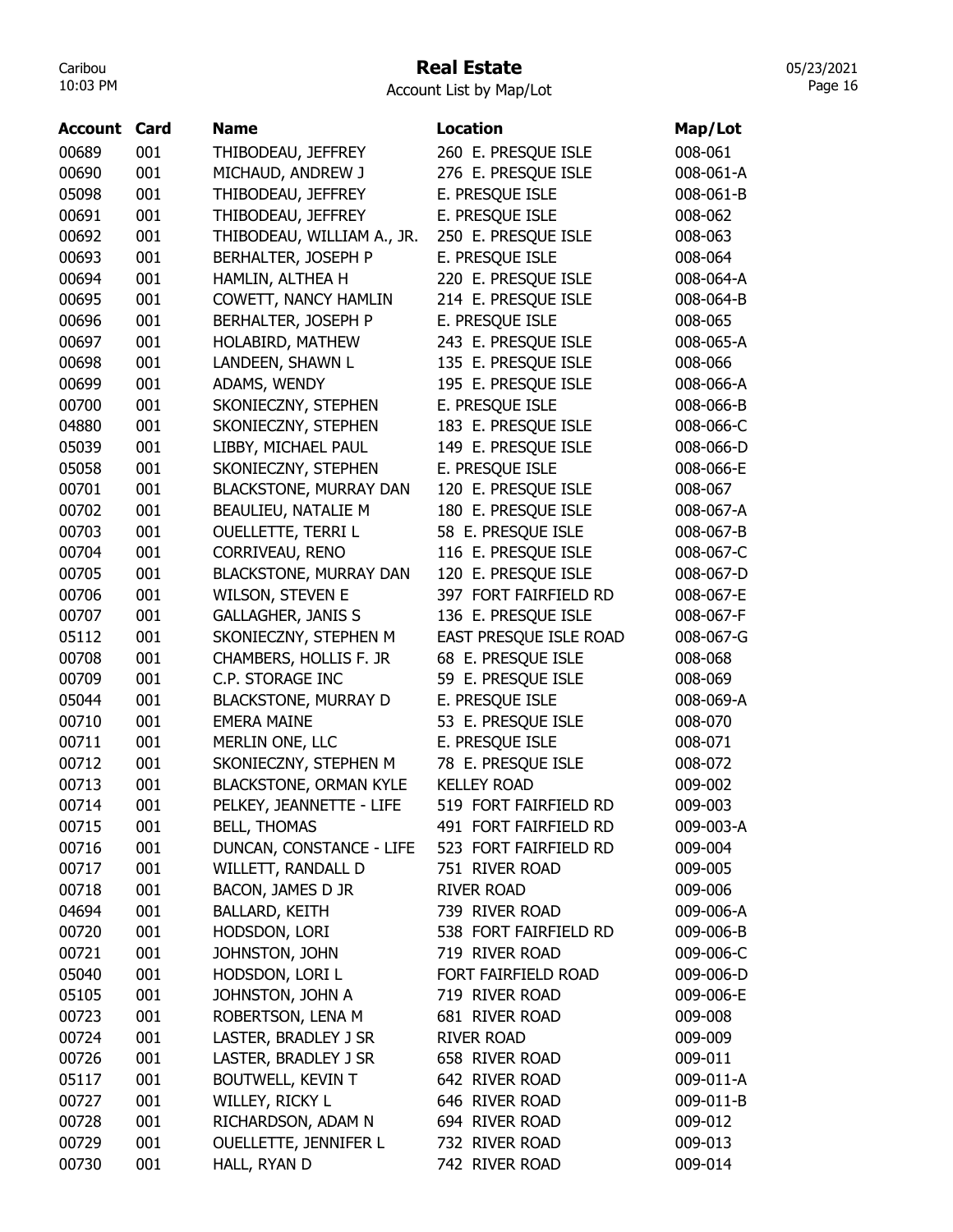## Real Estate

Account List by Map/Lot

| <b>Account Card</b> |     | <b>Name</b>                   | <b>Location</b>           | Map/Lot          |
|---------------------|-----|-------------------------------|---------------------------|------------------|
| 00731               | 001 | DRAKE, FORREST - DEV          | <b>RIVER ROAD</b>         | 009-015          |
| 00732               | 001 | DRAKE, FORREST - DEV          | FORT FAIRFIELD RD         | 009-016          |
| 00733               | 001 | DRAKE, JUDSON                 | 568 FORT FAIRFIELD RD     | 009-017          |
| 04564               | 001 | TROMBLEY, BRITTANY E          | 752 RIVER ROAD            | 009-017-A        |
| 04674               | 001 | MURCHISON, JOHN D             | 563 FORT FAIRFIELD RD     | 009-018-A        |
| 00736               | 001 | HITCHINGS, CLAUDIA D          | 586 FORT FAIRFIELD RD     | 009-019          |
| 00737               | 001 | <b>BLACKSTONE FARMS, INC.</b> | FORT FAIRFIELD ROAD       | 009-020          |
| 00739               | 001 | OUELLETTE, MARY W             | 599 FORT FAIRFIELD RD     | 009-020-A        |
| 04781               | 001 | MADORE, AMBER R               | 607 FORT FAIRFIELD RD     | 009-020-B        |
| 04861               | 001 | OUELLETTE, CHRISTOPHER        | 599 B FORT FAIRFIELD ROAD | 009-020-ON       |
| 00740               | 001 | <b>BLACKSTONE FARMS, INC.</b> | FORT FAIRFIELD ROAD       | 009-021          |
| 04622               | 001 | ROBBINS, TRAVIS W             | 617 FORT FAIRFIELD RD     | 009-022          |
| 00742               | 001 | G.R. TIMBER HOLDINGS, LLC     | FORT FAIRFIELD ROAD       | 009-024          |
| 00743               | 001 | KINNEY, JOSHUA D              | 633 FORT FAIRFIELD RD     | 009-025          |
| 00744               | 001 | THIBODEAU, JEFFERY            | FORT FAIRFIELD ROAD       | 009-026          |
| 00745               | 001 | HEWITT, LUELLA M              | 652 FORT FAIRFIELD RD     | 009-028          |
| 00746               | 001 | HEWITT, ALBERT A              | 664 FORT FAIRFIELD ROAD   | 009-028-A        |
| 05016               | 001 | THIBODEAU, GERALD             | FORT FAIRFIELD ROAD       | 009-028-B        |
| 00747               | 001 | HARMON, COLLEEN               | 678 FORT FAIRFIELD RD     | 009-029          |
| 00748               | 001 | <b>BOUGIE, JUDY</b>           | 688 FORT FAIRFIELD ROAD   | 009-029-A        |
| 04809               | 001 | HARMON, COLLEEN               | 678 FORT FAIRFIELD RD     | 009-029-B        |
| 00749               | 001 | BOURGOINE, DANIEL J           | 679 FORT FAIRFIELD RD     | 009-030          |
| 00750               | 001 | BLACKSTONE, MURRAY DAN        | FORT FAIRFIELD ROAD       | 009-030-A        |
| 00751               | 001 | CHIKE, POLLY D                | FORT FAIRFIELD ROAD       | 009-030-B        |
| 00752               | 001 | PINETTE, CARL F               | 687 FORT FAIRFIELD RD     | 009-030-C        |
| 00753               | 001 | CHABOT, NANCY S               | 714 FORT FAIRFIELD RD     | 009-032          |
| 00754               | 001 | BLACKSTONE, MURRAY DAN        | FORT FAIRFIELD ROAD       | 009-034          |
| 00755               | 001 | KELLEY, CAROLYN E             | 745 FORT FAIRFIELD RD     | 009-034-A        |
| 00756               | 001 | KELLEY, CAROLYN               | FORT FAIRFIELD ROAD       | 009-035          |
| 00757               | 001 | CARLOW, ROBERT D              | 769 FORT FAIRFIELD RD     | 009-036          |
| 00758               | 001 | RINES, JOHN M                 | 781 FORT FAIRFIELD RD     | 009-036-A        |
| 00759               | 001 | <b>BLACKSTONE FARMS, INC.</b> | FORT FAIRFIELD ROAD       | 009-037          |
| 00760               | 001 | <b>GOUGHAN, R MARK</b>        | 884 FORT FAIRFIELD RD     | 009-038          |
| 00762               | 001 | FAYE, DAVID E                 | 816 FORT FAIRFIELD RD     | 009-038-A        |
| 00764               | 001 | OUELLETTE, LIONEL JR.         | 820 FORT FAIRFIELD RD     | 009-038-C        |
| 04904               | 001 | GOUGHAN, R. MARK              | 828 FORT FAIRFIELD ROAD   | 009-038-D        |
| 04912               | 001 | <b>GOUGHAN, R MARK</b>        | 884 FORT FAIRFIELD ROAD   | 009-038-E        |
| 04916               | 001 | SHANNON, JASON                | 884 FORT FAIRFIELD ROAD   | 009-038-E-001-ON |
| 04979               | 001 | <b>GOUGHAN, R MARK</b>        | 892 FORT FAIRFIELD ROAD   | 009-038-F        |
| 04980               | 001 | <b>GOUGHAN, KRISTI</b>        | 892 FORT FAIRFIELD ROAD   | 009-038-F-001-ON |
| 05012               | 001 | <b>GOUGHAN, R.MARK</b>        | 900 FORT FAIRFIELD ROAD   | 009-038-G        |
| 05029               | 001 | MICHAUD, JEREMIAH &           | 900 FORT FAIRFIELD ROAD   | 009-038-G-001-ON |
| 00765               | 001 | <b>GOUGHAN, R MARK</b>        | 875 FORT FAIRFIELD RD     | 009-039          |
| 00766               | 001 | GOUGHAN, RICHARD M            | 872 FORT FAIRFIELD RD     | 009-041          |
| 00767               | 001 | THOMAS, ELVIN A               | 406 GRIMES ROAD           | 009-042-A        |
| 00768               | 001 | CARIBOU UTILITIES DISTRICT    | 363 GRIMES ROAD           | 009-043-C        |
| 00769               | 001 | <b>GRIFFEE, JANE S</b>        | 529 GRIMES ROAD           | 009-047          |
| 00770               | 001 | <b>GRIFFEE, JANE S</b>        | 526 GRIMES ROAD           | 009-048          |
| 00771               | 001 | <b>CUSHMAN, JAMES E</b>       | <b>GRIMES MILL RD</b>     | 009-049          |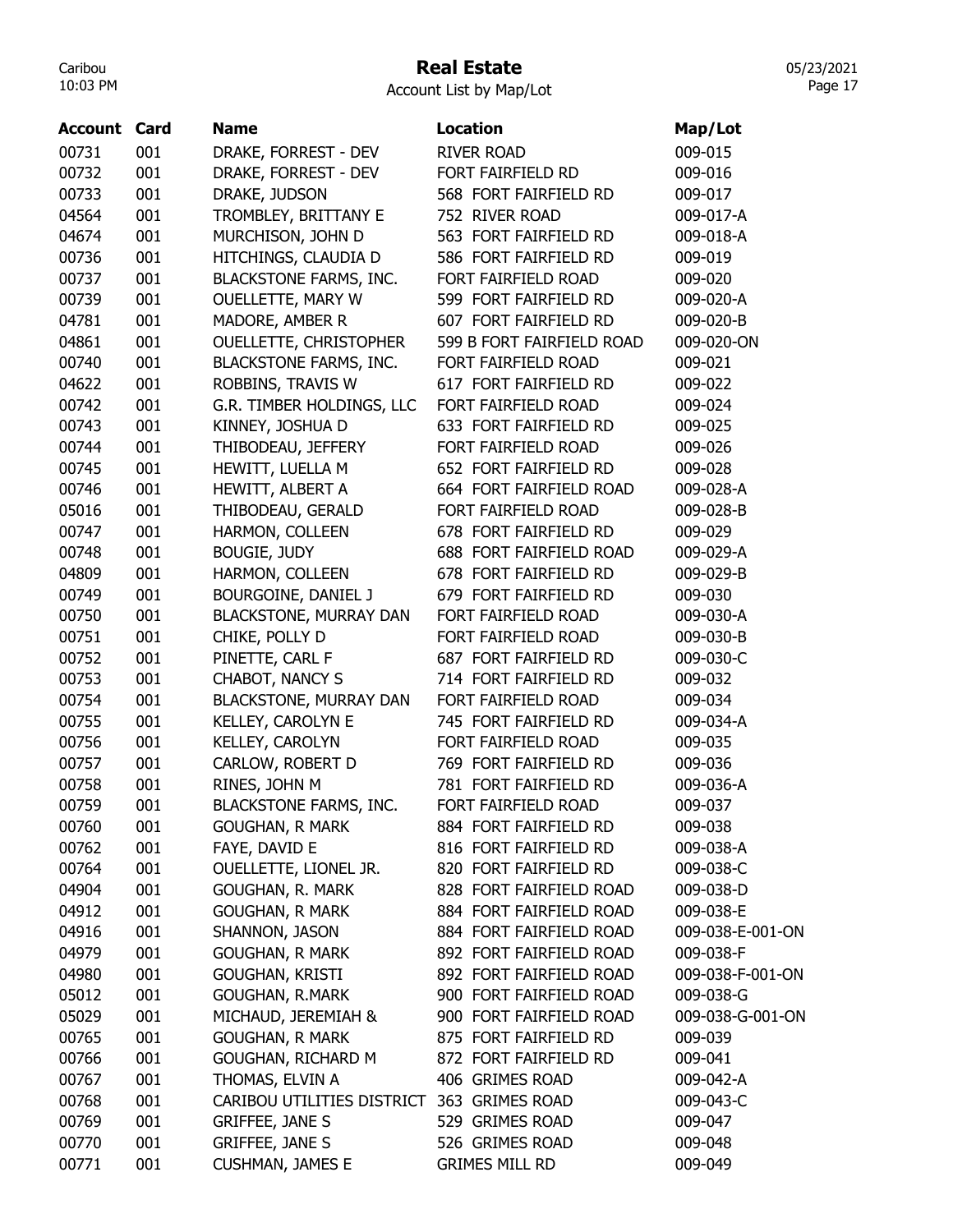## Real Estate

Account List by Map/Lot

| Account | Card | <b>Name</b>                 | <b>Location</b>       | Map/Lot   |
|---------|------|-----------------------------|-----------------------|-----------|
| 00772   | 001  | <b>CUSHMAN, JAMES E</b>     | 470 GRIMES MILL RD    | 009-050   |
| 00773   | 001  | SPINNEY, ASHLEY S           | 490 GRIMES MILL RD    | 009-051   |
| 00774   | 001  | BELL, JEFFREY P             | <b>GRIMES MILL RD</b> | 009-052   |
| 05050   | 001  | SPINNEY, ASHLEY S           | <b>GRIMES MILL RD</b> | 009-052-A |
| 00775   | 001  | MANCOS, DUSTIN              | 522 GRIMES MILL RD    | 009-053   |
| 00776   | 001  | HALE, ROBERT N              | 532 GRIMES MILL RD    | 009-054   |
| 00777   | 001  | MATTERN, DYLAN              | 549 GRIMES MILL RD    | 009-055   |
| 00778   | 001  | RAYMOND, THOMAS & ELSIE     | 554 GRIMES MILL RD    | 009-056   |
| 00779   | 001  | RAYMOND, THOMAS J           | 546 GRIMES ROAD       | 009-057   |
| 00780   | 001  | RAYMOND, THOMAS J           | <b>GRIMES ROAD</b>    | 009-058   |
| 00781   | 001  | RICHARDSON, LINDA D         | 551 GRIMES ROAD       | 009-059   |
| 00782   | 001  | <b>STATE OF MAINE</b>       | <b>GRIMES ROAD</b>    | 009-061   |
| 00783   | 001  | <b>WATSON, PAUL P</b>       | <b>GRIMES ROAD</b>    | 009-062   |
| 00784   | 001  | SUTHERLAND, BARBARA -       | <b>GRIMES ROAD</b>    | 009-063   |
| 00785   | 001  | MITCHELL, JIM R             | 562 GRIMES ROAD       | 009-066   |
| 00786   | 001  | LINDSEY, BRYANT C           | 574 GRIMES ROAD       | 009-067   |
| 00787   | 001  | MANCOS, MICHAEL A           | 578 GRIMES ROAD       | 009-068-A |
| 00788   | 001  | MCINTYRE, DAVID M           | 594 GRIMES ROAD       | 009-068-B |
| 00789   | 001  | WYMAN, JOHN TRUSTEE OF      | 602 GRIMES ROAD       | 009-068-C |
| 00790   | 001  | ROGESKI, STEV B             | 636 GRIMES ROAD       | 009-069   |
| 00791   | 001  | ROGESKI, STEV B             | <b>GRIMES ROAD</b>    | 009-070   |
| 00792   | 001  | LAGASSE, DOUGLAS            | 652 GRIMES ROAD       | 009-071   |
| 00793   | 001  | <b>BROWN, CHRISTINE Y</b>   | <b>GRIMES ROAD</b>    | 009-072   |
| 00794   | 001  | <b>BROWN, CHRISTINE Y</b>   | 662 GRIMES ROAD       | 009-073   |
| 00795   | 001  | SMITH, HERSCHEL A. -        | <b>GRIMES ROAD</b>    | 009-074   |
| 00796   | 001  | LOWELL, MERRILL D           | 694 GRIMES ROAD       | 009-075   |
| 00797   | 001  | CAMPING, PAUL R             | 710 GRIMES ROAD       | 009-077   |
| 00798   | 001  | CAMPING, PAUL R             | 736 GRIMES ROAD       | 009-079   |
| 00799   | 001  | <b>INLAND FISHERIES AND</b> | <b>GRIMES ROAD</b>    | 009-081   |
| 00800   | 001  | SMITH, HERSCHEL A. -        | <b>GRIMES ROAD</b>    | 009-082   |
| 00801   | 001  | RIVEREDGE HOLDING, LLC      | 834 GRIMES ROAD       | 009-084   |
| 00802   | 001  | SODERBERG COMPANY, INC.     | <b>GRIMES ROAD</b>    | 009-084-A |
| 00803   | 001  | RIVEREDGE HOLDING, LLC      | <b>GRIMES ROAD</b>    | 009-085   |
| 00804   | 001  | STAPLES, CRAIG C            | 861 GRIMES ROAD       | 009-085-A |
| 00805   | 001  | <b>CITY OF CARIBOU</b>      | <b>BROOK STREET</b>   | 010-001   |
| 04905   | 001  | MICHAUD, MICHAEL P. &       | <b>BROOK STREET</b>   | 010-001-A |
| 04906   | 001  | <b>BACON, JAMES</b>         | 5 BROOK STREET        | 010-001-B |
| 04669   | 001  | MICHAUD, MICHAEL P          | <b>BROOK STREET</b>   | 010-001-C |
| 00513   | 001  | BELANGER, WILLIAM J         | 53 BROOK STREET       | 010-001-D |
| 00806   | 001  | AROOSTOOK FOODS, INC.       | 166 WASHBURN STREET   | 010-002   |
| 00807   | 001  | STONELAND COOLER, LLC       | 166 WASHBURN STREET   | 010-002-A |
| 00808   | 001  | WILL-TURN FARMS, LLC        | 166 WASHBURN STREET   | 010-002-B |
| 00809   | 001  | PELLETIER PROPERTY          | 166 WASHBURN STREET   | 010-002-C |
| 00810   | 001  | PETERSON, KURT S            | 176 WASHBURN STREET   | 010-004   |
| 00811   | 001  | BACON, JAMES D JR           | 173 WASHBURN STREET   | 010-005   |
| 00812   | 001  | RANDOLPH, DALE I            | 181 WASHBURN STREET   | 010-007   |
| 00813   | 001  | BELL, VERNA -DEV            | 91 LOMBARD ROAD       | 010-009-A |
| 00814   | 001  | NADEAU, WILSON W., JR.      | 79 LOMBARD ROAD       | 010-009-B |
| 00815   | 001  | <b>KEATON, JARED P</b>      | 65 LOMBARD ROAD       | 010-009-C |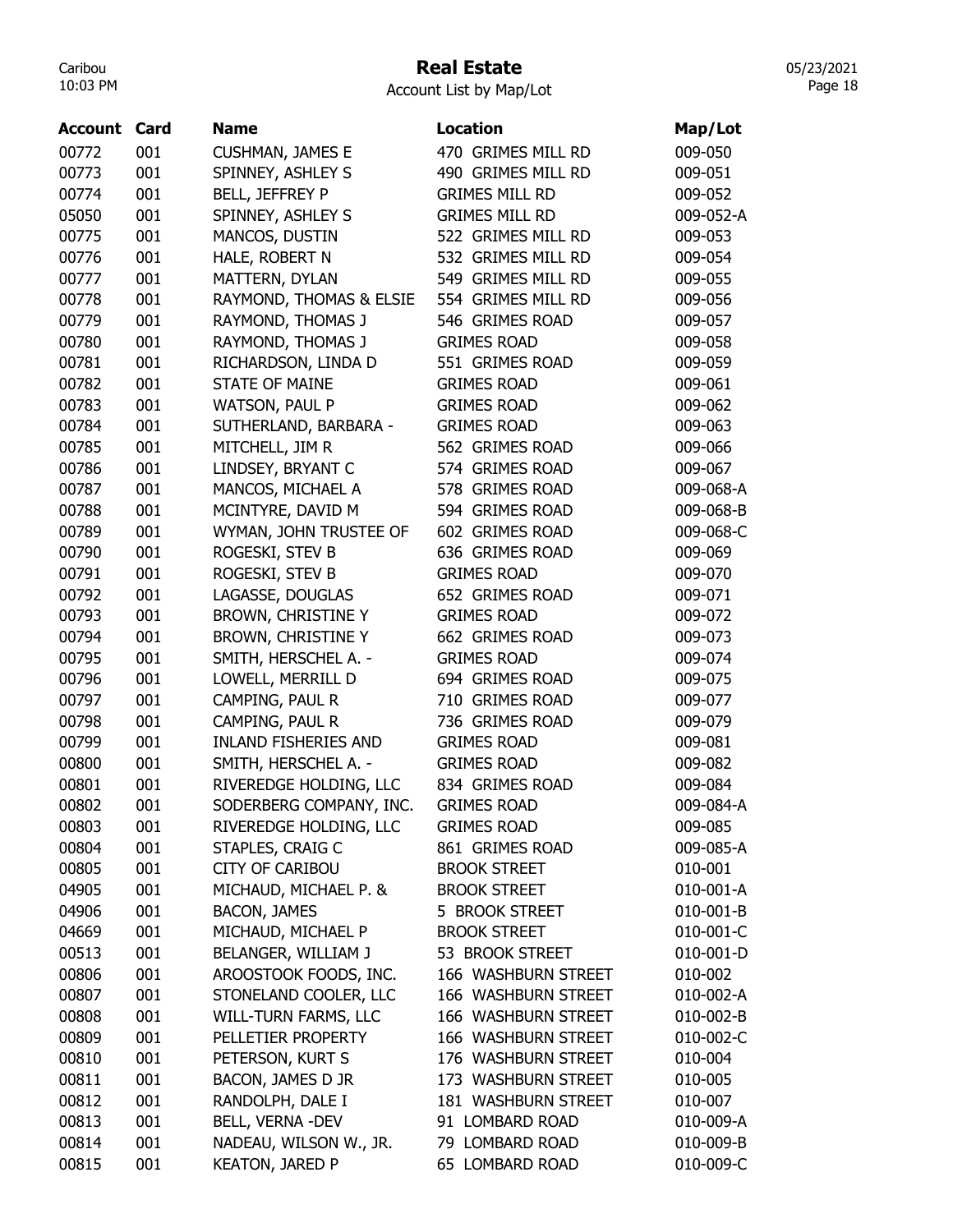### Real Estate

Account List by Map/Lot

| <b>Account Card</b> |     | <b>Name</b>                 | <b>Location</b>      | Map/Lot   |
|---------------------|-----|-----------------------------|----------------------|-----------|
| 00816               | 001 | BELL, VERNA M - DEV         | 97 LOMBARD ROAD      | 010-010   |
| 00817               | 001 | WILLIAMS, LORETTA - LIFE    | 84 LOMBARD ROAD      | 010-011   |
| 00818               | 001 | <b>CHRISTIAN EDUCATION</b>  | 100 LOMBARD ROAD     | 010-011-A |
| 00819               | 001 | BELL, VERNA M - DEV         | <b>LOMBARD ROAD</b>  | 010-011-B |
| 00820               | 001 | HAINES, DANIEL B            | 112 LOMBARD ROAD     | 010-011-C |
| 00821               | 001 | <b>BOSSE, DANIEL</b>        | 116 LOMBARD ROAD     | 010-011-D |
| 00822               | 001 | MARTIN, BRIAN A             | 106 LOMBARD ROAD     | 010-011-E |
| 00823               | 001 | MOIR, RONALD C., RUTH M.,   | <b>LOMBARD ROAD</b>  | 010-012   |
| 00824               | 001 | PELLETIER, LARRY L          | 124 LOMBARD ROAD     | 010-012-A |
| 00825               | 001 | HALE, LEON M                | 130 LOMBARD ROAD     | 010-012-B |
| 00826               | 001 | EWING, BRIAN E              | 160 LOMBARD ROAD     | 010-012-C |
| 00827               | 001 | DESCHENES, TIMOTHY          | 144 LOMBARD ROAD     | 010-012-D |
| 00828               | 001 | CSS DEVELOPMENT, INC.       | 138 LOMBARD ROAD     | 010-012-E |
| 00829               | 001 | VEJAR, MICHAEL R            | 150 LOMBARD ROAD     | 010-012-F |
| 00830               | 001 | ERICKSON, GILMAN E SR       | 180 LOMBARD ROAD     | 010-013   |
| 00831               | 001 | <b>GRANT, SHIRLEY J</b>     | 190 LOMBARD ROAD     | 010-014   |
| 00832               | 001 | RAYMOND, JONATHAN M         | 228 LOMBARD ROAD     | 010-015   |
| 00833               | 001 | SANDS, WILLARD H            | 232 LOMBARD ROAD     | 010-015-A |
| 00834               | 001 | CORBIN, DANA F              | 222 LOMBARD ROAD     | 010-015-B |
| 00835               | 001 | HEWITT, JOSEPH A            | 212 LOMBARD ROAD     | 010-015-D |
| 00836               | 001 | RUEST, BRENDA B             | 242 LOMBARD ROAD     | 010-016   |
| 00837               | 001 | <b>BROWN, KEITH E</b>       | 263 LOMBARD ROAD     | 010-017   |
| 00838               | 001 | <b>BOUCHARD, DAVID A</b>    | 251 LOMBARD ROAD     | 010-017-A |
| 00839               | 001 | SAUCIER, MONA               | 273 LOMBARD ROAD     | 010-018   |
| 00840               | 001 | LEDUE, RENEE S              | 311 WOODLAND ROAD    | 010-019   |
| 00841               | 001 | MCBREAIRTY, BRANDON         | <b>WOODLAND ROAD</b> | 010-019-A |
| 00842               | 001 | HUCKINS, MADELINE           | 305 WOODLAND ROAD    | 010-020   |
| 00843               | 001 | MOIR, RONALD C., ALAN R., & | <b>WOODLAND ROAD</b> | 010-021   |
| 00844               | 001 | FEDERAL HOME LOAN           | 279 WOODLAND ROAD    | 010-022   |
| 00845               | 001 | LAND, TINA L                | 263 WOODLAND ROAD    | 010-022-A |
| 00846               | 001 | ATCHESON, THOMAS J          | 196 WOODLAND ROAD    | 010-023   |
| 00847               | 001 | ATCHESON, THOMAS J          | <b>WOODLAND ROAD</b> | 010-024   |
| 00848               | 001 | C.S. MANAGEMENT, INC.       | 143 WOODLAND ROAD    | 010-024-A |
| 00849               | 001 | <b>CULLINS, BRYAN K</b>     | 185 WOODLAND ROAD    | 010-024-B |
| 00850               | 001 | LEAVITT, FRANKLIN V         | 131 WOODLAND ROAD    | 010-025   |
| 00851               | 001 | RAY, HAROLD                 | 123 WOODLAND ROAD    | 010-025-A |
| 00852               | 001 | FINDLEN, ROBERT E           | 279 LOMBARD ROAD     | 010-026   |
| 00853               | 001 | CYR, DAVID E                | 124 WOODLAND ROAD    | 010-027   |
| 00854               | 001 | COTE, DALE LOUIS            | 118 WOODLAND ROAD    | 010-028   |
| 00855               | 001 | SMITH, WHITNEY H            | 89 WOODLAND ROAD     | 010-029   |
| 00856               | 001 | CLAYTON, DONALD A           | 93 WOODLAND ROAD     | 010-029-A |
| 00857               | 001 | CLAYTON, PHOEBE A. - LIFE   | 79 WOODLAND ROAD     | 010-031   |
| 00858               | 001 | SODERBERG, CARL J           | 82 WOODLAND ROAD     | 010-032   |
| 00859               | 001 | LIBBY, ROBERT A             | 88 WOODLAND ROAD     | 010-032-A |
| 00861               | 001 | CORRIVEAU, DAVID P          | <b>WOODLAND ROAD</b> | 010-034   |
| 00862               | 001 | <b>WILLIAMS, MILES R</b>    | <b>WOODLAND ROAD</b> | 010-034-A |
| 00863               | 001 | ELLWELL, MARSHAL            | 209 LOMBARD ROAD     | 010-035   |
| 00864               | 001 | REGIONAL SCHOOL UNIT NO.    | 308 SWEDEN STREET    | 010-035-A |
| 00865               | 001 | WILLEY, PHILIP L            | 302 SWEDEN STREET    | 010-035-B |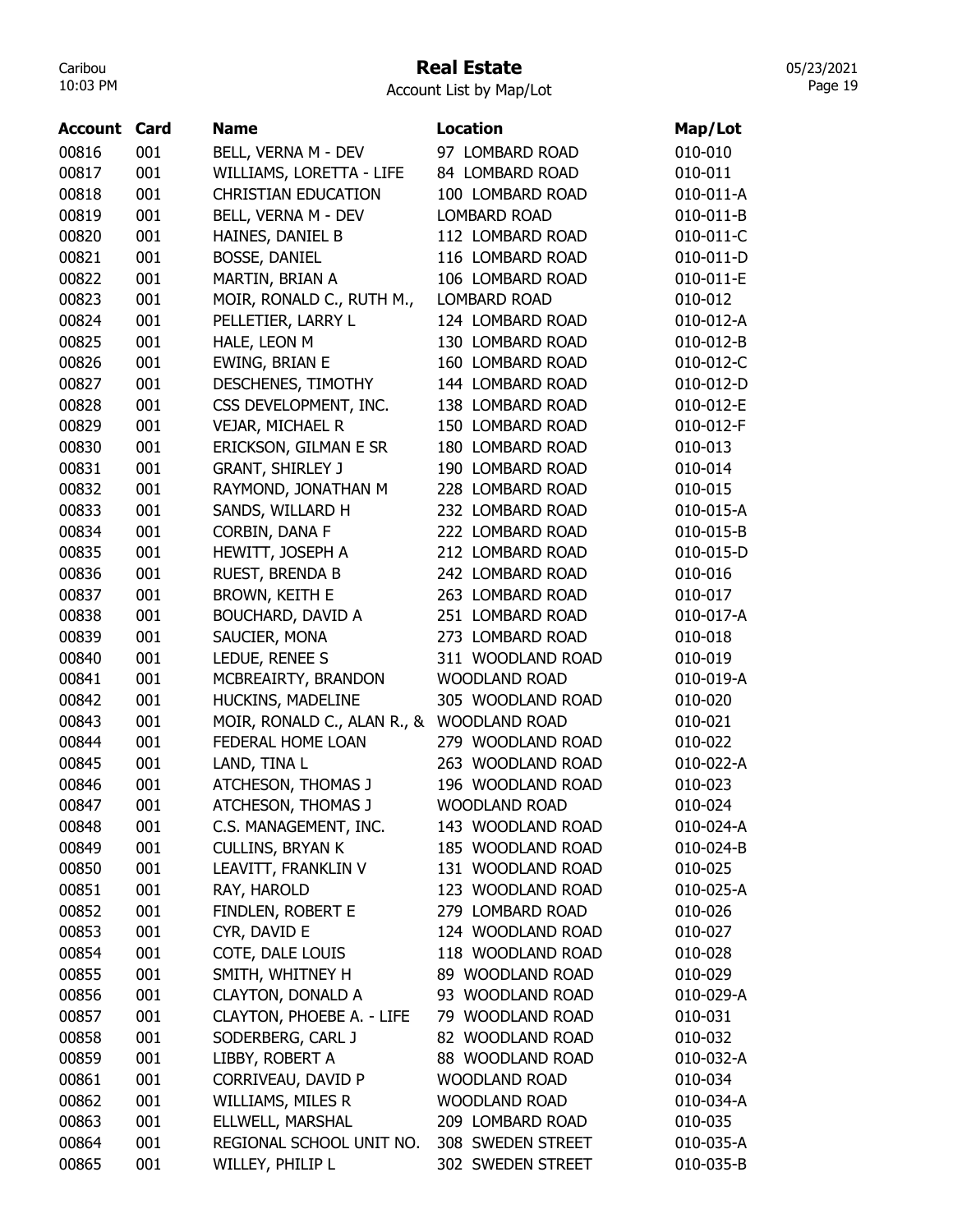### Real Estate

Account List by Map/Lot

| <b>Account Card</b> |     | <b>Name</b>                              | <b>Location</b>       | Map/Lot     |
|---------------------|-----|------------------------------------------|-----------------------|-------------|
| 00866               | 001 | SANDS, DUANE R                           | 193 LOMBARD ROAD      | 010-035-C   |
| 00867               | 001 | THERIAULT, DWANE J                       | 215 LOMBARD ROAD      | 010-035-D   |
| 05038               | 001 | CSS DEVELOPMENT, INC.                    | 225 LOMBARD ROAD      | 010-035-E   |
| 00870               | 001 | PINETTE, JAMES L                         | 201 LOMBARD ROAD      | 010-035-F   |
| 04562               | 001 | MARTIN, DAVID A. & ROY,                  | 241 LOMBARD ROAD      | 010-035-G   |
| 00871               | 001 | SODERBERG, CARL J                        | <b>LOMBARD ROAD</b>   | 010-036     |
| 00872               | 001 | MOIR, RONALD C., RUTH M.,                | 404 SWEDEN STREET     | 010-037     |
| 00873               | 001 | CAMPBELL, DAVID W                        | 398 SWEDEN STREET     | 010-037-B   |
| 00874               | 001 | MOIR, RONALD C., RUTH M.,                | SWEDEN STREET         | 010-038     |
| 00875               | 001 | MOIR, RONALD C., RUTH M.,                | SWEDEN STREET         | 010-039     |
| 00876               | 001 | PELLETIER, BRIAN                         | 468 SWEDEN STREET     | 010-039-A   |
| 00877               | 001 | <b>CORROW, BRYAN F</b>                   | 450 SWEDEN STREET     | 010-039-B   |
| 00878               | 001 | <b>GAGNON, DWAYNE C</b>                  | 467 SWEDEN STREET     | 010-040     |
| 00879               | 001 | BADAHMAN, MELISSA A                      | 473 SWEDEN STREET     | 010-041     |
| 00880               | 001 | DORRANCE, CARL G                         | 501 SWEDEN STREET     | 010-041-A   |
| 00881               | 001 | BOYKIN, GLORIA M                         | 497 SWEDEN STREET     | 010-041-C   |
| 00882               | 001 | BOYKIN, GLORIA M                         | <b>SWEDEN STREET</b>  | 010-041-D   |
| 00883               | 001 | MOIR, RONALD C., ALAN R., &              | 512 SWEDEN STREET     | 010-043     |
| 00884               | 001 | MOIR, RONALD C., ALAN R., &              | <b>SWEDEN STREET</b>  | 010-044     |
| 00885               | 001 | NORTHERN LIGHTHOUSE,                     | 559 SWEDEN STREET     | 010-044-A   |
| 00886               | 001 | DUNN, JOSEPH E                           | 564 SWEDEN STREET     | 010-045     |
| 00887               | 001 | DUPLISSIE, TINA M.                       | 32 OLD VAN BUREN ROAD | 010-047     |
| 00888               | 001 | <b>WILLEY RENTALS, LLC</b>               | 20 OLD VAN BUREN ROAD | 010-047-B   |
| 00889               | 001 | CATHOLIC CHARITIES MAINE                 | 14 OLD VAN BUREN ROAD | 010-047-C   |
| 00890               | 001 | LOMBARD, DOUGLAS E                       | 896 MAIN STREET       | 010-048     |
| 00891               | 001 | PIONEER REALTY, LLC                      | SWEDEN STREET         | 010-048-A   |
| 00892               | 001 | <b>CAVENDISH FARMS</b>                   | <b>VAN BUREN ROAD</b> | 010-048-B   |
| 00893               | 001 | <b>CITY OF CARIBOU</b>                   | 904 MAIN STREET       | 010-048-D   |
| 00894               | 001 | <b>CITY OF CARIBOU</b>                   | <b>MAIN STREET</b>    | 010-048-E   |
| 00895               | 001 | LOMBARD, DOUGLAS E                       | 884 MAIN STREET       | 010-049     |
| 00896               | 001 | <b>CITY OF CARIBOU</b>                   | 12 AIRPORT DRIVE      | 010-050     |
| 00903               | 001 | ROSSIGNOL, BARBARA                       | 864 MAIN ST.LOT#75    | 010-050-075 |
| 00911               | 001 | PETERSEN, VIOLA                          | 864 MAIN ST.LOT#82    | 010-050-082 |
| 00912               | 001 | ROSSIGNOL, JACKIE                        | 872 MAIN ST.LOT#84    | 010-050-084 |
| 00914               | 001 | SKIDGEL, GALEN                           | 872 MAIN ST.LOT#87    | 010-050-087 |
| 00915               | 001 | QUINTILLIANI, MARK                       | 872 MAIN ST.LOT#89    | 010-050-089 |
| 00906               | 001 | LUNNEY, MICHAEL                          | 872 MAIN ST.LOT#96    | 010-050-096 |
| 00921               | 001 | DAMBOISE, BRYANT                         | 872 MAIN ST.LOT#103   | 010-050-103 |
| 00922               | 001 | ROSSIGNOL, JANET M                       | 872 MAIN ST.LOT#104   | 010-050-104 |
| 00923               | 001 | PELLETIER, BLANCHE                       | 872 MAIN ST.LOT#106   | 010-050-106 |
| 00924               | 001 | SORENSON, BONNIE                         | 872 MAIN ST.LOT#107   | 010-050-107 |
| 00926               | 001 | CLARK, LISA A                            | 882 MAIN ST.LOT#109   | 010-050-109 |
| 00927               | 001 | OUELLETTE, FERNAND                       | 882 MAIN ST.LOT#110   | 010-050-110 |
| 04743               | 001 | DAMBOISE, HARTLEY                        | 882 MAIN ST.LOT#114   | 010-050-114 |
| 00928               | 001 | NATIONAL WEATHER SERVICE 810 MAIN STREET |                       | 010-050-116 |
| 00930               | 001 | CARIBOU UTILITIES DISTRICT MAIN STREET   |                       | 010-050-A   |
| 00897               | 001 | GOETZ, TOM                               | 12 AIRPORT DRIVE      | 010-050-ON  |
| 00932               | 001 | RAMIREZ, XAVIER                          | 794 MAIN STREET       | 010-051-A   |
| 04428               | 001 | RICHARDS, CURTIS W                       | 25 MEADOWBROOK DRIVE  | 010A-001    |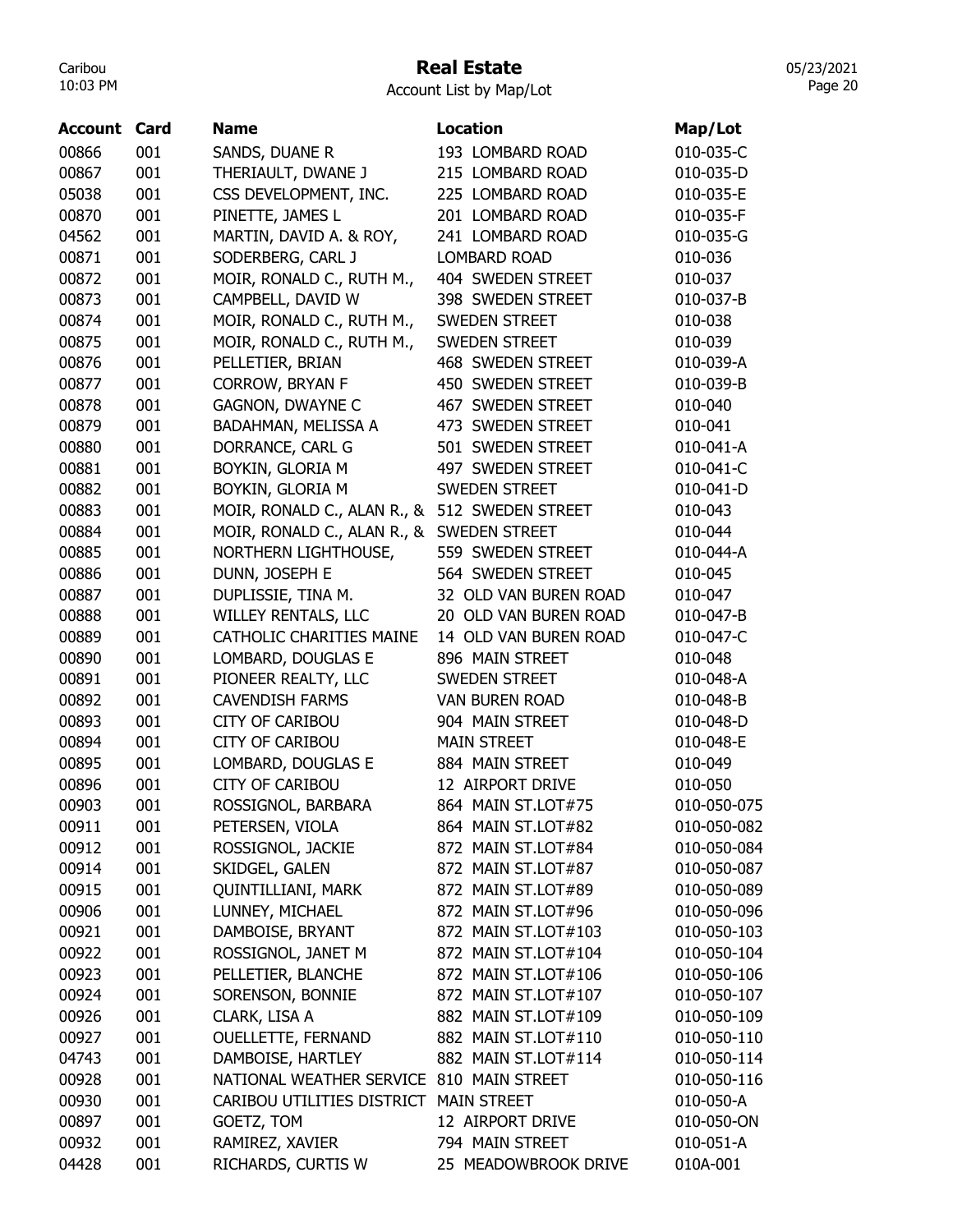#### Real Estate

Account List by Map/Lot

| <b>Account Card</b> |     | <b>Name</b>                             | <b>Location</b>       | Map/Lot         |
|---------------------|-----|-----------------------------------------|-----------------------|-----------------|
| 04429               | 001 | POWERS, JORDAN J                        | 39 MEADOWBROOK DR     | 010A-002        |
| 04430               | 001 | PARADIS, LINDSAY A.                     | 47 MEADOWBROOK DR     | 010A-003        |
| 04431               | 001 | SODERBERG, CARL J                       | 22 MEADOWBROOK DR     | 010A-005        |
| 04432               | 001 | DJUANDA, IRENE                          | 42 MEADOWBROOK DR     | 010A-006        |
| 04433               | 001 | IRVING, JEFFREY R                       | 50 MEADOWBROOK DR     | 010A-007        |
| 04434               | 001 | DICKINSON, GREGORY A                    | 11 SUPERIOR DRIVE     | 010A-008        |
| 04435               | 001 | NELSON, JAMES M                         | 15 SUPERIOR DRIVE     | 010A-009        |
| 04436               | 001 | WALKER, MALCOLM C                       | 37 SUPERIOR DRIVE     | 010A-010        |
| 04437               | 001 | ANDERSON, BRYAN T                       | 41 SUPERIOR DRIVE     | 010A-011        |
| 04438               | 001 | TIBBETTS, KIRK S                        | 49 SUPERIOR DRIVE     | 010A-012        |
| 04439               | 001 | <b>BARNES, TRAVIS P</b>                 | 55 SUPERIOR DRIVE     | 010A-013        |
| 04440               | 001 | QUINLAN, JENNIFER L                     | 59 SUPERIOR DRIVE     | 010A-014        |
| 04441               | 001 | <b>GRIFFETH, NEAL J</b>                 | 38 SUPERIOR DRIVE     | 010A-015        |
| 04442               | 001 | STAPLES, DEAN J                         | 44 SUPERIOR DRIVE     | 010A-017        |
| 04639               | 001 | CODREY, JORDAN B                        | 64 SUPERIOR DRIVE     | 010A-018        |
| 04444               | 001 | FREME, BRUCE M                          | 63 SUPERIOR DRIVE     | 010A-019        |
| 04454               | 001 | SODERBERG, CARL J                       | <b>SUPERIOR DRIVE</b> | 010A-030        |
| 04456               | 001 | THOMPSON, BRYAN S                       | 17 RAYMOND DRIVE      | 010A-032        |
| 00933               | 001 | CARIBOU HOSPITAL DISTRICT               | 163 VAN BUREN ROAD    | 011-001         |
| 00934               | 001 | <b>GUERRETTE FARMS CORP.</b>            | 27 OLD VAN BUREN ROAD | 011-001-A       |
| 00935               | 001 |                                         | <b>VAN BUREN ROAD</b> | 011-001-B       |
|                     |     | RAYMOND, PHILP C. &                     | OLD VAN BUREN ROAD    |                 |
| 00936               | 001 | <b>CATHOLIC CHARITIES MAINE</b>         |                       | 011-001-C       |
| 00937               | 001 | SOLMAN HOLDINGS, LLC                    | <b>VAN BUREN ROAD</b> | 011-002         |
| 00938               | 001 | <b>GRIFFETH, NEAL J</b>                 | 16 ACCESS HIGHWAY     | 011-003         |
| 05099               | 001 | <b>GRIFFETH, NEAL J</b>                 | 16 ACCESS HIGHWAY     | 011-003-001     |
| 00939               | 001 | JAROSZ, DANIEL S                        | <b>ALDRICH DRIVE</b>  | 011-004         |
| 00940               | 001 | <b>EMERA MAINE</b>                      | 11 OTTER STREET       | 011-004-A       |
| 00941               | 001 | <b>GAGNON'S RENTAL</b>                  | 14 ACCESS HIGHWAY     | 011-004-B       |
| 04590               | 001 | CASSIDY, DANA                           | 30 ACCESS HIGHWAY     | 011-004-C       |
| 00943               | 001 | <b>CALVARY BAPTIST CHURCH</b>           | 46 ACCESS HIGHWAY     | 011-004-D       |
| 00944               | 001 | DOODY, KENNETH D                        | 18 ACCESS HIGHWAY     | 011-004-E       |
| 00945               | 001 | SOUCY, JIMMY J                          | 38 ACCESS HIGHWAY     | 011-004-G       |
| 04642               | 001 | PINES HEALTH SERVICES                   | 74 ACCESS HIGHWAY     | 011-004-H       |
| 04613               | 001 | COLE, BRYAN E                           | 10 OTTER STREET       | $011 - 004 - J$ |
| 00949               | 001 | C S MANAGEMENT INC                      | 60 ACCESS HIGHWAY     | 011-004-K       |
| 00950               | 001 | SODERBERG, CARL J                       | <b>ACCESS HIGHWAY</b> | 011-004-L       |
| 00951               | 001 | <b>HERBERT, JACK</b>                    | 26 OTTER STREET       | 011-004-M       |
| 00952               | 001 | PLOURDE& PLOURDE INC                    | 14 OTTER STREET       | 011-004-MM      |
| 00953               | 001 | <b>GAGNON'S RENTAL</b>                  | 84 ACCESS HIGHWAY     | 011-004-P       |
| 00954               | 001 | TIME WARNER CABLE, LLC                  | <b>ACCESS HIGHWAY</b> | 011-004-R       |
| 00955               | 001 | C. RAY MANAGEMENT, LLC                  | 36 OTTER STREET       | 011-004-S       |
| 00956               | 001 | PTP HOLDINGS                            | 46 ALDRICH DRIVE      | 011-004-T       |
| 00957               | 001 | CARIBOU UTILITIES DISTRICT OTTER STREET |                       | 011-004-U       |
| 04541               | 001 | 180 SEALCOATING INC                     | 4 MECON STREET        | 011-004-V       |
| 04672               | 001 | AROOSTOOK FRIENDS FOR                   | 71 ALDRICH DRIVE      | 011-004-VV      |
| 00959               | 001 | BRESCIA, STANLEY F                      | 62 ALDRICH DRIVE      | 011-004-W       |
| 00960               | 001 | <b>BRESCIA, STANLEY F</b>               | OTTER ST / MECON ST   | 011-004-X       |
| 00961               | 001 | <b>GAGNON'S RENTAL</b>                  | 33 ALDRICH DRIVE      | 011-004-Y       |
| 00962               | 001 | <b>GAGNON'S RENTAL</b>                  | 21 ALDRICH DRIVE      | 011-004-Z       |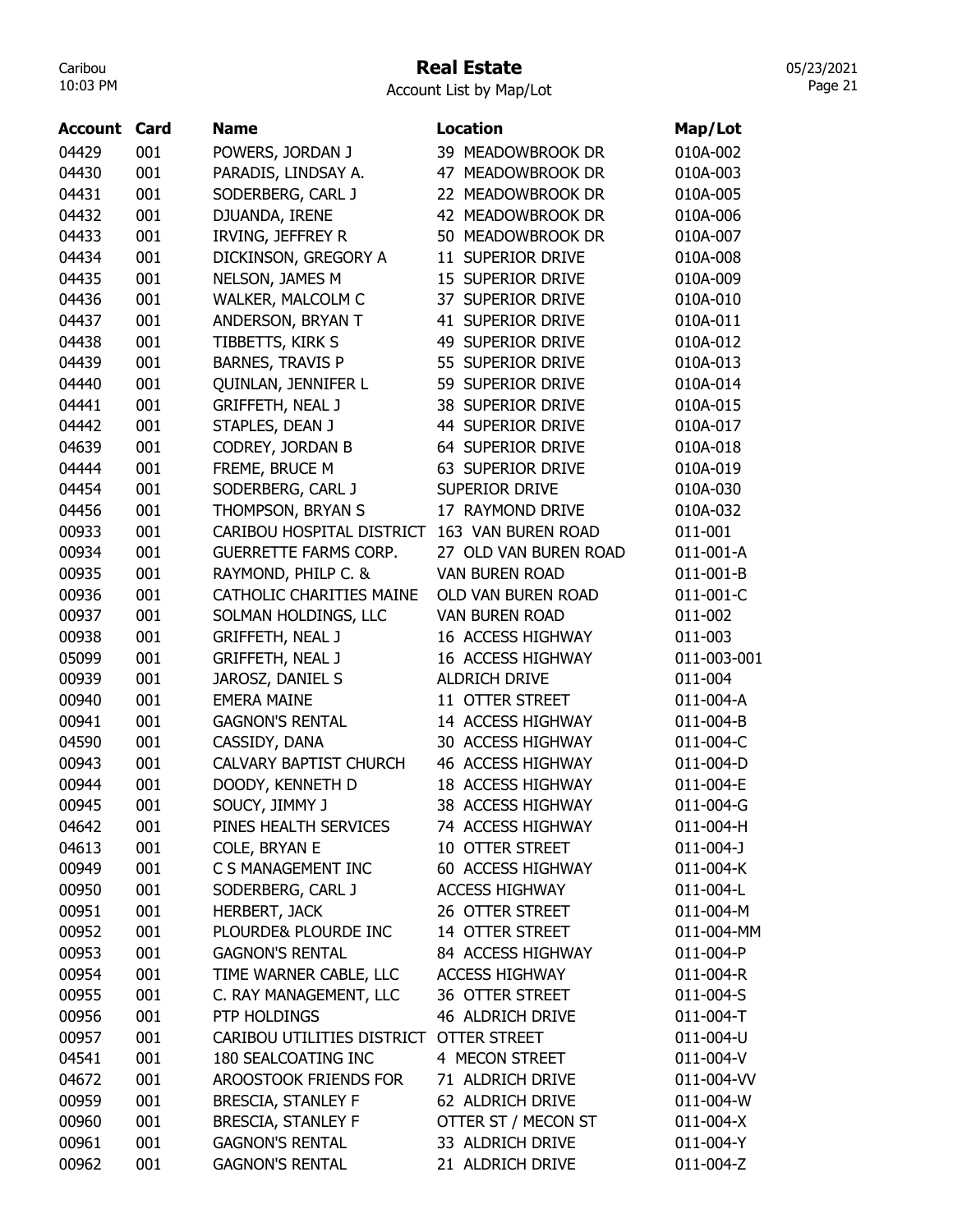## Real Estate

05/23/2021 Page 22

Account List by Map/Lot

| Account | Card | <b>Name</b>                  | <b>Location</b>         | Map/Lot         |
|---------|------|------------------------------|-------------------------|-----------------|
| 00965   | 001  | <b>BRESCIA, STANLEY F</b>    | <b>LARRY DRIVE</b>      | 011-005         |
| 00968   | 001  | <b>GUERRETTE FARMS CORP.</b> | 39 CARROLL STREET       | 011-005-B       |
| 00969   | 001  | G.F. MARKETING, INC.         | 31 CARROLL STREET       | 011-005-C       |
| 00970   | 001  | <b>GUERRETTE, BRIAN J</b>    | 14 CARROLL STREET       | 011-005-E       |
| 04788   | 001  | C. RAY MANAGEMENT, LLC       | <b>6 CARROLL STREET</b> | 011-005-H       |
| 04901   | 001  | G.F. MARKETING, INC.         | <b>CARROLL STREET</b>   | $011 - 005 - J$ |
| 00973   | 001  | FACILITIES, INC.             | 5 VICKERS DRIVE         | 011-006         |
| 00974   | 001  | <b>BOUCHARD, SEAN M</b>      | 120 ACCESS HIGHWAY      | 011-007         |
| 00975   | 001  | HARTLEY, GARY S              | 22 POWERS ROAD          | 011-007-A       |
| 00976   | 001  | REED, REGINALD - LIFE        | 132 ACCESS HIGHWAY      | 011-008         |
| 00977   | 001  | DOW, FREEMAN & SUSAN -       | 32 POWERS ROAD          | 011-009         |
| 00978   | 001  | CRUMP, LYNN K                | 36 POWERS ROAD          | 011-010         |
| 00979   | 001  | RICKER, WENDELL              | <b>40 POWERS ROAD</b>   | 011-011         |
| 00980   | 001  | SODERBERG, CARL              | POWERS ROAD             | 011-012         |
| 00981   | 001  | <b>BABIARZ, DENNIS L</b>     | 58 POWERS ROAD          | 011-012-A       |
| 00982   | 001  | THIBODEAU, GALEN G           | 54 POWERS ROAD          | 011-012-B       |
| 00983   | 001  | NORDIC PROPERTIES, LLC       | POWERS ROAD             | 011-012-C       |
| 00985   | 001  | SOLMAN, NANCY S. -           | 81 POWERS ROAD          | 011-014         |
| 00986   | 001  | <b>GAGNON'S RENTAL</b>       | 29 BAIRD ROAD           | 011-014-A       |
| 00987   | 001  | OUELLETTE, JASON M           | 61 POWERS ROAD          | 011-014-B       |
| 00988   | 001  | <b>GAGNON, GARY L</b>        | 33 BAIRD ROAD           | 011-014-C       |
| 00989   | 001  | CALDWELL, ROBERT B           | 55 POWERS ROAD          | 011-014-D       |
| 00990   | 001  | SOUCY, MAE D                 | 19 BAIRD ROAD           | 011-014-E       |
| 00991   | 001  | <b>GAGNON, GARY L</b>        | 33-1 BAIRD ROAD         | 011-014-F       |
| 00992   | 001  | FLYNN, CARL F                | POWERS ROAD             | 011-015         |
| 00993   | 001  | LEVESQUE, VERNA A            | 53 POWERS ROAD          | 011-015-A       |
| 00994   | 001  | PORTER, AGNES B              | 7 POWERS ROAD           | 011-015-B       |
| 00995   | 001  | ST. PETER, DANIEL L          | 43 POWERS ROAD          | 011-015-C       |
| 04551   | 001  | SOUCY, MELISSA S C           | 39 POWERS ROAD          | 011-015-D       |
| 00997   | 001  | BELL, ALEXANDER J            | 5 POWERS ROAD           | 011-015-E       |
| 00998   | 001  | SILSBEE, DAVID               | 21 POWERS ROAD          | 011-015-F       |
| 00999   | 001  | ALBERT, JOHN J               | 29 POWERS ROAD          | 011-015-G       |
|         |      |                              |                         |                 |
| 01000   | 001  | <b>BAGLEY, FRANK A</b>       | 51 POWERS ROAD          | 011-015-H       |
| 04659   | 001  | HOBBS, DALE JR               | <b>ACCESS HIGHWAY</b>   | $011 - 015 - J$ |
| 01002   | 001  | <b>EMERA MAINE</b>           | <b>ACCESS HIGHWAY</b>   | 011-016         |
| 01003   | 001  | HAINES, STEVEN G             | 29 LIMESTONE STREET     | 011-017         |
| 01007   | 001  | <b>NORTHERN NEW ENGLAND</b>  | 137 ACCESS HIGHWAY      | 011-017-ON      |
| 01004   | 001  | THOMPSON, GAIL               | <b>LIMESTONE STREET</b> | 011-019         |
| 01005   | 001  | HARPINE, KYLE DAVID          | 29-1 LIMESTONE STREET   | 011-020         |
| 01006   | 001  | OLMSTEAD, KATHRYN J. -       | 57 LIMESTONE STREET     | 011-021         |
| 01008   | 001  | <b>EMERA MAINE</b>           | <b>LIMESTONE STREET</b> | 011-021-A       |
| 01009   | 001  | TROMBLEY, PHILIP             | 67 LIMESTONE STREET     | 011-022         |
| 01010   | 001  | PELLETIER, TROY A            | 20 LIMESTONE STREET     | 011-024         |
| 01011   | 001  | JUDKINS, DOLLY M             | 14 LIMESTONE STREET     | 011-025         |
| 01012   | 001  | C. RAY MANAGEMENT, LLC       | 12 LIMESTONE STREET     | 011-026         |
| 01013   | 001  | SULLIVAN, MICHAEL P          | 171 ACCESS HIGHWAY      | 011-027         |
| 01014   | 001  | THOMPSON, GAIL               | <b>ACCESS HIGHWAY</b>   | 011-028         |
| 01015   | 001  | SILVER, MARCELLA M           | 19 GRIMES ROAD          | 011-028-A       |
| 01016   | 001  | ST. PETER, PHILIP J          | 77 GRIMES ROAD          | 011-028-B       |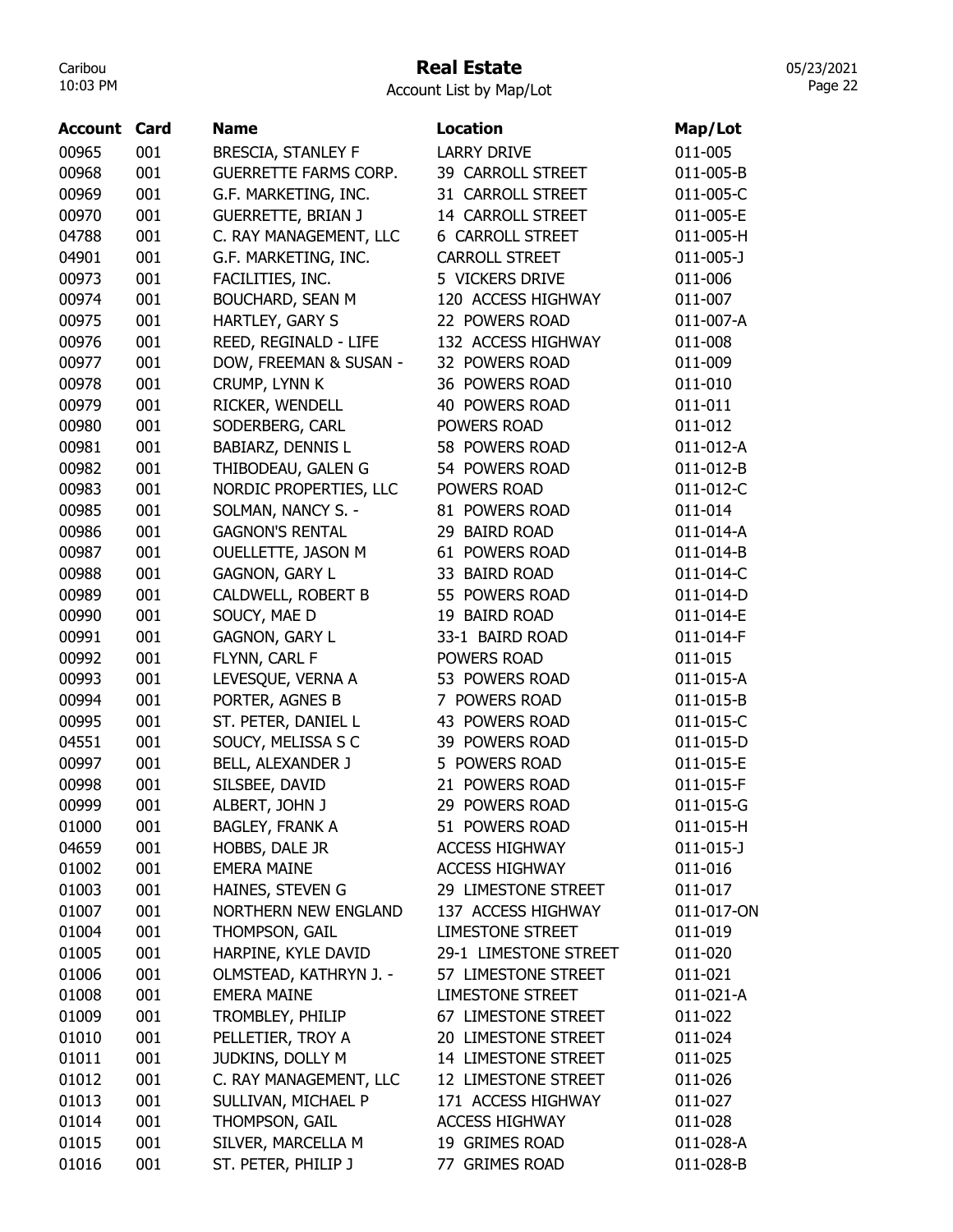## Real Estate

Account List by Map/Lot

| Account | Card | <b>Name</b>                 | <b>Location</b>         | Map/Lot         |
|---------|------|-----------------------------|-------------------------|-----------------|
| 04865   | 001  | PALMER, SUSAN M             | <b>ACCESS HIGHWAY</b>   | 011-028-C       |
| 04864   | 001  | THOMPSON, GAIL              | <b>ACCESS HIGHWAY</b>   | 011-028-D       |
| 04915   | 001  | ST. PETER, PHILIP J         | <b>GRIMES ROAD</b>      | 011-028-E       |
| 01017   | 001  | PARENT, ROMEO J             | 206 ACCESS HIGHWAY      | 011-030         |
| 01018   | 001  | NEWELL, LAWRENCE H          | 270 ACCESS HIGHWAY      | 011-031         |
| 01019   | 001  | WHITE, JOEY - DEC           | 274 ACCESS HIGHWAY      | 011-031-B       |
| 01020   | 001  | <b>GALLAGHER, RONALD L</b>  | 293 ACCESS HIGHWAY      | 011-033         |
| 01021   | 001  | LANDEEN, KENDALL D          | 7 GRIMES ROAD           | 011-034         |
| 01022   | 001  | COTE, MARILYN J             | 13 GRIMES ROAD          | 011-035         |
| 01023   | 001  | VIOLETTE, JOHN S            | 19 RICHARDS ROAD        | 011-036         |
| 01024   | 001  | <b>GALLAGHER, JEFFERY P</b> | 69 RICHARDS ROAD        | 011-036-A       |
| 01025   | 001  | HARRIS, JAMES               | 63 RICHARDS ROAD        | 011-036-B       |
| 01026   | 001  | ADAMS, RANDY S              | 55 RICHARDS ROAD        | 011-036-C       |
| 01027   | 001  | HARRIS, JAMES L.,           | <b>GRIMES ROAD</b>      | 011-036-D       |
| 04909   | 001  | ADAMS, RANDY S              | <b>GRIMES ROAD</b>      | 011-036-E       |
| 01028   | 001  | SIPE, BRIAN M               | <b>RICHARDS ROAD</b>    | 011-037         |
| 01029   | 001  | BERNARD, SUSAN Y            | 70 GRIMES ROAD          | 011-037-A       |
| 01030   | 001  | MAHONEY, GRAYDON            | 62 GRIMES ROAD          | 011-037-B       |
| 01031   | 001  | PLOURDE, KATELYN M          | 58 GRIMES ROAD          | 011-037-C       |
| 01032   | 001  | BELANGER, JOHN P            | 54 GRIMES ROAD          | 011-037-D       |
| 01033   | 001  | DOBSON, SHELBY GAIL         | 48 GRIMES ROAD          | 011-037-E       |
| 01034   | 001  | LACASSE, GEORGE J., JR.     | 60 RICHARDS ROAD        | 011-037-F       |
| 01035   | 001  | LACASSE, GEORGE J., JR. AND | 60 RICHARDS ROAD        | 011-037-G       |
| 01036   | 001  | DUMOND, KEITH               | <b>RICHARDS ROAD</b>    | 011-037-H       |
| 01037   | 001  | DUMOND, KEITH               | 26 RICHARDS ROAD        | $011-037-$      |
| 01039   | 001  | HUNT, BARBARA A             | <b>LIMESTONE STREET</b> | 011-037-L       |
| 01040   | 001  | WILLEY, P.L. PROPERTIES,    | 6 BOWLES ROAD           | 011-038         |
| 01041   | 001  | G.R. TIMBER HOLDINGS, LLC   | <b>ACCESS HIGHWAY</b>   | 011-038-A       |
| 01042   | 001  | G.R. TIMBER HOLDINGS, LLC   | <b>ACCESS HIGHWAY</b>   | 011-038-B       |
| 01043   | 001  | G.R. TIMBER HOLDINGS, LLC   | <b>ACCESS HIGHWAY</b>   | 011-038-C       |
| 01045   | 001  | NORTHERN STORAGE, INC.      | 346 ACCESS HIGHWAY      | 011-038-E       |
| 01046   | 001  | ROY, ERNEST P., JR.         | 354 ACCESS HIGHWAY      | 011-038-F       |
| 01047   | 001  | WILLEY, P.L. PROPERTIES,    | 360 ACCESS HIGHWAY      | 011-038-G       |
| 01048   | 001  | DOODY, BRIAN D              | <b>BOWLES ROAD</b>      | 011-038-H       |
| 01049   | 001  | DOODY, BRIAN D              | 197 BAIRD ROAD          | $011 - 038 - J$ |
| 01052   | 001  | CYR, JAMES R                | 183 BAIRD ROAD          | 011-038-M       |
| 01053   | 001  | COLLIN, LACEY JAYE          | 177 BAIRD ROAD          | 011-038-N       |
| 01054   | 001  | CYR, DAVID M                | <b>BAIRD ROAD</b>       | 011-038-P       |
| 01055   | 001  | CHAPMAN, AVIS B - DEC       | 159 BAIRD ROAD          | 011-040         |
| 01056   | 001  | HUCK, EMIL J., IV           | 125 BAIRD ROAD          | 011-041         |
| 01057   | 001  | MARKUM, RICKY W             | <b>BAIRD ROAD</b>       | 011-041-A       |
| 04552   | 001  | <b>GAGNON'S RENTAL</b>      | <b>BAIRD ROAD</b>       | 011-042         |
| 01059   | 001  | SAUNDERS, AMANDA P          | 103 BAIRD ROAD          | 011-042-A       |
| 04617   | 001  | <b>BLACKWELL, DWAYNE H</b>  | <b>ACCESS HIGHWAY</b>   | 011-042-B       |
| 04516   | 001  | WILLETT, COREY S            | 93 BAIRD ROAD           | 011-042-C       |
| 01061   | 001  | BETHEL PENTECOSTAL          | 294 ACCESS HIGHWAY      | 011-042-D       |
| 01062   | 001  | SULLIVAN, ANDREW G          | 300 ACCESS HIGHWAY      | 011-042-E       |
| 01063   | 001  | RAYMOND, GARY I             | 75 BAIRD ROAD           | 011-042-F       |
| 04844   | 001  | POITRAS, TIMOTHY P          | 85 BAIRD ROAD           | 011-042-G       |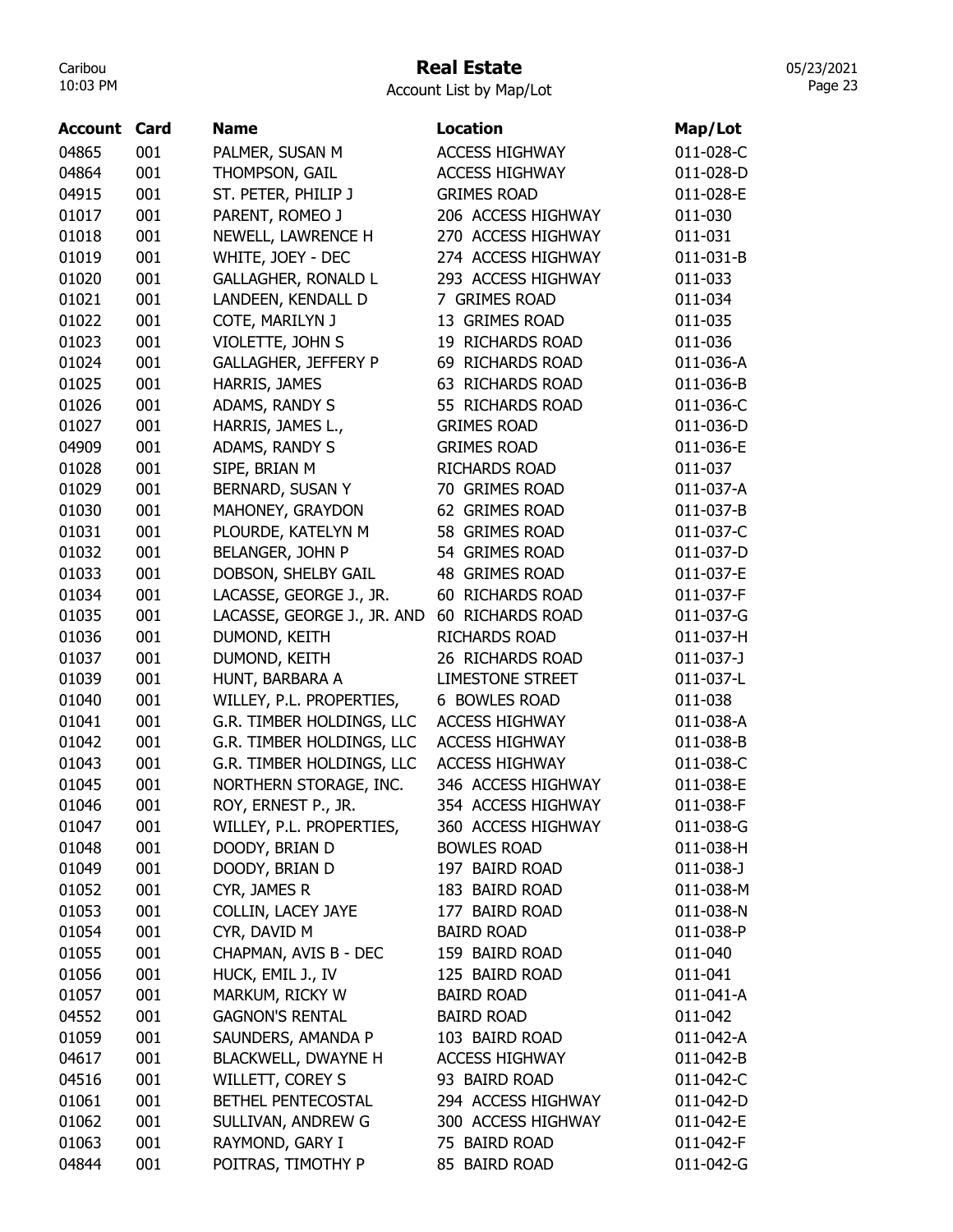## Real Estate

Account List by Map/Lot

| <b>Account Card</b> |            | <b>Name</b>                                          | <b>Location</b>       | Map/Lot                  |
|---------------------|------------|------------------------------------------------------|-----------------------|--------------------------|
| 01064               | 001        | KELLEY, MICHAEL C                                    | 53 BAIRD ROAD         | 011-043                  |
| 04871               | 001        | NICKERSON, GERALD F. ET AL FORT FAIRFIELD ROAD       |                       | 011-046                  |
| 01066               | 001        | THIBODEAU, EUGENE L. -                               | 256 FORT FAIRFIELD RD | 011-046-A                |
| 01067               | 001        | DONAHUE, DARREN R                                    | 89 RIVER ROAD         | 011-046-B                |
| 01068               | 001        | CLARK, BETH A                                        | 7 RIVER ROAD          | 011-046-C                |
| 01069               | 001        | DONAHUE, DARREN R                                    | <b>RIVER ROAD</b>     | 011-046-D                |
| 01070               | 001        | THIBODEAU, CARL                                      | 266 FORT FAIRFIELD RD | 011-046-E                |
| 04870               | 001        | COREY, LISA LN                                       | 11 RIVER ROAD         | 011-046-F                |
| 01065               | 001        | STUBBS, SCOTT D                                      | 138 FORT FAIRFIELD RD | 011-046-G                |
| 04879               | 001        | NICKERSON, GERALD F. ET AL 182 FORT FAIRFIELD ROAD   |                       | 011-046-H                |
| 05065               | 001        | TROMBLEY, PHILLIP E                                  | OFF RIVER ROAD        | 011-046-I                |
| 05076               | 001        | THIBODEAU, CARL J                                    | FORT FAIRFIELD RD     | 011-046-J                |
| 01071               | 001        | HOOEY, RAYMOND                                       | 91 RIVER ROAD         | 011-047                  |
| 04859               | 001        | <b>BLACKSTONE, BILL D</b>                            | OFF RIVER ROAD        | 011-047-A                |
| 01072               | 001        | <b>CITY OF CARIBOU</b>                               | <b>RIVER ROAD</b>     | 011-048                  |
| 01073               | 001        | <b>GUERRETTE FARMS CORP</b>                          | <b>RIVER ROAD</b>     | 011-049                  |
| 01075               | 001        | CHOMKA, CARLA                                        | <b>RIVER ROAD</b>     | 011-051                  |
| 01076               | 001        | <b>CITY OF CARIBOU</b>                               | 153 RIVER ROAD        | 011-052                  |
| 01077               | 001        | <b>CITY OF CARIBOU</b>                               | 163 RIVER ROAD        | 011-053                  |
| 01078               | 001        | <b>CITY OF CARIBOU</b>                               | 167 RIVER ROAD        | 011-054                  |
| 01079               | 001        | <b>CITY OF CARIBOU</b>                               | 173 RIVER ROAD        | 011-055                  |
| 01082               | 001        | GOVE, SCOTT M                                        | 185-1 RIVER ROAD      | 011-056                  |
| 01081               | 001        | CARIBOU UTILITIES DISTRICT 189 RIVER ROAD            |                       | 011-056-B                |
| 05031               | 001        | GOVE, DIANE L                                        | 185 B RIVER ROAD      | 011-056-C                |
| 01084               | 001        | CARIBOU UTILITIES DISTRICT RIVER ROAD                |                       | 011-057                  |
| 01085               | 001        | MAHONEY, PATRICIA L                                  | 253 RIVER ROAD        | 011-058                  |
| 04848               | 001        | CARIBOU UTILITIES DISTRICT RIVER ROAD                |                       | 011-058-B                |
| 01087               | 001        | TRACY, CLAYTON G                                     | 314 RIVER ROAD        | 011-059                  |
| 04846               | 001        | CARIBOU UTILITIES DISTRICT 300 RIVER ROAD            |                       | 011-059-A                |
| 01088               | 001        | THERIAULT, PAUL D                                    | 333 RIVER ROAD        | 011-060                  |
| 01089               | 001        | STAIRS, JEANNETTE M. - LIFE 333 RIVER ROAD-LOT#1     |                       | 011-060-001              |
| 01090               | 001        | THERIAULT, DENISE E                                  | 339 RIVER ROAD-LOT#2  | 011-060-002              |
| 01091               | 001        | HARPER, BRYAN A                                      | 339 RIVER ROAD-LOT#3  | 011-060-003              |
| 01092               | 001        | HUSTON, MARK                                         | 339 RIVER ROAD-LOT#4  | 011-060-004              |
| 04512               | 001        | EDGECOMB, RONALD J. &                                | 339 RIVER ROAD-LOT#5  | 011-060-005              |
| 01094               | 001        | THERIAULT, PAUL D                                    | 339 RIVER ROAD-LOT#6  | 011-060-006              |
| 01095               | 001        | SIROIS, ROGER                                        | 339 RIVER ROAD-LOT#7  | 011-060-007              |
| 01096               | 001        | MICHAUD, DONALD                                      | 339 RIVER ROAD-LOT#8  | 011-060-008              |
| 04607               | 001        | MORIN, DAVID J                                       | 339 RIVER ROAD-LOT#9  | 011-060-009              |
| 01098               | 001        | MORIN, ALTON V.                                      | 333 RIVER ROAD-LOT#10 | 011-060-010              |
| 01099               | 001        | JUDKINS, LEE ROBERT                                  | 333 RIVER ROAD-LOT#11 | 011-060-011              |
| 04850               | 001        | MURPHY, ERNEST                                       | 333 RIVER ROAD-LOT#12 | 011-060-012              |
| 01101               | 001        |                                                      | 333 RIVER ROAD-LOT#13 | 011-060-013              |
|                     |            | NICKERSON, SHERIDAN A                                |                       |                          |
| 01102<br>04847      | 001        | WHITE, RITA<br>CARIBOU UTILITIES DISTRICT RIVER ROAD | 333 RIVER ROAD-LOT#14 | 011-060-014<br>011-060-A |
|                     | 001<br>001 | <b>OUELLETTE, PHILIP</b>                             | 361 RIVER ROAD        |                          |
| 01103<br>01104      | 001        | JACKSON, CARLTON E., SR.                             | 365 RIVER ROAD        | 011-062                  |
|                     | 001        |                                                      |                       | 011-062-A                |
| 01105               |            | WILCOX, MERRITT S                                    | 375 RIVER ROAD        | 011-063                  |
| 01106               | 001        | PLOURDE, SHAWN                                       | 381 RIVER ROAD        | 011-064                  |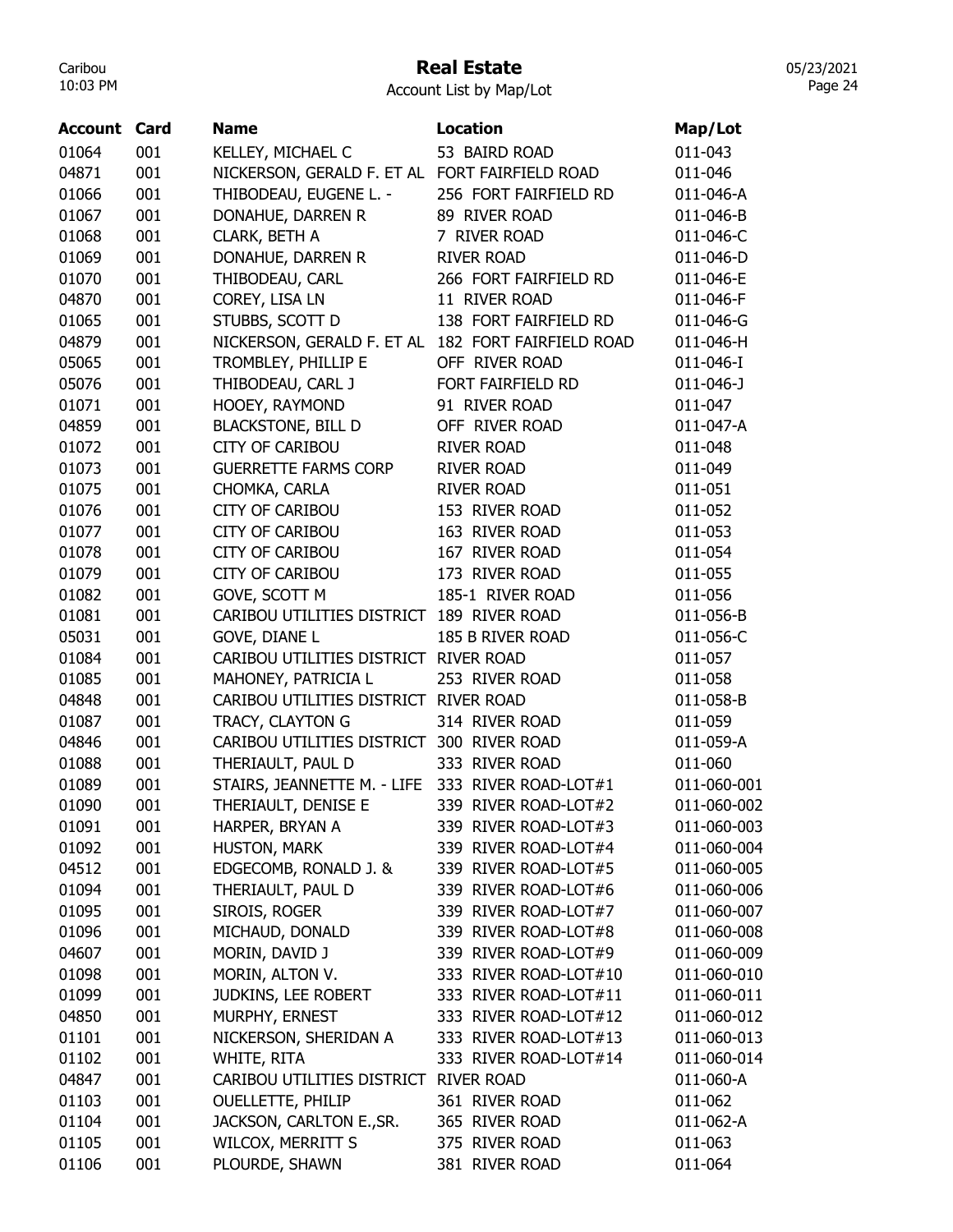# Real Estate

Account List by Map/Lot

| <b>Account Card</b> |     | <b>Name</b>                                | <b>Location</b>      | Map/Lot     |
|---------------------|-----|--------------------------------------------|----------------------|-------------|
| 01107               | 001 | CARIBOU UTILITIES DISTRICT                 | <b>RIVER ROAD</b>    | 011-065     |
| 01108               | 001 | DOAK, RUSSELL G. - LIFE                    | 405 RIVER ROAD       | 011-066     |
| 05064               | 001 | <b>OUELLETTE, ERICA</b>                    | 387 RIVER ROAD       | 011-066-A   |
| 01109               | 001 | CARIBOU UTILITIES DISTRICT                 | <b>RIVER ROAD</b>    | 011-067     |
| 01110               | 001 | WALTON, MAYNARD W., SR.                    | <b>RIVER ROAD</b>    | 011-068     |
| 01111               | 001 | DAIGLE, LUC                                | 449 RIVER ROAD       | 011-069     |
| 01112               | 001 | HOLMQUIST, MICHAEL J                       | 487 RIVER ROAD       | 011-071     |
| 01113               | 001 | HUCKINS, LAWRENCE R III                    | 467 RIVER ROAD       | 011-071-A   |
| 01114               | 001 | BELL, DAVID A                              | 507 RIVER ROAD       | 011-071-B   |
| 01115               | 001 | <b>BEAULIEU, PEGGY S</b>                   | 515 RIVER ROAD       | 011-071-C   |
| 01116               | 001 | FOX, WAYNE R                               | 537 RIVER ROAD       | 011-071-D   |
| 01117               | 001 | LEAVITT, THOMAS M                          | 523 RIVER ROAD       | 011-071-E   |
| 01118               | 001 | LEAVITT, THOMAS M                          | <b>RIVER ROAD</b>    | 011-071-F   |
| 01119               | 001 | MICHAUD, NICOLE                            | 477 RIVER ROAD       | 011-071-G   |
| 01120               | 001 | JACKSON, CRAIG P                           | 499 RIVER ROAD       | 011-071-H   |
| 01121               | 001 | LUNN, BARBARA & LEAVITT,                   | <b>RIVER ROAD</b>    | 011-073     |
| 01122               | 001 | SULLIVAN, FREDERICK                        | 20 SPRUCE RIDGE ROAD | 011-074     |
| 01123               | 001 | SCHLESINGER, MICHAEL T                     | 30 SPRUCE RIDGE ROAD | 011-076     |
| 01124               | 001 | ANDERSON, JONATHAN                         | 48 SPRUCE RIDGE ROAD | 011-078     |
| 01125               | 001 | STUBBS, JOHN                               | 60 SPRUCE RIDGE ROAD | 011-080     |
| 01126               | 001 | LAJOIE, BRIAN P                            | 72 SPRUCE RIDGE ROAD | 011-083     |
| 01127               | 001 | SLEEPER, JOSEPH M II                       | 83 SPRUCE RIDGE ROAD | 011-084     |
| 01128               | 001 | REYNOLDS, JONATHAN S                       | 23 SPRUCE RIDGE ROAD | 011-086     |
| 01129               | 001 | MCNAMARA, BRYAN L                          | 49 SPRUCE RIDGE ROAD | 011-089     |
| 01130               | 001 | COOK, DUSTIN M                             | 57 SPRUCE RIDGE ROAD | 011-091     |
| 01131               | 001 | DIONNE, ALBERT T                           | 75 SPRUCE RIDGE ROAD | 011-094     |
| 01132               | 001 | <b>STATE OF MAINE</b>                      | 39 CARIBOU CONNECTOR | 011-095     |
| 02986               | 001 | TROMBLEY, PHILIP E                         | 63 RIVER ROAD        | 011-096     |
| 04843               | 001 | TROMBLEY, PHILLIP E                        | FORT FAIRFIELD ROAD  | 011-096-A   |
| 01133               | 001 | LUNN, BARBARA                              | 575 RIVER ROAD       | 012-001     |
| 01134               | 001 | HEWITT, TRAVIS L                           | 545 RIVER ROAD       | 012-001-A   |
| 01135               | 001 | <b>GAGNON, RONALD B</b>                    | 632 RIVER ROAD       | 012-003     |
| 01136               | 001 | STEFFES, JOHN                              | 628 RIVER ROAD       | 012-003-A   |
| 01137               | 001 | CARIBOU UTILITIES DISTRICT GRIMES ROAD     |                      | 012-005     |
| 01138               | 001 | <b>STATE OF MAINE</b>                      | <b>GRIMES ROAD</b>   | 012-005-001 |
| 01139               | 001 | CARIBOU UTILITIES DISTRICT 366 GRIMES ROAD |                      | 012-005-A   |
| 01140               | 001 | CARIBOU UTILITIES DISTRICT GRIMES ROAD     |                      | 012-005-B   |
| 01141               | 001 | <b>GALLAGHER, GILBERT R</b>                | 296 GRIMES ROAD      | 012-006     |
| 04899               | 001 | <b>GALLAGHER, DARRELL</b>                  | 320 GRIMES ROAD      | 012-006-A   |
| 01142               | 001 | DEE, DALE E., BARBARA R. &                 | 285 GRIMES ROAD      | 012-007     |
| 04944               | 001 | WARDWELL, KELLY E.                         | 327 GRIMES ROAD      | 012-007-A   |
| 01143               | 001 | MORRISSETTE, HAROLD                        | <b>GRIMES ROAD</b>   | 012-009     |
| 01144               | 001 | MARTIN, JEFFREY A                          | 188 GRIMES ROAD      | 012-009-A   |
| 04838               | 001 | CORMIER, GREGORY J                         | 268 GRIMES ROAD      | 012-009-B   |
| 01145               | 001 | WILLIAMSON, KRISTINA A                     | 269 GRIMES ROAD      | 012-010     |
| 04712               | 001 | JAMES, MITCHELL W                          | 237 GRIMES ROAD      | 012-010-A   |
| 01147               | 001 | JANDREAU, DONALD R                         | 231 GRIMES ROAD      | 012-010-B   |
| 01148               | 001 | CURRIER, DALE R                            | <b>GRIMES ROAD</b>   | 012-010-C   |
| 04882               | 001 | DEE, DALE E., BARBARA R.                   | <b>GRIMES ROAD</b>   | 012-010-D   |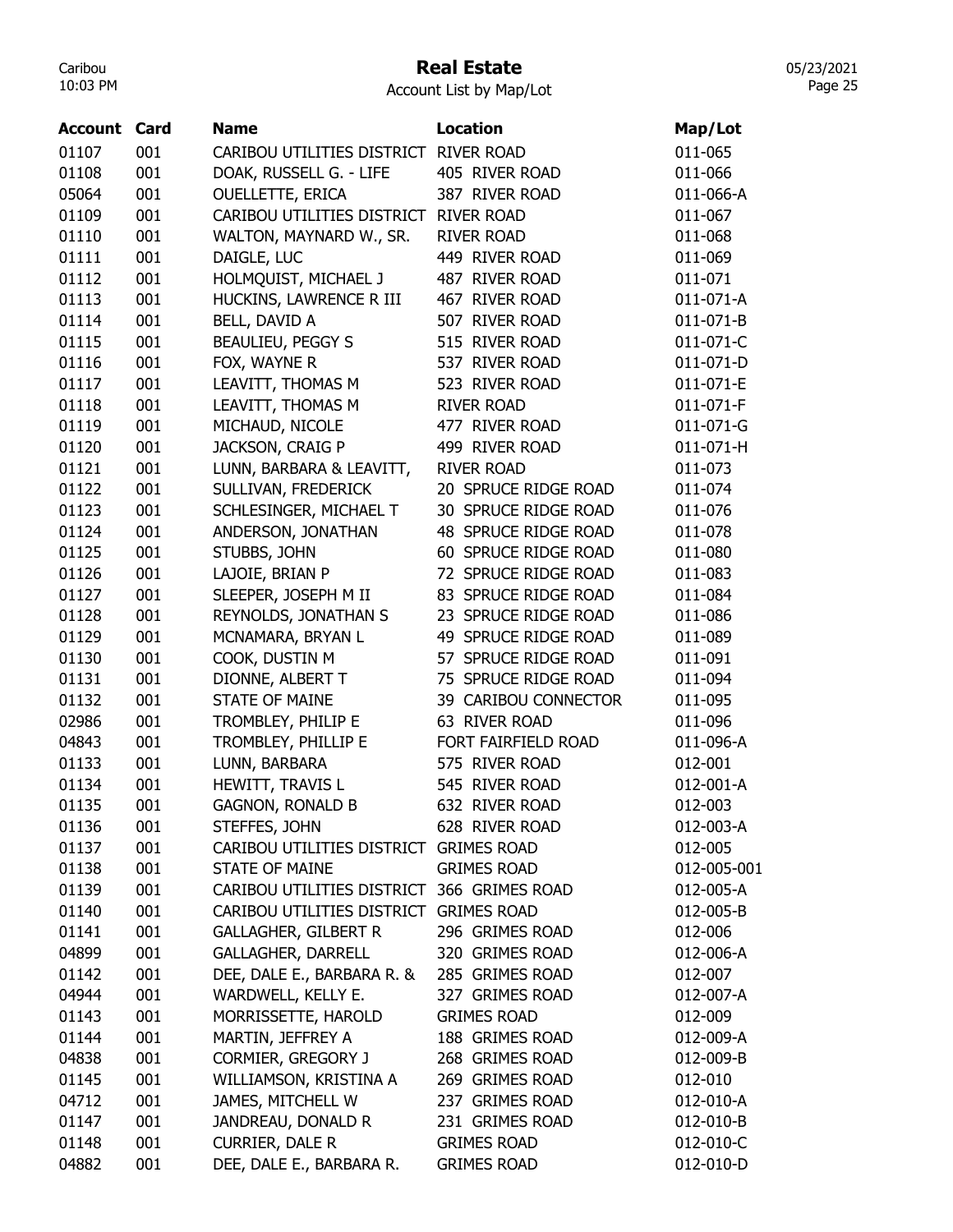### Real Estate

Account List by Map/Lot

| <b>Account Card</b> |     | <b>Name</b>                       | <b>Location</b>       | Map/Lot         |
|---------------------|-----|-----------------------------------|-----------------------|-----------------|
| 05041               | 001 | <b>GRAVES, EVAN D</b>             | 245 GRIMES ROAD       | 012-010-E       |
| 01149               | 001 | HARDISON, MARTHA G                | 185 GRIMES ROAD       | 012-012         |
| 01150               | 001 | DEFORGE, DANIEL L                 | 195 GRIMES ROAD       | 012-012-A       |
| 01151               | 001 | <b>GUERRETTE, ROBERT J. &amp;</b> | 215 GRIMES ROAD       | 012-012-B       |
| 01152               | 001 | HARDISON, ROGER D                 | 189 GRIMES ROAD       | 012-012-C       |
| 01153               | 001 | CARRIER, DAVID R                  | 163 GRIMES ROAD       | 012-013         |
| 01154               | 001 | PLOURDE, MICHAEL                  | 158 GRIMES ROAD       | 012-014         |
| 01155               | 001 | CURRIER, CINDY D                  | 178 GRIMES ROAD       | 012-014-A       |
| 01156               | 001 | HAMILTON FAMILY TRUST             | 149 GRIMES ROAD       | 012-015         |
| 01157               | 001 | CURTIS, RONALD A                  | 135 GRIMES ROAD       | 012-016         |
| 01158               | 001 | HALE, MYRON                       | 44 SULLIVAN DRIVE     | 012-016-A       |
| 01159               | 001 | <b>HAMILTON FAMILY TRUST</b>      | <b>GRIMES ROAD</b>    | 012-016-B       |
| 01160               | 001 | CYR, JOHN P                       | 8 SULLIVAN DRIVE      | 012-016-C       |
| 04683               | 001 | MORRELL, DOUGLAS C                | 5 SULLIVAN DRIVE      | 012-016-D       |
| 01162               | 001 | THOMPSON, JONATHAN D              | 144 GRIMES ROAD       | 012-016-E       |
| 01163               | 001 | <b>KEATON, KEVIN P</b>            | 32 SULLIVAN DRIVE     | 012-016-F       |
| 01164               | 001 | COTY, GERALD                      | 29 SULLIVAN DRIVE     | 012-016-G       |
| 04900               | 001 | MORRELL, DOUGLAS C                | OFF GRIMES ROAD       | 012-016-H       |
| 05013               | 001 | DOODY, CAROL A                    | 125 GRIMES ROAD       | $012 - 016 - J$ |
| 01165               | 001 | VALENTINO, FRANK                  | 103 GRIMES ROAD       | 012-017         |
| 01166               | 001 | SIPE, BRIAN M                     | 90 GRIMES ROAD        | 012-018         |
| 01167               | 001 | <b>BOUCHARD, SEAN</b>             | 102 GRIMES ROAD       | 012-018-A       |
| 05072               | 001 | SIPE, BENJAMIN M                  | 84 GRIMES ROAD        | 012-018-B       |
| 01168               | 001 | MICHAUD, JESSE                    | 255 BAIRD ROAD        | 012-019         |
| 01169               | 001 | SAUCIER, JAMES A                  | 8 RICHARDS ROAD       | 012-020         |
| 01170               | 001 | AROOSTOOK COUNTY ACTION           | 17 BOWLES ROAD        | 012-023         |
| 01171               | 001 | DOODY, DANA G                     | <b>ACCESS HIGHWAY</b> | 012-024         |
| 01172               | 001 | BALLARD, WARD                     | 245 BAIRD ROAD        | 012-024-A       |
| 01173               | 001 | SCHOFIELD, WILLIAM L              | 406 ACCESS HIGHWAY    | 012-024-B       |
| 01174               | 001 | KING, JIMMY                       | 412 ACCESS HIGHWAY    | 012-024-C       |
| 01176               | 001 | WEST, JACQUILIN A                 | 12 RICHARDS ROAD      | 012-025-A       |
| 01177               | 001 | TURCK, KATHERINE M                | 411 ACCESS HIGHWAY    | 012-025-B       |
| 01178               | 001 | SAUCIER, JAMES A                  | RICHARDS ROAD         | 012-025-C       |
| 04690               | 001 | DUROST, CLIFFORD C JR             | 14 RICHARDS ROAD      | 012-025-D       |
| 01180               | 001 | LAFRANCOIS, JEROME - DEV          | 463 ACCESS HIGHWAY    | 012-026         |
| 01181               | 001 | ENGLUND, SCOTT W                  | <b>ACCESS HIGHWAY</b> | 012-027         |
| 01182               | 001 | SPARKS, ARLENE                    | 467 ACCESS HIGHWAY    | 012-028         |
| 01183               | 001 | BRISSETTE, ROBERT A               | 483 ACCESS HIGHWAY    | 012-033         |
| 04721               | 001 | HAMILTON, JON D                   | 5 GRIMES MILL RD      | 012-034         |
| 01185               | 001 | JUDKINS, JAMES L                  | 15 GRIMES MILL RD     | 012-034-A       |
| 01186               | 001 | PLOURDE, ROBERT G                 | 10 GRIMES MILL RD     | 012-035         |
| 05115               | 001 | <b>GUERRETTE FARMS CORP</b>       | <b>NOYES ROAD</b>     | 012-036         |
| 01188               | 001 | WHITE, DEBRA                      | 64 NOYES ROAD         | 012-036-A       |
| 05075               | 001 | DUNCAN, JASON B                   | <b>NOYES ROAD</b>     | 012-036-B       |
| 01187               | 001 | WHITE, VAUGHN L                   | <b>NOYES ROAD</b>     | 012-036-C       |
| 01189               | 001 | WHITE, DAVID                      | <b>GRIMES MILL RD</b> | 012-037         |
| 01190               | 001 | FROST RENTAL PROPERTIES,          | 47 GRIMES MILL RD     | 012-037-A       |
| 01191               | 001 | WHITE, DAVID                      | 26 GRIMES MILL RD     | 012-038         |
| 01192               | 001 | DUNCAN, JASON B                   | 276 NOYES ROAD        | 012-039-A       |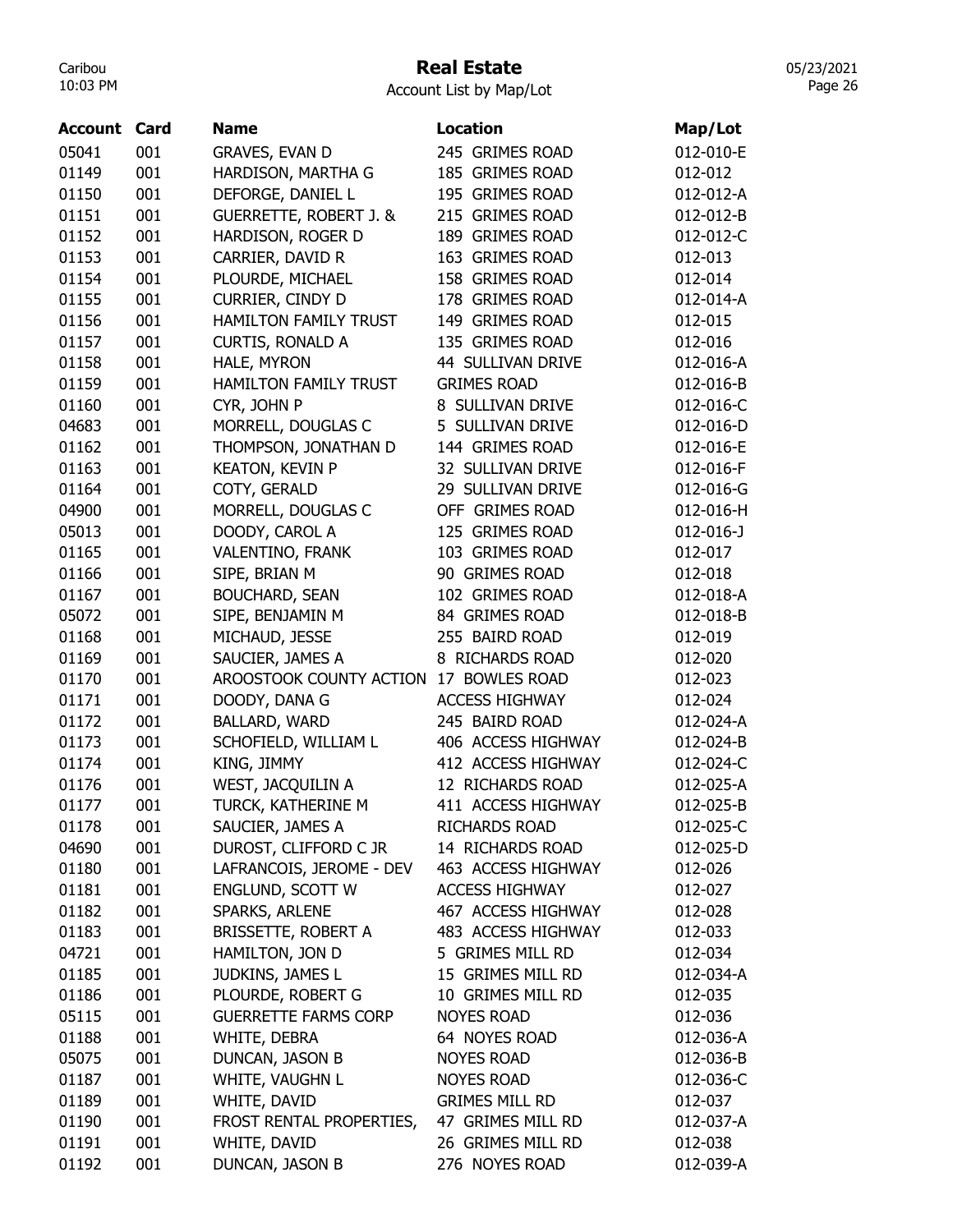## Real Estate

Account List by Map/Lot

| Account | Card | <b>Name</b>                                     | <b>Location</b>       | Map/Lot   |
|---------|------|-------------------------------------------------|-----------------------|-----------|
| 01193   | 001  | MICHAUD, NORMA L                                | 254 NOYES ROAD        | 012-039-B |
| 01194   | 001  | HANEY, DANA D                                   | 236 NOYES ROAD        | 012-039-C |
| 01195   | 001  | HANEY, DANA D                                   | <b>NOYES ROAD</b>     | 012-039-D |
| 01196   | 001  | <b>BELL, TROY</b>                               | 222 NOYES ROAD        | 012-039-E |
| 01197   | 001  | BEAULIEU, ADELINE M                             | 212 NOYES ROAD        | 012-039-F |
| 01198   | 001  | LEVESQUE, VERNON &                              | 200 NOYES ROAD        | 012-039-H |
| 01199   | 001  | CARON, JESSE G                                  | 192 NOYES ROAD        | 012-039-J |
| 01200   | 001  | PELLETIER, TODD K                               | 182 NOYES ROAD        | 012-039-K |
| 01201   | 001  | JACKSON, SCOTT W                                | 170 NOYES ROAD        | 012-039-L |
| 01202   | 001  | <b>CURRIE, ERNIE J</b>                          | 160 NOYES ROAD        | 012-039-N |
| 01203   | 001  | <b>OLSON, PETER</b>                             | 156 NOYES ROAD        | 012-039-P |
| 01204   | 001  | COTE, DANA E                                    | 146 NOYES ROAD        | 012-039-Q |
| 01205   | 001  | MACDONALD, DANNY R                              | <b>NOYES ROAD</b>     | 012-039-R |
| 01206   | 001  | RIVEREDGE HOLDING, LLC                          | <b>NOYES ROAD</b>     | 012-040   |
| 01208   | 001  | HANES, JAMES T                                  | 84 GRIMES MILL RD     | 012-041-A |
| 01209   | 001  | MORRELL, BURNAM D                               | 98 GRIMES MILL RD     | 012-043   |
| 01210   | 001  | BELYEA, RICHARD E                               | 148 GRIMES MILL RD    | 012-045   |
| 01211   | 001  | GIRARD, KAREN T                                 | 168 GRIMES MILL RD    | 012-047-A |
| 01212   | 001  | PAPSADORA, MATTHEW                              | 186 GRIMES MILL RD    | 012-047-B |
| 01213   | 001  | JONES, ELMER E                                  | 181 GRIMES MILL RD    | 012-048   |
| 01214   | 001  | JONES, MARK E                                   | <b>GRIMES MILL RD</b> | 012-048-A |
| 01215   | 001  | SMITH HOLDING COMPANY,                          | <b>GRIMES MILL RD</b> | 012-049   |
| 01216   | 001  | JACQUELINE G. BECK LIVING                       | 194 GRIMES MILL RD    | 012-049-A |
| 04941   | 001  | COTE, RYAN L                                    | 198 GRIMES MILL RD    | 012-049-B |
| 01217   | 001  | KIRKPATRICK, WILLA D                            | 197 GRIMES MILL RD    | 012-050   |
| 01218   | 001  | MATHEWS, ALEXANDER C                            | <b>GRIMES MILL RD</b> | 012-051   |
| 01220   | 001  | SEARLES, MARTINA                                | 226 GRIMES MILL RD    | 012-051-A |
| 01221   | 001  | TARBOX, CHRISTOPHER                             | 234 GRIMES MILL RD    | 012-051-B |
| 04955   | 001  | RIBEIRO PRATES, MARILZA                         | <b>GRIMES MILL RD</b> | 012-051-C |
| 01222   | 001  | <b>BOSSIE, STEVEN</b>                           | 257 GRIMES MILL RD    | 012-053   |
| 01223   | 001  | <b>CUSHMAN, MICHAEL B</b>                       | 271 GRIMES MILL RD    | 012-054   |
| 01224   | 001  | MATHEWS, ALEXANDER C                            | <b>GRIMES MILL RD</b> | 012-055   |
| 04620   | 001  | BOWMASTER, PETER W                              | 268 GRIMES MILL RD    | 012-055-A |
| 05142   | 001  | BOWMASTER, PETER W                              | 250 GRIMES MILL ROAD  | 012-055-B |
| 01226   | 001  | ALWARD, SHERRY                                  | 277 GRIMES MILL RD    | 012-056   |
| 01227   | 001  | COTE, FREEMAN L.                                | 287 GRIMES MILL RD    | 012-057   |
| 04867   | 001  | BELL, JAMIE M                                   | 318 GRIMES MILL RD    | 012-058   |
| 01230   | 001  | BELL, JAMES A & BELL, KRISTI 338 GRIMES MILL RD |                       | 012-058-A |
| 04615   | 001  | VALENTINO, JENNIE R                             | 341 GRIMES MILL RD    | 012-059   |
| 01232   | 001  | HALE, MAXINE J                                  | 364 GRIMES MILL RD    | 012-060-A |
| 05079   | 001  | HALE, ERIC                                      | <b>GRIMES MILL RD</b> | 012-062   |
| 01234   | 001  | LAJOIE, ALLAN G                                 | 382 GRIMES MILL RD    | 012-062-A |
| 01233   | 001  | HALE, ERIC                                      | 376 GRIMES MILL RD    | 012-062-B |
| 01235   | 001  | SMITH HOLDING COMPANY,                          | <b>GRIMES MILL RD</b> | 012-064   |
| 05080   | 001  | DUVEFELT, HANS L                                | <b>GRIMES MILL RD</b> | 012-064-A |
| 05081   | 001  | DUVEFELT, HANS L                                | <b>GRIMES MILL RD</b> | 012-064-B |
| 01236   | 001  | SMITH HOLDING COMPANY,                          | <b>GRIMES MILL RD</b> | 012-066   |
| 01237   | 001  | DUVEFELT, HANS L                                | 416 GRIMES MILL RD    | 012-066-A |
| 01238   | 001  | WILCOX, RUSSELL J                               | 60 GRIMES MILL RD     | 012-068   |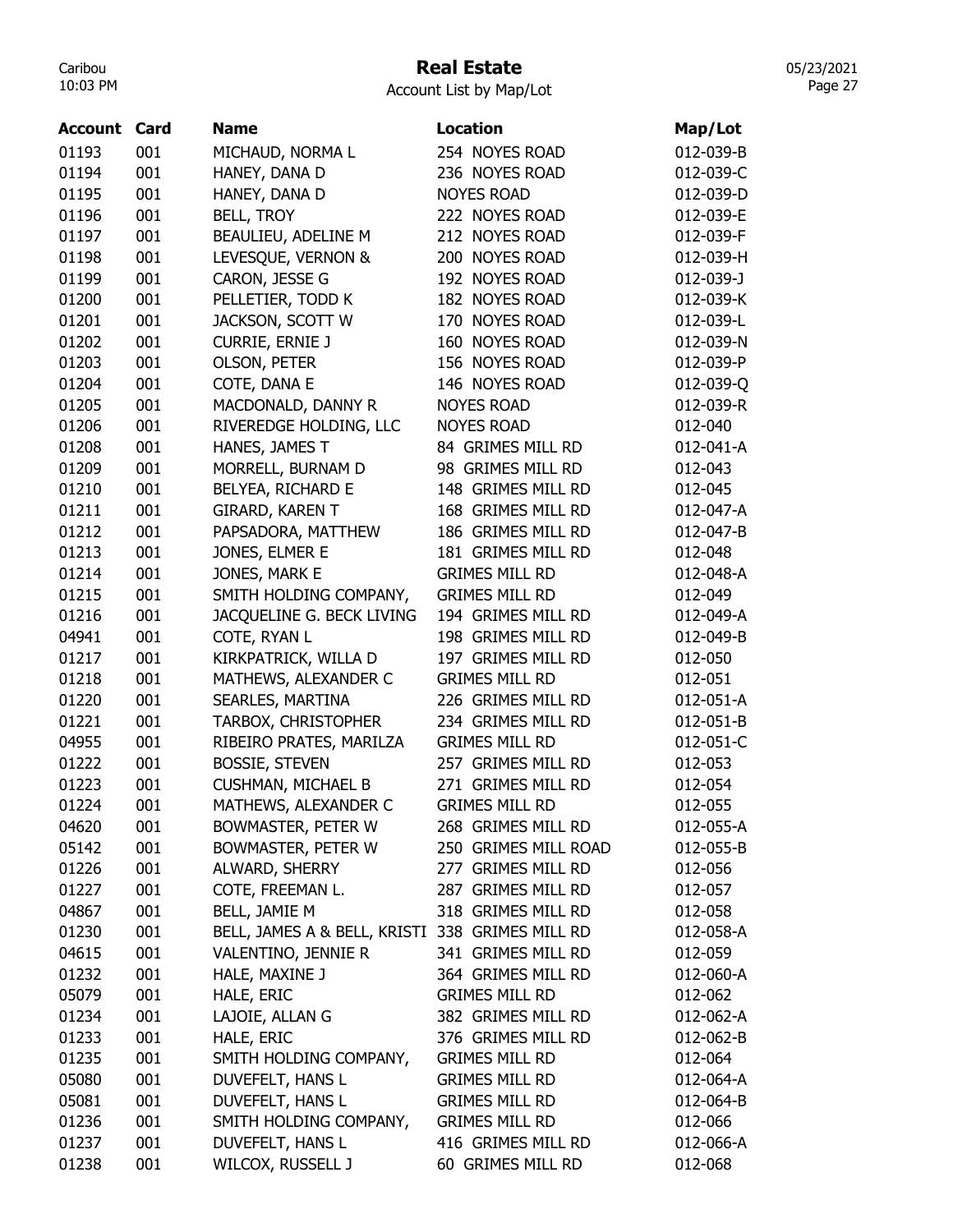### Real Estate

Account List by Map/Lot

| <b>Account Card</b> |     | Name                           | <b>Location</b>       | Map/Lot   |
|---------------------|-----|--------------------------------|-----------------------|-----------|
| 01239               | 001 | STAPLES CONSTRUCTION           | 54 GRIMES MILL RD     | 012-069   |
| 01240               | 001 | JEWELL, ROGER E                | 48 GRIMES MILL RD     | 012-070   |
| 01241               | 001 | DRISCOLL, DOUGLAS A            | 42 GRIMES MILL RD     | 012-071   |
| 04711               | 001 | JOHNDRO, TERRY A               | 101 NOYES ROAD        | 012-072   |
| 01243               | 001 | SEALANDER, WILLIAM R           | 111 NOYES ROAD        | 012-073   |
| 01244               | 001 | ESPLING, ANGELA R              | 116 NOYES ROAD        | 012-074   |
| 01245               | 001 | HAINES, ROGER D                | 106 NOYES ROAD        | 012-075   |
| 01246               | 001 | RAYMOND, DANIEL H              | 165 NOYES ROAD        | 012-076   |
| 01247               | 001 | MIGNONE, ANTHONY R JR          | 127 NOYES ROAD        | 012-076-A |
| 01248               | 001 | MACDONALD, DANNY R             | 135 NOYES ROAD        | 012-076-B |
| 01249               | 001 | PELLETIER, LOUISE              | 175 NOYES ROAD        | 012-076-C |
| 01250               | 001 | THOMPSON, HAROLD               | 153 NOYES ROAD        | 012-076-D |
| 01251               | 001 | STAPLES CONSTRUCTION,          | 40 GRIMES MILL RD     | 012-077   |
| 01252               | 001 | THERIAULT, SHANE H             | 212 VAN BUREN ROAD    | 013-001   |
| 01253               | 001 | <b>CITY OF CARIBOU</b>         | <b>VAN BUREN ROAD</b> | 013-001-A |
| 01254               | 001 | BURTT, JEFFREY J               | 248 VAN BUREN ROAD    | 013-001-B |
| 01255               | 001 | <b>GUERRETTE FARMS CORP.</b>   | 202 VAN BUREN ROAD    | 013-001-C |
| 01256               | 001 | <b>CAVENDISH FARMS</b>         | <b>VAN BUREN ROAD</b> | 013-001-D |
| 01257               | 001 | HANEY, TROY W                  | 236 VAN BUREN ROAD    | 013-001-E |
| 01258               | 001 | KANE-GIBSON, CHRISTINA         | 260 VAN BUREN ROAD    | 013-002   |
| 01259               | 001 | SODERBERG, CARL J              | 318 VAN BUREN ROAD    | 013-002-A |
| 01260               | 001 | <b>GUERRETTE FARMS CORP</b>    | <b>VAN BUREN ROAD</b> | 013-002-B |
| 01261               | 001 | SODERBERG, CARL J              | 356 VAN BUREN ROAD    | 013-003   |
| 01262               | 001 | ROY, JAY PAUL                  | 334 VAN BUREN ROAD    | 013-003-A |
| 01263               | 001 | DOBBS, FREDERICK W             | 344 VAN BUREN ROAD    | 013-003-B |
| 04957               | 001 | SODERBERG COMPANY, INC.        | 356 VAN BUREN ROAD    | 013-003-C |
| 01264               | 001 | MYHRE, EVANN                   | 378 VAN BUREN ROAD    | 013-004   |
| 01265               | 001 | SODERBERG, CARL J              | <b>VAN BUREN ROAD</b> | 013-005   |
| 01266               | 001 | ST. PETER, JOSEPHINE M         | 376 VAN BUREN ROAD    | 013-005-A |
| 01267               | 001 | TAYLOR, RICHARD                | 384 VAN BUREN ROAD    | 013-005-B |
| 01268               | 001 | STAIRS, CHRISTOPHER KYLE       | 9 OUELLETTE ROAD      | 013-007   |
| 01269               | 001 | <b>BLANKENSHIP, BRITTANY</b>   | 25 OUELLETTE ROAD     | 013-008   |
| 01270               | 001 | <b>GRIFFETH, NEAL J</b>        | VAN BUREN ROAD        | 013-010   |
| 01271               | 001 | <b>OUELLETTE, ISABELLE -</b>   | VAN BUREN ROAD        | 013-010-A |
| 01272               | 001 | <b>GUERRETTE FARMS CORP</b>    | 36 OUELLETTE ROAD     | 013-011   |
| 01273               | 001 | <b>GUERRETTE FARMS CORP</b>    | 42 OUELLETTE ROAD     | 013-011-A |
| 01274               | 001 | STATE OF MAINE                 | VAN BUREN ROAD        | 013-012-A |
| 01275               | 001 | <b>CITY OF CARIBOU</b>         | <b>BARRETT AVENUE</b> | 013-012-B |
| 01277               | 001 | <b>GRIFFETH, NEAL J</b>        | 416 VAN BUREN ROAD    | 013-012-E |
| 01278               | 001 | <b>GUERRETTE FARMS CORP</b>    | <b>VAN BUREN ROAD</b> | 013-012-F |
| 05125               | 001 | ROUTE 1 LODGE, LLC             | 416 VAN BUREN ROAD    | 013-012-G |
| 01279               | 001 | VIOLETTE, RANDY R              | 454 VAN BUREN ROAD    | 013-013   |
| 01280               | 001 | <b>GUERRETTE, ULYSSES P. -</b> | VAN BUREN ROAD        | 013-014-A |
| 01281               | 001 | BUTLER, PATRICIA               | 506 VAN BUREN ROAD    | 013-014-B |
| 01282               | 001 | <b>BOUCHARD, GALEN S</b>       | 496 VAN BUREN ROAD    | 013-014-C |
| 01283               | 001 | MORIN, DALE J                  | 480 VAN BUREN ROAD    | 013-014-D |
| 01284               | 001 | VIOLETTE, DANIEL R. &          | 470 VAN BUREN ROAD    | 013-014-E |
| 01285               | 001 | MCELWAIN, FRANKLIN             | SWEDEN STREET         | 013-016   |
| 01286               | 001 | <b>GUERRETTE FARMS CORP</b>    | 534 VAN BUREN ROAD    | 013-017   |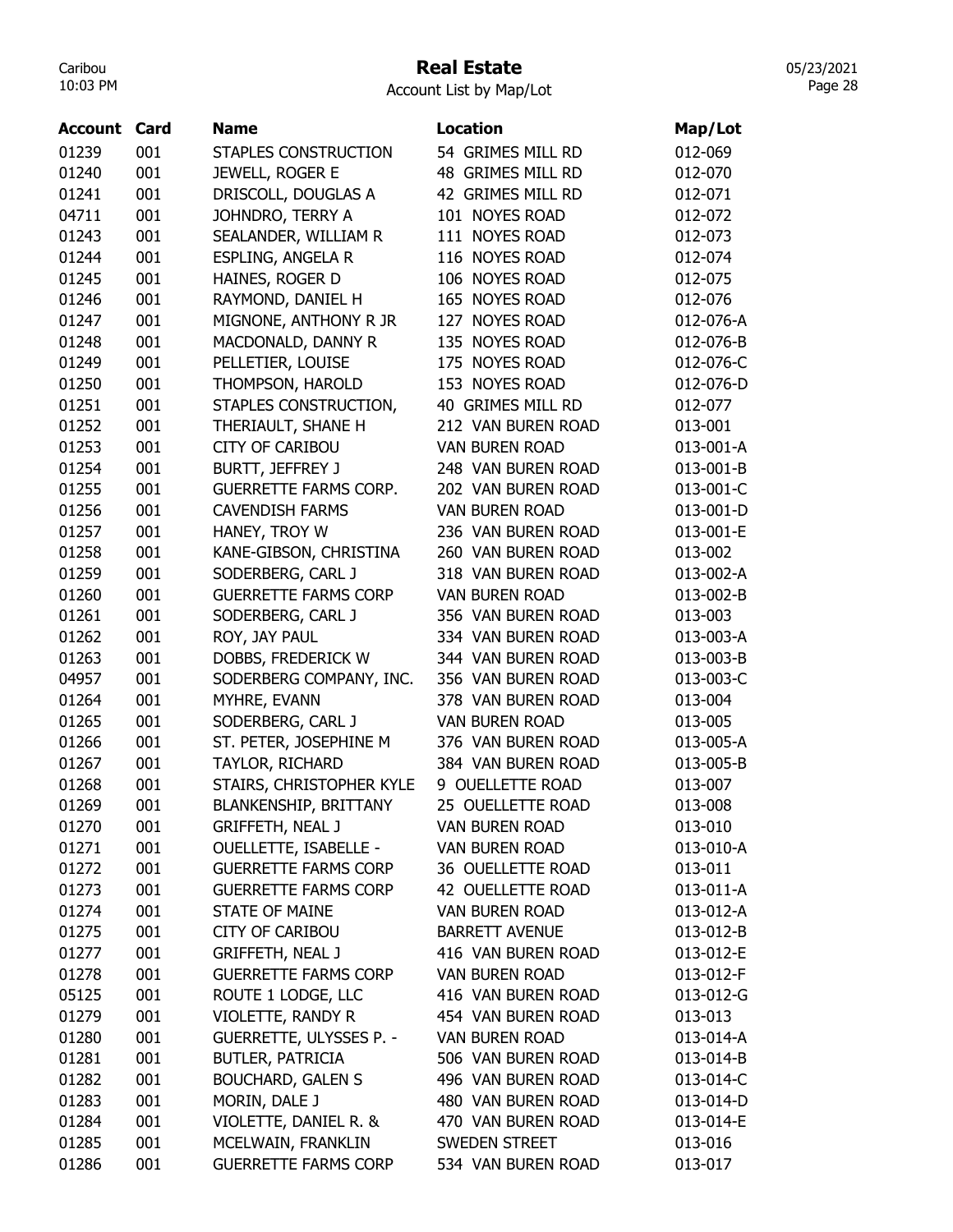### Real Estate

Account List by Map/Lot

| <b>Account Card</b> |     | <b>Name</b>                                  | <b>Location</b>      | Map/Lot          |
|---------------------|-----|----------------------------------------------|----------------------|------------------|
| 01287               | 001 | <b>CITY OF CARIBOU</b>                       | 544 VAN BUREN ROAD   | 013-017-001      |
| 01288               | 001 | <b>CHALOULT, ROGER</b>                       | 550 VAN BUREN ROAD   | 013-019          |
| 01289               | 001 | MARTIN, RICKY P                              | 564 VAN BUREN ROAD   | 013-020-A        |
| 01290               | 001 | THIBODEAU, ORILLA                            | 572 VAN BUREN ROAD   | 013-021          |
| 01291               | 001 | <b>GUERRETTE, TIMOTHY C</b>                  | 604 VAN BUREN ROAD   | 013-022          |
| 01292               | 001 | PAUL, GREGORY R                              | 573 SWEDEN STREET    | 013-023          |
| 01293               | 001 | PACK, EARL V. & GLORIA N. -                  | 587 SWEDEN STREET    | 013-023-B        |
| 01294               | 001 | PACK, EARL V. & GLORIA N. -                  | 587 SWEDEN STREET    | 013-023-C        |
| 04647               | 001 | PACK, BONNIE                                 | 587 SWEDEN STREET    | 013-023-C-001-ON |
| 04635               | 001 | PAUL, GREGORY R                              | SWEDEN STREET        | 013-023-D        |
| 05086               | 001 | PACK, EARL V. & GLORIA N. -                  | <b>SWEDEN STREET</b> | 013-023-E        |
| 01295               | 001 | MOIR, RONALD C., ALAN R., & SWEDEN STREET    |                      | 013-024          |
| 01296               | 001 | RAYMOND, GARY                                | 574 SWEDEN STREET    | 013-024-A        |
| 01297               | 001 | DEPREY, RYAN L                               | 618 SWEDEN STREET    | 013-024-B        |
| 01298               | 001 | DUBOIS, NED L                                | 588 SWEDEN STREET    | 013-024-C        |
| 01299               | 001 | PLOURDE, KEVIN B                             | 610 SWEDEN STREET    | 013-024-D        |
| 01300               | 001 | CARIBOU CONGREGATION OF                      | 596 SWEDEN STREET    | 013-024-E        |
| 01301               | 001 | ROSS, EMMETT D. JR. & RUTH 629 SWEDEN STREET |                      | 013-025-A        |
| 01302               | 001 | MEEHAN, RYAN J                               | 684 SWEDEN STREET    | 013-026          |
| 01303               | 001 | ROY, ROBERT R                                | 622 SWEDEN STREET    | 013-026-A        |
| 01304               | 001 | ROMAN CATHOLIC BISHOP OF SWEDEN STREET       |                      | 013-026-B        |
| 01305               | 001 | <b>OUELLETTE, GRADEN</b>                     | 656 SWEDEN STREET    | 013-028          |
| 01306               | 001 | NORTHERN BROADCAST                           | 670 SWEDEN STREET    | 013-029-A        |
| 01307               | 001 | LAPLANTE, TROY B                             | 655 SWEDEN STREET    | 013-030          |
| 01309               | 001 | CARIBOU COUNTRY RENTALS,                     | 693 SWEDEN STREET    | 013-032-A        |
| 01310               | 001 | PIMENTAL, JUDITH M                           | 698 SWEDEN STREET    | 013-033          |
| 01311               | 001 | MCELWAIN, FRANKLIN                           | 711 SWEDEN STREET    | 013-034          |
| 01312               | 001 | MOOERS, TRESSA PAMELIA                       | SWEDEN STREET        | 013-035-A        |
| 01313               | 001 | THIBODEAU, REGINALD J                        | 876 SWEDEN STREET    | 013-035-B        |
| 01314               | 001 | BOUCHARD, DORINA M                           | 882 SWEDEN STREET    | 013-035-C        |
| 01315               | 001 | THIBEAULT, RICKY A                           | 888 SWEDEN STREET    | 013-035-D        |
| 01316               | 001 | HAINES, DAVID A                              | 894 SWEDEN STREET    | 013-035-E        |
| 01317               | 001 | SODERBERG, CARL                              | 856 SWEDEN STREET    | 013-035-F        |
| 01318               | 001 | LUCAS, HANNAH                                | 912 SWEDEN STREET    | 013-035-G        |
| 04931               | 001 | PEREZ, PAULA M                               | SWEDEN STREET        | 013-035-GG       |
| 01319               | 001 | DAMBOISE, BERNARD D                          | 850 SWEDEN STREET    | 013-035-M        |
| 01320               | 001 | BENNETT, JENNIFER M                          | 840 SWEDEN STREET    | 013-035-P        |
| 01321               | 001 | DAVIS-BALLARD, JANET D. -                    | 832 SWEDEN STREET    | 013-035-Q        |
| 01322               | 001 | DEPREY, LELAND G                             | 824 SWEDEN STREET    | 013-035-R        |
| 01323               | 001 | CROWLEY, TIMOTHY D                           | 818 SWEDEN STREET    | 013-035-S        |
|                     |     |                                              |                      |                  |
| 01324               | 001 | DOODY, DANA                                  | 812 SWEDEN STREET    | 013-035-T        |
| 01325               | 001 | QUINLAN, MICHAEL J                           | 806 SWEDEN STREET    | 013-035-U        |
| 01326               | 001 | HOLMES, JERRY                                | 790 SWEDEN STREET    | 013-035-V        |
| 04926               | 001 | MOIR, RONALD C., RUTH M.,                    | SWEDEN STREET        | 013-035-VV       |
| 01327               | 001 | MOOERS, TRESSA PAMELIA                       | 742 SWEDEN STREET    | 013-035-X        |
| 01328               | 001 | MCBREAIRTY, OMAR H                           | 898 SWEDEN STREET    | 013-035-Y        |
| 01329               | 001 | <b>BOUCHARD, MARK J</b>                      | 756 SWEDEN STREET    | 013-035-Z        |
| 01330               | 001 | NORTHERN AROOSTOOK                           | 723 SWEDEN STREET    | 013-036          |
| 01331               | 001 | CLAVETTE, RONALD J                           | 749 SWEDEN STREET    | 013-036-A        |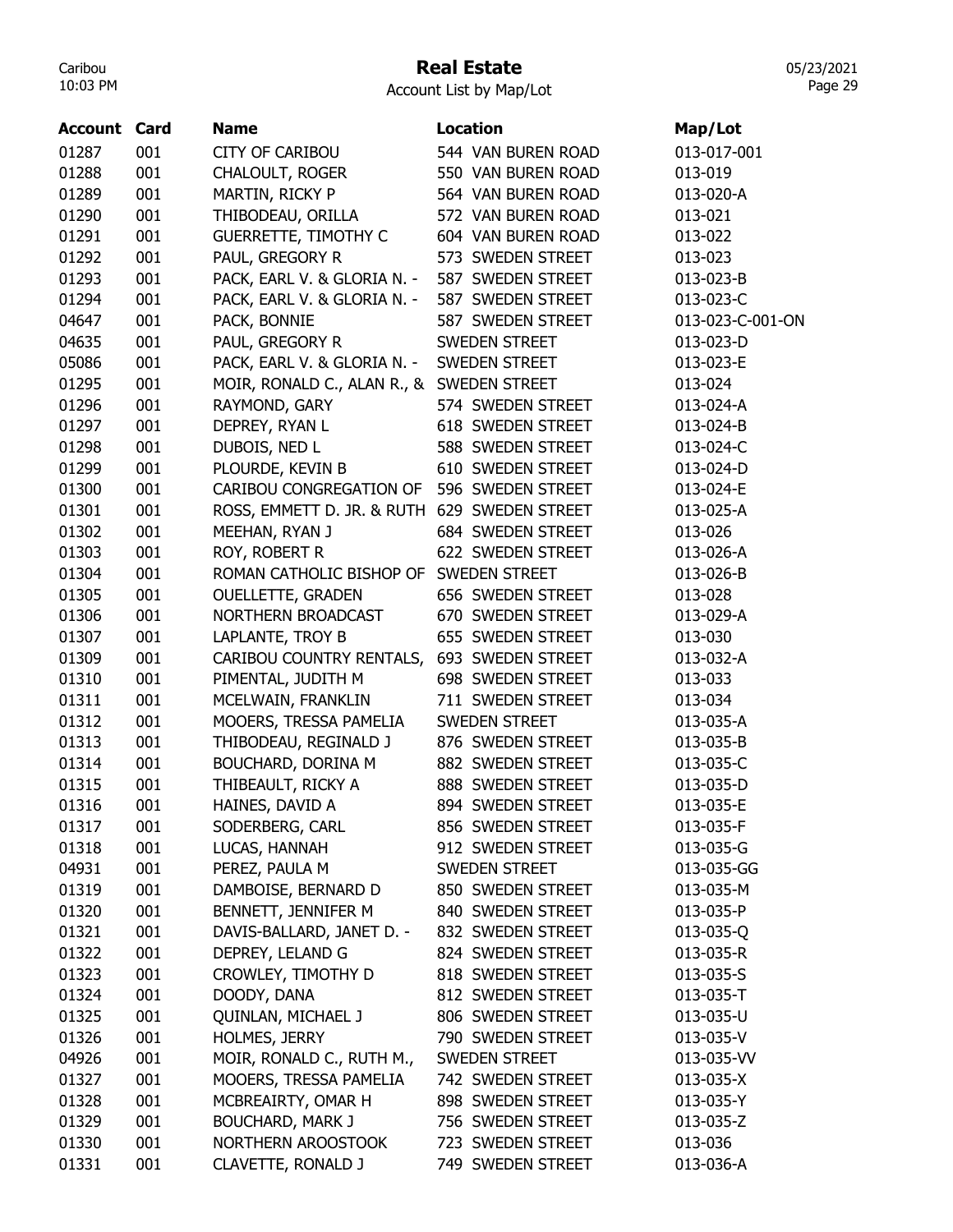### Real Estate

Account List by Map/Lot

| <b>Account Card</b> |     | <b>Name</b>                   | <b>Location</b>      | Map/Lot   |
|---------------------|-----|-------------------------------|----------------------|-----------|
| 01332               | 001 | MERRILL, RANDY J.             | 831 SWEDEN STREET    | 013-036-B |
| 01333               | 001 | OLIVERO, CHRISTINE            | 775 SWEDEN STREET    | 013-036-C |
| 01334               | 001 | LAMBERT, DEANE A              | 799 SWEDEN STREET    | 013-036-D |
| 01335               | 001 | PREST, JOAN M                 | 825 SWEDEN STREET    | 013-036-F |
| 04937               | 001 | CLAVETTE, RONALD J            | <b>SWEDEN STREET</b> | 013-036-G |
| 01336               | 001 | ST. PETER, ROBERT R           | 815 SWEDEN STREET    | 013-037   |
| 01337               | 001 | MERRITT, ZELMA K. - LIFE      | 837 SWEDEN STREET    | 013-038   |
| 01338               | 001 | THIBODEAU, REGINALD J         | 862 SWEDEN STREET    | 013-039   |
| 01339               | 001 | MOIR, RUTH M., JASON R.       | <b>SWEDEN STREET</b> | 013-040   |
| 01340               | 001 | WAIN, JOSHUA CHRISTOPHER      | 855 SWEDEN STREET    | 013-040-A |
| 01341               | 001 | CYR, KARLA M                  | 863 SWEDEN STREET    | 013-040-B |
| 04679               | 001 | MOODY, DOREEN                 | 869 SWEDEN STREET    | 013-040-C |
| 01343               | 001 | <b>COLLIN, ROBERT J</b>       | 881 SWEDEN STREET    | 013-040-D |
| 01344               | 001 | THOMMASEN, JUDITH-LIFE        | 57 OGREN ROAD        | 013-040-F |
| 01345               | 001 | DEDAM, GERALD                 | 25 OGREN ROAD        | 013-040-G |
| 01346               | 001 | HANEY, DALE D                 | 45 OGREN ROAD        | 013-040-H |
| 05088               | 001 | MOIR, RONALD C                | SWEDEN STREET        | 013-040-I |
| 01347               | 001 | WARD, LARRY L                 | <b>SWEDEN STREET</b> | 013-041   |
| 01348               | 001 | STURGEON, CONNIE L            | <b>WOODLAND ROAD</b> | 013-042   |
| 01349               | 001 | DODD, VAUGHN                  | <b>WOODLAND ROAD</b> | 013-042-A |
| 01350               | 001 | ST. PIERRE, THEODORE L        | <b>WOODLAND ROAD</b> | 013-043   |
| 01351               | 001 | BROWN, PHILIP H II            | 936 SWEDEN STREET    | 013-044   |
| 01352               | 001 | LOCKE, ROBERT                 | 164 BAIRD ROAD       | 014-001   |
| 01353               | 001 | <b>GOLDEN GLOW FARMS INC.</b> | <b>BAIRD ROAD</b>    | 014-002   |
| 01354               | 001 | UNITED STATES OF AMERICA      | 1306 ALBAIR ROAD     | 014-002-A |
| 01355               | 001 | ST. PETER, JERRY J            | 150 BAIRD ROAD       | 014-002-B |
| 01356               | 001 | EDGECOMB, PETER E             | 132 BAIRD ROAD       | 014-002-C |
| 01357               | 001 | CHABRE, DAVID R               | 1284 ALBAIR ROAD     | 014-003   |
| 01358               | 001 | THOMAS, GEORGE R              | 1273 ALBAIR ROAD     | 014-004-A |
| 01359               | 001 | THOMAS, GEORGE R              | <b>ALBAIR ROAD</b>   | 014-005   |
| 01360               | 001 | ALBERT, KENNETH J             | 154 BOWLES ROAD      | 014-005-A |
| 05137               | 001 | ALBERT, KENNETH J             | <b>BOWLES ROAD</b>   | 014-005-B |
| 01361               | 001 | COWETTE, ROLAND               | 1236 ALBAIR ROAD     | 014-006   |
| 01362               | 001 | TRUDEL, STEPHEN J             | 1208 ALBAIR ROAD     | 014-007-A |
| 01363               | 001 | <b>GUERRETTE FARM CORP</b>    | ALBAIR ROAD          | 014-008   |
| 01364               | 001 | MICHAUD, RONALD               | 1233 ALBAIR ROAD     | 014-008-A |
| 01365               | 001 | WHITTEN, JACOB D              | ALBAIR ROAD          | 014-008-B |
| 01366               | 001 | KELLEY, KIM T                 | 1209 ALBAIR ROAD     | 014-008-C |
| 01367               | 001 | <b>GUERRETTE FARMS CORP</b>   | 1164 ALBAIR ROAD     | 014-009   |
| 01368               | 001 | WHITTEN, JEFFREY D            | 1188 ALBAIR ROAD     | 014-009-A |
| 04942               | 001 | LELA M. GUERRETTE             | 1166 ALBAIR ROAD     | 014-009-B |
| 01369               | 001 | <b>GUERRETTE FARM CORP</b>    | ALBAIR ROAD          | 014-010   |
| 01370               | 001 | WHITTEN, JACOB D              | 1161 ALBAIR ROAD     | 014-010-A |
| 01371               | 001 | WHITTEN, JACOB D              | 1163 ALBAIR ROAD     | 014-010-B |
| 01372               | 001 | <b>GUERRETTE, BRIAN,</b>      | <b>ALBAIR ROAD</b>   | 014-011   |
| 01373               | 001 | CLARK, ROBERT P               | 1028 ALBAIR ROAD     | 014-011-A |
| 01374               | 001 | MORIN, PAUL G                 | 1066 ALBAIR ROAD     | 014-011-B |
| 01375               | 001 | GILBERT, JOHN A               | 1060 ALBAIR ROAD     | 014-011-D |
| 04727               | 001 | <b>GUERRETTE, ANTHONY R</b>   | 998 ALBAIR ROAD      | 014-012   |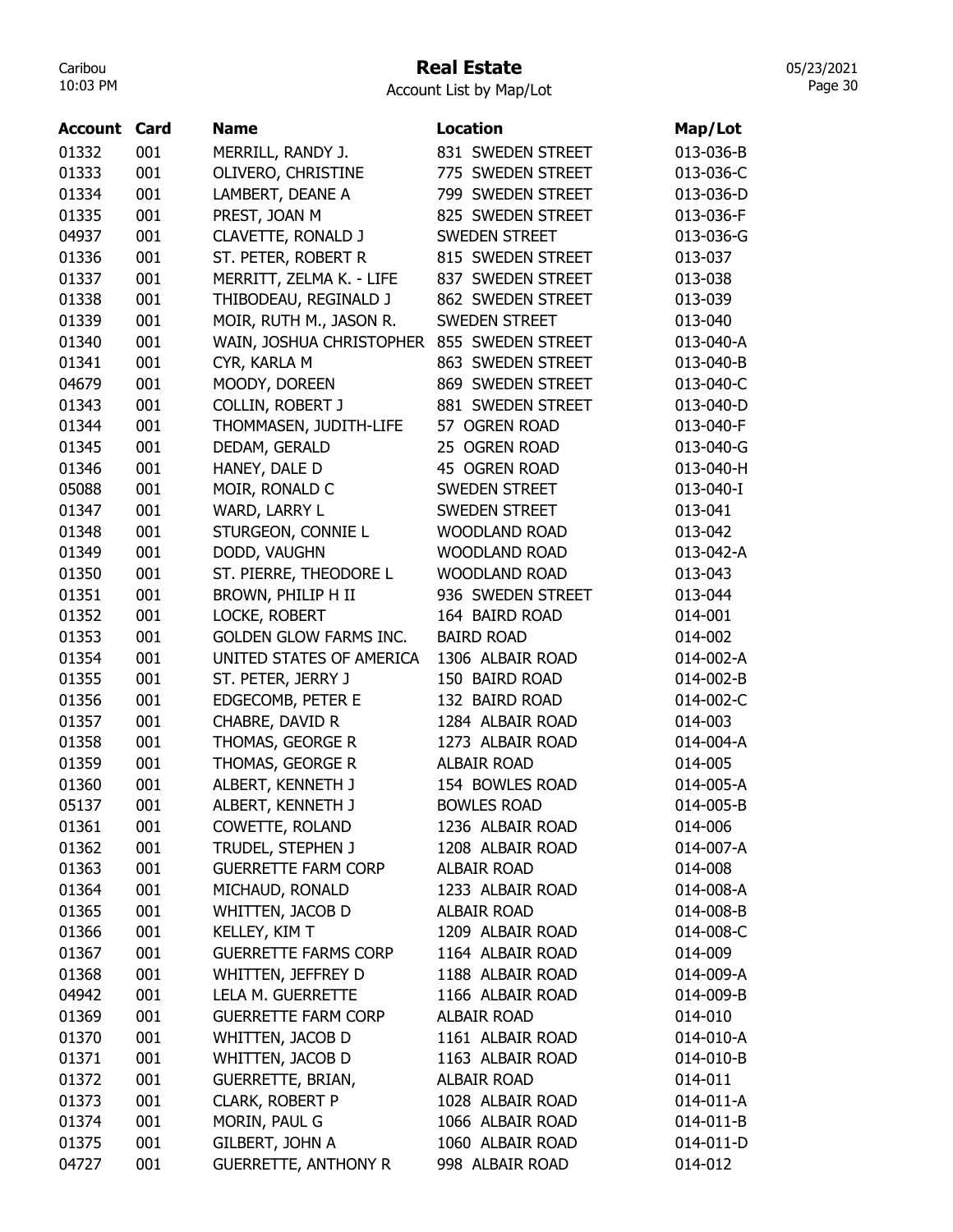## Real Estate

| <b>Account Card</b> |     | <b>Name</b>                 | Location               | Map/Lot         |
|---------------------|-----|-----------------------------|------------------------|-----------------|
| 01377               | 001 | KING, STEPHEN H             | 1059 ALBAIR ROAD       | 014-013         |
| 01378               | 001 | DIXON, ALPHONSE R           | ALBAIR CROSS RD        | 014-014         |
| 01379               | 001 | WRIGHT, JANICE L            | 967 ALBAIR ROAD        | 014-014-A       |
| 01380               | 001 | DOODY, KENNETH D            | 1007 ALBAIR ROAD       | 014-014-B       |
| 01381               | 001 | COLLISHAW, CHARLES C        | 987 ALBAIR ROAD        | 014-014-C       |
| 01382               | 001 | LAMOTHE, CLAUDE A           | 26 CROSS ROAD          | 014-015         |
| 01383               | 001 | THIBODEAU, GUY              | 40 CROSS ROAD          | 014-015-A       |
| 01384               | 001 | HANLEY, GREGORY M           | 551 POWERS ROAD        | 014-015-B       |
| 05067               | 001 | LAMOTHE, LANCE A            | 34 CROSS ROAD          | 014-015-C       |
| 01385               | 001 | BOIS, ALAIN R.              | 61 RAYMOND JOSEPH LANE | 014-016         |
| 04592               | 001 | CATE, JODI L                | 425 POWERS ROAD        | 014-016-A       |
| 01387               | 001 | CAIN, GARY N                | 405 POWERS ROAD        | 014-016-C       |
| 01388               | 001 | OUELLETTE, ANNELLA          | 29 CROSS ROAD          | 014-016-D       |
| 01389               | 001 | CAVERHILL, TROY C           | 8 RAYMOND JOSEPH LANE  | 014-016-E       |
| 01390               | 001 | STRATTON, TYLER M           | 11 RAYMOND JOSEPH LANE | 014-016-F       |
| 01391               | 001 | CURRIER, DALE R             | 21 RAYMOND JOSEPH LANE | 014-016-G       |
| 01392               | 001 | MAYO, IMELDA M.A.,          | 31 RAYMOND JOSEPH LANE | 014-016-H       |
| 01393               | 001 | KNOWLES, RALPH              | 36 RAYMOND JOSEPH LANE | $014 - 016 - J$ |
| 01394               | 001 | MORRELL, DANA               | 60 RAYMOND JOSEPH LANE | 014-016-L       |
| 04784               | 001 | KARUNASIRI, MANEL M         | 39 RAYMOND JOSEPH LANE | 014-016-M       |
| 04791               | 001 | UMPHREY, JAN MARIE          | 69 RAYMOND JOSEPH LANE | 014-016-N       |
| 01395               | 001 | PELLETIER, GAIL M           | 443 POWERS ROAD        | 014-017-A       |
| 01396               | 001 | MORIN, LOREN                | 602 POWERS ROAD        | 014-018         |
| 01397               | 001 | MCNEAL, EDWARD C            | 476 POWERS ROAD        | 014-018-A       |
| 01398               | 001 | TARDIE, MARK                | 482 POWERS ROAD        | 014-018-B       |
| 01399               | 001 | MOREIRA, FILOMENA G         | POWERS ROAD            | 014-018-C       |
| 01400               | 001 | ALFORD, MOODY RONDALE       | POWERS ROAD            | 014-019         |
| 01401               | 001 | WIGLESWORTH, THOMAS W       | 468 POWERS ROAD        | 014-020         |
| 01402               | 001 | LOUGHLIN, BRIAN J           | 444 POWERS ROAD        | 014-020-A       |
| 01404               | 001 | LAMOTHE, DERRICK            | 448 POWERS ROAD        | 014-020-B       |
| 04783               | 001 | LAMOTHE, DERRICK L          | 456 POWERS ROAD        | 014-020-C       |
| 05033               | 001 | PELLETIER, TIMOTHY L        | 436 POWERS ROAD        | 014-020-D       |
| 01405               | 001 | FOURNIER, FRANKLIN          | 382 POWERS ROAD        | 014-021         |
| 01406               | 001 | FOURNIER, CURTIS F          | 396 POWERS ROAD        | 014-021-A       |
| 01407               | 001 | KELLEY, JAMES W SR          | 428 POWERS ROAD        | 014-021-B       |
| 01408               | 001 | SIROIS, LEO J               | 406 POWERS ROAD        | 014-021-C       |
| 01409               | 001 | JANDREAU, ROBERT L          | 374 POWERS ROAD        | 014-022         |
| 01410               | 001 | THIBODEAU, DANIEL A         | 276 POWERS ROAD        | 014-023         |
| 01411               | 001 | HAINES, LIZA                | 316 POWERS ROAD        | 014-023-A       |
| 01414               | 001 | RAHE, PETER J               | 287 POWERS ROAD        | 014-024         |
| 01415               | 001 | <b>GUERRETTE FARMS CORP</b> | POWERS ROAD            | 014-024-A       |
| 01416               | 001 | JANDREAU, LAWRENCE &        | 225 POWERS ROAD        | 014-025         |
| 01417               | 001 | JANDREAU, ROBERT            | 215 POWERS RD.LOT#2    | 014-025-002-ON  |
| 01418               | 001 | ROSSIGNOL, TIM              | 215 POWERS RD.LOT#3    | 014-025-003-ON  |
| 01419               | 001 | PATTERSON, RENA SUE         | 215 POWERS RD.LOT#5    | 014-025-005-ON  |
| 01420               | 001 | JANDREAU, LAWRENCE          | 215 POWERS RD.LOT#11   | 014-025-011-ON  |
| 04706               | 001 | JANDREAU, DAVE              | 215 POWERS RD.LOT#15   | 014-025-015-ON  |
| 01423               | 001 | JANDREAU, LAWRENCE          | 215 POWERS RD.LOT#22   | 014-025-022-ON  |
| 04609               | 001 | TAYLOR, BRIAN               | 215 POWERS RD.LOT#27   | 014-025-027-ON  |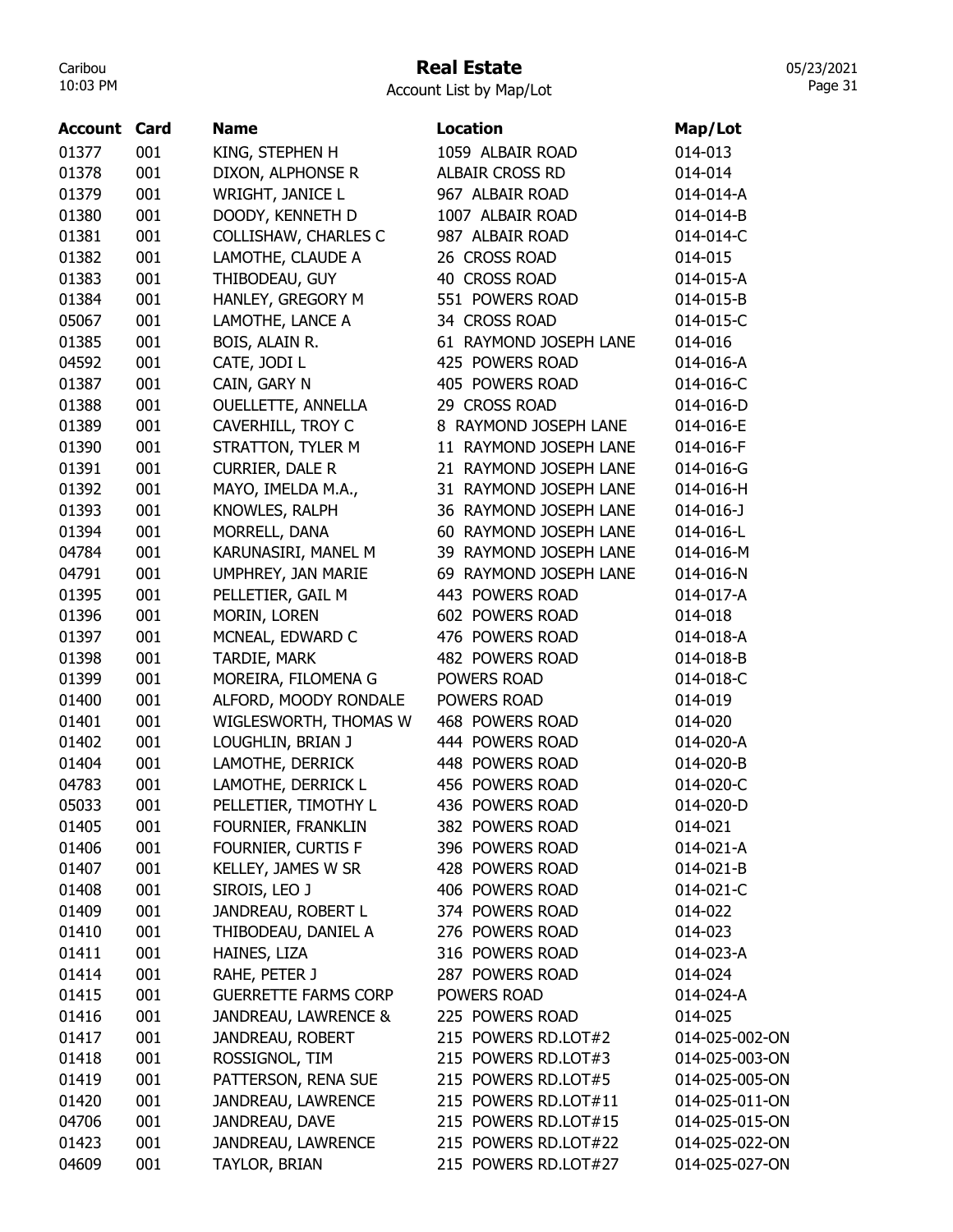## Real Estate

Account List by Map/Lot

| <b>Account Card</b> |     | <b>Name</b>                                | <b>Location</b>       | Map/Lot                |
|---------------------|-----|--------------------------------------------|-----------------------|------------------------|
| 04699               | 001 | ELLIS, CHELSEY                             | 215 POWERS RD.LOT#30  | 014-025-030-ON         |
| 01427               | 001 | JANDREAU, ROBERT                           | 215 POWERS RD.LOT#31  | 014-025-031-ON         |
| 01428               | 001 | MCLEAN, TOM E                              | 215 POWERS RD.LOT#33  | 014-025-033-ON         |
| 01430               | 001 | JANDREAU, JOSHUA &                         | 215 POWERS RD.LOT#37  | 014-025-037-ON         |
| 01431               | 001 | JANDREAU, LAWRENCE                         | 215 POWERS RD.LOT#38  | 014-025-038-ON         |
| 04856               | 001 | JANDREAU, LAWRENCE                         | 215 POWERS RD.LOT#47  | 014-025-047-ON         |
| 01433               | 001 | SCOTT, KIMBERLY A                          | 251 POWERS ROAD       | 014-025-A              |
| 01434               | 001 | MAYNE, WELSIE D                            | 258 POWERS ROAD       | 014-026                |
| 01435               | 001 | JANDREAU, LAWRENCE                         | POWERS ROAD           | 014-027                |
| 01436               | 001 | RUGGLES, KENNETH J                         | 270 POWERS ROAD       | 014-027-A              |
| 01437               | 001 | <b>GOLDEN GLOW FARMS INC.</b>              | POWERS ROAD           | 014-028                |
| 01438               | 001 | RICHARDS, DENNIS                           | 1351 ALBAIR ROAD      | 014-028-A              |
| 01439               | 001 | <b>COLLAMORE, BETH A</b>                   | 36 BAIRD ROAD         | 014-028-B              |
| 01440               | 001 | RICHARDS, DANIEL J                         | 1343 ALBAIR ROAD      | 014-028-C              |
| 01441               | 001 | <b>CLAYTON, JUSTIN R</b>                   | 115 POWERS ROAD       | 014-028-D              |
| 01442               | 001 | PLANTE, RYAN THOMAS                        | 50 BAIRD ROAD         | 014-028-E              |
| 01443               | 001 | FROST, STACEY H                            | 1335 ALBAIR ROAD      | 014-028-F              |
| 01444               | 001 | LOUTSIOS, GREGORY                          | 1331 ALBAIR ROAD      | 014-028-G              |
| 01445               | 001 | <b>CLOSSON, JAMES WARREN</b>               | 127 POWERS ROAD       | 014-028-H              |
| 01446               | 001 | THOMPSON, ROBERT P                         | 157 POWERS ROAD       | $014 - 028 - J$        |
| 01447               | 001 | ST. PETER, CLINTON J                       | 32 BAIRD ROAD         | 014-028-K              |
| 01448               | 001 | BASSETT, ROBERT L. &                       | 1259 ALBAIR ROAD      | 014-028-L              |
| 04793               | 001 | SHORTY, LUKE                               | POWERS ROAD           | 014-028-M              |
| 01449               | 001 | NORDIC PROPERTIES, LLC                     | POWERS ROAD           | 014-029                |
| 01450               | 001 | HALL, CAROLYN E                            | 136 POWERS ROAD       | 014-029-B              |
| 01451               | 001 | OUELLETTE, PARISE M                        | 114 POWERS ROAD       | 014-029-C              |
| 01452               | 001 | PATHIRAJA, JAYATILLAKE S. & VAN BUREN ROAD |                       | 014-030                |
| 04563               | 001 | SIMON, STEPHANIE A                         | 209 VAN BUREN ROAD    | 014-030-A              |
| 01454               | 001 | <b>EMERA MAINE</b>                         | POWERS ROAD           | 014-030-B              |
| 05055               | 001 | CERRATO, JAMES T                           | <b>VAN BUREN ROAD</b> | 014-030-C              |
| 01455               | 001 | DEBATTISTA, NORMA J                        | 223 VAN BUREN ROAD    | 014-031                |
| 01456               | 001 | MORIN, THOMAS J                            | 229 VAN BUREN ROAD    | 014-031-A              |
| 01457               | 001 | MORIN, THOMAS J                            | 241 VAN BUREN ROAD    | 014-032                |
| 01458               | 001 | WICKSTROM, LARRY                           | 243 VAN BUREN ROAD    | 014-033                |
| 01459               | 001 | CERRATO, JAMES T                           | 303 VAN BUREN ROAD    | 014-034                |
| 01460               | 001 | CYR, PETER N                               | 393 VAN BUREN ROAD    | 014-034-A              |
| 04574               | 001 | DOWNS, BETHANY ANNE                        | 271 VAN BUREN ROAD    | 014-034-B              |
|                     | 001 | THIBODEAU, SYLVIO                          | 373 VAN BUREN ROAD    |                        |
| 01462<br>01463      | 001 | SUSEE, NATALIE M                           | 383 VAN BUREN ROAD    | 014-034-C<br>014-034-F |
|                     |     |                                            | 377 VAN BUREN ROAD    |                        |
| 01464               | 001 | <b>BOULEY, NIKKI L</b>                     |                       | 014-034-G              |
| 01465               | 001 | JOHNSTON, RAFE E                           | 351 VAN BUREN ROAD    | 014-034-H              |
| 01466               | 001 | <b>GENDREAU, JOYCE M</b>                   | 361 VAN BUREN ROAD    | 014-034-J              |
| 01468               | 001 | CORRIVEAU, RENAUD                          | 337 VAN BUREN ROAD    | 014-034-L              |
| 01469               | 001 | WATKINS, ALFREDA M                         | 333 VAN BUREN ROAD    | 014-034-L-001          |
| 01470               | 001 | RATTRAY, KATELYN M                         | 405 VAN BUREN ROAD    | 014-034-M              |
| 05015               | 001 | DOBBS, LISA J                              | 369 VAN BUREN ROAD    | 014-034-N              |
| 05056               | 001 | <b>STATE OF MAINE</b>                      | <b>VAN BUREN ROAD</b> | 014-034-P              |
| 05092               | 001 | SPENCER, BOYD F                            | 389 VAN BUREN ROAD    | 014-034-Q              |
| 01471               | 001 | KING, JESSIE L                             | 327 VAN BUREN ROAD    | 014-036                |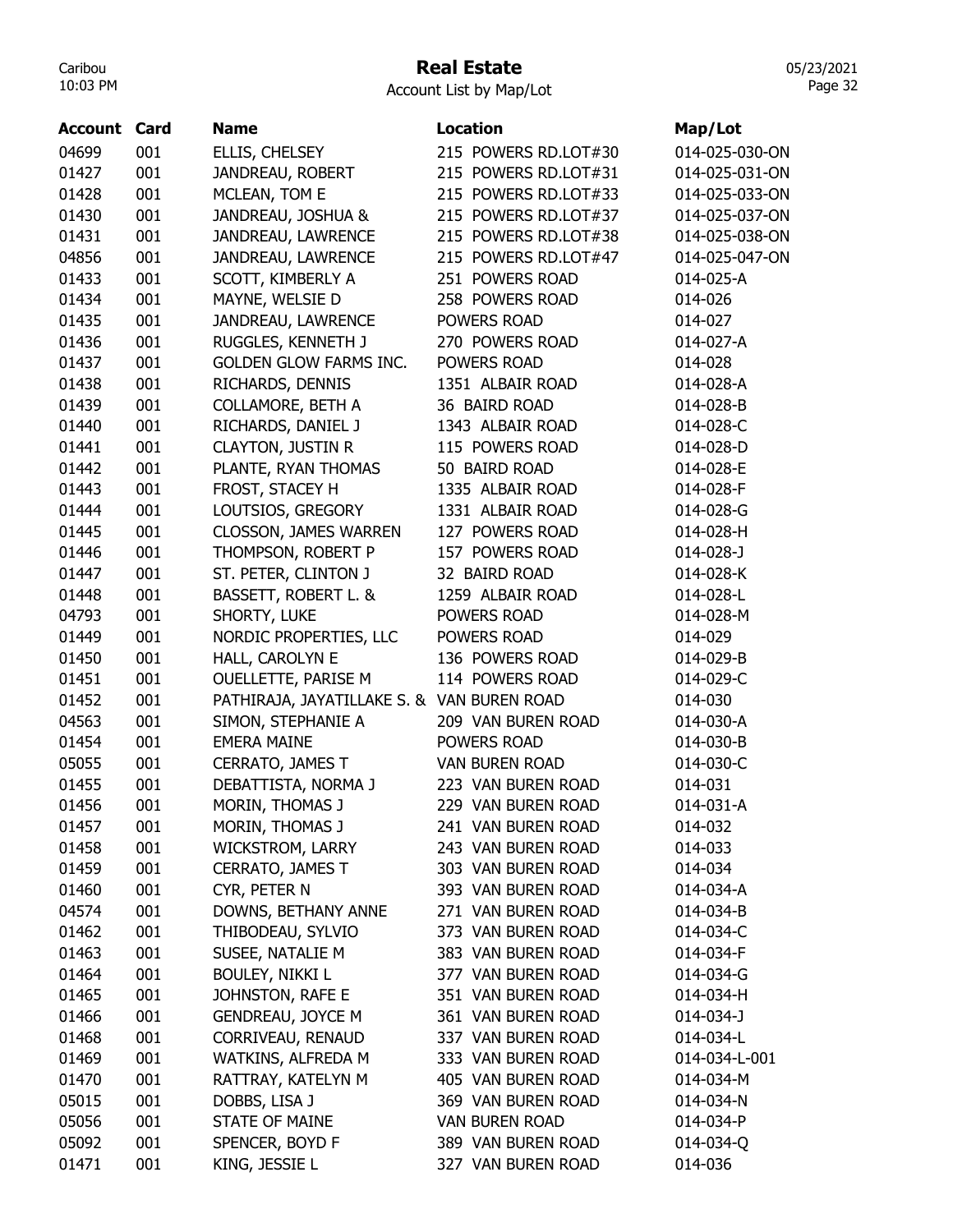### Real Estate

Account List by Map/Lot

| <b>Account Card</b> |     | <b>Name</b>                     | <b>Location</b>       | Map/Lot       |
|---------------------|-----|---------------------------------|-----------------------|---------------|
| 01472               | 001 | RATTRAY, KATELYN                | <b>VAN BUREN ROAD</b> | 014-037       |
| 01473               | 001 | <b>GUERRETTE FARMS CORP</b>     | 453 VAN BUREN ROAD    | 014-039       |
| 01476               | 001 | MARTIN, TIMOTHY                 | 467 VAN BUREN ROAD    | 014-041       |
| 01478               | 001 | MARTIN, TIMOTHY R               | 473 VAN BUREN ROAD    | 014-042-A     |
| 01480               | 001 | BROWN, SHIRLEY M. - LIFE        | 481 VAN BUREN ROAD    | 014-043-A     |
| 01481               | 001 | <b>GUERRETTE, SHERI R</b>       | 491 VAN BUREN ROAD    | 014-043-B     |
| 01483               | 001 | SHRUM, DOUGLAS A                | 529 VAN BUREN ROAD    | 014-044-A     |
| 01484               | 001 | FOX, PETER R                    | 509 VAN BUREN ROAD    | 014-044-B     |
| 01487               | 001 | DUPLESSIE, PHILLIP              | 565 VAN BUREN ROAD    | 014-046-A     |
| 01488               | 001 | CHAPMAN, RUSSELL E              | 571 VAN BUREN ROAD    | 014-046-B     |
| 01489               | 001 | CHAPMAN, RUSSELL E              | 569 VAN BUREN ROAD    | 014-046-B-001 |
| 01490               | 001 | BELANGER, WAYNE P               | 585 VAN BUREN ROAD    | 014-046-C     |
| 01491               | 001 | NADEAU, GARY P                  | 557 VAN BUREN ROAD    | 014-046-D     |
| 01492               | 001 | <b>GUERRETTE, ULYSSES - DEV</b> | <b>VAN BUREN ROAD</b> | 014-046-E     |
| 01493               | 001 | <b>BOUCHER, TYLER M</b>         | 605 VAN BUREN ROAD    | 014-047       |
| 04810               | 001 | BELANGER, WAYNE P               | 595 VAN BUREN ROAD    | 014-047-A     |
| 04811               | 001 | BELANGER, WAYNE P               | 595 VAN BUREN ROAD    | 014-047A-001  |
| 01495               | 001 | LISTER KNOWLTON V.F.W.          | 253 VAN BUREN ROAD    | 014-050       |
| 01496               | 001 | CAVERHILL IRREVOCABLE           | 4 BAIRD ROAD          | 014-051       |
| 01497               | 001 | PETERSON, JARED R               | 453 POWERS ROAD       | 014-052       |
| 01498               | 001 | SILSBEE, GARY W                 | 459 POWERS ROAD       | 014-053       |
| 01500               | 001 | PAGE, STEVEN                    | 473 POWERS ROAD       | 014-055       |
| 01501               | 001 | HARTLEY, ALLYN D                | 479 POWERS ROAD       | 014-056       |
| 01502               | 001 | WOOTEN, JEFFREY                 | 489 POWERS ROAD       | 014-057       |
| 01503               | 001 | DOBSON, PETER W                 | POWERS ROAD           | 014-058       |
| 01504               | 001 | DOBSON, PETER W                 | 499 POWERS ROAD       | 014-059       |
| 01505               | 001 | KNAPP, MICHAEL J                | 129 BOWLES ROAD       | 015-001       |
| 01657               | 001 | DEWLEY, KELLY L                 | 169 BOWLES ROAD       | 015-001-A     |
| 01507               | 001 | WILLEY, RONALD L                | 147 BOWLES ROAD       | 015-002       |
| 01508               | 001 | HUNTINGTON, DONNA               | 236 BOWLES ROAD       | 015-003       |
| 01509               | 001 | ELLIS, PETER C                  | <b>BOWLES ROAD</b>    | 015-003-A     |
| 05074               | 001 | LEMAY, STEPHEN L                | 254 BOWLES ROAD       | 015-003-B     |
| 05077               | 001 | ELLIS, PETER C                  | <b>BOWLES ROAD</b>    | 015-003-C     |
| 01510               | 001 | ANDERSON, CARL S                | 283 BOWLES ROAD       | 015-005       |
| 01511               | 001 | WENTWORTH, JANET L              | 339 BOWLES ROAD       | 015-005-A     |
| 01513               | 001 | CURRIE, CASEY L                 | 361 BOWLES ROAD       | 015-005-B     |
| 01516               | 001 | ST. PETER, DARRELL P            | 272 BOWLES ROAD       | 015-006-B     |
| 01517               | 001 | KIMBERLEY E, LLC                | 320 BOWLES ROAD       | 015-006-C     |
| 01518               | 001 | BAGLEY, DAN                     | 260 MADAWASKA ROAD    | 015-007       |
| 01519               | 001 | MORRELL, DANA                   | MADAWASKA ROAD        | 015-009       |
| 01520               | 001 | CHAMBERLAIN, JAILEEN            | 269 MADAWASKA ROAD    | 015-009-A     |
| 01521               | 001 | <b>BAGLEY, DANIEL T</b>         | MADAWASKA ROAD        | 015-009-B     |
| 01522               | 001 |                                 | 231 MADAWASKA ROAD    | 015-010-A     |
| 01523               | 001 | <b>GAGNON, RONALD L</b>         | MADAWASKA ROAD        |               |
|                     |     | MARTINO, JONATHAN               |                       | 015-010-B     |
| 01524               | 001 | RICHARDS, TIMOTHY W             | 208 MADAWASKA ROAD    | 015-011       |
| 01526               | 001 | THERIAULT, LARRY                | 224 MADAWASKA ROAD    | 015-011-A     |
| 01527               | 001 | RICHARDS, TIMOTHY               | MADAWASKA ROAD        | 015-012       |
| 01528               | 001 | TAGGETT, HARRY A                | 185 MADAWASKA ROAD    | 015-013       |
| 01530               | 001 | JOHNSTON, JARED                 | 199 MADAWASKA ROAD    | 015-013-A     |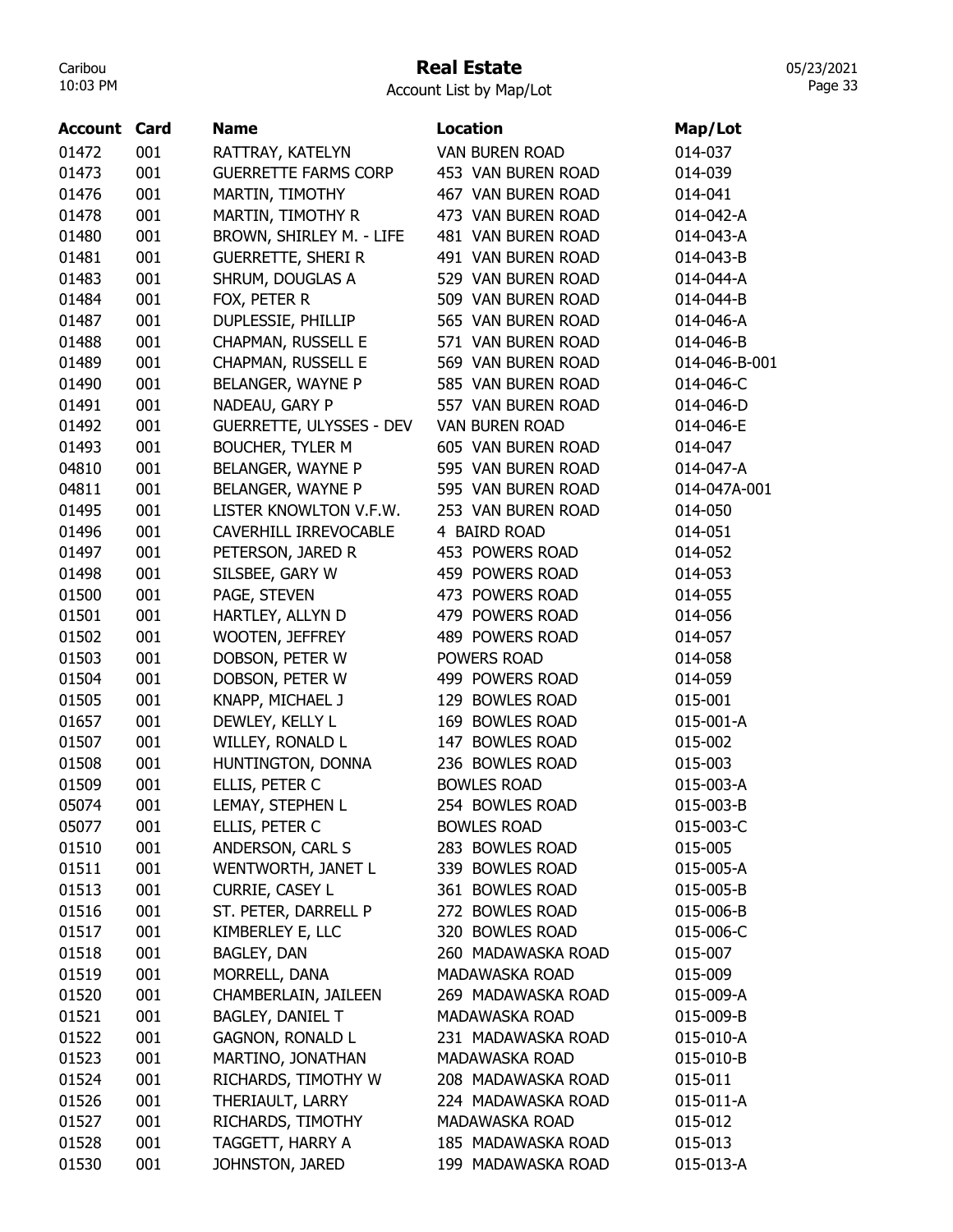#### Real Estate

Account List by Map/Lot

| <b>Account Card</b> |            | <b>Name</b>              | <b>Location</b>       | Map/Lot        |
|---------------------|------------|--------------------------|-----------------------|----------------|
| 01531               | 001        | LOGGANS, DONALD L        | 180 MADAWASKA ROAD    | 015-014        |
| 01532               | 001        | ST. PETER, NAOMI         | 194 MADAWASKA ROAD    | 015-014-A      |
| 01533               | 001        | THERIAULT, CYNTHIA A     | 186 MADAWASKA ROAD    | 015-014-B      |
| 01534               | 001        | LOGGANS, DONALD L        | MADAWASKA ROAD        | 015-015        |
| 01535               | 001        | WARDWELL, DANIEL T       | 160 MADAWASKA ROAD    | 015-016        |
| 01536               | 001        | WILLARD, GERRY R         | 88 MADAWASKA ROAD     | 015-017        |
| 01537               | 001        | MERCHANT, LEON L         | 72 MADAWASKA ROAD     | 015-017-A      |
| 01538               | 001        | SAGER, STEVEN            | MADAWASKA ROAD        | 015-018        |
| 01539               | 001        | JENKINS, CHARLES L       | 79 MADAWASKA ROAD     | 015-018-A      |
| 01540               | 001        | BELL, FRED S             | 53 MADAWASKA ROAD     | 015-019        |
| 01541               | 001        | NIVEK CORP.              | 736 ACCESS HIGHWAY    | 015-019-A      |
| 01542               | 001        | DEMERCHANT, SANDRA G     | 758 ACCESS HIGHWAY    | 015-019-B      |
| 01543               | 001        | DEMERCHANT, SANDRA G. -  | 758 ACCESS HIGHWAY    | 015-019-B-ON-1 |
| 01544               | 001        | MCBREAIRTY, ALAN J       | 768 ACCESS HIGHWAY    | 015-019-C      |
| 01545               | 001        | OLSON, LLOYD CARL        | 747 ACCESS HIGHWAY    | 015-020        |
| 01546               | 001        | MOWERS, CAROL            | 46 MADAWASKA ROAD     | 015-022        |
| 01547               | 001        | KETCH, CHARLES R., SR.   | 24 MADAWASKA ROAD     | 015-023        |
| 01548               | 001        | QUIMBY, LEWIS G., JR.    | 12 MADAWASKA ROAD     | 015-024        |
| 01549               | 001        | LEVESQUE, EUGENE - LIFE  | 724 ACCESS HIGHWAY    | 015-025-A      |
| 01550               | 001        | BEAUPRE, DEAN J          | 716 ACCESS HIGHWAY    | 015-025-B      |
| 01551               | 001        | <b>WATSON, PAUL P</b>    | <b>ACCESS HIGHWAY</b> | 015-025-D      |
| 01552               | 001        | WATSON, PAUL P           | <b>ACCESS HIGHWAY</b> | 015-025-E      |
| 01553               | 001        | JOHNDRO, JERRY - LIFE    | 706 ACCESS HIGHWAY    | 015-025-G      |
| 01554               | 001        | CONROY, SHIELA A         | 698 ACCESS HIGHWAY    | 015-025-H      |
| 01555               | 001        | WATSON, PAUL P           | <b>ACCESS HIGHWAY</b> | 015-025-K      |
| 01556               | 001        | BOSSE, JANET M           | 25 MADAWASKA ROAD     | 015-025-L      |
| 01557               | 001        | MERCHANT, EVERETT M      | 17 MADAWASKA ROAD     | 015-025-M      |
| 01558               | 001        | MORRELL, DANA T          | <b>BELYEA ROAD</b>    | 015-026        |
| 01559               | 001        | HEDSTROM, MARVIN A JR    | 729 ACCESS HIGHWAY    | 015-026-A      |
| 01560               | 001        | PELLETIER, BRIAN E       | 38 BELYEA ROAD        | 015-026-B      |
| 01561               | 001        | BELANGER, PAULA D        | 46 BELYEA ROAD        | 015-026-C      |
| 01562               | 001        | BELANGER, JOHN L         | 699 ACCESS HIGHWAY    | 015-026-D      |
| 01563               | 001        | ALBERT, CAMILLE E. - DEV | <b>BELYEA ROAD</b>    | 015-026-E      |
| 01564               | 001        | HALLETT, DELWOOD D       | 26 BELYEA ROAD        | 015-026-F      |
| 01565               | 001        | HEDSTROM, ALTON S        | 16 BELYEA ROAD        | 015-026-G      |
| 01566               | 001        | KING, ALLEN G            | 56 BELYEA ROAD        | 015-026-H      |
| 01567               | 001        | PICCOLELLA, ROSEMARY A   | 50 BELYEA ROAD        | 015-026-K      |
| 04504               | 001        | WATSON, PAUL P           | 10 BELYEA ROAD        | 015-026-L      |
| 01569               | 001        | MICHAUD, SCOTT J         | 693 ACCESS HIGHWAY    | 015-026-M      |
| 01570               | 001        | CASSIDY HOLDINGS LLC     | 719 ACCESS HIGHWAY    | 015-026-Q      |
| 01571               | 001        | ALLEN, GEORGE J          | 55 BELYEA ROAD        | 015-027        |
| 01572               |            | ST. PETER, JOHN P        | 653 ACCESS HIGHWAY    | 015-027-A      |
| 01573               | 001<br>001 | MILTON, GARRICK          | 15 BELYEA ROAD        | 015-027-B      |
|                     |            |                          |                       |                |
| 01575               | 001        | HARTFORD, MICHAEL        | 29 BELYEA ROAD        | 015-027-D      |
| 01576               | 001        | WATSON, PAUL P           | <b>BELYEA ROAD</b>    | 015-028        |
| 01577               | 001        | ADAMS, LARNARD T         | 628 ACCESS HIGHWAY    | 015-028-A      |
| 01578               | 001        | PELKEY, RODNEY J         | 638 ACCESS HIGHWAY    | 015-028-B      |
| 01579               | 001        | PIERCE, MARGARET M       | <b>ACCESS HIGHWAY</b> | 015-028-C      |
| 01580               | 001        | WATSON, PAUL P           | <b>ACCESS HIGHWAY</b> | 015-028-E      |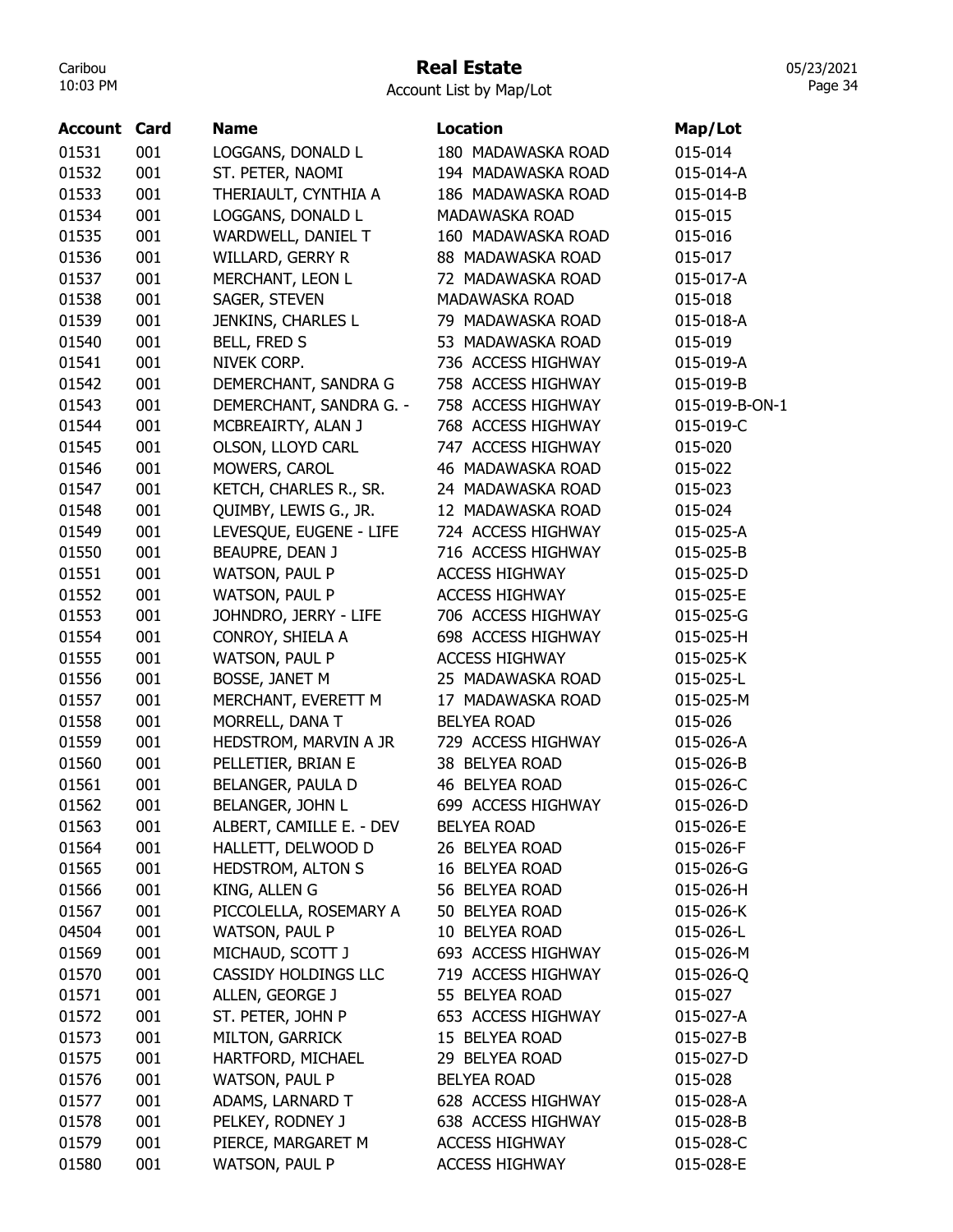## Real Estate

Account List by Map/Lot

| Account | Card | <b>Name</b>                                 | <b>Location</b>           | Map/Lot     |
|---------|------|---------------------------------------------|---------------------------|-------------|
| 01581   | 001  |                                             | <b>ACCESS HIGHWAY</b>     | 015-028-F   |
| 01582   | 001  | WATSON, PAUL P                              | <b>ACCESS HIGHWAY</b>     | 015-028-G   |
|         |      | <b>WATSON, PAUL P</b>                       |                           |             |
| 01583   | 001  | HALL, CLIFFORD R                            | 89 BELYEA ROAD            | 015-029     |
| 01584   | 001  | HALL, CLIFFORD R                            | <b>BELYEA ROAD</b>        | 015-030     |
| 01585   | 001  | WHITE, JOEY R. - DEC                        | <b>ACCESS HIGHWAY</b>     | 015-030-A   |
| 01586   | 001  | CORNERBROOK ASSOCIATES,                     | 581 ACCESS HIGHWAY        | 015-031     |
| 01630   | 001  | MICHAUD, REYNOLD R                          | 570 ACCESS HIGHWAY        | 015-032     |
| 01631   | 001  | MICHAUD, REYNOLD                            | 570 ACCESS HIGHWAY        | 015-032-001 |
| 01632   | 001  | MICHAUD, REYNOLD                            | 570 ACCESS HIGHWAY        | 015-032-003 |
| 01633   | 001  | TBK NORTHERN MAINE LLC                      | 563 ACCESS HIGHWAY        | 015-033     |
| 04983   | 001  | TBK NORTHERN MAINE LLC                      | 557 ACCESS HIGHWAY, LOT   | 015-033-001 |
| 01635   | 001  | TBK NORTHERN MAINE LLC                      | 557 ACCESS HIGHWAY, LOT   | 015-033-002 |
| 01636   | 001  | MANCOS, BRATON                              | 557 ACCESS HIGHWAY, LOT   | 015-033-003 |
| 00905   | 001  | TBK NORTHERN MAINE LLC                      | 557 ACCESS HIGHWAY, LOT   | 015-033-004 |
| 01638   | 001  | TBK NORTHERN MAINE LLC                      | 557 ACCESS HIGHWAY, LOT   | 015-033-005 |
| 01639   | 001  | TBK NORTHERN MAINE LLC                      | 557 ACCESS HIGHWAY, LOT   | 015-033-006 |
| 05020   | 001  | TBK NORTHERN MAINE LLC                      | 557 ACCESS HIGHWAY, LOT   | 015-033-007 |
| 01641   | 001  | MANCOS, WILLIAM                             | 557 ACCESS HIGHWAY, LOT   | 015-033-008 |
| 05121   | 001  | MURPHY, BILLIE JO                           | 557 ACCESS HIGHWAY, LOT # | 015-033-010 |
| 04876   | 001  | TBK NORTHERN MAINE LLC                      | 557 ACCESS HIGHWAY, LOT   | 015-033-011 |
| 04877   | 001  | HALL, LEE E                                 | 557 ACCESS HIGHWAY, LOT   | 015-033-012 |
| 04729   | 001  | TBK NORTHERN MAINE LLC                      | 557 ACCESS HIGHWAY, LOT   | 015-033-013 |
| 01643   | 001  | TBK NORTHERN MAINE LLC                      | 557 ACCESS HIGHWAY, LOT   | 015-033-015 |
| 01644   | 001  | TBK NORTHERN MAINE LLC                      | 557 ACCESS HIGHWAY, LOT   | 015-033-016 |
| 04524   | 001  | TBK NORTHERN MAINE LLC                      | 557 ACCESS HIGHWAY, LOT   | 015-033-017 |
| 01645   | 001  | TBK NORTHERN MAINE LLC                      | 557 ACCESS HIGHWAY, LOT   | 015-033-018 |
| 05021   | 001  | TBK NORTHERN MAINE LLC                      | 557 ACCESS HIGHWAY, LOT   | 015-033-019 |
| 04994   | 001  | TBK NORTHERN MAINE LLC                      | 557 ACCESS HIGHWAY, LOT   | 015-033-020 |
| 05000   | 001  | TBK NORTHERN MAINE LLC                      | 557 ACCESS HIGHWAY, LOT   | 015-033-021 |
| 01616   | 001  | TBK NORTHERN MAINE LLC                      | 557 ACCESS HIGHWAY, LOT   | 015-033-023 |
| 04537   | 001  | TBK NORTHERN MAINE LLC                      | 557 ACCESS HIGHWAY, LOT   | 015-033-025 |
| 04733   | 001  | TBK NORTHERN MAINE LLC                      | 557 ACCESS HIGHWAY, LOT   | 015-033-026 |
| 01655   | 001  | MICHAUD, REYNOLD R                          | 570 ACCESS HIGHWAY        | 015-034     |
| 01656   | 001  | FLAT GROUND ROAD LLC                        | <b>ACCESS HIGHWAY</b>     | 015-035     |
| 04959   | 001  | <b>BLAKE, EDWARD L</b>                      | <b>BOWLES ROAD</b>        | 015-035-A   |
| 01658   | 001  | <b>WAWASET PARK COMPANY</b>                 | 590 ACCESS HIGHWAY        | 015-036     |
| 01659   | 001  | HENDERSON, DARCY                            | 590 ACCESS HIGHWAY        | 015-036-002 |
|         |      |                                             | 590 ACCESS HIGHWAY        |             |
| 04920   | 001  | BELANGER, JEFFREY V<br>DELWOOD TRAILER PARK |                           | 015-036-003 |
| 01661   | 001  |                                             | 590 ACCESS HIGHWAY        | 015-036-006 |
| 04889   | 001  | <b>WAWASET PARK COMPANY</b>                 | 590 ACCESS HIGHWAY        | 015-036-011 |
| 01664   | 001  | LABRECK, BERNADETTE                         | 590 ACCESS HIGHWAY        | 015-036-014 |
| 01667   | 001  | <b>WAWASET PARK COMPANY</b>                 | 590 ACCESS HIGHWAY        | 015-036-020 |
| 04799   | 001  | ALSTON, DOROTHY                             | 590 ACCESS HIGHWAY        | 015-036-022 |
| 01668   | 001  | CROUCH, MARK                                | 590 ACCESS HIGHWAY        | 015-036-024 |
| 01604   | 001  | COREY, VICTORIA L                           | 590 ACCESS HIGHWAY        | 015-036-029 |
| 01672   | 001  | <b>WAWASET PARK COMPANY</b>                 | 590 ACCESS HIGHWAY        | 015-036-033 |
| 04801   | 001  | JAGNECKI, JASON                             | 590 ACCESS HIGHWAY        | 015-036-036 |
| 01673   | 001  | KNOLL, BRENDA                               | 590 ACCESS HIGHWAY        | 015-036-038 |
| 00543   | 001  | <b>WAWASET PARK COMPANY</b>                 | 590 ACCESS HIGHWAY        | 015-036-040 |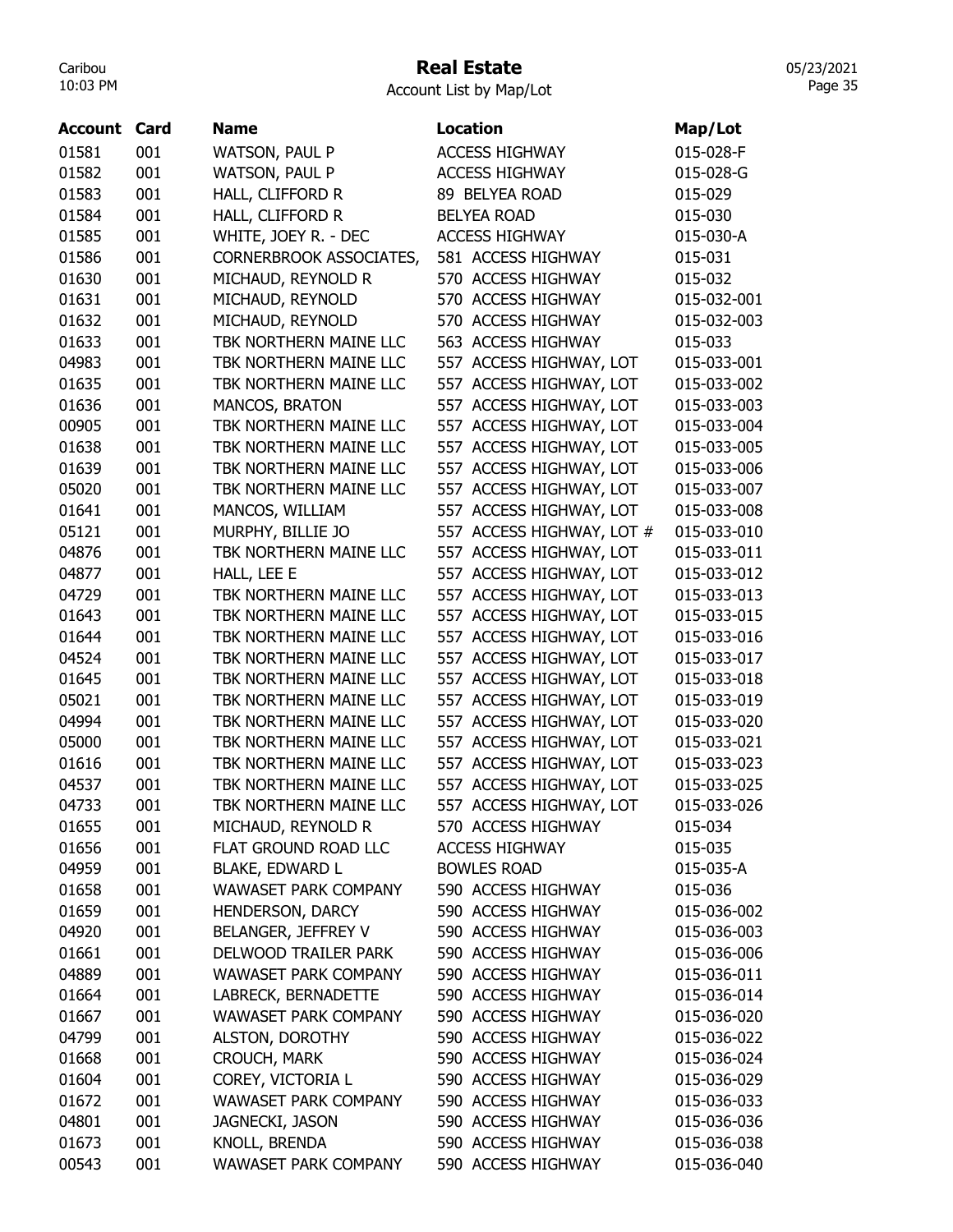#### Real Estate

05/23/2021 Page 36

Account List by Map/Lot

| <b>Account Card</b> |     | <b>Name</b>                 | <b>Location</b>       | Map/Lot       |
|---------------------|-----|-----------------------------|-----------------------|---------------|
| 01675               | 001 | SAUCIER, WILLIAM J          | 590 ACCESS HIGHWAY    | 015-036-042   |
| 01676               | 001 | MURPHY, ANNA - DEC          | 590 ACCESS HIGHWAY    | 015-036-044   |
| 04853               | 001 | <b>WAWASET PARK COMPANY</b> | 590 ACCESS HIGHWAY    | 015-036-046   |
| 01679               | 001 | DAIGLE, DAVID               | 590 ACCESS HIGHWAY    | 015-036-048   |
| 05045               | 001 | JOHNDRO, JACQUELINE         | 590 ACCESS HIGHWAY    | 015-036-049   |
| 05046               | 001 | <b>WAWASET PARK COMPANY</b> | 590 ACCESS HIGHWAY    | 015-036-050   |
| 01681               | 001 | <b>WAWASET PARK COMPANY</b> | 590 ACCESS HIGHWAY    | 015-036-051   |
| 01683               | 001 | DAIGLE, WILMER              | 590 ACCESS HIGHWAY    | 015-036-054   |
| 01684               | 001 | WAWASET PARK COMPANY        | 590 ACCESS HIGHWAY    | 015-036-055   |
| 01685               | 001 | LEVESQUE, RUSSELL           | 554 ACCESS HIGHWAY    | 015-037       |
| 04780               | 001 | GREGORY, DANA               | 536 ACCESS HIGHWAY    | 015-038       |
| 01687               | 001 | EVERETT, GEORGE DANIEL      | 526 ACCESS HIGHWAY    | 015-039       |
| 01688               | 001 | LEVESQUE, RUSSELL P         | 18 NOYES ROAD         | 015-040       |
| 01689               | 001 | <b>J &amp; A, LLC</b>       | 539 ACCESS HIGHWAY    | 015-041       |
| 01690               | 001 | <b>J &amp; A, LLC</b>       | 11 NOYES ROAD         | 015-042       |
| 04934               | 001 | DIPASQUALE, JOSEPH J.,      | <b>ACCESS HIGHWAY</b> | 015-042-A     |
| 01691               | 001 | FOLSTER, TIMOTHY M          | <b>ACCESS HIGHWAY</b> | 015-043       |
| 01692               | 001 | LABRECK, ALFRED JR          | 489 ACCESS HIGHWAY    | 015-045       |
| 01693               | 001 | NADEAU, MARK A              | 506 ACCESS HIGHWAY    | 015-046       |
| 01694               | 001 | TIME WARNER CABLE, LLC      | 214 BAIRD ROAD        | 015-046-A     |
| 01695               | 001 | WHITE, VAUGHN L. - LIFE     | 302 BAIRD ROAD        | 015-046-B     |
| 01696               | 001 | BARD, GARY J                | 516 ACCESS HIGHWAY    | 015-046-C     |
| 01697               | 001 | WHITE, JOEY R. - DEC        | 248 BAIRD ROAD        | 015-046-D     |
| 01698               | 001 | HOAGLAND, JOHN C            | 498 ACCESS HIGHWAY    | 015-046-E     |
| 01700               | 001 | PATTON, STEPHEN E II        | 34 NOYES ROAD         | 015-048       |
| 01701               | 001 | EDGECOMB-CLARK, JULIE       | <b>NOYES ROAD</b>     | 015-049       |
| 01702               | 001 | MORRELL, JAMES L            | 49 NOYES ROAD         | 015-050       |
| 01703               | 001 | RICHARDSON, DERRELL         | 27 BOG ROAD           | 015-051       |
| 01704               | 001 | DIONNE, ALBERT J JR         | 39 BOG ROAD           | 015-051-A     |
| 01705               | 001 | RICHARDSON, DERRELL         | 15 BOG ROAD           | 015-051-B     |
| 01706               | 001 | RICHARDSON, DERRELL         | 9 BOG ROAD            | 015-051-B-001 |
| 05068               | 001 | CAIN BROOK REALTY TRUST     | OFF BOG ROAD          | 015-051-C     |
| 01707               | 001 | DAVID, JODY                 | <b>BELYEA ROAD</b>    | 015-052       |
| 01708               | 001 | SIROIS, DELILAH E           | 55 BOG ROAD           | 015-053       |
| 01709               | 001 | <b>BURBY, NORMAN R</b>      | 59 BOG ROAD           | 015-054       |
| 01710               | 001 | MONROE, HAL G               | 58 BOG ROAD           | 015-055       |
| 01711               | 001 | <b>CURRIER, DALE R</b>      | <b>BOG ROAD</b>       | 015-056       |
| 01712               | 001 | BEAULIEU, KRYSTAL L.        | 100 BOG ROAD          | 015-056-A     |
| 04839               | 001 | DUBOIS, RICHARD K           | <b>BOG ROAD</b>       | 015-056-B     |
| 05053               | 001 | LEVESQUE, ANDREW P          | 86 BELYEA ROAD        | 015-056-C     |
| 01713               | 001 | CURRIER, DALE R             | <b>BOG ROAD</b>       | 015-057       |
| 01714               | 001 | NOBLE, DANIEL PATRICK       | 185 BOG ROAD          | 015-057-A     |
| 01715               | 001 | COLE, DONALD E              | 197 BOG ROAD          | 015-057-B     |
| 01716               | 001 | LANGLEY, WAYNE C            | 75 BOG ROAD           | 015-057-C     |
| 04858               | 001 | LOMBARD, ADAM D             | <b>BOG ROAD</b>       | 015-057-D     |
| 01717               | 001 | MORRELL, DANA T             | 244 BOG ROAD          | 015-058       |
| 01718               | 001 | BOURGOINE, DAVID            | 250 BOG ROAD          | 015-058-A     |
| 01719               | 001 | MORRELL, DANA T             | 234 BOG ROAD          | 015-058-B     |
| 01720               | 001 | BOURGOINE, WAYNE P          | 245 BOG ROAD          | 015-059       |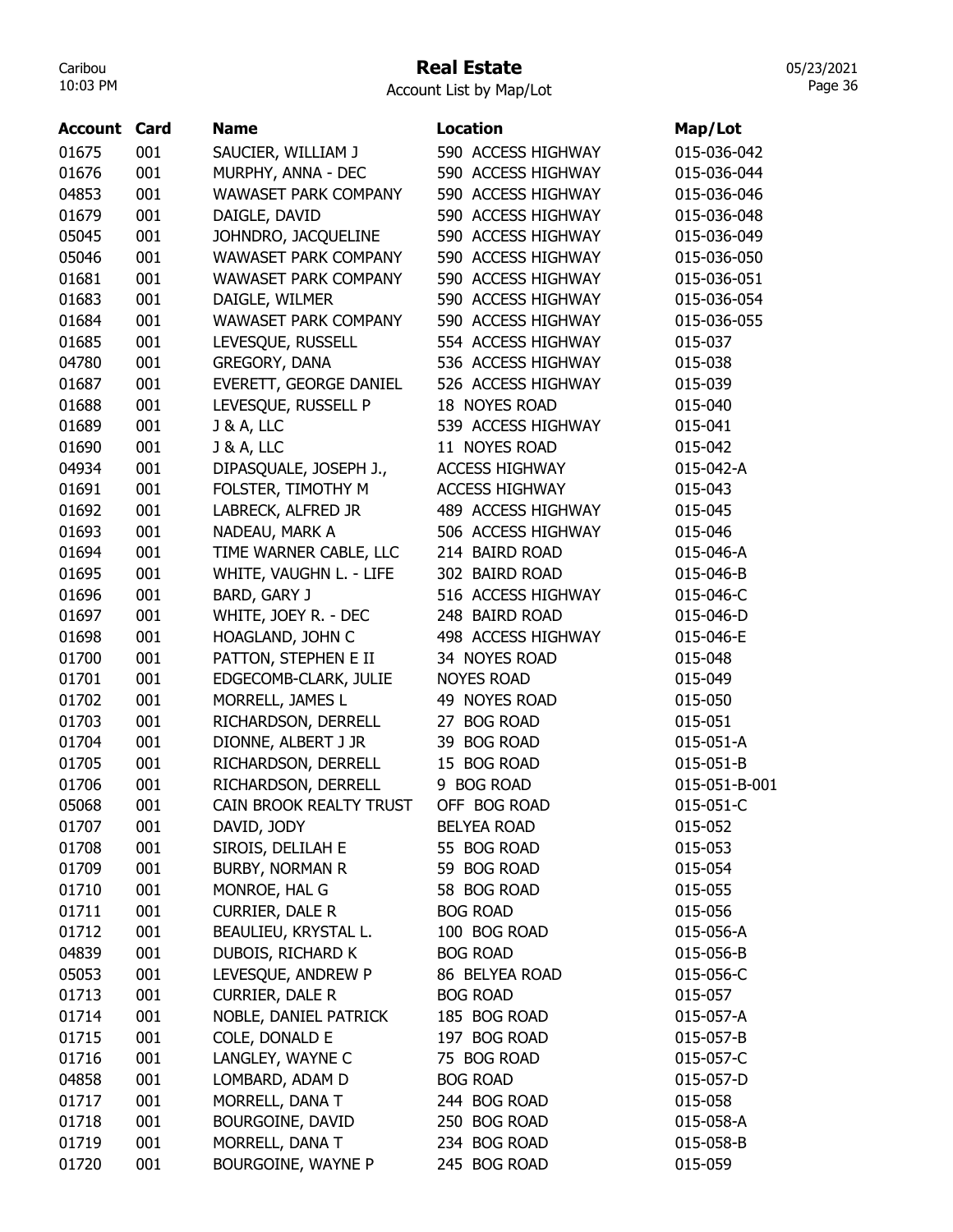# Real Estate

Account List by Map/Lot

| Account | Card | <b>Name</b>                                  | <b>Location</b>       | Map/Lot         |
|---------|------|----------------------------------------------|-----------------------|-----------------|
| 01721   | 001  | MCNEAL, LOUIS                                | 207 BOG ROAD          | 015-059-A       |
| 04782   | 001  | BOURGOINE, WAYNE                             | 253 BOG ROAD          | 015-059-B       |
| 01722   | 001  | GERARD-HANEY, PRISCILLA                      | <b>BOG ROAD</b>       | 015-060         |
| 01723   | 001  | <b>GREENE, SCOTT B</b>                       | 270 BOG ROAD          | 015-061         |
| 01724   | 001  | <b>GRACE, JOSEPH</b>                         | 161 SAWYER ROAD       | 015-062-A       |
| 01725   | 001  | CHAPMAN, NELSON A                            | <b>SAWYER ROAD</b>    | 015-062-B       |
| 01726   | 001  | STERNER, STEVEN P                            | 167 SAWYER ROAD       | 015-062-C       |
| 01727   | 001  | CHAPMAN, NELSON A                            | 173 SAWYER ROAD       | 015-062-D       |
| 01728   | 001  | CHAPMAN, NELSON A                            | 187 SAWYER ROAD       | 015-062-E       |
| 05139   | 001  | TILL, HOLLAND ANDREW                         | <b>SAWYER ROAD</b>    | 015-062-F       |
| 01729   | 001  | BERNIER, BRENT J                             | 782 ACCESS HIGHWAY    | 015-063         |
| 01730   | 001  | JONES, ROGER B. - DEC                        | 788 ACCESS HIGHWAY    | 015-063-A       |
| 01731   | 001  | NASON, SPURGEON A                            | 794 ACCESS HIGHWAY    | 015-063-B       |
| 01732   | 001  | MAGUIRE, PAUL F                              | 800 ACCESS HIGHWAY    | 015-063-C       |
| 01733   | 001  | FORD, RANDOLPH, et.al. &                     | 808 ACCESS HIGHWAY    | 015-063-D       |
| 04510   | 001  | COOK, JOHN                                   | 808 ACCESS HIGHWAY    | 015-063-D-1     |
| 01734   | 001  | WILCOX, GEORGE W                             | 812 ACCESS HIGHWAY    | 015-063-E       |
| 01735   | 001  | DICKINSON, DONALD F                          | 822 ACCESS HIGHWAY    | 015-063-F       |
| 01736   | 001  | CHAPMAN, RONALD A                            | 127 SAWYER ROAD       | 015-064         |
| 01737   | 001  | CHAPMAN, RONALD A                            | <b>ACCESS HIGHWAY</b> | 015-065         |
| 01738   | 001  | CHAPMAN, NELSON A                            | <b>SAWYER ROAD</b>    | 015-066         |
| 01739   | 001  | CAMPBELL, BEATRICE                           | 33 SAWYER ROAD        | 015-067         |
| 01740   | 001  | BELLEFLEUR, NORMAND - DEC 903 ACCESS HIGHWAY |                       | 015-067-B       |
| 01741   | 001  | HALLETT, BRYAN D                             | 79 SAWYER ROAD        | 015-067-C       |
| 01743   | 001  | HICKOX, DAHNA                                | 73 SAWYER ROAD        | 015-067-D       |
| 01744   | 001  | SPRAGUE, CHAD M                              | 65 SAWYER ROAD        | 015-067-E       |
| 01745   | 001  | THURSTON, SHAWN                              | 59 SAWYER ROAD        | 015-067-F       |
| 01746   | 001  | SYLVESTER, MATTHEW J                         | 53 SAWYER ROAD        | 015-067-G       |
| 01747   | 001  | MARTIN, GINO P                               | 47 SAWYER ROAD        | 015-067-H       |
| 01748   | 001  | ROLLINS TRANSPORT, LLC                       | 947 ACCESS HIGHWAY    | $015 - 067 - J$ |
| 01749   | 001  | <b>GREEN, CHARLES</b>                        | 919 ACCESS HIGHWAY    | 015-067-K       |
| 01750   | 001  | ARMSTRONG, DOMINICK AND                      | <b>ACCESS HIGHWAY</b> | 015-067-L       |
| 01751   | 001  | ARMSTRONG, DOMINICK AND                      | <b>ACCESS HIGHWAY</b> | 015-067-M       |
| 01752   | 001  | <b>TROMBLEY INDUSTRIES</b>                   | <b>ACCESS HIGHWAY</b> | 015-068         |
| 01753   | 001  | <b>BOUCHARD, KEVIN P</b>                     | 952 ACCESS HIGHWAY    | 015-068-A       |
| 01754   | 001  | MAYNARD, RUEBEN                              | 914 ACCESS HIGHWAY    | 015-069         |
| 01755   | 001  | STOECKELER, GEORGE R -                       | 908 ACCESS HIGHWAY    | 015-069-A       |
| 01756   | 001  | <b>GENTHNER, DAVID R</b>                     | 948 ACCESS HIGHWAY    | 015-069-B       |
| 01757   | 001  | <b>GALLAGHER, RICHARD R</b>                  | 944 ACCESS HIGHWAY    | 015-069-D       |
| 01758   | 001  | GRIFFIN, KIP A                               | 960 ACCESS HIGHWAY    | 015-070         |
| 01759   | 001  | BYRAM, ANDREW S                              | 179 MADAWASKA ROAD    | 015-071         |
| 01760   | 001  | <b>GRIFFETH, WAYNE</b>                       | 171 MADAWASKA ROAD    | 015-072         |
| 01761   | 001  | <b>BOURGOIN, DANNY</b>                       | 127 MADAWASKA ROAD    | 015-073         |
| 01762   | 001  | LEVESQUE, ANDREW J                           | 121 MADAWASKA ROAD    | 015-074         |
| 01763   | 001  | ANDREWS, MARK R                              | 115 MADAWASKA ROAD    | 015-075         |
| 01764   | 001  | OUELLETTE, MARVIN A                          | 109 MADAWASKA ROAD    | 015-076         |
| 01765   | 001  | SAGER, STEVEN K                              | 103 MADAWASKA ROAD    | 015-077         |
| 01766   | 001  | FORTIN, ROBIN M                              | 93 MADAWASKA ROAD     | 015-078         |
| 01767   | 001  | TILL, H ANDREW                               | 767 ACCESS HIGHWAY    | 015-079         |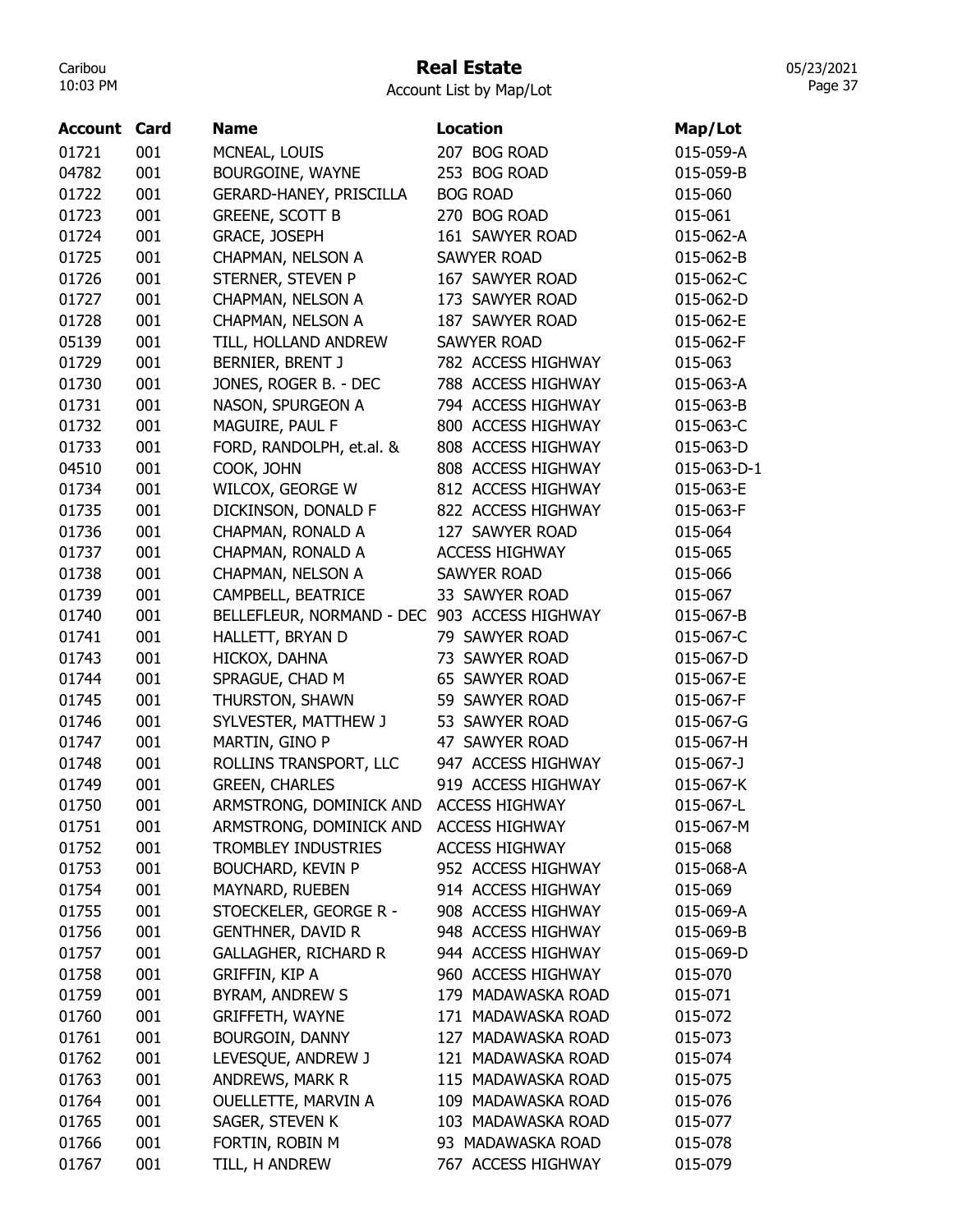## Real Estate

| Account | Card | <b>Name</b>                 | <b>Location</b>                     | Map/Lot   |
|---------|------|-----------------------------|-------------------------------------|-----------|
| 01768   | 001  | LAJOIE, MICHAEL W           | 773 ACCESS HIGHWAY                  | 015-080   |
| 01769   | 001  | <b>GRIFFETH, RYAN</b>       | 779 ACCESS HIGHWAY                  | 015-081   |
| 01770   | 001  | POWER, GRETA                | <b>ACCESS HIGHWAY</b>               | 015-082   |
| 01771   | 001  | POWER, GRETA                | <b>ACCESS HIGHWAY</b>               | 015-083   |
| 01772   | 001  | POWER, GRETA                | <b>ACCESS HIGHWAY</b>               | 015-084   |
| 01773   | 001  | POWER, GRETA                | <b>ACCESS HIGHWAY</b>               | 015-085   |
| 01774   | 001  | GILLINGHAM, CHARLES JR      | 813 ACCESS HIGHWAY                  | 015-086   |
| 01776   | 001  | JACOB, JEFFREY JAMES        | 827 ACCESS HIGHWAY                  | 015-089   |
| 01777   | 001  | <b>BOUCHARD, RICKEY</b>     | PLANTE ROAD                         | 016-001   |
| 01778   | 001  | CRAY, BRUCE R               | 198 PLANTE ROAD                     | 016-002   |
| 01779   | 001  | OSGA, KENNETH J             | 160 PLANTE ROAD                     | 016-004   |
| 01780   | 001  | MORNEAULT, GUILDO G         | 100 PLANTE ROAD                     | 016-004-A |
| 01781   | 001  | CARON, SCOTT A              | 108 PLANTE ROAD                     | 016-004-B |
| 04653   | 001  | NEWLAND, RICHARD HW         | 128 PLANTE ROAD                     | 016-004-C |
| 05106   | 001  | CARON, SCOTT A              | <b>PLANTE ROAD</b>                  | 016-004-D |
| 01782   | 001  | THERIAULT, KYLE             | 994 VAN BUREN ROAD                  | 016-005   |
| 04973   | 001  | ELSWORTH, JILL E            | 1000 VAN BUREN ROAD                 | 016-005-A |
| 04974   | 001  | THERIAULT, KYLE             | OFF VAN BUREN ROAD                  | 016-005-B |
| 01783   | 001  | THERIAULT, GREGORY J        | 980 VAN BUREN ROAD                  | 016-006   |
| 01784   | 001  | CHALOULT, GARY M            | <b>VAN BUREN ROAD</b>               | 016-007   |
| 01785   | 001  | <b>BABIN, STEVE N</b>       | 31 PLANTE ROAD                      | 016-007-A |
| 01786   | 001  | HOLMES, DONALD K            | 974 VAN BUREN ROAD                  | 016-007-B |
| 01787   | 001  | <b>BOUCHARD, CRAIG D</b>    | PLANTE ROAD                         | 016-007-C |
| 01788   | 001  | MASSE, GILMAN J             | 966 VAN BUREN ROAD                  | 016-007-D |
| 01789   | 001  | CRESSMAN, MARTIN L          | 171 PLANTE ROAD                     | 016-007-F |
| 01790   | 001  | <b>BOUCHARD, CRAIG D</b>    | 61 PLANTE ROAD                      | 016-007-G |
| 01791   | 001  | QUIST, LISA ANN             | 15 PLANTE ROAD                      | 016-007-H |
| 01799   | 001  | THIBODEAU, TRACY L          | 34 PLANTE ROAD                      | 016-008   |
| 01793   | 001  | WRIGHT, WAYNE               | 88 PLANTE ROAD                      | 016-008-B |
| 01794   | 001  | THERIAULT, LAWRENCE         | 12 PLANTE ROAD                      | 016-008-C |
| 01795   | 001  | VIOLETTE, ERIC W            | 56 PLANTE ROAD                      | 016-008-D |
| 01796   | 001  | MICHAUD, JAMES              | <b>68 PLANTE ROAD</b>               | 016-008-E |
| 01797   | 001  | ST. PETER GROUP, INC. (THE) | 8 PLANTE ROAD                       | 016-008-F |
| 04911   | 001  | CYR, GENE                   | 50 PLANTE ROAD                      | 016-008-G |
| 05002   | 001  | THIBODEAU, BOBBY JR -       | PLANTE ROAD                         | 016-008-J |
| 01800   | 001  | DAMBOISE, IRVIN P. &        | 902 VAN BUREN ROAD                  | 016-009   |
| 01801   | 001  | DAMBOISE, FRANCIS L         | 918 VAN BUREN ROAD                  | 016-009-B |
| 01802   | 001  | WORSTER, DONNA M            | 864 VAN BUREN ROAD                  | 016-010   |
| 01803   | 001  | CAMPBELL, RYAN J            | VAN BUREN ROAD                      | 016-010-A |
| 01804   | 001  | GAGNON, DEBRA L             | 898 VAN BUREN ROAD                  | 016-010-B |
| 01805   | 001  | WORSTER, DONNA M            | 860 VAN BUREN ROAD                  | 016-010-C |
| 01806   | 001  | WORSTER, RICHARD - DEV      | <b>VAN BUREN ROAD</b>               | 016-011   |
| 01807   | 001  | BARBOUR, JAMES A            | 842 VAN BUREN ROAD                  | 016-011-A |
| 01808   | 001  | FARLEY-BELANGER, ARLENE     | 756 VAN BUREN ROAD                  | 016-014-A |
| 01809   | 001  | <b>GUERRETTE FARMS CORP</b> | 3 WATSON MEMORIAL DRIVE             | 016-015   |
| 01810   | 001  | MICHAUD, ADRIENNE           | 746 VAN BUREN ROAD                  | 016-015-A |
| 01812   | 001  | THOMPSON, GALEN             | 138 WATSON MEMORIAL DRIVE 016-017-A |           |
| 01813   | 001  | LORENZO, LOUIS J., JR.      | 292 WATSON MEMORIAL DRIVE 016-017-B |           |
| 01814   | 001  | NADEAU, GARY P JR           | 174 WATSON MEMORIAL DRIVE 016-017-C |           |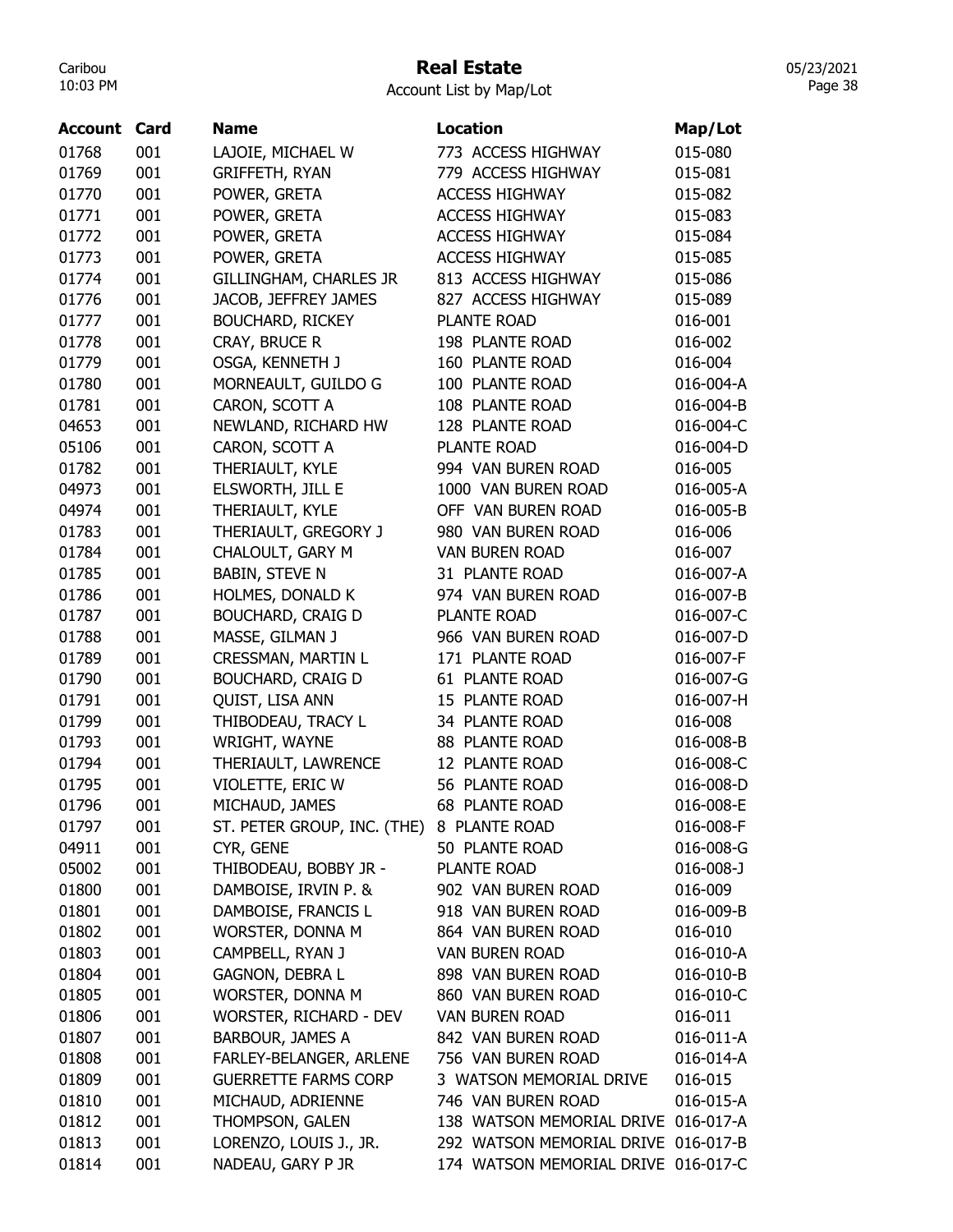## Real Estate

Account List by Map/Lot

| <b>Account Card</b> |     | <b>Name</b>                  | <b>Location</b>                     | Map/Lot   |
|---------------------|-----|------------------------------|-------------------------------------|-----------|
| 05148               | 001 | NADEAU, GARY P JR            | <b>WATSON MEMORIAL DRIVE</b>        | 016-017-D |
| 01816               | 001 | MARTIN, NORMAN, JR. ET. AL.  | 305 WATSON MEMORIAL DRIVE           | 016-018-B |
| 04746               | 001 | STOCKDALE, JOHN M            | <b>WOODLAND ROAD</b>                | 016-019   |
| 04745               | 001 | HAMILTON, LONNIE RAY         | <b>WATSON MEMORIAL DRIVE</b>        | 016-019-A |
| 01818               | 001 | <b>GUERRETTE FARMS CORP</b>  | <b>WATSON MEMORIAL DRIVE</b>        | 016-020   |
| 01819               | 001 | STAIRS, RODERICK SR          | 300 OGREN ROAD                      | 016-020-A |
| 04684               | 001 | HARRINGTON, EUGENE M JR      | 405 WATSON MEMORIAL DRIVE           | 016-020-C |
| 01822               | 001 | MURPHY, LEOLA A              | <b>WATSON MEMORIAL DRIVE</b>        | 016-020-D |
| 01823               | 001 | MURPHY, LEOLA A              | 393 WATSON MEMORIAL DRIVE           | 016-020-E |
| 01826               | 001 | BARD, JOEY L                 | 298 OGREN ROAD                      | 016-021-A |
| 01828               | 001 | <b>BROWN, BRANDON S</b>      | 251 OGREN ROAD                      | 016-022-A |
| 01829               | 001 | COMPOUND HOLDINGS LLC        | 211 OGREN ROAD                      | 016-023   |
| 01830               | 001 | <b>GUERRETTE, ANTHONY</b>    | <b>OGREN ROAD</b>                   | 016-024   |
| 01831               | 001 | HEBERT, JOSEPH LEO           | 174 OGREN ROAD                      | 016-024-A |
| 04958               | 001 | MCLAUGHLIN, DANNY C          | <b>OGREN ROAD</b>                   | 016-024-B |
| 01832               | 001 | DUFOUR, JODY LEE - DEC       | 204 OGREN ROAD                      | 016-024-C |
| 01833               | 001 | MCLAUGHLIN, DANNY C          | 196 OGREN ROAD                      | 016-024-D |
| 01834               | 001 | SMART, JOSHUA C              | 128 OGREN ROAD                      | 016-026   |
| 01836               | 001 | DUBE, JUDY                   | 116 OGREN ROAD                      | 016-027-A |
| 01837               | 001 | CORRIVEAU, DAVID P           | 110 OGREN ROAD                      | 016-027-B |
| 01838               | 001 | DODD, ELAINE S. - LIFE       | 100 OGREN ROAD                      | 016-027-C |
| 01839               | 001 | <b>CLAYTON, ANDREW D</b>     | 152 OGREN ROAD                      | 016-027-D |
| 01840               | 001 | ROSSIGNOL, MCKENZIE          | 64 OGREN ROAD                       | 016-027-E |
| 01841               | 001 | HOLMES, LORETTA M            | 76 OGREN ROAD                       | 016-027-F |
| 01842               | 001 | MCLAUGHLIN, JERRY, JR.       | 88 OGREN ROAD                       | 016-027-G |
| 04940               | 001 | ALLEN, DIANE                 | <b>OGREN ROAD</b>                   | 016-027-H |
| 01843               | 001 | WOODS, SEAN &                | <b>OGREN ROAD</b>                   | 016-028   |
| 01844               | 001 | ROSSIGNOL, DANIEL P          | 131 OGREN ROAD                      | 016-028-A |
| 01845               | 001 | THOMPSON, RITA R             | 79 OGREN ROAD                       | 016-028-B |
| 01846               | 001 | FORTIN, SHIRLEY,             | 115 OGREN ROAD                      | 016-028-C |
| 01847               | 001 | LONGLEY, LANCE L             | 67 OGREN ROAD                       | 016-028-D |
| 01849               | 001 | <b>CITY OF CARIBOU</b>       | 173 OGREN ROAD                      | 016-030   |
| 01850               | 001 | JOHNSTON, BETTY J            | 656 VAN BUREN ROAD                  | 016-031   |
| 01851               | 001 | <b>GUERRETTE FARMS CORP.</b> | 130 WATSON MEMORIAL DRIVE 016-031-C |           |
| 01852               | 001 | LAJOIE, STEVEN N             | 648 VAN BUREN ROAD                  | 016-031-D |
| 01853               | 001 | PLOURDE, RODERICK J          | 680 VAN BUREN ROAD                  | 016-033   |
| 01854               | 001 | <b>GUERRETTE, BRIAN J</b>    | 676 VAN BUREN ROAD                  | 016-034   |
| 01856               | 001 | <b>STATE OF MAINE</b>        | <b>OGREN ROAD</b>                   | 016-036   |
| 01857               | 001 | <b>GUERRETTE RESIDUARY</b>   | 4 WATSON MEMORIAL DRIVE             | 016-039   |
| 01858               | 001 | <b>GUERRETTE RESIDUARY</b>   | 8 WATSON MEMORIAL DRIVE             | 016-042   |
| 01859               | 001 | ELLIOTT, ALAN M              | 40 WATSON MEMORIAL DRIVE            | 016-043   |
| 01860               | 001 | ROGESKI, CHRISTOPHER W       | 48 WATSON MEMORIAL DRIVE            | 016-044   |
| 01861               | 001 | VIOLETTE, JEFFREY L          | 56 WATSON MEMORIAL DRIVE            | 016-045   |
| 01862               | 001 | CASPERSEN, EDWIN B           | 64 WATSON MEMORIAL DRIVE            | 016-046   |
| 01863               | 001 | DAIGLE, MARILYN D            | 72 WATSON MEMORIAL DRIVE            | 016-047   |
| 01864               | 001 | ELEIOTT, MALCOLM L           | 80 WATSON MEMORIAL DRIVE            | 016-048   |
| 04737               | 001 | FLANNERY, RICHARD L., JR.    | 88 WATSON MEMORIAL DRIVE            | 016-049   |
| 01866               | 001 | BELL, NORMA JEAN             | 94 WATSON MEMORIAL DRIVE            | 016-050   |
| 01867               | 001 | CAMPBELL, MONA N             | 102 WATSON MEMORIAL DRIVE 016-051   |           |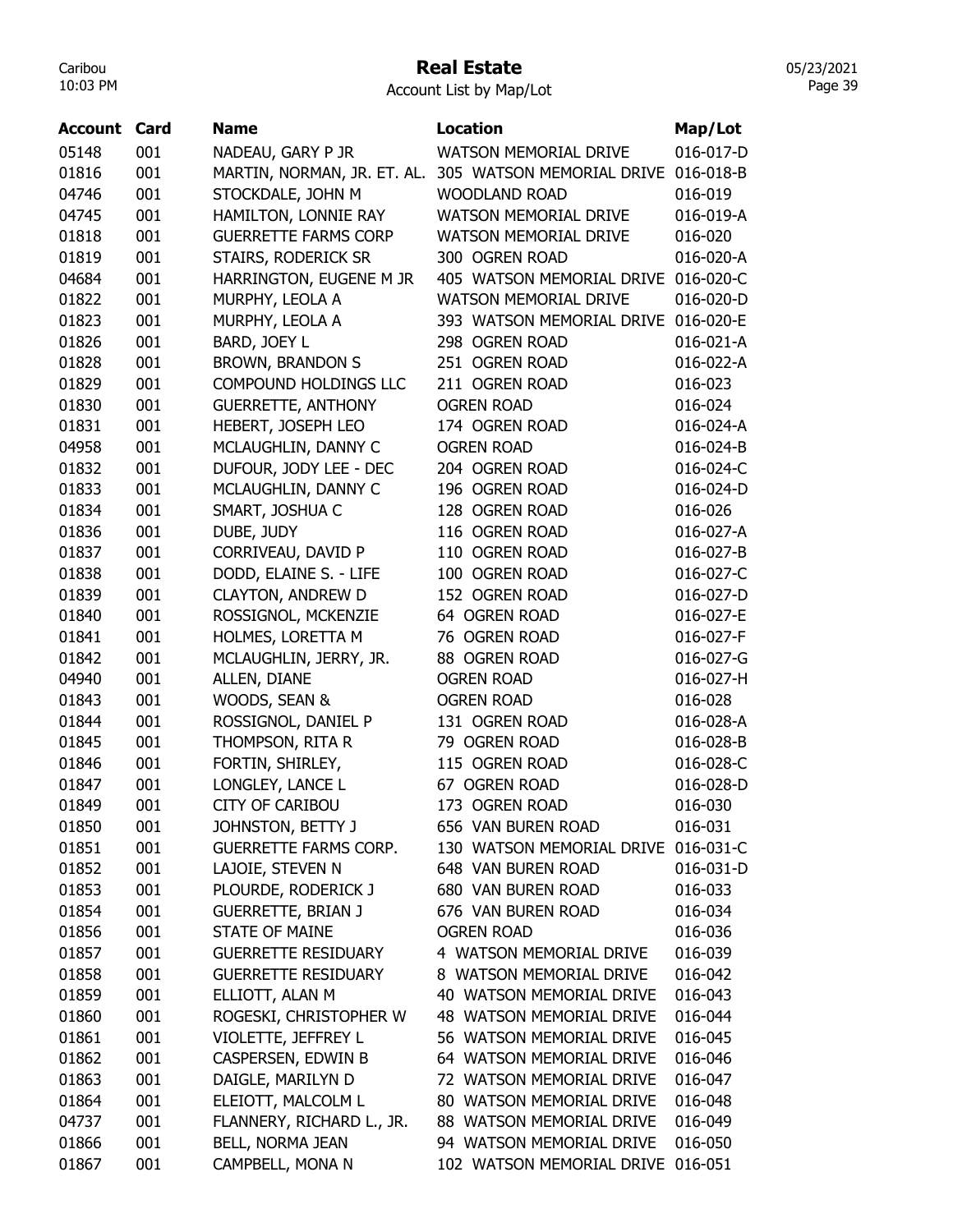### Real Estate

Account List by Map/Lot

| Account | Card | <b>Name</b>                   | <b>Location</b>                   | Map/Lot   |
|---------|------|-------------------------------|-----------------------------------|-----------|
| 01868   | 001  |                               | 110 WATSON MEMORIAL DRIVE         |           |
|         |      | LAVOIE, LOUIS J., JR.         | 118 WATSON MEMORIAL DRIVE 016-053 | 016-052   |
| 01869   | 001  | SCHWARTZ, DAVID E             |                                   |           |
| 01870   | 001  | <b>BURBY, JAMES L</b>         | 126 WATSON MEMORIAL DRIVE         | 016-054   |
| 01871   | 001  | VIOLETTE, GARY G              | <b>VAN BUREN ROAD</b>             | 017-001   |
| 01872   | 001  | DREW, DAVID K                 | 983 VAN BUREN ROAD                | 017-001-A |
| 04952   | 001  | <b>BOUCHARD, EMMANUEL J -</b> | 991 VAN BUREN ROAD                | 017-001-B |
| 01873   | 001  | <b>GUERRETTE FARMS CORP</b>   | 947 VAN BUREN ROAD                | 017-002   |
| 01874   | 001  | SITES, TIMOTHY W              | 981 VAN BUREN ROAD                | 017-002-A |
| 01876   | 001  | LAMOTHE, RICHARD P            | 973 VAN BUREN ROAD                | 017-002-B |
| 01877   | 001  | <b>CHAMPAGNE, RODNEY</b>      | 937 VAN BUREN ROAD                | 017-003   |
| 01878   | 001  | VIOLETTE, JUDY                | 927 VAN BUREN ROAD                | 017-004   |
| 01880   | 001  | ESPLING, JUSTIN N             | 921 VAN BUREN ROAD                | 017-006   |
| 01881   | 001  | CHESTNUT, JEFFREY S           | 905 VAN BUREN ROAD                | 017-009   |
| 01882   | 001  | CAPAROTTA, ANTHONY L          | 901 VAN BUREN ROAD                | 017-010   |
| 01883   | 001  | RANKIN, WESLEY                | 897 VAN BUREN ROAD                | 017-011   |
| 01884   | 001  | RANKIN, WESLEY                | 891 VAN BUREN ROAD                | 017-012   |
| 01885   | 001  | RANKIN, WESLEY E              | <b>VAN BUREN ROAD</b>             | 017-013   |
| 04559   | 001  | <b>BOUTOT, DOROTHY D</b>      | 799 VAN BUREN ROAD                | 017-014   |
| 04531   | 001  | DAVID, JODY                   | 765 VAN BUREN ROAD                | 017-015   |
| 01888   | 001  | <b>BURNHAM, TAMMY</b>         | 761 VAN BUREN ROAD                | 017-016   |
| 01889   | 001  | KEENAN, BRIAN T               | 749 VAN BUREN ROAD                | 017-017   |
| 01890   | 001  | SAUCIER, ROLAND               | 755 VAN BUREN ROAD                | 017-017-A |
| 01891   | 001  | KEENAN, RUTH ELLEN            | 739 VAN BUREN ROAD                | 017-018   |
| 01892   | 001  | ST PETER, MALCOM              | 262 BELANGER ROAD                 | 017-018-A |
| 01893   | 001  | ST PETER, MALCOM              | 266 BELANGER ROAD                 | 017-018-B |
| 01894   | 001  | ST. PETER GROUP, INC. (THE)   | 252 BELANGER ROAD                 | 017-018-C |
| 01895   | 001  | <b>GUERRETTE FARMS CORP</b>   | 715 VAN BUREN ROAD                | 017-019   |
| 04522   | 001  | SOUCY, JIMMY                  | 703 VAN BUREN ROAD                | 017-021   |
| 01897   | 001  | FUHRMANN, FRANCIS             | 657 VAN BUREN ROAD                | 017-022   |
| 04594   | 001  | CHRISTIE, TRAVIS W            | 671 VAN BUREN ROAD                | 017-022-A |
| 01899   | 001  |                               | 58 BELANGER ROAD                  | 017-022-B |
|         |      | GAHAGAN, MICHAEL              |                                   |           |
| 01900   | 001  | ST. PETER, LISA A             | 12 BELANGER ROAD                  | 017-022-D |
| 01901   | 001  | BARRETT, MICHAEL S. -         | <b>BELANGER ROAD</b>              | 017-022-E |
| 05093   | 001  | <b>BARTLETT, GREGORY T</b>    | 38 BELANGER ROAD                  | 017-022-F |
| 05141   | 001  | KAMM, NATHANAEL J             | 78 BELANGER ROAD                  | 017-022-G |
| 01902   | 001  | PENSCO TRUST COMPANY          | 635 VAN BUREN ROAD                | 017-023   |
| 01903   | 001  | AREY, STEVEN J                | 123 BELANGER ROAD                 | 017-024   |
| 01904   | 001  | ZAPATKA, JAMES                | 47 BELANGER ROAD                  | 017-024-A |
| 01905   | 001  | <b>GAHAGAN, MARK A</b>        | 53 BELANGER ROAD                  | 017-024-B |
| 01906   | 001  | MICHAUD, KEVIN D              | 93 BELANGER ROAD                  | 017-024-C |
| 01907   | 001  | VIRTANEN, DONNA M             | 77 BELANGER ROAD                  | 017-024-D |
| 01908   | 001  | <b>GASTON, WILLETA E</b>      | 5 BELANGER ROAD                   | 017-024-E |
| 01909   | 001  | BELANGER, JOHN                | <b>BELANGER ROAD</b>              | 017-024-F |
| 01910   | 001  | CYR, JOEY C                   | 21 BELANGER ROAD                  | 017-024-G |
| 01911   | 001  | THIBAULT, GLENN               | 27 BELANGER ROAD                  | 017-024-H |
| 01912   | 001  | <b>BEAUPRE, JACOB</b>         | 37 BELANGER ROAD                  | 017-024-J |
| 01914   | 001  | OUELLETTE, TODD P             | 621 VAN BUREN ROAD                | 017-025   |
| 01915   | 001  | COUTURE, BOBBI-JO             | POWERS ROAD                       | 017-026   |
| 01916   | 001  | <b>GRIFFETH, KENNETH M</b>    | 651 POWERS ROAD                   | 017-026-A |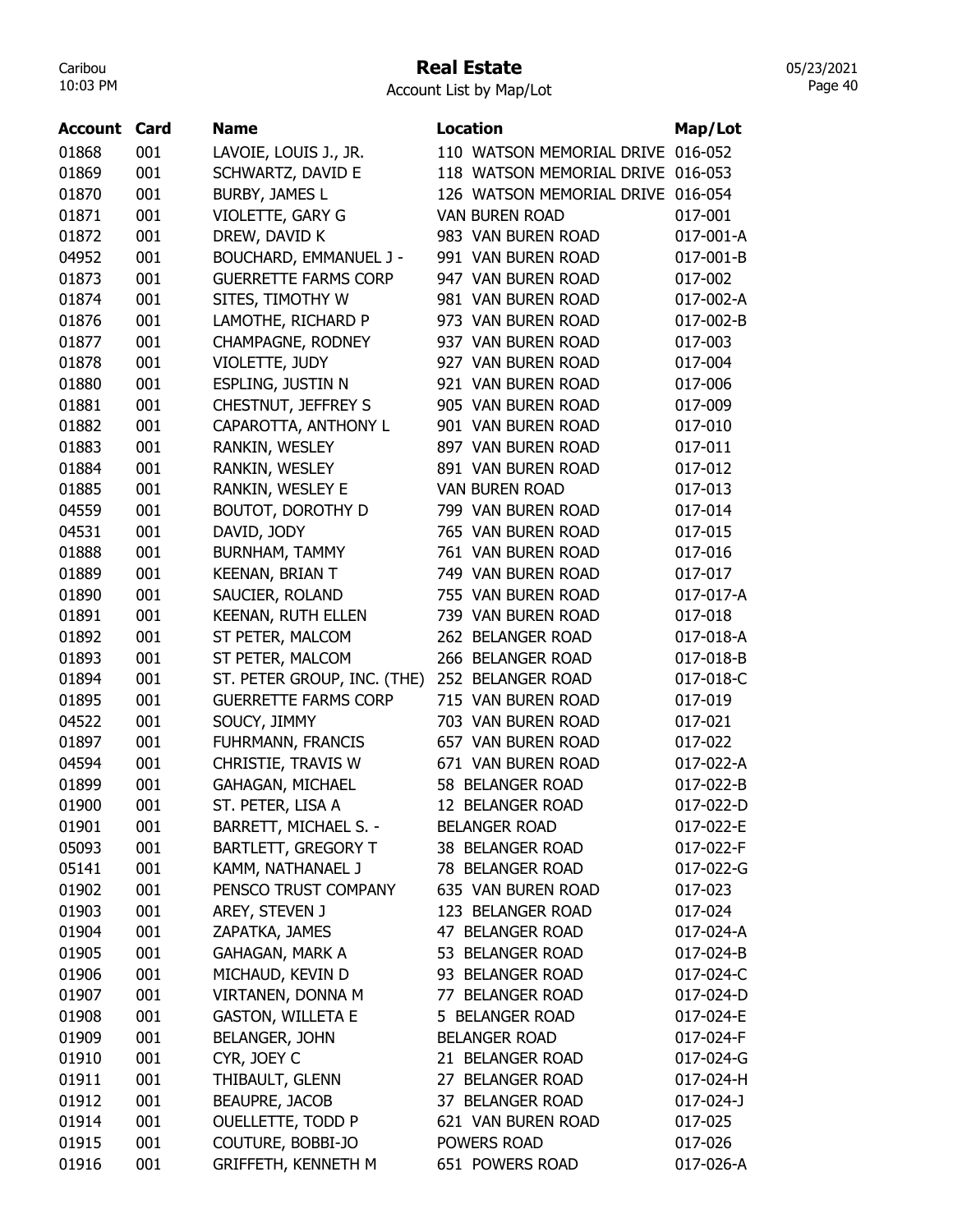### Real Estate

Account List by Map/Lot

| <b>Account Card</b> |     | <b>Name</b>                            | <b>Location</b>      | Map/Lot   |
|---------------------|-----|----------------------------------------|----------------------|-----------|
| 01917               | 001 | <b>GRIFFETH, KENNETH M</b>             | 601 POWERS ROAD      | 017-026-B |
| 04544               | 001 | PRATT, CARL                            | 593 POWERS ROAD      | 017-026-C |
| 05062               | 001 | COUTURE, BOBBI JO                      | 573 POWERS ROAD      | 017-026-D |
| 01919               | 001 | SEARLES, JEANNETTE M                   | 215 BELANGER ROAD    | 017-027   |
| 01921               | 001 | MARTIN, GARY J                         | 245 BELANGER ROAD    | 017-027-B |
| 01922               | 001 | OUELLETTE, KYLE JACOB                  | 237 BELANGER ROAD    | 017-027-C |
| 01923               | 001 | OUELLETTE, DAVID R                     | 229 BELANGER ROAD    | 017-027-D |
| 01925               | 001 | BRAGDON, GLEN JR                       | 253 BELANGER ROAD    | 017-027-F |
| 01926               | 001 | <b>GUERRETTE TRUST UNDER</b>           | <b>BELANGER ROAD</b> | 017-028   |
| 01927               | 001 | <b>BOUCHARD, RICKEY</b>                | <b>BELANGER ROAD</b> | 017-029   |
| 01928               | 001 | VIOLETTE, LOUISE C                     | 308 BELANGER ROAD    | 017-029-A |
| 01929               | 001 | WIGLESWORTH, THOMAS W                  | 339 BELANGER ROAD    | 017-030   |
| 01930               | 001 | <b>BELANGER, GERARD - LIFE</b>         | 317 BELANGER ROAD    | 017-030-A |
| 01931               | 001 | MARTIN, SCOTT M                        | <b>BELANGER ROAD</b> | 017-030-B |
| 01932               | 001 | OSGA, KENNETH J                        | <b>BELANGER ROAD</b> | 017-031   |
| 04744               | 001 | DRAPER, MARK                           | 336 BELANGER ROAD    | 017-031-B |
| 01934               | 001 | <b>CITY OF CARIBOU</b>                 | 348 BELANGER ROAD    | 017-031-C |
| 01935               | 001 | ST. PETER GROUP, INC. (THE)            | 362 BELANGER ROAD    | 017-032   |
| 01936               | 001 | HOTELLING, JOHN H III                  | 845 VAN BUREN ROAD   | 017-032-A |
| 01937               | 001 | MARTIN, SCOTT                          | 366 BELANGER ROAD    | 017-032-B |
| 04938               | 001 | <b>BOUCHARD, GALEN S</b>               | 374 BELANGER ROAD    | 017-032-D |
| 01939               | 001 | <b>GUERRETTE, RYAN P</b>               | <b>BELANGER ROAD</b> | 017-033   |
| 01940               | 001 | CARIBOU UTILITIES DISTRICT ALBAIR ROAD |                      | 017-033-A |
| 01941               | 001 | RACKLER, JEREMIE                       | 357 BELANGER ROAD    | 017-033-B |
| 01942               | 001 | WILSON, ANN                            | 375 BELANGER ROAD    | 017-033-C |
| 01943               | 001 | <b>BURGAY, TRENT J</b>                 | 695 ALBAIR ROAD      | 017-033-D |
| 01944               | 001 | MARTIN, SCOTT                          | <b>BELANGER ROAD</b> | 017-034   |
| 01945               | 001 | ST. PETER, LEO E.&                     | 399 BELANGER ROAD    | 017-034-A |
| 01946               | 001 | ST. PETER, SCOTT L                     | 409 BELANGER ROAD    | 017-034-B |
| 01947               | 001 | ST. PETER, JERRY J                     | 387 BELANGER ROAD    | 017-034-C |
| 01949               | 001 | BROWN, MILES JEFFREY JR                | 430 BELANGER ROAD    | 017-035-A |
| 01950               | 001 | HABEEB, DEBORAH A                      | 460 BELANGER ROAD    | 017-035-B |
| 01951               | 001 | NADEAU, TONY                           | 470 BELANGER ROAD    | 017-035-C |
| 01953               | 001 | MORIN, STEVEN D                        | 448 BELANGER ROAD    | 017-035-D |
| 01954               | 001 | <b>BOUCHARD, CRAIG D</b>               | <b>BELANGER ROAD</b> | 017-036   |
| 01955               | 001 | LIZOTTE, RONALD J                      | 455 BELANGER ROAD    | 017-036-A |
| 01956               | 001 | LIZOTTE, RONALD J                      | <b>BELANGER ROAD</b> | 017-037   |
| 01957               | 001 | <b>BOUCHARD, RICKEY A</b>              | <b>BELANGER ROAD</b> | 017-037-A |
| 01958               | 001 | MARTIN, ELMER                          | 581 ALBAIR ROAD      | 017-041   |
| 01959               | 001 | COOPER, MARTIN D                       | 624 ALBAIR ROAD      | 017-043   |
| 01960               | 001 | <b>GUERRETTE FARMS CORP.</b>           | 630 ALBAIR ROAD      | 017-043-A |
| 01961               | 001 | <b>GUERRETTE FARMS CORP.</b>           | <b>ALBAIR ROAD</b>   | 017-044   |
| 01962               | 001 | LAJOIE, KAREN A WYLIE                  | ALBAIR ROAD          | 017-044-A |
| 01963               | 001 | WYLIE, BRYAN R                         | 661 ALBAIR ROAD      | 017-044-B |
| 01964               | 001 | RIELLY, RICHARD W., JR.                | <b>ALBAIR ROAD</b>   | 017-045   |
| 01965               | 001 | MCBREAIRTY, DONALD                     | 837 ALBAIR ROAD      | 017-045-A |
| 01966               | 001 | SPRAGUE, ELMER J                       | 849 ALBAIR ROAD      | 017-045-B |
| 01967               | 001 | CLAVETTE, DIANE J                      | 823 ALBAIR ROAD      | 017-045-C |
| 01968               | 001 | EWING, CHRISTIE                        | 717 ALBAIR ROAD      | 017-045-D |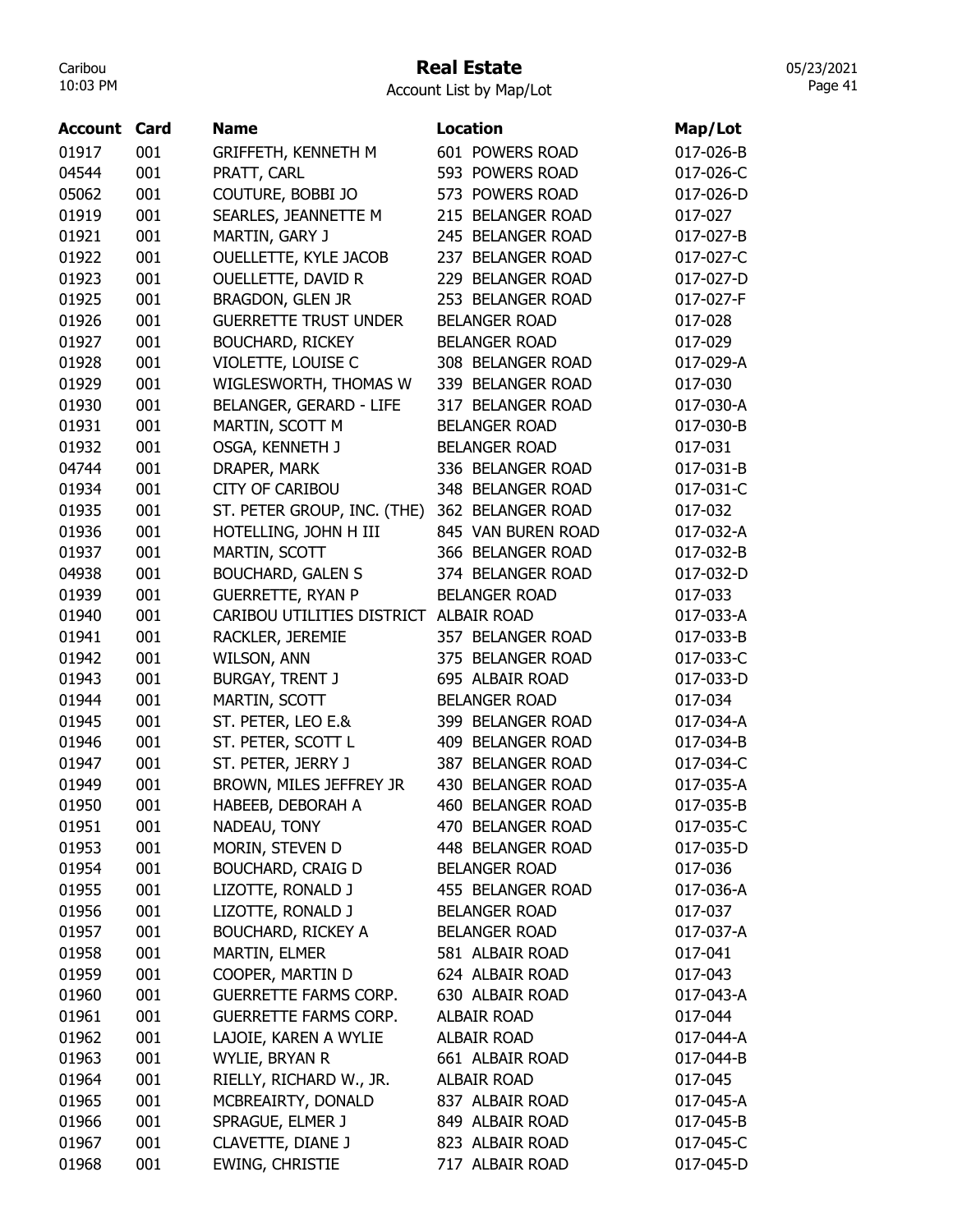# Real Estate

Account List by Map/Lot

| <b>Account Card</b> |     | <b>Name</b>                    | Location                | Map/Lot      |
|---------------------|-----|--------------------------------|-------------------------|--------------|
| 01969               | 001 | DERNLAN I.R.A., LLC            | <b>ALBAIR ROAD</b>      | 017-045-E    |
| 04660               | 001 | MCDONALD, HEATHER J            | <b>ALBAIR ROAD</b>      | 017-045-F    |
| 04992               | 001 | KORENEK, JOHNATHAN J           | <b>ALBAIR ROAD</b>      | 017-046      |
| 01970               | 001 | CRAWFORD, CHRISTOPHER S        | <b>ALBAIR ROAD</b>      | 017-046-A    |
| 01971               | 001 | BARRETT, MICHAEL S             | <b>ALBAIR ROAD</b>      | 017-047      |
| 01972               | 001 | SWAN, LEVI D                   | 936 ALBAIR ROAD         | 017-049      |
| 01973               | 001 | THIBODEAU, EVELYN J            | 900 ALBAIR ROAD         | 017-049-A    |
| 01974               | 001 | ACKERMAN, CARLIN W             | 946 ALBAIR ROAD         | 017-049-B    |
| 01975               | 001 | SWAN, LEVI D                   | 933 ALBAIR ROAD         | 017-050      |
| 01976               | 001 | MARQUIS, GILFORD               | 923 ALBAIR ROAD         | 017-050-A    |
| 01977               | 001 | ST. JEAN, JOLENE JOHNDRO-      | 913 ALBAIR ROAD         | 017-050-B    |
| 01978               | 001 | HAINES, CARLA                  | 951 ALBAIR ROAD         | 017-050-C    |
| 01979               | 001 | STAPLES CONSTRUCTION,          | <b>BELANGER ROAD</b>    | 017-051-A    |
| 01980               | 001 | AMBERCAT, LLC                  | <b>BELANGER ROAD</b>    | 017-051-B    |
| 01981               | 001 | CANTAFIO, DARLENE M            | 467 BELANGER ROAD       | 017-051-C    |
| 04710               | 001 | JACOBS, JOYCE YVONNE           | <b>BELANGER ROAD</b>    | 017-051-D    |
| 01983               | 001 | ARCAND, ARTHUR J               | <b>BELANGER ROAD</b>    | 017-051-E    |
| 01984               | 001 | TAYLOR, ERIC                   | <b>BELANGER ROAD</b>    | 017-051-F    |
| 01985               | 001 | <b>GOLDEN GATE PROPERTIES,</b> | 278 MADAWASKA ROAD      | 018-001      |
| 01986               | 001 | ROIX, TIM a/k/a TIMOTHY        | 275 MADAWASKA ROAD      | 018-002      |
| 01987               | 001 | MORRELL, DANA L                | MADAWASKA ROAD          | 018-003      |
| 01988               | 001 | THOMPSON, ROGER P              | 291 MADAWASKA ROAD      | 018-003-A    |
| 04841               | 001 | <b>ESPLING, MICHAEL R</b>      | MADAWASKA ROAD          | 018-003-B    |
| 01989               | 001 | ESPLING, MICHAEL               | MADAWASKA ROAD          | 018-004      |
| 01990               | 001 | <b>ESPLING, MICHAEL R</b>      | 299 MADAWASKA ROAD      | 018-005      |
| 01991               | 001 | <b>ESPLING, MICHAEL</b>        | 306 MADAWASKA ROAD      | 018-006      |
| 01992               | 001 | BERGERON, JULIA L              | 328 MADAWASKA ROAD      | 018-007-A    |
| 01993               | 001 | THOMPSON, DANA L               | 332 MADAWASKA ROAD      | 018-007-B    |
| 01994               | 001 | MORRELL, DANA                  | <b>MADAWASKA ROAD</b>   | 018-008      |
| 01995               | 001 | DUPLESSIE, SEAN                | 345 MADAWASKA ROAD      | 018-009-A    |
| 01996               | 001 | NIVEK CORP.                    | 361 MADAWASKA ROAD      | 018-009-B    |
| 01997               | 001 | GOLDEN GLOW FARMS INC.         | 336 MADAWASKA ROAD      | 018-010      |
| 01998               | 001 | NIVEK CORP.                    | 393 MADAWASKA ROAD      | 018-011      |
| 01999               | 001 | <b>CITY OF CARIBOU</b>         | 399 MADAWASKA ROAD      | 018-011-A    |
| 02000               | 001 | CAVAGNARO, CHAD L              | 387 MADAWASKA ROAD      | 018-011-B    |
| 02001               | 001 | NIVEK CORP.                    | 392 MADAWASKA ROAD      | 018-012      |
| 02002               | 001 | THOMPSON, JAY R                | 413 MADAWASKA ROAD      | 018-013-A    |
| 02003               | 001 | THOMPSON, JAY R                | <b>MADAWASKA ROAD</b>   | 018-014      |
| 02004               | 001 | MADORE, RONALD A               | 464 MADAWASKA ROAD      | 018-015-A    |
| 02005               | 001 | HUSTON, JAMIE A                | 446 MADAWASKA ROAD      | 018-015-B    |
| 04995               | 001 | GIGGEY, LENA                   | 446 MADAWASKA ROAD, LOT | 018-015-B-ON |
| 02006               | 001 | RIVEREDGE HOLDING, LLC         | MADAWASKA ROAD          | 018-016      |
| 02007               | 001 | <b>GAUVIN, RANDY F</b>         | 451 MADAWASKA ROAD      | 018-016-A    |
| 02008               | 001 | SALCH, RAYMOND F JR            | 479 MADAWASKA ROAD      | 018-016-B    |
| 02009               | 001 | SPENCER, LARRY                 | 441 MADAWASKA ROAD      | 018-016-C    |
| 02010               | 001 | PELLETIER, RICKY J             | 433 MADAWASKA ROAD      | 018-016-D    |
| 02011               | 001 | RIVEREDGE HOLDING, LLC         | MADAWASKA ROAD          | 018-017      |
| 04508               | 001 | MCNEAL, JOHN E                 | MADAWASKA ROAD          | 018-018      |
| 02013               | 001 | MADORE, RONALD A               | 562 MADAWASKA ROAD      | 018-019      |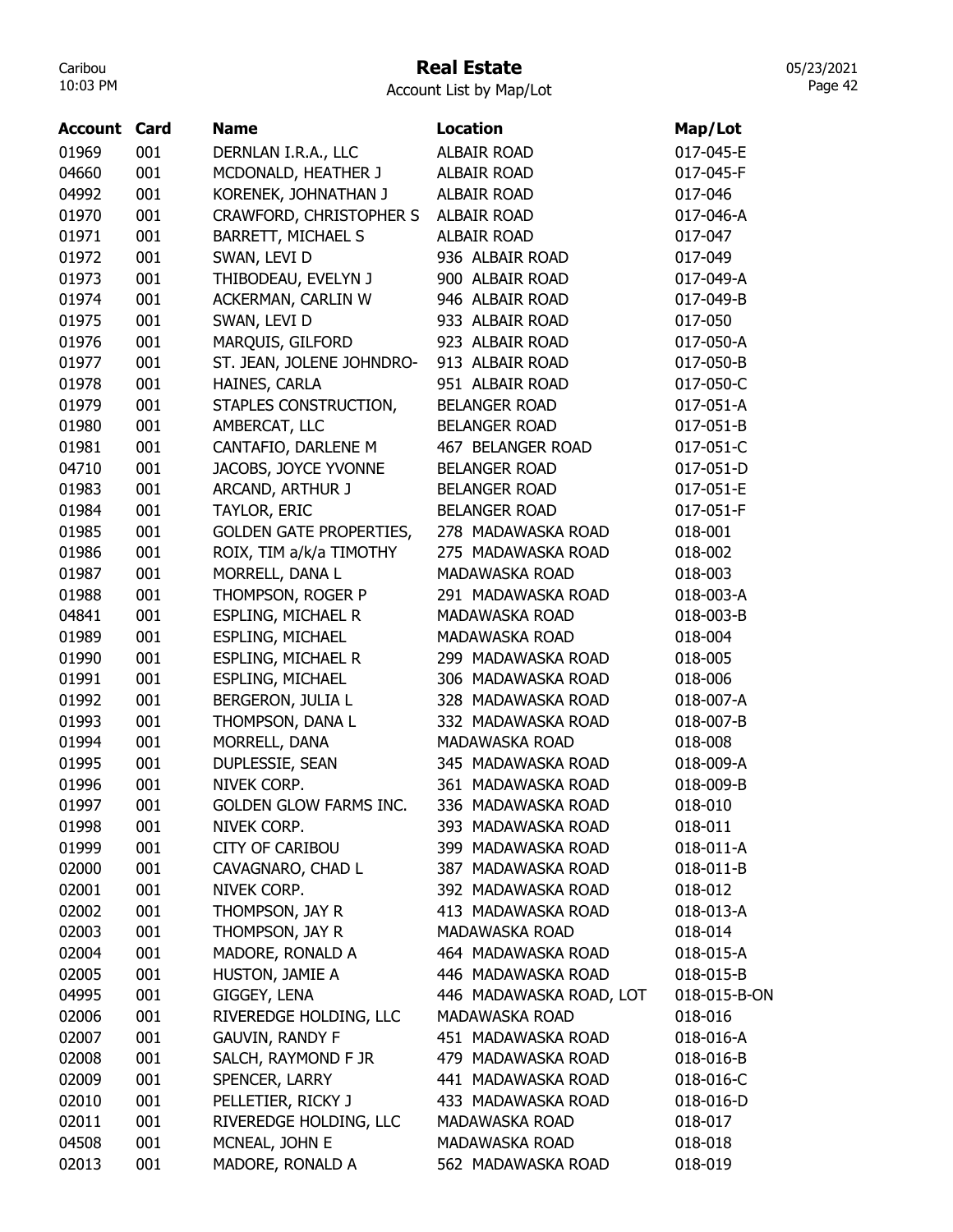### Real Estate

Account List by Map/Lot

| <b>Account Card</b> |     | <b>Name</b>                   | <b>Location</b>       | Map/Lot      |
|---------------------|-----|-------------------------------|-----------------------|--------------|
| 02015               | 001 | GE FARMS, LLC                 | 553 MADAWASKA ROAD    | 018-020      |
| 02016               | 001 | MCDOUGAL-BATES, DEBRA         | MADAWASKA ROAD        | 018-021      |
| 02017               | 001 | LEWIS, ROBERT                 | 602 MADAWASKA ROAD    | 018-021-A    |
| 02018               | 001 | ST. PETER, GRIFFIN            | 612 MADAWASKA ROAD    | 018-021-B    |
| 02019               | 001 | <b>GOLDEN GLOW FARMS INC.</b> | <b>ACCESS HIGHWAY</b> | 018-022      |
| 02020               | 001 | <b>BALLARD, WAYNE B</b>       | 15 SAWYER ROAD        | 018-022-A    |
| 02021               | 001 | TIME WARNER CABLE, LLC        | <b>SAWYER ROAD</b>    | 018-022-B    |
| 02022               | 001 | HANEY, CHRISTOPHER A          | 9 SAWYER ROAD         | 018-022-C    |
| 04722               | 001 | STALLINGS, RICHARD C          | 966 ACCESS HIGHWAY    | 018-023      |
| 02025               | 001 | HANEY, MILO A                 | 996 ACCESS HIGHWAY    | 018-023-A    |
| 02026               | 001 | HANEY, JOHNATHAN              | 982 ACCESS HIGHWAY    | 018-023-B    |
| 04704               | 001 | HANEY, JOHNATHAN J.           | 976 ACCESS HIGHWAY    | 018-023-C    |
| 02024               | 001 | FISHER, SCOTT                 | 970 ACCESS HIGHWAY    | 018-023-C-ON |
| 02028               | 001 | HANEY, JOHNATHAN J            | 6 WEST GATE ROAD      | 018-024      |
| 02029               | 001 | JANITZ, WALTRAUD I. - DEV.    | 24 WEST GATE ROAD     | 018-024-A    |
| 02030               | 001 | FRONTIER TRANSPORT, INC.      | 54 WEST GATE ROAD     | 018-025      |
| 02031               | 001 | ARSENAULT, BOBBY              | 64 WEST GATE ROAD     | 018-026      |
| 02032               | 001 | SPUD SPEEDWAY, INC.           | 209 THOMPSON ROAD     | 018-026-A    |
| 02033               | 001 | ST. PETER, PHILLIP            | 107 THOMPSON ROAD     | 018-026-B    |
| 02034               | 001 | <b>BOSSE, MARCEL J</b>        | 159 THOMPSON ROAD     | 018-026-C    |
| 02035               | 001 | LARRABEE, VIRGINIA M. -       | 147 THOMPSON ROAD     | 018-026-D    |
| 02036               | 001 | A PLACE FOR ME, LLC           | 58 WEST GATE ROAD     | 018-026-E    |
| 02038               | 001 | ST. PETER, JEFFREY A          | 121 THOMPSON ROAD     | 018-026-G    |
| 04555               | 001 | GINISH, JOSEPH NORMAN         | 127 THOMPSON ROAD     | 018-026-H    |
| 04842               | 001 | NIVEK CORP.                   | 259 THOMPSON ROAD     | 018-026-K    |
| 02040               | 001 | <b>GOLDEN GLOW FARMS INC.</b> | <b>SAWYER ROAD</b>    | 018-027      |
| 02041               | 001 | ROY, LIONEL J                 | 124 WEST GATE ROAD    | 018-027-A    |
| 02042               | 001 | ST. PETER, PHILIP E           | 122 THOMPSON ROAD     | 018-027-B    |
| 02043               | 001 | LAPOINTE, MARIE N             | 116 WEST GATE ROAD    | 018-028      |
| 02044               | 001 | COTE, SHANE                   | <b>WEST GATE ROAD</b> | 018-029      |
| 02045               | 001 | COTE, DARYLEN M., SOLE        | 140 WEST GATE ROAD    | 018-029-A    |
| 02046               | 001 | LEIMKUEHLER, LARRY D          | 172 WEST GATE ROAD    | 018-030-A    |
| 02047               | 001 | HANEY, MILO A. & HANEY,       | 154 WEST GATE ROAD    | 018-030-B    |
| 02048               | 001 | JOLLY, HENRY C                | 182 WEST GATE ROAD    | 018-030-C    |
| 02049               | 001 | WARD, GREGORY A               | <b>SAWYER ROAD</b>    | 018-030-D    |
| 02050               | 001 | TAHOE GAMING, LLC             | 188 WEST GATE ROAD    | 018-031      |
| 04588               | 001 | HORNICK, MICHAEL              | 188 WEST GATE ROAD    | 018-031-002  |
| 02052               | 001 | ROSSIGNOL, TIM                | 188 WEST GATE ROAD    | 018-031-010  |
| 01597               | 001 | ROSSIGNOL, ART                | 194 WEST GATE ROAD    | 018-031-029  |
| 04794               | 001 | SOUCIER, CHRIS                | 194 WEST GATE ROAD    | 018-031-036  |
| 04943               | 001 | GLASS, PRISCILLA              | 200 WEST GATE ROAD    | 018-031-047  |
| 04716               | 001 | FORTIN, LINDA                 | 200 WEST GATE ROAD    | 018-031-052  |
| 02068               | 001 | GIGGEY, LENA                  | 200 WEST GATE ROAD    | 018-031-053  |
| 02073               | 001 | <b>BRAGDON, MORRIS E</b>      | 200 WEST GATE ROAD    | 018-031-066  |
| 04566               | 001 | <b>GRANT, MICHELLE</b>        | 200 WEST GATE ROAD    | 018-031-069  |
| 02076               | 001 | TAHOE GAMING, LLC             | <b>WEST GATE ROAD</b> | 018-031-A    |
| 04582               | 001 | COTE, KIRK                    | <b>SAWYER ROAD</b>    | 018-032      |
| 02078               | 001 | <b>CITY OF CARIBOU</b>        | 230 WEST GATE ROAD    | 018-032-A    |
| 04579               | 001 | <b>CITY OF CARIBOU</b>        | 226 WEST GATE ROAD    | 018-032-A-ON |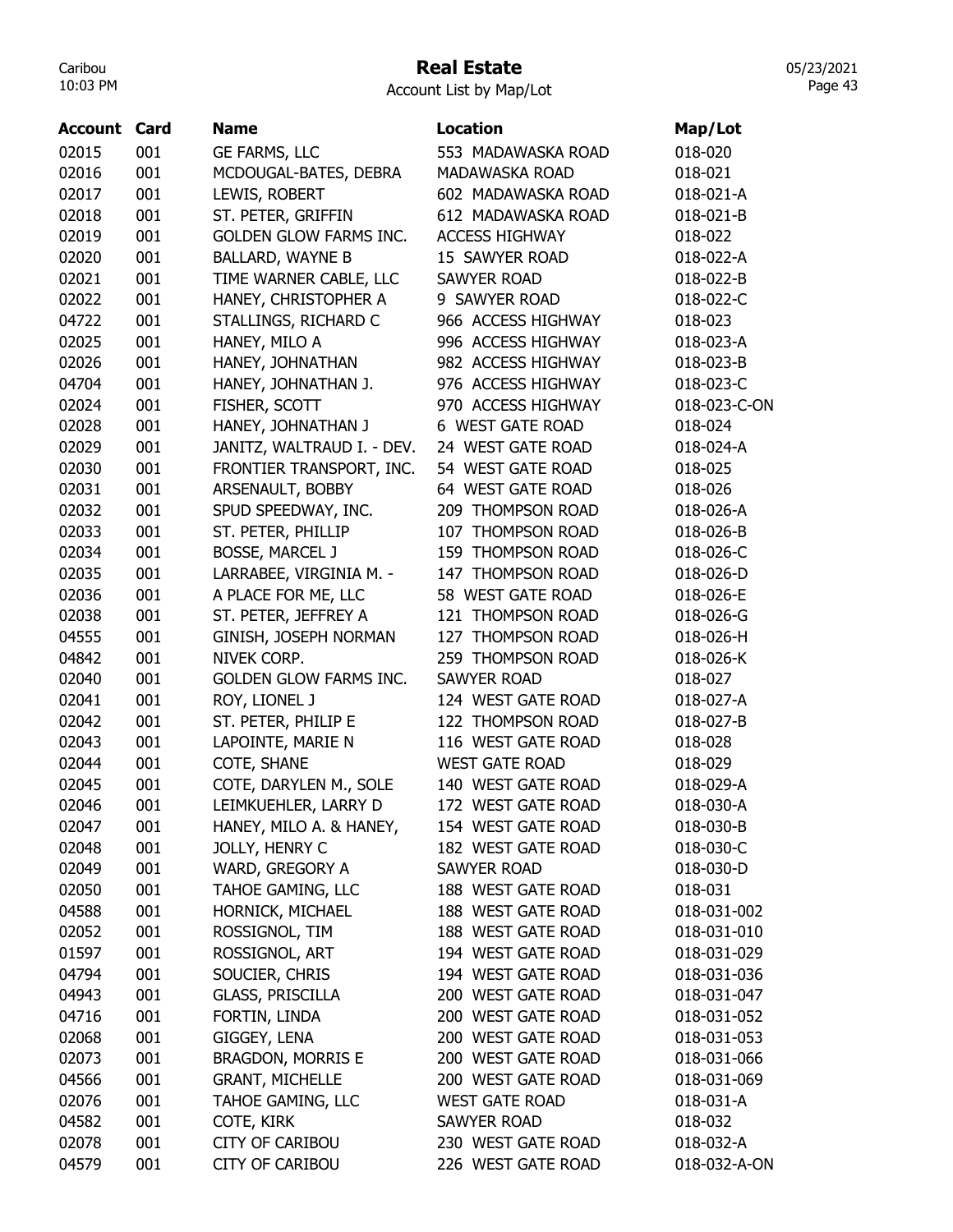## Real Estate

05/23/2021 Page 44

| <b>Account</b> | Card | <b>Name</b>                    | <b>Location</b>       | Map/Lot   |
|----------------|------|--------------------------------|-----------------------|-----------|
| 02080          | 001  | <b>CITY OF CARIBOU</b>         | 210 WEST GATE ROAD    | 018-032-B |
| 02081          | 001  | DEAD RIVER COMPANY             | 250 WEST GATE ROAD    | 018-033   |
| 02082          | 001  | MARTIN, SCOTT A                | 1269 VAN BUREN ROAD   | 019-001   |
| 02083          | 001  | LABBE, PATRICK C               | 1265 VAN BUREN ROAD   | 019-001-A |
| 02084          | 001  | PIERCE, KELLEY J               | 1295 VAN BUREN ROAD   | 019-002-A |
| 02085          | 001  | CARON, GALEN J                 | 1315 VAN BUREN ROAD   | 019-004   |
| 02086          | 001  | MUNIZ, MICHAEL                 | 1317 VAN BUREN ROAD   | 019-005   |
| 02087          | 001  | BOUCHARD, MAYNARD L. -         | 12 EMOND ROAD         | 019-006   |
| 02088          | 001  | SAVOIE, DALE                   | 1316 VAN BUREN ROAD   | 019-007   |
| 02089          | 001  | THERIAULT, CARL                | 1298 VAN BUREN ROAD   | 019-009   |
| 02090          | 001  | FLAGG, TABATHA L               | <b>EMOND ROAD</b>     | 019-009-A |
| 02091          | 001  | FLAGG, TABATHA L               | <b>EMOND ROAD</b>     | 019-009-B |
| 02092          | 001  | FLAGG, TABATHA L               | <b>EMOND ROAD</b>     | 019-009-C |
| 02093          | 001  | FLAGG, TABATHA L               | <b>EMOND ROAD</b>     | 019-009-D |
| 02094          | 001  | SCHMID, PATRICIA A             | <b>EMOND ROAD</b>     | 019-009-E |
| 02095          | 001  | SCHMID, PATRICIA A             | <b>EMOND ROAD</b>     | 019-009-F |
| 02096          | 001  | HERNANDEZ, SANDRA M            | <b>EMOND ROAD</b>     | 019-009-G |
| 02097          | 001  | <b>KERBER, ROBERT T</b>        | 102 EMOND ROAD        | 019-009-H |
| 02099          | 001  | BEAULIEU, MATTHEW W            | <b>EMOND ROAD</b>     | 019-009-K |
| 02100          | 001  | BEAULIEU, MATTHEW W            | <b>EMOND ROAD</b>     | 019-009-L |
| 02101          | 001  | MADORE, RYAN                   | 122 EMOND ROAD        | 019-009-M |
| 02102          | 001  | O'NEAL, JOHN J                 | 134 EMOND ROAD        | 019-009-N |
| 02104          | 001  | THERIAULT, GENE &              | 1284 VAN BUREN ROAD   | 019-010   |
| 02105          | 001  | MARTIN, SCOTT A                | 1284 VAN BUREN ROAD   | 019-010-B |
| 02106          | 001  | <b>BOUCHER, TRAWN B</b>        | 1272 VAN BUREN ROAD   | 019-011   |
| 02107          | 001  | <b>OUTING, HENRY R</b>         | 1236 VAN BUREN ROAD   | 019-012-A |
| 02108          | 001  | BOUCHARD, SCOTT A. ET AL       | 1240 VAN BUREN ROAD   | 019-012-B |
| 02109          | 001  | MISHAAN, JONATHAN              | 1212 VAN BUREN ROAD   | 019-013   |
| 02110          | 001  | <b>CITY OF CARIBOU</b>         | <b>VAN BUREN ROAD</b> | 019-016   |
| 02111          | 001  | <b>CITY OF CARIBOU</b>         | 1186 VAN BUREN ROAD   | 019-017   |
| 02112          | 001  | <b>BOUCHARD, CRAIG D</b>       | 1086 VAN BUREN ROAD   | 019-018   |
| 02113          | 001  | <b>BOUCHARD, CRAIG D</b>       | 1086 VAN BUREN ROAD   | 019-018-A |
| 02114          | 001  | <b>TOOTHAKER, BROCK</b>        | 1070 VAN BUREN ROAD   | 019-019   |
| 02115          | 001  | <b>BOUCHARD, RICKEY A</b>      | 132 VAN BUREN ROAD    | 019-020   |
| 02116          | 001  | COLLINS, PATRICIA D. ET AL     | 1046 VAN BUREN ROAD   | 019-020-A |
| 02117          | 001  | <b>BOUCHARD, CHAD</b>          | 45 CEDAR HILL LANE    | 019-021-A |
| 02119          | 001  | SMITH, BRANDON                 | PLANTE ROAD           | 019-022-A |
| 02120          | 001  | GRIFFETH, ROBERT A.            | 481 PLANTE ROAD       | 019-024   |
| 02121          | 001  | LAFRANCOIS, ALBERT J           | 461 PLANTE ROAD       | 019-024-A |
| 02123          | 001  | <b>GRIFFETH, ROBERT A</b>      | 480 PLANTE ROAD       | 019-025   |
| 05132          | 001  | LATHAM, JOHN THOMAS JR         | PLANTE ROAD           | 019-025-A |
| 02124          | 001  | BEAUPRE, LESTER H              | 292 EMOND ROAD        | 019-026   |
| 02125          | 001  | DEVOE, TOBIE A                 | 256 EMOND ROAD        | 019-026-A |
| 02126          | 001  | LARRABEE, JOSEPH C             | 158 EMOND ROAD        | 019-027   |
| 04874          | 001  | POOLER, TODD M                 | 238 EMOND ROAD        | 019-027-A |
| 02127          | 001  | BERNARDINI, CHARLES A          | 280 EMOND ROAD        | 019-028   |
| 02128          | 001  | <b>GUERRETTE, ANTHONY R</b>    | <b>BRISSETTE ROAD</b> | 020-003   |
| 02129          | 001  | <b>GUERRETTE TRUST UNDER</b>   | 210 BRISSETTE ROAD    | 020-004   |
| 02130          | 001  | <b>BOUCHARD, LOTTIE - LIFE</b> | 204 BRISSETTE ROAD    | 020-004-A |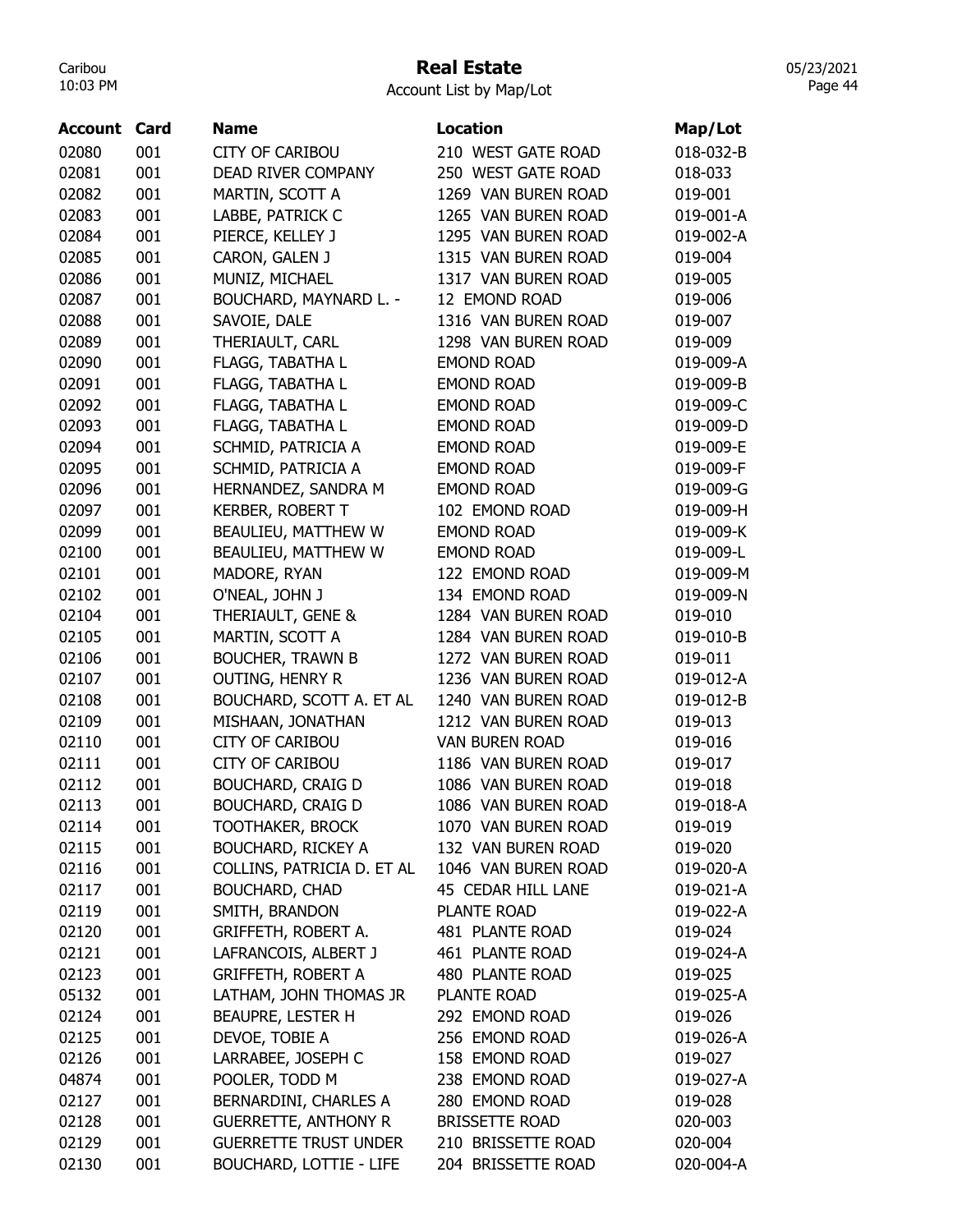### Real Estate

| Account | Card | <b>Name</b>                  | <b>Location</b>       | Map/Lot   |
|---------|------|------------------------------|-----------------------|-----------|
| 02131   | 001  | <b>GUERRETTE TRUST UNDER</b> | <b>BRISSETTE ROAD</b> | 020-005   |
| 02144   | 001  | SMITH HOLDING COMPANY,       | <b>BRISSETTE ROAD</b> | 020-006   |
| 02132   | 001  | DUBAY, HAROLD P              | 196 BRISSETTE ROAD    | 020-006-A |
| 02133   | 001  | <b>GUERRETTE FARMS CORP</b>  | <b>BRISSETTE ROAD</b> | 020-006-B |
| 02134   | 001  | DUBAY, ALOUIDA C             | 188 BRISSETTE ROAD    | 020-006-C |
| 02135   | 001  | STAIRS, CHRISTOPHER K        | <b>BRISSETTE ROAD</b> | 020-006-D |
| 02136   | 001  | <b>GUERRETTE FARMS CORP</b>  | <b>BRISSETTE ROAD</b> | 020-007   |
| 02137   | 001  | MORNEAULT, O'NEAL            | 139 BRISSETTE ROAD    | 020-008-A |
| 02138   | 001  | SMITH HOLDING COMPANY,       | 111 BRISSETTE ROAD    | 020-009   |
| 05083   | 001  | MASSE, MICHAEL J             | <b>BRISSETTE ROAD</b> | 020-009-A |
| 05094   | 001  | MASSE, MICHAEL J             | MAD DAM ROAD          | 020-009-B |
| 02139   | 001  | <b>GUERRETTE FARMS CORP</b>  | <b>BRISSETTE ROAD</b> | 020-010   |
| 02140   | 001  | STAIRS, DANIEL               | 86 BRISSETTE ROAD     | 020-010-A |
| 02141   | 001  | STAIRS, CHRISTOPHER K        | 160 BRISSETTE ROAD    | 020-010-B |
| 02142   | 001  | MARTIN, ROBERT J             | 71 BRISSETTE ROAD     | 020-011-E |
| 02143   | 001  | WILLETT, CALEB               | 22 BRISSETTE ROAD     | 020-012   |
| 05082   | 001  | ST. PETER, RENE JR           | 30 BRISSETTE ROAD     | 020-012-B |
| 02145   | 001  | THOMPSON, FRED J             | <b>BRISSETTE ROAD</b> | 020-013-A |
| 02146   | 001  | KELLY, JAMES L               | 320 ALBAIR ROAD       | 020-013-B |
| 02147   | 001  | MORIN, DANNY J               | 376 ALBAIR ROAD       | 020-013-G |
| 02148   | 001  | WHITE, JERRY T               | <b>ALBAIR ROAD</b>    | 020-014-A |
| 04584   | 001  | WHITE, JERRY                 | <b>ALBAIR ROAD</b>    | 020-014-B |
| 02150   | 001  | <b>BOUCHER, MARK L</b>       | 425 ALBAIR ROAD       | 020-014-C |
| 02151   | 001  | <b>GUERRETTE FARMS CORP.</b> | <b>ALBAIR ROAD</b>    | 020-015   |
| 02152   | 001  | BIELLO, MARIAH               | <b>ALBAIR ROAD</b>    | 020-015-A |
| 02153   | 001  | <b>GUERRETTE FARMS CORP</b>  | 295 ALBAIR ROAD       | 020-016   |
| 02154   | 001  | <b>BOUCHARD, RICKEY A</b>    | 295 ALBAIR ROAD       | 020-016-A |
| 02155   | 001  | MARTIN, NORMAN J JR          | 369 ALBAIR ROAD       | 020-016-B |
| 02156   | 001  | MARTIN, SCOTT ALLEN          | 259 ALBAIR ROAD       | 020-016-C |
| 04873   | 001  | MARTIN, CARISSA LYN          | 229 ALBAIR ROAD       | 020-016-E |
| 04928   | 001  | MARTIN, BILLIE-JO            | 329 ALBAIR ROAD       | 020-016-F |
| 05049   | 001  | <b>BOUCHARD, RICKEY A</b>    | 305 ALBAIR ROAD       | 020-016-G |
| 02158   | 001  | <b>BOUCHARD, RICKEY A</b>    | <b>BELANGER ROAD</b>  | 020-017   |
| 02159   | 001  | PINETTE, CARL                | 219 ALBAIR ROAD       | 020-017-B |
| 02160   | 001  | DAMBOISE, BENTON             | 203 ALBAIR ROAD       | 020-018   |
| 02161   | 001  | <b>GUERRETTE, RYAN P</b>     | <b>BRISSETTE ROAD</b> | 020-019   |
| 02162   | 001  | GAUNCE-MCCULLOUGH,           | 181 ALBAIR ROAD       | 020-019-A |
| 02163   | 001  | <b>GUERRETTE, ANTHONY</b>    | <b>VAN BUREN ROAD</b> | 020-020   |
| 02164   | 001  | <b>BOUCHARD, DARRELL L</b>   | 1047 VAN BUREN ROAD   | 020-020-A |
| 02165   | 001  | BEAUPRE, JACOB P             | 1033 VAN BUREN ROAD   | 020-020-B |
| 02166   | 001  | BEAUPRE, JERRY D             | 1037 VAN BUREN ROAD   | 020-021   |
| 02167   | 001  | GENGLER, JUDY V              | 52 ALBAIR ROAD        | 020-022-B |
| 02168   | 001  | <b>GENGLER, LYLE</b>         | <b>BRISSETTE ROAD</b> | 020-022-C |
| 02169   | 001  | <b>GENGLER, LYLE</b>         | <b>BRISSETTE ROAD</b> | 020-022-D |
| 02170   | 001  | <b>GENGLER, LYLE</b>         | <b>BRISSETTE ROAD</b> | 020-022-E |
| 02171   | 001  | <b>GENGLER, LYLE</b>         | <b>BRISSETTE ROAD</b> | 020-022-F |
| 02172   | 001  | ALA, LINDA M                 | 94 ALBAIR ROAD        | 020-022-G |
| 02173   | 001  | SM TRUST                     | 112 ALBAIR ROAD       | 020-022-H |
| 02174   | 001  | SM TRUST                     | ALBAIR ROAD           | 020-022-J |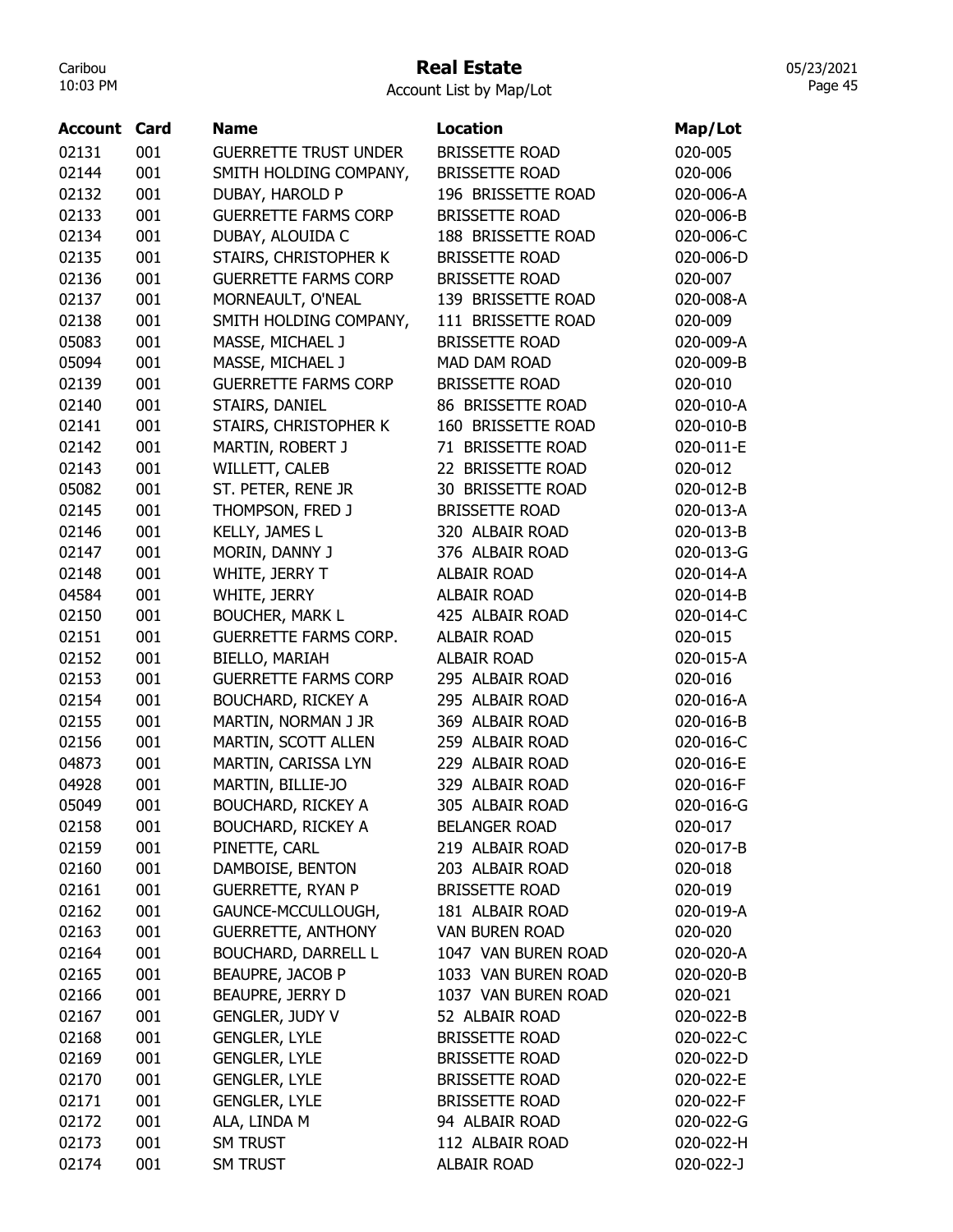# Real Estate

Account List by Map/Lot

| Account | Card | <b>Name</b>                    | Location                | Map/Lot    |
|---------|------|--------------------------------|-------------------------|------------|
| 02177   | 001  | ST. PETER, RICHARD             | 142 ALBAIR ROAD         | 020-022-M  |
| 02178   | 001  | MARTIN, MILTON D. &            | 150 ALBAIR ROAD         | 020-022-N  |
| 04604   | 001  | POTTER, JEFFREY M              | 160 ALBAIR ROAD         | 020-022-P  |
| 02180   | 001  | MAZEROLLE, MADELEINE           | 1077 VAN BUREN ROAD     | 020-023    |
| 02181   | 001  | <b>BOUCHARD POTATO</b>         | <b>VAN BUREN ROAD</b>   | 020-024-A  |
| 02182   | 001  | LAMONDA, DEBRA A               | 1107 VAN BUREN ROAD     | 020-024-B  |
| 02183   | 001  | POOLER, EULA &                 | 1147 VAN BUREN ROAD     | 020-025    |
| 02184   | 001  | CHAMPAGNE, RONALD A., JR.      | 1167 VAN BUREN ROAD     | 020-026    |
| 02185   | 001  | BERUBE, FLORENTINE             | 1189 VAN BUREN ROAD     | 020-027    |
| 04740   | 001  | MISHAAN, JONATHAN &            | 1217 VAN BUREN ROAD     | 020-028    |
| 02187   | 001  | MARTIN, HERMAN G. &            | <b>VAN BUREN ROAD</b>   | 020-028-A  |
| 02188   | 001  | CAMUSO, JOHN                   | <b>BELANGER ROAD</b>    | 020-031    |
| 02189   | 001  | LANDEEN, ERIC M                | 567 BELANGER ROAD       | 020-031-A  |
| 02190   | 001  | AMBER CAT LLC                  | <b>BELANGER ROAD</b>    | 020-031-B  |
| 02191   | 001  | UNITED STATES OF AMERICA       | 225 MAD DAM ROAD        | 020-032    |
| 02192   | 001  | SODERBERG COMPANY, INC.        | <b>SAWYER ROAD</b>      | 021-001    |
| 02193   | 001  | HERSEY, WILLIAM K              | <b>SAWYER ROAD</b>      | 021-001-A  |
| 02194   | 001  | HANEY, KENNETH J               | <b>SAWYER ROAD</b>      | 021-001-B  |
| 02195   | 001  | HANEY, NATHAN                  | 913 MADAWASKA ROAD      | 021-003    |
| 02197   | 001  | MARTIN, SCOTT A                | MADAWASKA ROAD          | 021-003-A  |
| 04798   | 001  | MCGRAW, DAVID                  | 913 MADAWASKA ROAD      | 021-003-ON |
| 02198   | 001  | LEWIS, BRYANT J., SR.          | 871 MADAWASKA ROAD      | 021-004    |
| 02199   | 001  | LEWIS, JAMES A                 | 851 MADAWASKA ROAD      | 021-004-A  |
| 02200   | 001  | WILLIAMS, JERRY H              | MADAWASKA ROAD          | 021-005    |
| 02201   | 001  | THIBODEAU, WILLIAM J           | 835 MADAWASKA ROAD      | 021-005-A  |
| 02202   | 001  | RANDAZZO, DANIEL T             | 831 MADAWASKA ROAD      | 021-005-B  |
| 02203   | 001  | <b>GOLDEN GLOW FARMS INC.</b>  | MADAWASKA ROAD          | 021-006    |
| 02204   | 001  | <b>BLACKISTONE, FRANKLIN J</b> | 808 MADAWASKA ROAD      | 021-006-A  |
| 02205   | 001  | ST. PETER, RICHARD R           | MADAWASKA ROAD          | 021-008    |
| 04666   | 001  | COKER, JASON JOHN              | 758 MADAWASKA ROAD      | 021-008-A  |
| 02207   | 001  | HAZELL, ANNETTE                | 734 MADAWASKA ROAD      | 021-008-B  |
| 02208   | 001  | MERCHANT, LEON L               | MADAWASKA ROAD          | 021-008-C  |
| 02209   | 001  | MCGRAW, DONALD                 | 748 MADAWASKA ROAD      | 021-008-D  |
| 02210   | 001  | LARSON, STEPHEN                | 723 MADAWASKA ROAD      | 021-011    |
| 02211   | 001  | RINALDO, CAROL                 | 759 MADAWASKA ROAD      | 021-011-A  |
| 02212   | 001  | ESPLING, DEBRA                 | <b>18 NEBRASKA ROAD</b> | 021-011-B  |
| 02213   | 001  | RINALDO, CAROL                 | 759 MADAWASKA ROAD      | 021-011-C  |
| 02214   | 001  | WILLIAMS, JERRY                | <b>NEBRASKA ROAD</b>    | 021-011-D  |
| 02215   | 001  | FITZHERBERT, JEFFREY L         | 8 NEBRASKA ROAD         | 021-011-E  |
| 02217   | 001  | O'HARA, THOMAS E               | 91 NEBRASKA ROAD        | 021-012-B  |
| 02218   | 001  | <b>KERN, WALTER</b>            | 712 MADAWASKA ROAD      | 021-013    |
| 02219   | 001  | JOHNDRO, STEPHEN R             | 718 MADAWASKA ROAD      | 021-013-A  |
| 02220   | 001  | BOUCHARD, DEBRA M.             | 684 MADAWASKA ROAD      | 021-013-B  |
| 02221   | 001  | LITTLE, KELLY A                | 692 MADAWASKA ROAD      | 021-013-C  |
| 02222   | 001  | MCGILL, CAROLYN M              | 674 MADAWASKA ROAD      | 021-014    |
| 02223   | 001  | DAMBOISE, VINCENT              | 632 MADAWASKA ROAD      | 021-015    |
| 02224   | 001  | <b>OSSENFORT, TONYA L</b>      | 656 MADAWASKA ROAD      | 021-015-A  |
| 02225   | 001  | SALCH, RAYMOND F JR            | 678 MADAWASKA ROAD      | 021-015-B  |
| 02226   | 001  | UNIVERSITY OF MAINE            | <b>NEBRASKA ROAD</b>    | 021-017    |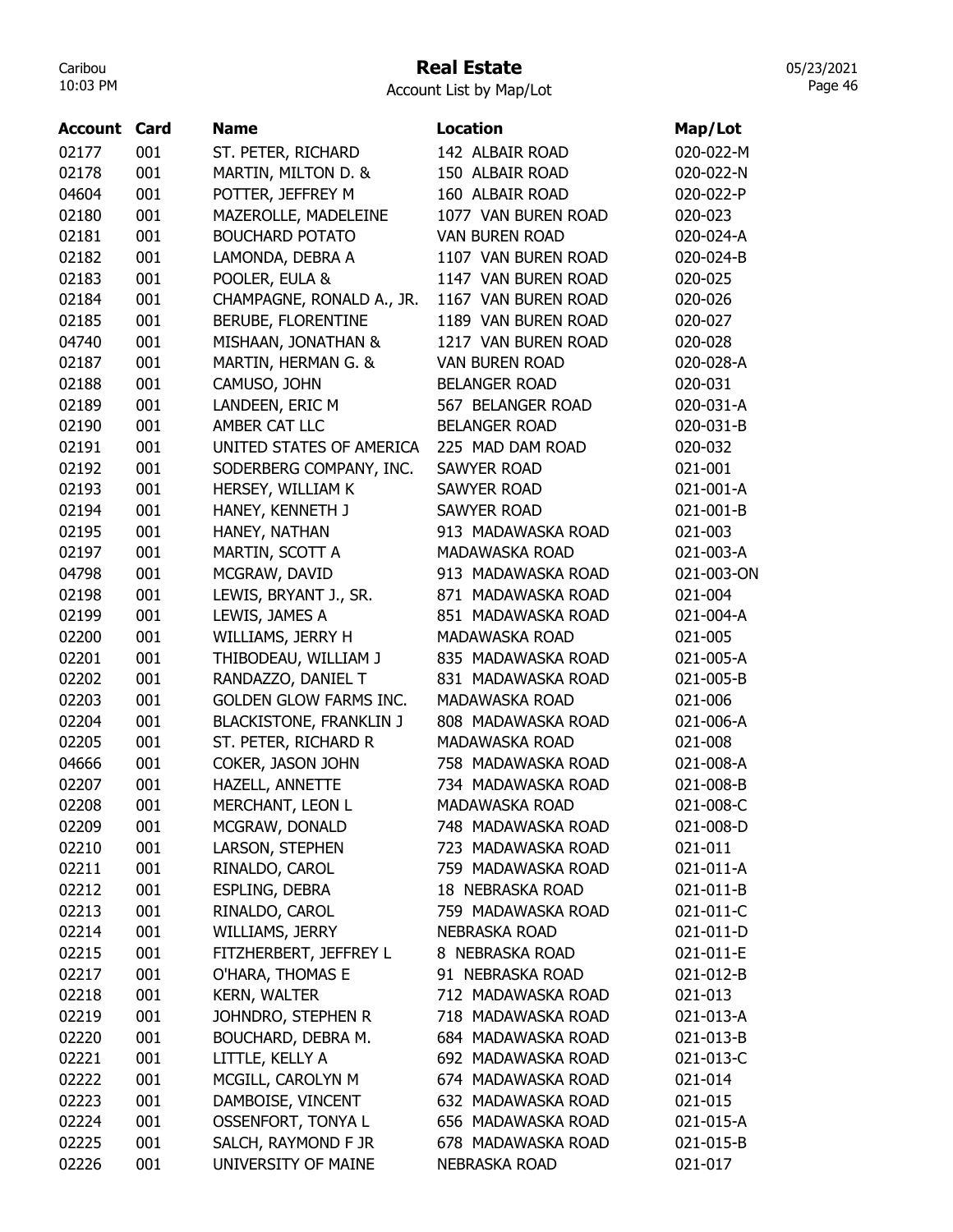## Real Estate

Account List by Map/Lot

| <b>Account</b> | Card | <b>Name</b>              | <b>Location</b>       | Map/Lot      |
|----------------|------|--------------------------|-----------------------|--------------|
| 02227          | 001  | UNITED STATES OF AMERICA | <b>WEST GATE ROAD</b> | 021-018      |
| 02228          | 001  | LORING DEVELOPMENT       | <b>WEST GATE ROAD</b> | 021-018-A    |
| 05014          | 001  | WILLIAMS, JERRY          | <b>NEBRASKA ROAD</b>  | 021-018-B    |
| 02229          | 001  | ROMAN CATHOLIC BISHOP OF | 1123 VAN BUREN ROAD   | 022-001      |
| 02230          | 001  | ROMAN CATHOLIC BISHOP OF | 1143 VAN BUREN ROAD   | 022-001-A    |
| 02231          | 001  | PLOURDE, LARRY           | 1134 VAN BUREN ROAD   | 022-003      |
| 02232          | 001  | <b>CITY OF CARIBOU</b>   | <b>VAN BUREN ROAD</b> | 022-004-A    |
| 02233          | 001  | ST. PETER, LEONA J       | 1120 VAN BUREN ROAD   | 022-005      |
| 02234          | 001  | ST. PETER, LEONA         | 1116 VAN BUREN ROAD   | 022-007      |
| 02235          | 001  | DONN, DAVID              | 1112 VAN BUREN ROAD   | 022-008      |
| 02236          | 001  | HARTLEY, TRACY           | 1110 VAN BUREN ROAD   | 022-009      |
| 02237          | 001  | CARON, GARLAND L         | 1106 VAN BUREN ROAD   | 022-009-A    |
| 02238          | 001  | CARON, GARLAND L         | 1102 VAN BUREN ROAD   | 022-009-A-ON |
| 02239          | 001  | <b>BOUCHARD POTATO</b>   | 1093 VAN BUREN ROAD   | 022-010      |
| 02240          | 001  |                          | 1086 VAN BUREN ROAD   | 022-011      |
| 05042          |      | BOUCHARD, RICKEY A       | OFF VAN BUREN ROAD    |              |
|                | 001  | <b>BOUCHARD, CRAIG D</b> |                       | 022-011-A    |
| 05043          | 001  | <b>BOUCHARD POTATO</b>   | 1086 VAN BUREN ROAD   | 022-011-B    |
| 05133          | 001  | E BOUCHARD COMPANY       | 1086 VAN BUREN ROAD   | 022-011-B-01 |
| 02241          | 001  | MICHAUD, PAUL A          | 1085 VAN BUREN ROAD   | 022-012      |
| 02242          | 001  | MARTIN, ROBERT J         | 1066 VAN BUREN ROAD   | 022-013      |
| 02243          | 001  | NADEAU, TONY             | 1060 VAN BUREN ROAD   | 022-014      |
| 02244          | 001  | NADEAU, TONY             | 1058 VAN BUREN ROAD   | 022-015      |
| 02245          | 001  | NADEAU, MELISSA          | 1054 VAN BUREN ROAD   | 022-016      |
| 02246          | 001  | SHAW, TOMMY, SPECIAL     | 1053 VAN BUREN ROAD   | 022-017      |
| 02247          | 001  | <b>CLAYTON, MARTY</b>    | 9 ALBAIR ROAD         | 022-018      |
| 02248          | 001  | <b>CLAYTON, MARTY</b>    | <b>ALBAIR ROAD</b>    | 022-018-A    |
| 02249          | 001  | <b>GRASS, APRIL L</b>    | 1065 VAN BUREN ROAD   | 022-019      |
| 04657          | 001  | PRETTYMAN, RALPH E       | 10 ALBAIR ROAD        | 022-020      |
| 02251          | 001  | CARON, ALBERT            | 14 ALBAIR ROAD        | 022-021      |
| 02252          | 001  | CARON, ALBERT            | 16 ALBAIR ROAD        | 022-022      |
| 02253          | 001  | OLSON, GARY E, JR.       | 22 ALBAIR ROAD        | 022-024      |
| 02254          | 001  | DRAKE, TYLER K           | 26 ALBAIR ROAD        | 022-025      |
| 02255          | 001  | NADEAU, CLARENCE L JR    | 28 ALBAIR ROAD        | 022-026      |
| 04869          | 001  | ST. PETER, RAYMOND       | 30 ALBAIR ROAD        | 022-027      |
| 02256          | 001  | CARON, MICHAEL P         | 32 ALBAIR ROAD        | 022-028      |
| 02257          | 001  | MARTIN, VIRGINIA         | 36 ALBAIR ROAD        | 022-029      |
| 02258          | 001  | ST. PETER GROUP, THE     | 40 ALBAIR ROAD        | 022-030      |
| 02259          | 001  | CARON, LOUIS & MURIEL -  | 46 ALBAIR ROAD        | 022-031      |
| 02260          | 001  | THERIAULT, LAURANE D -   | 1057 VAN BUREN ROAD   | 022-032      |
| 02261          | 001  | BELANGER, PHYLLIS A      | 19 MACARTHUR AVENUE   | 023-001      |
| 02262          | 001  | THERIAULT, ROBERT L      | 4 MORGAN DRIVE        | 023-002      |
| 02263          | 001  | SHELDON, RICHARD E III   | 7 MACARTHUR AVENUE    | 023-003      |
| 02264          | 001  | SOBLE, MARILYN           | 3 MACARTHUR AVENUE    | 023-004      |
| 02265          | 001  | LABBE, WILBUR G          | 479 MAIN STREET       | 023-005      |
| 02266          | 001  | MICHAUD, MICHAEL PAUL &  | 8 ALEXANDER AVE       | 023-006      |
| 02267          | 001  | MARQUIS, RINO            | 6 MORGAN DRIVE        | 023-007      |
| 02268          | 001  | UNITED PENTECOSTAL       | 48 LAFAYETTE ST       | 023-009      |
| 02270          | 001  | PREMIER PLOW LLC         | 54 LAFAYETTE ST       | 023-010-A    |
| 02271          | 001  | BELANGER, WILLIAM        | 62 LAFAYETTE ST       | 023-010-C    |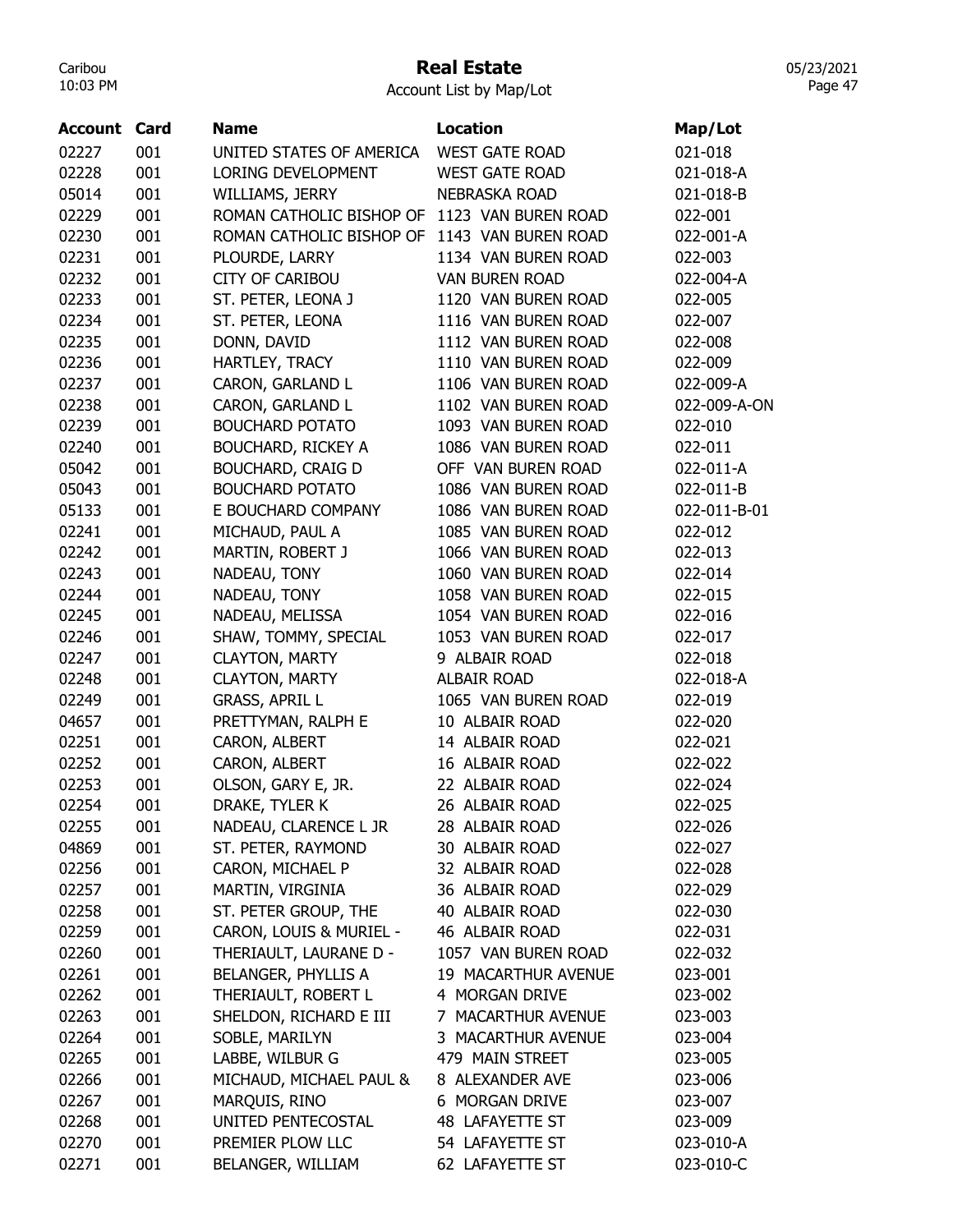# Real Estate

Account List by Map/Lot

| Account        | Card | <b>Name</b>                              | <b>Location</b>         |           |
|----------------|------|------------------------------------------|-------------------------|-----------|
|                |      |                                          |                         | Map/Lot   |
| 02272          | 001  | HAMLIN, JON M                            | <b>ALEXANDER AVE</b>    | 023-011   |
| 02273          | 001  | HAMLIN, JON M                            | 12 MORGAN DRIVE         | 023-012   |
| 02274          | 001  | PELLETIER, ELEANOR M                     | 11 MORGAN DRIVE         | 023-013   |
| 02275          | 001  | AIKEN, GARY D                            | 471 MAIN STREET         | 023-014   |
| 02276          | 001  | WRIGHT, FREEMAN H JR                     | 8 MONTGOMERY AVENUE     | 023-015   |
| 02277          | 001  | SUTHERLAND, WILLIS R                     | 16 MORGAN DRIVE         | 023-016   |
| 02278          | 001  | BELANGER, WILLIAM J                      | MONTGOMERY AVEN         | 023-017   |
| 02279          | 001  | MECHALKO, LISA L                         | 19 MONTGOMERY AVENUE    | 023-018   |
| 02280          | 001  | KELLEY, ANTHONY L                        | 13 MONTGOMERY AVEN      | 023-019   |
| 02281          | 001  | WALKER ENTERPRISES, LLC                  | MONTGOMERY AVENUE       | 023-020   |
| 02282          | 001  | WALKER ENTERPRISES, LLC                  | 465 MAIN STREET         | 023-021   |
| 02283          | 001  | <b>JANDREAU FAMILY TRUST</b>             | 461 MAIN STREET         | 023-022   |
| 02284          | 001  | <b>WALKER, THEODORE J</b>                | 8 SCENIC DRIVE          | 023-023   |
| 02285          | 001  | WARDWELL, KIMBERLY R                     | 11 SCENIC DRIVE         | 023-024   |
| 02286          | 001  | MORIN, EDGAR                             | 7 SCENIC DRIVE          | 023-025   |
| 02287          | 001  | <b>GAGNON, MARY C</b>                    | 457 MAIN STREET         | 023-025-A |
| 02288          | 001  | BEAULIEU, SHAWN L                        | 453 MAIN STREET         | 023-026   |
| 02289          | 001  | <b>GREEN MEADOW</b>                      | 10 OAK AVENUE           | 023-027   |
| 02290          | 001  | BOURGOINE, DANIEL J                      | 14 OAK AVENUE           | 023-028   |
| 02291          | 001  | MATTILA, LILLIAN - LIFE                  | 18 OAK AVENUE           | 023-029   |
| 02292          | 001  | VAN TRUMP, JEFFREY N                     | 20 OAK AVENUE           | 023-030   |
| 02293          | 001  | <b>GREEN MEADOW</b>                      | <b>OAK AVENUE</b>       | 023-031   |
| 02294          | 001  | DERRY, CLIFFORD T., SR. AND              | 29 OAK AVENUE           | 023-033   |
| 02295          | 001  | BELOUNGIE, LANCE P                       | 27 OAK AVENUE           | 023-034   |
| 02296          | 001  | KIRSCHMANN, JESSICA L                    | 23 OAK AVENUE           | 023-035   |
| 02297          | 001  | MICHAUD, HEATHER L                       | 21 OAK AVENUE           | 023-036   |
| 02298          | 001  | BOYD, KASIE L                            | 19 OAK AVENUE           | 023-037   |
| 02299          | 001  | PELKEY, LAURA A MILLIARD-                | 17 OAK AVENUE           | 023-038   |
| 02300          | 001  | HEWITT, GORDON                           | 13 OAK AVENUE           | 023-039   |
| 02301          | 001  | <b>BOSSIE, RICKY</b>                     | <b>6 SUMMIT STREET</b>  | 023-040   |
| 04549          | 001  | CANTAFIO, VINCENT F                      | 10 SUNRISE AVENUE       | 023-041-B |
|                | 001  |                                          | SUNRISE AVENUE          |           |
| 04598          |      | CANTAFIO, VINCENT F                      |                         | 023-041-C |
| 02304<br>02305 | 001  | DOW, WILMA M                             | <b>16 SUMMIT STREET</b> | 023-043   |
|                | 001  | CARIBOU UTILITIES DISTRICT SUMMIT STREET |                         | 023-044   |
| 02306          | 001  | THOMAS, ELVIN A                          | 441 MAIN STREET         | 023-045   |
| 02307          | 001  | THOMAS, ELVIN A                          | 447 MAIN STREET         | 023-045-A |
| 02308          | 001  | JOHNSTON, DANA L                         | 435 MAIN STREET         | 023-047   |
| 02309          | 001  | STUBBS, SCOTT D                          | 8 HIGHLAND AVENUE       | 023-047-A |
| 02310          | 001  | BELL, MARJORIE M                         | 7 HIGHLAND AVENUE       | 023-050   |
| 02311          | 001  | <b>GAGNON'S RENTAL</b>                   | 423 MAIN STREET         | 023-051   |
| 02312          | 001  | BURBY, RAYMOND L                         | 417 MAIN STREET         | 023-052   |
| 02313          | 001  | MICHAUD, SCOTT                           | <b>MAIN STREET</b>      | 023-053   |
| 02314          | 001  | THERIAULT, BRENDA L                      | 413 MAIN STREET         | 023-054   |
| 02315          | 001  | A PLACE FOR ME, LLC                      | 30 SUMMIT STREET        | 023-055   |
| 02316          | 001  | AKERSON, JEFFREY                         | 10 RUSS STREET          | 024-002   |
| 04514          | 001  | FORSMAN, JOSHUA BRIAN                    | 16 RUSS STREET          | 024-003   |
| 02318          | 001  | MITCHELL, AMY                            | 18 RUSS STREET          | 024-004   |
| 02319          | 001  | MITCHELL, WILLIAM B SR                   | 20 RUSS STREET          | 024-005   |
| 02320          | 001  | <b>BECHTEL, ERICK R</b>                  | 24 RUSS STREET          | 024-006   |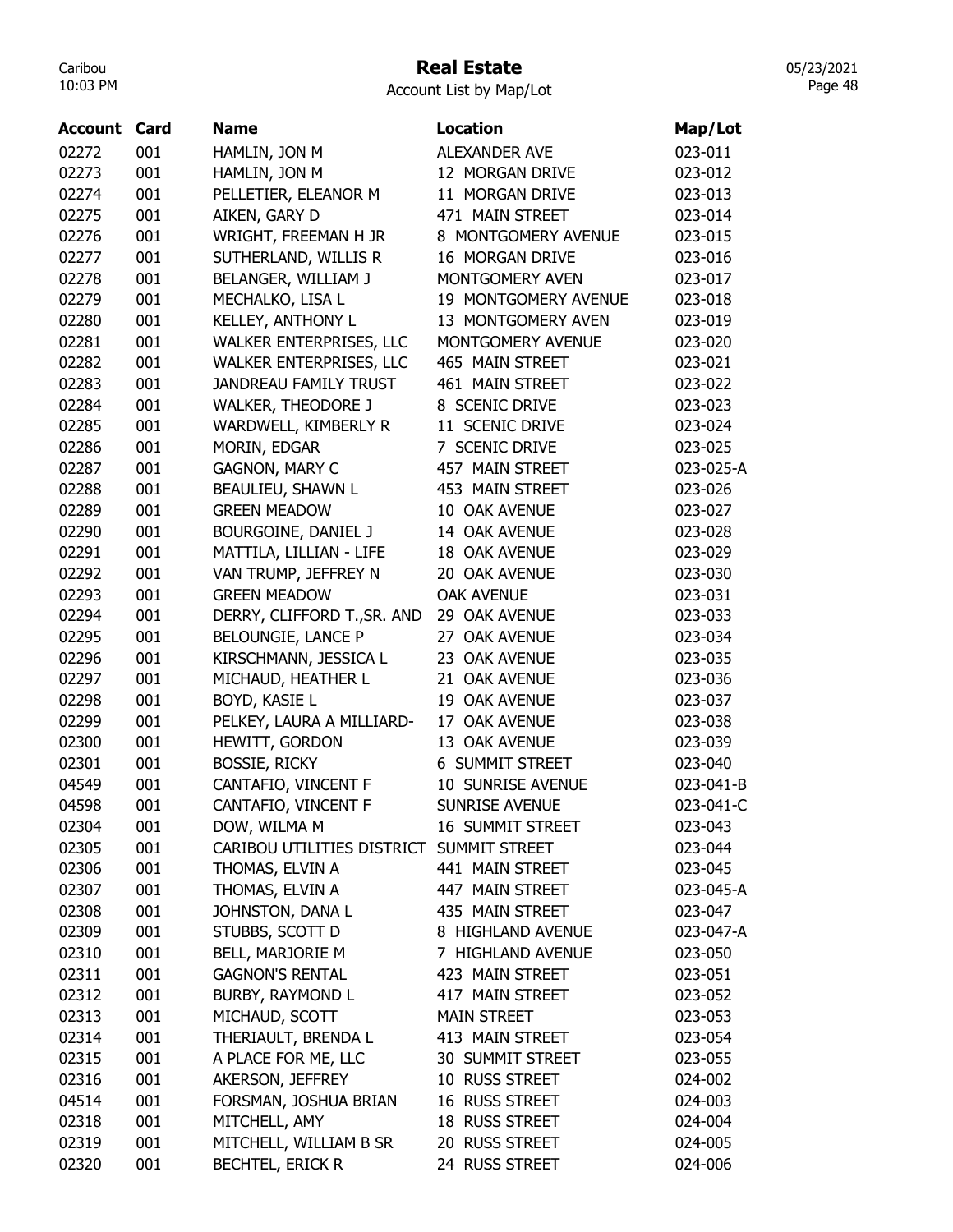# Real Estate

Account List by Map/Lot

| <b>Account Card</b> |     | <b>Name</b>              | <b>Location</b>          | Map/Lot   |
|---------------------|-----|--------------------------|--------------------------|-----------|
| 02321               | 001 | BELANGER, GREGORY A      | 32 RUSS STREET           | 024-007   |
| 02322               | 001 | ADAMS, LARRY             | 34 RUSS STREET           | 024-008   |
| 02323               | 001 | DRAKE, ELIZABETH B       | 36 RUSS STREET           | 024-008-A |
| 02324               | 001 | PLOURDE, BRENT N. &      | 40 RUSS STREET           | 024-008-C |
| 02325               | 001 | TSANG, CHI HONG          | 46 RUSS STREET           | 024-008-D |
| 02326               | 001 | OUELLETTE, LEOLA T       | 48 RUSS STREET           | 024-008-E |
| 02327               | 001 | DUMOND, CLAUDETTE        | 50 RUSS STREET           | 024-008-F |
| 02328               | 001 | FRANKLIN, JEFF           | 56 RUSS STREET           | 024-008-G |
| 02329               | 001 | SLEEPER, MARK            | 66 RUSS STREET           | 024-009   |
| 02330               | 001 | CURRIER, DALE R          | <b>RUSS STREET (OFF)</b> | 024-010   |
| 04600               | 001 | QUIST, STEVEN J          | <b>RUSS STREET (OFF)</b> | 024-010-A |
| 04599               | 001 | QUIST, STEVEN J          | 74 RUSS STREET           | 024-011   |
| 02333               | 001 | SKY, SHAWN M             | 78 RUSS STREET           | 024-013   |
| 02334               | 001 | MAHONEY, GRAYDON M       | 84 RUSS STREET           | 024-014   |
| 02335               | 001 | MONTGOMERY, SCOTT L      | 58 VESTA DRIVE           | 024-015   |
| 02336               | 001 | PINETTE, MARK D          | 61 VESTA DRIVE           | 024-015-D |
| 02337               | 001 | TETLOW, DAMIEN LEE       | 59 VESTA DRIVE           | 024-016   |
| 02338               | 001 | NICHOLS, TRACEY E        | 57 VESTA DRIVE           | 024-017   |
| 02339               | 001 | <b>GUERRETTE, JOEL J</b> | 52 VESTA DRIVE           | 024-019   |
| 02340               | 001 | PINETTE, CARLEE A        | 85 RUSS STREET           | 024-020   |
| 02341               | 001 | <b>GAGNON'S RENTAL</b>   | 83 RUSS STREET           | 024-021   |
| 02342               | 001 | BELANGER, SCOTT P        | 81 RUSS STREET           | 024-022   |
| 04638               | 001 | STURZL, TIMOTHY R        | 77 RUSS STREET           | 024-023   |
| 02344               | 001 | TAGGART, VON M           | 69 RUSS STREET           | 024-024-A |
| 02345               | 001 | <b>EMMERT, THOMAS R</b>  | 63 RUSS STREET           | 024-024-B |
| 02346               | 001 | LAHEY, ANTHONY S         | 59 RUSS STREET           | 024-024-C |
| 02347               | 001 | <b>WILCOX, MARIE</b>     | 55 RUSS STREET           | 024-024-D |
| 02348               | 001 | <b>GAGNON'S RENTAL</b>   | 53 RUSS STREET           | 024-024-E |
| 02349               | 001 | JANDREAU, ERIK J         | 49 RUSS STREET           | 024-024-F |
| 02355               | 001 | DINSMORE, RONALD W       | 44 VESTA DRIVE           | 024-024-L |
| 02356               | 001 | THERIAULT, KRISTI ROSE   | <b>48 VESTA DRIVE</b>    | 024-024-M |
| 02357               | 001 | BAKER, AMANDA G          | 43 MARSHALL AVENUE       | 024-025   |
| 02358               | 001 | <b>BRESCIA, CRAIG</b>    | 44 MARSHALL AVENUE       | 024-025-A |
| 02359               | 001 | ALBERT, MATTHEW A        | 37 VESTA DRIVE           | 024-026   |
| 02360               | 001 | FLANNERY, RICHARD L      | 35 VESTA DRIVE           | 024-027   |
| 02361               | 001 | <b>BURGAY, CHARLENE</b>  | 33 VESTA DRIVE           | 024-028   |
| 04591               | 001 | BORGES, JADECYN C        | 31 VESTA DRIVE           | 024-029   |
| 02363               | 001 | RENEY, WAYNE D           | 29 VESTA DRIVE           | 024-030   |
| 02364               | 001 | DYER, BERNARD S          | 27 VESTA DRIVE           | 024-031   |
| 02365               | 001 | NADEAU, RANDY A          | 25 VESTA DRIVE           | 024-032   |
| 02366               | 001 | DAVENPORT, FREDERICK     | 22 VESTA DRIVE           | 024-033   |
| 02367               | 001 | LEVESQUE, BRIAN A        | 26 VESTA DRIVE           | 024-034   |
| 02368               | 001 | ARNO, JODY L             | 30 VESTA DRIVE           | 024-035   |
| 02369               | 001 | MORIN, CYNTHIA           | 32 VESTA DRIVE           | 024-036   |
| 02370               | 001 | DOODY, STEVEN L          | 36 VESTA DRIVE           | 024-037   |
| 02376               | 001 | WONG, JOHN F             | 41 RUSS STREET           | 024-038-F |
| 02377               | 001 | <b>BUBAR, BAYFIELD</b>   | 39 RUSS STREET           | 024-038-G |
| 02378               | 001 | KIEHN, KIMBERLY          | 35 RUSS STREET           | 024-038-H |
| 02379               | 001 | LUND, CALVIN W           | 33 RUSS STREET           | 024-039   |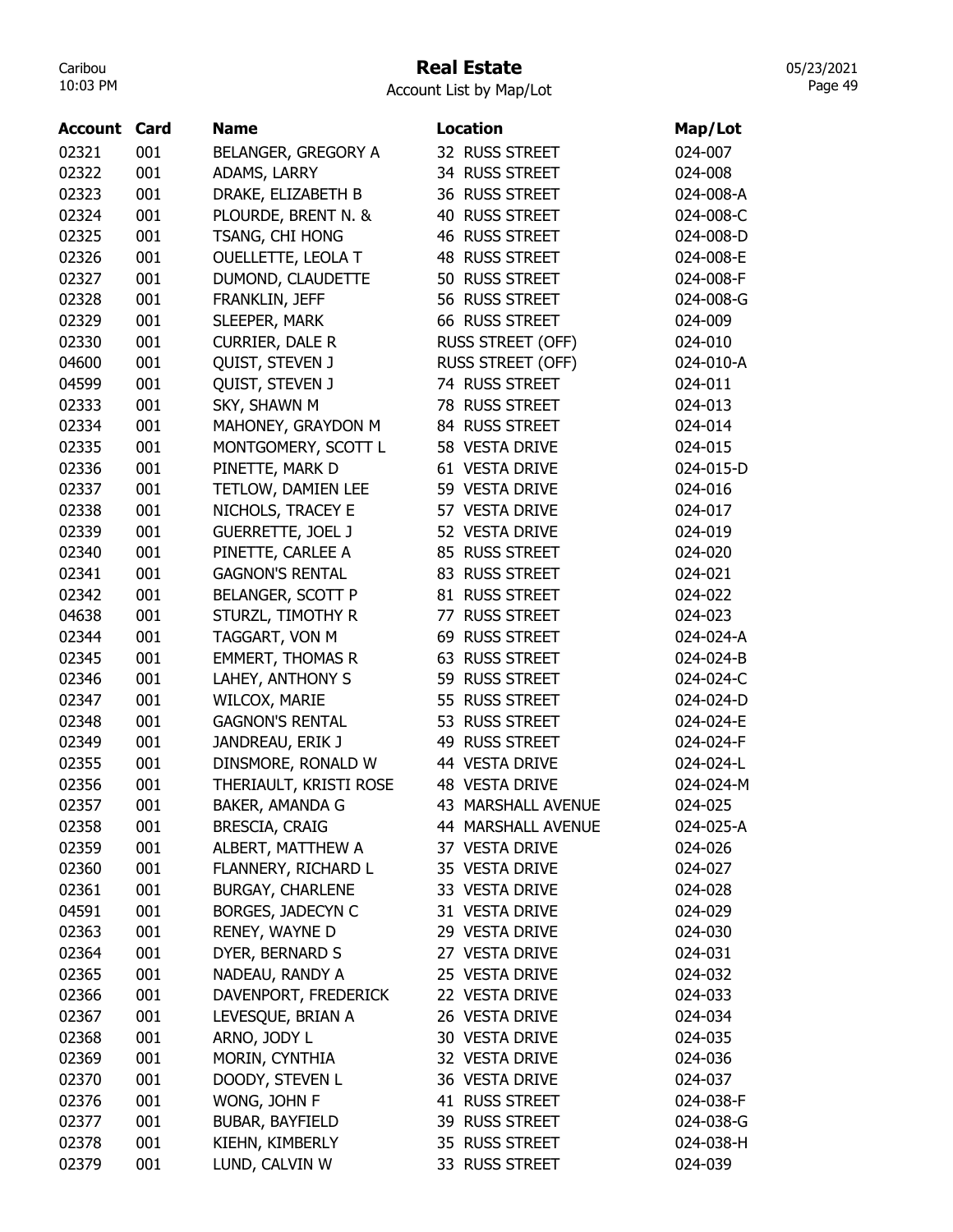# Real Estate

Account List by Map/Lot

| <b>Account Card</b> |     | Name                                        | <b>Location</b>             | Map/Lot   |
|---------------------|-----|---------------------------------------------|-----------------------------|-----------|
| 02380               | 001 | <b>GUERRETTE, ALAN</b>                      | 29 RUSS STREET              | 024-040   |
| 04630               | 001 | THERIAULT, SCOTT A                          | 27 RUSS STREET              | 024-041   |
| 02382               | 001 | <b>BELANGER, GERARD</b>                     | 2 VESTA DRIVE               | 024-042   |
| 02383               | 001 | CRANDALL, KERRY D                           | 6 VESTA DRIVE               | 024-043   |
| 02384               | 001 | MARQUIS, GARY P                             | 4 DORILDA CIRCLE            | 024-044   |
| 02385               | 001 | <b>BELANGER, FRANCIS J</b>                  | 6 DORILDA CIRCLE            | 024-045   |
| 02386               | 001 | SIROIS, VIOLA C. - LIFE                     | 10 DORILDA CIRCLE           | 024-046   |
| 02387               | 001 | PLOURDE, TYLER J                            | 12 DORILDA CIRCLE           | 024-047   |
| 02388               | 001 | DOODY, AARON L                              | 14 DORILDA CIRCLE           | 024-048   |
| 02389               | 001 | FOURNIER, TONI                              | 15 DORILDA CIRCLE           | 024-049   |
| 02390               | 001 | DURRELL, LEE R                              | 13 DORILDA CIRCLE           | 024-050   |
| 02391               | 001 | SHELDON, RICHARD E. &                       | 11 DORILDA CIRCLE           | 024-051   |
| 02392               | 001 | GAGE, CHESTER G                             | 9 DORILDA CIRCLE            | 024-052   |
| 02393               | 001 | PLOURDE, DARRELL G                          | 5 DORILDA CIRCLE            | 024-053   |
| 02394               | 001 | DESCHESNE, ROBERT                           | 3 DORILDA CIRCLE            | 024-054   |
| 02395               | 001 | MOIR, THOMAS A. JR. - LIFE                  | <b>46 WELLINGTON AVENUE</b> | 024-055   |
| 02396               | 001 | BELANGER, JEFFREY V                         | 50 WELLINGTON AVENUE        | 024-056   |
| 02397               | 001 | <b>KEATON, TAMRA J</b>                      | 19 VESTA DRIVE              | 024-057   |
| 02398               | 001 | PATTERSON, FREDERICK E                      | 17 VESTA DRIVE              | 024-058   |
| 02399               | 001 | LABELLE, LUCIEN FELIX IV                    | 15 VESTA DRIVE              | 024-059   |
| 02400               | 001 | FOX, NICOLE                                 | 13 VESTA DRIVE              | 024-060   |
| 02401               | 001 | <b>CUMMINGS, LEE</b>                        | 9 VESTA DRIVE               | 024-061   |
| 02402               | 001 | CHUTE, DANIEL D                             | 7 VESTA DRIVE               | 024-062   |
| 02403               | 001 | SELFRIDGE, ELAINE D                         | 3 VESTA DRIVE               | 024-063   |
| 02404               | 001 | THERIAULT, PHILIP E. JR &                   | 17 RUSS STREET              | 024-064   |
| 02405               | 001 | AMHC FACILITIES, INC.                       | 7 RUSS STREET               | 024-065-A |
| 02406               | 001 | HIGHWAY TIRE, INC.                          | 470 MAIN STREET             | 024-066   |
| 02408               | 001 | ROBERTSON, JEFFREY J                        | 490 MAIN STREET             | 024-067   |
| 02409               | 001 | HTP INVESTMENTS, INC.                       | 480 MAIN STREET             | 024-067-A |
| 02410               | 001 | ANDERSON, VINCENT T                         | 454 MAIN STREET             | 024-068   |
| 02411               | 001 | POPE, JEFFREY S                             | 420 MAIN STREET             | 024-069   |
| 02412               | 001 | MICHAUD, JEFFREY L                          | 2 ARMCO AVENUE              | 025-001   |
| 02413               | 001 | MORTGAGE MENDERS, LLC                       | 565 MAIN STREET             | 025-001-A |
| 02415               | 001 | ADAMS, RITA A - DEV                         | 3 ARMCO AVENUE              | 025-002-A |
| 02417               | 001 | PERREAULT, BRENT                            | 549 MAIN STREET             | 025-002-C |
| 02418               | 001 | MORRISSETTE, HAROLD                         | 545 MAIN STREET             | 025-002-D |
| 04802               | 001 | DEAD RIVER COMPANY                          | <b>ARMCO AVENUE</b>         | 025-002-F |
| 02420               | 001 | R & A PROPERTIES, LLC                       | 539 MAIN STREET             | 025-003   |
| 02421               | 001 | R & A PROPERTIES, LLC                       | 535 MAIN STREET             | 025-004   |
| 02422               | 001 | FORTIN, LINDA                               | 10 HARDISON AVENUE          | 025-005   |
| 02423               | 001 | MICHAUD, JAY                                | 12 HARDISON AVENUE          | 025-006   |
| 02424               | 001 | GOFF, NANCY LEE                             | 16 HARDISON AVENUE          | 025-007   |
| 02425               | 001 | MICHAUD, SHIRLEY C. - LIFE                  | 20 HARDISON AVENUE          | 025-008   |
| 02426               | 001 | JONES (BRUSO), LISA C                       | 24 HARDISON AVENUE          | 025-009   |
| 02427               | 001 | <b>CITY OF CARIBOU</b>                      | 26 HARDISON AVENUE          | 025-010   |
| 02428               | 001 | <b>TURCOTTE, HERMEL</b>                     | 28 HARDISON AVENUE          | 025-011   |
| 02430               | 001 | ANDERSON, GREGORY                           | 32 HARDISON AVENUE          | 025-013   |
| 02431               | 001 | LAPOINTE-KERNAN, ROSANNE 34 HARDISON AVENUE |                             | 025-014   |
| 04658               | 001 | LATHAM, KATE &                              | 40 HARDISON AVENUE          | 025-016   |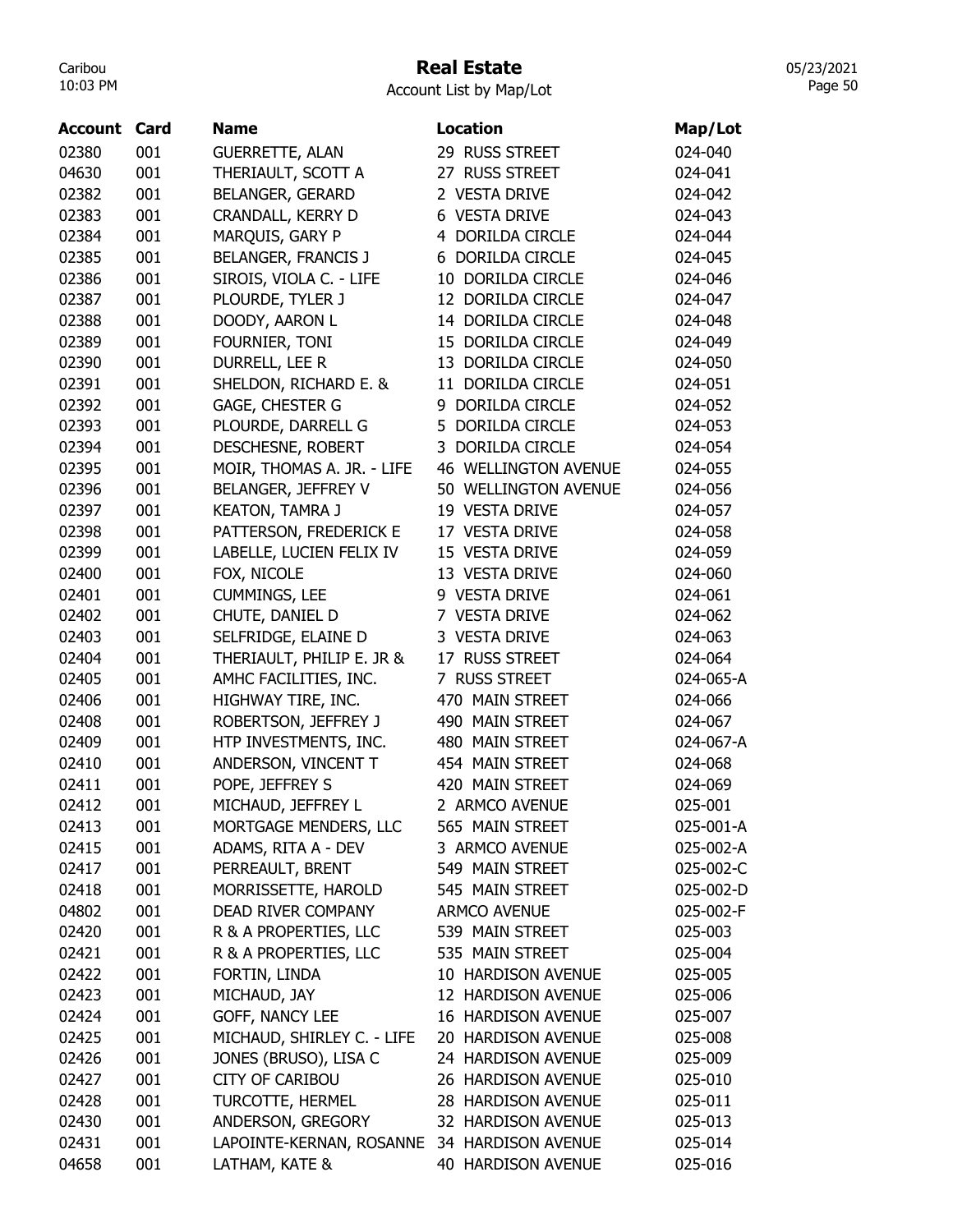## Real Estate

Account List by Map/Lot

| Account | Card | <b>Name</b>               | <b>Location</b>           | Map/Lot |
|---------|------|---------------------------|---------------------------|---------|
| 02433   | 001  | SOUCIE, EDWARD G          | 42 HARDISON AVENUE        | 025-017 |
| 02434   | 001  | SOUCIE, EDWARD G          | 44 HARDISON AVENUE        | 025-018 |
| 02435   | 001  | CURRAN, DAVID             | <b>46 HARDISON AVENUE</b> | 025-019 |
| 02436   | 001  | MCINTYRE, DAVID M         | 2 CORBIN STREET           | 025-022 |
| 02437   | 001  | DELPEZZA, TINA L          | 4 CORBIN STREET           | 025-023 |
| 02438   | 001  | HERBERT, WWES N           | 3 CORBIN STREET           | 025-025 |
| 02439   | 001  | CHAMBERLAND, DESARAE      | 39 HARDISON AVENUE        | 025-026 |
| 02440   | 001  | GINISH, STAS'             | 37 HARDISON AVENUE        | 025-027 |
| 04754   | 001  | WOLFE, JAMES              | 33 HARDISON AVENUE        | 025-028 |
| 02442   | 001  | DUBOIS, PHYLLIS F         | 29 HARDISON AVENUE        | 025-029 |
| 02443   | 001  | SPARROW, ROBERT E         | 2 LAFAYETTE ST            | 025-030 |
| 02444   | 001  | COTE, WILFRED H           | <b>6 LAFAYETTE ST</b>     | 025-031 |
| 02445   | 001  | SMITH, BRANDON S          | 8 LAFAYETTE ST            | 025-032 |
| 02446   | 001  | <b>ENNIS, CONSTANCE M</b> | 7 LAFAYETTE ST            | 025-033 |
| 02447   | 001  | PRENTISS, LISA            | 5 LAFAYETTE ST            | 025-034 |
| 02448   | 001  | TURCOTTE, HERMEL A        | 1 LAFAYETTE ST            | 025-035 |
| 02449   | 001  | LANGLAIS, EARLENE M       | 19 HARDISON AVENUE        | 025-036 |
| 02450   | 001  | SMITH, BRADY A            | 17 HARDISON AVENUE        | 025-037 |
| 02451   | 001  | KELLEY, ROGER, PEARY      | <b>LINCOLN STREET</b>     | 025-039 |
| 02452   | 001  | <b>SCALORA, CAROL A</b>   | 7 LINCOLN STREET          | 025-040 |
| 02453   | 001  | MERCHANT, GILBERT         | 5 LINCOLN STREET          | 025-041 |
| 02454   | 001  | BONVILLE, ROBYN M         | 3 LINCOLN STREET          | 025-042 |
| 02455   | 001  | MIESBURGER, JEAN M        | 9 HARDISON AVENUE         | 025-043 |
| 02456   | 001  | ST. PETER, CLINTON J      | 529 MAIN STREET           | 025-044 |
| 02457   | 001  | ST. PETER, LEO E          | 521 MAIN STREET           | 025-046 |
| 02458   | 001  | PICARD, BRYAN J           | 12 CROSBY AVENUE          | 025-047 |
| 02459   | 001  | MCINTYRE, DAVID M         | <b>16 CROSBY AVENUE</b>   | 025-048 |
| 02460   | 001  | CORRIVEAU, VALARIE M      | 20 CROSBY AVENUE          | 025-049 |
| 02461   | 001  | LAPOINTE, TRUDI A         | 24 CROSBY AVENUE          | 025-050 |
| 02462   | 001  | ST. PETER, WILFRED J      | 12 LAFAYETTE ST           | 025-051 |
| 02463   | 001  | PARKER, KELLY A           | <b>30 CROSBY AVENUE</b>   | 025-052 |
| 04691   | 001  | CAVAGNARO PROPERTIES,     | 32 CROSBY AVENUE          | 025-053 |
| 02465   | 001  | LONGLEY, VERA M           | 34 CROSBY AVENUE          | 025-054 |
| 02466   | 001  | PRESUTTE, RICHARD R       | 36 CROSBY AVENUE          | 025-055 |
| 04572   | 001  | SCARBROUGH, WARREN B      | <b>40 CROSBY AVENUE</b>   | 025-056 |
| 02468   | 001  | <b>GRIFFETH, SHARON L</b> | 7 CORBIN STREET           | 025-057 |
| 04676   | 001  | BECKUM, THOMAS L          | 50 CROSBY AVENUE          | 025-058 |
| 02470   | 001  | TRACY, JOSHUA J           | 56 CROSBY AVENUE          | 025-059 |
| 02471   | 001  | MCCABE, PATRICK           | <b>6 NANCY STREET</b>     | 025-060 |
| 02472   | 001  | <b>CITY OF CARIBOU</b>    | 55 CROSBY AVENUE          | 025-065 |
| 02473   | 001  | <b>CITY OF CARIBOU</b>    | 15 NANCY STREET           | 025-066 |
| 04589   | 001  | CAVAGNARO PROPERTIES,     | 49 CROSBY AVENUE          | 025-067 |
| 02475   | 001  | SPERREY, BARBARA E        | 45 CROSBY AVENUE          | 025-068 |
| 02476   | 001  | LISTER, TERRY             | 41 CROSBY AVENUE          | 025-070 |
| 02477   | 001  | LISTER, TERRY             | 39 CROSBY AVENUE          | 025-071 |
| 02478   | 001  | GREEN, DUSTIN M           | 35 CROSBY AVENUE          | 025-072 |
| 04580   | 001  | TANG, CHU SUN             | 33 CROSBY AVENUE          | 025-073 |
| 02480   | 001  | <b>BARTLETT, HEATHER</b>  | 31 CROSBY AVENUE          | 025-074 |
| 02481   | 001  | HAFFORD, DWIGHT A         | 29 CROSBY AVENUE          | 025-075 |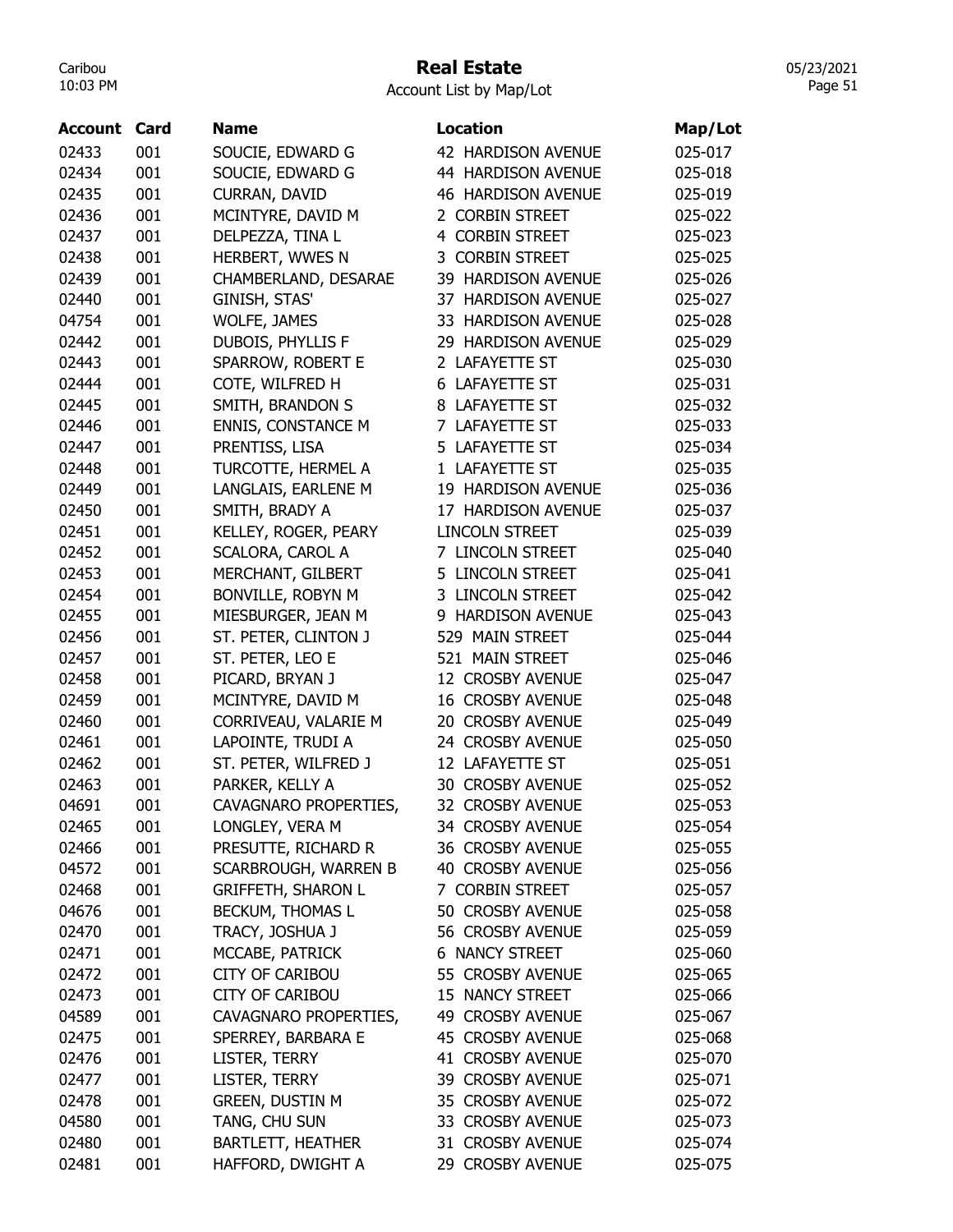## Real Estate

Account List by Map/Lot

| 18 LAFAYETTE ST<br>001<br>LEVESQUE, SANDRA M<br>025-076<br>02483<br>SAUNDERS, CHRISTOPHER D<br>20 LAFAYETTE ST<br>001<br>025-077<br>HERSEY, MICHAEL K<br>19 LAFAYETTE ST<br>001<br>025-078<br>001<br>PHAIR, JUDY M<br>02485<br>23 CROSBY AVENUE<br>025-079<br>02486<br>001<br>MADORE, RICKY L<br>19 CROSBY AVENUE<br>025-080<br>SEARLES, GLENNA HAMILL<br>02487<br>001<br>15 CROSBY AVENUE<br>025-081<br>THOMAS, ELVIN A<br>20 LINCOLN STREET<br>02488<br>001<br>025-082<br>STEEVES, JOAN M<br>02489<br>001<br>19 LINCOLN STREET<br>025-083<br>02490<br>001<br><b>OUELLETTE, ROBERT D. &amp;</b><br>13 CROSBY AVENUE<br>025-084<br>N & V PROPERTIES, LLC<br>515 MAIN STREET<br>02491<br>001<br>025-085<br>02492<br>001<br>CARIBOU UTILITIES DISTRICT<br><b>MAIN STREET</b><br>025-086<br>02493<br>001<br>SAUNDERS, MATTHEW T.<br>511 MAIN STREET<br>025-087<br>02494<br>001<br>HANSON, MICHELLE A<br>507 MAIN STREET<br>025-088<br>02495<br>BELYEA, GARY A<br>001<br>10 KATAHDIN AVENUE<br>025-089<br>MANCOS, DUSTIN<br>02496<br>001<br>12 KATAHDIN AVENUE<br>025-090<br>02497<br>001<br>DRINKALL, CHRISTOPHER LEE<br>23 LINCOLN STREET<br>025-091<br>02498<br>001<br>DUBAY, RONALD A<br>22 LINCOLN STREET<br>025-092<br>MARKLE, LARRY W<br>16 KATAHDIN AVENUE<br>02499<br>001<br>025-093<br>02500<br>001<br>ST. PETER, KARLA A<br>20 KATAHDIN AVENUE<br>025-094<br>02501<br>001<br>MCHATTEN, ROWELL JR<br>24 KATAHDIN AVENUE<br>025-095<br>02502<br>001<br>DONNELLY, MATTHEW R<br>21 LAFAYETTE ST<br>025-096<br><b>BARD, ROGER</b><br>02503<br>001<br>22 LAFAYETTE ST<br>025-097<br>02504<br>001<br>PELLETIER, PAULINE M<br>26 LAFAYETTE ST<br>025-098<br>02505<br>001<br>ST. PETER, SHERRIE<br>30 KATAHDIN AVENUE<br>025-099<br>02506<br>001<br><b>BARD, LONNY</b><br>32 KATAHDIN AVENUE<br>025-100<br>JOHANSEN, CHERYL A<br>34 KATAHDIN AVENUE<br>001<br>025-101<br>001<br><b>BROWN, TIMOTHY L</b><br>38 KATAHDIN AVENUE<br>025-102<br>001<br><b>BROWN, TIMOTHY L</b><br>40 KATAHDIN AVENUE<br>025-103<br>BROWN, ROBERT G<br>44 KATAHDIN AVENUE<br>001<br>025-104<br>SCALORA, FRANCO II<br>7 LEE STREET<br>001<br>025-105<br>001<br>10 LEE STREET<br>ROCKWELL, CHRISTINE D<br>025-106<br>001<br>KING, BRIAN<br>8 LEE STREET<br>025-106-A<br>MAHONEY, GRAYDON M<br>54 KATAHDIN AVENUE<br>001<br>025-107<br>001<br><b>GUILLEMETTE, SCOTT D</b><br>17 NANCY STREET<br>025-108<br>001<br>PERREAULT, TONY<br>60 KATAHDIN AVENUE<br>025-110<br>02517<br>001<br><b>ATLANTIC SALMON FOR</b><br>LOWER LYNDON ST<br>025-112<br><b>BURGESS, HENRY</b><br>02518<br>001<br>59 KATAHDIN AVENUE<br>025-114<br>JSQ PROPERTIES, LLC<br>57 KATAHDIN AVENUE<br>04662<br>001<br>025-116<br>SZABO, CHELSEY D<br>001<br>16 LEE STREET<br>02520<br>025-118<br>001<br>SZABO, CHELSEY D<br>02521<br><b>LEE STREET</b><br>025-118-C<br>MARTIN, STEVEN<br>02522<br>001<br>53 KATAHDIN AVENUE<br>025-119<br>05027<br>001<br>FURZE, NONA C<br>OFF KATAHDIN AVENUE<br>025-119-A<br>02523<br>MORTGAGE MENDERS, LLC<br>41 KATAHDIN AVENUE<br>001<br>025-120<br>001<br>02524<br>VOISINE, ROLAND<br>17 LEE STREET<br>025-121<br>BEAULIEU, LEE A JR<br>02525<br>001<br>23 LEE STREET<br>025-121-G<br>02526<br>001<br>LERICOS FAMILY REVOCABLE<br><b>HARVEY STREET</b><br>025-122<br>001<br>GRANT, LYNN M (ADLER)<br>02527<br><b>HARVEY STREET</b><br>025-123<br>04933<br>001<br>DIPASQUALE, JOSEPH J.,<br><b>HARVEY STREET</b><br>025-123-A | Account | Card | <b>Name</b>       | <b>Location</b>    | Map/Lot |
|-------------------------------------------------------------------------------------------------------------------------------------------------------------------------------------------------------------------------------------------------------------------------------------------------------------------------------------------------------------------------------------------------------------------------------------------------------------------------------------------------------------------------------------------------------------------------------------------------------------------------------------------------------------------------------------------------------------------------------------------------------------------------------------------------------------------------------------------------------------------------------------------------------------------------------------------------------------------------------------------------------------------------------------------------------------------------------------------------------------------------------------------------------------------------------------------------------------------------------------------------------------------------------------------------------------------------------------------------------------------------------------------------------------------------------------------------------------------------------------------------------------------------------------------------------------------------------------------------------------------------------------------------------------------------------------------------------------------------------------------------------------------------------------------------------------------------------------------------------------------------------------------------------------------------------------------------------------------------------------------------------------------------------------------------------------------------------------------------------------------------------------------------------------------------------------------------------------------------------------------------------------------------------------------------------------------------------------------------------------------------------------------------------------------------------------------------------------------------------------------------------------------------------------------------------------------------------------------------------------------------------------------------------------------------------------------------------------------------------------------------------------------------------------------------------------------------------------------------------------------------------------------------------------------------------------------------------------------------------------------------------------------------------------------------------------------------------------------------------------------------------------------------------------------------------------------------------------------------------------------------------------------------------------------------------------------------------------------------------------------------------------------------------------|---------|------|-------------------|--------------------|---------|
|                                                                                                                                                                                                                                                                                                                                                                                                                                                                                                                                                                                                                                                                                                                                                                                                                                                                                                                                                                                                                                                                                                                                                                                                                                                                                                                                                                                                                                                                                                                                                                                                                                                                                                                                                                                                                                                                                                                                                                                                                                                                                                                                                                                                                                                                                                                                                                                                                                                                                                                                                                                                                                                                                                                                                                                                                                                                                                                                                                                                                                                                                                                                                                                                                                                                                                                                                                                                             | 02482   |      |                   |                    |         |
|                                                                                                                                                                                                                                                                                                                                                                                                                                                                                                                                                                                                                                                                                                                                                                                                                                                                                                                                                                                                                                                                                                                                                                                                                                                                                                                                                                                                                                                                                                                                                                                                                                                                                                                                                                                                                                                                                                                                                                                                                                                                                                                                                                                                                                                                                                                                                                                                                                                                                                                                                                                                                                                                                                                                                                                                                                                                                                                                                                                                                                                                                                                                                                                                                                                                                                                                                                                                             |         |      |                   |                    |         |
|                                                                                                                                                                                                                                                                                                                                                                                                                                                                                                                                                                                                                                                                                                                                                                                                                                                                                                                                                                                                                                                                                                                                                                                                                                                                                                                                                                                                                                                                                                                                                                                                                                                                                                                                                                                                                                                                                                                                                                                                                                                                                                                                                                                                                                                                                                                                                                                                                                                                                                                                                                                                                                                                                                                                                                                                                                                                                                                                                                                                                                                                                                                                                                                                                                                                                                                                                                                                             | 02484   |      |                   |                    |         |
|                                                                                                                                                                                                                                                                                                                                                                                                                                                                                                                                                                                                                                                                                                                                                                                                                                                                                                                                                                                                                                                                                                                                                                                                                                                                                                                                                                                                                                                                                                                                                                                                                                                                                                                                                                                                                                                                                                                                                                                                                                                                                                                                                                                                                                                                                                                                                                                                                                                                                                                                                                                                                                                                                                                                                                                                                                                                                                                                                                                                                                                                                                                                                                                                                                                                                                                                                                                                             |         |      |                   |                    |         |
|                                                                                                                                                                                                                                                                                                                                                                                                                                                                                                                                                                                                                                                                                                                                                                                                                                                                                                                                                                                                                                                                                                                                                                                                                                                                                                                                                                                                                                                                                                                                                                                                                                                                                                                                                                                                                                                                                                                                                                                                                                                                                                                                                                                                                                                                                                                                                                                                                                                                                                                                                                                                                                                                                                                                                                                                                                                                                                                                                                                                                                                                                                                                                                                                                                                                                                                                                                                                             |         |      |                   |                    |         |
|                                                                                                                                                                                                                                                                                                                                                                                                                                                                                                                                                                                                                                                                                                                                                                                                                                                                                                                                                                                                                                                                                                                                                                                                                                                                                                                                                                                                                                                                                                                                                                                                                                                                                                                                                                                                                                                                                                                                                                                                                                                                                                                                                                                                                                                                                                                                                                                                                                                                                                                                                                                                                                                                                                                                                                                                                                                                                                                                                                                                                                                                                                                                                                                                                                                                                                                                                                                                             |         |      |                   |                    |         |
|                                                                                                                                                                                                                                                                                                                                                                                                                                                                                                                                                                                                                                                                                                                                                                                                                                                                                                                                                                                                                                                                                                                                                                                                                                                                                                                                                                                                                                                                                                                                                                                                                                                                                                                                                                                                                                                                                                                                                                                                                                                                                                                                                                                                                                                                                                                                                                                                                                                                                                                                                                                                                                                                                                                                                                                                                                                                                                                                                                                                                                                                                                                                                                                                                                                                                                                                                                                                             |         |      |                   |                    |         |
|                                                                                                                                                                                                                                                                                                                                                                                                                                                                                                                                                                                                                                                                                                                                                                                                                                                                                                                                                                                                                                                                                                                                                                                                                                                                                                                                                                                                                                                                                                                                                                                                                                                                                                                                                                                                                                                                                                                                                                                                                                                                                                                                                                                                                                                                                                                                                                                                                                                                                                                                                                                                                                                                                                                                                                                                                                                                                                                                                                                                                                                                                                                                                                                                                                                                                                                                                                                                             |         |      |                   |                    |         |
|                                                                                                                                                                                                                                                                                                                                                                                                                                                                                                                                                                                                                                                                                                                                                                                                                                                                                                                                                                                                                                                                                                                                                                                                                                                                                                                                                                                                                                                                                                                                                                                                                                                                                                                                                                                                                                                                                                                                                                                                                                                                                                                                                                                                                                                                                                                                                                                                                                                                                                                                                                                                                                                                                                                                                                                                                                                                                                                                                                                                                                                                                                                                                                                                                                                                                                                                                                                                             |         |      |                   |                    |         |
|                                                                                                                                                                                                                                                                                                                                                                                                                                                                                                                                                                                                                                                                                                                                                                                                                                                                                                                                                                                                                                                                                                                                                                                                                                                                                                                                                                                                                                                                                                                                                                                                                                                                                                                                                                                                                                                                                                                                                                                                                                                                                                                                                                                                                                                                                                                                                                                                                                                                                                                                                                                                                                                                                                                                                                                                                                                                                                                                                                                                                                                                                                                                                                                                                                                                                                                                                                                                             |         |      |                   |                    |         |
|                                                                                                                                                                                                                                                                                                                                                                                                                                                                                                                                                                                                                                                                                                                                                                                                                                                                                                                                                                                                                                                                                                                                                                                                                                                                                                                                                                                                                                                                                                                                                                                                                                                                                                                                                                                                                                                                                                                                                                                                                                                                                                                                                                                                                                                                                                                                                                                                                                                                                                                                                                                                                                                                                                                                                                                                                                                                                                                                                                                                                                                                                                                                                                                                                                                                                                                                                                                                             |         |      |                   |                    |         |
|                                                                                                                                                                                                                                                                                                                                                                                                                                                                                                                                                                                                                                                                                                                                                                                                                                                                                                                                                                                                                                                                                                                                                                                                                                                                                                                                                                                                                                                                                                                                                                                                                                                                                                                                                                                                                                                                                                                                                                                                                                                                                                                                                                                                                                                                                                                                                                                                                                                                                                                                                                                                                                                                                                                                                                                                                                                                                                                                                                                                                                                                                                                                                                                                                                                                                                                                                                                                             |         |      |                   |                    |         |
|                                                                                                                                                                                                                                                                                                                                                                                                                                                                                                                                                                                                                                                                                                                                                                                                                                                                                                                                                                                                                                                                                                                                                                                                                                                                                                                                                                                                                                                                                                                                                                                                                                                                                                                                                                                                                                                                                                                                                                                                                                                                                                                                                                                                                                                                                                                                                                                                                                                                                                                                                                                                                                                                                                                                                                                                                                                                                                                                                                                                                                                                                                                                                                                                                                                                                                                                                                                                             |         |      |                   |                    |         |
|                                                                                                                                                                                                                                                                                                                                                                                                                                                                                                                                                                                                                                                                                                                                                                                                                                                                                                                                                                                                                                                                                                                                                                                                                                                                                                                                                                                                                                                                                                                                                                                                                                                                                                                                                                                                                                                                                                                                                                                                                                                                                                                                                                                                                                                                                                                                                                                                                                                                                                                                                                                                                                                                                                                                                                                                                                                                                                                                                                                                                                                                                                                                                                                                                                                                                                                                                                                                             |         |      |                   |                    |         |
|                                                                                                                                                                                                                                                                                                                                                                                                                                                                                                                                                                                                                                                                                                                                                                                                                                                                                                                                                                                                                                                                                                                                                                                                                                                                                                                                                                                                                                                                                                                                                                                                                                                                                                                                                                                                                                                                                                                                                                                                                                                                                                                                                                                                                                                                                                                                                                                                                                                                                                                                                                                                                                                                                                                                                                                                                                                                                                                                                                                                                                                                                                                                                                                                                                                                                                                                                                                                             |         |      |                   |                    |         |
|                                                                                                                                                                                                                                                                                                                                                                                                                                                                                                                                                                                                                                                                                                                                                                                                                                                                                                                                                                                                                                                                                                                                                                                                                                                                                                                                                                                                                                                                                                                                                                                                                                                                                                                                                                                                                                                                                                                                                                                                                                                                                                                                                                                                                                                                                                                                                                                                                                                                                                                                                                                                                                                                                                                                                                                                                                                                                                                                                                                                                                                                                                                                                                                                                                                                                                                                                                                                             |         |      |                   |                    |         |
|                                                                                                                                                                                                                                                                                                                                                                                                                                                                                                                                                                                                                                                                                                                                                                                                                                                                                                                                                                                                                                                                                                                                                                                                                                                                                                                                                                                                                                                                                                                                                                                                                                                                                                                                                                                                                                                                                                                                                                                                                                                                                                                                                                                                                                                                                                                                                                                                                                                                                                                                                                                                                                                                                                                                                                                                                                                                                                                                                                                                                                                                                                                                                                                                                                                                                                                                                                                                             |         |      |                   |                    |         |
|                                                                                                                                                                                                                                                                                                                                                                                                                                                                                                                                                                                                                                                                                                                                                                                                                                                                                                                                                                                                                                                                                                                                                                                                                                                                                                                                                                                                                                                                                                                                                                                                                                                                                                                                                                                                                                                                                                                                                                                                                                                                                                                                                                                                                                                                                                                                                                                                                                                                                                                                                                                                                                                                                                                                                                                                                                                                                                                                                                                                                                                                                                                                                                                                                                                                                                                                                                                                             |         |      |                   |                    |         |
|                                                                                                                                                                                                                                                                                                                                                                                                                                                                                                                                                                                                                                                                                                                                                                                                                                                                                                                                                                                                                                                                                                                                                                                                                                                                                                                                                                                                                                                                                                                                                                                                                                                                                                                                                                                                                                                                                                                                                                                                                                                                                                                                                                                                                                                                                                                                                                                                                                                                                                                                                                                                                                                                                                                                                                                                                                                                                                                                                                                                                                                                                                                                                                                                                                                                                                                                                                                                             |         |      |                   |                    |         |
|                                                                                                                                                                                                                                                                                                                                                                                                                                                                                                                                                                                                                                                                                                                                                                                                                                                                                                                                                                                                                                                                                                                                                                                                                                                                                                                                                                                                                                                                                                                                                                                                                                                                                                                                                                                                                                                                                                                                                                                                                                                                                                                                                                                                                                                                                                                                                                                                                                                                                                                                                                                                                                                                                                                                                                                                                                                                                                                                                                                                                                                                                                                                                                                                                                                                                                                                                                                                             |         |      |                   |                    |         |
|                                                                                                                                                                                                                                                                                                                                                                                                                                                                                                                                                                                                                                                                                                                                                                                                                                                                                                                                                                                                                                                                                                                                                                                                                                                                                                                                                                                                                                                                                                                                                                                                                                                                                                                                                                                                                                                                                                                                                                                                                                                                                                                                                                                                                                                                                                                                                                                                                                                                                                                                                                                                                                                                                                                                                                                                                                                                                                                                                                                                                                                                                                                                                                                                                                                                                                                                                                                                             |         |      |                   |                    |         |
|                                                                                                                                                                                                                                                                                                                                                                                                                                                                                                                                                                                                                                                                                                                                                                                                                                                                                                                                                                                                                                                                                                                                                                                                                                                                                                                                                                                                                                                                                                                                                                                                                                                                                                                                                                                                                                                                                                                                                                                                                                                                                                                                                                                                                                                                                                                                                                                                                                                                                                                                                                                                                                                                                                                                                                                                                                                                                                                                                                                                                                                                                                                                                                                                                                                                                                                                                                                                             |         |      |                   |                    |         |
|                                                                                                                                                                                                                                                                                                                                                                                                                                                                                                                                                                                                                                                                                                                                                                                                                                                                                                                                                                                                                                                                                                                                                                                                                                                                                                                                                                                                                                                                                                                                                                                                                                                                                                                                                                                                                                                                                                                                                                                                                                                                                                                                                                                                                                                                                                                                                                                                                                                                                                                                                                                                                                                                                                                                                                                                                                                                                                                                                                                                                                                                                                                                                                                                                                                                                                                                                                                                             |         |      |                   |                    |         |
|                                                                                                                                                                                                                                                                                                                                                                                                                                                                                                                                                                                                                                                                                                                                                                                                                                                                                                                                                                                                                                                                                                                                                                                                                                                                                                                                                                                                                                                                                                                                                                                                                                                                                                                                                                                                                                                                                                                                                                                                                                                                                                                                                                                                                                                                                                                                                                                                                                                                                                                                                                                                                                                                                                                                                                                                                                                                                                                                                                                                                                                                                                                                                                                                                                                                                                                                                                                                             |         |      |                   |                    |         |
|                                                                                                                                                                                                                                                                                                                                                                                                                                                                                                                                                                                                                                                                                                                                                                                                                                                                                                                                                                                                                                                                                                                                                                                                                                                                                                                                                                                                                                                                                                                                                                                                                                                                                                                                                                                                                                                                                                                                                                                                                                                                                                                                                                                                                                                                                                                                                                                                                                                                                                                                                                                                                                                                                                                                                                                                                                                                                                                                                                                                                                                                                                                                                                                                                                                                                                                                                                                                             |         |      |                   |                    |         |
|                                                                                                                                                                                                                                                                                                                                                                                                                                                                                                                                                                                                                                                                                                                                                                                                                                                                                                                                                                                                                                                                                                                                                                                                                                                                                                                                                                                                                                                                                                                                                                                                                                                                                                                                                                                                                                                                                                                                                                                                                                                                                                                                                                                                                                                                                                                                                                                                                                                                                                                                                                                                                                                                                                                                                                                                                                                                                                                                                                                                                                                                                                                                                                                                                                                                                                                                                                                                             |         |      |                   |                    |         |
|                                                                                                                                                                                                                                                                                                                                                                                                                                                                                                                                                                                                                                                                                                                                                                                                                                                                                                                                                                                                                                                                                                                                                                                                                                                                                                                                                                                                                                                                                                                                                                                                                                                                                                                                                                                                                                                                                                                                                                                                                                                                                                                                                                                                                                                                                                                                                                                                                                                                                                                                                                                                                                                                                                                                                                                                                                                                                                                                                                                                                                                                                                                                                                                                                                                                                                                                                                                                             | 02507   |      |                   |                    |         |
|                                                                                                                                                                                                                                                                                                                                                                                                                                                                                                                                                                                                                                                                                                                                                                                                                                                                                                                                                                                                                                                                                                                                                                                                                                                                                                                                                                                                                                                                                                                                                                                                                                                                                                                                                                                                                                                                                                                                                                                                                                                                                                                                                                                                                                                                                                                                                                                                                                                                                                                                                                                                                                                                                                                                                                                                                                                                                                                                                                                                                                                                                                                                                                                                                                                                                                                                                                                                             | 02508   |      |                   |                    |         |
|                                                                                                                                                                                                                                                                                                                                                                                                                                                                                                                                                                                                                                                                                                                                                                                                                                                                                                                                                                                                                                                                                                                                                                                                                                                                                                                                                                                                                                                                                                                                                                                                                                                                                                                                                                                                                                                                                                                                                                                                                                                                                                                                                                                                                                                                                                                                                                                                                                                                                                                                                                                                                                                                                                                                                                                                                                                                                                                                                                                                                                                                                                                                                                                                                                                                                                                                                                                                             | 02509   |      |                   |                    |         |
|                                                                                                                                                                                                                                                                                                                                                                                                                                                                                                                                                                                                                                                                                                                                                                                                                                                                                                                                                                                                                                                                                                                                                                                                                                                                                                                                                                                                                                                                                                                                                                                                                                                                                                                                                                                                                                                                                                                                                                                                                                                                                                                                                                                                                                                                                                                                                                                                                                                                                                                                                                                                                                                                                                                                                                                                                                                                                                                                                                                                                                                                                                                                                                                                                                                                                                                                                                                                             | 02510   |      |                   |                    |         |
|                                                                                                                                                                                                                                                                                                                                                                                                                                                                                                                                                                                                                                                                                                                                                                                                                                                                                                                                                                                                                                                                                                                                                                                                                                                                                                                                                                                                                                                                                                                                                                                                                                                                                                                                                                                                                                                                                                                                                                                                                                                                                                                                                                                                                                                                                                                                                                                                                                                                                                                                                                                                                                                                                                                                                                                                                                                                                                                                                                                                                                                                                                                                                                                                                                                                                                                                                                                                             | 02511   |      |                   |                    |         |
|                                                                                                                                                                                                                                                                                                                                                                                                                                                                                                                                                                                                                                                                                                                                                                                                                                                                                                                                                                                                                                                                                                                                                                                                                                                                                                                                                                                                                                                                                                                                                                                                                                                                                                                                                                                                                                                                                                                                                                                                                                                                                                                                                                                                                                                                                                                                                                                                                                                                                                                                                                                                                                                                                                                                                                                                                                                                                                                                                                                                                                                                                                                                                                                                                                                                                                                                                                                                             | 02512   |      |                   |                    |         |
|                                                                                                                                                                                                                                                                                                                                                                                                                                                                                                                                                                                                                                                                                                                                                                                                                                                                                                                                                                                                                                                                                                                                                                                                                                                                                                                                                                                                                                                                                                                                                                                                                                                                                                                                                                                                                                                                                                                                                                                                                                                                                                                                                                                                                                                                                                                                                                                                                                                                                                                                                                                                                                                                                                                                                                                                                                                                                                                                                                                                                                                                                                                                                                                                                                                                                                                                                                                                             | 02513   |      |                   |                    |         |
|                                                                                                                                                                                                                                                                                                                                                                                                                                                                                                                                                                                                                                                                                                                                                                                                                                                                                                                                                                                                                                                                                                                                                                                                                                                                                                                                                                                                                                                                                                                                                                                                                                                                                                                                                                                                                                                                                                                                                                                                                                                                                                                                                                                                                                                                                                                                                                                                                                                                                                                                                                                                                                                                                                                                                                                                                                                                                                                                                                                                                                                                                                                                                                                                                                                                                                                                                                                                             | 02514   |      |                   |                    |         |
|                                                                                                                                                                                                                                                                                                                                                                                                                                                                                                                                                                                                                                                                                                                                                                                                                                                                                                                                                                                                                                                                                                                                                                                                                                                                                                                                                                                                                                                                                                                                                                                                                                                                                                                                                                                                                                                                                                                                                                                                                                                                                                                                                                                                                                                                                                                                                                                                                                                                                                                                                                                                                                                                                                                                                                                                                                                                                                                                                                                                                                                                                                                                                                                                                                                                                                                                                                                                             | 02515   |      |                   |                    |         |
|                                                                                                                                                                                                                                                                                                                                                                                                                                                                                                                                                                                                                                                                                                                                                                                                                                                                                                                                                                                                                                                                                                                                                                                                                                                                                                                                                                                                                                                                                                                                                                                                                                                                                                                                                                                                                                                                                                                                                                                                                                                                                                                                                                                                                                                                                                                                                                                                                                                                                                                                                                                                                                                                                                                                                                                                                                                                                                                                                                                                                                                                                                                                                                                                                                                                                                                                                                                                             | 02516   |      |                   |                    |         |
|                                                                                                                                                                                                                                                                                                                                                                                                                                                                                                                                                                                                                                                                                                                                                                                                                                                                                                                                                                                                                                                                                                                                                                                                                                                                                                                                                                                                                                                                                                                                                                                                                                                                                                                                                                                                                                                                                                                                                                                                                                                                                                                                                                                                                                                                                                                                                                                                                                                                                                                                                                                                                                                                                                                                                                                                                                                                                                                                                                                                                                                                                                                                                                                                                                                                                                                                                                                                             |         |      |                   |                    |         |
|                                                                                                                                                                                                                                                                                                                                                                                                                                                                                                                                                                                                                                                                                                                                                                                                                                                                                                                                                                                                                                                                                                                                                                                                                                                                                                                                                                                                                                                                                                                                                                                                                                                                                                                                                                                                                                                                                                                                                                                                                                                                                                                                                                                                                                                                                                                                                                                                                                                                                                                                                                                                                                                                                                                                                                                                                                                                                                                                                                                                                                                                                                                                                                                                                                                                                                                                                                                                             |         |      |                   |                    |         |
|                                                                                                                                                                                                                                                                                                                                                                                                                                                                                                                                                                                                                                                                                                                                                                                                                                                                                                                                                                                                                                                                                                                                                                                                                                                                                                                                                                                                                                                                                                                                                                                                                                                                                                                                                                                                                                                                                                                                                                                                                                                                                                                                                                                                                                                                                                                                                                                                                                                                                                                                                                                                                                                                                                                                                                                                                                                                                                                                                                                                                                                                                                                                                                                                                                                                                                                                                                                                             |         |      |                   |                    |         |
|                                                                                                                                                                                                                                                                                                                                                                                                                                                                                                                                                                                                                                                                                                                                                                                                                                                                                                                                                                                                                                                                                                                                                                                                                                                                                                                                                                                                                                                                                                                                                                                                                                                                                                                                                                                                                                                                                                                                                                                                                                                                                                                                                                                                                                                                                                                                                                                                                                                                                                                                                                                                                                                                                                                                                                                                                                                                                                                                                                                                                                                                                                                                                                                                                                                                                                                                                                                                             |         |      |                   |                    |         |
|                                                                                                                                                                                                                                                                                                                                                                                                                                                                                                                                                                                                                                                                                                                                                                                                                                                                                                                                                                                                                                                                                                                                                                                                                                                                                                                                                                                                                                                                                                                                                                                                                                                                                                                                                                                                                                                                                                                                                                                                                                                                                                                                                                                                                                                                                                                                                                                                                                                                                                                                                                                                                                                                                                                                                                                                                                                                                                                                                                                                                                                                                                                                                                                                                                                                                                                                                                                                             |         |      |                   |                    |         |
|                                                                                                                                                                                                                                                                                                                                                                                                                                                                                                                                                                                                                                                                                                                                                                                                                                                                                                                                                                                                                                                                                                                                                                                                                                                                                                                                                                                                                                                                                                                                                                                                                                                                                                                                                                                                                                                                                                                                                                                                                                                                                                                                                                                                                                                                                                                                                                                                                                                                                                                                                                                                                                                                                                                                                                                                                                                                                                                                                                                                                                                                                                                                                                                                                                                                                                                                                                                                             |         |      |                   |                    |         |
|                                                                                                                                                                                                                                                                                                                                                                                                                                                                                                                                                                                                                                                                                                                                                                                                                                                                                                                                                                                                                                                                                                                                                                                                                                                                                                                                                                                                                                                                                                                                                                                                                                                                                                                                                                                                                                                                                                                                                                                                                                                                                                                                                                                                                                                                                                                                                                                                                                                                                                                                                                                                                                                                                                                                                                                                                                                                                                                                                                                                                                                                                                                                                                                                                                                                                                                                                                                                             |         |      |                   |                    |         |
|                                                                                                                                                                                                                                                                                                                                                                                                                                                                                                                                                                                                                                                                                                                                                                                                                                                                                                                                                                                                                                                                                                                                                                                                                                                                                                                                                                                                                                                                                                                                                                                                                                                                                                                                                                                                                                                                                                                                                                                                                                                                                                                                                                                                                                                                                                                                                                                                                                                                                                                                                                                                                                                                                                                                                                                                                                                                                                                                                                                                                                                                                                                                                                                                                                                                                                                                                                                                             |         |      |                   |                    |         |
|                                                                                                                                                                                                                                                                                                                                                                                                                                                                                                                                                                                                                                                                                                                                                                                                                                                                                                                                                                                                                                                                                                                                                                                                                                                                                                                                                                                                                                                                                                                                                                                                                                                                                                                                                                                                                                                                                                                                                                                                                                                                                                                                                                                                                                                                                                                                                                                                                                                                                                                                                                                                                                                                                                                                                                                                                                                                                                                                                                                                                                                                                                                                                                                                                                                                                                                                                                                                             |         |      |                   |                    |         |
|                                                                                                                                                                                                                                                                                                                                                                                                                                                                                                                                                                                                                                                                                                                                                                                                                                                                                                                                                                                                                                                                                                                                                                                                                                                                                                                                                                                                                                                                                                                                                                                                                                                                                                                                                                                                                                                                                                                                                                                                                                                                                                                                                                                                                                                                                                                                                                                                                                                                                                                                                                                                                                                                                                                                                                                                                                                                                                                                                                                                                                                                                                                                                                                                                                                                                                                                                                                                             |         |      |                   |                    |         |
|                                                                                                                                                                                                                                                                                                                                                                                                                                                                                                                                                                                                                                                                                                                                                                                                                                                                                                                                                                                                                                                                                                                                                                                                                                                                                                                                                                                                                                                                                                                                                                                                                                                                                                                                                                                                                                                                                                                                                                                                                                                                                                                                                                                                                                                                                                                                                                                                                                                                                                                                                                                                                                                                                                                                                                                                                                                                                                                                                                                                                                                                                                                                                                                                                                                                                                                                                                                                             |         |      |                   |                    |         |
|                                                                                                                                                                                                                                                                                                                                                                                                                                                                                                                                                                                                                                                                                                                                                                                                                                                                                                                                                                                                                                                                                                                                                                                                                                                                                                                                                                                                                                                                                                                                                                                                                                                                                                                                                                                                                                                                                                                                                                                                                                                                                                                                                                                                                                                                                                                                                                                                                                                                                                                                                                                                                                                                                                                                                                                                                                                                                                                                                                                                                                                                                                                                                                                                                                                                                                                                                                                                             |         |      |                   |                    |         |
|                                                                                                                                                                                                                                                                                                                                                                                                                                                                                                                                                                                                                                                                                                                                                                                                                                                                                                                                                                                                                                                                                                                                                                                                                                                                                                                                                                                                                                                                                                                                                                                                                                                                                                                                                                                                                                                                                                                                                                                                                                                                                                                                                                                                                                                                                                                                                                                                                                                                                                                                                                                                                                                                                                                                                                                                                                                                                                                                                                                                                                                                                                                                                                                                                                                                                                                                                                                                             |         |      |                   |                    |         |
|                                                                                                                                                                                                                                                                                                                                                                                                                                                                                                                                                                                                                                                                                                                                                                                                                                                                                                                                                                                                                                                                                                                                                                                                                                                                                                                                                                                                                                                                                                                                                                                                                                                                                                                                                                                                                                                                                                                                                                                                                                                                                                                                                                                                                                                                                                                                                                                                                                                                                                                                                                                                                                                                                                                                                                                                                                                                                                                                                                                                                                                                                                                                                                                                                                                                                                                                                                                                             | 04650   | 001  | OUELLETTE, IVAN P | 35 KATAHDIN AVENUE | 025-124 |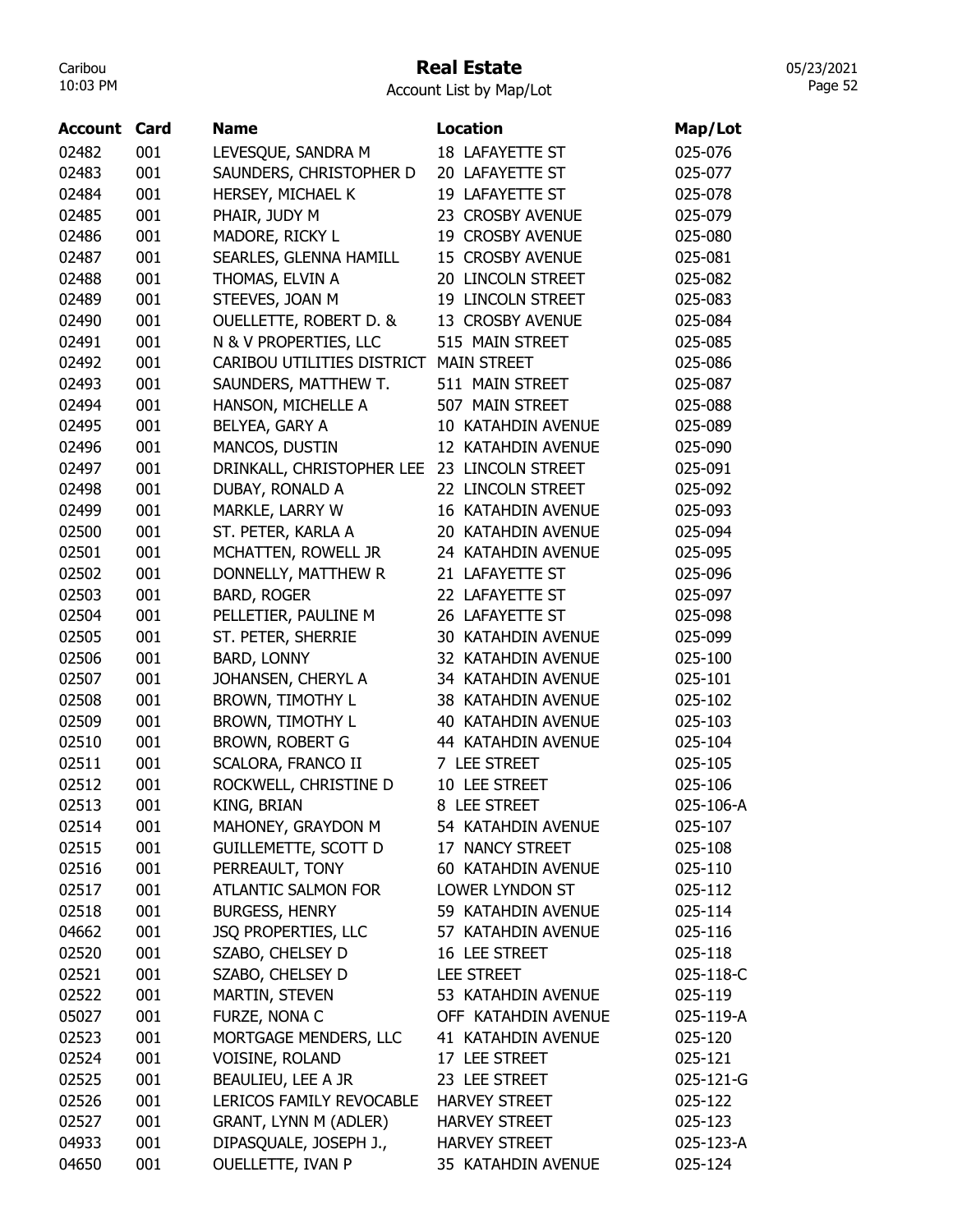### Real Estate

05/23/2021 Page 53

| Account | Card | <b>Name</b>                                  | <b>Location</b>            | Map/Lot    |
|---------|------|----------------------------------------------|----------------------------|------------|
| 02529   | 001  | ADLER, MARGARET I. - DEV                     | 33 KATAHDIN AVENUE         | 025-125    |
| 02530   | 001  | <b>CURTIS, JONATHAN M</b>                    | 31 KATAHDIN AVENUE         | 025-126    |
| 02531   | 001  | BISHOP, SHIRLEY A                            | 29 KATAHDIN AVENUE         | 025-127    |
| 02532   | 001  | DEMPSTER, ALICE F                            | 27 KATAHDIN AVENUE         | 025-128    |
| 02533   | 001  | <b>CITY OF CARIBOU</b>                       | <b>LAFAYETTE ST</b>        | 025-129    |
| 02535   | 001  | HANSON, DANA L                               | 39 LINCOLN STREET          | 025-131    |
| 02536   | 001  | ST. PETER, RICHARD R                         | 36 LINCOLN STREET          | 025-132    |
| 02537   | 001  | MARTIN, BRENDA                               | 31 LAFAYETTE ST            | 025-134    |
| 02538   | 001  | GERVAIS, EDWARD PAUL II                      | 19 KATAHDIN AVENUE         | 025-135    |
| 02539   | 001  | THERIAULT, VALERIE D                         | 17 KATAHDIN AVENUE         | 025-136    |
| 02540   | 001  | FACILITIES INCORPORATED                      | 32 LINCOLN STREET          | 025-137    |
| 02541   | 001  | POITRAW, HAROLD D JR                         | 33 LINCOLN STREET          | 025-138    |
| 02542   | 001  | SMITH, BRANDON                               | 9 KATAHDIN AVENUE          | 025-139    |
| 02543   | 001  | <b>CITY OF CARIBOU</b>                       | 501 MAIN STREET            | 025-140    |
| 04556   | 001  | <b>GAGNON'S RENTAL</b>                       | 495 MAIN STREET            | 025-141    |
| 02545   | 001  | THOMAS, GEORGE R                             | 491 MAIN STREET            | 025-142    |
| 02546   | 001  | BELANGER, JOHN P                             | 489 MAIN STREET            | 025-143    |
| 02548   | 001  | <b>ATLANTIC SALMON FOR</b>                   | <b>LYNDON STREET</b>       | 025-147    |
| 02549   | 001  | MERLIN ONE, LLC                              | <b>LYNDON STREET</b>       | 025-148    |
| 02550   | 001  | ALGONQUIN NORTHERN                           | 142 LOWER LYNDON ST        | 025-149    |
| 02551   | 001  | <b>EMERA MAINE</b>                           | 132 LOWER LYNDON ST        | 025-149-A  |
| 05059   | 001  | <b>CITY OF CARIBOU</b>                       | 142 LOWER LYNDON ST        | 025-149-AA |
| 02552   | 001  | <b>ATLANTIC SALMON FOR</b>                   | 122 LOWER LYNDON ST        | 025-150    |
| 02553   | 001  | <b>ATLANTIC SALMON FOR</b>                   | LOWER LYNDON ST            | 025-151    |
| 02554   | 001  | HANSON, DARLENE ALBERT                       | 10 MACARTHUR AVENUE        | 025-152    |
| 02555   | 001  | COPPOLA, WILLIAM P III                       | 12 MACARTHUR AVENUE        | 025-153    |
| 02556   | 001  | DUFOUR, KENNETH G                            | 16 MACARTHUR AVENUE        | 025-154    |
| 02557   | 001  | NADEAU, DAVID                                | <b>18 MACARTHUR AVENUE</b> | 025-155    |
| 04708   | 001  | RUSSELL, TODD J                              | 22 MACARTHUR AVENUE        | 025-156    |
| 02559   | 001  | GLG RENTAL PROPERTIES,                       | 500 MAIN STREET            | 026-002    |
| 02560   | 001  | <b>GLG RENTAL PROPERTIES,</b>                | 506 MAIN STREET            | 026-003    |
| 02561   | 001  | <b>GAGNON'S RENTAL</b>                       | 516 MAIN STREET            | 026-004    |
| 02562   | 001  | BREWER, KELSEY M                             | 522 MAIN STREET            | 026-005    |
| 02563   | 001  | <b>GUSTIN, ERIC</b>                          | 526 MAIN STREET            | 026-006    |
| 02564   | 001  | ESPLING, AMBER L                             | 530 MAIN STREET            | 026-007    |
| 02565   | 001  | PHELAN, JOHN R                               | 532 MAIN STREET            | 026-008    |
| 02566   | 001  | DAIGLE, CECILIA M                            | 10 PARIS SNOW DRIVE        | 026-009    |
| 02567   | 001  | OQUENDO, JACOB                               | 6 WELLINGTON AVENUE        | 026-010    |
| 02568   | 001  | CAVENDER, JAMES C                            | 8 WELLINGTON AVENUE        | 026-011    |
| 02569   | 001  | SCOTT, ERIC J                                | 10 WELLINGTON AVENUE       | 026-012    |
| 02570   | 001  | SIROIS, ANDREA R                             | 14 WELLINGTON AVENUE       | 026-013    |
| 02571   | 001  | THIBODEAU, JOAN L - DEV                      | 18 WELLINGTON AVENUE       | 026-014    |
| 02572   | 001  | THIBODEAU, JOAN L - DEV                      | <b>WELLINGTON AVENUE</b>   | 026-015    |
| 02573   | 001  | <b>GAGNON'S RENTAL</b>                       | <b>WELLINGTON AVENUE</b>   | 026-015-A  |
| 04918   | 001  | <b>GAGNON, GARY</b>                          | <b>WELLINGTON AVENUE</b>   | 026-015-B  |
| 02576   | 001  | VIOLETTE, LORI A                             | <b>WELLINGTON AVENUE</b>   | 026-015-D  |
| 02577   | 001  | VIOLETTE, LORI A                             | 38 WELLINGTON AVENUE       | 026-016    |
| 02578   | 001  | CARIBOU UTILITIES DISTRICT WELLINGTON AVENUE |                            | 026-018    |
| 02579   | 001  | VIOLETTE, LORI A                             | <b>WELLINGTON AVENUE</b>   | 026-019    |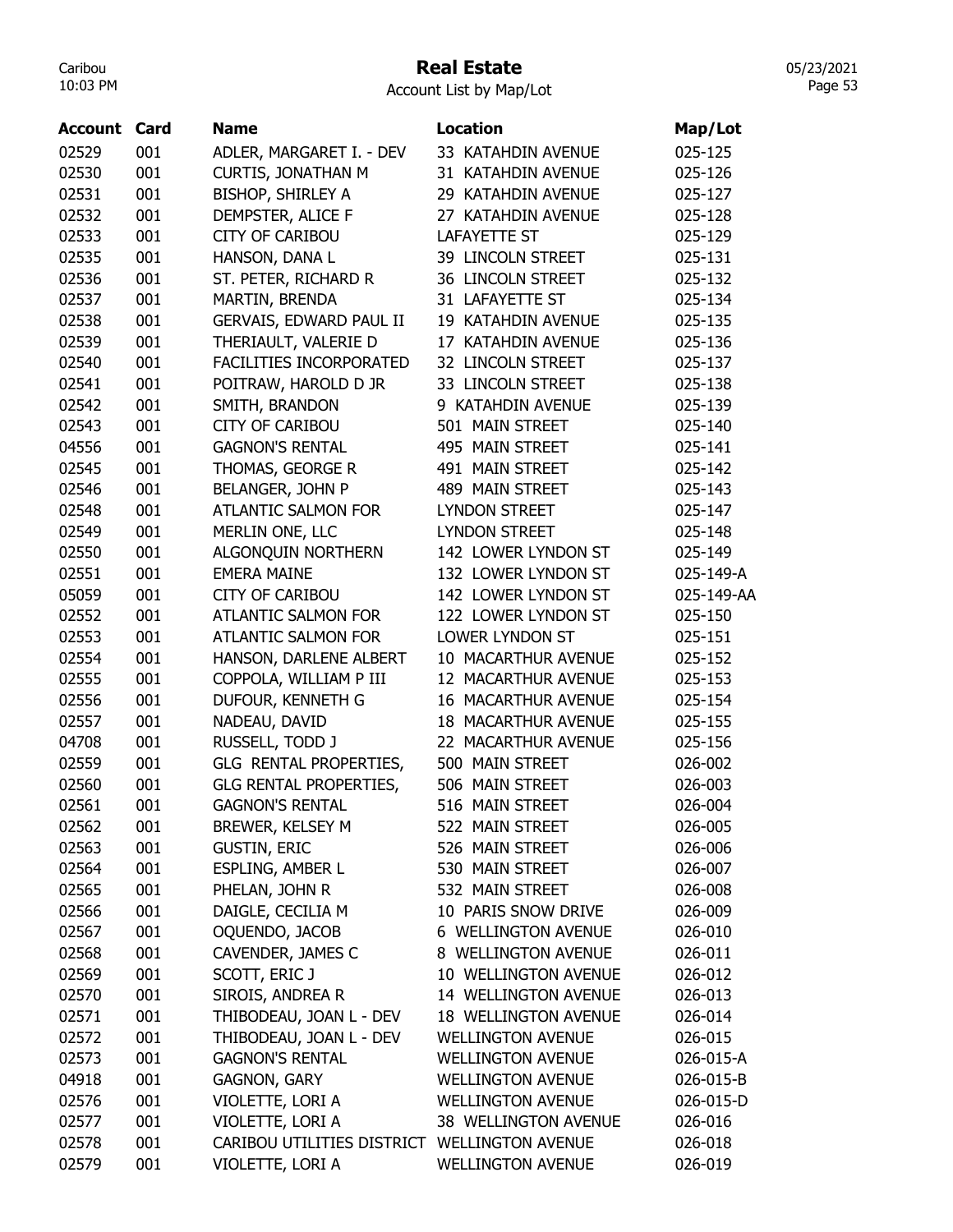### Real Estate

Account List by Map/Lot

| Account | Card | <b>Name</b>                 | <b>Location</b>             | Map/Lot   |
|---------|------|-----------------------------|-----------------------------|-----------|
| 02580   | 001  | ROBERTSON, JEFFREY J        | <b>WELLINGTON AVENUE</b>    | 026-019-A |
| 02581   | 001  | COTE, JUDITH T              | <b>45 WELLINGTON AVENUE</b> | 026-020   |
| 02582   | 001  | COSSIBOOM, CAROLYN          | 4 NEWTON AVENUE             | 026-021   |
| 02583   | 001  | NEWELL, LAWRENCE H          | <b>NEWTON AVENUE</b><br>6   | 026-022   |
| 02584   | 001  | LANDEEN, AARON N            | 12 NEWTON AVENUE            | 026-023-B |
| 02585   | 001  | BELL, DANIEL W              | 14 NEWTON AVENUE            | 026-023-C |
| 02586   | 001  | MCNEAL, CHAD M              | <b>16 NEWTON AVENUE</b>     | 026-023-D |
| 02588   | 001  | DUBE, ZACHARY               | 26 NEWTON AVENUE            | 026-023-G |
| 02589   | 001  | JOHNSTON, PRESTON A         | 25 NEWTON AVENUE            | 026-024   |
| 02591   | 001  | CORRIVEAU, NELSON E         | 17 NEWTON AVENUE            | 026-024-B |
| 02592   | 001  | COOK, JULIE D               | <b>NEWTON AVENUE</b><br>9   | 026-024-D |
| 02593   | 001  | VIOLETTE, BRENT B           | 5 NEWTON AVENUE             | 026-024-F |
| 02603   | 001  | <b>GAGNON'S RENTAL</b>      | <b>WELLINGTON AVENUE</b>    | 026-025   |
| 02610   | 001  | <b>BROWN, BRUCE B</b>       | 4 PETERSON AVENUE           | 026-026   |
| 02611   | 001  | BEAULIER, MICHAEL N         | 8 PETERSON AVENUE           | 026-027   |
| 04610   | 001  | CARIBOU SENIOR HOUSING,     | 12 PETERSON AVENUE          | 026-028   |
| 02613   | 001  | CARIBOU SENIOR HOUSING,     | 14 PETERSON AVENUE          | 026-029   |
| 02614   | 001  | SAUCIER, JAMES              | <b>18 PETERSON AVENUE</b>   | 026-030   |
| 02615   | 001  | BECHARD, MOLLY M            | 22 PETERSON AVENUE          | 026-031   |
| 02616   | 001  | MICHAUD, GERALD L           | 26 PETERSON AVENUE          | 026-032   |
| 02617   | 001  | <b>HODGSON, HEATHER L</b>   | 22 PARIS SNOW DRIVE         | 026-033   |
| 02618   | 001  | IRVING, STEVEN R            | 24 PARIS SNOW DRIVE         | 026-033-A |
| 02619   | 001  | PELLETIER, SUSAN J          | 28 PARIS SNOW DRIVE         | 026-033-B |
| 02620   | 001  | HANSON, REGINALD P          | 32 PARIS SNOW DRIVE         | 026-033-C |
| 02621   | 001  | ANGOTTI, FRANKLIN R         | 34 PARIS SNOW DRIVE         | 026-033-D |
| 02622   | 001  | STICKLES, DWIGHT L          | 38 PARIS SNOW DRIVE         | 026-033-E |
| 02623   | 001  | <b>CASSIDY HOLDINGS LLC</b> | 40 PARIS SNOW DRIVE         | 026-033-F |
| 02624   | 001  | JONES, ROBERT W             | 44 PARIS SNOW DRIVE         | 026-033-G |
| 02625   | 001  | MCINTYRE, DAVID             | 23 PETERSON AVENUE          | 026-033-I |
| 02626   | 001  | <b>BELL, ESTHER M</b>       | 21 PETERSON AVENUE          | 026-034   |
| 02627   | 001  | DUPREY, ROLAND R. &         | 17 PETERSON AVENUE          | 026-035   |
| 02628   | 001  | KINNEY-LOMBARD, GARTH M     | PETERSON AVENUE<br>15       | 026-036   |
| 02629   | 001  | MCINTYRE, DAVID M           | 11 PETERSON AVENUE          | 026-037   |
| 02630   | 001  | LANGLEY, JON K              | 7 PETERSON AVENUE           | 026-038   |
| 02631   | 001  | DAVIDSON, WESLEY R          | 5 PETERSON AVENUE           | 026-039   |
| 02632   | 001  | THORNTON, BESSIE            | 1 PETERSON AVENUE           | 026-040   |
| 02633   | 001  | ROSE, RHONDA K              | 5 WELLINGTON AVENUE         | 026-041   |
| 02634   | 001  | <b>BJORK, MYRON H</b>       | 1 WELLINGTON AVENUE         | 026-042   |
| 02635   | 001  | <b>GUERRETTE, AMANDA</b>    | 9 PARIS SNOW DRIVE          | 026-043   |
| 02636   | 001  | BEAULIEU, GERRY J           | 534 MAIN STREET             | 026-044   |
| 02637   | 001  | <b>GAGNON'S RENTAL</b>      | 542 MAIN STREET             | 026-045   |
| 02638   | 001  | POWERS ROOFING AND          | 548 MAIN STREET             |           |
|         |      |                             |                             | 026-046   |
| 02639   | 001  | <b>WILLOW VENTURE GROUP</b> | 552 MAIN STREET             | 026-047   |
| 02640   | 001  | SIPE, ELAINE M              | 562 MAIN STREET             | 026-048   |
| 02641   | 001  | WILLEY RENTALS, LLC         | 9 JACOBS AVENUE             | 026-049   |
| 02642   | 001  | MCINTYRE, DAVID             | <b>6 JACOBS AVENUE</b>      | 026-052   |
| 02643   | 001  | RODRIQUEZ, SANTIAGO         | <b>JACOBS AVENUE</b>        | 026-052-A |
| 02644   | 001  | MADORE, CARMELINE M         | 23 PARIS SNOW DRIVE         | 026-053   |
| 02645   | 001  | IRVING, KENNETH V           | 25 PARIS SNOW DRIVE         | 026-054   |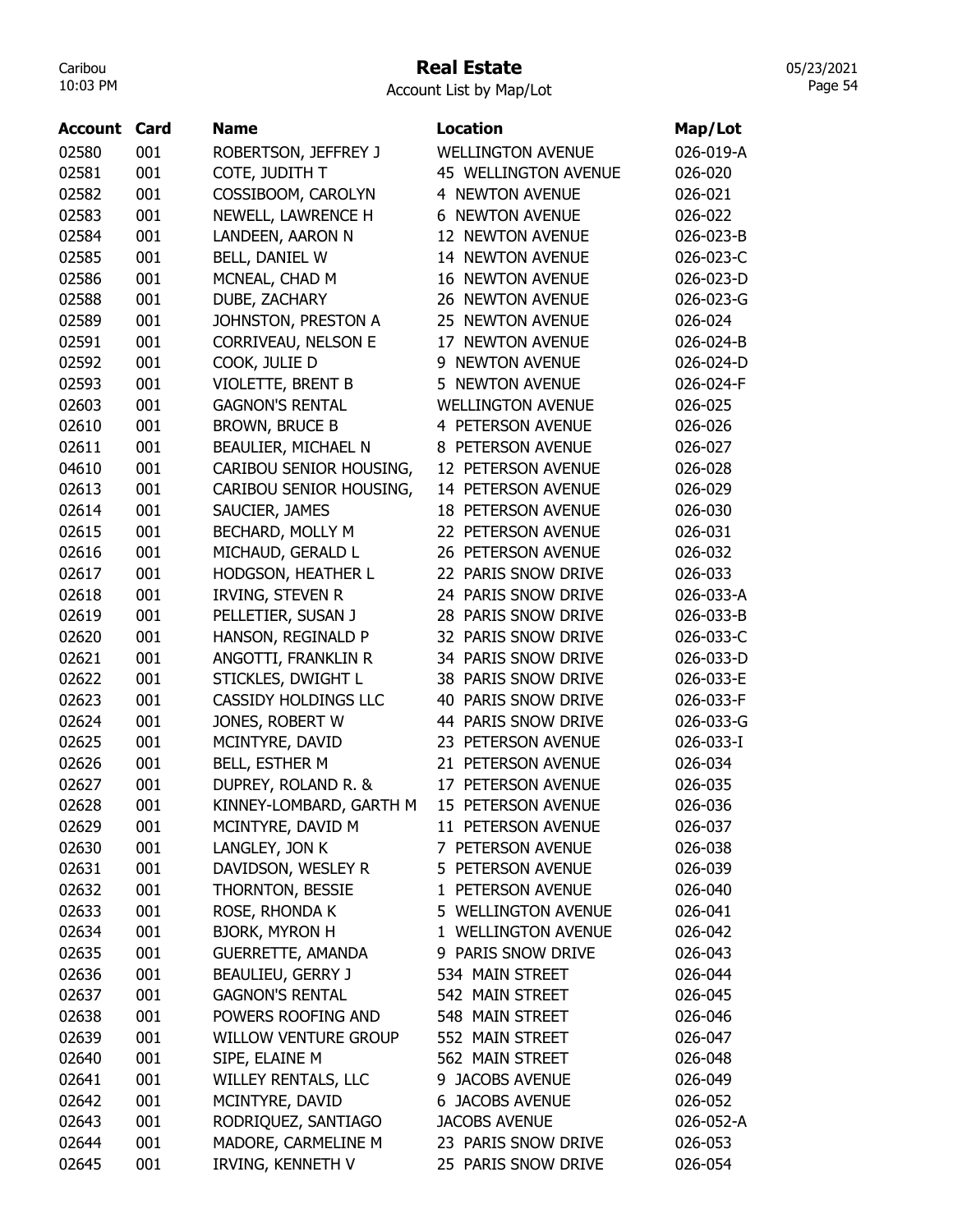## Real Estate

Account List by Map/Lot

| Account        | Card | <b>Name</b>                                        | <b>Location</b>                              | Map/Lot   |
|----------------|------|----------------------------------------------------|----------------------------------------------|-----------|
| 02646          | 001  | ST. PETER, VELMA D                                 | 29 PARIS SNOW DRIVE                          | 026-055   |
| 02647          | 001  | LYONS, CHARLES H                                   | 31 PARIS SNOW DRIVE                          | 026-056   |
| 02648          | 001  | LEBLANC, ROBERT L                                  | 35 PARIS SNOW DRIVE                          | 026-057   |
| 02649          | 001  | <b>GAGNON'S RENTAL</b>                             | 37 PARIS SNOW DRIVE                          | 026-058   |
| 02650          | 001  | JEPSON, ARIK K                                     | 41 PARIS SNOW DRIVE                          | 026-059   |
| 02651          | 001  | CARIBOU SENIOR HOUSING,                            | 45 PARIS SNOW DRIVE                          | 026-060   |
| 02652          | 001  | BARNES, PAUL L. - LIFE                             | 51 PARIS SNOW DRIVE                          | 026-061   |
| 02653          | 001  | CHAPMAN, DIANA J GAGNON-                           | 53 PARIS SNOW DRIVE                          | 026-063   |
| 02654          | 001  | MICHAUD, VINCENT                                   | 59 PARIS SNOW DRIVE                          | 026-064   |
| 02655          | 001  | CHURCH OF JESUS CHRIST OF 67 PARIS SNOW DRIVE      |                                              | 026-067   |
| 02656          | 001  | MCCROSSIN, MARK A                                  | 70 PARIS SNOW DRIVE                          | 026-070   |
| 02657          | 001  | MCNEAL, BETTY L                                    | 62 PARIS SNOW DRIVE                          | 026-073   |
| 02658          | 001  | <b>BARNES, CHARLES H</b>                           | 56 PARIS SNOW DRIVE                          | 026-075   |
| 02659          | 001  | HEWITT, MARILYN P                                  | 3 MARSHALL AVENUE                            | 026-077   |
| 02660          | 001  | CARIBOU SENIOR HOUSING,                            | 19 MARSHALL AVENUE                           | 026-078   |
| 05116          | 001  | <b>CITY OF CARIBOU</b>                             | 37 MARSHALL AVENUE                           | 026-078-A |
| 05134          | 001  | CARIBOU SENIOR HOUSING,                            | 19 MARSHALL AVENUE                           | 026-078-B |
| 02661          | 001  | R.M.B. FRANK, LLC                                  | 556 MAIN STREET                              | 026-079   |
| 02662          | 001  | <b>NORTH RIDGE LIMITED</b>                         | 17 JACOBS AVENUE                             | 026-080   |
| 02663          | 001  | <b>NORTH RIDGE LIMITED</b>                         | 17 JACOBS AVENUE                             | 026-080-A |
| 02664          | 001  | AJM RENTAL PROPERTIES,                             | 42 FORT STREET                               | 027-001   |
| 02665          | 001  | <b>GORDON, LOREN</b>                               | 46 FORT STREET                               | 027-002   |
| 02666          | 001  | LAPOINTE, MARIE N.- LIFE                           | 50 FORT STREET                               | 027-004   |
| 02667          | 001  | HANEY, MICHAEL R                                   | 15 LOWER WASHINGTON ST                       | 027-005   |
| 02669          | 001  | <b>CITY OF CARIBOU</b>                             | 11 LOWER WASHINGTON ST                       | 027-008   |
|                | 001  | ARCHER, RICHARD S                                  | 9 LOWER WASHINGTON ST                        | 027-009   |
| 02670<br>02671 | 001  | LAFLAMME, DAVID                                    | 5 LOWER WASHINGTON ST                        | 027-010   |
| 02672          | 001  | <b>BELL, GILBERT</b>                               | 49 WASHINGTON STREET                         | 027-012   |
| 02673          | 001  | STAIRS, NATHAN                                     | 43 WASHINGTON STREET                         | 027-014   |
|                | 001  |                                                    |                                              |           |
| 04632          |      | SUMMERSON, CHRISTOPHER<br>ROMAN CATHOLIC BISHOP OF | 39 WASHINGTON STREET<br><b>CHURCH STREET</b> | 027-015   |
| 02675          | 001  |                                                    |                                              | 027-016   |
| 02676          | 001  | ROMAN CATHOLIC BISHOP OF CHURCH STREET             |                                              | 027-017   |
| 02677          | 001  | GANDEE, DIANA                                      | 42 VAUGHAN STREET                            | 027-018   |
| 02678          | 001  | <b>SEARLES, SCOTT &amp;</b>                        | 14 CHURCH STREET                             | 027-019   |
| 02679          | 001  | CASSIDY, SIERRA                                    | 20 CHURCH STREET                             | 027-023   |
| 02680          | 001  | SLEEPER, JOSEPH M.II, DAVID CHURCH STREET          |                                              | 027-024   |
| 02681          | 001  | OLIVER, JONATHAN                                   | LOWER LYNDON ST                              | 027-026   |
| 02682          | 001  | CAVAGNARO PROPERTIES,                              | 9 LOWER LYNDON ST                            | 027-027   |
| 02683          | 001  | <b>STATE OF MAINE</b>                              | <b>LYNDON STREET</b>                         | 027-028   |
| 02684          | 001  | STATE OF MAINE                                     | 28 LOWER LYNDON ST                           | 027-029   |
| 02685          | 001  | <b>CITY OF CARIBOU</b>                             | 28 LOWER LYNDON ST                           | 027-030   |
| 04625          | 001  | SOLMAN, CHRISTINE M                                | 36 LOWER LYNDON ST                           | 027-033   |
| 02688          | 001  | <b>GUERRETTE, MADELINE</b>                         | 42 LOWER LYNDON ST                           | 027-035   |
| 02689          | 001  | MICHAUD, BETTY L                                   | 46 LOWER LYNDON ST                           | 027-036   |
| 02690          | 001  | STATE OF MAINE /                                   | 48 LOWER LYNDON ST                           | 027-042   |
| 02691          | 001  | CONLEY, HERSHEL                                    | 35 LOWER LYNDON ST                           | 027-045   |
| 02692          | 001  | ATLANTIC SALMON FOR                                | 85 LOWER LYNDON ST                           | 027-047   |
| 02693          | 001  | MASSEY, SHELLEY                                    | 56 LOWER LYNDON ST                           | 027-048   |
| 02694          | 001  | SAUNDERS, SUZANNE                                  | 52 LOWER LYNDON ST                           | 027-049   |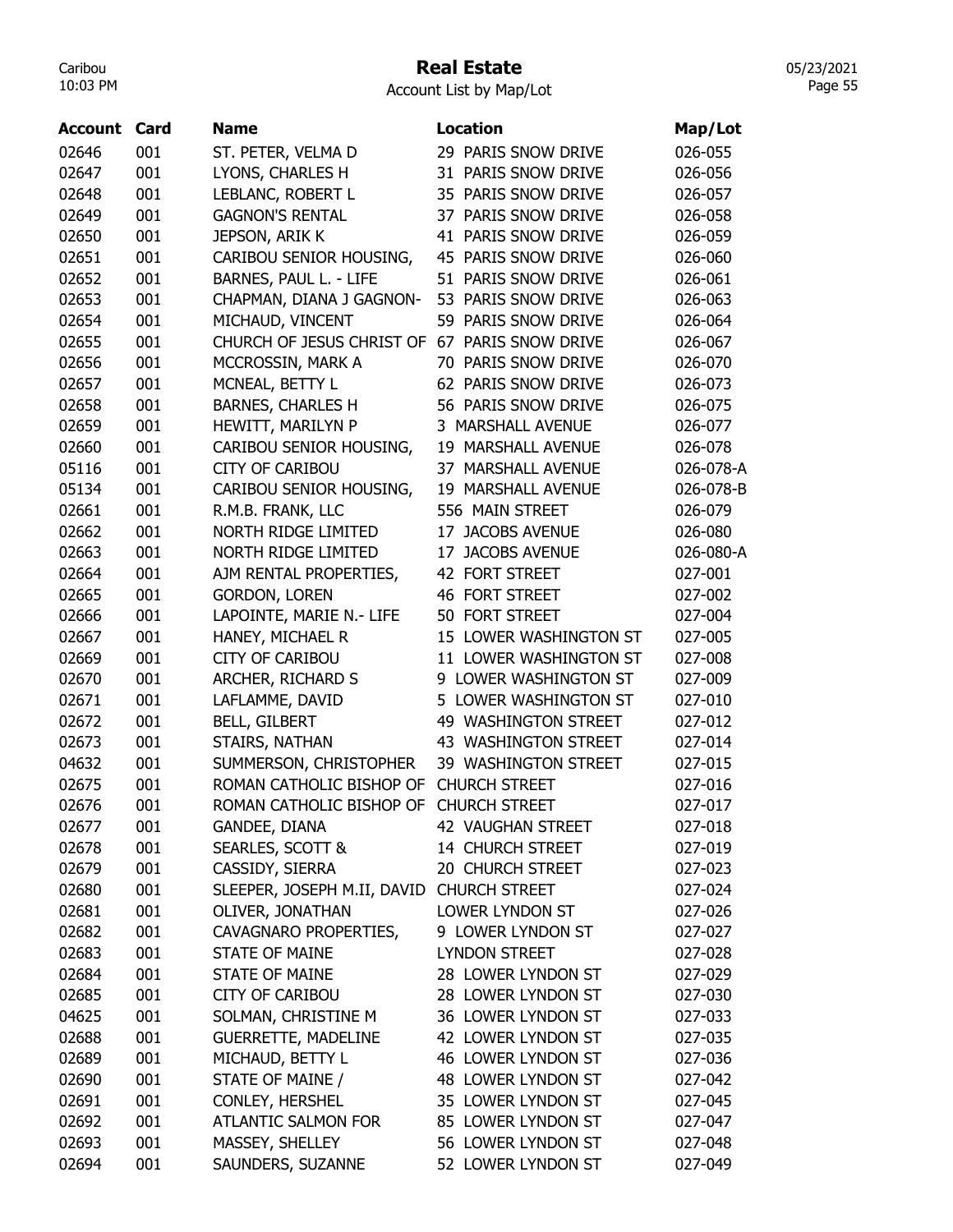# Real Estate

|  | Account List by Map/Lot |  |  |  |  |  |  |  |  |  |  |  |  |  |  |  |  |  |  |  |  |  |  |  |  |  |  |  |  |  |  |  |  |  |  |  |  |  |  |  |  |  |  |  |  |  |  |  |  |  |  |  |  |  |  |  |  |  |  |  |  |  |  |  |  |  |  |  |  |  |  |  |  |  |  |  |
|--|-------------------------|--|--|--|--|--|--|--|--|--|--|--|--|--|--|--|--|--|--|--|--|--|--|--|--|--|--|--|--|--|--|--|--|--|--|--|--|--|--|--|--|--|--|--|--|--|--|--|--|--|--|--|--|--|--|--|--|--|--|--|--|--|--|--|--|--|--|--|--|--|--|--|--|--|--|--|
|--|-------------------------|--|--|--|--|--|--|--|--|--|--|--|--|--|--|--|--|--|--|--|--|--|--|--|--|--|--|--|--|--|--|--|--|--|--|--|--|--|--|--|--|--|--|--|--|--|--|--|--|--|--|--|--|--|--|--|--|--|--|--|--|--|--|--|--|--|--|--|--|--|--|--|--|--|--|--|

| <b>Account Card</b> |     | <b>Name</b>                | <b>Location</b>          | Map/Lot   |
|---------------------|-----|----------------------------|--------------------------|-----------|
| 02695               | 001 | <b>CITY OF CARIBOU</b>     | PATTEN STREET            | 027-050   |
| 02696               | 001 | <b>CITY OF CARIBOU</b>     | 29 PATTEN STREET         | 027-051   |
| 02697               | 001 | MADORE, BRUCE              | 27 PATTEN STREET         | 027-052   |
| 02698               | 001 | SANFACON, GARY M           | PATTEN STREET            | 027-053   |
| 02699               | 001 | ADAMS, BRANDON J           | 19 PATTEN STREET         | 027-054   |
| 02700               | 001 | MORIN, ROBERT G            | 15 PATTEN STREET         | 027-055   |
| 02701               | 001 | MORIN, ROBERT G            | 9 PATTEN STREET          | 027-057   |
| 02702               | 001 | <b>ATLANTIC SALMON FOR</b> | PATTEN STREET            | 027-058   |
| 02703               | 001 | <b>BLANCHETTE, JODY B</b>  | 22 PATTEN STREET         | 027-060   |
| 02704               | 001 | LARSON, NATHAN             | 28 PATTEN STREET         | 027-062   |
| 02705               | 001 | <b>CITY OF CARIBOU</b>     | 32 PATTEN STREET         | 027-063   |
| 02706               | 001 | SANFACON, GARY             | 24 PATTEN STREET         | 027-066   |
| 02707               | 001 | WILLEY, RICKY L            | 20 PATTEN STREET         | 027-067   |
| 02708               | 001 | DOUCETTE, RAYMOND J        | <b>18 PATTEN STREET</b>  | 027-068   |
| 02709               | 001 | LABBE, WILBUR G            | <b>16 PATTEN STREET</b>  | 027-069   |
| 02710               | 001 | <b>GALLAGHER, BONNIE G</b> | 14 PATTEN STREET         | 027-070   |
| 02711               | 001 | MORIN, JEAN                | 12 PATTEN STREET         | 027-071   |
| 02712               | 001 | HICKEY, DEBORAH L          | 10 PATTEN STREET         | 027-072   |
| 02713               | 001 | LATEVOLA, BRENDA A         | 8 PATTEN STREET          | 027-073   |
| 02547               | 001 | <b>CITY OF CARIBOU</b>     | 27 BIRDSEYE AVENUE       | 027-074   |
| 02714               | 001 | <b>CITY OF CARIBOU</b>     | <b>FORT STREET</b>       | 027-074-A |
| 02715               | 001 | <b>CITY OF CARIBOU</b>     | <b>FORT STREET</b>       | 027-074-B |
| 02716               | 001 | MILLER, MARY JANE          | 31 RIVER ROAD            | 027-075   |
| 02717               | 001 | VIOLETTE, BRIAN J          | 29 RIVER ROAD            | 027-076   |
| 02718               | 001 | VIOLETTE, BRIAN J          | <b>RIVER ROAD</b><br>23. | 027-077   |
| 02719               | 001 | LAPOINTE, ARCHIE P., JR.   | 19 RIVER ROAD            | 027-079   |
| 02720               | 001 | PENDERGAST, MICHAEL S      | 4 E. PRESQUE ISLE        | 027-080   |
| 02721               | 001 | THERIAULT, CRAIG           | E. PRESQUE ISLE          | 027-081   |
| 02722               | 001 | THERIAULT, CRAIG           | E. PRESQUE ISLE          | 027-082   |
| 02723               | 001 | THERIAULT, CRAIG           | E. PRESQUE ISLE          | 027-083   |
| 02724               | 001 | THERIAULT, CRAIG           | 22 E. PRESQUE ISLE       | 027-084   |
| 02725               | 001 | LACHANCE, SAMUEL J JR      | 40 E. PRESQUE ISLE       | 027-089   |
| 02726               | 001 | DEVEAU, PHILIP D           | 45 E. PRESQUE ISLE       | 027-090   |
| 02727               | 001 | WARNER, DALE T             | 41 E. PRESQUE ISLE       | 027-091   |
| 02728               | 001 | SCHEIBLER, JONATHAN L      | 39 E. PRESQUE ISLE       | 027-092   |
| 02729               | 001 | MCCUBREY, DUANE G          | 19 E. PRESQUE ISLE       | 027-093   |
| 02730               | 001 | MCCUBREY, DUANE G          | 7 E. PRESQUE ISLE        | 027-093-A |
| 02731               | 001 | MCCUBREY, DUANE G          | 109 FORT FAIRFIELD RD    | 027-095   |
| 02732               | 001 | <b>CANADIAN PACIFIC</b>    | 4 RIVER ROAD             | 027-096   |
| 02733               | 001 | CANADIAN PACIFIC LTD.      | 16 RIVER ROAD            | 027-097   |
| 02734               | 001 | VIOLETTE, JOHN S           | <b>RIVER ROAD</b>        | 027-098   |
| 02735               | 001 | DITSON, GEORGE             | <b>RIVER ROAD</b>        | 027-099   |
| 02736               | 001 | L & R ASSOCIATES, LLC      | 25 THOMAS AVENUE         | 028-003   |
| 02737               | 001 | <b>GAGNON, JULIA E</b>     | 21 THOMAS AVENUE         | 028-004   |
| 02738               | 001 | WYMAN, JAMIE M             | 19 THOMAS AVENUE         | 028-005   |
| 02739               | 001 | STRAIGHT, WILLIAM L        | 17 THOMAS AVENUE         | 028-006   |
| 02740               | 001 | FLYNN, CARL E              | 15 THOMAS AVENUE         | 028-007   |
| 04529               | 001 | <b>GAGNON, GARY L</b>      | 7 THOMAS AVENUE          | 028-008   |
| 02742               | 001 | <b>GAGNON'S RENTAL</b>     | 9 THOMAS AVENUE          | 028-008-A |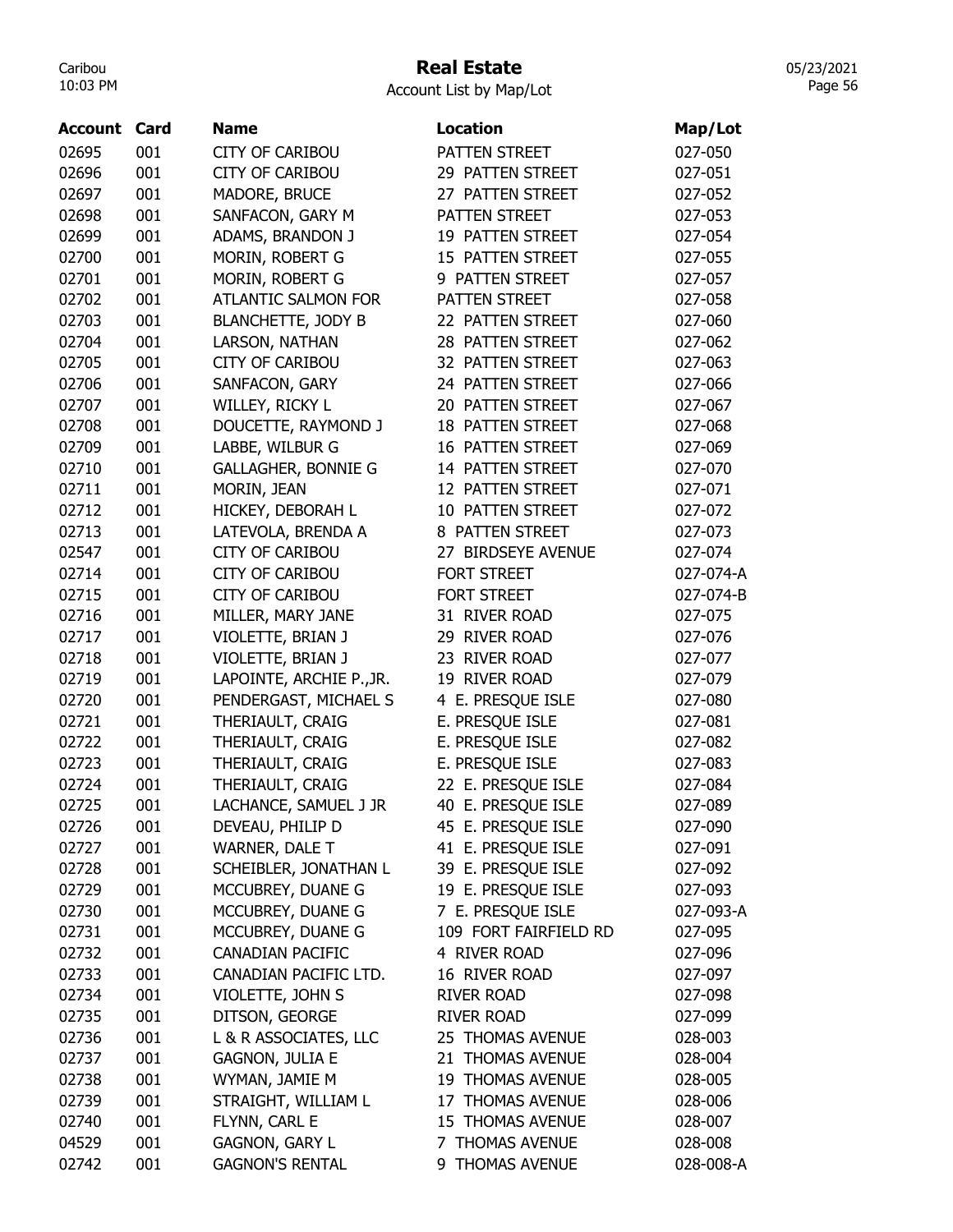## Real Estate

05/23/2021 Page 57

| 001<br>ALBAIR, PHILIP T<br>637 MAIN STREET<br>028-009<br>02743<br>LANDES, WENDY<br>02744<br>001<br>633 MAIN STREET<br>028-010<br>HUNT, JAMES T<br>001<br>4 VAUGHAN STREET<br>028-011<br>02745<br>001<br>ANDERSON, ANDRE<br>8 VAUGHAN STREET<br>04641<br>028-012<br>001<br>FERN, ROBERT F<br>02747<br>12 VAUGHAN STREET<br>028-013<br>001<br><b>OUELLETTE, KEITH K</b><br>16 VAUGHAN STREET<br>02748<br>028-014<br>001<br>FERN, ROBERT F<br>02749<br>20 VAUGHAN STREET<br>028-015<br>DEROSIER, RITA<br>001<br>22 VAUGHAN STREET<br>02750<br>028-016<br>SIDDIQUI, ATHENA<br>001<br>24 VAUGHAN STREET<br>02751<br>028-017<br>02752<br>001<br>BELANGER, RANI J<br>26 VAUGHAN STREET<br>028-018<br>02753<br>001<br>ROMAN CATHOLIC BISHOP OF<br>34 VAUGHAN STREET<br>028-019<br>001<br>ROMAN CATHOLIC BISHOP OF<br><b>THOMAS AVENUE</b><br>02754<br>028-019-A<br>001<br>02755<br>MONTEITH, DOREEN<br>33 VAUGHAN STREET<br>028-020<br>001<br>RAFFORD, WINFIELD A<br>31 VAUGHAN STREET<br>02756<br>028-021<br>HEBERT, DONALD R<br>001<br>02757<br>29 VAUGHAN STREET<br>028-022<br>NADEAU, GLENN R<br>001<br>27 VAUGHAN STREET<br>02758<br>028-023<br>001<br>SECRETARY OF VETERANS<br>23 VAUGHAN STREET<br>02759<br>028-024<br>02760<br>001<br>KELLEY, CYNTHIA L<br>21 VAUGHAN STREET<br>028-025<br>001<br>SPINNEY, GRANT<br>02761<br>15 VAUGHAN STREET<br>028-026<br>001<br>02762<br>STEEVES, RANDY<br>13 VAUGHAN STREET<br>028-027<br>001<br>KELLER, BOBBY<br>02763<br>11 VAUGHAN STREET<br>028-028<br>02764<br>001<br>BEIDELMAN, GREGORY G<br>7 VAUGHAN STREET<br>028-029<br>HUNT, JAMES<br>001<br>02765<br>3 VAUGHAN STREET<br>028-030<br>001<br>GREGORY, JOSEPH<br>619 MAIN STREET<br>02766<br>028-031<br>02767<br>001<br>C.S. MANAGEMENT, INC.<br>10 WASHINGTON STREET<br>028-032<br>02768<br>001<br>14 WASHINGTON STREET<br>SUTHERLAND, BRIAN<br>028-033<br>001<br><b>BURNSIDE, JEREMY</b><br>02769<br><b>18 WASHINGTON STREET</b><br>028-034<br>001<br>02770<br>SNEDDON, SHARON I<br>22 WASHINGTON STREET<br>028-035<br>26 WASHINGTON STREET<br>04719<br>001<br>HOWELL, TINA M<br>028-036<br>001<br><b>BELL, KRISTI</b><br>02772<br>30 WASHINGTON STREET<br>028-037<br>001<br>ST. PETER, KYLE<br>34 WASHINGTON STREET<br>02773<br>028-038<br>028-038-A<br>02774<br>001<br>ROMAN CATHOLIC BISHOP OF<br>36 WASHINGTON STREET<br>001<br>BECHTEL, RICHARD A. &<br>35 WASHINGTON STREET<br>02775<br>028-039<br>001<br>ST PETER, RUDOLPH T<br>33 WASHINGTON STREET<br>02776<br>028-040<br>LANDEEN, JEFFREY B<br>02777<br>001<br>29 WASHINGTON STREET<br>028-041<br>001<br>HABEEB, JOHN M<br>02778<br>27 WASHINGTON STREET<br>028-042<br>001<br>OUELLETTE, LINDA A<br>25 WASHINGTON STREET<br>02779<br>028-043<br>LEONARD, SEAN M.<br>02780<br>001<br>21 WASHINGTON STREET<br>028-044 | <b>Account Card</b> | <b>Name</b> | <b>Location</b> | Map/Lot   |
|-------------------------------------------------------------------------------------------------------------------------------------------------------------------------------------------------------------------------------------------------------------------------------------------------------------------------------------------------------------------------------------------------------------------------------------------------------------------------------------------------------------------------------------------------------------------------------------------------------------------------------------------------------------------------------------------------------------------------------------------------------------------------------------------------------------------------------------------------------------------------------------------------------------------------------------------------------------------------------------------------------------------------------------------------------------------------------------------------------------------------------------------------------------------------------------------------------------------------------------------------------------------------------------------------------------------------------------------------------------------------------------------------------------------------------------------------------------------------------------------------------------------------------------------------------------------------------------------------------------------------------------------------------------------------------------------------------------------------------------------------------------------------------------------------------------------------------------------------------------------------------------------------------------------------------------------------------------------------------------------------------------------------------------------------------------------------------------------------------------------------------------------------------------------------------------------------------------------------------------------------------------------------------------------------------------------------------------------------------------------------------------------------------------------------------------------------------------------------------------------------------------------------------------------------------------------------------------------------------------------------------------------------------------------------------------------------------------------------------------------------------------------------------|---------------------|-------------|-----------------|-----------|
|                                                                                                                                                                                                                                                                                                                                                                                                                                                                                                                                                                                                                                                                                                                                                                                                                                                                                                                                                                                                                                                                                                                                                                                                                                                                                                                                                                                                                                                                                                                                                                                                                                                                                                                                                                                                                                                                                                                                                                                                                                                                                                                                                                                                                                                                                                                                                                                                                                                                                                                                                                                                                                                                                                                                                                               |                     |             |                 |           |
|                                                                                                                                                                                                                                                                                                                                                                                                                                                                                                                                                                                                                                                                                                                                                                                                                                                                                                                                                                                                                                                                                                                                                                                                                                                                                                                                                                                                                                                                                                                                                                                                                                                                                                                                                                                                                                                                                                                                                                                                                                                                                                                                                                                                                                                                                                                                                                                                                                                                                                                                                                                                                                                                                                                                                                               |                     |             |                 |           |
|                                                                                                                                                                                                                                                                                                                                                                                                                                                                                                                                                                                                                                                                                                                                                                                                                                                                                                                                                                                                                                                                                                                                                                                                                                                                                                                                                                                                                                                                                                                                                                                                                                                                                                                                                                                                                                                                                                                                                                                                                                                                                                                                                                                                                                                                                                                                                                                                                                                                                                                                                                                                                                                                                                                                                                               |                     |             |                 |           |
|                                                                                                                                                                                                                                                                                                                                                                                                                                                                                                                                                                                                                                                                                                                                                                                                                                                                                                                                                                                                                                                                                                                                                                                                                                                                                                                                                                                                                                                                                                                                                                                                                                                                                                                                                                                                                                                                                                                                                                                                                                                                                                                                                                                                                                                                                                                                                                                                                                                                                                                                                                                                                                                                                                                                                                               |                     |             |                 |           |
|                                                                                                                                                                                                                                                                                                                                                                                                                                                                                                                                                                                                                                                                                                                                                                                                                                                                                                                                                                                                                                                                                                                                                                                                                                                                                                                                                                                                                                                                                                                                                                                                                                                                                                                                                                                                                                                                                                                                                                                                                                                                                                                                                                                                                                                                                                                                                                                                                                                                                                                                                                                                                                                                                                                                                                               |                     |             |                 |           |
|                                                                                                                                                                                                                                                                                                                                                                                                                                                                                                                                                                                                                                                                                                                                                                                                                                                                                                                                                                                                                                                                                                                                                                                                                                                                                                                                                                                                                                                                                                                                                                                                                                                                                                                                                                                                                                                                                                                                                                                                                                                                                                                                                                                                                                                                                                                                                                                                                                                                                                                                                                                                                                                                                                                                                                               |                     |             |                 |           |
|                                                                                                                                                                                                                                                                                                                                                                                                                                                                                                                                                                                                                                                                                                                                                                                                                                                                                                                                                                                                                                                                                                                                                                                                                                                                                                                                                                                                                                                                                                                                                                                                                                                                                                                                                                                                                                                                                                                                                                                                                                                                                                                                                                                                                                                                                                                                                                                                                                                                                                                                                                                                                                                                                                                                                                               |                     |             |                 |           |
|                                                                                                                                                                                                                                                                                                                                                                                                                                                                                                                                                                                                                                                                                                                                                                                                                                                                                                                                                                                                                                                                                                                                                                                                                                                                                                                                                                                                                                                                                                                                                                                                                                                                                                                                                                                                                                                                                                                                                                                                                                                                                                                                                                                                                                                                                                                                                                                                                                                                                                                                                                                                                                                                                                                                                                               |                     |             |                 |           |
|                                                                                                                                                                                                                                                                                                                                                                                                                                                                                                                                                                                                                                                                                                                                                                                                                                                                                                                                                                                                                                                                                                                                                                                                                                                                                                                                                                                                                                                                                                                                                                                                                                                                                                                                                                                                                                                                                                                                                                                                                                                                                                                                                                                                                                                                                                                                                                                                                                                                                                                                                                                                                                                                                                                                                                               |                     |             |                 |           |
|                                                                                                                                                                                                                                                                                                                                                                                                                                                                                                                                                                                                                                                                                                                                                                                                                                                                                                                                                                                                                                                                                                                                                                                                                                                                                                                                                                                                                                                                                                                                                                                                                                                                                                                                                                                                                                                                                                                                                                                                                                                                                                                                                                                                                                                                                                                                                                                                                                                                                                                                                                                                                                                                                                                                                                               |                     |             |                 |           |
|                                                                                                                                                                                                                                                                                                                                                                                                                                                                                                                                                                                                                                                                                                                                                                                                                                                                                                                                                                                                                                                                                                                                                                                                                                                                                                                                                                                                                                                                                                                                                                                                                                                                                                                                                                                                                                                                                                                                                                                                                                                                                                                                                                                                                                                                                                                                                                                                                                                                                                                                                                                                                                                                                                                                                                               |                     |             |                 |           |
|                                                                                                                                                                                                                                                                                                                                                                                                                                                                                                                                                                                                                                                                                                                                                                                                                                                                                                                                                                                                                                                                                                                                                                                                                                                                                                                                                                                                                                                                                                                                                                                                                                                                                                                                                                                                                                                                                                                                                                                                                                                                                                                                                                                                                                                                                                                                                                                                                                                                                                                                                                                                                                                                                                                                                                               |                     |             |                 |           |
|                                                                                                                                                                                                                                                                                                                                                                                                                                                                                                                                                                                                                                                                                                                                                                                                                                                                                                                                                                                                                                                                                                                                                                                                                                                                                                                                                                                                                                                                                                                                                                                                                                                                                                                                                                                                                                                                                                                                                                                                                                                                                                                                                                                                                                                                                                                                                                                                                                                                                                                                                                                                                                                                                                                                                                               |                     |             |                 |           |
|                                                                                                                                                                                                                                                                                                                                                                                                                                                                                                                                                                                                                                                                                                                                                                                                                                                                                                                                                                                                                                                                                                                                                                                                                                                                                                                                                                                                                                                                                                                                                                                                                                                                                                                                                                                                                                                                                                                                                                                                                                                                                                                                                                                                                                                                                                                                                                                                                                                                                                                                                                                                                                                                                                                                                                               |                     |             |                 |           |
|                                                                                                                                                                                                                                                                                                                                                                                                                                                                                                                                                                                                                                                                                                                                                                                                                                                                                                                                                                                                                                                                                                                                                                                                                                                                                                                                                                                                                                                                                                                                                                                                                                                                                                                                                                                                                                                                                                                                                                                                                                                                                                                                                                                                                                                                                                                                                                                                                                                                                                                                                                                                                                                                                                                                                                               |                     |             |                 |           |
|                                                                                                                                                                                                                                                                                                                                                                                                                                                                                                                                                                                                                                                                                                                                                                                                                                                                                                                                                                                                                                                                                                                                                                                                                                                                                                                                                                                                                                                                                                                                                                                                                                                                                                                                                                                                                                                                                                                                                                                                                                                                                                                                                                                                                                                                                                                                                                                                                                                                                                                                                                                                                                                                                                                                                                               |                     |             |                 |           |
|                                                                                                                                                                                                                                                                                                                                                                                                                                                                                                                                                                                                                                                                                                                                                                                                                                                                                                                                                                                                                                                                                                                                                                                                                                                                                                                                                                                                                                                                                                                                                                                                                                                                                                                                                                                                                                                                                                                                                                                                                                                                                                                                                                                                                                                                                                                                                                                                                                                                                                                                                                                                                                                                                                                                                                               |                     |             |                 |           |
|                                                                                                                                                                                                                                                                                                                                                                                                                                                                                                                                                                                                                                                                                                                                                                                                                                                                                                                                                                                                                                                                                                                                                                                                                                                                                                                                                                                                                                                                                                                                                                                                                                                                                                                                                                                                                                                                                                                                                                                                                                                                                                                                                                                                                                                                                                                                                                                                                                                                                                                                                                                                                                                                                                                                                                               |                     |             |                 |           |
|                                                                                                                                                                                                                                                                                                                                                                                                                                                                                                                                                                                                                                                                                                                                                                                                                                                                                                                                                                                                                                                                                                                                                                                                                                                                                                                                                                                                                                                                                                                                                                                                                                                                                                                                                                                                                                                                                                                                                                                                                                                                                                                                                                                                                                                                                                                                                                                                                                                                                                                                                                                                                                                                                                                                                                               |                     |             |                 |           |
|                                                                                                                                                                                                                                                                                                                                                                                                                                                                                                                                                                                                                                                                                                                                                                                                                                                                                                                                                                                                                                                                                                                                                                                                                                                                                                                                                                                                                                                                                                                                                                                                                                                                                                                                                                                                                                                                                                                                                                                                                                                                                                                                                                                                                                                                                                                                                                                                                                                                                                                                                                                                                                                                                                                                                                               |                     |             |                 |           |
|                                                                                                                                                                                                                                                                                                                                                                                                                                                                                                                                                                                                                                                                                                                                                                                                                                                                                                                                                                                                                                                                                                                                                                                                                                                                                                                                                                                                                                                                                                                                                                                                                                                                                                                                                                                                                                                                                                                                                                                                                                                                                                                                                                                                                                                                                                                                                                                                                                                                                                                                                                                                                                                                                                                                                                               |                     |             |                 |           |
|                                                                                                                                                                                                                                                                                                                                                                                                                                                                                                                                                                                                                                                                                                                                                                                                                                                                                                                                                                                                                                                                                                                                                                                                                                                                                                                                                                                                                                                                                                                                                                                                                                                                                                                                                                                                                                                                                                                                                                                                                                                                                                                                                                                                                                                                                                                                                                                                                                                                                                                                                                                                                                                                                                                                                                               |                     |             |                 |           |
|                                                                                                                                                                                                                                                                                                                                                                                                                                                                                                                                                                                                                                                                                                                                                                                                                                                                                                                                                                                                                                                                                                                                                                                                                                                                                                                                                                                                                                                                                                                                                                                                                                                                                                                                                                                                                                                                                                                                                                                                                                                                                                                                                                                                                                                                                                                                                                                                                                                                                                                                                                                                                                                                                                                                                                               |                     |             |                 |           |
|                                                                                                                                                                                                                                                                                                                                                                                                                                                                                                                                                                                                                                                                                                                                                                                                                                                                                                                                                                                                                                                                                                                                                                                                                                                                                                                                                                                                                                                                                                                                                                                                                                                                                                                                                                                                                                                                                                                                                                                                                                                                                                                                                                                                                                                                                                                                                                                                                                                                                                                                                                                                                                                                                                                                                                               |                     |             |                 |           |
|                                                                                                                                                                                                                                                                                                                                                                                                                                                                                                                                                                                                                                                                                                                                                                                                                                                                                                                                                                                                                                                                                                                                                                                                                                                                                                                                                                                                                                                                                                                                                                                                                                                                                                                                                                                                                                                                                                                                                                                                                                                                                                                                                                                                                                                                                                                                                                                                                                                                                                                                                                                                                                                                                                                                                                               |                     |             |                 |           |
|                                                                                                                                                                                                                                                                                                                                                                                                                                                                                                                                                                                                                                                                                                                                                                                                                                                                                                                                                                                                                                                                                                                                                                                                                                                                                                                                                                                                                                                                                                                                                                                                                                                                                                                                                                                                                                                                                                                                                                                                                                                                                                                                                                                                                                                                                                                                                                                                                                                                                                                                                                                                                                                                                                                                                                               |                     |             |                 |           |
|                                                                                                                                                                                                                                                                                                                                                                                                                                                                                                                                                                                                                                                                                                                                                                                                                                                                                                                                                                                                                                                                                                                                                                                                                                                                                                                                                                                                                                                                                                                                                                                                                                                                                                                                                                                                                                                                                                                                                                                                                                                                                                                                                                                                                                                                                                                                                                                                                                                                                                                                                                                                                                                                                                                                                                               |                     |             |                 |           |
|                                                                                                                                                                                                                                                                                                                                                                                                                                                                                                                                                                                                                                                                                                                                                                                                                                                                                                                                                                                                                                                                                                                                                                                                                                                                                                                                                                                                                                                                                                                                                                                                                                                                                                                                                                                                                                                                                                                                                                                                                                                                                                                                                                                                                                                                                                                                                                                                                                                                                                                                                                                                                                                                                                                                                                               |                     |             |                 |           |
|                                                                                                                                                                                                                                                                                                                                                                                                                                                                                                                                                                                                                                                                                                                                                                                                                                                                                                                                                                                                                                                                                                                                                                                                                                                                                                                                                                                                                                                                                                                                                                                                                                                                                                                                                                                                                                                                                                                                                                                                                                                                                                                                                                                                                                                                                                                                                                                                                                                                                                                                                                                                                                                                                                                                                                               |                     |             |                 |           |
|                                                                                                                                                                                                                                                                                                                                                                                                                                                                                                                                                                                                                                                                                                                                                                                                                                                                                                                                                                                                                                                                                                                                                                                                                                                                                                                                                                                                                                                                                                                                                                                                                                                                                                                                                                                                                                                                                                                                                                                                                                                                                                                                                                                                                                                                                                                                                                                                                                                                                                                                                                                                                                                                                                                                                                               |                     |             |                 |           |
|                                                                                                                                                                                                                                                                                                                                                                                                                                                                                                                                                                                                                                                                                                                                                                                                                                                                                                                                                                                                                                                                                                                                                                                                                                                                                                                                                                                                                                                                                                                                                                                                                                                                                                                                                                                                                                                                                                                                                                                                                                                                                                                                                                                                                                                                                                                                                                                                                                                                                                                                                                                                                                                                                                                                                                               |                     |             |                 |           |
|                                                                                                                                                                                                                                                                                                                                                                                                                                                                                                                                                                                                                                                                                                                                                                                                                                                                                                                                                                                                                                                                                                                                                                                                                                                                                                                                                                                                                                                                                                                                                                                                                                                                                                                                                                                                                                                                                                                                                                                                                                                                                                                                                                                                                                                                                                                                                                                                                                                                                                                                                                                                                                                                                                                                                                               |                     |             |                 |           |
|                                                                                                                                                                                                                                                                                                                                                                                                                                                                                                                                                                                                                                                                                                                                                                                                                                                                                                                                                                                                                                                                                                                                                                                                                                                                                                                                                                                                                                                                                                                                                                                                                                                                                                                                                                                                                                                                                                                                                                                                                                                                                                                                                                                                                                                                                                                                                                                                                                                                                                                                                                                                                                                                                                                                                                               |                     |             |                 |           |
|                                                                                                                                                                                                                                                                                                                                                                                                                                                                                                                                                                                                                                                                                                                                                                                                                                                                                                                                                                                                                                                                                                                                                                                                                                                                                                                                                                                                                                                                                                                                                                                                                                                                                                                                                                                                                                                                                                                                                                                                                                                                                                                                                                                                                                                                                                                                                                                                                                                                                                                                                                                                                                                                                                                                                                               |                     |             |                 |           |
|                                                                                                                                                                                                                                                                                                                                                                                                                                                                                                                                                                                                                                                                                                                                                                                                                                                                                                                                                                                                                                                                                                                                                                                                                                                                                                                                                                                                                                                                                                                                                                                                                                                                                                                                                                                                                                                                                                                                                                                                                                                                                                                                                                                                                                                                                                                                                                                                                                                                                                                                                                                                                                                                                                                                                                               |                     |             |                 |           |
|                                                                                                                                                                                                                                                                                                                                                                                                                                                                                                                                                                                                                                                                                                                                                                                                                                                                                                                                                                                                                                                                                                                                                                                                                                                                                                                                                                                                                                                                                                                                                                                                                                                                                                                                                                                                                                                                                                                                                                                                                                                                                                                                                                                                                                                                                                                                                                                                                                                                                                                                                                                                                                                                                                                                                                               |                     |             |                 |           |
|                                                                                                                                                                                                                                                                                                                                                                                                                                                                                                                                                                                                                                                                                                                                                                                                                                                                                                                                                                                                                                                                                                                                                                                                                                                                                                                                                                                                                                                                                                                                                                                                                                                                                                                                                                                                                                                                                                                                                                                                                                                                                                                                                                                                                                                                                                                                                                                                                                                                                                                                                                                                                                                                                                                                                                               |                     |             |                 |           |
|                                                                                                                                                                                                                                                                                                                                                                                                                                                                                                                                                                                                                                                                                                                                                                                                                                                                                                                                                                                                                                                                                                                                                                                                                                                                                                                                                                                                                                                                                                                                                                                                                                                                                                                                                                                                                                                                                                                                                                                                                                                                                                                                                                                                                                                                                                                                                                                                                                                                                                                                                                                                                                                                                                                                                                               |                     |             |                 |           |
| 001<br>SHEA, MARK<br>02781<br>17 WASHINGTON STREET<br>028-045                                                                                                                                                                                                                                                                                                                                                                                                                                                                                                                                                                                                                                                                                                                                                                                                                                                                                                                                                                                                                                                                                                                                                                                                                                                                                                                                                                                                                                                                                                                                                                                                                                                                                                                                                                                                                                                                                                                                                                                                                                                                                                                                                                                                                                                                                                                                                                                                                                                                                                                                                                                                                                                                                                                 |                     |             |                 |           |
| 001<br>JOHNDRO, JOEL R<br>15 WASHINGTON STREET<br>02782<br>028-046                                                                                                                                                                                                                                                                                                                                                                                                                                                                                                                                                                                                                                                                                                                                                                                                                                                                                                                                                                                                                                                                                                                                                                                                                                                                                                                                                                                                                                                                                                                                                                                                                                                                                                                                                                                                                                                                                                                                                                                                                                                                                                                                                                                                                                                                                                                                                                                                                                                                                                                                                                                                                                                                                                            |                     |             |                 |           |
| 001<br>YBARRONDO, CODY B<br>11 WASHINGTON STREET<br>02783<br>028-047                                                                                                                                                                                                                                                                                                                                                                                                                                                                                                                                                                                                                                                                                                                                                                                                                                                                                                                                                                                                                                                                                                                                                                                                                                                                                                                                                                                                                                                                                                                                                                                                                                                                                                                                                                                                                                                                                                                                                                                                                                                                                                                                                                                                                                                                                                                                                                                                                                                                                                                                                                                                                                                                                                          |                     |             |                 |           |
| 001<br>MIERZWA, EDWARD J<br>02784<br>7 WASHINGTON STREET<br>028-048                                                                                                                                                                                                                                                                                                                                                                                                                                                                                                                                                                                                                                                                                                                                                                                                                                                                                                                                                                                                                                                                                                                                                                                                                                                                                                                                                                                                                                                                                                                                                                                                                                                                                                                                                                                                                                                                                                                                                                                                                                                                                                                                                                                                                                                                                                                                                                                                                                                                                                                                                                                                                                                                                                           |                     |             |                 |           |
| 02785<br>001<br>KIRKPATRICK, HUGH A<br>609 MAIN STREET<br>028-049                                                                                                                                                                                                                                                                                                                                                                                                                                                                                                                                                                                                                                                                                                                                                                                                                                                                                                                                                                                                                                                                                                                                                                                                                                                                                                                                                                                                                                                                                                                                                                                                                                                                                                                                                                                                                                                                                                                                                                                                                                                                                                                                                                                                                                                                                                                                                                                                                                                                                                                                                                                                                                                                                                             |                     |             |                 |           |
| 001<br><b>MAIN STREET</b><br>05052<br>KIRKPATRICK, HUGH A<br>028-049-A                                                                                                                                                                                                                                                                                                                                                                                                                                                                                                                                                                                                                                                                                                                                                                                                                                                                                                                                                                                                                                                                                                                                                                                                                                                                                                                                                                                                                                                                                                                                                                                                                                                                                                                                                                                                                                                                                                                                                                                                                                                                                                                                                                                                                                                                                                                                                                                                                                                                                                                                                                                                                                                                                                        |                     |             |                 |           |
| 02788<br>001<br>ROYALL, INC.<br>20 FORT STREET<br>028-050-B                                                                                                                                                                                                                                                                                                                                                                                                                                                                                                                                                                                                                                                                                                                                                                                                                                                                                                                                                                                                                                                                                                                                                                                                                                                                                                                                                                                                                                                                                                                                                                                                                                                                                                                                                                                                                                                                                                                                                                                                                                                                                                                                                                                                                                                                                                                                                                                                                                                                                                                                                                                                                                                                                                                   |                     |             |                 |           |
| ROYALL, INC.<br>02789<br>001<br>20 FORT STREET<br>028-050-C                                                                                                                                                                                                                                                                                                                                                                                                                                                                                                                                                                                                                                                                                                                                                                                                                                                                                                                                                                                                                                                                                                                                                                                                                                                                                                                                                                                                                                                                                                                                                                                                                                                                                                                                                                                                                                                                                                                                                                                                                                                                                                                                                                                                                                                                                                                                                                                                                                                                                                                                                                                                                                                                                                                   |                     |             |                 |           |
| CYR, KIRK A<br>02790<br>001<br>22 FORT STREET<br>028-051                                                                                                                                                                                                                                                                                                                                                                                                                                                                                                                                                                                                                                                                                                                                                                                                                                                                                                                                                                                                                                                                                                                                                                                                                                                                                                                                                                                                                                                                                                                                                                                                                                                                                                                                                                                                                                                                                                                                                                                                                                                                                                                                                                                                                                                                                                                                                                                                                                                                                                                                                                                                                                                                                                                      |                     |             |                 |           |
| 02791<br>001<br><b>BOUCHARD, BLANCHE</b><br>30 FORT STREET<br>028-052                                                                                                                                                                                                                                                                                                                                                                                                                                                                                                                                                                                                                                                                                                                                                                                                                                                                                                                                                                                                                                                                                                                                                                                                                                                                                                                                                                                                                                                                                                                                                                                                                                                                                                                                                                                                                                                                                                                                                                                                                                                                                                                                                                                                                                                                                                                                                                                                                                                                                                                                                                                                                                                                                                         |                     |             |                 |           |
| 001<br>RIVARD, GINETTE M<br>02792<br>26 FORT STREET                                                                                                                                                                                                                                                                                                                                                                                                                                                                                                                                                                                                                                                                                                                                                                                                                                                                                                                                                                                                                                                                                                                                                                                                                                                                                                                                                                                                                                                                                                                                                                                                                                                                                                                                                                                                                                                                                                                                                                                                                                                                                                                                                                                                                                                                                                                                                                                                                                                                                                                                                                                                                                                                                                                           |                     |             |                 | 028-052-A |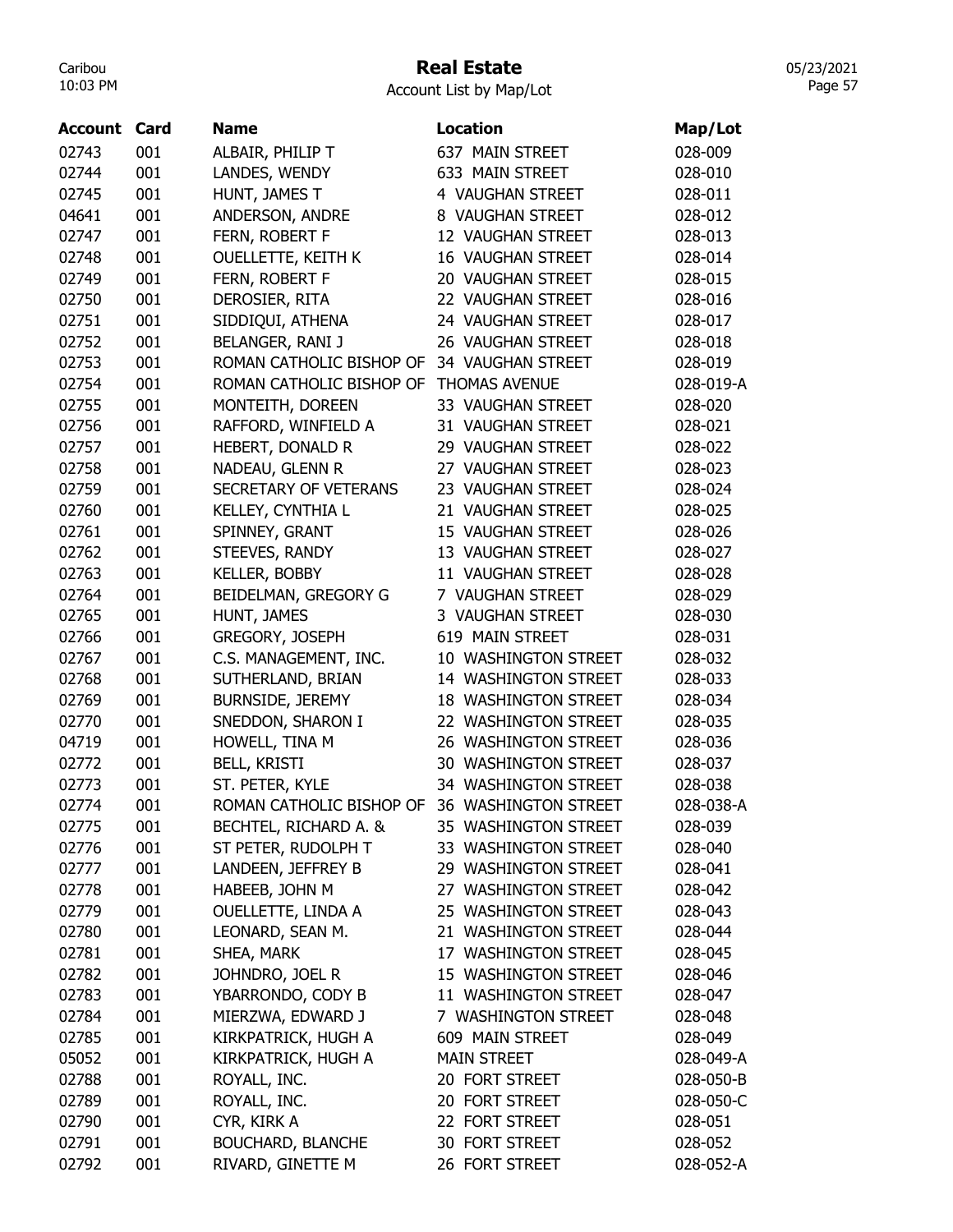## Real Estate

Account List by Map/Lot

| Account | Card | <b>Name</b>                 | <b>Location</b>          | Map/Lot   |
|---------|------|-----------------------------|--------------------------|-----------|
| 04513   | 001  | <b>BELL, JEFFREY</b>        | 32 FORT STREET           | 028-053   |
| 02794   | 001  | <b>BELL, CRAIG P</b>        | 36 FORT STREET           | 028-054   |
| 02795   | 001  | <b>GORDON, LOREN J</b>      | 38 FORT STREET           | 028-056   |
| 04993   | 001  | <b>BBD HOULTON, LLC</b>     | 27 BIRDSEYE AVENUE       | 028-057-A |
| 05003   | 001  | NORTHERN STORAGE, INC.      | <b>BIRDSEYE AVENUE</b>   | 028-057-B |
| 02806   | 001  | PORVAIR FILTRATION GROUP,   | 15 ARMCO AVENUE          | 028-058   |
| 02803   | 001  | LAJOIE, JOHN P              | 17 BIRDSEYE AVENUE       | 028-058-A |
| 04523   | 001  | THERIAULT, GREGORY J        | 27 ARMCO AVENUE          | 028-058-B |
| 02805   | 001  | <b>BLACKSTONE, MURRAY D</b> | 17 BIRDSEYE AVENUE       | 028-058-C |
| 02807   | 001  | TODD, R.L. & SON, INC.      | 17 BIRDSEYE AVENUE       | 028-058-E |
| 02797   | 001  | DEAD RIVER COMPANY          | 11 BIRDSEYE AVENUE       | 028-058-F |
| 02801   | 001  | TARR, MARK                  | 19 BIRDSEYE AVENUE       | 028-058-G |
| 02798   | 001  | <b>PLOURDE FURNITURE</b>    | 19 BIRDSEYE AVENUE       | 028-058-H |
| 04789   | 001  | COUNTY ELECTRIC, INC.       | 17 BIRDSEYE AVENUE       | 028-058-J |
| 02799   | 001  | COUNTY ELECTRIC, INC.       | 19 BIRDSEYE AVENUE       | 028-058-K |
| 02808   | 001  | CHAPUT, JUSTIN              | 12 BIRDSEYE AVENUE       | 028-059   |
| 04644   | 001  | PIPER, DOUGLAS J JR         | 14 BIRDSEYE AVENUE       | 028-060   |
| 02810   | 001  | CONNER, DAVID L             | 22 BIRDSEYE AVENUE       | 028-061   |
| 02812   | 001  | ADAMS, RICKY B              | 593 MAIN STREET          | 028-063   |
| 02813   | 001  | AJP PROPERTIES, LLC         | 1 BIRDSEYE AVENUE        | 028-064   |
| 04805   | 001  | DEAD RIVER COMPANY          | <b>BIRDSEYE AVENUE</b>   | 028-064-A |
| 02814   | 001  | FROST RENTAL PROPERTIES,    | 583 MAIN STREET          | 028-065   |
| 02815   | 001  | DESFOSSES, GARRY R          | 581 MAIN STREET          | 028-066   |
| 02816   | 001  | CYR, DANA A - LIFE ESTATE   | 577 MAIN STREET          | 028-067   |
| 02817   | 001  | PALMYRA DEVELOPMENTS,       | 575 MAIN STREET          | 028-068   |
| 02818   | 001  | WILLEY RENTALS, LLC         | 569 MAIN STREET          | 028-068-A |
| 02819   | 001  | <b>OUELLETTE, HUBERT O</b>  | 594 MAIN STREET          | 028-069   |
| 04645   | 001  | ROSSIGNOL, MICHAEL R        | 598 MAIN STREET          | 028-070   |
| 02821   | 001  | MICHAEL, MONA G             | 600 MAIN STREET          | 028-071   |
| 02822   | 001  | HADFIELD-ANDERSON,          | 604 MAIN STREET          | 028-072   |
| 02823   | 001  | SIMMONS, KEVIN B - DEV      | 608 MAIN STREET          | 028-073   |
| 02824   | 001  | <b>BOUDREAU, LINDA</b>      | YORK STREET              | 028-074   |
| 02825   | 001  | BOUDREAU, LINDA             | 12 YORK STREET           | 028-075   |
| 02826   | 001  | ROCKWELL, MICHELLE A        | 16 YORK STREET           | 028-076   |
| 02827   | 001  | EASLER, LARRY L             | 18 YORK STREET           | 028-077   |
| 02828   | 001  | AROOSTOOK COLD STORAGE      | 22 YORK STREET           | 028-078   |
| 02829   | 001  | ROBICHAUD, TERRY LEE        | 28 YORK STREET           | 028-079   |
| 02830   | 001  | HITCHCOCK, KIMBERLY         | 10 HAINES STREET         | 028-080   |
| 02831   | 001  | VIRTANEN, MICHAEL R         | 12 HAINES STREET         | 028-081   |
| 02832   | 001  | CITY OF CARIBOU             | 14 HAINES STREET         | 028-082   |
| 02833   | 001  | <b>BEAULIEU, DELLA E</b>    | 16 HAINES STREET         | 028-083   |
| 02834   | 001  | BEAULIEU, DELLA E           | <b>18 HAINES STREET</b>  | 028-084   |
| 02835   | 001  | O'BAR, KEVIN M              | 75 FONTAINE DRIVE        | 028-085   |
| 02836   | 001  | MARTIN, MALCOLM R           | 5 NORTHERN AVENUE        | 028-086   |
| 02837   | 001  | KISH, DEZIRAE R             | 7 NORTHERN AVENUE        | 028-087   |
| 02838   | 001  | SMITH, MICHELLE A           | 71 FONTAINE DRIVE        | 028-088   |
| 02839   | 001  | DISY, EDWARD - DEC          | FONTAINE DRIVE           | 028-090   |
| 02840   | 001  | FORTIN, LINDA               | <b>63 FONTAINE DRIVE</b> | 028-091   |
| 05070   | 001  | FORTIN, ROBERT              | FONTAINE DRIVE           | 028-092-A |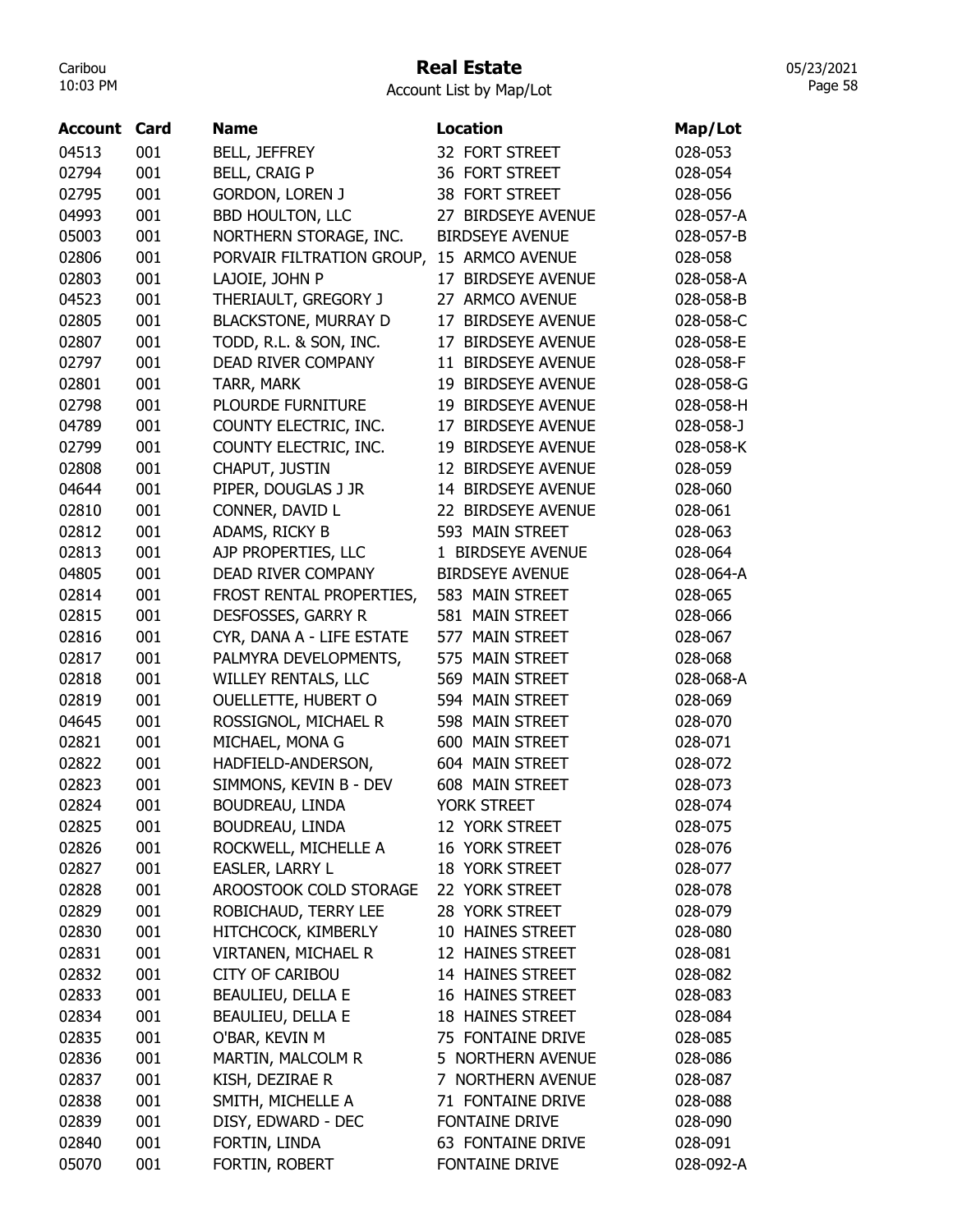# Real Estate

| Account List by Map/Lot |
|-------------------------|
|-------------------------|

| Account | Card | <b>Name</b>                | <b>Location</b>          | Map/Lot   |
|---------|------|----------------------------|--------------------------|-----------|
| 02846   | 001  | DISY, EDWARD - DEC         | FONTAINE DRIVE           | 028-093   |
| 02847   | 001  | LAGASSE, HEATHER R         | FONTAINE DRIVE           | 028-093-A |
| 02848   | 001  | LAGASSE, HEATHER R         | <b>FONTAINE DRIVE</b>    | 028-093-B |
| 02849   | 001  | <b>CITY OF CARIBOU</b>     | <b>FONTAINE DRIVE</b>    | 028-093-C |
| 02850   | 001  | LAGASSE, DOUGLAS P         | 36 FONTAINE DRIVE        | 028-093-G |
| 02851   | 001  | THOMAS, TRAVIS A           | 26 FONTAINE DRIVE        | 028-094   |
| 02852   | 001  | MILLER, TEENA JEAN         | 78 FONTAINE DRIVE        | 028-094-A |
| 02853   | 001  | RICHARDSON, DERRELL        | 28 FONTAINE DRIVE        | 028-095   |
| 02854   | 001  | <b>BARNES, ALAN L</b>      | 37 FONTAINE DRIVE        | 028-097   |
| 02855   | 001  | ALBERT, DARIN P            | 35 FONTAINE DRIVE        | 028-098   |
| 02856   | 001  | LAGASSE, DOUGLAS P         | 33 FONTAINE DRIVE        | 028-099   |
| 02857   | 001  | MORTGAGE MENDERS, LLC      | 31 FONTAINE DRIVE        | 028-100   |
| 02858   | 001  | BELANGER, JOHN R           | 25 FONTAINE DRIVE        | 028-102   |
| 02859   | 001  | THOMAS, BECKY L            | 23 FONTAINE DRIVE        | 028-103   |
| 02860   | 001  | MAHONEY, GRAYDON           | 21 FONTAINE DRIVE        | 028-104   |
| 02861   | 001  | DISY, EDWARD - DEC         | FONTAINE DRIVE           | 028-105   |
| 04521   | 001  | TARBOX, ROSE M             | 15 FONTAINE DRIVE        | 028-106   |
| 04670   | 001  | ANDERSON, KYLE W           | 15 HAINES STREET         | 028-107   |
| 02864   | 001  | CARON, RICHARD S           | 9 HAINES STREET          | 028-108   |
| 02865   | 001  | DOWNEND, MELISSA           | 34 YORK STREET           | 028-109   |
| 04595   | 001  | CHRISTENSEN, PHILIP        | 38 YORK STREET           | 028-110   |
| 02867   | 001  | <b>EMERA MAINE</b>         | YORK STREET              | 028-111   |
| 02868   | 001  | CARIBOU UTILITIES DISTRICT | <b>YORK STREET</b>       | 028-111-A |
| 02869   | 001  | LAGASSE, LORI L            | 44 YORK STREET           | 028-112   |
| 02870   | 001  | <b>BRISSETTE, ARMAND</b>   | 48 YORK STREET           | 028-113   |
| 02871   | 001  | ELDRIDGE, EDGAR F., JR.    | 52 YORK STREET           | 028-114   |
| 02872   | 001  | AKERSON, TAVIA             | 54 YORK STREET           | 028-115   |
| 02873   | 001  | AIKEN, GARY                | <b>60 YORK STREET</b>    | 028-117   |
| 02874   | 001  | TURCK, BONNIE A            | 64 YORK STREET           | 028-118   |
| 02875   | 001  | <b>CITY OF CARIBOU</b>     | <b>66 YORK STREET</b>    | 028-119   |
| 02876   | 001  | SMITH, JODY R              | <b>68 YORK STREET</b>    | 028-120   |
| 02877   | 001  | NORTHEAST PACKAGING        | <b>56 SINCOCK STREET</b> | 028-121   |
| 02878   | 001  | <b>BELL, RYAN</b>          | 47 YORK STREET           | 028-122   |
| 02879   | 001  | MCINTYRE, DAVID M          | 45 YORK STREET           | 028-123   |
| 02880   | 001  | BARD, JULIETTE M           | 43 YORK STREET           | 028-124   |
| 02881   | 001  | <b>EMERA MAINE</b>         | YORK STREET              | 028-125   |
| 02882   | 001  | <b>CURTIS, STEWART L</b>   | 37 YORK STREET           | 028-126   |
| 02883   | 001  | MARRETT, DAVID             | 35 YORK STREET           | 028-127   |
| 02884   | 001  | SAUCIER, DUSTIN R          | 31 YORK STREET           | 028-128   |
| 02885   | 001  | ST. THOMAS, SHARON L       | 29 YORK STREET           | 028-129   |
| 02886   | 001  | RICHARDS, STEPHEN D        | 25 YORK STREET           | 028-130   |
| 02887   | 001  | ANDERSON, BETHENY C        | 21 YORK STREET           | 028-131   |
| 02888   | 001  | RAYMOND, DANIELLE          | 15 YORK STREET           | 028-132   |
| 02889   | 001  | HSBC BANK USA NA AS        | 11 YORK STREET           | 028-133   |
| 02890   | 001  | <b>CLEVETTE, KEVIN</b>     | 9 YORK STREET            | 028-133-A |
| 02891   | 001  | SIMMONS, KEVIN B - DEV     | 7 YORK STREET            | 028-134   |
| 02892   | 001  | THIBODEAU, EUGENE L        | 612 MAIN STREET          | 028-135   |
| 02893   | 001  | SALERNO, JUSTIN L.         | 618 MAIN STREET          | 028-136   |
| 02894   | 001  | SODERBERG, IVER W - DEV    | 8 SINCOCK STREET         | 028-137   |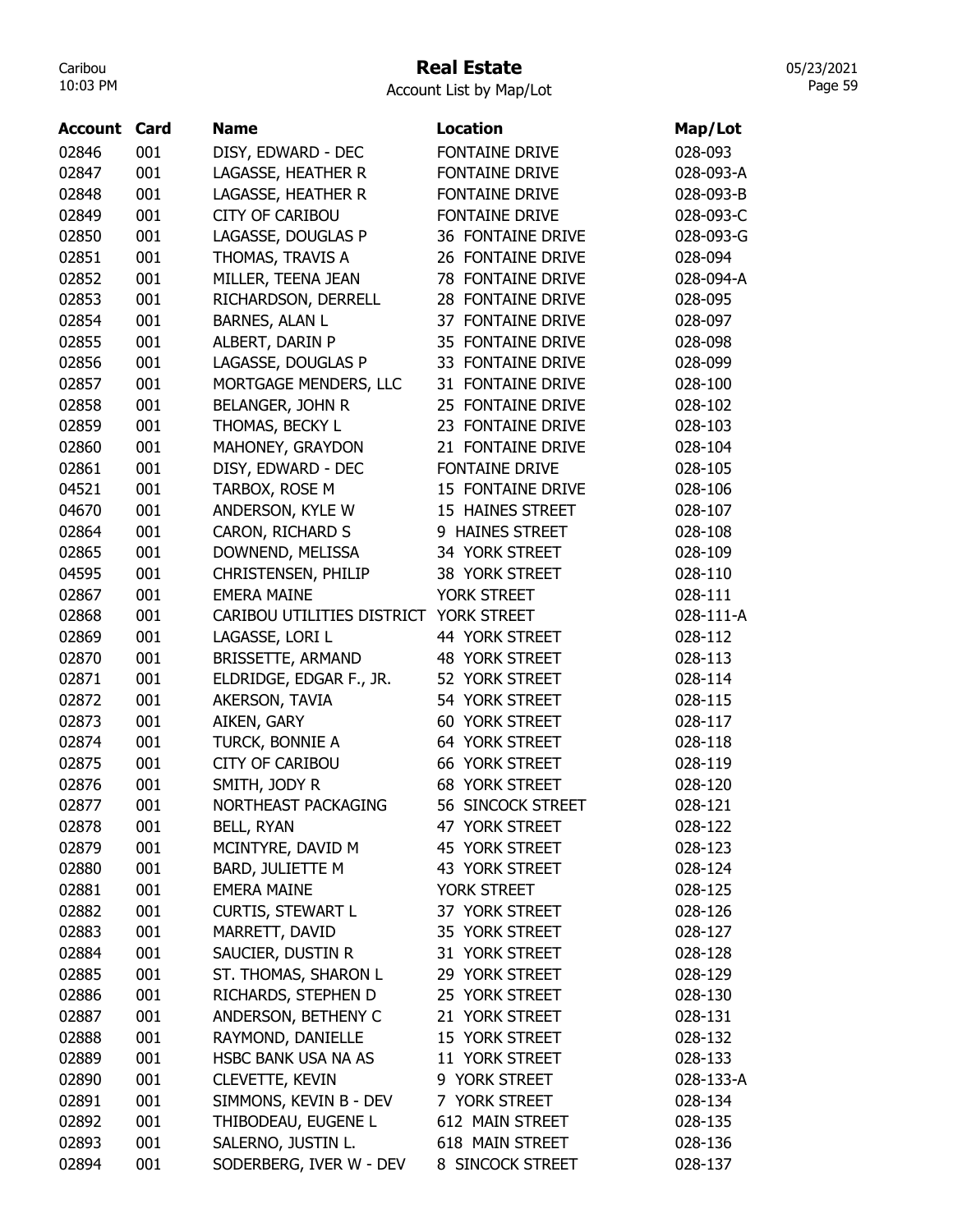## Real Estate

Account List by Map/Lot

| <b>Account Card</b> |     | <b>Name</b>                            | <b>Location</b>          | Map/Lot   |
|---------------------|-----|----------------------------------------|--------------------------|-----------|
| 02895               | 001 | RICHARDS, STEPHEN D                    | 10 SINCOCK STREET        | 028-138   |
| 02896               | 001 | <b>CITY OF CARIBOU</b>                 | <b>16 SINCOCK STREET</b> | 028-139   |
| 02897               | 001 | <b>WESSON, BRUCE E</b>                 | 20 SINCOCK STREET        | 028-139-A |
| 02898               | 001 | HERSEY, KIRK M                         | 24 SINCOCK STREET        | 028-140   |
| 02899               | 001 | CAVERHILL, KEVIN W                     | 28 SINCOCK STREET        | 028-141   |
| 02900               | 001 | ADAMS, MARK D                          | <b>30 SINCOCK STREET</b> | 028-142   |
| 02901               | 001 | BOUCHARD, DAVID A                      | 34 SINCOCK STREET        | 028-143   |
| 02902               | 001 | LEVASSEUR, MARK P                      | <b>36 SINCOCK STREET</b> | 028-144   |
| 02903               | 001 | MICHAUD, INDIRA                        | 38 SINCOCK STREET        | 028-145   |
| 02904               | 001 | PRUE, DENNIS J                         | 42 SINCOCK STREET        | 028-146   |
| 02905               | 001 | <b>EMERA MAINE</b>                     | SINCOCK STREET           | 028-147   |
| 02906               | 001 | <b>CITY OF CARIBOU</b>                 | 628 MAIN STREET          | 028-148   |
| 02907               | 001 | SHIRLEY, LORA ET AL                    | 636 MAIN STREET          | 028-149   |
| 02908               | 001 | <b>CITY OF CARIBOU</b>                 | 57 SINCOCK STREET        | 028-149-A |
| 02909               | 001 | ROSSIGNOL, PAUL A., JR.                | 41 SINCOCK STREET        | 028-149-B |
| 02910               | 001 | ROSSIGNOL, PAUL A                      | 43 SINCOCK STREET        | 028-149-C |
| 02911               | 001 | ROSSIGNOL, GARY A                      | 47 SINCOCK STREET        | 028-149-D |
| 02912               | 001 | <b>CITY OF CARIBOU</b>                 | SINCOCK STREET           | 028-149-E |
| 02913               | 001 | AROOSTOOK MENTAL HEALTH SINCOCK STREET |                          | 028-150   |
| 02914               | 001 | BISHOP, JOHN A                         | <b>FONTAINE DRIVE</b>    | 029-001   |
| 02915               | 001 | BISHOP, JOHN A                         | FONTAINE DRIVE           | 029-001-A |
| 02916               | 001 | BISHOP, JOHN A                         | FONTAINE DRIVE           | 029-001-B |
| 02917               | 001 | BISHOP, JOHN A                         | FONTAINE DRIVE           | 029-001-C |
| 02918               | 001 | BISHOP, JOHN A                         | FONTAINE DRIVE           | 029-002   |
| 02919               | 001 | BISHOP, JOHN A                         | FONTAINE DRIVE           | 029-002-A |
| 02920               | 001 | DISY, EDWARD - DEC                     | FONTAINE DRIVE           | 029-002-B |
| 02921               | 001 | DISY, EDWARD - DEC                     | FONTAINE DRIVE           | 029-002-C |
| 02922               | 001 | MARTIN, WILFRED                        | 74 YORK STREET           | 029-003   |
| 02923               | 001 | MARTIN, WILFRED JR                     | 84 YORK STREET           | 029-005   |
| 02924               | 001 | BISHOP, JOHN A                         | 86 YORK STREET           | 029-006   |
| 02925               | 001 | BISHOP, JOHN ALLEN                     | 90 YORK STREET           | 029-007   |
| 04935               | 001 | BISHOP, JOHN A                         | <b>FONTAINE DRIVE</b>    | 029-007-A |
| 02926               | 001 | ALBERT, DONALD R                       | 99 YORK STREET           | 029-010   |
| 02927               | 001 | NEWELL, LAWRENCE H                     | 93 YORK STREET           | 029-011   |
| 02928               | 001 | MILITARY BUREAU OF THE                 | 59 YORK STREET           | 029-013   |
| 02929               | 001 | <b>CITY OF CARIBOU</b>                 | <b>WASHBURN STREET</b>   | 029-013-A |
| 02930               | 001 | MILITARY BUREAU OF THE                 | SINCOCK STREET           | 029-013-B |
| 02931               | 001 | SODERBERG, CARL J                      | 88 SINCOCK STREET        | 029-014   |
| 02932               | 001 | BISHOP, JOHN ALLEN                     | 111 SINCOCK STREET       | 029-015-A |
| 02933               | 001 | STAIRS, DAVID                          | 105 SINCOCK STREET       | 029-016   |
| 02934               | 001 | <b>CITY OF CARIBOU</b>                 | SINCOCK STREET           | 029-018   |
| 02935               | 001 | COLLINS, S. W. COMPANY                 | <b>COLLINS POND</b>      | 029-019   |
| 04621               | 001 | ROCKWELL, CHRISTINE D. &               | POND STREET              | 029-021   |
| 02937               | 001 | DICKINSON, MAYNARD M                   | 10 POND STREET           | 029-022   |
| 02938               | 001 | STUBBS, JOHN R                         | POND STREET              | 029-024   |
| 02939               | 001 | STUBBS, JOHN R                         | 5 POND STREET            | 029-026   |
| 02940               | 001 | STUBBS, JOHN R                         | 3 POND STREET            | 029-027   |
| 02941               | 001 | STUBBS, JOHN R                         | 1 POND STREET            | 029-028   |
| 02942               | 001 | MURCHISON, MARJORIE                    | 24 BRADLEY STREET        | 029-029   |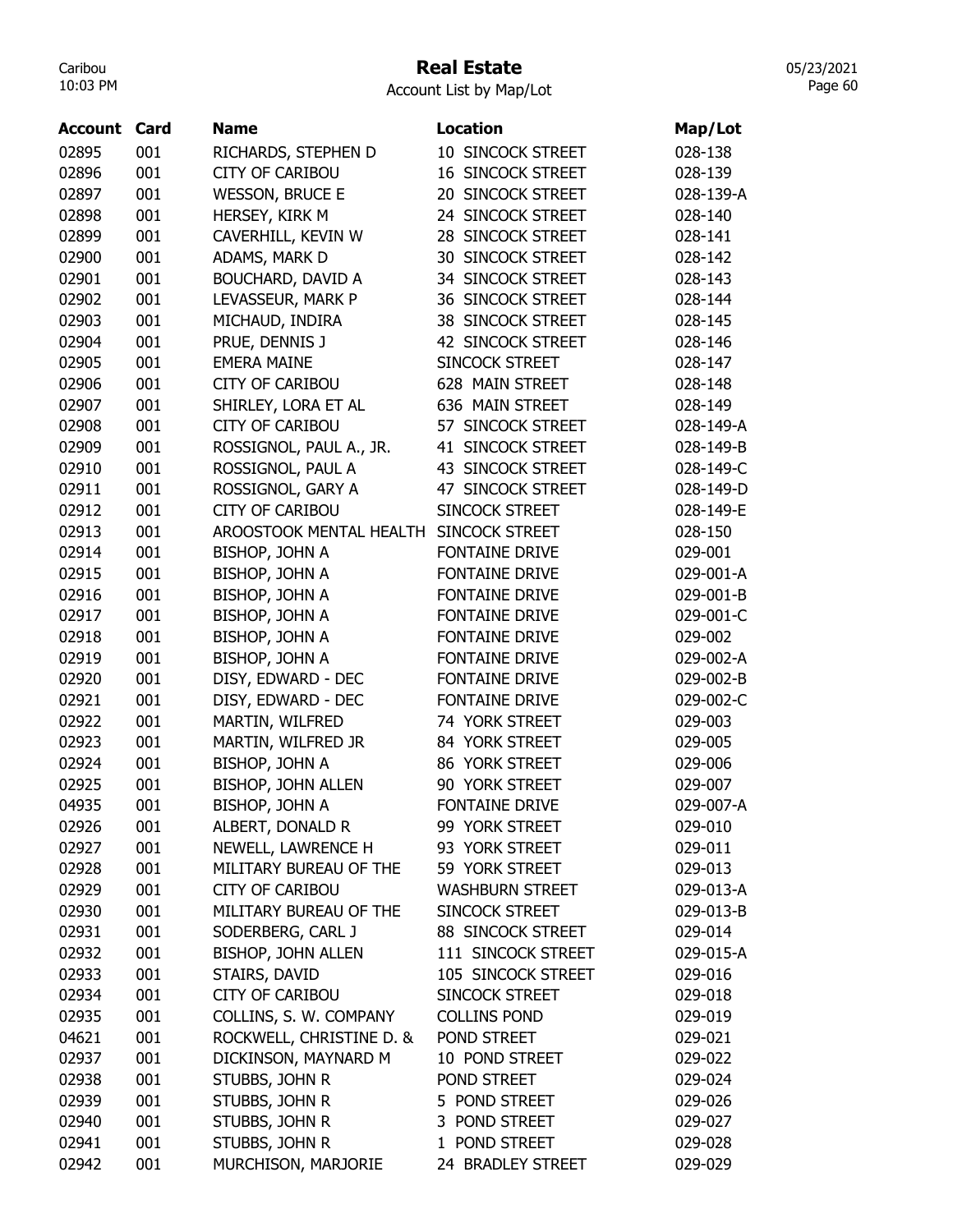## Real Estate

Account List by Map/Lot

| <b>Account Card</b> |     | <b>Name</b>               | <b>Location</b>         | Map/Lot         |
|---------------------|-----|---------------------------|-------------------------|-----------------|
| 02943               | 001 | ROY, CARY                 | 26 BRADLEY STREET       | 029-030         |
| 02944               | 001 | TOWLE, PATRICK M          | <b>16 HUSTON STREET</b> | 029-031         |
| 02945               | 001 | DOW, KATHLEEN M           | 28 BRADLEY STREET       | 029-034         |
| 02946               | 001 | PHILBRICK, ALICE          | 32 BRADLEY STREET       | 029-036         |
| 02947               | 001 | <b>BACON, JAMES</b>       | 14 VIEW STREET          | 029-037         |
| 02948               | 001 | <b>BURGESS, HENRY</b>     | 13 VIEW STREET          | 029-039         |
| 02949               | 001 | TIBBS, LLOYD ALAN         | 42 BRADLEY STREET       | 029-040         |
| 02950               | 001 | MICHAUD, JAMES JR         | 39 BRADLEY STREET       | 029-041         |
| 02951               | 001 | HOLABIRD, BRADLEY A       | 33 BRADLEY STREET       | 029-042         |
| 02952               | 001 | MORTGAGE MENDERS, LLC     | 31 BRADLEY STREET       | 029-043         |
| 02953               | 001 | FORTIN, ARTHUR JR         | 7 HUSTON STREET         | 029-044         |
| 02954               | 001 | ORSER, CHARLES M          | 5 HUSTON STREET         | 029-045         |
| 02955               | 001 | <b>ORSER, CHARLES B</b>   | <b>6 HUSTON STREET</b>  | 029-046         |
| 02956               | 001 | <b>WEDBERG, GALEN R</b>   | 114 WASHBURN STREET     | 029-047         |
| 02957               | 001 | ALLEN, MILTON A., JR.     | 116 WASHBURN STREET     | 029-048         |
| 02958               | 001 | CYR, MICHAEL J            | 3 HUSTON STREET         | 029-049         |
| 02959               | 001 | SMITH, ZACHARY R          | 4 VIEW STREET           | 029-051         |
| 02960               | 001 | THOMAS, JAMES A           | 3 VIEW STREET           | 029-052         |
| 02961               | 001 | LAGASSE, ROBERT & YVETTE  | 134 WASHBURN STREET     | 029-053         |
| 02962               | 001 | BAILEY, KENDALL K         | 152 WASHBURN STREET     | 029-054         |
| 02963               | 001 | BACON, JAMES D JR         | 151 WASHBURN STREET     | 029-055         |
| 02964               | 001 | FLAGG, WILLIAM B          | 147 WASHBURN STREET     | 029-056         |
| 02965               | 001 | PELLETIER, JOHN D. AND    | 141 WASHBURN STREET     | 029-057         |
| 02967               | 001 | <b>GLEICHMAN, PHILIP</b>  | 133 WASHBURN STREET     | 029-059         |
| 02968               | 001 | DUFOUR, EVELYN P.         | 44 BRADLEY STREET       | 029-060         |
| 04961               | 001 | <b>HIGH MEADOW REALTY</b> | <b>VIEW STREET</b>      | 029-061-A       |
| 04962               | 001 | <b>HIGH MEADOW REALTY</b> | <b>VIEW STREET</b>      | 029-061-B       |
| 04963               | 001 | <b>HIGH MEADOW REALTY</b> | <b>VIEW STREET</b>      | 029-061-C       |
| 04964               | 001 | <b>HIGH MEADOW REALTY</b> | <b>VIEW STREET</b>      | 029-061-D       |
| 04965               | 001 | <b>HIGH MEADOW REALTY</b> | <b>VIEW STREET</b>      | 029-061-E       |
| 04966               | 001 | <b>HIGH MEADOW REALTY</b> | <b>VIEW STREET</b>      | 029-061-F       |
| 04967               | 001 | HIGH MEADOW REALTY        | <b>HUSTON STREET</b>    | 029-061-G       |
| 04968               | 001 | <b>HIGH MEADOW REALTY</b> | <b>HUSTON STREET</b>    | 029-061-H       |
| 04969               | 001 | TOWLE, PATRICK M          | <b>HUSTON STREET</b>    | $029 - 061 - J$ |
| 02969               | 001 | CANADIAN PACIFIC LIMITED  | <b>RIVER ROAD</b>       | 030-003         |
| 02970               | 001 | <b>GAGNON, NICHOLAS B</b> | <b>6 TRACY LANE</b>     | 030-004         |
| 02971               | 001 | GAGNON, NICHOLAS B. &     | 14 TRACY LANE           | 030-006         |
| 02972               | 001 | GAGNON, NICHOLAS B. &     | <b>18 TRACY LANE</b>    | 030-007         |
| 02973               | 001 | GAGNON, NICHOLAS B. &     | 12 TRACY LANE           | 030-008         |
| 02974               | 001 | GAGNON, NICHOLAS B. &     | <b>TRACY LANE</b>       | 030-009         |
| 02975               | 001 | O'BAR, TIMOTHY            | 48 RIVER ROAD           | 030-010         |
| 02976               | 001 | HOOEY, RAYMOND R. JR      | 54 RIVER ROAD           | 030-012         |
| 02977               | 001 | LAVOIE, LOUIS J., JR.     | 58 RIVER ROAD           | 030-013         |
| 02978               | 001 | TROMBLEY, SHAWN A         | 64 RIVER ROAD           | 030-016         |
| 02979               | 001 | VINCENT, EDWINA W         | <b>RIVER ROAD</b>       | 030-020         |
| 02980               | 001 | CHAPMAN, RICK B           | 78 RIVER ROAD           | 030-021         |
| 02981               | 001 | AFRIDI, AYESHA IQBAL      | 96 RIVER ROAD           | 030-023         |
| 02982               | 001 | MCCLURE, ANN MARIE        | 85 RIVER ROAD           | 030-024         |
| 02983               | 001 |                           | 79 RIVER ROAD           |                 |
|                     |     | MARTIN, JOSEPH L. F. &    |                         | 030-026         |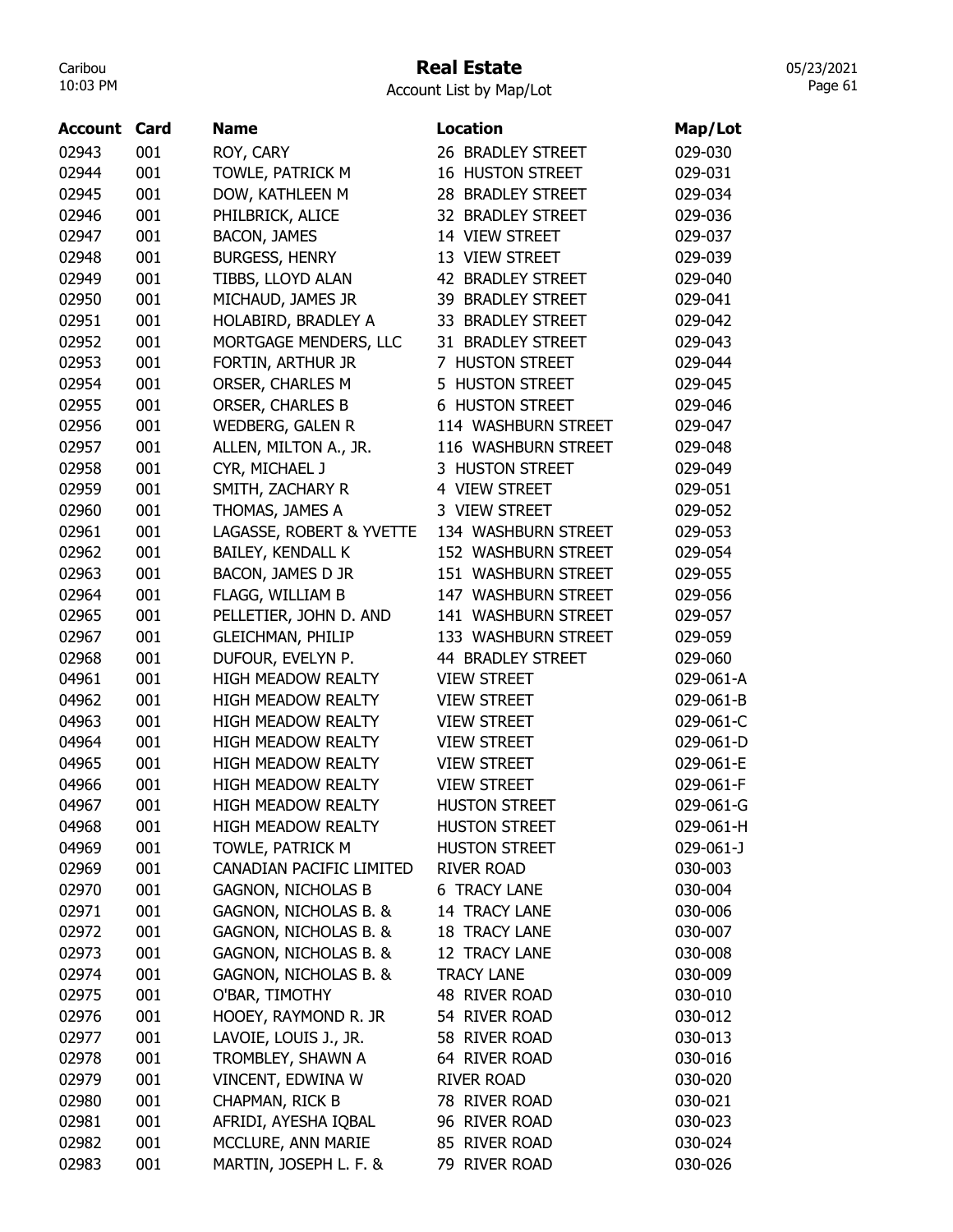# Real Estate

Account List by Map/Lot

| 02984<br>001<br>VINCENT, EDWINA W<br>71 RIVER ROAD<br>030-027<br>001<br>05144<br>MARTIN, KEVIN J<br><b>RIVER ROAD</b><br>030-027-A<br>001<br>02985<br>MCINTIRE, CHARLES B<br>67 RIVER ROAD<br>030-028<br>04675<br>001<br>SHAW, GREGORY<br>59 RIVER ROAD<br>030-030<br>001<br>02988<br>DELPEZZA, ANDREW<br>53 RIVER ROAD<br>030-032<br>001<br>02989<br><b>GAGNON, TAMMY A</b><br>47 RIVER ROAD<br>030-033<br>001<br>02990<br><b>GAGNON, TAMMY</b><br>45 RIVER ROAD<br>030-034<br>02991<br>001<br>ELLIS, ANN B<br>41 RIVER ROAD<br>030-035<br>02992<br>001<br>CARSTENSEN, ANN B<br>37 RIVER ROAD<br>030-036<br>02993<br>001<br>ROYAL RIVER, LLC<br>35 RIVER ROAD<br>030-037<br>001<br>02994<br>BROWN, DARRYL G JR<br>103 WATER STREET<br>030-039<br>02995<br>001<br>SWCE HOLDINGS, LLC<br>91 WATER STREET<br>030-040<br>001<br>02996<br>THERIAULT, LIONEL INC.<br><b>WATER STREET</b><br>030-041<br>001<br>02997<br>CARIBOU UTILITIES DISTRICT WATER STREET<br>030-042<br>04560<br>001<br>SLEEPER, JOSEPH & SONS,<br>6 LOWER LYNDON ST<br>030-051<br>02999<br>001<br>SEARLES, SCOTT<br><b>4 SEARLES DRIVE</b><br>030-052<br>03000<br>001<br>SEARLES, SCOTT<br>7 SEARLES DRIVE<br>030-053<br>03002<br>001<br><b>LYNDON STREET</b><br>SEARLES, SCOTT<br>030-053-A<br>03001<br>001<br>CARIBOU UTILITIES DISTRICT LYNDON STREET<br>030-053-ON<br>03003<br>001<br><b>SEARLES DRIVE</b><br>SEARLES, KELLI L<br>030-054<br>03004<br>001<br>SEARLES, WENDELL<br>3 SEARLES DRIVE<br>030-055<br>001<br>03005<br>COUNTY FEDERAL CREDIT<br>16 LOWER LYNDON ST<br>030-056<br>04558<br>001<br>LITTLE, GARY W<br>20 LOWER LYNDON ST<br>030-057<br>03007<br>001<br>ZERNICKE, KENNETH - DEC<br>5 LOWER LYNDON ST<br>030-059<br>03008<br>001<br>SLEEPER, JOSEPH M.II, DAVID<br>99 LYNDON STREET<br>030-060<br>001<br>03009<br>SLEEPER, JOSEPH & SONS,<br>2 MAPLE AVENUE<br>030-063<br>03010<br>001<br>6 MAPLE AVENUE<br>PELLETIER, HERMAN<br>030-065<br>03011<br>001<br>10 MAPLE AVENUE<br>PELLETIER, HERMAN R<br>030-066<br>03012<br>001<br>JONES, WILLIAM J<br>12 MAPLE AVENUE<br>030-067<br>DUMOND, NICHOLAS P. &<br>03013<br>001<br>14 MAPLE AVENUE<br>030-068<br>03014<br>SLEEPER, JOSEPH M.II, DAVID 88 LYNDON STREET<br>001<br>030-074<br>03015<br>001<br>SLEEPER, JOSEPH AND SONS,<br>030-075<br>2 BELL LANE<br>03016<br>001<br>CARIBOU UTILITIES DISTRICT CROSS ROAD<br>030-075-ON<br>03017<br>001<br><b>BELL, CECILE P</b><br>6 BELL LANE<br>030-077<br>03018<br>001<br>SMITH, BRANDON S<br>10 BELL LANE<br>030-079<br>03019<br>001<br>MILLER, PHILIP EZRA<br>61 WATER STREET<br>030-080<br>03020<br>001<br>84 WATER STREET<br>ANHI, LLC<br>030-085<br>03021<br>001<br>THERIAULT, NORMAN L<br>5 ELM STREET<br>030-092<br>THERIAULT, NORMAN L<br>03022<br>001<br>3 ELM STREET<br>030-093<br>03023<br>001<br>WILLEY, RICKY L<br>1 ELM STREET<br>030-094<br>001<br>03024<br>FELIX, ROGER A JR<br>37 FENDERSON STREET<br>030-095<br>03025<br>001<br>MICHAUD, NICKY L<br>33 FENDERSON STREET<br>030-095-A<br>03026<br>001<br>ROYALL, INC.<br>31 FENDERSON STREET<br>030-095-B<br>03027<br>001<br>THERIAULT, JESSE D<br>27 FENDERSON STREET<br>030-095-C<br>03028<br>001<br>JARVIS, JACQUELINE<br>20 FENDERSON STREET<br>030-096<br>GEHRING, WILLIAM<br>30 FENDERSON STREET<br>04557<br>001<br>030-097<br>GEHRING, WILLIAM C<br>03030<br>32 FENDERSON STREET<br>001<br>030-098<br>03031<br>001<br>RIDGE RUNNERS REALTY<br>42 FENDERSON STREET<br>030-099<br>03032<br>001<br>IRON CLAD PROPERTIES, LLC<br>23 PLEASANT STREET<br>030-100 | <b>Account Card</b> | <b>Name</b> | <b>Location</b> | Map/Lot |
|------------------------------------------------------------------------------------------------------------------------------------------------------------------------------------------------------------------------------------------------------------------------------------------------------------------------------------------------------------------------------------------------------------------------------------------------------------------------------------------------------------------------------------------------------------------------------------------------------------------------------------------------------------------------------------------------------------------------------------------------------------------------------------------------------------------------------------------------------------------------------------------------------------------------------------------------------------------------------------------------------------------------------------------------------------------------------------------------------------------------------------------------------------------------------------------------------------------------------------------------------------------------------------------------------------------------------------------------------------------------------------------------------------------------------------------------------------------------------------------------------------------------------------------------------------------------------------------------------------------------------------------------------------------------------------------------------------------------------------------------------------------------------------------------------------------------------------------------------------------------------------------------------------------------------------------------------------------------------------------------------------------------------------------------------------------------------------------------------------------------------------------------------------------------------------------------------------------------------------------------------------------------------------------------------------------------------------------------------------------------------------------------------------------------------------------------------------------------------------------------------------------------------------------------------------------------------------------------------------------------------------------------------------------------------------------------------------------------------------------------------------------------------------------------------------------------------------------------------------------------------------------------------------------------------------------------------------------------------------------------------------------------------------------------------------------------------------------------------------------------------------------------------------------------------------------------------------------------------------------------------------------------------------------------------------------------------------------------------------------------------------------------------------------------------------------------------------------------------------------------------------------------|---------------------|-------------|-----------------|---------|
|                                                                                                                                                                                                                                                                                                                                                                                                                                                                                                                                                                                                                                                                                                                                                                                                                                                                                                                                                                                                                                                                                                                                                                                                                                                                                                                                                                                                                                                                                                                                                                                                                                                                                                                                                                                                                                                                                                                                                                                                                                                                                                                                                                                                                                                                                                                                                                                                                                                                                                                                                                                                                                                                                                                                                                                                                                                                                                                                                                                                                                                                                                                                                                                                                                                                                                                                                                                                                                                                                                                        |                     |             |                 |         |
|                                                                                                                                                                                                                                                                                                                                                                                                                                                                                                                                                                                                                                                                                                                                                                                                                                                                                                                                                                                                                                                                                                                                                                                                                                                                                                                                                                                                                                                                                                                                                                                                                                                                                                                                                                                                                                                                                                                                                                                                                                                                                                                                                                                                                                                                                                                                                                                                                                                                                                                                                                                                                                                                                                                                                                                                                                                                                                                                                                                                                                                                                                                                                                                                                                                                                                                                                                                                                                                                                                                        |                     |             |                 |         |
|                                                                                                                                                                                                                                                                                                                                                                                                                                                                                                                                                                                                                                                                                                                                                                                                                                                                                                                                                                                                                                                                                                                                                                                                                                                                                                                                                                                                                                                                                                                                                                                                                                                                                                                                                                                                                                                                                                                                                                                                                                                                                                                                                                                                                                                                                                                                                                                                                                                                                                                                                                                                                                                                                                                                                                                                                                                                                                                                                                                                                                                                                                                                                                                                                                                                                                                                                                                                                                                                                                                        |                     |             |                 |         |
|                                                                                                                                                                                                                                                                                                                                                                                                                                                                                                                                                                                                                                                                                                                                                                                                                                                                                                                                                                                                                                                                                                                                                                                                                                                                                                                                                                                                                                                                                                                                                                                                                                                                                                                                                                                                                                                                                                                                                                                                                                                                                                                                                                                                                                                                                                                                                                                                                                                                                                                                                                                                                                                                                                                                                                                                                                                                                                                                                                                                                                                                                                                                                                                                                                                                                                                                                                                                                                                                                                                        |                     |             |                 |         |
|                                                                                                                                                                                                                                                                                                                                                                                                                                                                                                                                                                                                                                                                                                                                                                                                                                                                                                                                                                                                                                                                                                                                                                                                                                                                                                                                                                                                                                                                                                                                                                                                                                                                                                                                                                                                                                                                                                                                                                                                                                                                                                                                                                                                                                                                                                                                                                                                                                                                                                                                                                                                                                                                                                                                                                                                                                                                                                                                                                                                                                                                                                                                                                                                                                                                                                                                                                                                                                                                                                                        |                     |             |                 |         |
|                                                                                                                                                                                                                                                                                                                                                                                                                                                                                                                                                                                                                                                                                                                                                                                                                                                                                                                                                                                                                                                                                                                                                                                                                                                                                                                                                                                                                                                                                                                                                                                                                                                                                                                                                                                                                                                                                                                                                                                                                                                                                                                                                                                                                                                                                                                                                                                                                                                                                                                                                                                                                                                                                                                                                                                                                                                                                                                                                                                                                                                                                                                                                                                                                                                                                                                                                                                                                                                                                                                        |                     |             |                 |         |
|                                                                                                                                                                                                                                                                                                                                                                                                                                                                                                                                                                                                                                                                                                                                                                                                                                                                                                                                                                                                                                                                                                                                                                                                                                                                                                                                                                                                                                                                                                                                                                                                                                                                                                                                                                                                                                                                                                                                                                                                                                                                                                                                                                                                                                                                                                                                                                                                                                                                                                                                                                                                                                                                                                                                                                                                                                                                                                                                                                                                                                                                                                                                                                                                                                                                                                                                                                                                                                                                                                                        |                     |             |                 |         |
|                                                                                                                                                                                                                                                                                                                                                                                                                                                                                                                                                                                                                                                                                                                                                                                                                                                                                                                                                                                                                                                                                                                                                                                                                                                                                                                                                                                                                                                                                                                                                                                                                                                                                                                                                                                                                                                                                                                                                                                                                                                                                                                                                                                                                                                                                                                                                                                                                                                                                                                                                                                                                                                                                                                                                                                                                                                                                                                                                                                                                                                                                                                                                                                                                                                                                                                                                                                                                                                                                                                        |                     |             |                 |         |
|                                                                                                                                                                                                                                                                                                                                                                                                                                                                                                                                                                                                                                                                                                                                                                                                                                                                                                                                                                                                                                                                                                                                                                                                                                                                                                                                                                                                                                                                                                                                                                                                                                                                                                                                                                                                                                                                                                                                                                                                                                                                                                                                                                                                                                                                                                                                                                                                                                                                                                                                                                                                                                                                                                                                                                                                                                                                                                                                                                                                                                                                                                                                                                                                                                                                                                                                                                                                                                                                                                                        |                     |             |                 |         |
|                                                                                                                                                                                                                                                                                                                                                                                                                                                                                                                                                                                                                                                                                                                                                                                                                                                                                                                                                                                                                                                                                                                                                                                                                                                                                                                                                                                                                                                                                                                                                                                                                                                                                                                                                                                                                                                                                                                                                                                                                                                                                                                                                                                                                                                                                                                                                                                                                                                                                                                                                                                                                                                                                                                                                                                                                                                                                                                                                                                                                                                                                                                                                                                                                                                                                                                                                                                                                                                                                                                        |                     |             |                 |         |
|                                                                                                                                                                                                                                                                                                                                                                                                                                                                                                                                                                                                                                                                                                                                                                                                                                                                                                                                                                                                                                                                                                                                                                                                                                                                                                                                                                                                                                                                                                                                                                                                                                                                                                                                                                                                                                                                                                                                                                                                                                                                                                                                                                                                                                                                                                                                                                                                                                                                                                                                                                                                                                                                                                                                                                                                                                                                                                                                                                                                                                                                                                                                                                                                                                                                                                                                                                                                                                                                                                                        |                     |             |                 |         |
|                                                                                                                                                                                                                                                                                                                                                                                                                                                                                                                                                                                                                                                                                                                                                                                                                                                                                                                                                                                                                                                                                                                                                                                                                                                                                                                                                                                                                                                                                                                                                                                                                                                                                                                                                                                                                                                                                                                                                                                                                                                                                                                                                                                                                                                                                                                                                                                                                                                                                                                                                                                                                                                                                                                                                                                                                                                                                                                                                                                                                                                                                                                                                                                                                                                                                                                                                                                                                                                                                                                        |                     |             |                 |         |
|                                                                                                                                                                                                                                                                                                                                                                                                                                                                                                                                                                                                                                                                                                                                                                                                                                                                                                                                                                                                                                                                                                                                                                                                                                                                                                                                                                                                                                                                                                                                                                                                                                                                                                                                                                                                                                                                                                                                                                                                                                                                                                                                                                                                                                                                                                                                                                                                                                                                                                                                                                                                                                                                                                                                                                                                                                                                                                                                                                                                                                                                                                                                                                                                                                                                                                                                                                                                                                                                                                                        |                     |             |                 |         |
|                                                                                                                                                                                                                                                                                                                                                                                                                                                                                                                                                                                                                                                                                                                                                                                                                                                                                                                                                                                                                                                                                                                                                                                                                                                                                                                                                                                                                                                                                                                                                                                                                                                                                                                                                                                                                                                                                                                                                                                                                                                                                                                                                                                                                                                                                                                                                                                                                                                                                                                                                                                                                                                                                                                                                                                                                                                                                                                                                                                                                                                                                                                                                                                                                                                                                                                                                                                                                                                                                                                        |                     |             |                 |         |
|                                                                                                                                                                                                                                                                                                                                                                                                                                                                                                                                                                                                                                                                                                                                                                                                                                                                                                                                                                                                                                                                                                                                                                                                                                                                                                                                                                                                                                                                                                                                                                                                                                                                                                                                                                                                                                                                                                                                                                                                                                                                                                                                                                                                                                                                                                                                                                                                                                                                                                                                                                                                                                                                                                                                                                                                                                                                                                                                                                                                                                                                                                                                                                                                                                                                                                                                                                                                                                                                                                                        |                     |             |                 |         |
|                                                                                                                                                                                                                                                                                                                                                                                                                                                                                                                                                                                                                                                                                                                                                                                                                                                                                                                                                                                                                                                                                                                                                                                                                                                                                                                                                                                                                                                                                                                                                                                                                                                                                                                                                                                                                                                                                                                                                                                                                                                                                                                                                                                                                                                                                                                                                                                                                                                                                                                                                                                                                                                                                                                                                                                                                                                                                                                                                                                                                                                                                                                                                                                                                                                                                                                                                                                                                                                                                                                        |                     |             |                 |         |
|                                                                                                                                                                                                                                                                                                                                                                                                                                                                                                                                                                                                                                                                                                                                                                                                                                                                                                                                                                                                                                                                                                                                                                                                                                                                                                                                                                                                                                                                                                                                                                                                                                                                                                                                                                                                                                                                                                                                                                                                                                                                                                                                                                                                                                                                                                                                                                                                                                                                                                                                                                                                                                                                                                                                                                                                                                                                                                                                                                                                                                                                                                                                                                                                                                                                                                                                                                                                                                                                                                                        |                     |             |                 |         |
|                                                                                                                                                                                                                                                                                                                                                                                                                                                                                                                                                                                                                                                                                                                                                                                                                                                                                                                                                                                                                                                                                                                                                                                                                                                                                                                                                                                                                                                                                                                                                                                                                                                                                                                                                                                                                                                                                                                                                                                                                                                                                                                                                                                                                                                                                                                                                                                                                                                                                                                                                                                                                                                                                                                                                                                                                                                                                                                                                                                                                                                                                                                                                                                                                                                                                                                                                                                                                                                                                                                        |                     |             |                 |         |
|                                                                                                                                                                                                                                                                                                                                                                                                                                                                                                                                                                                                                                                                                                                                                                                                                                                                                                                                                                                                                                                                                                                                                                                                                                                                                                                                                                                                                                                                                                                                                                                                                                                                                                                                                                                                                                                                                                                                                                                                                                                                                                                                                                                                                                                                                                                                                                                                                                                                                                                                                                                                                                                                                                                                                                                                                                                                                                                                                                                                                                                                                                                                                                                                                                                                                                                                                                                                                                                                                                                        |                     |             |                 |         |
|                                                                                                                                                                                                                                                                                                                                                                                                                                                                                                                                                                                                                                                                                                                                                                                                                                                                                                                                                                                                                                                                                                                                                                                                                                                                                                                                                                                                                                                                                                                                                                                                                                                                                                                                                                                                                                                                                                                                                                                                                                                                                                                                                                                                                                                                                                                                                                                                                                                                                                                                                                                                                                                                                                                                                                                                                                                                                                                                                                                                                                                                                                                                                                                                                                                                                                                                                                                                                                                                                                                        |                     |             |                 |         |
|                                                                                                                                                                                                                                                                                                                                                                                                                                                                                                                                                                                                                                                                                                                                                                                                                                                                                                                                                                                                                                                                                                                                                                                                                                                                                                                                                                                                                                                                                                                                                                                                                                                                                                                                                                                                                                                                                                                                                                                                                                                                                                                                                                                                                                                                                                                                                                                                                                                                                                                                                                                                                                                                                                                                                                                                                                                                                                                                                                                                                                                                                                                                                                                                                                                                                                                                                                                                                                                                                                                        |                     |             |                 |         |
|                                                                                                                                                                                                                                                                                                                                                                                                                                                                                                                                                                                                                                                                                                                                                                                                                                                                                                                                                                                                                                                                                                                                                                                                                                                                                                                                                                                                                                                                                                                                                                                                                                                                                                                                                                                                                                                                                                                                                                                                                                                                                                                                                                                                                                                                                                                                                                                                                                                                                                                                                                                                                                                                                                                                                                                                                                                                                                                                                                                                                                                                                                                                                                                                                                                                                                                                                                                                                                                                                                                        |                     |             |                 |         |
|                                                                                                                                                                                                                                                                                                                                                                                                                                                                                                                                                                                                                                                                                                                                                                                                                                                                                                                                                                                                                                                                                                                                                                                                                                                                                                                                                                                                                                                                                                                                                                                                                                                                                                                                                                                                                                                                                                                                                                                                                                                                                                                                                                                                                                                                                                                                                                                                                                                                                                                                                                                                                                                                                                                                                                                                                                                                                                                                                                                                                                                                                                                                                                                                                                                                                                                                                                                                                                                                                                                        |                     |             |                 |         |
|                                                                                                                                                                                                                                                                                                                                                                                                                                                                                                                                                                                                                                                                                                                                                                                                                                                                                                                                                                                                                                                                                                                                                                                                                                                                                                                                                                                                                                                                                                                                                                                                                                                                                                                                                                                                                                                                                                                                                                                                                                                                                                                                                                                                                                                                                                                                                                                                                                                                                                                                                                                                                                                                                                                                                                                                                                                                                                                                                                                                                                                                                                                                                                                                                                                                                                                                                                                                                                                                                                                        |                     |             |                 |         |
|                                                                                                                                                                                                                                                                                                                                                                                                                                                                                                                                                                                                                                                                                                                                                                                                                                                                                                                                                                                                                                                                                                                                                                                                                                                                                                                                                                                                                                                                                                                                                                                                                                                                                                                                                                                                                                                                                                                                                                                                                                                                                                                                                                                                                                                                                                                                                                                                                                                                                                                                                                                                                                                                                                                                                                                                                                                                                                                                                                                                                                                                                                                                                                                                                                                                                                                                                                                                                                                                                                                        |                     |             |                 |         |
|                                                                                                                                                                                                                                                                                                                                                                                                                                                                                                                                                                                                                                                                                                                                                                                                                                                                                                                                                                                                                                                                                                                                                                                                                                                                                                                                                                                                                                                                                                                                                                                                                                                                                                                                                                                                                                                                                                                                                                                                                                                                                                                                                                                                                                                                                                                                                                                                                                                                                                                                                                                                                                                                                                                                                                                                                                                                                                                                                                                                                                                                                                                                                                                                                                                                                                                                                                                                                                                                                                                        |                     |             |                 |         |
|                                                                                                                                                                                                                                                                                                                                                                                                                                                                                                                                                                                                                                                                                                                                                                                                                                                                                                                                                                                                                                                                                                                                                                                                                                                                                                                                                                                                                                                                                                                                                                                                                                                                                                                                                                                                                                                                                                                                                                                                                                                                                                                                                                                                                                                                                                                                                                                                                                                                                                                                                                                                                                                                                                                                                                                                                                                                                                                                                                                                                                                                                                                                                                                                                                                                                                                                                                                                                                                                                                                        |                     |             |                 |         |
|                                                                                                                                                                                                                                                                                                                                                                                                                                                                                                                                                                                                                                                                                                                                                                                                                                                                                                                                                                                                                                                                                                                                                                                                                                                                                                                                                                                                                                                                                                                                                                                                                                                                                                                                                                                                                                                                                                                                                                                                                                                                                                                                                                                                                                                                                                                                                                                                                                                                                                                                                                                                                                                                                                                                                                                                                                                                                                                                                                                                                                                                                                                                                                                                                                                                                                                                                                                                                                                                                                                        |                     |             |                 |         |
|                                                                                                                                                                                                                                                                                                                                                                                                                                                                                                                                                                                                                                                                                                                                                                                                                                                                                                                                                                                                                                                                                                                                                                                                                                                                                                                                                                                                                                                                                                                                                                                                                                                                                                                                                                                                                                                                                                                                                                                                                                                                                                                                                                                                                                                                                                                                                                                                                                                                                                                                                                                                                                                                                                                                                                                                                                                                                                                                                                                                                                                                                                                                                                                                                                                                                                                                                                                                                                                                                                                        |                     |             |                 |         |
|                                                                                                                                                                                                                                                                                                                                                                                                                                                                                                                                                                                                                                                                                                                                                                                                                                                                                                                                                                                                                                                                                                                                                                                                                                                                                                                                                                                                                                                                                                                                                                                                                                                                                                                                                                                                                                                                                                                                                                                                                                                                                                                                                                                                                                                                                                                                                                                                                                                                                                                                                                                                                                                                                                                                                                                                                                                                                                                                                                                                                                                                                                                                                                                                                                                                                                                                                                                                                                                                                                                        |                     |             |                 |         |
|                                                                                                                                                                                                                                                                                                                                                                                                                                                                                                                                                                                                                                                                                                                                                                                                                                                                                                                                                                                                                                                                                                                                                                                                                                                                                                                                                                                                                                                                                                                                                                                                                                                                                                                                                                                                                                                                                                                                                                                                                                                                                                                                                                                                                                                                                                                                                                                                                                                                                                                                                                                                                                                                                                                                                                                                                                                                                                                                                                                                                                                                                                                                                                                                                                                                                                                                                                                                                                                                                                                        |                     |             |                 |         |
|                                                                                                                                                                                                                                                                                                                                                                                                                                                                                                                                                                                                                                                                                                                                                                                                                                                                                                                                                                                                                                                                                                                                                                                                                                                                                                                                                                                                                                                                                                                                                                                                                                                                                                                                                                                                                                                                                                                                                                                                                                                                                                                                                                                                                                                                                                                                                                                                                                                                                                                                                                                                                                                                                                                                                                                                                                                                                                                                                                                                                                                                                                                                                                                                                                                                                                                                                                                                                                                                                                                        |                     |             |                 |         |
|                                                                                                                                                                                                                                                                                                                                                                                                                                                                                                                                                                                                                                                                                                                                                                                                                                                                                                                                                                                                                                                                                                                                                                                                                                                                                                                                                                                                                                                                                                                                                                                                                                                                                                                                                                                                                                                                                                                                                                                                                                                                                                                                                                                                                                                                                                                                                                                                                                                                                                                                                                                                                                                                                                                                                                                                                                                                                                                                                                                                                                                                                                                                                                                                                                                                                                                                                                                                                                                                                                                        |                     |             |                 |         |
|                                                                                                                                                                                                                                                                                                                                                                                                                                                                                                                                                                                                                                                                                                                                                                                                                                                                                                                                                                                                                                                                                                                                                                                                                                                                                                                                                                                                                                                                                                                                                                                                                                                                                                                                                                                                                                                                                                                                                                                                                                                                                                                                                                                                                                                                                                                                                                                                                                                                                                                                                                                                                                                                                                                                                                                                                                                                                                                                                                                                                                                                                                                                                                                                                                                                                                                                                                                                                                                                                                                        |                     |             |                 |         |
|                                                                                                                                                                                                                                                                                                                                                                                                                                                                                                                                                                                                                                                                                                                                                                                                                                                                                                                                                                                                                                                                                                                                                                                                                                                                                                                                                                                                                                                                                                                                                                                                                                                                                                                                                                                                                                                                                                                                                                                                                                                                                                                                                                                                                                                                                                                                                                                                                                                                                                                                                                                                                                                                                                                                                                                                                                                                                                                                                                                                                                                                                                                                                                                                                                                                                                                                                                                                                                                                                                                        |                     |             |                 |         |
|                                                                                                                                                                                                                                                                                                                                                                                                                                                                                                                                                                                                                                                                                                                                                                                                                                                                                                                                                                                                                                                                                                                                                                                                                                                                                                                                                                                                                                                                                                                                                                                                                                                                                                                                                                                                                                                                                                                                                                                                                                                                                                                                                                                                                                                                                                                                                                                                                                                                                                                                                                                                                                                                                                                                                                                                                                                                                                                                                                                                                                                                                                                                                                                                                                                                                                                                                                                                                                                                                                                        |                     |             |                 |         |
|                                                                                                                                                                                                                                                                                                                                                                                                                                                                                                                                                                                                                                                                                                                                                                                                                                                                                                                                                                                                                                                                                                                                                                                                                                                                                                                                                                                                                                                                                                                                                                                                                                                                                                                                                                                                                                                                                                                                                                                                                                                                                                                                                                                                                                                                                                                                                                                                                                                                                                                                                                                                                                                                                                                                                                                                                                                                                                                                                                                                                                                                                                                                                                                                                                                                                                                                                                                                                                                                                                                        |                     |             |                 |         |
|                                                                                                                                                                                                                                                                                                                                                                                                                                                                                                                                                                                                                                                                                                                                                                                                                                                                                                                                                                                                                                                                                                                                                                                                                                                                                                                                                                                                                                                                                                                                                                                                                                                                                                                                                                                                                                                                                                                                                                                                                                                                                                                                                                                                                                                                                                                                                                                                                                                                                                                                                                                                                                                                                                                                                                                                                                                                                                                                                                                                                                                                                                                                                                                                                                                                                                                                                                                                                                                                                                                        |                     |             |                 |         |
|                                                                                                                                                                                                                                                                                                                                                                                                                                                                                                                                                                                                                                                                                                                                                                                                                                                                                                                                                                                                                                                                                                                                                                                                                                                                                                                                                                                                                                                                                                                                                                                                                                                                                                                                                                                                                                                                                                                                                                                                                                                                                                                                                                                                                                                                                                                                                                                                                                                                                                                                                                                                                                                                                                                                                                                                                                                                                                                                                                                                                                                                                                                                                                                                                                                                                                                                                                                                                                                                                                                        |                     |             |                 |         |
|                                                                                                                                                                                                                                                                                                                                                                                                                                                                                                                                                                                                                                                                                                                                                                                                                                                                                                                                                                                                                                                                                                                                                                                                                                                                                                                                                                                                                                                                                                                                                                                                                                                                                                                                                                                                                                                                                                                                                                                                                                                                                                                                                                                                                                                                                                                                                                                                                                                                                                                                                                                                                                                                                                                                                                                                                                                                                                                                                                                                                                                                                                                                                                                                                                                                                                                                                                                                                                                                                                                        |                     |             |                 |         |
|                                                                                                                                                                                                                                                                                                                                                                                                                                                                                                                                                                                                                                                                                                                                                                                                                                                                                                                                                                                                                                                                                                                                                                                                                                                                                                                                                                                                                                                                                                                                                                                                                                                                                                                                                                                                                                                                                                                                                                                                                                                                                                                                                                                                                                                                                                                                                                                                                                                                                                                                                                                                                                                                                                                                                                                                                                                                                                                                                                                                                                                                                                                                                                                                                                                                                                                                                                                                                                                                                                                        |                     |             |                 |         |
|                                                                                                                                                                                                                                                                                                                                                                                                                                                                                                                                                                                                                                                                                                                                                                                                                                                                                                                                                                                                                                                                                                                                                                                                                                                                                                                                                                                                                                                                                                                                                                                                                                                                                                                                                                                                                                                                                                                                                                                                                                                                                                                                                                                                                                                                                                                                                                                                                                                                                                                                                                                                                                                                                                                                                                                                                                                                                                                                                                                                                                                                                                                                                                                                                                                                                                                                                                                                                                                                                                                        |                     |             |                 |         |
|                                                                                                                                                                                                                                                                                                                                                                                                                                                                                                                                                                                                                                                                                                                                                                                                                                                                                                                                                                                                                                                                                                                                                                                                                                                                                                                                                                                                                                                                                                                                                                                                                                                                                                                                                                                                                                                                                                                                                                                                                                                                                                                                                                                                                                                                                                                                                                                                                                                                                                                                                                                                                                                                                                                                                                                                                                                                                                                                                                                                                                                                                                                                                                                                                                                                                                                                                                                                                                                                                                                        |                     |             |                 |         |
|                                                                                                                                                                                                                                                                                                                                                                                                                                                                                                                                                                                                                                                                                                                                                                                                                                                                                                                                                                                                                                                                                                                                                                                                                                                                                                                                                                                                                                                                                                                                                                                                                                                                                                                                                                                                                                                                                                                                                                                                                                                                                                                                                                                                                                                                                                                                                                                                                                                                                                                                                                                                                                                                                                                                                                                                                                                                                                                                                                                                                                                                                                                                                                                                                                                                                                                                                                                                                                                                                                                        |                     |             |                 |         |
|                                                                                                                                                                                                                                                                                                                                                                                                                                                                                                                                                                                                                                                                                                                                                                                                                                                                                                                                                                                                                                                                                                                                                                                                                                                                                                                                                                                                                                                                                                                                                                                                                                                                                                                                                                                                                                                                                                                                                                                                                                                                                                                                                                                                                                                                                                                                                                                                                                                                                                                                                                                                                                                                                                                                                                                                                                                                                                                                                                                                                                                                                                                                                                                                                                                                                                                                                                                                                                                                                                                        |                     |             |                 |         |
|                                                                                                                                                                                                                                                                                                                                                                                                                                                                                                                                                                                                                                                                                                                                                                                                                                                                                                                                                                                                                                                                                                                                                                                                                                                                                                                                                                                                                                                                                                                                                                                                                                                                                                                                                                                                                                                                                                                                                                                                                                                                                                                                                                                                                                                                                                                                                                                                                                                                                                                                                                                                                                                                                                                                                                                                                                                                                                                                                                                                                                                                                                                                                                                                                                                                                                                                                                                                                                                                                                                        |                     |             |                 |         |
|                                                                                                                                                                                                                                                                                                                                                                                                                                                                                                                                                                                                                                                                                                                                                                                                                                                                                                                                                                                                                                                                                                                                                                                                                                                                                                                                                                                                                                                                                                                                                                                                                                                                                                                                                                                                                                                                                                                                                                                                                                                                                                                                                                                                                                                                                                                                                                                                                                                                                                                                                                                                                                                                                                                                                                                                                                                                                                                                                                                                                                                                                                                                                                                                                                                                                                                                                                                                                                                                                                                        |                     |             |                 |         |
|                                                                                                                                                                                                                                                                                                                                                                                                                                                                                                                                                                                                                                                                                                                                                                                                                                                                                                                                                                                                                                                                                                                                                                                                                                                                                                                                                                                                                                                                                                                                                                                                                                                                                                                                                                                                                                                                                                                                                                                                                                                                                                                                                                                                                                                                                                                                                                                                                                                                                                                                                                                                                                                                                                                                                                                                                                                                                                                                                                                                                                                                                                                                                                                                                                                                                                                                                                                                                                                                                                                        |                     |             |                 |         |
|                                                                                                                                                                                                                                                                                                                                                                                                                                                                                                                                                                                                                                                                                                                                                                                                                                                                                                                                                                                                                                                                                                                                                                                                                                                                                                                                                                                                                                                                                                                                                                                                                                                                                                                                                                                                                                                                                                                                                                                                                                                                                                                                                                                                                                                                                                                                                                                                                                                                                                                                                                                                                                                                                                                                                                                                                                                                                                                                                                                                                                                                                                                                                                                                                                                                                                                                                                                                                                                                                                                        |                     |             |                 |         |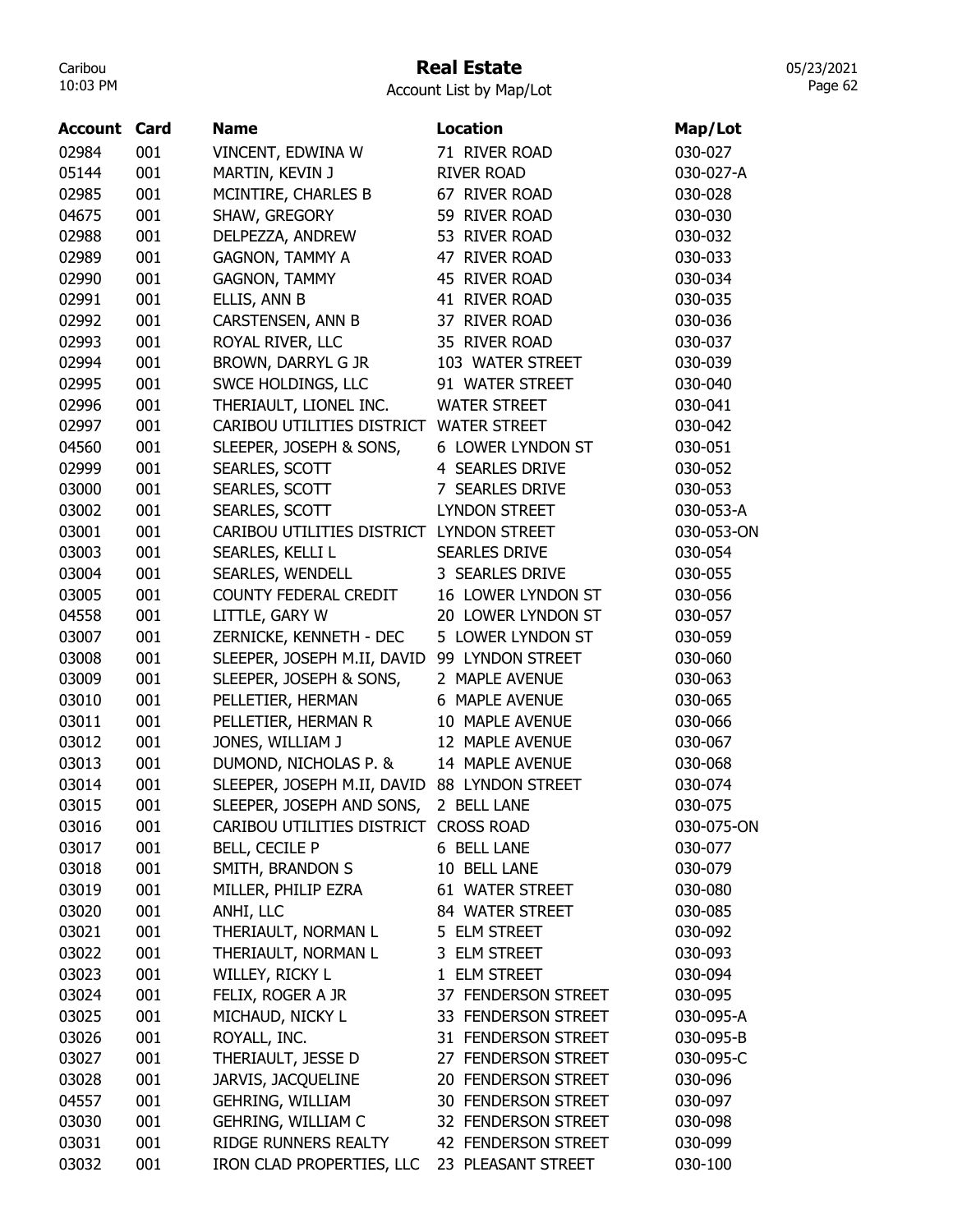### Real Estate

Account List by Map/Lot

|                     |     |                              | <b>Location</b>           |             |
|---------------------|-----|------------------------------|---------------------------|-------------|
| <b>Account Card</b> |     | <b>Name</b>                  |                           | Map/Lot     |
| 03033               | 001 | MCGARY, DEBORAH L. -         | 19 PLEASANT STREET        | 030-101     |
| 03034               | 001 | <b>GAGNON, ANGELA</b>        | 15 SMITH STREET           | 030-102     |
| 03035               | 001 | THERIAULT, RICKY J           | 11 SMITH STREET           | 030-103     |
| 03036               | 001 | CYR, JAMES A                 | 9 SMITH STREET            | 030-104     |
| 03037               | 001 | MARTIN, JOHN L - LIFE        | 10 SMITH STREET           | 030-105     |
| 03038               | 001 | JOHNSTON, CYNTHIA A          | 12 SMITH STREET           | 030-106     |
| 03039               | 001 | OLD IRON INN B & B, LLC      | 14 SMITH STREET           | 030-107     |
| 03040               | 001 | THIBODEAU, GARY              | 18 SMITH STREET           | 030-108     |
| 03041               | 001 | WILLEY, P.L. PROPERTIES,     | 13 PLEASANT STREET        | 030-109     |
| 03042               | 001 | S & B FOX PROPERTIES, LLC    | 9 PLEASANT STREET         | 030-110     |
| 03043               | 001 | <b>GALLAGHER, GEORGE III</b> | 7 PLEASANT STREET         | 030-111     |
| 03044               | 001 | IRON CLAD PROPERTIES, LLC    | 169 HIGH STREET           | 030-112     |
| 03045               | 001 | OLD IRON INN B & B, LLC      | 155 HIGH STREET           | 030-113     |
| 03046               | 001 | IRON CLAD PROPERTIES, LLC    | 147 HIGH STREET           | 030-114     |
| 03047               | 001 | REGIONAL SCHOOL UNIT NO.     | 11 GLENN STREET           | 030-115     |
| 03048               | 001 | <b>KEY BANK OF MAINE</b>     | 144 HIGH STREET           | 030-117     |
| 03049               | 001 | MAHONEY, GRAYDON M           | 154 HIGH STREET           | 030-118     |
| 03050               | 001 | LIBBY, MICHELLE L            | 160 HIGH STREET           | 030-119     |
| 03051               | 001 | BEAULIEU, MABLE A            | 168 HIGH STREET           | 030-120     |
| 03052               | 001 | TARR, TERRY A                | 172 HIGH STREET           | 030-121     |
| 03053               | 001 | MICLETTE, JERRY L            | 12 BENNETT DRIVE          | 030-123     |
| 03054               | 001 | <b>BOUCHER, HARRY &amp;</b>  | 14 BENNETT DRIVE          | 030-124     |
| 03055               | 001 | OLSON, VANESSA P             | 5 BENNETT DRIVE           | 030-125     |
| 04546               | 001 | KAVIN, JAMES A               | 192 HIGH STREET           | 030-126     |
| 03057               | 001 | ADAMS, KEVIN L., SR.         | 196 HIGH STREET           | 030-127     |
| 03058               | 001 | SETH PENN PROPERTIES, LLC    | 198 HIGH STREET           | 030-128     |
| 03059               | 001 | GAHAGAN, KIM S               | 15 SOUTH PARK STREET      | 030-129     |
| 03060               | 001 | EVERETT, BARBARA I           | <b>HIGH STREET</b>        | 030-136     |
| 03061               | 001 | LUSARDI, LINDA M             | 7 BARRETT AVENUE          | 030-140     |
| 04677               | 001 | MCGILL, ANTHONY L            | 187 HIGH STREET           | 030-141     |
| 03063               | 001 | AKERSON, JOHN W - DEV        | 185 HIGH STREET           | 030-142     |
|                     |     |                              |                           |             |
| 03064               | 001 | ROBERTSON, JEFFREY           | 181 HIGH STREET           | 030-143     |
| 03065               | 001 | ROBERTSON, JEFFREY J         | 2 PLEASANT STREET         | 030-144     |
| 03066               | 001 | ROBERTSON, JEFFREY J         | 6 PLEASANT STREET         | 030-145     |
| 03067               | 001 | ROBERTSON, JUDITH A          | 8 PLEASANT STREET         | 030-146     |
| 04726               | 001 | <b>GAGNON, ANGELA C</b>      | 14 PLEASANT STREET        | 030-147     |
| 03069               | 001 | HOBBS, CHRISTEN TRUSTEE      | <b>18 PLEASANT STREET</b> | 030-148     |
| 03070               | 001 | IRON CLAD PROPERTIES, LLC    | 24 PLEASANT STREET        | 030-149     |
| 03071               | 001 | CALVE, ADAM J                | 6 ELM STREET              | 030-150     |
| 03072               | 001 | PIONEER REALTY, LLC          | <b>LIMESTONE STREET</b>   | 030-162     |
| 03080               | 001 | BJJ POWERS ENTERPRISES,      | 20 ELM STREET             | 030-162-A   |
| 04960               | 001 | PLOURDE, MURRAY AARON        | ELM & RAILROAD STREETS    | 030-162-B   |
| 04813               | 001 | BJJ POWERS ENTERPRISES,      | 17 RAILROAD STREET        | 030-162-D   |
| 05007               | 001 | BJJ POWERS ENTERPRISES,      | 7 RAILROAD STREET         | 030-162-D-2 |
| 03073               | 001 | HALFWAY HOME PET RESCUE,     | 40 BROADWAY STREET        | 030-162-ON  |
| 04750               | 001 | DEAD RIVER COMPANY           | <b>BROADWAY STREET</b>    | 030-163     |
| 03081               | 001 | THERIAULT, LIONEL INC.       | 47 BROADWAY STREET        | 030-163-A   |
| 04749               | 001 | <b>CITY OF CARIBOU</b>       | <b>BROADWAY STREET</b>    | 030-163-C   |
| 03083               | 001 | DEAD RIVER COMPANY           | 104 WATER STREET          | 030-163-D   |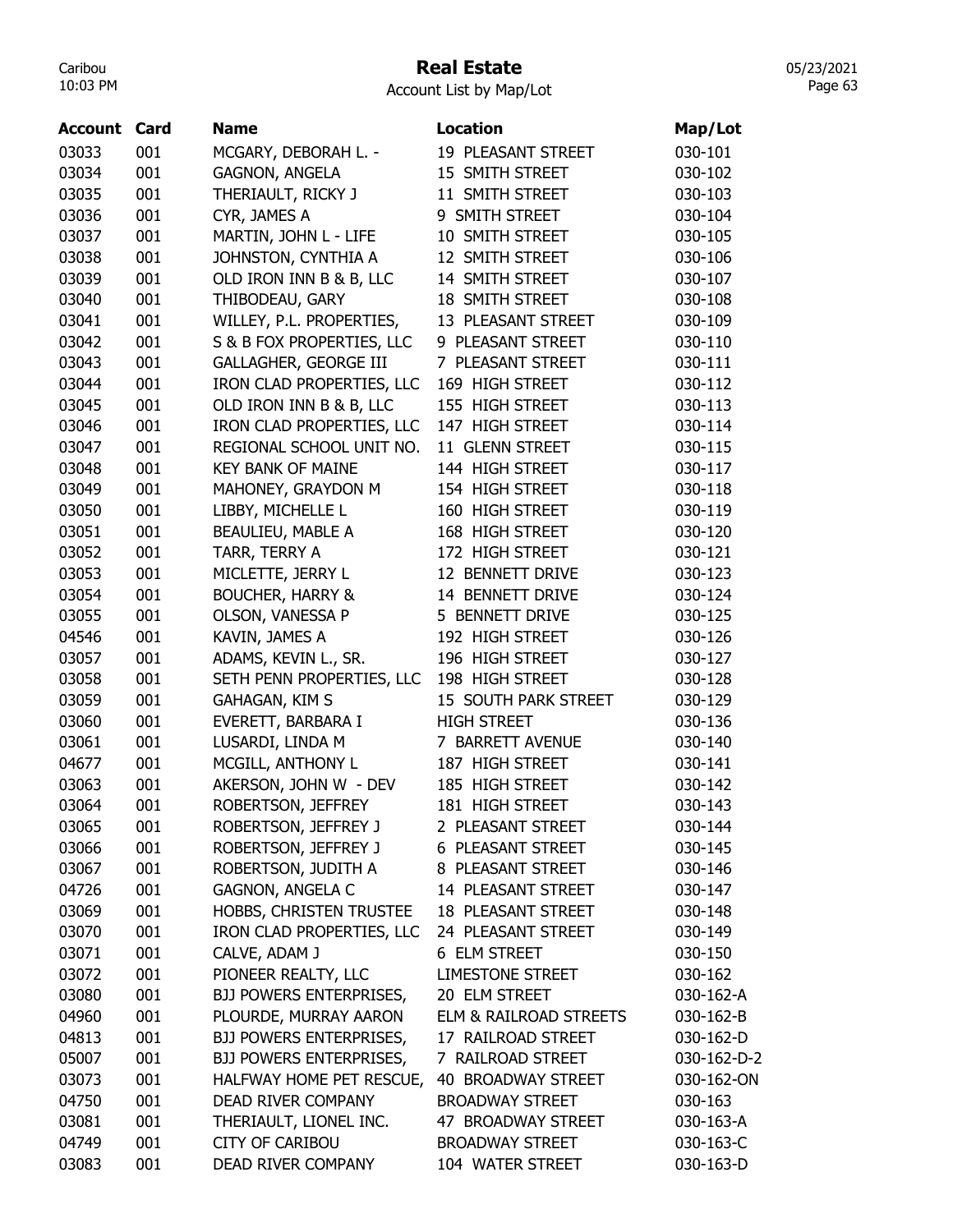### Real Estate

Account List by Map/Lot

| Account | Card | <b>Name</b>                    | <b>Location</b>          | Map/Lot   |
|---------|------|--------------------------------|--------------------------|-----------|
| 03084   | 001  | THERIAULT, LIONEL INC.         | 96 WATER STREET          | 030-164   |
| 03085   | 001  | RENO'S PIZZA HOUSE, INC.       | 113 SWEDEN STREET        | 031-001   |
| 03086   | 001  | HUNT, BARBARA A                | 105 SWEDEN STREET        | 031-002   |
| 03087   | 001  | <b>GRAY MEMORIAL METHODIST</b> | 2 PROSPECT STREET        | 031-003   |
| 03088   | 001  | <b>GRAY MEMORIAL METHODIST</b> | 8 PROSPECT STREET        | 031-003-A |
| 03089   | 001  | <b>BESSIE GRAY MEMORIAL</b>    | 12 PROSPECT STREET       | 031-004   |
| 03090   | 001  | <b>JACKSON, HAMPTON R</b>      | 52 COLLINS STREET        | 031-006   |
| 03091   | 001  | HECKERD, JOSHUA L              | 58 COLLINS STREET        | 031-007   |
| 03092   | 001  | EVANS, RITA M - DEV            | <b>46 COLLINS STREET</b> | 031-008   |
| 03093   | 001  | BARRETTO, JOHN                 | 15 PROSPECT STREET       | 031-009   |
| 03094   | 001  | A PLACE FOR ME, LLC            | 83 HERSCHEL STREET       | 031-010   |
| 03095   | 001  | <b>CITY OF CARIBOU</b>         | <b>HERSCHEL STREET</b>   | 031-011   |
| 05087   | 001  | WARDWELL SERVICE, INC.         | <b>HERSCHEL STREET</b>   | 031-011-A |
| 03096   | 001  | WARDWELL SERVICE, INC.         | 55 HERSCHEL STREET       | 031-012   |
| 03097   | 001  | LEAVITT, DORA M                | 53 HERSCHEL STREET       | 031-013   |
| 03098   | 001  | <b>GREENIER INC.</b>           | 49 HERSCHEL STREET       | 031-014   |
| 03099   | 001  | CHAPMAN, RAELEEN M             | 41 HERSCHEL STREET       | 031-015   |
| 03100   | 001  | SMALL, CRAIG K                 | 37 HERSCHEL STREET       | 031-016   |
| 03101   | 001  | <b>COUNTRY FARMS</b>           | 31 HERSCHEL STREET       | 031-017   |
| 03102   | 001  | TOWNVIEW ESTATES, LLC          | <b>HERSCHEL STREET</b>   | 031-018   |
| 03103   | 001  | TOWNVIEW ESTATES, LLC          | 712 MAIN STREET          | 031-019   |
| 03104   | 001  | DUFOUR, KENNETH C              | 16 COLLINS STREET        | 031-020   |
|         |      |                                |                          |           |
| 03105   | 001  | DUFOUR, KENNETH C              | 20 COLLINS STREET        | 031-021   |
| 03106   | 001  | ST. PETER, GRIFFIN W.          | 22 COLLINS STREET        | 031-022   |
| 03107   | 001  | COLLINS, JAMES P. & AMY M.     | 30 COLLINS STREET        | 031-023   |
| 03108   | 001  | <b>CITY OF CARIBOU</b>         | 34 COLLINS STREET        | 031-024   |
| 05089   | 001  | <b>BULLARD, LESLIE JANE</b>    | <b>COLLINS STREET</b>    | 031-024-A |
| 03109   | 001  | COLLINS, JAMES P. & AMY M.     | 38 COLLINS STREET        | 031-025   |
| 04624   | 001  | MENDONCA, JOSEPH D             | 44 COLLINS STREET        | 031-026   |
| 03111   | 001  | RAYMOND, MARLA                 | 7 PROSPECT STREET        | 031-027   |
| 03112   | 001  | RAYMOND, GARY                  | 81 SWEDEN STREET         | 031-028   |
| 03113   | 001  | MAHONEY, GRAYDON               | 82 HERSCHEL STREET       | 031-029   |
| 03114   | 001  | BACON, JAMES D JR              | 73 SWEDEN STREET         | 031-030   |
| 03115   | 001  | AMERICAN LEGION                | <b>HERSCHEL STREET</b>   | 031-031   |
| 03116   | 001  | AMERICAN LEGION                | 67 SWEDEN STREET         | 031-031-A |
| 03117   | 001  | CASSIDY HOLDINGS LLC           | 63 SWEDEN STREET         | 031-032   |
| 03118   | 001  | SLEEPER, JOSEPH M. AND         | 57 SWEDEN STREET         | 031-033   |
| 04548   | 001  | UNITED STATES POSTAL           | 49 SWEDEN STREET         | 031-034   |
| 03120   | 001  | UNITED STATES OF AMERICA       | 41 SWEDEN STREET         | 031-035   |
| 03121   | 001  | <b>CITY OF CARIBOU</b>         | <b>MAIN STREET</b>       | 031-039   |
| 03122   | 001  | PEABODY, F.A., COMPANY         | 25 SWEDEN STREET         | 031-040-A |
| 03123   | 001  | CSS DEVELOPMENT, INC.          | 25 SWEDEN STREET         | 031-040-B |
| 03124   | 001  | CSS DEVELOPMENT, INC.          | 25 SWEDEN STREET         | 031-040-C |
| 03125   | 001  | CSS DEVELOPMENT, INC.          | 25 SWEDEN STREET         | 031-040-D |
| 04776   | 001  | AROOSTOOK COUNTY               | 15 SWEDEN STREET         | 031-044-E |
| 04542   | 001  | DUPLISSIE, COLLEEN             | 15 SWEDEN STREET         | 031-044-F |
| 03128   | 001  | DUPLESSIE, SEAN A              | 15 SWEDEN STREET         | 031-044-G |
| 03129   | 001  | TD BANK, N.A.                  | 14 SWEDEN STREET         | 031-057   |
| 03130   | 001  | FOURTEEN SWEDEN, LLC           | 14 SWEDEN STREET         | 031-058   |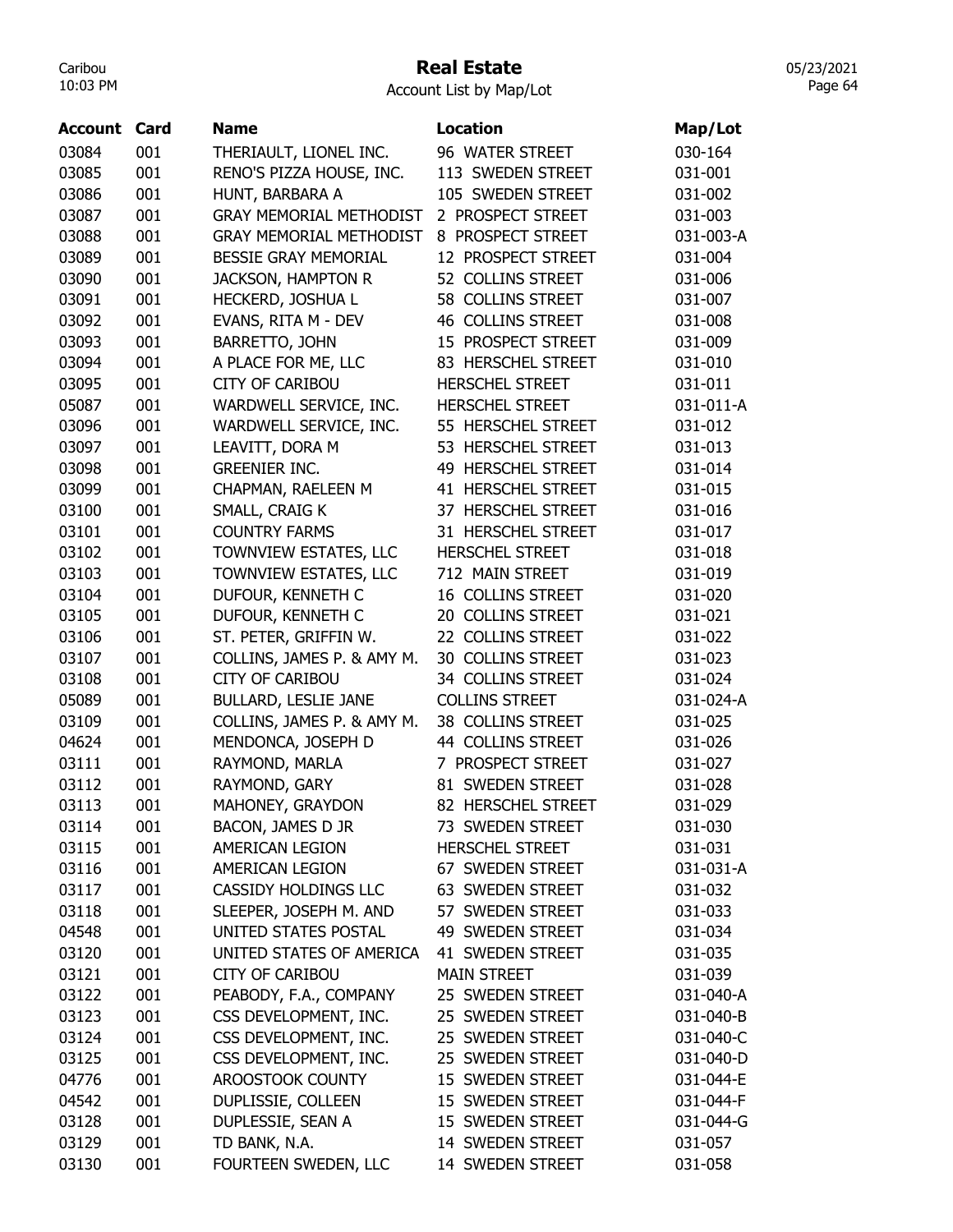## Real Estate

05/23/2021 Page 65

| Account | Card | <b>Name</b>               | Location                | Map/Lot   |
|---------|------|---------------------------|-------------------------|-----------|
| 03131   | 001  | PAVEN ENTERPRISES, INC.   | 24 SWEDEN STREET        | 031-059   |
| 03132   | 001  | CITY OF CARIBOU           | <b>HATCH DRIVE</b>      | 031-060   |
| 03133   | 001  | JOHNSON, CHRISTIAN        | <b>40 SWEDEN STREET</b> | 031-063   |
| 03134   | 001  | FULLER, WILLIAM           | 42 SWEDEN STREET        | 031-064   |
| 04633   | 001  | FLAGG, WILLIAM B          | <b>46 SWEDEN STREET</b> | 031-065   |
| 03136   | 001  | <b>VIKING GROUP, LLC</b>  | 52 SWEDEN STREET        | 031-066   |
| 03137   | 001  | LEVESQUE, DAVID A         | 56 SWEDEN STREET        | 031-067   |
| 03138   | 001  | SMITH, DIANE AND SCOTT CO | 60 SWEDEN STREET        | 031-068   |
| 03140   | 001  | DOW THEATER CO., LLC      | 66 SWEDEN STREET        | 031-070   |
| 03141   | 001  | KIEFFER, ROBERT J         | 40 HATCH DRIVE          | 031-070-A |
| 03142   | 001  | CSS DEVELOPMENT, INC.     | 88 SWEDEN STREET        | 031-072   |
| 03143   | 001  | ANDERSON, CARL S          | 98 SWEDEN STREET        | 031-073   |
| 03144   | 001  | CARIBOU PENTECOSTAL       | 104 SWEDEN STREET       | 031-074   |
| 03145   | 001  | CARIBOU PENTECOSTAL       | 116 SWEDEN STREET       | 031-076   |
| 03146   | 001  | CARIBOU PENTECOSTAL       | <b>6 SUMMER STREET</b>  | 031-076-A |
| 03149   | 001  | ST. PETER, PHILIP J       | 7 HATCH DRIVE           | 031-084   |
| 03151   | 001  | <b>CITY OF CARIBOU</b>    | <b>HATCH DRIVE</b>      | 031-090   |
| 03152   | 001  | VAUGHN REALTY, INC.       | 43 HATCH DRIVE          | 031-093   |
| 03153   | 001  | COLLINS, S.W. INC.        | 41 HATCH DRIVE          | 031-094   |
| 03155   | 001  | PIONEER REALTY, LLC       | <b>HATCH DRIVE</b>      | 031-097   |
| 03156   | 001  | HANSON, MICHELLE          | <b>6 CENTER STREET</b>  | 031-099   |
| 03157   | 001  | COLLINS, S.W. COMPANY,    | 12 STEVENS STREET       | 031-100   |
| 03159   | 001  | COLLINS, S. W. COMPANY,   | 2 WASHBURN STREET       | 031-103   |
| 03160   | 001  | <b>CITY OF CARIBOU</b>    | <b>COLLINS POND</b>     | 031-103-A |
| 04852   | 001  | PIONEER REALTY, LLC       | 2 WASHBURN STREET       | 031-103-B |
| 05096   | 001  | <b>CITY OF CARIBOU</b>    | <b>MAIN STREET</b>      | 031-103-C |
| 03161   | 001  | PIONEER REALTY, LLC       | 22 WASHBURN STREET      | 031-105   |
| 03162   | 001  | LOGGANS, DONALD H         | 28 WASHBURN STREET      | 031-106   |
| 03163   | 001  | SHELDON, ROBERT           | 30 WASHBURN STREET      | 031-107   |
| 03164   | 001  | LABBE, WILBUR G           | 34 WASHBURN STREET      | 031-108   |
| 03165   | 001  | <b>CITY OF CARIBOU</b>    | <b>MAIN STREET</b>      | 031-109   |
| 03166   | 001  | <b>CITY OF CARIBOU</b>    | 30 HIGH STREET          | 031-110   |
| 03167   | 001  | <b>BOUCH CORPORATION</b>  | 42 HIGH STREET          | 031-111   |
| 03168   | 001  | UNITED BAPTIST CHURCH OF  | 74 HIGH STREET          | 031-112   |
| 03169   | 001  | UNITED BAPTIST CHURCH OF  | <b>HIGH STREET</b>      | 031-113   |
| 03171   | 001  | HANNAFORD BROS. CO., LLC  | 114 HIGH STREET         | 031-116   |
| 03172   | 001  | HANNAFORD BROS. CO., LLC  | 124 HIGH STREET         | 031-117   |
| 03173   | 001  | SCOTT, STEVEN S           | 128 HIGH STREET         | 031-118   |
| 03174   | 001  | SCOTT, STEVEN S           | 128 HIGH STREET         | 031-118-A |
| 03175   | 001  | BEAUSOLEIL, ARMAND R -    | 136 HIGH STREET         | 031-119   |
| 03176   | 001  | GOODALE, JULIA A          | 8 GLENN STREET          | 031-120   |
| 03177   | 001  | SMART, ALICE R            | 12 GLENN STREET         | 031-121   |
| 03178   | 001  | SOLMAN, RICHARD D         | 713 MAIN STREET         | 031-123   |
| 03179   | 001  | SOLMAN, RICHARD D         | 709 MAIN STREET         | 031-123-A |
| 03180   | 001  | <b>JEAN, ANTHONY N</b>    | 6 SMITH STREET          | 031-124   |
| 03181   | 001  | CYR, JAMES A              | 8 GOLDFRANK DRIVE       | 031-125   |
| 03182   | 001  | DAY, NORINE F             | 143 HIGH STREET         | 031-126   |
| 03183   | 001  | HANSON, ALLAN W           | 135 HIGH STREET         | 031-127   |
| 03184   | 001  | LABBE, WILBER G           | 137 HIGH STREET         | 031-127-A |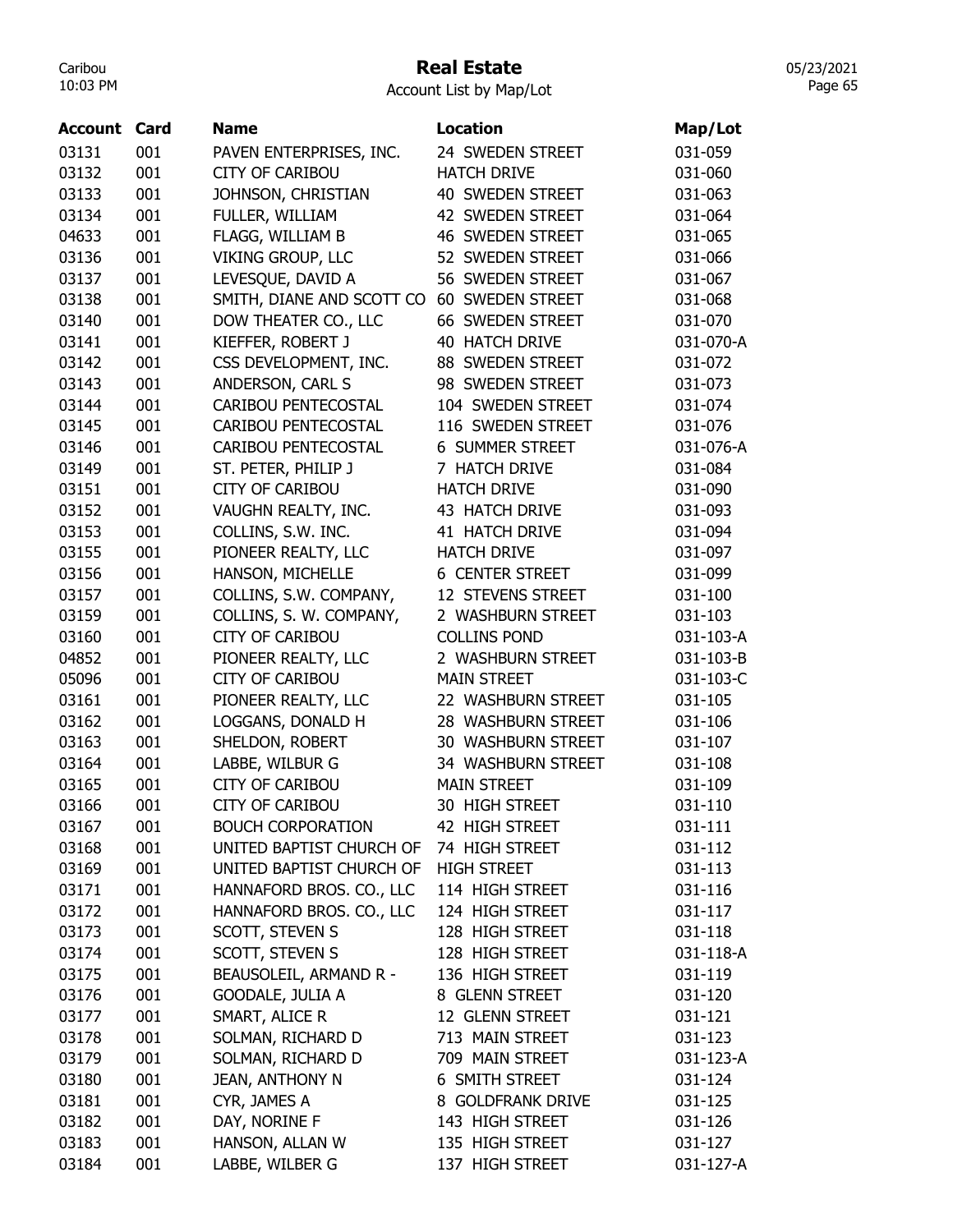# Real Estate

| Account List by Map/Lot |  |
|-------------------------|--|
|-------------------------|--|

| <b>Account Card</b> |     | <b>Name</b>                                | <b>Location</b>           | Map/Lot    |
|---------------------|-----|--------------------------------------------|---------------------------|------------|
| 03185               | 001 | <b>CITY OF CARIBOU</b>                     | 121 HIGH STREET           | 031-128    |
| 03186               | 001 | <b>CITY OF CARIBOU</b>                     | 111 HIGH STREET           | 031-128-A  |
| 03187               | 001 | <b>NORTH RENTALS</b>                       | 101 HIGH STREET           | 031-129    |
| 03188               | 001 | <b>NORTHERN NEW ENGLAND</b>                | 95 HIGH STREET            | 031-130    |
| 03189               | 001 | <b>MAC'S CONVENIENCE</b>                   | 89 HIGH STREET            | 031-131    |
| 03190               | 001 | <b>MAC'S CONVENIENCE</b>                   | 69 HIGH STREET            | 031-132    |
| 03191               | 001 | AROOSTOOK COUNTY                           | 43 HIGH STREET            | 031-135    |
| 03192               | 001 | <b>CITY OF CARIBOU</b>                     | 25 HIGH STREET            | 031-136    |
| 03193               | 001 | <b>CREATIVE CARPENTRY OF</b>               | 6 WATER STREET            | 031-141    |
| 03194               | 001 | VIOLETTE, JOHN S                           | 10 WATER STREET           | 031-142-A  |
| 03195               | 001 | FERN, ROBERT                               | <b>WATER STREET</b>       | 031-143    |
| 04573               | 001 | SWANSON, DANIEL CLAUDE                     | 24 WATER STREET           | 031-144    |
| 03197               | 001 | MICHAUD, JOYCE - DEV                       | 27 GOLDFRANK DRIVE        | 031-145    |
| 03198               | 001 | <b>CITY OF CARIBOU</b>                     | <b>WATER STREET</b>       | 031-147    |
| 04571               | 001 | NAKASH, DANIEL A                           | 1 SMITH STREET            | 031-149    |
| 03201               | 001 | KIDNEY, PETER D                            | <b>18 GOLDFRANK DRIVE</b> | 031-150    |
| 03202               | 001 | THOMPSON, DANA L                           | <b>GOLDFRANK DRIVE</b>    | 031-151    |
| 03203               | 001 | DOAK, RICKY L                              | 28 GOLDFRANK DRIVE        | 031-152    |
| 03204               | 001 | LAND HO, INC.                              | 17 FENDERSON STREET       | 031-153    |
| 03205               | 001 | RACCHUMI, SOPHIA & DANIEL FENDERSON STREET |                           | 031-154    |
| 03206               | 001 | NASH, MATTHEW A                            | 51 WATER STREET           | 031-155    |
| 03207               | 001 | LEWIS, MICHAEL F                           | 49 WATER STREET           | 031-156    |
| 03208               | 001 | <b>CITY OF CARIBOU</b>                     | 41 WATER STREET           | 031-157    |
| 03209               | 001 | <b>CURRIER, CHRISTOPHER</b>                | <b>WATER STREET</b>       | 031-157-A  |
| 03210               | 001 | WILLEY RENTALS, LLC                        | <b>WATER STREET</b>       | 031-169    |
| 03211               | 001 | WILLEY RENTALS, LLC                        | <b>WATER STREET</b>       | 031-169-A  |
| 03212               | 001 | WILLEY RENTALS, LLC                        | 9 WATER STREET            | 031-170    |
| 03213               | 001 | <b>BICKFORD, BRIAN</b>                     | 7 WATER STREET            | 031-171    |
| 03214               | 001 | GAGNON, ANGELA C                           | 3 WATER STREET            | 031-172    |
| 03215               | 001 | FERN, ROBERT F                             | 1 WATER STREET            | 031-173    |
| 03216               | 001 | FERN, ROBERT F                             | 683 MAIN STREET           | 031-174    |
| 03217               | 001 | BELANGER, WAYNE P                          | 677 MAIN STREET           | 031-175    |
| 03218               | 001 | CARIBOU UTILITIES DISTRICT MAIN STREET     |                           | 031-175-ON |
| 03219               | 001 | BELANGER, WAYNE P                          | 669 MAIN STREET           | 031-177    |
| 03220               | 001 | <b>GAGNON'S RENTAL</b>                     | 4 LYNDON STREET           | 031-178    |
| 03221               | 001 | FERN, ROBERT F                             | 10 LYNDON STREET          | 031-179    |
| 03222               | 001 | <b>LYNDON HEIGHTS</b>                      | 14 LYNDON STREET          | 031-180    |
| 03223               | 001 | L & R ASSOCIATES, LLC                      | 20 LYNDON STREET          | 031-181    |
| 03224               | 001 | L & R ASSOCIATES, LLC                      | 34 LYNDON STREET          | 031-183    |
| 03225               | 001 | L & R ASSOCIATES, LLC                      | <b>40 LYNDON STREET</b>   | 031-184    |
| 03226               | 001 | BROWN, DAVID M                             | <b>LYNDON STREET</b>      | 031-186    |
| 03227               | 001 | <b>GAGNON, MICHAEL E</b>                   | <b>30 THOMAS AVENUE</b>   | 031-187    |
| 03228               | 001 | L & R ASSOCIATES, LLC                      | 34 THOMAS AVENUE          | 031-188    |
| 03229               | 001 | NORSWORTHY, ROBERT A                       | 3 MAPLE AVENUE            | 031-189    |
| 03230               | 001 | GABRIEL, IDOWU J                           | 32 THOMAS AVENUE          | 031-190    |
| 03231               | 001 | MAHONEY, GRAYDON                           | 2 JEFFERSON STREET        | 031-191    |
| 03232               | 001 | NEWELL, LAWRENCE H                         | 63 LYNDON STREET          | 031-192    |
| 03233               | 001 | NEWELL, LAWRENCE H                         | 6 JEFFERSON STREET        | 031-193    |
| 03234               | 001 | JOHNSON, CHRISTIAN JD                      | 10 JEFFERSON STREET       | 031-194    |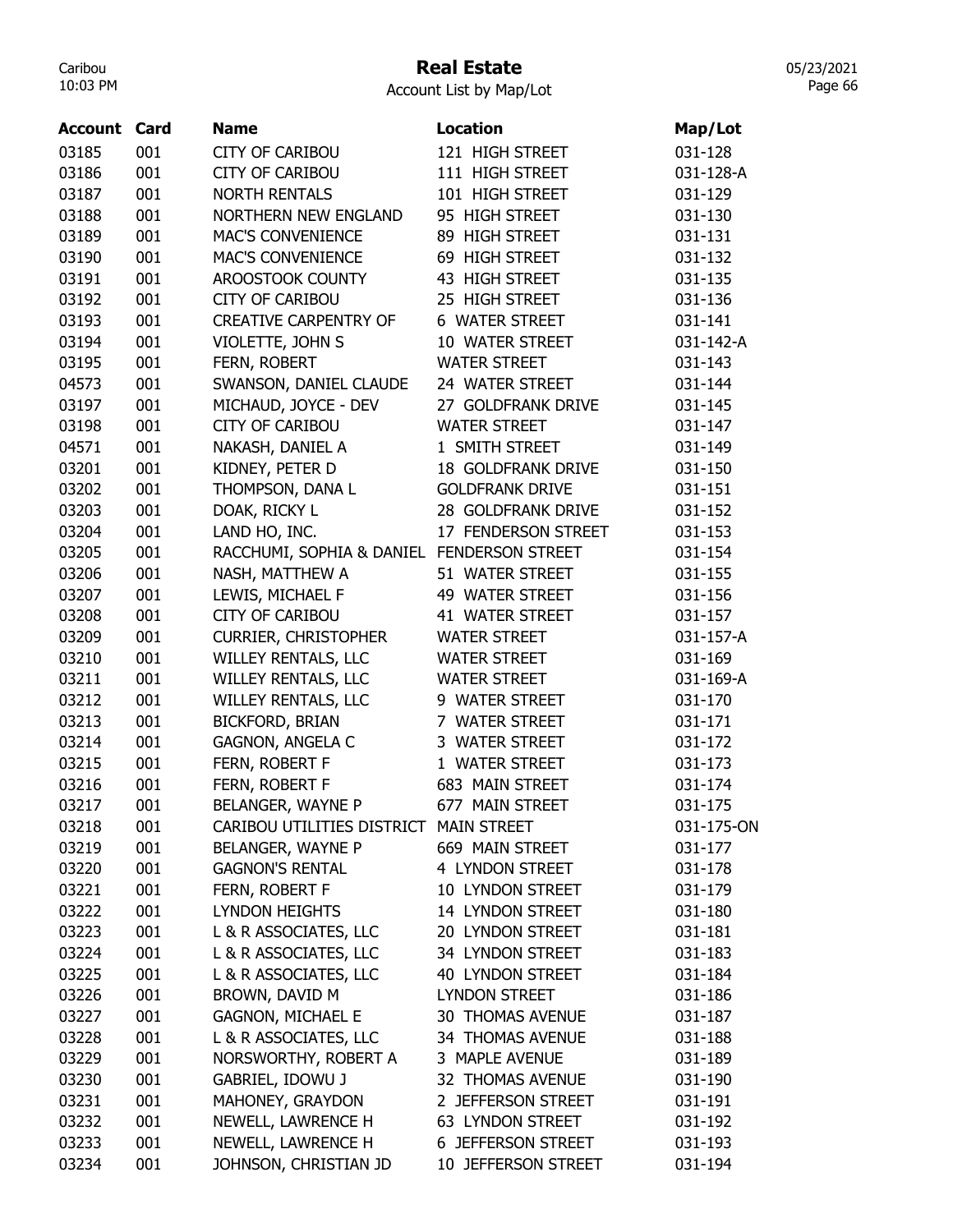# Real Estate

05/23/2021 Page 67

| <b>Account Card</b> |     | <b>Name</b>                               | <b>Location</b>          | Map/Lot   |
|---------------------|-----|-------------------------------------------|--------------------------|-----------|
| 03235               | 001 | LERCH, SCOTT CHARLES                      | 26 THOMAS AVENUE         | 031-195   |
| 03236               | 001 | WILLEY, BENJAMIN M                        | <b>18 THOMAS AVENUE</b>  | 031-196   |
| 03237               | 001 | TARR, RANDY L                             | 20 THOMAS AVENUE         | 031-197   |
| 03238               | 001 | <b>LYNDON HEIGHTS</b>                     | 33 LYNDON STREET         | 031-198   |
| 03239               | 001 | <b>WILLEY RENTALS, LLC</b>                | 21 LYNDON STREET         | 031-198-A |
| 03240               | 001 | CORRIVEAU, DANNY                          | 12 THOMAS AVENUE         | 031-198-C |
| 03241               | 001 | <b>VETERANS MEMORIAL PARK</b>             | <b>MAIN STREET</b>       | 031-199   |
| 03242               | 001 | <b>CITY OF CARIBOU</b>                    | 657 MAIN STREET          | 031-200   |
| 03243               | 001 | ELF PROPERTIES, LLC                       | 653 MAIN STREET          | 031-201   |
| 03244               | 001 | MAIN STREET ASSOCIATES,                   | 647 MAIN STREET          | 031-203   |
| 03245               | 001 | LAGASSE, JAMES E                          | 4 THOMAS AVENUE          | 031-204   |
| 03246               | 001 | VANIER, JOHN - DEV                        | 8 THOMAS AVENUE          | 031-205   |
| 04723               | 001 | HANNERS, SHAWN                            | 642 MAIN STREET          | 031-206   |
| 03248               | 001 | KAROD, JOHN W                             | 644 MAIN STREET          | 031-207   |
| 03249               | 001 | MERRILL, JOHN                             | 12 ROBERTS STREET        | 031-208   |
| 03250               | 001 | MILLER, PHILIP M II                       | 6 COLUMBUS AVENUE        | 031-208-A |
| 03251               | 001 | AROOSTOOK MENTAL HEALTH                   | 5 COLUMBUS AVENUE        | 031-209   |
| 03252               | 001 | CHAMBERLAIN, SHELLY A                     | 1 COLUMBUS AVENUE        | 031-210   |
| 03253               | 001 | MCINTYRE, DAVID M                         | 22 ROBERTS STREET        | 031-211   |
| 03254               | 001 | DEVEAU, PETER                             | 28 ROBERTS STREET        | 031-212   |
| 03255               | 001 | DEVEAU, PETER G                           | 28 ROBERTS STREET        | 031-213   |
| 03256               | 001 | SANDSTROM, JESSE S                        | <b>30 ROBERTS STREET</b> | 031-214   |
| 03257               | 001 | <b>BELANGER, TAMMY</b>                    | 32 ROBERTS STREET        | 031-215   |
| 03258               | 001 | THERIAULT, GREGORY J                      | 34 ROBERTS STREET        | 031-216   |
| 03259               | 001 | THERIAULT, GREGORY J                      | 36 ROBERTS STREET        | 031-217   |
| 03260               | 001 | BROWN, RICHARD E                          | 38 ROBERTS STREET        | 031-218   |
| 03261               | 001 | <b>MILL PARK</b>                          | 36 CARIBOU STREET        | 031-220   |
| 03262               | 001 | SIFTON, ROBERT P                          | 35 ROBERTS STREET        | 031-228   |
| 03263               | 001 | CARIBOU UTILITIES DISTRICT CARIBOU STREET |                          | 031-228-A |
| 03264               | 001 | BOUTOT, ARMOND Z                          | 23 ROBERTS STREET        | 031-231   |
| 03265               | 001 | WILLETTE, RYAN J                          | 2 MYRTLE STREET          | 031-232   |
| 03266               | 001 | <b>MILL PARK</b>                          | 10 CARIBOU STREET        | 031-235   |
| 03267               | 001 | <b>CITY OF CARIBOU</b>                    | 27 CARIBOU STREET        | 031-250   |
| 03268               | 001 | ALLEN, MICHAEL K                          | 20 MYRTLE STREET         | 031-251   |
| 03269               | 001 | COLLINS, S. W. COMPANY                    | <b>GROVE STREET</b>      | 031-254   |
| 03270               | 001 | LOGGANS, DANIEL L                         | <b>GROVE STREET</b>      | 031-256   |
| 03271               | 001 | <b>BOUCHARD, BRIAN J</b>                  | 10 GROVE STREET          | 031-257   |
| 03272               | 001 | <b>J &amp; S CONSTRUCTION, LLC</b>        | 8 GROVE STREET           | 031-257-A |
| 03273               | 001 | PHILBRICK, MARCUS                         | 12 GROVE STREET          | 031-258   |
| 03274               | 001 | <b>FACILITIES INCORPORATED</b>            | 18 GROVE STREET          | 031-259   |
|                     |     | WHITMORE, SHERRY LYN                      | 11 MYRTLE STREET         | 031-261   |
| 03275               | 001 |                                           |                          |           |
| 03276               | 001 | WILLEY RENTALS, LLC                       | 7 MYRTLE STREET          | 031-262   |
| 03277               | 001 | VIRTANEN, DONNA M                         | 3 MYRTLE STREET          | 031-262-A |
| 04655               | 001 | HAMMOND, BRENDAN                          | 13 ROBERTS STREET        | 031-263   |
| 03279               | 001 | HOLMES, KEVIN L                           | 11 ROBERTS STREET        | 031-264   |
| 03280               | 001 | HOLMES, KEVIN L                           | 7 ROBERTS STREET         | 031-265   |
| 04927               | 001 | <b>GAGNON'S RENTAL</b>                    | OFF MAIN STREET          | 031-265-A |
| 03281               | 001 | <b>NORTHERN NEW ENGLAND</b>               | 650 MAIN STREET          | 031-266   |
| 03282               | 001 | <b>GAGNON'S RENTAL</b>                    | 658 MAIN STREET          | 031-267   |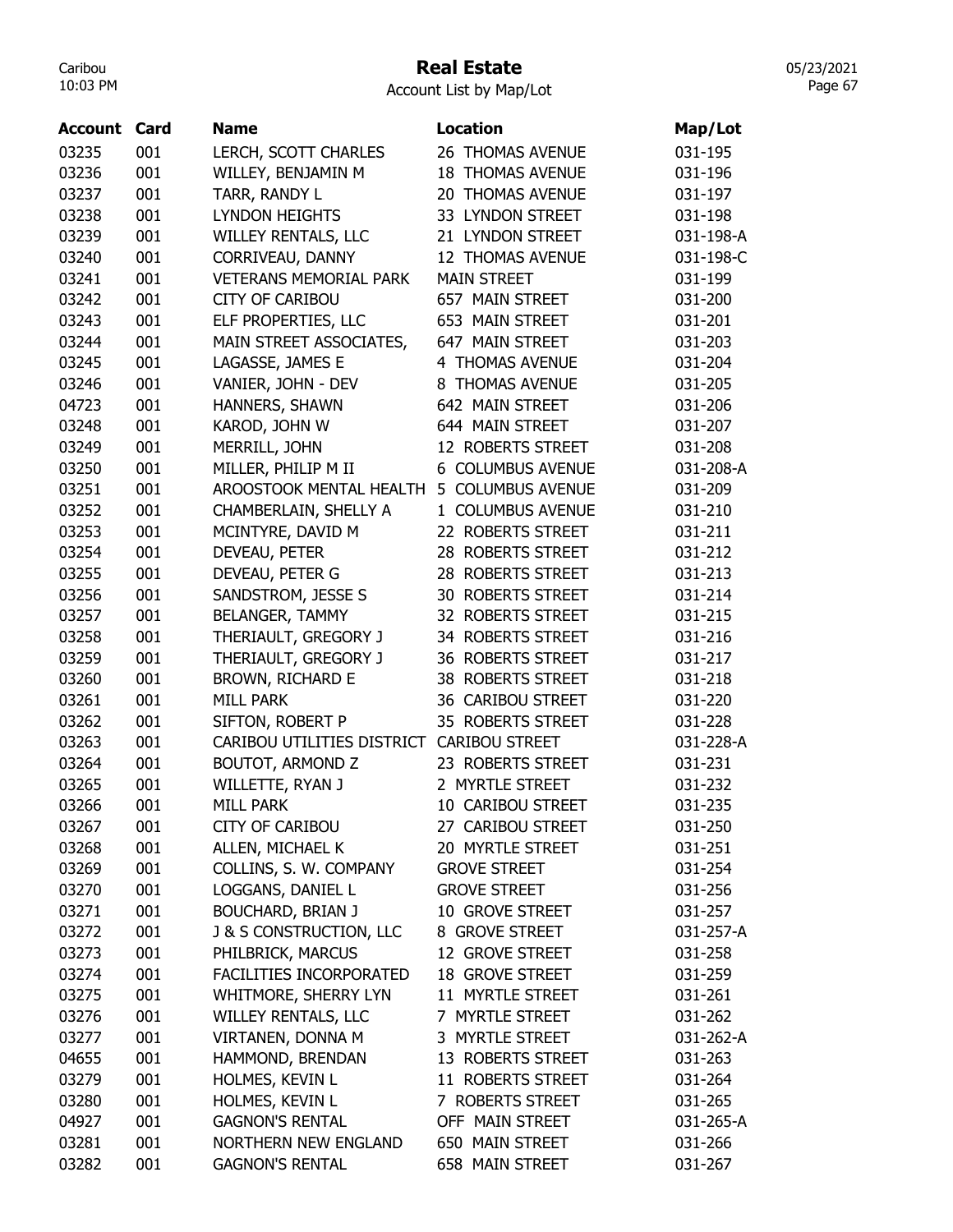# Real Estate

05/23/2021 Page 68

| Account | Card | <b>Name</b>                 | <b>Location</b>           | Map/Lot   |
|---------|------|-----------------------------|---------------------------|-----------|
| 03283   | 001  | SANFACON, GALEN G           | 664 MAIN STREET           | 031-268   |
| 03284   | 001  | CARON, BEVERLY J. - LIFE    | 668 MAIN STREET           | 031-269   |
| 03285   | 001  | <b>CULLINS, TERRY S</b>     | 2 GROVE STREET            | 031-270   |
| 03286   | 001  | LOGGANS, DANIEL L           | 3 GROVE STREET            | 031-271   |
| 03287   | 001  | <b>CITY OF CARIBOU</b>      | 440 MAIN STREET           | 031-272   |
| 03288   | 001  | <b>CITY OF CARIBOU</b>      | 688 MAIN STREET           | 031-273   |
| 03289   | 001  | <b>WESTIN, MARK L</b>       | 40 WASHBURN STREET        | 032-001   |
| 03290   | 001  | BACON, JAMES D              | 44 WASHBURN STREET        | 032-002   |
| 03291   | 001  | BROWN, MARY LOU             | 48 WASHBURN STREET        | 032-003   |
| 03292   | 001  | BROWN, MARY LOU             | <b>46 WASHBURN STREET</b> | 032-003-A |
| 03293   | 001  | SAUNDERS, RANSFORD J        | 50 WASHBURN STREET        | 032-004   |
| 03294   | 001  | DAIGLE, DOUGLAS A           | 54 WASHBURN STREET        | 032-005   |
| 03295   | 001  | HUSTON, STANLEY R           | 60 WASHBURN STREET        | 032-006   |
| 03296   | 001  | <b>COUNTRY FARMS</b>        | 64 WASHBURN STREET        | 032-007   |
| 03297   | 001  | N & V PROPERTIES, LLC       | <b>66 WASHBURN STREET</b> | 032-008   |
| 03298   | 001  | PELLETIER, RUBY - LIFE      | 70 WASHBURN STREET        | 032-009   |
| 03299   | 001  | <b>BELANGER, JOHN</b>       | <b>WASHBURN STREET</b>    | 032-010   |
| 03300   | 001  | <b>WALKER, MALCOLM</b>      | OFF WASHBURN STREET       | 032-011   |
| 03301   | 001  | JOHNSTON, GARTH & DEBBIE    | 74 WASHBURN STREET        | 032-012   |
| 03302   | 001  | AKERSON, JOHN - DEV         | 76 WASHBURN STREET        | 032-013   |
| 03303   | 001  | <b>CLAYTON, MARTY</b>       | 80 WASHBURN STREET        | 032-014   |
| 03304   | 001  | <b>CITY OF CARIBOU</b>      | 84 WASHBURN STREET        | 032-015   |
| 03305   | 001  | HANSON, ERIK J              | 90 WASHBURN STREET        | 032-018   |
| 03306   | 001  | PETERS, DIANE L             | 6 WRIGHT STREET           | 032-019   |
| 03307   | 001  | BRAGDON, MACK J             | 8 WRIGHT STREET           | 032-020   |
| 03308   | 001  | <b>BRAGDON, MACK J</b>      | 2 BRADLEY STREET          | 032-023   |
| 04605   | 001  | SMITH, RODNEY C             | 4 BRADLEY STREET          | 032-024   |
| 03310   | 001  | SMITH, RODNEY C             | <b>6 BRADLEY STREET</b>   | 032-025   |
| 03311   | 001  | QUARMYNE, PAUL              | 10 BRADLEY STREET         | 032-026   |
| 04661   | 001  | ST. PETER GROUP, INC. (THE) | <b>16 BRADLEY STREET</b>  | 032-027   |
| 03313   | 001  | FRASER, JOHN A              | 15 BRADLEY STREET         | 032-028   |
| 03314   | 001  | SMITH, RODNEY C             | 19 BRADLEY STREET         | 032-028-A |
| 03315   | 001  | FRASER, JOHN A              | 13 BRADLEY STREET         | 032-029   |
| 03316   | 001  | FRASER, JOHN A              | 11 BRADLEY STREET         | 032-030   |
| 03317   | 001  | <b>BURTT, KEVIN S</b>       | 9 BRADLEY STREET          | 032-031   |
| 03318   | 001  | CORONITI, MARVIN L          | 7 WRIGHT STREET           | 032-033   |
| 03319   | 001  | MCCARTHY, LORIE             | 1 WRIGHT STREET           | 032-035   |
| 03320   | 001  | WHITE, ROBERT F             | 98 WASHBURN STREET        | 032-036   |
| 03321   | 001  | JANDREAU, DAVE              | 102 WASHBURN STREET       | 032-038   |
| 03322   | 001  | AKERSON, JEFFREY            | 104 WASHBURN STREET       | 032-039   |
| 03323   | 001  | KIDNEY, GLORIA J            | 106 WASHBURN STREET       | 032-040   |
| 03324   | 001  | OUELLETTE, DIANA J          | 108 WASHBURN STREET       | 032-041   |
| 03325   | 001  | <b>CITY OF CARIBOU</b>      | 110 WASHBURN STREET       | 032-042   |
| 03326   | 001  | SHAFFER, COREY              | 112 WASHBURN STREET       | 032-043   |
| 03327   | 001  | LAPOINTE, SHERIL A          | 119 WASHBURN STREET       | 032-044   |
| 03328   | 001  | BEAUPRE, GORDON I           | 115 WASHBURN STREET       | 032-045   |
| 03329   | 001  | ROWE, DONNA                 | 113 WASHBURN STREET       | 032-046   |
| 03330   | 001  | MALM, TIMOTHY E             | <b>6 DAHLGREN STREET</b>  | 032-047   |
| 03331   | 001  | WILLEY, RICKY               | 105 WASHBURN STREET       | 032-048   |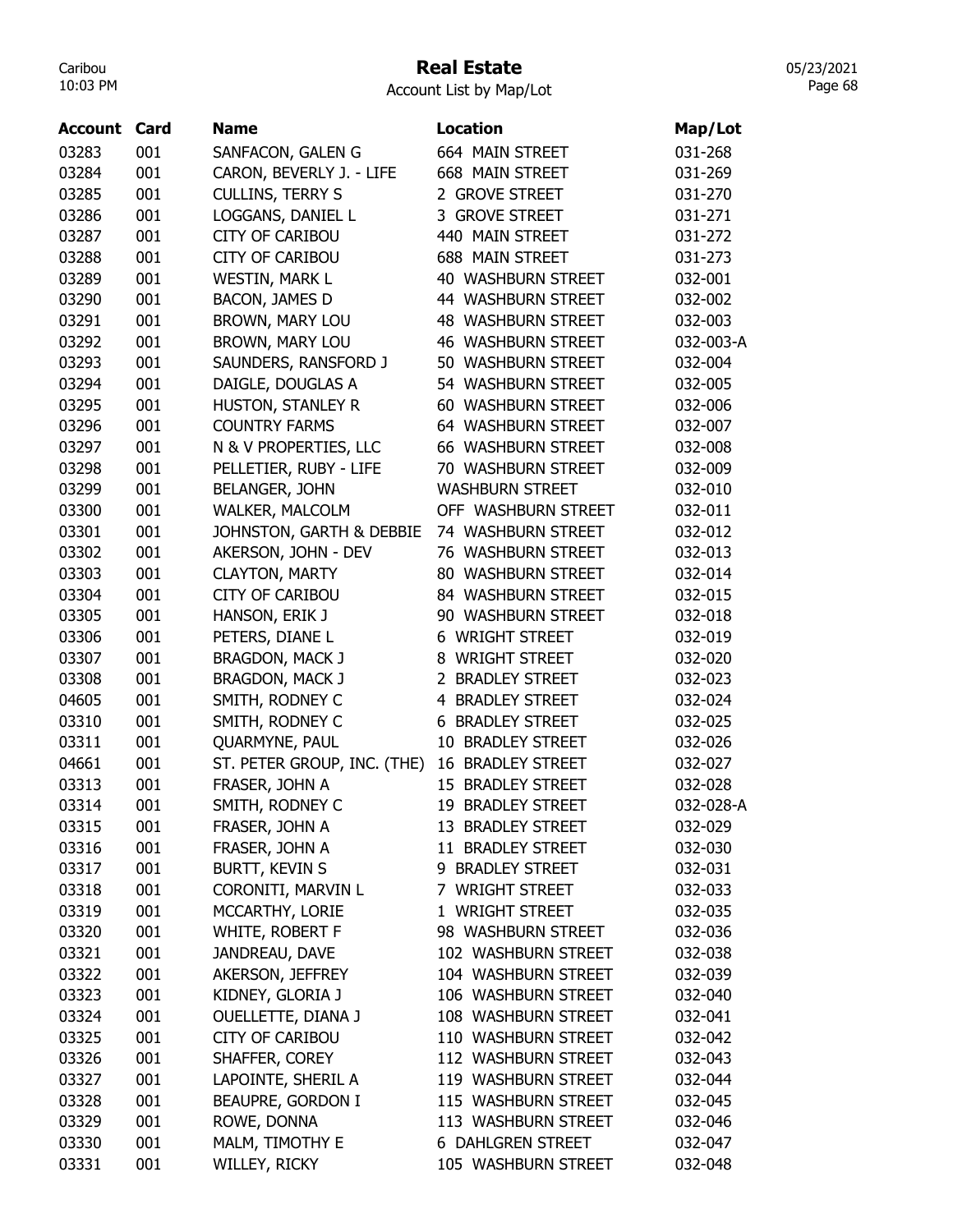### Real Estate

Account List by Map/Lot

| <b>Account Card</b> |     | <b>Name</b>               | <b>Location</b>       | Map/Lot   |
|---------------------|-----|---------------------------|-----------------------|-----------|
| 03332               | 001 | RIOPELLE, LAMAR S         | 103 WASHBURN STREET   | 032-048-A |
| 03333               | 001 | DRINKALL, GLENN D         | 97 WASHBURN STREET    | 032-049   |
| 03334               | 001 | SMITH, BRANDON            | 91 WASHBURN STREET    | 032-050   |
| 03335               | 001 | NEWELL, LAWRENCE H        | 87 WASHBURN STREET    | 032-051   |
| 03336               | 001 | ROCKWELL, CHRISTINE D     | 7 WILLOW DRIVE        | 032-052   |
| 03337               | 001 | C. RAY MANAGEMENT, LLC    | 8 SHORT STREET        | 032-053   |
| 03338               | 001 | DAMBOISE, EARL            | <b>6 SHORT STREET</b> | 032-054   |
| 03339               | 001 | VAN TRUMP, JEFFREY N      | 5 SHORT STREET        | 032-056   |
| 03340               | 001 | STEWART, DAVID L          | 7 SHORT STREET        | 032-057   |
| 03341               | 001 | CASSIDY, AMY L            | 9 SHORT STREET        | 032-058   |
| 04703               | 001 | SAUCIER, TAMMY            | 83 WASHBURN STREET    | 032-059   |
| 03343               | 001 | MURPHY, RITA M - DEV      | 81 WASHBURN STREET    | 032-060   |
| 03344               | 001 | <b>FIVE STAR HOME</b>     | 4 ROOSEVELT AVENUE    | 032-061   |
| 03345               | 001 | FIVE STAR HOME            | 12 ROOSEVELT AVENUE   | 032-062   |
| 03346               | 001 | GREEN, CALVIN F           | 18 ROOSEVELT AVENUE   | 032-062-A |
| 03347               | 001 | ROBERTSON, JUDITH         | 246 SWEDEN STREET     | 032-063   |
| 03348               | 001 | J.F. LIQUIDATING          | 234 SWEDEN STREET     | 032-064   |
| 03349               | 001 | MICHAUD, ARTHUR ELMER JR  | 43 SPRING STREET      | 032-065   |
| 03350               | 001 | MAPLE RIDGE PROPERTY      | 39 SPRING STREET      | 032-066   |
| 03351               | 001 | MCLELLAN, SHAWN           | 37 SPRING STREET      | 032-067   |
| 03352               | 001 | MCLELLAN, SHAWN           | 29 SPRING STREET      | 032-068   |
| 03353               | 001 | WILLEY, RICKY L           | 25 SPRING STREET      | 032-069   |
| 03354               | 001 | <b>CITY OF CARIBOU</b>    | <b>SPRING STREET</b>  | 032-070   |
| 03356               | 001 | WILCOX, VINAL J           | 12 WILLOW DRIVE       | 032-072   |
| 03357               | 001 | HATHAWAY, GALEN D         | 9 SPRING STREET       | 032-073   |
| 03358               | 001 | ST. JOHN, PETER P         | 5 SPRING STREET       | 032-074   |
| 03359               | 001 | RAFFORD, RONALD P         | 8 SPRING STREET       | 032-075   |
| 03360               | 001 | WALTON, DIANA L           | 12 SPRING STREET      | 032-076   |
| 04530               | 001 | SAUNDERS, VIRGINIA        | 14 SPRING STREET      | 032-077   |
| 03362               | 001 | BELANGER, JOHN            | 16 SPRING STREET      | 032-078   |
| 03363               | 001 | MAHONEY, GRAYDON M        | 18 SPRING STREET      | 032-079   |
| 03364               | 001 | MCDOUGALL, SHANE M        | 22 SPRING STREET      | 032-080   |
| 03365               | 001 | <b>OUELLETTE, MICHAEL</b> | 24 SPRING STREET      | 032-081   |
| 03366               | 001 | PARKS, NAIDA M            | 26 SPRING STREET      | 032-082   |
| 03367               | 001 | HEBERT, ALAN J            | 28 SPRING STREET      | 032-083   |
| 03368               | 001 | MICHAUD, JEFFREY L        | 34 SPRING STREET      | 032-085   |
| 03369               | 001 | LEVESQUE, VERNA A         | 38 SPRING STREET      | 032-086   |
| 03371               | 001 | SHAW, RICHARD V           | 40 SPRING STREET      | 032-087   |
| 03372               | 001 | SHAW, RICHARD V           | 42 SPRING STREET      | 032-088   |
| 03373               | 001 | LIZOTTE, RONALD J         | 44 SPRING STREET      | 032-089   |
| 03374               | 001 | CHAPMAN, DONNA M          | 46 SPRING STREET      | 032-090   |
| 03375               | 001 | WESTIN, JILL L            | 48 SPRING STREET      | 032-091   |
| 03376               | 001 | KEENAN, MARION M - DEV    | 52 SPRING STREET      | 032-092   |
| 03377               | 001 | THERRIEN, CORTNEY A       | 10 POOL AVENUE        | 032-093   |
| 03378               | 001 | <b>JACKSON, ZACHARY</b>   | 47 DAHLGREN STREET    | 032-094   |
| 03379               | 001 | <b>BOUCHER, KIMBERLY</b>  | 37 DAHLGREN STREET    | 032-097   |
| 03380               | 001 | <b>COLLINS, NORMAN E</b>  | 31 DAHLGREN STREET    | 032-099   |
| 03381               | 001 | ADAMS, RITA A - DEV       | 27 DAHLGREN STREET    | 032-100   |
| 03382               | 001 | BELANGER, JESSE G         | 21 DAHLGREN STREET    | 032-102   |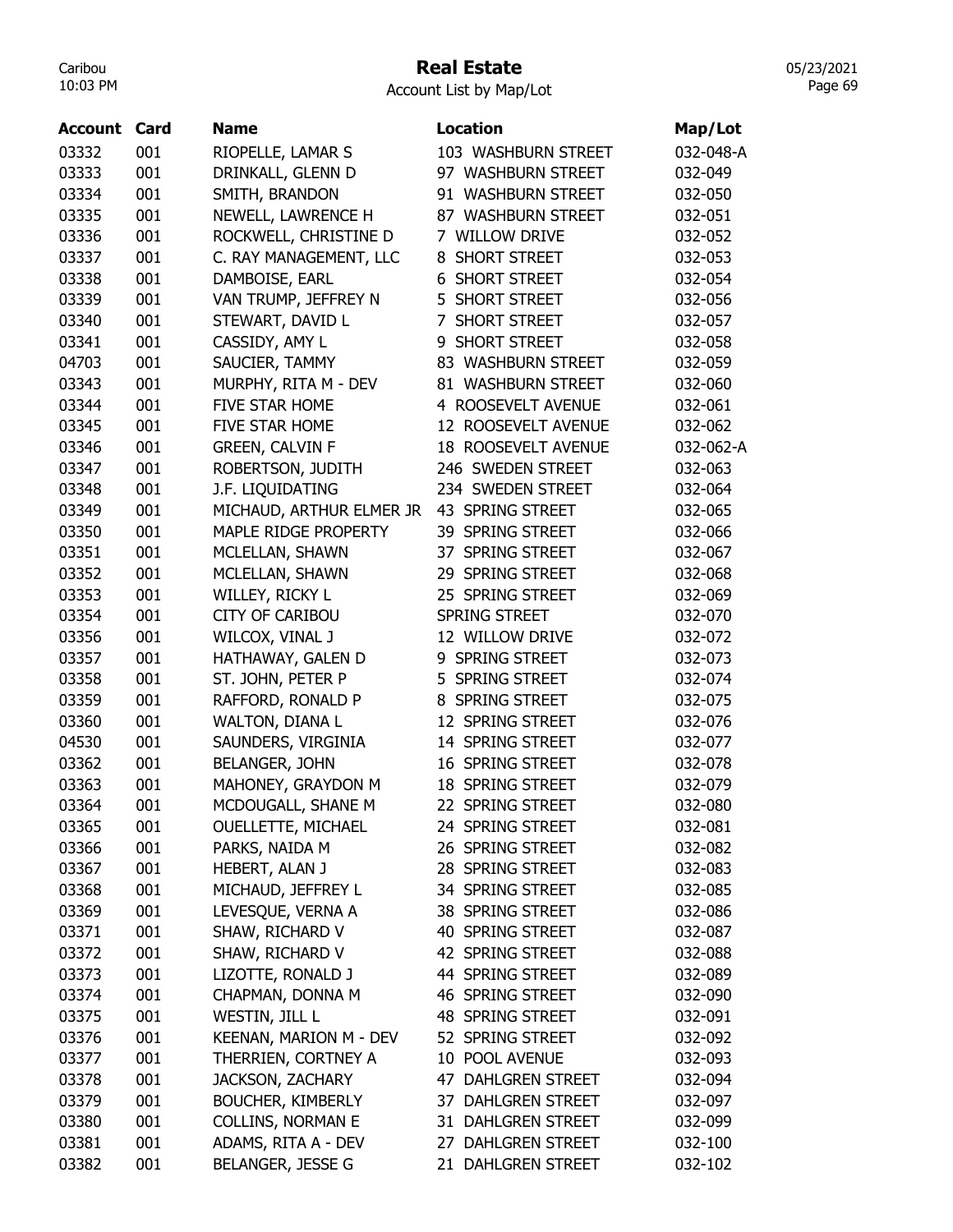## Real Estate

05/23/2021 Page 70

| <b>Account</b> | Card | <b>Name</b>                 | Location                  | Map/Lot   |
|----------------|------|-----------------------------|---------------------------|-----------|
| 03383          | 001  | THIBODEAU, NORMAN           | 19 DAHLGREN STREET        | 032-103   |
| 04507          | 001  | RUEST, GERALD L             | 15 DAHLGREN STREET        | 032-104   |
| 03385          | 001  | PAGE, GAHAGAN, WEAVER,      | 11 DAHLGREN STREET        | 032-104-A |
| 03386          | 001  | ST. PIERRE, SALLIE          | <b>6 VINCENT WAY</b>      | 032-105   |
| 03387          | 001  | COTY, CHERYL                | 8 VINCENT WAY             | 032-106   |
| 03388          | 001  | HOLMES, ERICA L             | 7 VINCENT WAY             | 032-107   |
| 03389          | 001  | CORRIVEAU, TAMMY J          | 7 DAHLGREN STREET         | 032-108   |
| 03390          | 001  | LEAVITT, SCOTT H. ET AL     | 5 DAHLGREN STREET         | 032-109   |
| 03391          | 001  | DOODY, MATTHEW J            | 12 DAHLGREN STREET        | 032-110   |
| 03392          | 001  | RICHARDSON, BRUCE S         | 16 DAHLGREN STREET        | 032-111   |
| 03393          | 001  | MCINTYRE, DAVID M           | <b>18 DAHLGREN STREET</b> | 032-112   |
| 03394          | 001  | <b>ESPLING, ELDON</b>       | 24 DAHLGREN STREET        | 032-113   |
| 03395          | 001  | MILLS, CHRISTOPHER D        | 26 DAHLGREN STREET        | 032-114   |
| 03396          | 001  | DEFELICE, KELSIE            | 28 DAHLGREN STREET        | 032-115   |
| 03397          | 001  | RIDEOUT, PATSY L            | 32 DAHLGREN STREET        | 032-116   |
| 03398          | 001  | <b>ESPLING, ELDON</b>       | <b>TRUMAN STREET</b>      | 032-117-B |
| 03399          | 001  | PIKE, DANA G                | 5 TRUMAN STREET           | 032-118   |
| 03400          | 001  | <b>GLEICHMAN, PHILIP</b>    | <b>TRUMAN STREET</b>      | 032-119   |
| 03401          | 001  | PIKE, DANA G                | <b>6 TRUMAN STREET</b>    | 032-119-A |
| 03405          | 001  |                             | <b>16 TRUMAN STREET</b>   | 032-119-E |
| 03413          | 001  | SODERBERG, IVER W - DEV     | 19 FOREST AVENUE          | 032-119-M |
|                |      | CYR, LARRY                  |                           |           |
| 03414          | 001  | <b>BURLOCK, BRUCE R</b>     | 2 SUPERIOR DRIVE          | 032-119-N |
| 03415          | 001  | HARRIS, WARREN A            | 11 FOREST AVENUE          | 032-121   |
| 03416          | 001  | PELLETIER, JOHN D., JR.     | 7 FOREST AVENUE           | 032-123   |
| 03417          | 001  | THIBODEAU, ANSON H          | 3 FOREST AVENUE           | 032-124   |
| 03418          | 001  | WAKEM, DOROTHY M            | 7 POOL AVENUE             | 032-127   |
| 03419          | 001  | ELDREDGE, EDGAR F           | 60 SPRING STREET          | 032-129   |
| 03420          | 001  | FITZHERBERT, JEREMIAH       | 62 SPRING STREET          | 032-130   |
| 03421          | 001  | GILLIAM, KIM L              | 66 SPRING STREET          | 032-131   |
| 03422          | 001  | STICKLES, DWIGHT L          | 70 SPRING STREET          | 032-132   |
| 03423          | 001  | RAFFORD, BERNARD F., JR.    | 33 ROOSEVELT AVENUE       | 032-134   |
| 03424          | 001  | PICARD, MARIO M             | 27 ROOSEVELT AVENUE       | 032-135   |
| 04892          | 001  | PICARD, MARIO M             | ROOSEVELT AVENUE          | 032-136   |
| 03425          | 001  | DESJARDINS, ANNE-MARIE      | 25 ROOSEVELT AVENUE       | 032-137   |
| 03426          | 001  | ADAMS, LAURA A              | 15 MCKINLEY STREET        | 032-138   |
| 03427          | 001  | OUELLETTE, NATASHA ANNE     | 9 MCKINLEY STREET         | 032-139   |
| 04565          | 001  | NADEAU, KATHELINE T. - LIFE | 7 MCKINLEY STREET         | 032-140   |
| 03429          | 001  | ROGESKI, STEV B., III &     | 6 MCKINLEY STREET         | 032-142   |
| 03430          | 001  | KOSS, DAVID A. & LISA M.    | 8 MCKINLEY STREET         | 032-143   |
| 03431          | 001  | COTE, BRANDON J.            | 10 MCKINLEY STREET        | 032-144   |
| 03432          | 001  | MOREY, JOSEPH - DEV         | 14 MCKINLEY STREET        | 032-145   |
| 03433          | 001  | LUEHRS, MARK G              | 16 MCKINLEY STREET        | 032-146   |
| 04720          | 001  | ROBINSON, NATHAN E          | 11 ROOSEVELT AVENUE       | 032-147   |
| 03435          | 001  | NADEAU, WILSON W            | 9 ROOSEVELT AVENUE        | 032-148   |
| 03436          | 001  | <b>COBALT CREEK</b>         | 5 ROOSEVELT AVENUE        | 032-149   |
| 03437          | 001  | COTE, DAVID D               | 3 ROOSEVELT AVENUE        | 032-150   |
| 03438          | 001  | HANEY, CHRISTOPHER A        | 61 WASHBURN STREET        | 032-151   |
| 03439          | 001  | MCPHERSON, JOANNE           | 59 WASHBURN STREET        | 032-152   |
| 03440          | 001  | BECHARD, WILFRED            | 55 WASHBURN STREET        | 032-153   |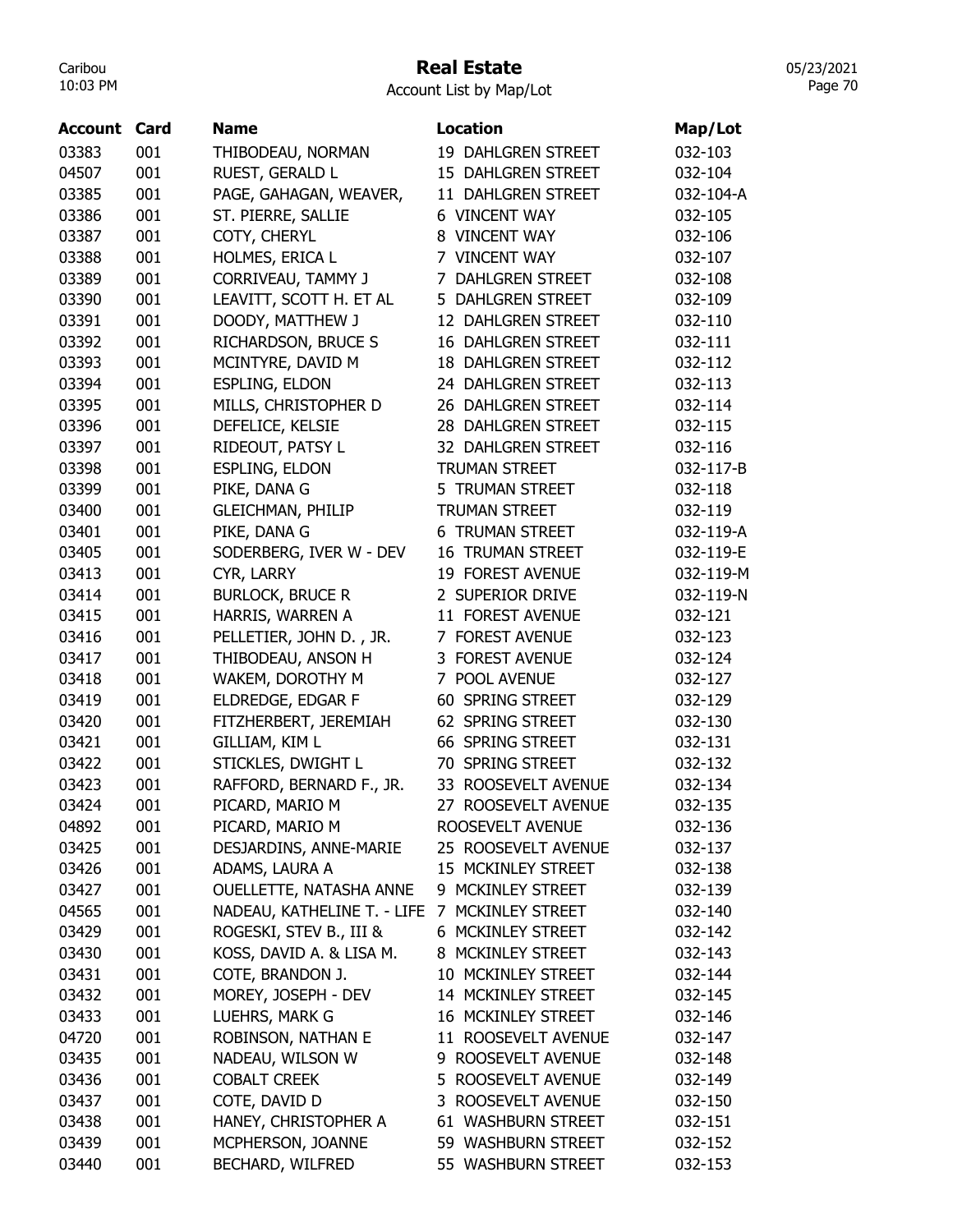### Real Estate

Account List by Map/Lot

| <b>Account Card</b> |     | <b>Name</b>                   | <b>Location</b>      | Map/Lot   |
|---------------------|-----|-------------------------------|----------------------|-----------|
| 03441               | 001 | DUBAY, SHAWN                  | 53 WASHBURN STREET   | 032-154   |
| 03443               | 001 | RODRIGUEZ, JON PAUL           | 43 WASHBURN STREET   | 032-156   |
| 04570               | 001 | LEVESQUE, GILLES              | 11 SUMMER STREET     | 032-157   |
| 03445               | 001 | AROOSTOOK, COUNTY OF          | 7 SUMMER STREET      | 032-158   |
| 03446               | 001 | AROOSTOOK, COUNTY OF          | 7 SUMMER STREET      | 032-158-A |
| 03447               | 001 | BOWMAN, SHIRLEY J             | 5 SUMMER STREET      | 032-159   |
| 03448               | 001 | WILLEY RENTALS, LLC           | 128 SWEDEN STREET    | 032-160   |
| 03449               | 001 | <b>AROOSTOOK COUNTY COURT</b> | 144 SWEDEN STREET    | 032-161   |
| 03452               | 001 | <b>CARIBOU CONGREGATE</b>     | 166 SWEDEN STREET    | 032-164   |
| 03453               | 001 | MONICA'S SCANDINAVIAN         | 176 SWEDEN STREET    | 032-165   |
| 03454               | 001 | LANGLEY, BRUCE G              | 182 SWEDEN STREET    | 032-166   |
| 04629               | 001 | THOMPSON, ADAM E              | 188 SWEDEN STREET    | 032-167   |
| 03456               | 001 | CURRY, SCOTT D                | 196 SWEDEN STREET    | 032-168   |
| 03457               | 001 | PICARD, MECCA J               | 3 MCKINLEY STREET    | 032-169   |
| 03458               | 001 | MURPHY, JIM & MURPHY,         | 206 SWEDEN STREET    | 032-170   |
| 03459               | 001 | NADEAU, KATHLEEN T            | <b>SWEDEN STREET</b> | 032-171   |
| 05091               | 001 | KOSS, DAVID A                 | <b>SWEDEN STREET</b> | 032-171-A |
| 03460               | 001 | AKERSON, JOHN W. - DEV        | 212 SWEDEN STREET    | 032-172   |
| 03461               | 001 | FERN, ROBERT F                | 218 SWEDEN STREET    | 032-173   |
| 03462               | 001 | <b>OUELLETTE, JOHN R</b>      | 35 ROOSEVELT AVENUE  | 032-173-A |
| 03463               | 001 | OUELLETTE, KIMBERLY M         | 222 SWEDEN STREET    | 032-174   |
| 03464               | 001 | HEALD, DAVID E                | <b>SWEDEN STREET</b> | 032-175   |
| 03465               | 001 | <b>GALLAGHER, GAIL L</b>      | 235 SWEDEN STREET    | 032-176   |
| 03466               | 001 | PLAVNICK, KIMBERLY            | 233 SWEDEN STREET    | 032-177   |
| 04597               | 001 | <b>GUIMOND, MATTHEW D</b>     | 219 SWEDEN STREET    | 032-178   |
| 03468               | 001 | NADEAU, MAMIE                 | 213 SWEDEN STREET    | 032-179   |
| 03469               | 001 | ESPLING, DARRELL D JR         | 209 SWEDEN STREET    | 032-180   |
| 03470               | 001 | KNIGHT, LARRY E               | 203 SWEDEN STREET    | 032-181   |
| 03471               | 001 | <b>MILTON, GARRICK E</b>      | 197 SWEDEN STREET    | 032-182   |
| 03472               | 001 | THERIAULT, GREGORY J          | 191 SWEDEN STREET    | 032-183   |
| 03473               | 001 | LAGASSE, ROSAIRE C.- LIFE     | 185 SWEDEN STREET    | 032-184   |
| 03474               | 001 | <b>BUTLER, MICHAEL D</b>      | 171 SWEDEN STREET    | 032-185   |
| 03475               | 001 | JANDREAU, JIMMY A             | 10 COOLIDGE AVENUE   | 032-186   |
| 03476               | 001 | PARENT, JASON J               | 12 COOLIDGE AVENUE   | 032-187   |
| 03477               | 001 | FOX, SAMANTHA M               | 14 COOLIDGE AVENUE   | 032-188   |
| 03478               | 001 | CYR, LOGAN D                  | 18 COOLIDGE AVENUE   | 032-189   |
| 03479               | 001 | FRANCIS, WILLIAM D            | 20 COOLIDGE AVENUE   | 032-190   |
| 03480               | 001 | THERIAULT, JENNY L            | 24 COOLIDGE AVENUE   | 032-191   |
| 03481               | 001 | CYR, JEREMY                   | 94 COLLINS STREET    | 032-192   |
| 03482               | 001 | STRID, TIMOTHY H              | 100 COLLINS STREET   | 032-193   |
| 03483               | 001 | MILTON, NORMA B               | 11 PIONEER AVENUE    | 032-194   |
| 03484               | 001 | PELLETIER, ROBERTA M          | 7 PIONEER AVENUE     | 032-195   |
| 03485               | 001 | MCDONOUGH, PHILIP J III       | 3 PIONEER AVENUE     | 032-196   |
| 03486               | 001 | THIBODEAU, CAROL A            | 2 PIONEER AVENUE     | 032-197   |
| 03487               | 001 | MCDONOUGH, PHILIP J. II       | 8 PIONEER AVENUE     | 032-198   |
| 03488               | 001 | PARKER, ANNA MARIE            | 12 PIONEER AVENUE    | 032-199   |
| 03489               | 001 | KELSEA, HOWARD G              | 25 COOLIDGE AVENUE   | 032-201   |
| 03490               | 001 | STERRIS, PATRICIA J           | 23 COOLIDGE AVENUE   | 032-202   |
| 03491               | 001 | ROSSIGNOL, JORDYN V.          | 19 COOLIDGE AVENUE   | 032-203   |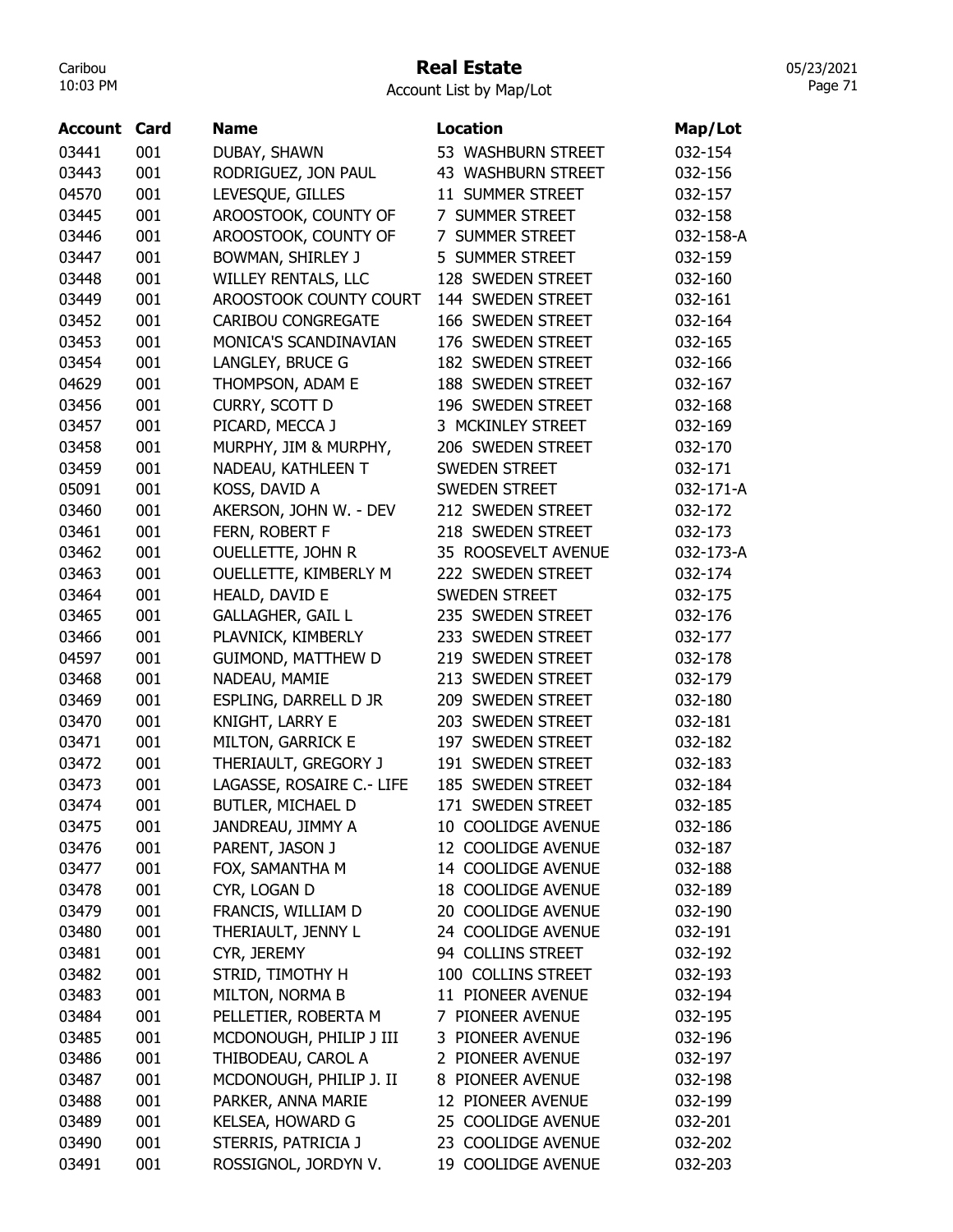## Real Estate

05/23/2021 Page 72

| <b>Account</b> | Card | <b>Name</b>                | <b>Location</b>         | Map/Lot   |
|----------------|------|----------------------------|-------------------------|-----------|
| 03492          | 001  | SULLIVAN, FREDERICK III    | 15 COOLIDGE AVENUE      | 032-204   |
| 03493          | 001  | <b>GORNEAULT, RENE S</b>   | 11 COOLIDGE AVENUE      | 032-205   |
| 03494          | 001  | STEWART, JONATHAN D        | 7 COOLIDGE AVENUE       | 032-206   |
| 03495          | 001  | CYR, ROWENA G              | 157 SWEDEN STREET       | 032-207   |
| 03496          | 001  | BECHARD, WILFRED           | 153 SWEDEN STREET       | 032-208   |
| 04601          | 001  | FOX, WAYNE JR              | 12 COURT STREET         | 032-210   |
| 04700          | 001  | RAGONA, ROBERT P           | <b>16 COURT STREET</b>  | 032-211   |
| 03499          | 001  | DIONNE, ERIC A             | 145 SWEDEN STREET       | 032-213   |
| 03500          | 001  | CHASE, LISA R              | 6 PAGE AVENUE           | 032-214   |
| 03501          | 001  | CYR, LON L                 | 10 PAGE AVENUE          | 032-215   |
| 03502          | 001  | HOLMES, JAMES P            | 12 PAGE AVENUE          | 032-216   |
| 03503          | 001  | HOLMES, JAMES P            | 14 PAGE AVENUE          | 032-217   |
| 03504          | 001  | RASELY, NICOLE M           | 20 PAGE AVENUE          | 032-218   |
| 03505          | 001  | LEE, EMILY                 | 24 PAGE AVENUE          | 032-219   |
| 03506          | 001  | CARIBOU BREAD OF LIFE      | 62 COLLINS STREET       | 032-220   |
| 03507          | 001  | MARTIN, DARLENE L          | 23 PAGE AVENUE          | 032-222   |
| 03508          | 001  | GUY, DYLAN M               | 19 PAGE AVENUE          | 032-223   |
| 03509          | 001  | KIRBY, ANDREW T            | 15 PAGE AVENUE          | 032-224   |
| 03510          | 001  | WILLEY, BENJAMIN M         | 11 PAGE AVENUE          | 032-225   |
| 03511          | 001  | PINETTE, JANE E            | 9 PAGE AVENUE           | 032-226   |
| 03512          | 001  | THERIAULT, GREGORY         | 133 SWEDEN STREET       | 032-227   |
| 03513          | 001  | RENO'S PIZZA HOUSE, INC.   | 117 SWEDEN STREET       | 032-228   |
| 04008          | 001  | MCDONOUGH, PHILIP J        | <b>SWEDEN STREET</b>    | 032-230   |
|                | 001  |                            | 181 LIMESTONE STREET    | 033-001   |
| 03515          | 001  | <b>CURLESS, JAMES B</b>    |                         |           |
| 03516          |      | CARSON, SHIRLEY E          | 179 LIMESTONE STREET    | 033-002   |
| 03518          | 001  | JANDREAU, KEVIN A          | 169 LIMESTONE STREET    | 033-006   |
| 03519          | 001  | BROWN, DAVID M             | <b>LIMESTONE STREET</b> | 033-007   |
| 03520          | 001  | HODSDON, LORI              | 166 LIMESTONE STREET    | 033-008   |
| 03521          | 001  | WALLS, JOHN                | 170 LIMESTONE STREET    | 033-009   |
| 03522          | 001  | CARIBOU UTILITIES DISTRICT | <b>LIMESTONE STREET</b> | 033-010   |
| 03523          | 001  | <b>STATE OF MAINE</b>      | <b>LIMESTONE STREET</b> | 033-011   |
| 03524          | 001  | AFRIDI, MUHAMMAD OMAR      | <b>LIMESTONE STREET</b> | 033-011-A |
| 03525          | 001  | CARIBOU UTILITIES DISTRICT | 176 LIMESTONE STREET    | 033-012   |
| 03526          | 001  | COTE, KIRK                 | <b>LIMESTONE STREET</b> | 033-014   |
| 03527          | 001  | DIONNE, APRIL A            | 37 MIDLAND STREET       | 034-001   |
| 03528          | 001  | CYR, KEVIN R               | 39 GLENDALE ROAD        | 034-003   |
| 03529          | 001  | ST. GERMAIN, KEVIN         | 37 GLENDALE ROAD        | 034-005   |
| 03530          | 001  | HARRIS, PAULA S            | 37 HILLCREST AVENUE     | 034-006   |
| 03531          | 001  | <b>VOGEL, RAYMOND R</b>    | 33 MIDLAND STREET       | 034-013   |
| 03532          | 001  | <b>VOGEL, RAYMOND R</b>    | 29 MIDLAND STREET       | 034-014   |
| 03533          | 001  | DUROST, CARL W             | 27 MIDLAND STREET       | 034-015   |
| 03534          | 001  | CORRIVEAU, ELLIE J         | 23 MIDLAND STREET       | 034-017   |
| 03535          | 001  | LAGASSE, ELLIE             | 21 MIDLAND STREET       | 034-018   |
| 03536          | 001  | TRACY, GALEN S             | 6 MIDLAND STREET        | 034-030   |
| 03537          | 001  | WILCOX, AMANDA             | 12 MIDLAND STREET       | 034-033   |
| 03538          | 001  | LAPOINTE, ROBERT J         | 18 MIDLAND STREET       | 034-035   |
| 03539          | 001  | PIKE, MARYLOU              | 22 MIDLAND STREET       | 034-036   |
| 03540          | 001  | PIKE, MARYLOU              | 28 MIDLAND STREET       | 034-038   |
| 03541          | 001  | ARGRAVES, RICHARD P        | 34 MIDLAND STREET       | 034-040   |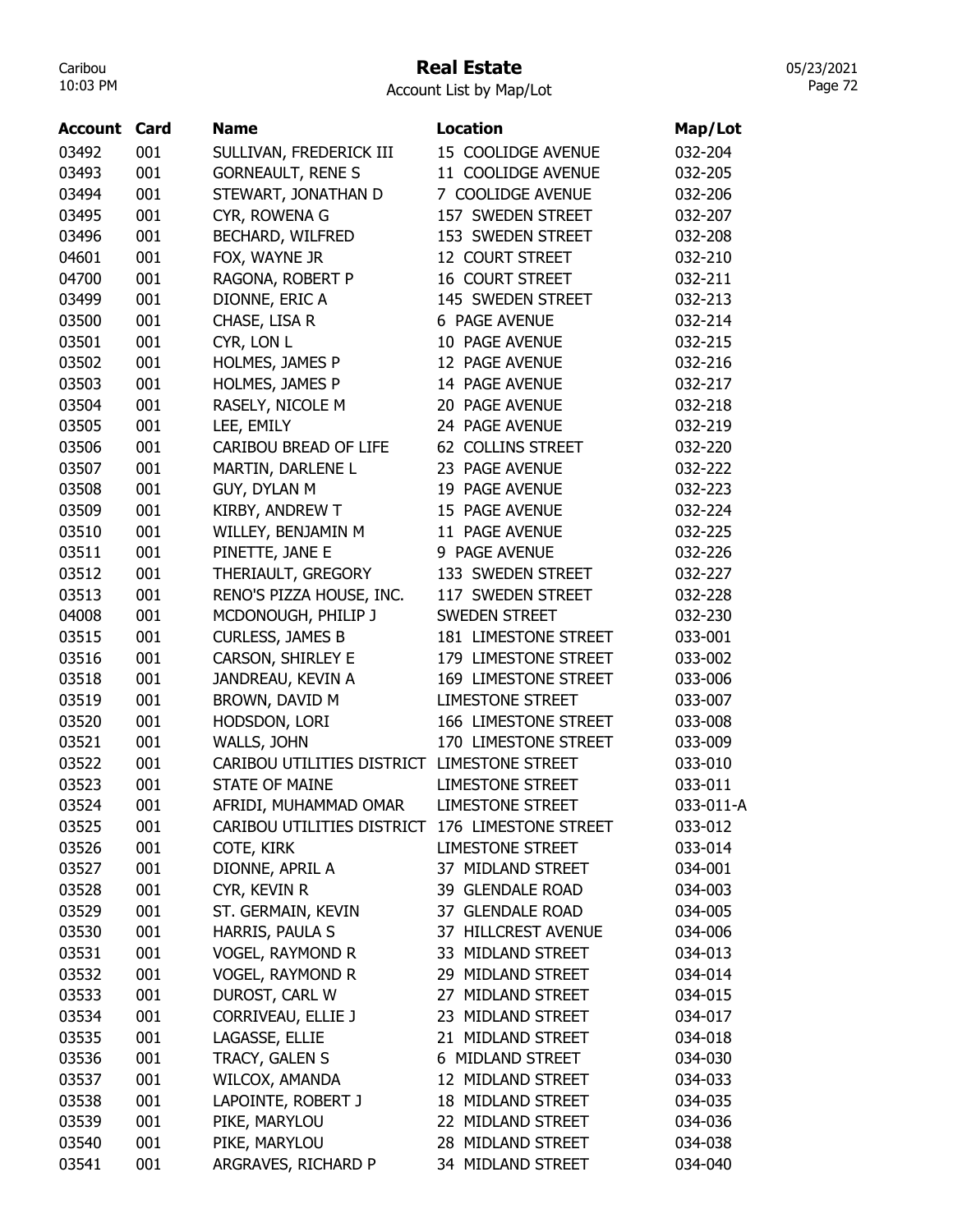#### Real Estate

Account List by Map/Lot

| <b>Account Card</b> |     | <b>Name</b>                  | <b>Location</b>      | Map/Lot      |
|---------------------|-----|------------------------------|----------------------|--------------|
| 03542               | 001 | ARGRAVES, RICHARD, ALMA,     | MIDLAND STREET       | 034-040-A    |
| 03543               | 001 | MICHAUD, PAUL H              | 31 HILLCREST AVENUE  | 034-041      |
| 03544               | 001 | CAVAGNARO PROPERTIES,        | 29 HILLCREST AVENUE  | 034-042      |
| 03545               | 001 | CAVAGNARO PROPERTIES,        | 27 HILLCREST AVENUE  | 034-043      |
| 04631               | 001 | <b>GRONDIN, KEVIN T</b>      | 25 HILLCREST AVENUE  | 034-044      |
| 03547               | 001 | MIKE'S FAMILY MARKET, LLC    | 23 HILLCREST AVENUE  | 034-045      |
| 04671               | 001 | PHILBROOK, MARCUS            | 21 HILLCREST AVENUE  | 034-046      |
| 03549               | 001 | FERN, ROBERT F               | 15 HILLCREST AVENUE  | 034-048      |
| 03550               | 001 | MICHAUD, MICHAEL P           | 11 HILLCREST AVENUE  | 034-049      |
| 03551               | 001 | <b>CITY OF CARIBOU</b>       | 7 HILLCREST AVENUE   | 034-051      |
| 03552               | 001 | SUTHERLAND, SARAH            | 5 HILLCREST AVENUE   | 034-052      |
| 03553               | 001 | <b>CITY OF CARIBOU</b>       | 3 HILLCREST AVENUE   | 034-053      |
| 03554               | 001 | THERIAULT, MICHAEL           | 36 NORTH STREET      | 034-054      |
| 03555               | 001 | BECHARD, WILFRED             | 28 NORTH STREET      | 034-055      |
| 03556               | 001 | <b>CITY OF CARIBOU</b>       | 30 NORTH STREET      | 034-056      |
| 03557               | 001 | <b>CITY OF CARIBOU</b>       | 8 HILLCREST AVENUE   | 034-058      |
| 04575               | 001 | DAMBOISE, ORRICK             | 12 HILLCREST AVENUE  | 034-060      |
| 03559               | 001 | CYR, NANCY M. - HEIRS        | 14 HILLCREST AVENUE  | 034-061      |
| 03560               | 001 | <b>COMPOUND HOLDINGS LLC</b> | 20 HILLCREST AVENUE  | 034-063      |
| 03561               | 001 | THOMPSON, PAMELA             | 24 HILLCREST AVENUE  | 034-064      |
| 03562               | 001 | TURCOTTE, LINDA              | 26 HILLCREST AVENUE  | 034-065      |
| 03563               | 001 | NEWBEGIN, MICHAEL R          | 30 HILLCREST AVENUE  | 034-066      |
|                     |     |                              |                      |              |
| 03564               | 001 | JACKSON, KATHERINE M         | 32 HILLCREST AVENUE  | 034-067      |
| 03565               | 001 | PARKER, ANNA M               | 29 GLENDALE ROAD     | 034-068      |
| 03566               | 001 | MILLER, NICHOLE              | 19 GLENDALE ROAD     | 034-070      |
| 03567               | 001 | BROWN, PHILIP R              | 23 GLENDALE ROAD     | 034-070-A    |
| 03568               | 001 | BRAGDON, RICHARD A           | 17 GLENDALE ROAD     | 034-071      |
| 03569               | 001 | NEWELL, LAWRENCE H           | 15 GLENDALE ROAD     | 034-072      |
| 03570               | 001 | LEWIS, RAYMOND A             | 9 GLENDALE ROAD      | 034-073      |
| 03571               | 001 | BELANGER, SHEREE (BELL)      | 7 GLENDALE ROAD      | 034-074      |
| 03572               | 001 | DAIGLE OIL COMPANY           | 89 BENNETT DRIVE     | 034-075      |
| 03573               | 001 | <b>BENNETT DRIVE</b>         | 88 BENNETT DRIVE     | 034-076      |
| 03574               | 001 | HODSDON, KEVIN R             | 4 SPERRY DRIVE       | 034-077      |
| 04619               | 001 | BOURGOINE, JOHN H            | 8 SPERRY DRIVE       | 034-078      |
| 03576               | 001 | BELANGER, JESSE P            | 12 SPERRY DRIVE      | 034-079      |
| 03577               | 001 | CHICK, MARY JANE - LIFE      | 14 SPERRY DRIVE      | 034-080      |
| 03578               | 001 | DAY, DUSKA J                 | 87 GLENN STREET      | 034-081      |
| 03579               | 001 | REGIONAL SCHOOL UNIT NO.     | 59 GLENN STREET      | 034-082      |
| 03580               | 001 | COUNTY FEDERAL CREDIT        | 82 BENNETT DRIVE     | 034-082-A    |
| 05023               | 001 | REGIONAL SCHOOL UNIT NO.     | 75 GLENN STREET      | 034-082-B    |
| 03583               | 001 | <b>CITY OF CARIBOU</b>       | 55 BENNETT DRIVE     | 034-083      |
| 03581               | 001 | CITY OF CARIBOU              | 75 BENNETT DRIVE     | 034-083-A    |
| 03582               | 001 | <b>STATE OF MAINE</b>        | 20 NORTH STREET      | 034-083-ON-1 |
| 05022               | 001 | REGIONAL SCHOOL UNIT NO.     | 58 PARK STREET       | 034-084      |
| 03584               | 001 | REGIONAL SCHOOL UNIT NO.     | 21 GLENN STREET      | 034-085      |
| 03585               | 001 | HUSTON, ROBERT P             | 11 SOUTH PARK STREET | 034-086      |
| 03586               | 001 | MCINTYRE, DAVID M            | 7 SOUTH PARK STREET  | 034-087      |
| 03587               | 001 | JOHNSTON, NANCY              | 5 SOUTH PARK STREET  | 034-088      |
| 03588               | 001 | ROSSIGNOL, MARGARET R        | 1 SOUTH PARK STREET  | 034-089      |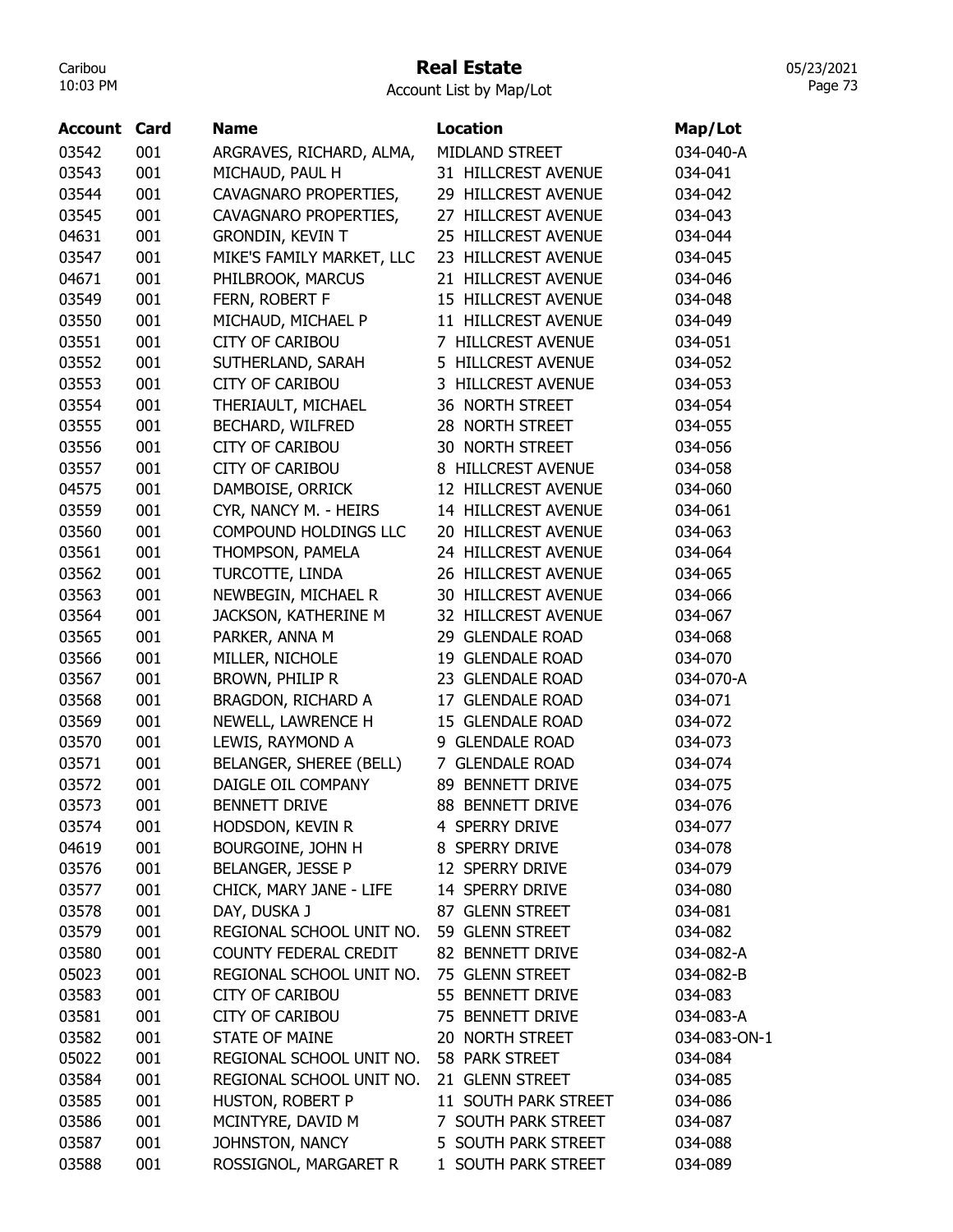# Real Estate

Account List by Map/Lot

| <b>Account Card</b> |            | <b>Name</b>                                 | <b>Location</b>                         | Map/Lot    |
|---------------------|------------|---------------------------------------------|-----------------------------------------|------------|
| 03589               | 001        | IRELAND, DAVID E                            | 25 BENNETT DRIVE                        | 034-090    |
| 03590               | 001        | TMC OF MAINE, LLC                           | 23 BENNETT DRIVE                        | 034-091    |
| 03591               | 001        | KAVIN, JAMES A                              | 21 BENNETT DRIVE                        | 034-092    |
| 03592               | 001        | KAVIN, JAMES A                              | 13 BENNETT DRIVE                        | 034-095    |
| 03593               | 001        | <b>OUELLETTE, LESTER</b>                    | 16 BENNETT DRIVE                        | 034-096    |
| 03594               | 001        | DOBBS, LISA J                               | <b>18 BENNETT DRIVE</b>                 | 034-097    |
| 03595               | 001        | DOBBS, LISA J                               | 22 BENNETT DRIVE                        | 034-098    |
| 03596               | 001        | REGIONAL SCHOOL UNIT NO.                    | 24 BENNETT DRIVE                        | 034-099    |
| 03597               | 001        | REGIONAL SCHOOL UNIT NO.                    | 26 BENNETT DRIVE                        | 034-100    |
| 03598               | 001        | DAMBOISE, WAYNE                             | 47 BENNETT DRIVE                        | 034-101    |
| 03599               | 001        | <b>CULLINS, CATHERINE A</b>                 | 45 BENNETT DRIVE                        | 034-102    |
| 03600               | 001        | DB REAL ESTATE ASSETS I                     | 43 BENNETT DRIVE                        | 034-103    |
| 03601               | 001        | COLE IO CARIBOU ME, LLC                     | 35 BENNETT DRIVE                        | 034-106    |
| 05030               | 001        | COBALT PROPERTIES, LLC                      | 35 BENNETT DRIVE                        | 034-106-ON |
| 03602               | 001        | MCGLYNN, ROBERT A                           | 2 ANGLE STREET                          | 034-112    |
| 03603               | 001        | MCDOUGAL, KAREN                             | 4 VERONICA STREET                       | 034-113    |
| 03604               | 001        | CARON, JAMES P                              | 5 VERONICA STREET                       | 034-114    |
| 03605               | 001        | MONAHAN, ROSEMARY                           | 4 LIBERTY STREET                        | 034-115    |
| 03606               | 001        | GREENWOOD, BRYAN C                          | 3 VERONICA STREET                       | 034-116    |
| 03607               | 001        | WOODS, LISA L                               | 8 VERONICA STREET                       | 034-118    |
| 03608               | 001        | RAEL, JOSEPH                                | 14 LIBERTY STREET                       | 034-119    |
| 03609               | 001        | LAVAWAY, THERESA                            | 9 HANCOCK STREET                        | 034-120    |
| 03610               | 001        | RAND, TIMOTHY                               | 5 HANCOCK STREET                        | 034-122    |
| 03611               | 001        | RAND, TIMOTHY A                             | 3 HANCOCK STREET                        | 034-123    |
| 03612               | 001        | AMERO, DANIEL J                             | 23 NORTH STREET                         | 034-124    |
| 03613               | 001        | REDIKER, GERALD L., SR.                     | 26 LIBERTY STREET                       | 034-125    |
| 03614               | 001        | TRACY, GALEN R. - DEV                       | 30 LIBERTY STREET                       | 034-126    |
| 03615               | 001        | MILLER, RONALD E., JR.                      | 13 HANCOCK STREET                       | 034-128    |
| 03616               | 001        | CYR, MARK J                                 | 17 LIBERTY STREET                       | 034-129    |
| 03617               | 001        | CAPAROTTA, ANTHONY L                        | 14 VERONICA STREET                      | 034-130    |
| 03618               | 001        | <b>OUELLETTE, KATHY P</b>                   | <b>18 VERONICA STREET</b>               | 034-131    |
| 03619               | 001        | MORTGAGE MENDERS, LLC                       | 20 VERONICA STREET                      | 034-132    |
| 03620               | 001        | <b>GAGNON, DEBRA</b>                        | 22 VERONICA STREET                      | 034-133    |
| 03621               | 001        | NEWBEGIN, MICHAEL R                         | 17 HANCOCK STREET                       | 034-137    |
| 03622               | 001        | <b>CITY OF CARIBOU</b>                      | 25 LIBERTY STREET                       | 034-138    |
| 03623               | 001        | NEWELL, LAWRENCE H                          | <b>16 HANCOCK STREET</b>                | 034-139    |
| 03624               | 001        | HARDISON, DONALD E                          | <b>18 HANCOCK STREET</b>                | 034-140    |
| 03625               | 001        | TRACY, GALEN R. - DEV                       | 29 LIBERTY STREET                       | 034-144    |
| 03626               | 001        | PHELAN, DANIEL J                            | 31 LIBERTY STREET                       | 034-145    |
| 04646               | 001        | DONOVAN, TRESSA L                           | 35 LIBERTY STREET                       | 034-146    |
| 03628               | 001        | JOHNS, KAREN                                | <b>BELMONT STREET</b>                   | 034-158    |
| 03629               | 001        | MIKE'S FAMILY MARKET, LLC                   | 23 VERONICA STREET                      | 034-159    |
| 03630               | 001        | GAGNON, DEBRA L                             | 21 VERONICA STREET                      | 034-160    |
| 03631               | 001        | MASSE, KEVIN J                              | 17 VERONICA STREET                      | 034-161    |
|                     |            |                                             |                                         |            |
| 03632               | 001<br>001 | CASSELL, MERIDITH                           | 15 VERONICA STREET<br>7 LIBERTY STREET  | 034-162    |
| 03633               |            | DUBE, DANIEL                                |                                         | 034-163    |
| 03634               | 001<br>001 | BEAULIEU, MICHAEL R<br>PADDLEFORD, MILTON B | 3 LIBERTY STREET<br>4 SOUTH PARK STREET | 034-164    |
| 03635               |            |                                             |                                         | 034-166    |
| 03636               | 001        | MCLAUGHLIN, DANIELLE                        | 8 SOUTH PARK STREET                     | 034-167    |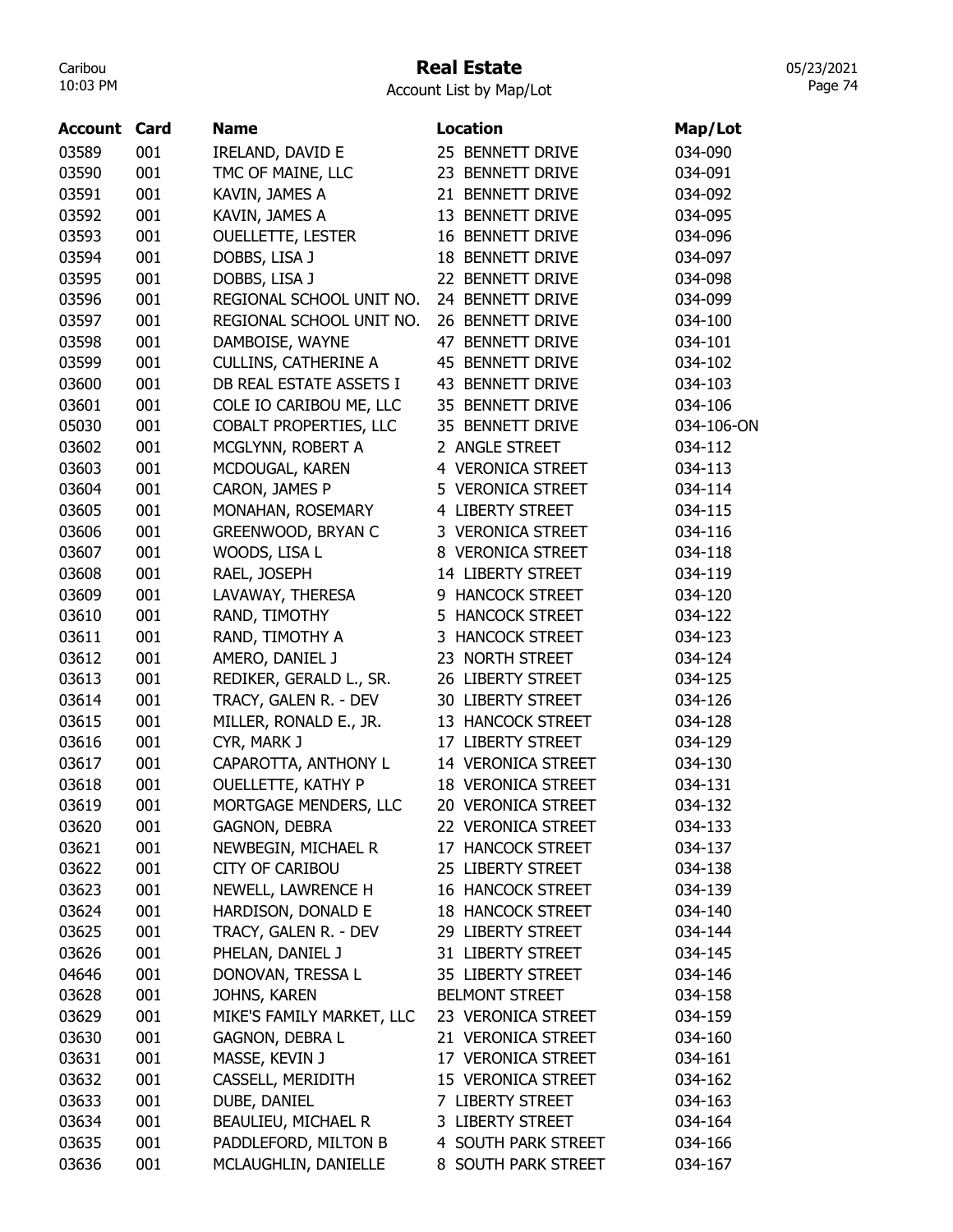# Real Estate

| <b>Account Card</b> |     | <b>Name</b>                | <b>Location</b>          | Map/Lot    |
|---------------------|-----|----------------------------|--------------------------|------------|
| 03637               | 001 | ROBBINS, CAROL R           | 10 SOUTH PARK STREET     | 034-168    |
| 03638               | 001 | JOHNS, KAREN               | 14 SOUTH PARK STREET     | 034-169    |
| 03640               | 001 | JAROSZ, DANIEL S           | 241 LIMESTONE STREET     | 034-177    |
| 03641               | 001 | <b>STATE OF MAINE</b>      | <b>LIMESTONE STREET</b>  | 034-183    |
| 03642               | 001 | O'BAR, KEVIN               | 227 LIMESTONE STREET     | 034-183-ON |
| 03643               | 001 | <b>GREAT NORTH WOODS</b>   | 203 LIMESTONE STREET     | 034-184    |
| 03644               | 001 | BROWN, DAVID M             | 197 LIMESTONE STREET     | 034-185    |
| 04772               | 001 | <b>LYNDON HEIGHTS</b>      | <b>LIMESTONE STREET</b>  | 034-187    |
| 03646               | 001 | PAQUIN, JOSEPH O           | 189 LIMESTONE STREET     | 034-188    |
| 03647               | 001 | COLBERT, KENNETH D         | 187 LIMESTONE STREET     | 034-189    |
| 03648               | 001 | <b>CURLESS, JAMES B</b>    | <b>LIMESTONE STREET</b>  | 034-190    |
| 03649               | 001 | <b>STATE OF MAINE</b>      | 208-1 LIMESTONE STREET   | 034-192    |
| 04751               | 001 | DEAD RIVER COMPANY         | <b>LIMESTONE STREET</b>  | 034-192-A  |
| 03652               | 001 | TROMBLEY, STEVEN LEE       | 208-2 LIMESTONE STREET   | 034-193    |
| 03653               | 001 | THERIAULT, LIONEL INC.     | 226 LIMESTONE STREET     | 034-195    |
| 03654               | 001 | <b>COUNTRY FARMS</b>       | <b>MAIN STREET</b>       | 035-001    |
| 03655               | 001 | <b>BROWN, ERIC P</b>       | 781 MAIN STREET          | 035-002    |
| 03656               | 001 | <b>BEAULIEU, BONITA S</b>  | 769 MAIN STREET          | 035-003    |
| 03657               | 001 | <b>BALLARD, BRITTANY B</b> | 8 RESERVOIR STREET       | 035-004    |
| 03658               | 001 | BERRY, DEBORAH A           | 10 RESERVOIR STREET      | 035-005    |
| 03659               | 001 | THERIAULT, LISA B          | 14 RESERVOIR STREET      | 035-006    |
| 03660               | 001 | BRESCIA, CHRIS L           | 16 RESERVOIR STREET      | 035-007    |
| 03661               | 001 | WAKEM, DAVID H             | 20 RESERVOIR STREET      | 035-008    |
| 03662               | 001 | MOCKLER FUNERAL HOME       | 22 RESERVOIR STREET      | 035-009    |
| 03663               | 001 | CYR, JEANNE M              | 17 CAROLINE AVENUE       | 035-012    |
| 03664               | 001 | GILES, KEVIN D             | 15 CAROLINE AVENUE       | 035-013    |
| 03665               | 001 | MOCKLER, JAMES R           | 11 CAROLINE AVENUE       | 035-014    |
| 03666               | 001 | C. RAY MANAGEMENT LLC      | 5 CAROLINE AVENUE        | 035-015    |
| 03667               | 001 | MADIGAN, THERESA M. - LIFE | 1 CAROLINE AVENUE        | 035-016    |
| 03668               | 001 | CARLSON, MELONIE L         | 21 WINDY HILL DRIVE      | 035-018    |
| 03669               | 001 | BRANSCOM, BERT P           | 17 WINDY HILL DRIVE      | 035-020    |
| 03670               | 001 | BERNAICHE, TRAVIS M        | 13 WINDY HILL DRIVE      | 035-021    |
| 03671               | 001 | SAUCIER, DALE J            | 15 PILGRIM ROAD          | 035-022    |
| 03672               | 001 | MORNEAULT, RYAN R          | 9 PILGRIM ROAD           | 035-023    |
| 03673               | 001 | NADEAU, BETH A             | 5 PILGRIM ROAD           | 035-024    |
| 03674               | 001 | HARTFORD, STEPHEN R        | 1 PILGRIM ROAD           | 035-025    |
| 03675               | 001 | STUBBS, STEVEN P           | 2 CAROLINE AVENUE        | 035-026    |
| 03676               | 001 | HODDE, JAMES K             | <b>6 CAROLINE AVENUE</b> | 035-027    |
| 03677               | 001 | DAVIS, ZACHARY             | 8 CAROLINE AVENUE        | 035-028    |
| 03678               | 001 | DAVENPORT, CASSANDRA L     | 12 CAROLINE AVENUE       | 035-029    |
| 03679               | 001 | WAKEM, KAREN L             | 40 ELMWOOD AVENUE        | 035-030    |
| 03680               | 001 | <b>GAGNON, ERIC</b>        | 44 ELMWOOD AVENUE        | 035-031    |
| 03681               | 001 | JONES, TIMOTHY L           | 3 ELMWOOD AVENUE         | 035-032    |
| 03682               | 001 | WOODS, ROY E               | 7 ELMWOOD AVENUE         | 035-033    |
| 03683               | 001 | JONES, DANA G              | 11 ELMWOOD AVENUE        | 035-034    |
| 03684               | 001 | CARSON, DONALD E JR        | 9 ELMWOOD AVENUE         | 035-035    |
| 03685               | 001 | MOCKLER, ERIC J            | 13 ELMWOOD AVENUE        | 035-036    |
| 03686               | 001 | <b>CULLINS, TERRY S</b>    | 15 ELMWOOD AVENUE        | 035-037    |
| 03687               | 001 | WOODS, ROY E               | 19 ELMWOOD AVENUE        | 035-038    |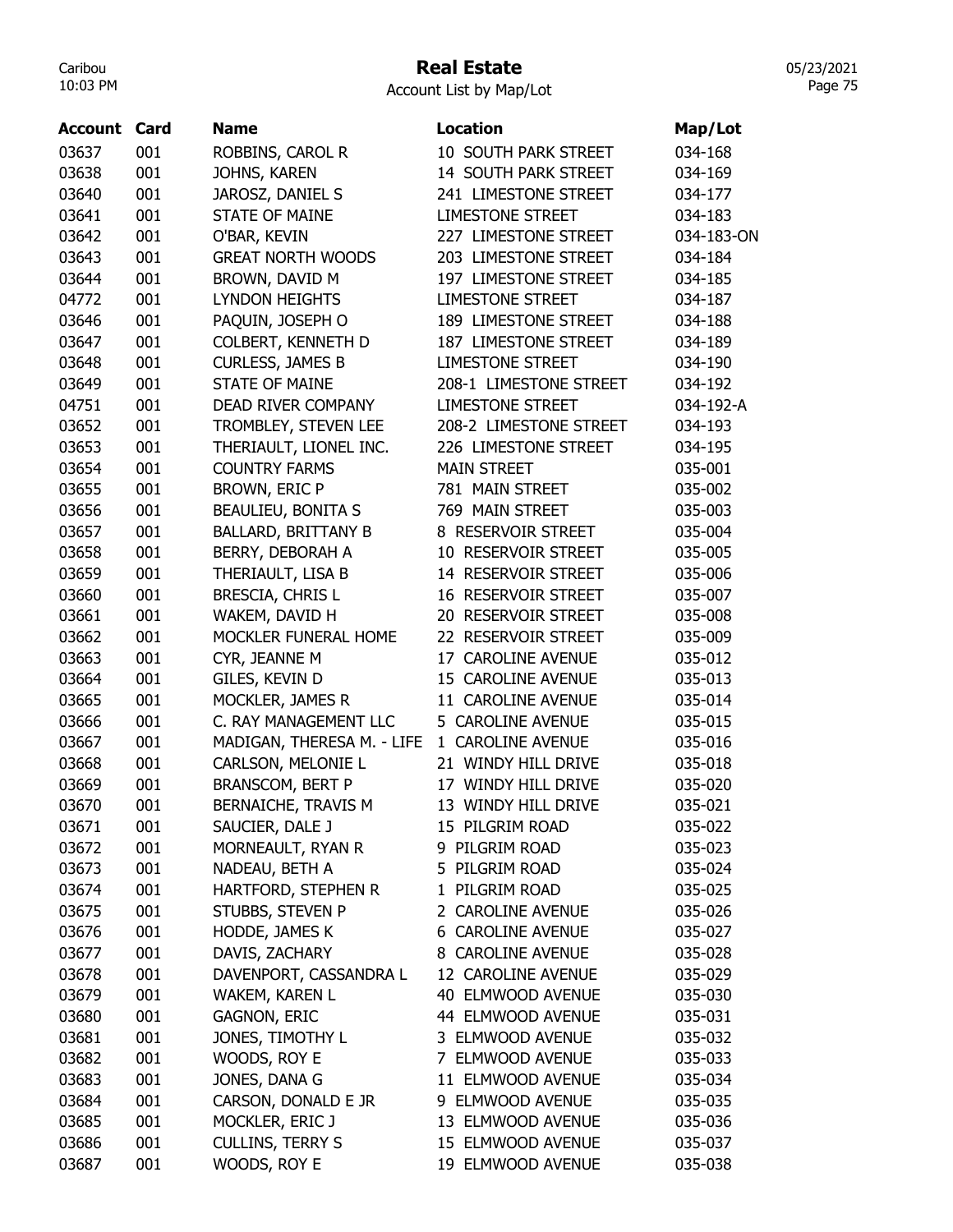# Real Estate

Account List by Map/Lot

| <b>Account Card</b> |     | <b>Name</b>                | <b>Location</b>          | Map/Lot       |
|---------------------|-----|----------------------------|--------------------------|---------------|
| 03688               | 001 | <b>BOUCHER, JAMES</b>      | 23 ELMWOOD AVENUE        | 035-039       |
| 03689               | 001 | WOODS, JANET J             | 27 ELMWOOD AVENUE        | 035-040       |
| 03690               | 001 | WOODS, ROY E               | 31 ELMWOOD AVENUE        | 035-041       |
| 03691               | 001 | SIROIS, DONALD J           | 33 ELMWOOD AVENUE        | 035-042       |
| 03692               | 001 | RIDEOUT, GREGG A           | 37 ELMWOOD AVENUE        | 035-043       |
| 03693               | 001 | PELLETIER, MAURICE W AND   | 39 ELMWOOD AVENUE        | 035-044       |
| 03694               | 001 | FODE, LOUISE E.W.          | 43 ELMWOOD AVENUE        | 035-045       |
| 03695               | 001 | <b>BRABANT, JEAN-LUKE</b>  | 29 PILGRIM ROAD          | 035-046       |
| 03696               | 001 | TRACY, SCOTT R             | 92 GLENN STREET          | 035-047       |
| 03697               | 001 | DEVEREAUX, DAVID E         | 88 GLENN STREET          | 035-048       |
| 03698               | 001 | REGIONAL SCHOOL UNIT NO.   | 60 GLENN STREET          | 035-049       |
| 04913               | 001 | HANEY, TROY W              | 82 GLENN STREET          | 035-049-A     |
| 05129               | 001 | LABBE, VELMA A             | 82 GLENN STREET, CONDO 1 | 035-049-A-001 |
| 05123               | 001 | BARNES, LOIS A             | 82 GLENN STREET, CONDO 2 | 035-049-A-002 |
| 05130               | 001 | FRASER, TODD A             | 82 GLENN STREET, CONDO 3 | 035-049-A-003 |
| 05128               | 001 | PETERSON, ROLLAND L        | 82 GLENN STREET, CONDO 4 | 035-049-A-004 |
| 05147               | 001 | JANDREAU-POTTER, LYNN M    | 82 GLENN STREET, CONDO 5 | 035-049-A-005 |
| 05138               | 001 | LEVESQUE, JEAN G           | 82 GLENN STREET, CONDO 6 | 035-049-A-006 |
| 03699               | 001 | NEWELL, LARRY H            | 50 GLENN STREET          | 035-050       |
|                     | 001 | FORTIN, TERRY L. - LIFE    | 22 FRANKLIN STREET       |               |
| 03700               |     |                            |                          | 035-052       |
| 03701               | 001 | SCOTT, KATHERINE E         | 12 FRANKLIN STREET       | 035-053       |
| 03702               | 001 | BELL, DAVID V              | 10 ELMWOOD AVENUE        | 035-054       |
| 03703               | 001 | HOLABIRD, DAVID A          | 12 ELMWOOD AVENUE        | 035-055       |
| 03704               | 001 | REIFF, CINDY M             | 16 ELMWOOD AVENUE        | 035-056       |
| 03705               | 001 | SMITH, BRANDON             | 20 ELMWOOD AVENUE        | 035-057       |
| 04757               | 001 | MORRIS, DUSTIN A           | 25 RESERVOIR STREET      | 035-058       |
| 03707               | 001 | STEVENS, SARAH L           | 23 RESERVOIR STREET      | 035-059       |
| 03708               | 001 | WYMAN, KENNETH A           | 37 TEAGUE STREET         | 035-060       |
| 04728               | 001 | TRUITT, EDWARD IV          | 35 TEAGUE STREET         | 035-061       |
| 03710               | 001 | WILLETTE, LOLA I           | 31 TEAGUE STREET         | 035-062       |
| 03711               | 001 | CYR APARTMENTS, LLC        | 27 TEAGUE STREET         | 035-063       |
| 03712               | 001 | WICKSTROM, JON C           | 25 TEAGUE STREET         | 035-064       |
| 03713               | 001 | COWETT, LINDSEY            | 21 TEAGUE STREET         | 035-065       |
| 03714               | 001 | SLEEPER, NEAL J            | <b>6 FRANKLIN STREET</b> | 035-066       |
| 03715               | 001 | SOLMAN, JUDITH A           | 8 FRANKLIN STREET        | 035-067       |
| 03716               | 001 | CYR, SALLY ANN             | 15 TEAGUE STREET         | 035-068       |
| 03717               | 001 | SMALL, CRAIG               | 11 TEAGUE STREET         | 035-069       |
| 03718               | 001 | JONES, CALE A              | 9 TEAGUE STREET          | 035-070       |
| 03719               | 001 | BOHMER, ALEXANDER J        | 18 PARK STREET           | 035-071       |
| 03720               | 001 | BOMA, COURTNEY L           | 20 PARK STREET           | 035-072       |
| 04681               | 001 | MUELLER, LAURIE A          | 24 PARK STREET           | 035-073       |
| 03722               | 001 | CARLSON, ROBERT            | 30 PARK STREET           | 035-074       |
| 03723               | 001 | COOPER, ANDREW D           | 34 PARK STREET           | 035-075       |
| 03724               | 001 | ST. PETER, GARY R          | 38 PARK STREET           | 035-076       |
| 03725               | 001 | BULLARD, EDWIN M           | 44 PARK STREET           | 035-078       |
| 03726               | 001 | PHAIR, KENT B              | 36 GLENN STREET          | 035-079       |
| 03727               | 001 | <b>KEYSTONE NORTH, LLC</b> | 38 GLENN STREET          | 035-080       |
| 03728               | 001 | ROYALL, INC.               | 42 GLENN STREET          | 035-081       |
| 03729               | 001 | FREEDMAN, JONATHAN M       | 46 GLENN STREET          | 035-082       |
|                     |     |                            |                          |               |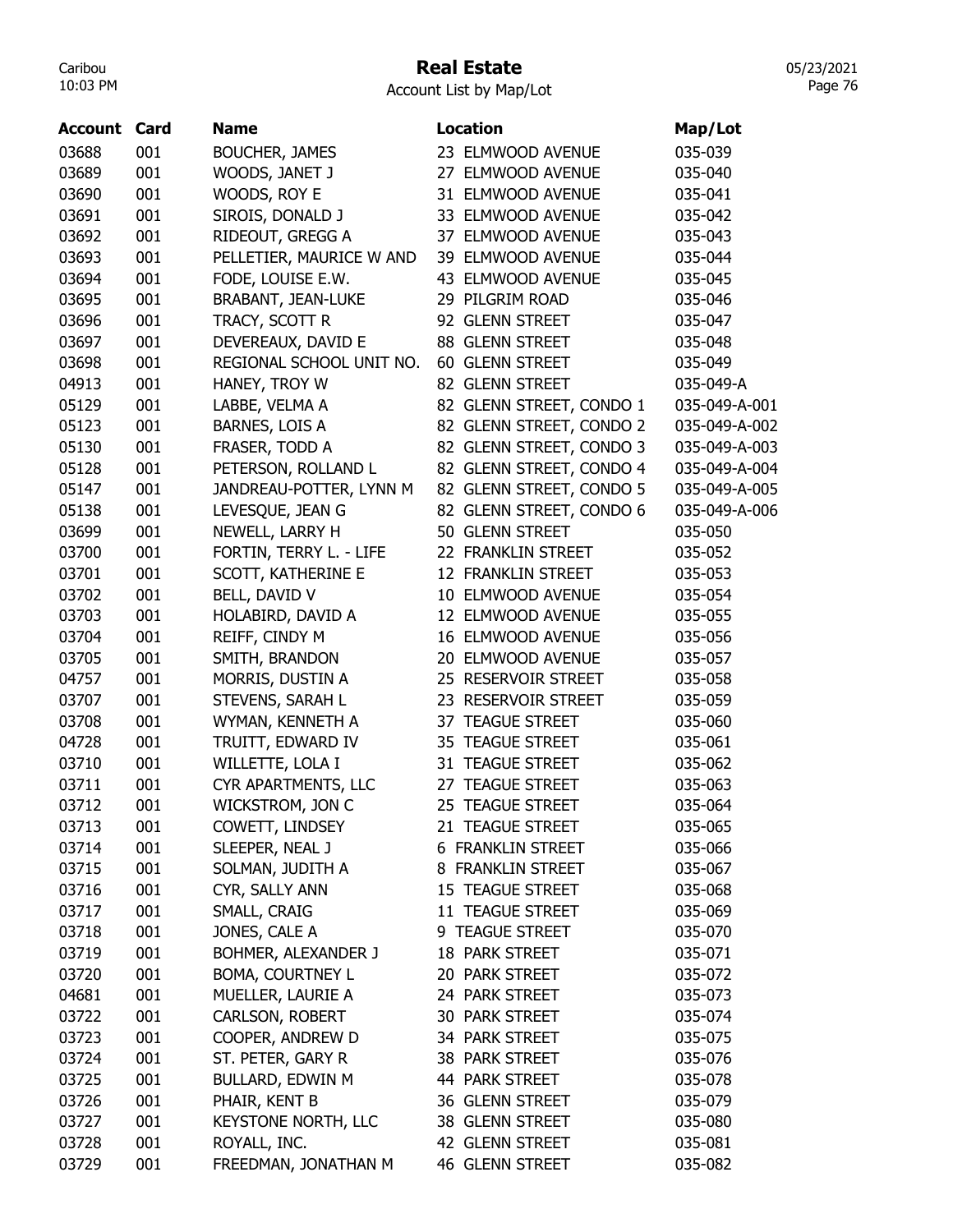# Real Estate

05/23/2021 Page 77

| <b>Account</b> | Card | <b>Name</b>                   | <b>Location</b>         | Map/Lot   |
|----------------|------|-------------------------------|-------------------------|-----------|
| 03730          | 001  | MCINTYRE, DAVID M             | 25 FRANKLIN STREET      | 035-082-A |
| 03731          | 001  | NOYES, KIMBER C               | 11 FRANKLIN STREET      | 035-083   |
| 03732          | 001  | KIRBY, ANDREW T               | 5 FRANKLIN STREET       | 035-084   |
| 03733          | 001  | SMALL, DONNA J                | 10 TEAGUE STREET        | 035-085   |
| 03734          | 001  | LESTER, KATHY A               | 14 TEAGUE STREET        | 035-086   |
| 03735          | 001  | SMALL, CRAIG K                | <b>16 TEAGUE STREET</b> | 035-087   |
| 03736          | 001  | SHEA, REBECCA L               | 20 TEAGUE STREET        | 035-088   |
| 03737          | 001  | BELL, JOSHUA J                | 24 TEAGUE STREET        | 035-089   |
| 03738          | 001  | WAKANA, DAVID                 | 26 TEAGUE STREET        | 035-090   |
| 03739          | 001  | CYR, LORI A                   | <b>30 TEAGUE STREET</b> | 035-091   |
| 03740          | 001  | <b>COUNTRY FARMS</b>          | 32 TEAGUE STREET        | 035-092   |
| 03741          | 001  | SODERBERG, EMILY              | 38 TEAGUE STREET        | 035-094   |
| 03742          | 001  | KIM, PAUL                     | 7 RESERVOIR STREET      | 035-095   |
| 03743          | 001  | <b>GALLAGHER, LUCILLE F</b>   | 765 MAIN STREET         | 035-096   |
| 03744          | 001  | CHOLEWA, LOIS R               | 761 MAIN STREET         | 035-097   |
| 03745          | 001  | PANGBURN, MALVINA E           | 759 MAIN STREET         | 035-098   |
| 03746          | 001  | BELL, DOUGLAS W               | 755 MAIN STREET         | 035-099   |
| 03747          | 001  | THOMPSON, CRAIG               | 753 MAIN STREET         | 035-100   |
| 03748          | 001  | PIERSON, CAROL A              | 745 MAIN STREET         | 035-101   |
| 03749          | 001  | TRAUGH, SHAWNA J              | 739 MAIN STREET         | 035-102   |
| 03750          | 001  | TRAUGH, SHAWNA                | 735 MAIN STREET         | 035-103   |
| 03751          | 001  | FLAGG, APRIL A                | 733 MAIN STREET         | 035-104   |
| 03752          | 001  | KARPEN, MARY P                | 2 PARK STREET           | 035-105   |
| 03753          | 001  | FRANK, ROBIN D                | 6 PARK STREET           | 035-106   |
| 03754          | 001  | HARRIGAN, DANIEL P            | 8 PARK STREET           | 035-107   |
| 03755          | 001  | MURCHISON, KENNETH G JR       | 10 PARK STREET          | 035-108   |
| 03756          | 001  | JALBERT, JAMES D              | 16 GLENN STREET         | 035-109   |
| 03757          | 001  | ROBERTSON, DANIEL J           | 18 GLENN STREET         | 035-110   |
| 03758          | 001  | PALMER, GREGORY D             | 22 GLENN STREET         | 035-111   |
| 03759          | 001  | WAMBOLD, DARLA M              | 24 GLENN STREET         | 035-112   |
| 04518          | 001  | MCENDARFER, CHRISTOPHER       | 26 GLENN STREET         | 035-113   |
| 03761          | 001  | FLAGG, ELIZABETH M.           | 39 PARK STREET          | 035-114   |
| 03762          | 001  | HARVEY, CYNTHIA J             | 37 PARK STREET          | 035-115   |
| 03763          | 001  | EYE, JACQUELINE L             | 33 PARK STREET          | 035-116   |
| 03764          | 001  | LABBE, WILBUR                 | 32 HAMMOND STREET       | 035-116-A |
| 03765          | 001  | SWENSON, MARILYN A            | 29 PARK STREET          | 035-117   |
| 03766          | 001  | TODD, NANCY                   | 27 PARK STREET          | 035-118   |
| 03767          | 001  | MARTIN, DAVID N               | 21 PARK STREET          | 035-119   |
| 03768          | 001  | PLOURDE, RUSSELL              | 19 PARK STREET          | 035-120   |
| 03769          | 001  | PLOURDE, RUSSELL D            | 15 PARK STREET          | 035-121   |
| 03770          | 001  | <b>RICHARDS, CURTIS &amp;</b> | 13 PARK STREET          | 035-122   |
| 03771          | 001  | DAVIS, JAMES W                | 11 PARK STREET          | 035-123   |
| 03772          | 001  | <b>WILLEY RENTALS, LLC</b>    | 7 PARK STREET           | 035-124   |
| 03773          | 001  | QUINONES, JUSTIN D            | 725 MAIN STREET         | 035-125   |
| 03774          | 001  | SKIDGEL, WESLEY J JR          | 723 MAIN STREET         | 035-126   |
| 03775          | 001  | DICKINSON, BRUCE              | 721 MAIN STREET         | 035-127   |
| 03776          | 001  | SCHLOEMAN, SUSIE              | 719 MAIN STREET         | 035-128   |
| 03777          | 001  | REBSCHER, ANDREW B            | 717 MAIN STREET         | 035-129   |
| 03778          | 001  | THOMPSON, REGINALD V          | 14 HAMMOND STREET       | 035-131   |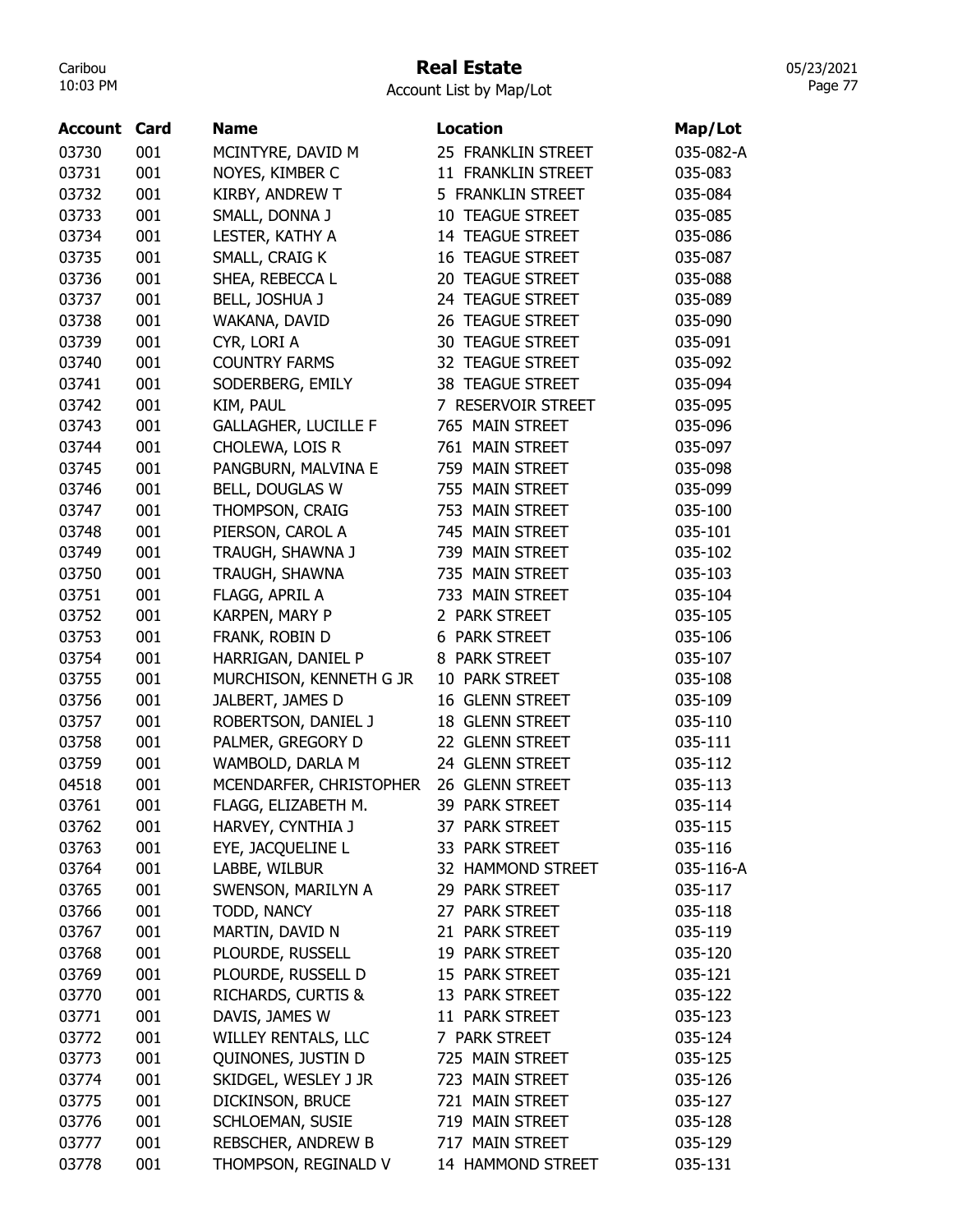# Real Estate

Account List by Map/Lot

| <b>Account Card</b> |     | <b>Name</b>                | <b>Location</b>        | Map/Lot   |
|---------------------|-----|----------------------------|------------------------|-----------|
| 03779               | 001 | KINCAID, BRUCE R           | 16 HAMMOND STREET      | 035-132   |
| 03780               | 001 | LABBE, WILBUR              | 18 HAMMOND STREET      | 035-133   |
| 04695               | 001 | LABBE, WILBER G            | 20 HAMMOND STREET      | 035-134   |
| 03782               | 001 | <b>CENTER FOR THE</b>      | 22 HAMMOND STREET      | 035-135   |
| 03783               | 001 | <b>INSIGNARES, JORGE R</b> | 26 HAMMOND STREET      | 035-136   |
| 03784               | 001 | MCCABE, PATRICK            | 28 HAMMOND STREET      | 035-137   |
| 03785               | 001 | BELANGER, CASEY J          | 30 HAMMOND STREET      | 035-138   |
| 03786               | 001 | CYR APARTMENTS, LLC        | 720 MAIN STREET        | 035-139   |
| 03787               | 001 | ENGEL, BRADY D             | 724 MAIN STREET        | 035-140   |
| 04540               | 001 | IRON CLAD PROPERTIES, LLC  | 728 MAIN STREET        | 035-141   |
| 04539               | 001 | IRON CLAD PROPERTIES, LLC  | 730 MAIN STREET        | 035-142   |
| 04593               | 001 | AJM RENTAL PROPERTIES,     | 734 MAIN STREET        | 035-143   |
| 03791               | 001 | MANTER, SHAWN P            | 738 MAIN STREET        | 035-144   |
| 03792               | 001 | SMALL, PAIGE               | 750 MAIN STREET        | 035-145   |
| 03793               | 001 | COTTS, LISA L              | 744 MAIN STREET        | 035-145-A |
| 04680               | 001 | MURPHY, JIM                | 758 MAIN STREET        | 035-146   |
| 03795               | 001 | MAHONEY, GRAYDON M         | 4 HARVEST ROAD         | 035-147   |
| 03796               | 001 | BENNETT, STEPHEN L         | 3 HARVEST ROAD         | 035-148   |
| 03797               | 001 | PYE, DARREN W              | 772 MAIN STREET        | 035-149   |
| 03798               | 001 | <b>HELSTROM, JAMES R</b>   | 8 COUNTRY ROAD         | 035-150   |
| 03799               | 001 | YORK, RONALD C             | 776 MAIN STREET        | 035-150-A |
| 03800               | 001 | COOK, GARY L               | 3 COUNTRY ROAD         | 035-151   |
| 03801               | 001 | CARIBOU UTILITIES DISTRICT | <b>MAIN STREET</b>     | 035-152   |
| 03802               | 001 | DISY, COLE A               | 51 COUNTRY ROAD        | 035-153   |
| 03803               | 001 | YAGHMAI, MADJID            | <b>COUNTRY ROAD</b>    | 035-153-A |
| 03804               | 001 | TILLEY, TINA MAY - DEV     | 41 COUNTRY ROAD        | 035-153-C |
| 03805               | 001 | BRAGDON, JEANNINE-LIFE     | 37 COUNTRY ROAD        | 035-153-D |
| 03806               | 001 | DISY, MANDY                | 35 COUNTRY ROAD        | 035-153-E |
| 03807               | 001 | DICKINSON, GREGORY         | 23 COUNTRY ROAD        | 035-154   |
| 03808               | 001 | ACKERMAN, RICHARD J        | <b>19 COUNTRY ROAD</b> | 035-154-B |
| 03809               | 001 | FELTY, MARION BRETT        | 15 COUNTRY ROAD        | 035-154-C |
| 03810               | 001 | LEARNARD, RICHARD A        | 11 COUNTRY ROAD        | 035-155   |
| 03811               | 001 | CHERRIER, ROBERT L         | 9 COUNTRY ROAD         | 035-156   |
| 03812               | 001 | PICARD, LANA E             | 18 COUNTRY ROAD        | 035-157   |
| 03813               | 001 | <b>BOURGEOIS, RACHEL</b>   | 40 COUNTRY ROAD        | 035-157-F |
| 03814               | 001 | STERLING, DARRELL J        | <b>COUNTRY ROAD</b>    | 035-157-H |
| 03815               | 001 | STRAUSER, MATTHEW W        | 54 COUNTRY ROAD        | 035-157-I |
| 03816               | 001 | SAUCIER, DIANE B           | 58 COUNTRY ROAD        | 035-157-J |
| 03817               | 001 | <b>CUMMINGS, VICKIE C</b>  | <b>HARVEST ROAD</b>    | 035-158   |
| 03818               | 001 | DUPLESSIE, SEAN A          | 47 HARVEST ROAD        | 035-158-A |
| 03819               | 001 | PARISI, JACK               | 43 HARVEST ROAD        | 035-158-B |
| 04903               | 001 | HARMON, EVA AS TRUSTEE     | <b>COUNTRY ROAD</b>    | 035-158-C |
| 03820               | 001 | MICHAUD, JEAN PIERRE       | 35 HARVEST ROAD        | 035-158-D |
| 03821               | 001 | HARMON, EVA AS TRUSTEE     | 29 HARVEST ROAD        | 035-158-F |
| 03822               | 001 | HURLEY, DONNA R. &         | 23 HARVEST ROAD        | 035-159   |
| 03823               | 001 | WALKER, BETH ANN           | 19 HARVEST ROAD        | 035-160   |
| 03824               | 001 | WALKER, THEODORE JACOB     | 19 HARVEST ROAD        | 035-160-A |
| 03825               | 001 | WEEKS, JOHNNY L            | 11 HARVEST ROAD        | 035-161   |
| 03826               | 001 | EVANS, RITA M - DEV        | 9 HARVEST ROAD         | 035-162   |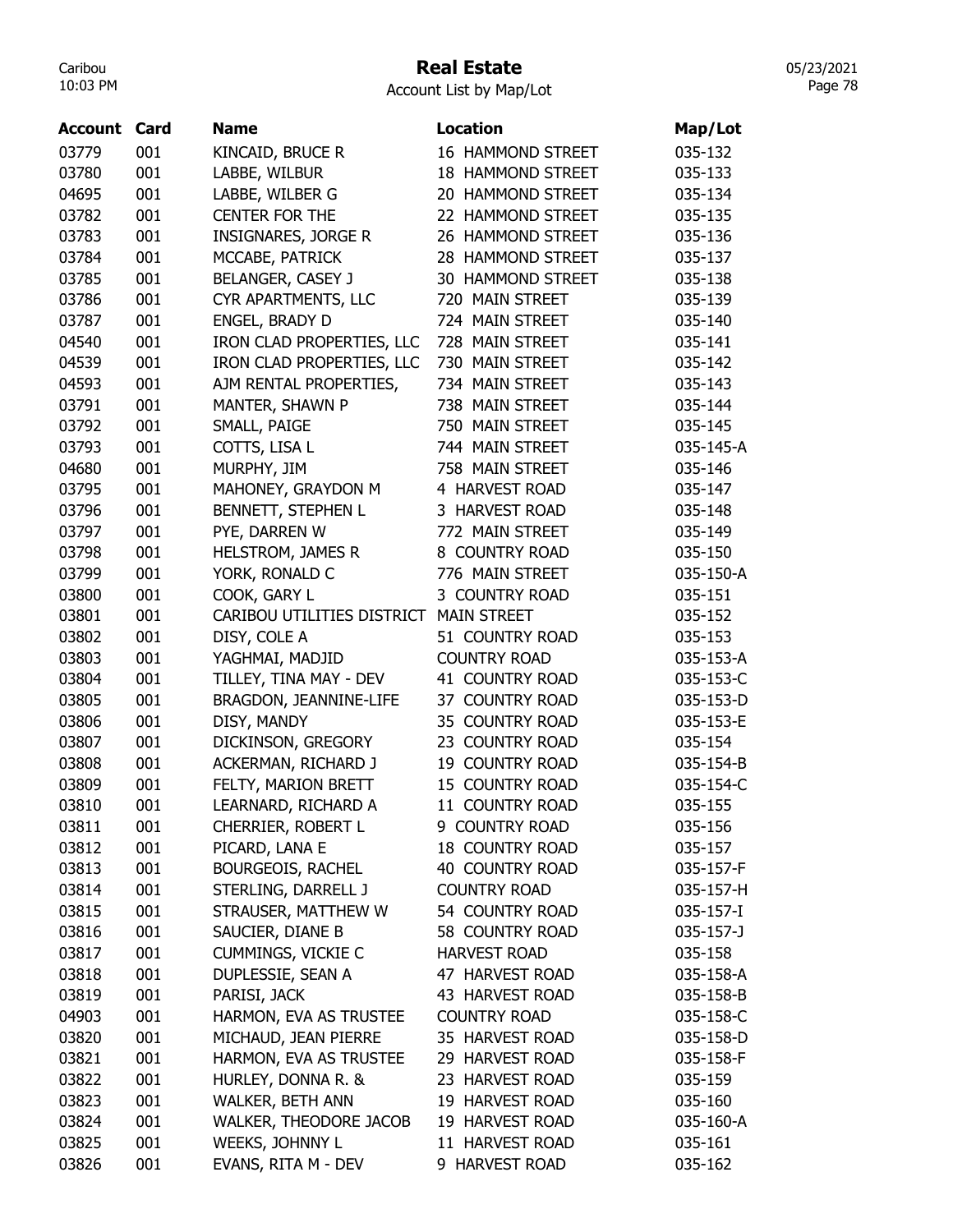# Real Estate

Account List by Map/Lot

| <b>Account Card</b> |     | <b>Name</b>               | <b>Location</b>         | Map/Lot   |
|---------------------|-----|---------------------------|-------------------------|-----------|
| 03827               | 001 | IRELAND, KEITH E          | 8 HARVEST ROAD          | 035-163   |
| 03828               | 001 | <b>GREGORY, RICHARD M</b> | 12 HARVEST ROAD         | 035-164   |
| 03829               | 001 | COLLINS, PATRICIA M       | 4 DORCAS AVENUE         | 035-165   |
| 03830               | 001 | DAMBOISE, DUSTIN L        | 10 DORCAS AVENUE        | 035-166   |
| 03831               | 001 | HATCH, RICHARD C          | <b>16 DORCAS AVENUE</b> | 035-167   |
| 03832               | 001 | STEVENS, ROBERT C JR      | <b>18 DORCAS AVENUE</b> | 035-168   |
| 03833               | 001 | MARTIN, JAMES P           | 30 HARVEST ROAD         | 035-170   |
| 03834               | 001 | MAHONEY, GRAYDON M        | 44 HARVEST ROAD         | 035-171-B |
| 03835               | 001 | LAMB, RICHARD L           | 50 HARVEST ROAD         | 035-172   |
| 03836               | 001 | <b>GREEN, MICHAEL</b>     | <b>HARVEST ROAD</b>     | 035-172-A |
| 03837               | 001 | <b>GREEN, MICHAEL S</b>   | 64 HARVEST ROAD         | 035-172-C |
| 03838               | 001 | <b>GAUVIN, CAROL A</b>    | 31 HOME FARM ROAD       | 035-172-D |
| 03839               | 001 | ST. PETER, BRIAN J        | 27 HOME FARM ROAD       | 035-173   |
| 03840               | 001 | SHAW, JOHN R              | 17 TOWNVIEW ROAD        | 035-173-D |
| 03841               | 001 | MCDUFFIE, SHAUN           | 3 TOWNVIEW ROAD         | 035-175   |
| 03842               | 001 | SLEEPER, DAVID N          | 4 TOWNVIEW ROAD         | 035-176   |
| 03843               | 001 | <b>WHITTEN, FRANCES A</b> | 10 TOWNVIEW ROAD        | 035-177   |
| 03844               | 001 | HARRIS, FRANK M JR        | 20 TOWNVIEW ROAD        | 035-177-C |
| 03845               | 001 | RIOPELLE, DAVID           | 19 HOME FARM ROAD       | 035-178   |
| 04709               | 001 | HAFFORD, JEANNIE MARIE    | 15 HOME FARM ROAD       | 035-178-A |
| 04640               | 001 | HILL, SHANE A             | 11 HOME FARM ROAD       | 035-178-B |
| 03848               | 001 | LABARRE, PAUL D           | 7 HOME FARM ROAD        | 035-178-C |
| 03849               | 001 | RAYMOND, JEREMIE J        | 2 HOME FARM ROAD        | 035-179   |
| 04724               | 001 | COLE, BRYAN               | 8 HOME FARM ROAD        | 035-180   |
| 03851               | 001 | SLEEPER, NELSON F         | 18 HOME FARM ROAD       | 035-181   |
| 03852               | 001 | <b>BRAGDON, SCOTTIE</b>   | 26 HOME FARM ROAD       | 035-182   |
| 03853               | 001 | DOODY, JAMES L            | 47 PROSPECT STREET      | 035-183   |
| 03854               | 001 | KIEFFER, ROBERT J         | <b>HERITAGE ROAD</b>    | 035-185   |
| 03855               | 001 | COLLINS, S.W. COMPANY,    | <b>HERITAGE ROAD</b>    | 035-186   |
| 03856               | 001 | COLLINS, S.W. COMPANY,    | <b>HERITAGE ROAD</b>    | 035-186-A |
| 03857               | 001 | COLLINS, S.W. COMPANY,    | <b>HERITAGE ROAD</b>    | 035-186-B |
| 03858               | 001 | COLLINS, S.W. COMPANY,    | <b>HERITAGE ROAD</b>    | 035-186-C |
| 03859               | 001 | SMITH, ROBERT A JR        | 35 PROSPECT STREET      | 035-187   |
| 03860               | 001 | COLLINS, SAMUEL W         | 5 HERITAGE ROAD         | 035-187-A |
| 03861               | 001 | COLLINS, S.W. COMPANY,    | <b>CLOVER STREET</b>    | 035-188   |
| 03862               | 001 | ANDERSON, DUANE C         | 50 PROSPECT STREET      | 035-189   |
| 03863               | 001 | CYR, VICKY L              | 34 PROSPECT STREET      | 035-190   |
| 04895               | 001 | ALBAIR, JAMES P           | PROSPECT STREET         | 035-190-A |
| 03864               | 001 | ALBAIR, JAMES P           | 36 PROSPECT STREET      | 035-191   |
| 03865               | 001 | <b>BURGESS, HENRY</b>     | 51 COLLINS STREET       | 035-192   |
| 03866               | 001 | THIBODEAU, ROLAND P       | 30 PROSPECT STREET      | 035-192-A |
| 03867               | 001 | <b>MAINELY RENTALS</b>    | 45 COLLINS STREET       | 035-193   |
| 03868               | 001 | WRIGHT, MICHAEL A         | 41 COLLINS STREET       | 035-194   |
| 03869               | 001 | NADEAU, HOLLY A.          | 39 COLLINS STREET       | 035-195   |
| 03870               | 001 | NELSON, KASANDRA LEE      | 35 COLLINS STREET       | 035-196   |
| 03871               | 001 | <b>BERNAICHE, TRAVIS</b>  | 31 COLLINS STREET       | 035-197   |
| 03872               | 001 | STAIRS, JUSTIN W          | 27 COLLINS STREET       | 035-198   |
| 03873               | 001 | BERNAICHE, TRAVIS M       | 25 COLLINS STREET       | 035-199   |
| 03874               | 001 | ST. PETER, GRIFFIN        | 19 COLLINS STREET       | 035-201   |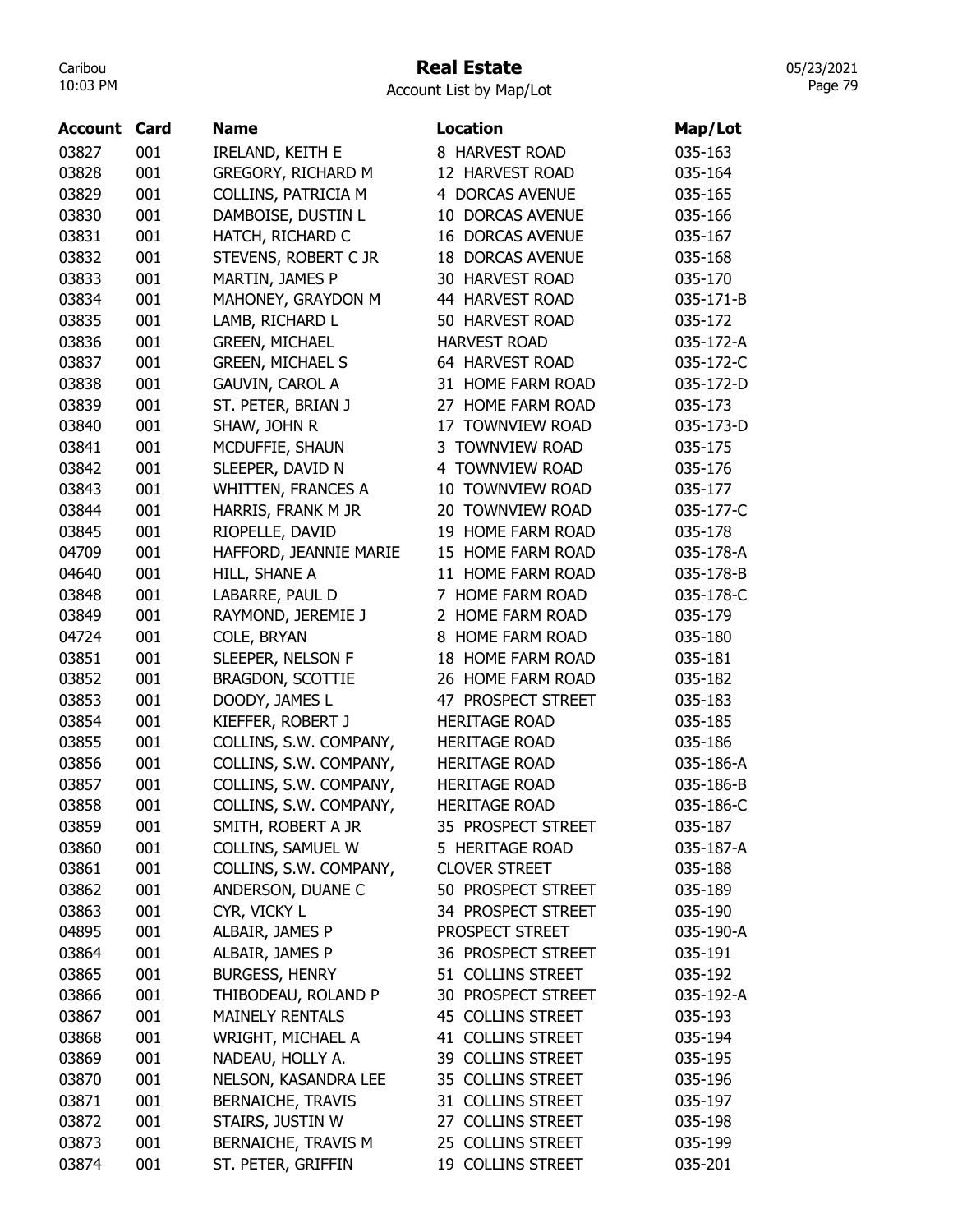# Real Estate

05/23/2021 Page 80

| Account | Card | Name                        | <b>Location</b>          | Map/Lot   |
|---------|------|-----------------------------|--------------------------|-----------|
| 03875   | 001  | THERIAULT, GREGORY J        | 17 COLLINS STREET        | 035-202   |
| 03876   | 001  | CARIBOU UTILITIES DISTRICT  | <b>COLLINS STREET</b>    | 035-203   |
| 03877   | 001  | SINKO, JAMES FREDERICK      | 11 COLLINS STREET        | 035-205   |
| 03878   | 001  | CYR APARTMENTS, LLC         | 7 COLLINS STREET         | 035-206   |
| 03879   | 001  | PLOURDE, LARRY J            | 25 ELIZABETH AVENUE      | 036-001   |
| 03880   | 001  | <b>BAIR, TIMOTHY T</b>      | 21 ELIZABETH AVENUE      | 036-002   |
| 04665   | 001  | MCDOUGAL, GEORGE D          | 19 ELIZABETH AVENUE      | 036-003   |
| 03882   | 001  | CYR, DAVID M                | 15 ELIZABETH AVENUE      | 036-004   |
| 03883   | 001  | KNOX, GLORIA E              | 13 ELIZABETH AVENUE      | 036-005   |
| 03884   | 001  | FINLAY, BARBARA             | 9 ELIZABETH AVENUE       | 036-006   |
| 03885   | 001  | ANDREWS, LORRAINE J         | 7 ELIZABETH AVENUE       | 036-007   |
| 03886   | 001  | MCKEEN, STEPHANIE           | 61 COLLINS STREET        | 036-008   |
| 03887   | 001  | THIBODEAU, ROLAND P         | <b>COLLINS STREET</b>    | 036-008-A |
| 03888   | 001  | WENTWORTH, STEPHEN R        | 4 ELIZABETH AVENUE       | 036-009   |
| 03889   | 001  | HOLABIRD, MATHEW D.         | 10 ELIZABETH AVENUE      | 036-010   |
| 03890   | 001  | THOMPSON, GAIL M. - LIFE    | 14 ELIZABETH AVENUE      | 036-011   |
| 03891   | 001  | DICKINSON, DIANE D          | 18 ELIZABETH AVENUE      | 036-012   |
| 03892   | 001  | DOODY, CARRIE JEAN          | 20 ELIZABETH AVENUE      | 036-013   |
| 03893   | 001  | <b>GREEN, PENNY LOU</b>     | 22 ELIZABETH AVENUE      | 036-014   |
| 03894   | 001  | SOUTHER, BARBARA            | 26 ELIZABETH AVENUE      | 036-015   |
| 03895   | 001  | SCHIEBER, FREDERICK P       | 51 PAGE AVENUE           | 036-016   |
| 03896   | 001  | DAIGLE, LORI                | 47 PAGE AVENUE           | 036-017   |
| 03897   | 001  | MCDOUGAL, JANICE E          | 45 PAGE AVENUE           | 036-018   |
| 03898   | 001  | BANK OF AMERICA, N.A.       | 43 PAGE AVENUE           | 036-019   |
| 03899   | 001  | ROY, ERNEST JR              | 39 PAGE AVENUE           | 036-020   |
| 03900   | 001  | PELLETIER, GREGORY C        | <b>PAGE AVENUE</b><br>35 | 036-021   |
| 03901   | 001  | CORRIGAN, KYLE D            | <b>PAGE AVENUE</b><br>33 | 036-022   |
| 03902   | 001  | <b>BURGESS, STEPHEN C</b>   | 71 COLLINS STREET        | 036-023   |
| 03903   | 001  | MARKER, DENNIS L            | 77 COLLINS STREET        | 036-024   |
| 03904   | 001  | LONDON, DEBORAH A           | 38 PAGE AVENUE           | 036-025   |
| 03905   | 001  | <b>BRADSTREET, DENNIS K</b> | <b>PAGE AVENUE</b><br>40 | 036-026   |
| 03906   | 001  | POWERS, NOLAN A             | <b>44 PAGE AVENUE</b>    | 036-027   |
| 03907   | 001  | ROSSIGNOL, KENNETH J        | <b>46 PAGE AVENUE</b>    | 036-028   |
| 03908   | 001  | HAYES, CHERI M              | 50 PAGE AVENUE           | 036-029   |
| 03909   | 001  | <b>OUELLETTE, GRADEN J</b>  | 14 CLOVER STREET         | 036-030   |
| 04554   | 001  | ROY, BRENDA M               | 20 CLOVER STREET         | 036-031   |
| 03911   | 001  | CYR, ADAM                   | 43 COOLIDGE AVENUE       | 036-032   |
| 03912   | 001  | MICHAUD, GALEN W            | 39 COOLIDGE AVENUE       | 036-033   |
| 03913   | 001  | MCCROSSIN, SETH HJ          | 37 COOLIDGE AVENUE       | 036-034   |
| 03914   | 001  | BRYANT, GARY J              | 33 COOLIDGE AVENUE       | 036-035   |
| 03915   | 001  | MORRELL, KYLEE K            | 83 COLLINS STREET        | 036-036   |
| 03916   | 001  | OUELLETTE, KATELIN L        | 91 COLLINS STREET        | 036-037   |
| 03917   | 001  | HAGELSTEIN, C BRUCE         | 34 COOLIDGE AVENUE       | 036-038   |
| 03918   | 001  | CASA BUNA, LLC              | 40 COOLIDGE AVENUE       | 036-039   |
| 03919   | 001  | DEE, MARK A                 | 42 COOLIDGE AVENUE       | 036-040   |
| 03920   | 001  | RAFFORD, BRENT F            | 46 COOLIDGE AVENUE       | 036-041   |
| 03921   | 001  | LANDEEN, ANDREW M           | 50 COOLIDGE AVENUE       | 036-042   |
| 03922   | 001  | D'ANGELO, CINDY             | 26 CLOVER STREET         | 036-043   |
| 03923   | 001  | UMPHREY, RICHARD A          | 34 CLOVER STREET         | 036-044   |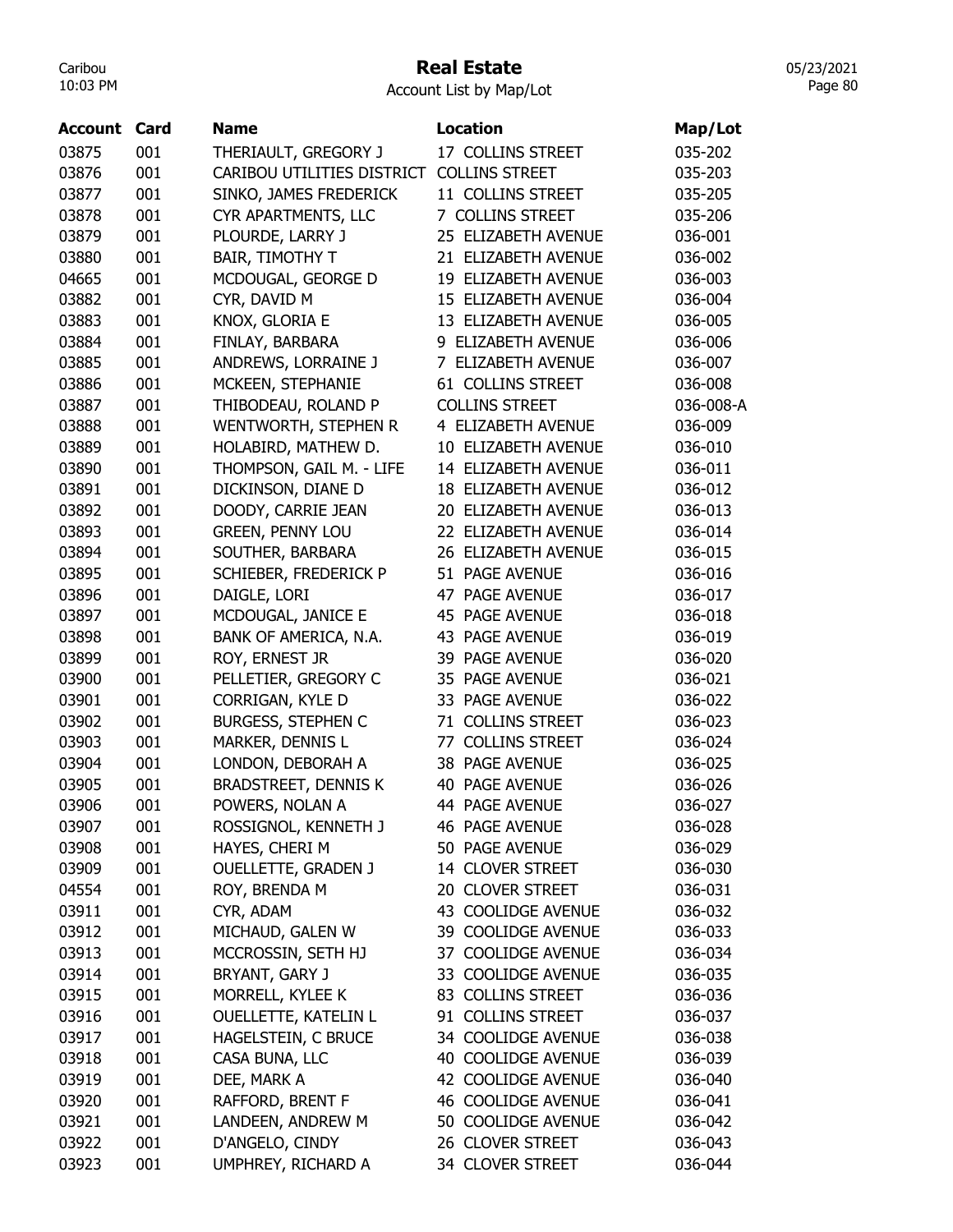# Real Estate

Account List by Map/Lot

| Account | Card | Name                        | <b>Location</b>          | Map/Lot   |
|---------|------|-----------------------------|--------------------------|-----------|
| 03924   | 001  | WELCH, MARY CATHERINE       | 37 PIONEER AVENUE        | 036-045   |
| 03925   | 001  | POWERS, KENNETH J           | 33 PIONEER AVENUE        | 036-046   |
| 03926   | 001  | BRADBURY, GABRIELE          | 31 PIONEER AVENUE        | 036-047   |
| 03927   | 001  | REED, JOSHUA P              | 27 PIONEER AVENUE        | 036-048   |
| 03928   | 001  | <b>BRESCIA, STANLEY F</b>   | 23 PIONEER AVENUE        | 036-049   |
| 03929   | 001  | AJM RENTAL PROPERTIES,      | 95 COLLINS STREET        | 036-051   |
| 03930   | 001  | DROST, CHERYL               | 20 PIONEER AVENUE        | 036-052   |
| 03931   | 001  | LEVESQUE, VERNA A           | 22 PIONEER AVENUE        | 036-053   |
| 03932   | 001  | CONROY, STEPHEN D           | 26 PIONEER AVENUE        | 036-054   |
| 03933   | 001  | OUELLETTE, BERNADETTE T     | 28 PIONEER AVENUE        | 036-055   |
| 03934   | 001  | BENNER, ARTHUR W. AND       | 32 PIONEER AVENUE        | 036-056   |
| 03935   | 001  | SUTHERLAND, COLLEEN L       | 34 PIONEER AVENUE        | 036-057   |
| 03936   | 001  | PELLETIER, CLIFFORD J       | 40 PIONEER AVENUE        | 036-058   |
| 03937   | 001  | BUTLER HORN, TAMMY          | 44 PIONEER AVENUE        | 036-059   |
| 03938   | 001  | CYR, DANN                   | <b>48 PIONEER AVENUE</b> | 036-060   |
| 03939   | 001  | PELLETIER, DARRYL J         | 52 PIONEER AVENUE        | 036-061   |
| 03940   | 001  | <b>BURNETTE, JASON L</b>    | 54 PIONEER AVENUE        | 036-062   |
| 05131   | 001  | HUSTON, ADAM                | PIONEER AVENUE           | 036-062-A |
| 03941   | 001  | HUSTON, ADAM M              | 58 PIONEER AVENUE        | 036-063   |
| 03942   | 001  | UMPHREY, THOMAS M           | 62 PIONEER AVENUE        | 036-064   |
| 03943   | 001  | CAVERHILL, BRANDON K        | 66 PIONEER AVENUE        | 036-065   |
| 03944   | 001  | WHITE, SUSAN R              | 72 PIONEER AVENUE        | 036-066   |
| 03945   | 001  | <b>GUNTER, ANDREW L</b>     | 14 MAYO STREET           | 036-067   |
| 03946   | 001  | PLOURDE, HALEY M.           | 63 PIONEER AVENUE        | 036-068   |
| 03947   | 001  | DEVEAU, TAMMY L             | 61 PIONEER AVENUE        | 036-069   |
| 04637   | 001  | SEARLES, PAMELA J           | 57 PIONEER AVENUE        | 036-070   |
| 03949   | 001  | <b>GRIFFIN, DUSTIN T</b>    | 53 PIONEER AVENUE        | 036-071   |
| 03950   | 001  | MCDUFFIE, STEPHEN R         | 51 PIONEER AVENUE        | 036-072   |
| 03951   | 001  | CORRIGAN, RYAN              | 33 CLOVER STREET         | 036-073   |
| 03952   | 001  | O'BAR, KENNETH G            | 4 HOOVER AVENUE          | 036-074   |
| 03953   | 001  | <b>GORDEY, ARTHALENE B</b>  | 8 HOOVER AVENUE          | 036-075   |
| 04603   | 001  | SOUCIER, JENNIFER M         | 12 HOOVER AVENUE         | 036-076   |
| 03955   | 001  | BELANGER, JAMES E JR        | 14 HOOVER AVENUE         | 036-077   |
| 03956   | 001  | CYR, MARK L                 | 18 HOOVER AVENUE         | 036-078   |
| 03957   | 001  | WHITE, ROBERT P. & KAREN    | 20 HOOVER AVENUE         | 036-079   |
| 04667   | 001  | DEPNER, ERIC S              | 24 HOOVER AVENUE         | 036-080   |
| 03959   | 001  | SMITH, SCOTT W              | 28 HOOVER AVENUE         | 036-081   |
| 04668   | 001  | SMART, STEVEN P             | 27 HOOVER AVENUE         | 036-082   |
| 03961   | 001  | <b>BELANGER, ROLAND</b>     | 23 HOOVER AVENUE         | 036-083   |
|         |      | MARTIN, CHRISTOPHER J       | 21 HOOVER AVENUE         |           |
| 03962   | 001  |                             |                          | 036-084   |
| 03963   | 001  | CYR, DOROTHY L              | 17 HOOVER AVENUE         | 036-085   |
| 03964   | 001  | SOUCY, ROGER G              | 15 HOOVER AVENUE         | 036-086   |
| 03965   | 001  | ST. PIERRE, GREGORY         | 11 HOOVER AVENUE         | 036-087   |
| 03966   | 001  | FERGUSON, KATHERINE         | 7 HOOVER AVENUE          | 036-088   |
| 03967   | 001  | <b>WEATHERHEAD, FRANK C</b> | 23 CLOVER STREET         | 036-089   |
| 03968   | 001  | DIONNE, JOHN J              | 17 CLOVER STREET         | 036-090   |
| 03969   | 001  | <b>LANCASTER MORGAN</b>     | 11 CLOVER STREET         | 036-091   |
| 03970   | 001  | HISE, DOUGLAS               | 5 CLOVER STREET          | 036-092   |
| 03971   | 001  | SAMPSON, T RUSSELL          | 1 CLOVER STREET          | 036-093   |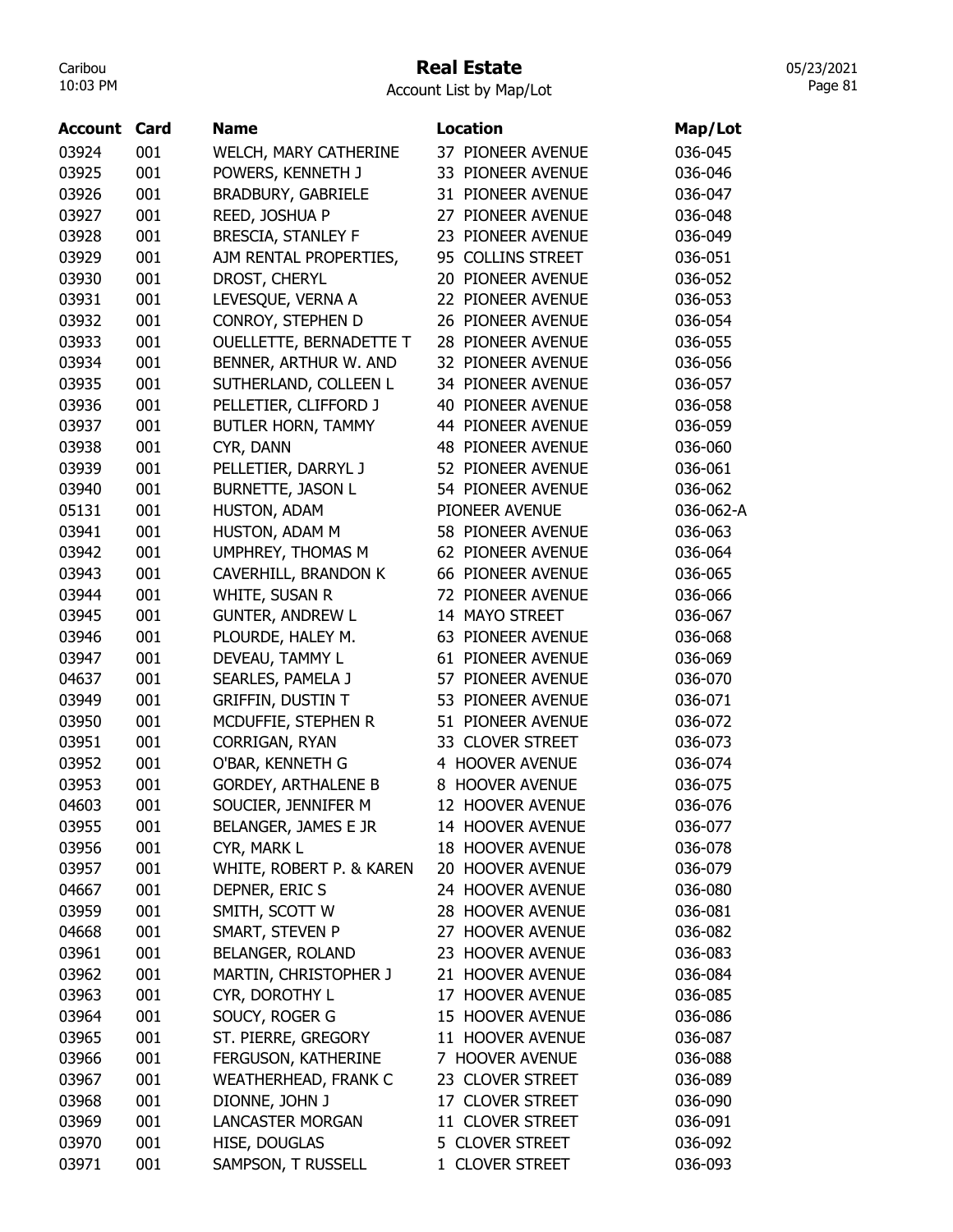# Real Estate

Account List by Map/Lot

| Account Card |     | <b>Name</b>                   | <b>Location</b>         | Map/Lot   |
|--------------|-----|-------------------------------|-------------------------|-----------|
| 03972        | 001 | SOUCIER, BONNIE G             | 36 ELIZABETH AVENUE     | 036-093-A |
| 03973        | 001 | FORBES, JOHN KENT             | <b>HARVEST ROAD</b>     | 036-094   |
| 03974        | 001 | FORBES, J. KENT               | <b>ELIZABETH AVENUE</b> | 036-094-A |
| 03975        | 001 | BIELINSKI, GRETA T- DEV       | 37 HOME FARM ROAD       | 036-094-F |
| 03976        | 001 | COLLINS, S.W. COMPANY,        | <b>HARVEST ROAD</b>     | 036-094-G |
| 03977        | 001 | COLLINS, S.W. COMPANY,        | <b>HARVEST ROAD</b>     | 036-094-H |
| 03978        | 001 | WALTON, CECIL P               | 57 HARVEST ROAD         | 036-094-I |
| 03979        | 001 | COLLINS, S.W. COMPANY,        | <b>HARVEST ROAD</b>     | 036-094-J |
| 03980        | 001 | FORBES, J. KENT               | MAYO STREET             | 036-094-K |
| 03981        | 001 | COLLINS, S.W. COMPANY,        | ELIZABETH AVENUE        | 036-095   |
| 03982        | 001 | COLLINS, S.W. COMPANY,        | <b>MAYO STREET</b>      | 036-095-A |
| 03983        | 001 | COLLINS, S.W. COMPANY,        | <b>COUNTRY ROAD</b>     | 036-095-B |
| 03984        | 001 | MCGLINN, CAROL M              | 53 COUNTRY ROAD         | 036-095-C |
| 03985        | 001 | HANSEN, BRAD L.               | 44 ELIZABETH AVENUE     | 036-096   |
| 03986        | 001 | <b>LANCASTER MORGAN</b>       | <b>HOOVER AVENUE</b>    | 036-096-A |
| 03987        | 001 | HUNTER, JANE L                | <b>MAYO STREET</b>      | 036-097   |
| 03988        | 001 | <b>CURRIER, ANDREA YVETTE</b> | 5 MAYO STREET           | 036-098   |
| 03989        | 001 | ADAMS, DARRELL P              | 7 MAYO STREET           | 036-099   |
| 03990        | 001 | HUNTER, E ALLEN               | 15 MAYO STREET          | 036-100   |
| 03991        | 001 | DICKINSON, ADAM G             | 19 MAYO STREET          | 036-101   |
| 03992        | 001 | SLEEPER, DORIS H              | 25 MAYO STREET          | 036-102   |
| 03993        | 001 | SLEEPER, DORIS H              | <b>MAYO STREET</b>      | 036-103   |
| 03994        | 001 | DOXSEY, LAWRENCE B            | 72 LYNN DRIVE           | 036-105   |
| 04654        | 001 | BARBOSA, DAVID J              | 78 LYNN DRIVE           | 036-106   |
| 03996        | 001 | LIN, RYAN R                   | 82 LYNN DRIVE           | 036-107   |
| 03997        | 001 | POWERS, JUSTIN                | 107 LYNN DRIVE          | 036-109   |
| 03998        | 001 | PLOURDE, NADEEN M             | 103 LYNN DRIVE          | 036-110   |
| 04688        | 001 | ANDERSON, SCOTT               | 99 LYNN DRIVE           | 036-111   |
| 04000        | 001 | <b>WASHINGTON, REY M</b>      | 95 LYNN DRIVE           | 036-112   |
| 04001        | 001 | DUMONT, PIERRE                | 85 LYNN DRIVE           | 036-114   |
| 04002        | 001 | COLLINS, ADAM J               | 81 LYNN DRIVE           | 036-116   |
| 04003        | 001 | DESROSIERS, CHELSEA L         | 73 LYNN DRIVE           | 036-117   |
| 04004        | 001 | HEALD, TROY D                 | 255 SWEDEN STREET       | 036-183-A |
| 04005        | 001 | YORK, CHRISTOPHER C           | <b>6 LYNN DRIVE</b>     | 036-185   |
| 04006        | 001 | YORK, CHRISTOPHER C           | <b>LYNN DRIVE</b>       | 036-186   |
| 04007        | 001 | C.S. MANAGEMENT               | 2 LYNN DRIVE            | 036-187   |
| 04009        | 001 | LEVASSEUR, JOHN K             | 1 LYNN DRIVE            | 036-189   |
| 04010        | 001 | JOHNSON, GAIL M               | 7 LYNN DRIVE            | 036-190   |
| 04011        | 001 | MCGOUGH, ERIC T               | 25 LYNN DRIVE           | 036-193   |
| 04686        | 001 | LYDON, CHRISTOPHER J          | 12 LYNN DRIVE           | 036-195   |
| 04013        | 001 | CORP, ROBERTA                 | 22 LYNN DRIVE           | 036-196   |
| 04014        | 001 | <b>MARTIN, LESTER R</b>       | 28 LYNN DRIVE           | 036-197   |
| 04015        | 001 | WALTON, CONRAD M. &           | 32 LYNN DRIVE           | 036-199   |
| 04016        | 001 | GALLAGHER, REGEN              | 36 LYNN DRIVE           | 036-201   |
| 04017        | 001 | MOCKLER, ROBERT J             | 48 LYNN DRIVE           | 036-203   |
| 04018        | 001 | PETERSON, CRAIG A             | 52 LYNN DRIVE           | 036-204   |
| 04019        | 001 | THERIAULT, LARRY D            | 60 LYNN DRIVE           | 036-206   |
| 04020        | 001 | <b>GAGNON, STEVEN L</b>       | 66 LYNN DRIVE           | 036-207   |
| 04021        | 001 | WALTON, SCOTT H               | 33 LYNN DRIVE           | 036-209   |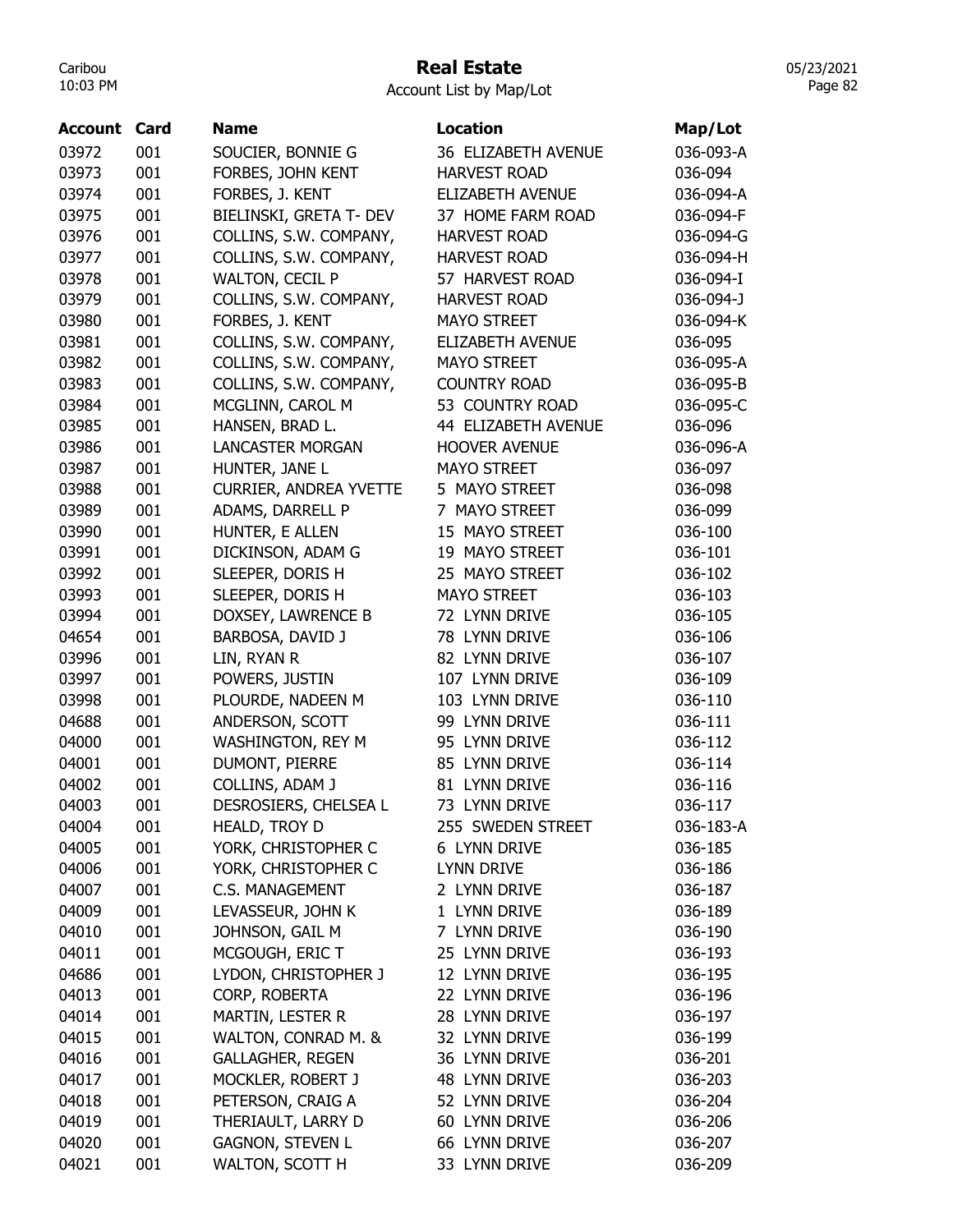# Real Estate

Account List by Map/Lot

| <b>Account</b> | Card | <b>Name</b>                | <b>Location</b>     | Map/Lot   |
|----------------|------|----------------------------|---------------------|-----------|
| 04528          | 001  | WHITE, ANDREW JAMES JR     | 41 LYNN DRIVE       | 036-211   |
| 04023          | 001  | BAWA, RASHMI               | 47 LYNN DRIVE       | 036-212   |
| 04881          | 001  | DOODY, KRIS A              | 61 LYNN DRIVE       | 036-213   |
| 05095          | 001  | DOODY, KRIS                | <b>LYNN DRIVE</b>   | 036-214-A |
| 04885          | 001  | <b>GRIFFETH, CHRISTINE</b> | 67 LYNN DRIVE       | 036-216   |
| 04459          | 001  | SAVAGE, SHAWN R            | 5 ALPHA STREET      | 036A-002  |
| 04460          | 001  | SMALL, ABBY                | 15 ALPHA STREET     | 036A-004  |
| 04461          | 001  | PELLETIER, ROBERTA M       | 26 SOLAR DRIVE      | 036A-006  |
| 04462          | 001  | RAYMOND, GLENN A           | 4 ALPHA STREET      | 036A-007  |
| 04463          | 001  | PIONEER REALTY, LLC        | <b>ALPHA STREET</b> | 036A-009  |
| 04464          | 001  | BEAULIEU, JOHANNA G        | 19 ALPHA STREET     | 036A-010  |
| 04465          | 001  | DEMERCHANT, DAVID W        | 32 SOLAR DRIVE      | 036A-011  |
| 04466          | 001  | MALOIT, PATRICK            | 29 SOLAR DRIVE      | 036A-012  |
| 04467          | 001  | PIONEER REALTY, LLC        | <b>ALPHA STREET</b> | 036A-013  |
| 04468          | 001  | PIONEER REALTY, LLC        | <b>ALPHA STREET</b> | 036A-014  |
| 04469          | 001  | WHITE MCCALL, JANE E       | 27 ALPHA STREET     | 036A-015  |
| 04470          | 001  | ALBERT, CINDY LEE          | 38 SOLAR DRIVE      | 036A-016  |
| 04471          | 001  | PETERSON, DAWN L           | 43 ALPHA STREET     | 036A-017  |
| 04472          | 001  | KIRK, GERALD D             | 33 ALPHA STREET     | 036A-019  |
| 04473          | 001  | GAGNON, PEGGY A            | 44 SOLAR DRIVE      | 036A-021  |
| 04474          | 001  | OLMSTEAD, SHARON L         | 50 SOLAR DRIVE      | 036A-022  |
| 04636          | 001  | CHAVEZ DE PAZ VILLANUEVA,  | 56 SOLAR DRIVE      | 036A-023  |
| 04476          | 001  | PIONEER REALTY, LLC        | <b>SOLAR DRIVE</b>  | 036A-024  |
| 04477          | 001  | BARNES, TROY L             | 70 SOLAR DRIVE      | 036A-025  |
| 04479          | 001  | POWERS, BRIAN P            | <b>SOLAR DRIVE</b>  | 036A-027  |
| 04481          | 001  | POWERS, BRIAN P            | 93 SOLAR DRIVE      | 036A-029  |
| 04482          | 001  | PIONEER REALTY, LLC        | <b>BETA/SOLAR</b>   | 036A-030  |
| 04483          | 001  | PIONEER REALTY, LLC        | <b>BETA STREET</b>  | 036A-031  |
| 04526          | 001  | WILLIAMS, SETH             | 31 BETA STREET      | 036A-032  |
| 04485          | 001  | PIONEER REALTY, LLC        | <b>BETA STREET</b>  | 036A-033  |
| 04486          | 001  | DOUGHTY, JODY F            | 17 BETA STREET      | 036A-035  |
| 04487          | 001  | COLLINS, D GREGG           | 15 BETA STREET      | 036A-036  |
| 04488          | 001  | PIONEER REALTY, LLC        | <b>BETA STREET</b>  | 036A-037  |
| 04489          | 001  | PIONEER REALTY, LLC        | <b>BETA/SOLAR</b>   | 036A-038  |
| 04490          | 001  | PIONEER REALTY, LLC        | <b>BETA/SOLAR</b>   | 036A-039  |
| 04491          | 001  | PIONEER REALTY, LLC        | <b>BETA STREET</b>  | 036A-040  |
| 04492          | 001  | PIONEER REALTY, LLC        | <b>BETA STREET</b>  | 036A-041  |
| 04493          | 001  | PIONEER REALTY, LLC        | <b>BETA STREET</b>  | 036A-042  |
| 04494          | 001  | PIONEER REALTY, LLC        | <b>BETA STREET</b>  | 036A-043  |
| 04495          | 001  | PIONEER REALTY, LLC        | <b>BETA/SOLAR</b>   | 036A-044  |
| 04496          | 001  | HOEKSMA, JEFFREY D         | 76 SOLAR DRIVE      | 036A-045  |
| 04623          | 001  | JANDREAU, DANIEL           | 82 SOLAR DRIVE      | 036A-046  |
| 04500          | 001  | <b>BOUCHARD, JULIE M</b>   | 92 SOLAR DRIVE      | 036A-049  |
| 04501          | 001  | PLOURDE, MICHAEL J         | <b>SOLAR SLOPES</b> | 036A-050  |
| 04025          | 001  | <b>GAGNON'S RENTAL</b>     | 270 SWEDEN STREET   | 037-001   |
| 04026          | 001  | JOHNSTON, CYNTHIA A        | 264 SWEDEN STREET   | 037-001-A |
| 04656          | 001  | HOWE, SHAWN                | 272 SWEDEN STREET   | 037-002   |
| 04028          | 001  | NOYES, KIMBER C            | 274 SWEDEN STREET   | 037-003   |
| 04029          | 001  | COX, GEORGE T              | 3 FARRELL STREET    | 037-004   |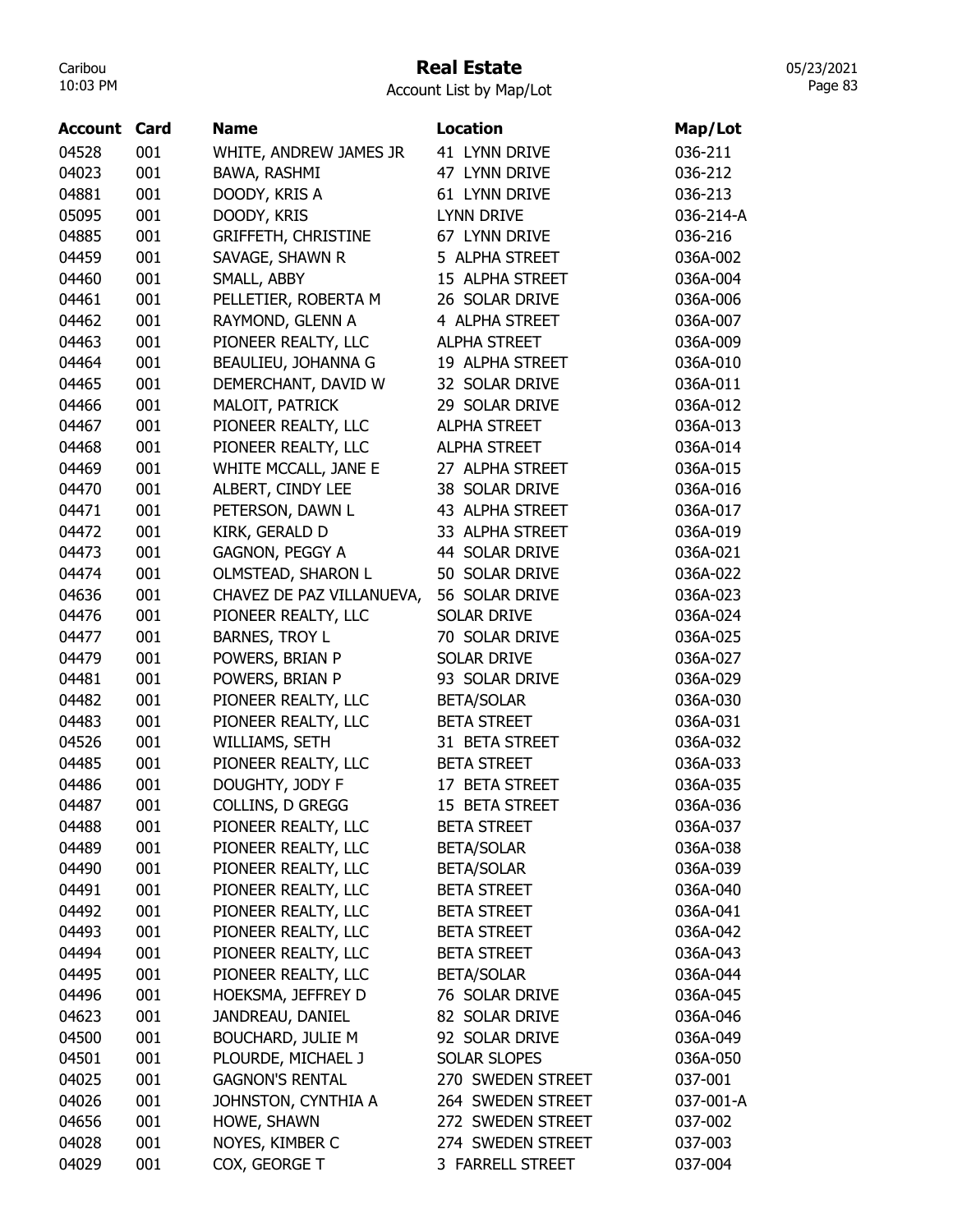# Real Estate

Account List by Map/Lot

| <b>Account Card</b> |     | <b>Name</b>                   | <b>Location</b>            | Map/Lot   |
|---------------------|-----|-------------------------------|----------------------------|-----------|
| 04030               | 001 | JANDREAU, JOAN M. - DEV       | 282 SWEDEN STREET          | 037-005   |
| 04031               | 001 | BERNAICHE, MICHAEL P          | 284 SWEDEN STREET          | 037-006   |
| 04618               | 001 | KNAPP, MICHAEL J              | 21 FARRELL STREET          | 037-007   |
| 04033               | 001 | SANFACON, ROBERT L            | <b>6 FARRELL STREET</b>    | 037-007-B |
| 04034               | 001 | MICHAUD, PAUL B               | 12 FARRELL STREET          | 037-007-C |
| 04035               | 001 | BEAULIEU, JANICE              | 14 FARRELL STREET          | 037-007-D |
| 04036               | 001 | DICKINSON, AMBER              | 17 FARRELL STREET          | 037-007-F |
| 04037               | 001 | LAVALLE, LARRY L              | 15 FARRELL STREET          | 037-007-H |
| 04687               | 001 | LITTLE, MALISSA M             | 7 FARRELL STREET           | 037-007-J |
| 04039               | 001 | WOODS, LISA L                 | 292 SWEDEN STREET          | 037-008   |
| 04040               | 001 | <b>CITY OF CARIBOU</b>        | <b>SWEDEN STREET</b>       | 037-009   |
| 04041               | 001 | CORBIN, JOSEPH F              | 314 SWEDEN STREET          | 037-010   |
| 04042               | 001 | PLOURDE, JOHN G               | 316 SWEDEN STREET          | 037-011   |
| 04043               | 001 | TRACY, KURT W                 | 322 SWEDEN STREET          | 037-012   |
| 04044               | 001 | MICHAUD, KRISTI HAINES        | 328 SWEDEN STREET          | 037-013   |
| 04045               | 001 | OUELLETTE, ROBERT D           | 24 WOODLAND ROAD           | 037-014   |
| 04046               | 001 | <b>GOSSETT, NICHOLAS A</b>    | 26 WOODLAND ROAD           | 037-015   |
| 04047               | 001 | CORMIER, MONIQUE AMY          | 32 WOODLAND ROAD           | 037-016   |
| 04048               | 001 | FERGUSON, GWENDOLYN           | 2 SHIRLEY DRIVE            | 037-017   |
| 04049               | 001 | ALBERT, ROLAND P - DEC        | 8 SHIRLEY DRIVE            | 037-018   |
| 04050               | 001 | SODERBERG, CARL J             | <b>SHIRLEY DRIVE</b>       | 037-020   |
| 04052               | 001 | <b>GAGNON, AARON N</b>        | 48 WOODLAND ROAD           | 037-024   |
| 04053               | 001 | GAGNON, JEANETTE C. - DEV     | 54 WOODLAND ROAD           | 037-025   |
| 04054               | 001 | FLANNERY, JEREMIAH M          | 60 WOODLAND ROAD           | 037-027   |
| 04055               | 001 | MAHONEY, GRAYDON              | 70 WOODLAND ROAD           | 037-029   |
| 04056               | 001 | WILLIAMS, MILES R             | 53 WOODLAND ROAD           | 037-030   |
| 04057               | 001 | <b>CLAYTON, KENNETH J</b>     | 47 WOODLAND ROAD           | 037-031   |
| 04058               | 001 | LAPOINTE, MONICA              | 39 WOODLAND ROAD           | 037-032   |
| 04752               | 001 | LAMOREAU, ERIK R              | 37 WOODLAND ROAD           | 037-033   |
| 04060               | 001 | MCINTYRE, DAVID M             | 33 WOODLAND ROAD           | 037-034   |
| 04061               | 001 | RICHARDS, KAYLA M             | 27 WOODLAND ROAD           | 037-035   |
| 04062               | 001 | MILTON, CHESTER H.-LIFE       | <b>WOODLAND ROAD</b><br>23 | 037-036   |
| 04063               | 001 | OLMSTEAD, AARON G             | 358 SWEDEN STREET          | 037-038   |
| 04064               | 001 | MIKE'S FAMILY MARKET, LLC     | 342 SWEDEN STREET          | 037-038-A |
| 04065               | 001 | RAMO, JOAN                    | 348 SWEDEN STREET          | 037-038-B |
| 04066               | 001 | SMITH, FREDERICK A            | 352 SWEDEN STREET          | 037-038-D |
| 04067               | 001 | C. RAY MANAGEMENT, LLC        | 7 PRESTON DRIVE            | 037-038-E |
| 04068               | 001 | HARDY, RENA                   | 11 PRESTON DRIVE           | 037-038-F |
| 04069               | 001 | CORRIVEAU, DAVE               | 8 PRESTON DRIVE            | 037-038-G |
| 04070               | 001 | C. RAY MANAGEMENT, LLC        | <b>SWEDEN STREET</b>       | 037-038-H |
|                     |     |                               |                            |           |
| 04071               | 001 | TIBBERT, STEPHEN M            | 348 SWEDEN STREET          | 037-038-J |
| 04073               | 001 | <b>CULLINS, CATHERINE A</b>   | 359 SWEDEN STREET          | 037-039   |
| 04616               | 001 | BOUCHARD, CATHY F.            | 355 SWEDEN STREET          | 037-040   |
| 04075               | 001 | LIBBY, BEVERLY E              | 351 SWEDEN STREET          | 037-041   |
| 04076               | 001 | LOMBARD, RICHARD V            | 347 SWEDEN STREET          | 037-042   |
| 04077               | 001 | CHAPMAN, ROBERT L. - LIFE     | 341 SWEDEN STREET          | 037-043   |
| 04078               | 001 | <b>OUELLETTE, ALBERTINE -</b> | 337 SWEDEN STREET          | 037-044   |
| 04079               | 001 | HABEEB, KAREN                 | 333 SWEDEN STREET          | 037-045   |
| 04080               | 001 | RAYMOND, JONATHAN M           | 331 SWEDEN STREET          | 037-046   |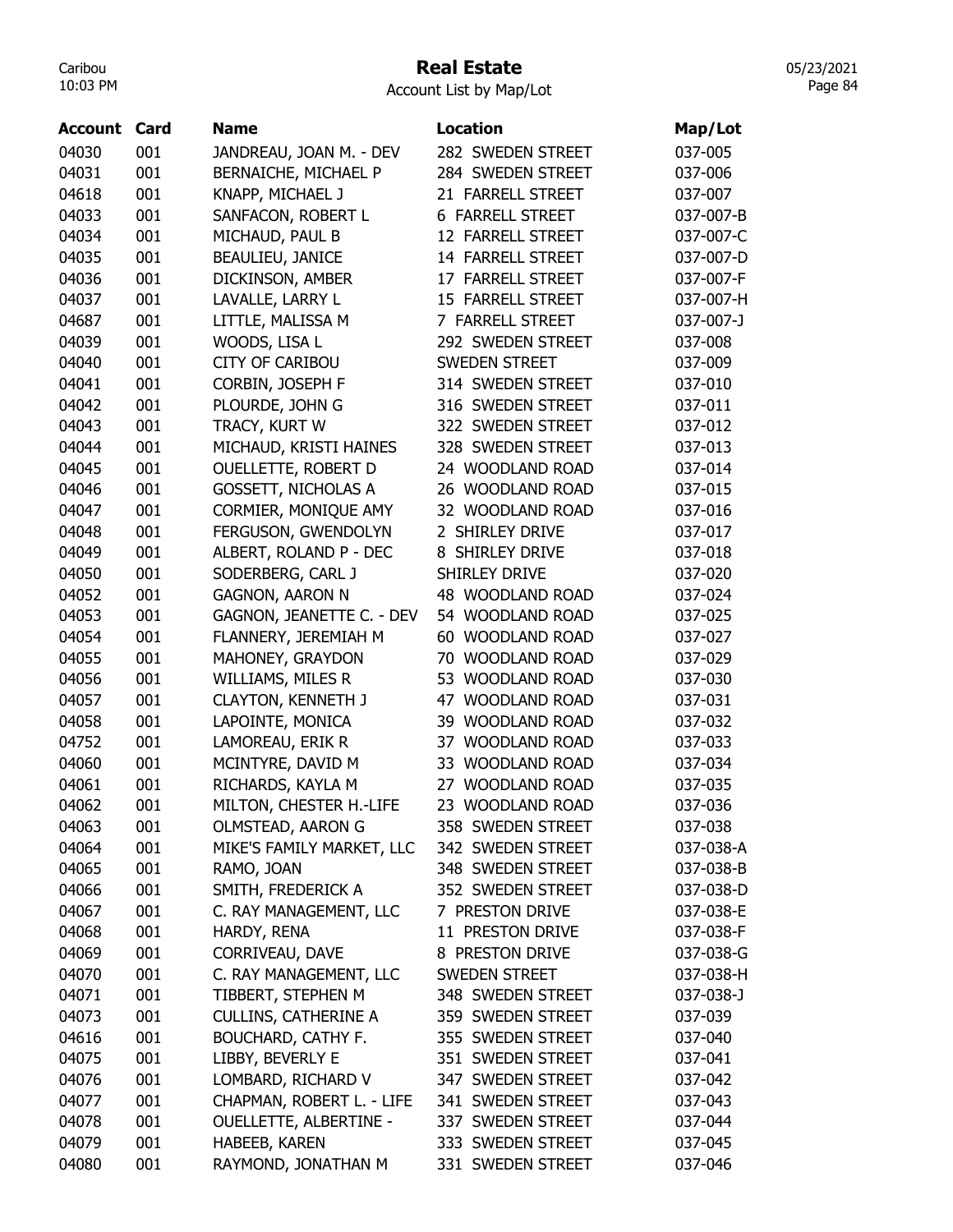#### Real Estate

05/23/2021 Page 85

| <b>Account Card</b> |     | <b>Name</b>                                  | Location                | Map/Lot          |
|---------------------|-----|----------------------------------------------|-------------------------|------------------|
| 04081               | 001 | RAYMOND, JONATHAN M                          | 323 SWEDEN STREET       | 037-047          |
| 04082               | 001 | ROSSER, RONALD A., JR.                       | 315 SWEDEN STREET       | 037-049          |
| 04083               | 001 | BISHOP, CHERYL A                             | 311 SWEDEN STREET       | 037-050          |
| 04084               | 001 | FORTIER, RICHARD A                           | 307 SWEDEN STREET       | 037-051          |
| 04085               | 001 | FORTIER, RICHARD A                           | <b>SWEDEN STREET</b>    | 037-051-A        |
| 04086               | 001 | HUNTER, MATTHEW A                            | 303 SWEDEN STREET       | 037-052          |
| 04087               | 001 | WALLER, DAVID B                              | 301 SWEDEN STREET       | 037-053          |
| 04088               | 001 | <b>GREGSON, THOMAS</b>                       | 299 SWEDEN STREET       | 037-054          |
| 04089               | 001 | KAVIN, JAMES A                               | 295 SWEDEN STREET       | 037-055          |
| 04585               | 001 | HALE, MYRON                                  | 291 SWEDEN STREET       | 037-056          |
| 04091               | 001 | COUNTY SPORTS, INC.                          | 285 SWEDEN STREET       | 037-057          |
| 04092               | 001 | ROY, ERNEST                                  | 283 SWEDEN STREET       | 037-058          |
| 04093               | 001 | HALE, MYRON M                                | 277 SWEDEN STREET       | 037-059          |
| 04094               | 001 | THOMAS, ASHLEY L                             | 273 SWEDEN STREET       | 037-060          |
| 04095               | 001 | COUNTY SPORTS, INC.                          | 285 SWEDEN STREET       | 037-061          |
| 04096               | 001 | USRP FUNDING 2001-A                          | 162 BENNETT DRIVE       | 038-001          |
| 04097               | 001 | MORRILL, JOHN L                              | 15 SKYWAY DRIVE         | 038-001-A        |
| 04098               | 001 | PD& T RENTALS                                | 159 BENNETT DRIVE       | 038-006-B        |
| 04099               | 001 | PD& T RENTALS                                | 153 BENNETT DRIVE       | 038-006-B-001-ON |
| 04100               | 001 | PD& T RENTALS                                | 163 BENNETT DRIVE       | 038-006-C        |
| 04101               | 001 | <b>STATE OF MAINE</b>                        | 145 BENNETT DRIVE       | 038-014          |
| 04102               | 001 | JLD PROPERTIES, LLC                          | 149 BENNETT DRIVE       | 038-014-A        |
| 04103               | 001 | THOMPSON, REGINALD V. -                      | 34 GLENDALE ROAD        | 038-070          |
| 04104               | 001 | DOAK, DALE                                   | 38 GLENDALE ROAD        | 038-071          |
| 04105               | 001 | <b>STATE OF MAINE</b>                        | <b>GLENDALE ROAD</b>    | 038-074          |
| 04106               | 001 | CARIBOU UTILITIES DISTRICT GLENDALE ROAD     |                         | 038-074-A        |
| 04107               | 001 | SPERREY, BARBARA E                           | 42 GLENDALE ROAD        | 038-075          |
| 04108               | 001 | O'BAR, KEVIN M                               | 157 LIMESTONE STREET    | 038-077          |
| 04109               | 001 | PARADIS, LELAND O., JR.                      | 149 LIMESTONE STREET    | 038-079          |
| 04110               | 001 | GRIFFIN-SOUCY, SHARRON M                     | 145 LIMESTONE STREET    | 038-080          |
| 04111               | 001 | ANDERSON, AMY                                | 141 LIMESTONE STREET    | 038-082          |
| 04112               | 001 | <b>GUERRETTE, RODERICK</b>                   | 135 LIMESTONE STREET    | 038-083          |
| 04113               | 001 | <b>STATE OF MAINE</b>                        | <b>LIMESTONE STREET</b> | 038-085          |
| 04114               | 001 | BROWN, DAVID M                               | 180 LIMESTONE STREET    | 038-086-A        |
| 04115               | 001 | MINK, MARY ANN                               | 111 LIMESTONE STREET    | 038-087          |
| 04845               | 001 | CARIBOU UTILITIES DISTRICT LIMESTONE STREET  |                         | 038-087-A        |
| 04116               | 001 | THOMPSON, ROLAND                             | 103 LIMESTONE STREET    | 038-088          |
| 04117               | 001 | THOMPSON, ROLAND JC                          | 99 LIMESTONE STREET     | 038-089          |
| 04118               | 001 | <b>WHEATON, LAURA L</b>                      | 85 LIMESTONE STREET     | 038-091          |
| 04119               | 001 | SCHULER, KATHLEEN R                          | <b>LIMESTONE STREET</b> | 038-092          |
| 04120               | 001 | SCHULER, KATHLEEN R                          | 100 LIMESTONE STREET    | 038-093          |
| 04121               | 001 | MINK, MARY ANN                               | 106 LIMESTONE STREET    | 038-095          |
| 04122               | 001 | MINK, MARY ANN                               | <b>LIMESTONE STREET</b> | 038-099          |
|                     |     |                                              |                         |                  |
| 04123               | 001 | HAMMONDS, RICHARD                            | LIMESTONE STREET        | 038-102          |
| 04124               | 001 | CARIBOU UTILITIES DISTRICT LIMESTONE STREET  |                         | 038-102-A        |
| 04125               | 001 | MOIR, RONALD C., ALAN R., & LIMESTONE STREET |                         | 038-103          |
| 04126               | 001 | <b>COLBATH, JULIE R ELLIS-</b>               | 147 LIMESTONE STREET    | 038-104          |
| 04127               | 001 | COLBATH, JULIE R ELLIS-                      | 154 LIMESTONE STREET    | 038-105          |
| 04128               | 001 | COLBATH, JULIE R ELLIS-                      | <b>LIMESTONE STREET</b> | 038-106          |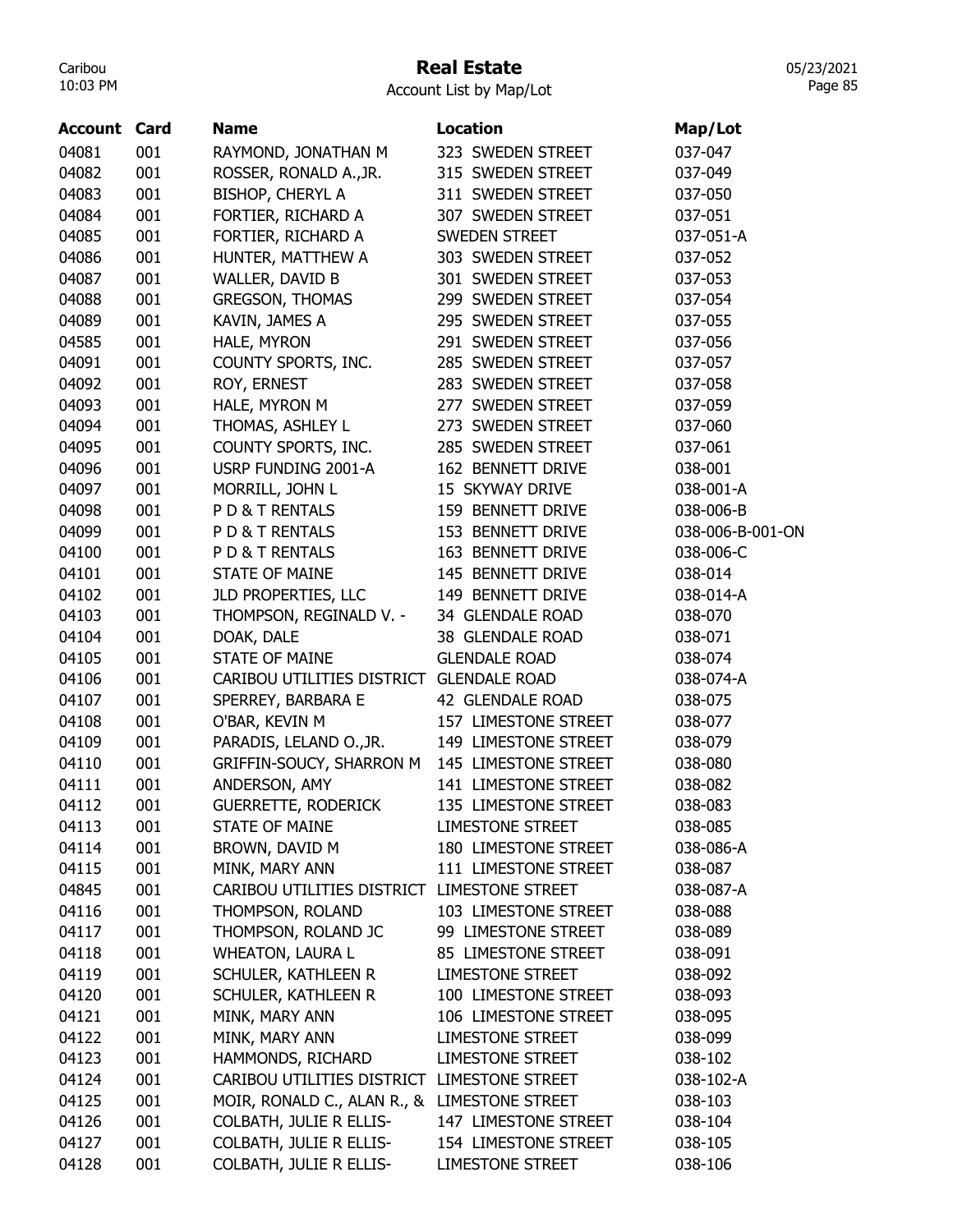#### Real Estate

05/23/2021 Page 86

| <b>Account Card</b> |     | <b>Name</b>                 | Location                 | Map/Lot   |
|---------------------|-----|-----------------------------|--------------------------|-----------|
| 04129               | 001 | COLLINS, CHRISTOPHER        | 160 LIMESTONE STREET     | 038-107   |
| 04130               | 001 | COLBATH, JULIE R ELLIS-     | <b>LIMESTONE STREET</b>  | 038-108   |
| 04131               | 001 | <b>CARIBOU NURSING HOME</b> | 10 BERNADETTE ST         | 039-001   |
| 04132               | 001 | CARIBOU NURSING HOME,       | 845 MAIN STREET          | 039-005   |
| 04133               | 001 | <b>CARIBOU NURSING HOME</b> | <b>BERNADETTE ST</b>     | 039-013   |
| 04134               | 001 | <b>CARIBOU NURSING HOME</b> | <b>BERNADETTE ST</b>     | 039-014   |
| 04135               | 001 | <b>CARIBOU NURSING HOME</b> | <b>BERNADETTE ST</b>     | 039-015   |
| 04136               | 001 | CARIBOU NURSING HOME        | <b>BERNADETTE ST</b>     | 039-016   |
| 04137               | 001 | LEVASSEUR, MICHEAL A        | 18 ROSE STREET           | 039-017   |
| 04138               | 001 | THIBODEAU, R LLOYD          | 26 ROSE STREET           | 039-020   |
| 04139               | 001 | MCLELLAN, STEPHEN C         | 32 ROSE STREET           | 039-022   |
| 04140               | 001 | WALKER, ELIZABETH E         | 36 ROSE STREET           | 039-023   |
| 04141               | 001 | C.S. MANAGEMENT, INC.       | 40 ROSE STREET           | 039-024   |
| 04142               | 001 | JOHNSON, BECKY R.           | 42 ROSE STREET           | 039-025   |
| 04143               | 001 | COREY, JUDITH               | 12 CHARLES STREET        | 039-026   |
| 04144               | 001 | KIEFFER, ROBERT J           | 22 CHARLES STREET        | 039-029   |
| 04145               | 001 | SHAW, PHYLLIS M             | 26 CHARLES STREET        | 039-030   |
| 04146               | 001 | EVANS, RITA M - DEV         | <b>30 CHARLES STREET</b> | 039-031   |
| 04147               | 001 | CYR, PHILIP A               | <b>CHARLES STREET</b>    | 039-032   |
| 04148               | 001 | CYR, PHILIP A               | <b>CHARLES STREET</b>    | 039-033   |
| 04149               | 001 | CYR, PHILIP A               | <b>ST. ANNE AVENUE</b>   | 039-034   |
| 04150               | 001 | FOSTER, JOHN R JR           | 41 CHARLES STREET        | 039-035   |
| 04151               | 001 | PITRE, RANDY P              | 39 CHARLES STREET        | 039-036   |
| 04152               | 001 | JANDREAU, TERRY L           | 29 CHARLES STREET        | 039-037   |
| 04153               | 001 | THOMPSON, PAUL G            | 25 CHARLES STREET        | 039-038   |
| 04154               | 001 | WHITTEN, ALFRED KINNEY      | 19 CHARLES STREET        | 039-039   |
| 04155               | 001 | PLANTE, ROGER P             | 17 CHARLES STREET        | 039-040   |
| 04156               | 001 | MORRILL, JOHN L             | 11 CHARLES STREET        | 039-042   |
| 04157               | 001 | LEGER, CHRISTOPHER M        | 9 CHARLES STREET         | 039-043   |
| 04158               | 001 | SMITH, KATHLEEN J           | 7 CHARLES STREET         | 039-044   |
| 04159               | 001 | MARTIN, JAMES F             | 50 ROSE STREET           | 039-045   |
| 04160               | 001 | PORTER, STEVEN              | 56 ROSE STREET           | 039-046   |
| 04161               | 001 | C.S. MANAGEMENT, INC.       | 97 SOLMAN STREET         | 039-047   |
| 04162               | 001 | C.S. MANAGEMENT, INC.       | 93 SOLMAN STREET         | 039-048   |
| 04163               | 001 | C.S. MANAGEMENT, INC.       | 89 SOLMAN STREET         | 039-049   |
| 04164               | 001 | C.S. MANAGEMENT, INC.       | 83 SOLMAN STREET         | 039-050   |
| 04165               | 001 | C. RAY MANAGEMENT, LLC      | 6 VIOLETTE STREET        | 039-051   |
| 04166               | 001 | DELANO, DANA P              | 10 VIOLETTE STREET       | 039-052   |
| 04167               | 001 | ST. PETER, RICHARD M        | 14 VIOLETTE STREET       | 039-053   |
| 04168               | 001 | <b>BAILEY, STEPHEN C</b>    | <b>VIOLETTE STREET</b>   | 039-055   |
| 04169               | 001 | <b>BAILEY, STEPHEN C</b>    | 24 VIOLETTE STREET       | 039-056   |
| 04170               | 001 | CHARTIER, ADAM              | 26 VIOLETTE STREET       | 039-057   |
| 04171               | 001 | CARIBOU MANAGEMENT          | 30 SKYWAY DRIVE          | 039-058   |
| 05102               | 001 | CARIBOU MANAGEMENT          | 30 SKYWAY DRIVE          | 039-058-A |
| 04172               | 001 | LOCKHART, GREGORY L         | 64 ROSE STREET           | 039-080   |
| 04173               | 001 | ROSE, DAVID B               | 76 ROSE STREET           | 039-083   |
| 04174               | 001 | ADAMS, MARK D               | 55 ROSE STREET           | 039-092   |
| 04175               | 001 | WILLEY, SCOTT M             | 51 ROSE STREET           | 039-093   |
| 04176               | 001 | BARCLAY, JOHN F             | 47 ROSE STREET           | 039-094   |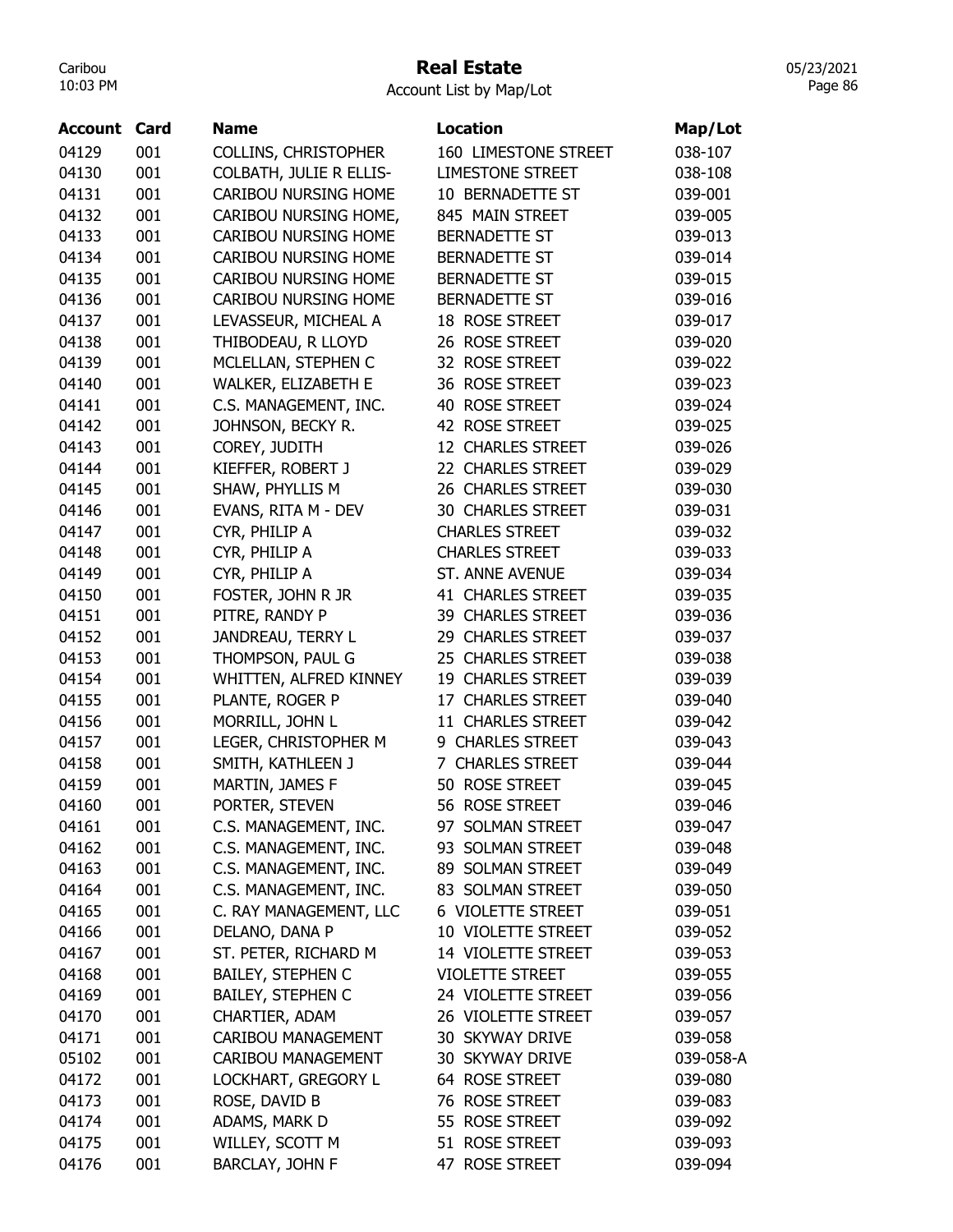# Real Estate

05/23/2021 Page 87

| <b>Account</b> | Card | <b>Name</b>                | <b>Location</b>            | Map/Lot |
|----------------|------|----------------------------|----------------------------|---------|
| 04177          | 001  | CYR, ROBERT J              | 43 ROSE STREET             | 039-095 |
| 04178          | 001  | MAYNARD, SPENCER G         | 39 ROSE STREET             | 039-096 |
| 04692          | 001  | MONTEITH, LORRAINE M       | 35 ROSE STREET             | 039-097 |
| 04180          | 001  | CORROW, ELLEN M            | 31 ROSE STREET             | 039-098 |
| 04181          | 001  | PLOURDE, ETHAN             | 25 ROSE STREET             | 039-100 |
| 04182          | 001  | ROMAN CATHOLIC BISHOP OF   | <b>ROSE STREET</b>         | 039-101 |
| 04183          | 001  | HARMON, THOMAS A           | 17 ROSE STREET             | 039-102 |
| 04184          | 001  | OUELLETTE, BELINDA M       | 835 MAIN STREET            | 039-106 |
| 04701          | 001  | KAVIN, JOHN F              | 829 MAIN STREET            | 039-107 |
| 04186          | 001  | <b>CITY OF CARIBOU</b>     | 827 MAIN STREET            | 039-108 |
| 04187          | 001  | MCDOUGAL, ROBERT J         | 93 GARDEN CIRCLE           | 039-109 |
| 04188          | 001  | KEAR, SIDNEY J             | 89 GARDEN CIRCLE           | 039-110 |
| 04189          | 001  | LANDES, BILLY W            | 87 GARDEN CIRCLE           | 039-112 |
| 04190          | 001  | ROBBINS, TAYLOR            | 83 GARDEN CIRCLE           | 039-113 |
| 04742          | 001  | LAGASSE, JEFFREY           | 79 GARDEN CIRCLE           | 039-114 |
| 04192          | 001  | LITTLEFIELD, KERMIT E      | 77 GARDEN CIRCLE           | 039-115 |
| 04519          | 001  | THIBODEAU, ROLAND          | 75 GARDEN CIRCLE           | 039-116 |
| 04194          | 001  | ROBINSON, FRED D           | 71 GARDEN CIRCLE           | 039-117 |
| 04195          | 001  | KELLEY, SARAH              | <b>GARDEN CIRCLE</b><br>67 | 039-119 |
| 04196          | 001  | BISHOP, RICKY J            | 57 GARDEN CIRCLE           | 039-122 |
| 04197          | 001  | DIONNE, ELIZABETH R        | 140 GLENN STREET           | 039-124 |
| 04198          | 001  | MICHAUD, PAULA A           | 58 GARDEN CIRCLE           | 039-126 |
| 04199          | 001  | DUPLISSIE, COLLEEN         | 66 GARDEN CIRCLE           | 039-128 |
| 04200          | 001  | ST. PETER, KIRK R          | 70 GARDEN CIRCLE           | 039-129 |
| 04201          | 001  | PARKER, ANNA               | 76 GARDEN CIRCLE           | 039-131 |
| 04202          | 001  | PLOURDE, JESSICA L.        | 80 GARDEN CIRCLE           | 039-132 |
| 04203          | 001  | CHEVIOT, JAMES E           | 82 GARDEN CIRCLE           | 039-133 |
| 04204          | 001  | SOUCIER, DANIEL            | 86 GARDEN CIRCLE           | 039-134 |
| 04205          | 001  | LONG, VIVIAN R             | <b>88 GARDEN CIRCLE</b>    | 039-135 |
| 04206          | 001  | NORSWORTHY, LARRY D        | 103 GARDEN CIRCLE          | 039-139 |
| 04207          | 001  | <b>CITY OF CARIBOU</b>     | <b>MAIN STREET</b>         | 039-140 |
| 04208          | 001  | JOSE, JEFFREY A            | 10 GARDEN CIRCLE           | 039-146 |
| 04209          | 001  | <b>CLAYTON, JONATHAN D</b> | 14 GARDEN CIRCLE           | 039-147 |
| 04210          | 001  | VIOLETTE, DANA             | 22 GARDEN CIRCLE           | 039-150 |
| 04211          | 001  | CORRIVEAU, DAVID P         | 26 GARDEN CIRCLE           | 039-151 |
| 04212          | 001  | CYR, KEVIN J               | 34 GARDEN CIRCLE           | 039-152 |
| 04213          | 001  | CISZEWSKI, PERRY J         | 36 GARDEN CIRCLE           | 039-153 |
| 04214          | 001  | SARGENT, BRADLEY W         | <b>40 GARDEN CIRCLE</b>    | 039-154 |
| 04215          | 001  | CHERRIER, ALICE M          | 44 GARDEN CIRCLE           | 039-155 |
| 04216          | 001  | MATLOCK, RONALD M          | 50 GARDEN CIRCLE           | 039-157 |
| 04217          | 001  | ROBERTSON, SAMUEL R        | 116 GLENN STREET           | 039-158 |
| 04218          | 001  | MALONE, EDWARD R           | <b>45 GARDEN CIRCLE</b>    | 039-159 |
| 04611          | 001  | MICHAUD, ELAINE M          | 41 GARDEN CIRCLE           | 039-160 |
| 04220          | 001  | BOAZ, CLIFFORD L JR        | 67 ELMWOOD AVENUE          | 039-161 |
| 04221          | 001  | BURLEIGH, REGINALD E. -    | ELMWOOD AVENUE             | 039-163 |
| 04222          | 001  | JOSE, EMILY LOUISE         | 27 GARDEN CIRCLE           | 039-165 |
| 04223          | 001  | MOYE, DOROTHY J            | 21 GARDEN CIRCLE           | 039-167 |
| 04224          | 001  | BOSSE, DEREK R.            | 19 GARDEN CIRCLE           | 039-168 |
| 04225          | 001  | AKELEY, SYLVIA J           | <b>GARDEN CIRCLE</b>       | 039-171 |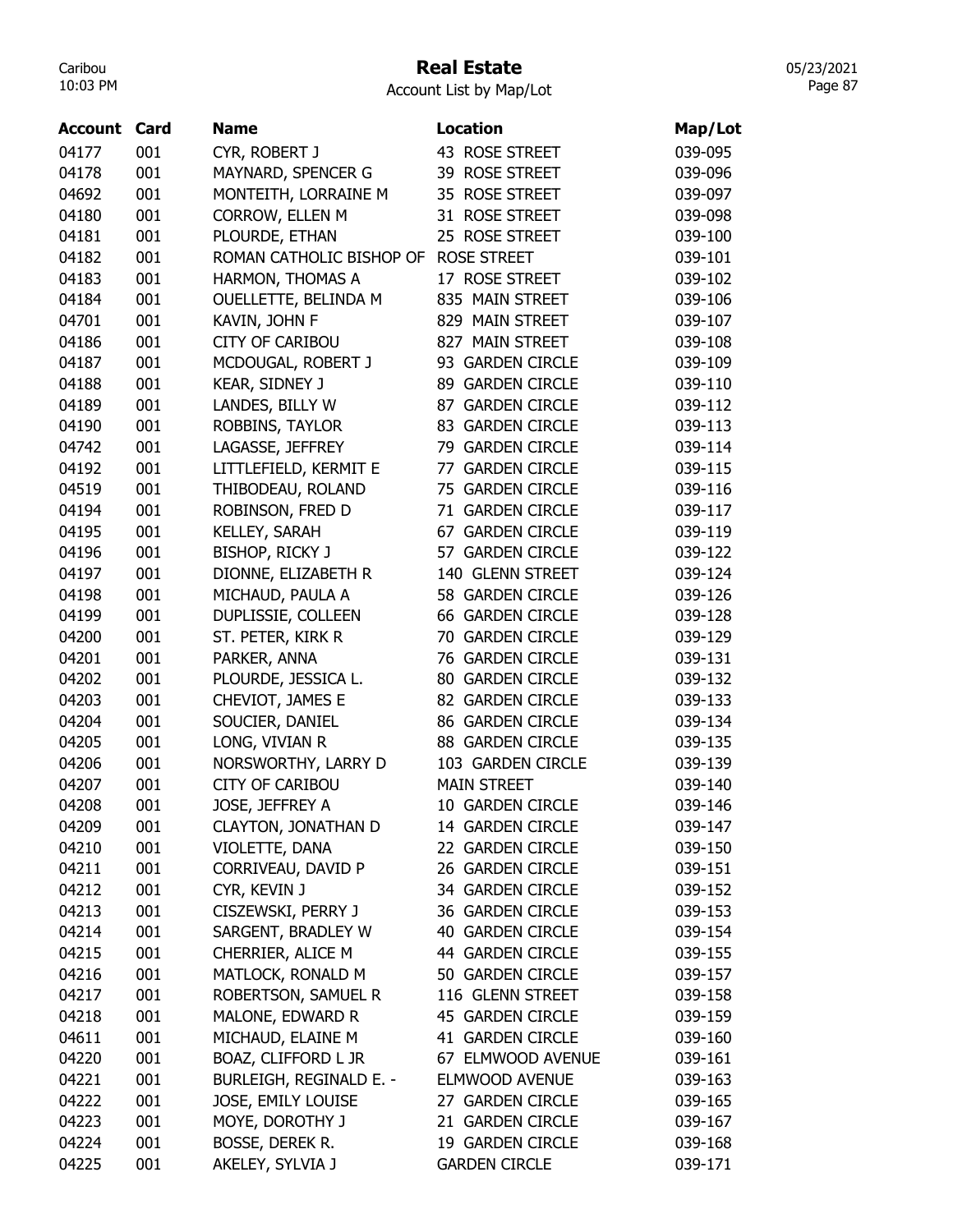# Real Estate

05/23/2021 Page 88

| <b>Account</b> | Card | <b>Name</b>              | <b>Location</b>    | Map/Lot   |
|----------------|------|--------------------------|--------------------|-----------|
| 04226          | 001  | PERREAULT, ANNE G        | 805 MAIN STREET    | 039-173   |
| 04227          | 001  | <b>GUERRETTE, LIZA M</b> | 809 MAIN STREET    | 039-173-A |
| 04228          | 001  | ARBEAU, PHILIP S         | 8 WESTWIND DRIVE   | 039-174   |
| 04229          | 001  | THERIAULT, GREGORY J     | 10 WESTWIND DRIVE  | 039-175   |
| 04230          | 001  | NORTHEY, BRETT AND       | 14 WESTWIND DRIVE  | 039-176   |
| 04231          | 001  | KASHIAN, LEO W           | 16 WESTWIND DRIVE  | 039-177   |
| 04232          | 001  | SHAW, IVAN B             | 20 WESTWIND DRIVE  | 039-178   |
| 04233          | 001  | TOWSON, LINDSEY M        | 24 WESTWIND DRIVE  | 039-179   |
| 04234          | 001  | RIASSETTO, ANTHONY D     | 26 WESTWIND DRIVE  | 039-180   |
| 04235          | 001  | BURLEIGH, REGINALD E. -  | 30 WESTWIND DRIVE  | 039-181   |
| 04236          | 001  | ST. PETER, ALPHY         | 38 WESTWIND DRIVE  | 039-182   |
| 04237          | 001  | MICHAUD, JENNIFER M      | 40 WESTWIND DRIVE  | 039-183   |
| 04238          | 001  | HUNTER, MATTHEW          | 44 WESTWIND DRIVE  | 039-184   |
| 04239          | 001  | KNORR, GEORGE W          | 48 WESTWIND DRIVE  | 039-185   |
| 04240          | 001  | SIMPSON, KELLIE M        | 112 GLENN STREET   | 039-186   |
| 04241          | 001  | CYR, THERESA A           | 104 GLENN STREET   | 039-187   |
| 04242          | 001  | MARTIN, DEVIN            | 43 WESTWIND DRIVE  | 039-188   |
| 04243          | 001  | LABARRE, MALORI P        | 41 WESTWIND DRIVE  | 039-189   |
| 04244          | 001  | DOBBS, LISA J            | 55 ELMWOOD AVENUE  | 039-190   |
| 04245          | 001  | WARK, STEPHANIE          | 56 ELMWOOD AVENUE  | 039-191   |
| 04246          | 001  | SCHEPPELE, CASEY E       | 27 WESTWIND DRIVE  | 039-192   |
| 04247          | 001  | WESTMAN, JONATHAN        | 21 WESTWIND DRIVE  | 039-193   |
| 04248          | 001  | PARENTE, RENEE F         | 19 WESTWIND DRIVE  | 039-194   |
| 04515          | 001  | WASSON, RAYMOND C        | 1 WINDY HILL DRIVE | 039-196   |
| 04250          | 001  | FULTON, JOHN             | 799 MAIN STREET    | 039-197   |
| 04251          | 001  | ROGESKI, STEV B          | 795 MAIN STREET    | 039-198   |
| 04252          | 001  | <b>COUNTRY FARMS</b>     | 791 MAIN STREET    | 039-199   |
| 04253          | 001  | RAND, MICHAEL J          | 9 WINDY HILL DRIVE | 039-200   |
| 04254          | 001  | THERIAULT, MAURICE J     | 5 WINDY HILL DRIVE | 039-201   |
| 04255          | 001  | <b>CENTRAL AROOSTOOK</b> | 4 PILGRIM ROAD     | 039-202   |
| 04256          | 001  | SHAW, JEAN M             | 8 PILGRIM ROAD     | 039-203   |
| 04257          | 001  | FINNEMORE, KATHLEEN B    | 10 PILGRIM ROAD    | 039-204   |
| 04553          | 001  | COUSINS, RYAN            | 12 PILGRIM ROAD    | 039-205   |
| 04259          | 001  | HOLMQUIST, JOHN W        | 18 PILGRIM ROAD    | 039-206   |
| 04260          | 001  | MULLEN, RICHARD W        | 24 PILGRIM ROAD    | 039-207   |
| 04261          | 001  | SKIDGEL, HOPE            | 28 PILGRIM ROAD    | 039-208   |
| 04713          | 001  | <b>COLTON, LAURIE S</b>  | 32 PILGRIM ROAD    | 039-209   |
| 04263          | 001  | WASSON, RICKY L          | 98 GLENN STREET    | 039-210   |
| 04545          | 001  | CAVAGNARO PROPERTIES,    | 69 ROSE STREET     | 039-211   |
| 04265          | 001  | ANDERSON, KATHERINE A    | 145 GLENN STREET   | 039-212   |
| 04266          | 001  | HALL, CAROLYN E          | 141 GLENN STREET   | 039-213   |
| 04267          | 001  | <b>BITHER, PATRICK D</b> | 137 GLENN STREET   | 039-216   |
| 04268          | 001  | EZZY, RICHARD J          | 133 GLENN STREET   | 039-218   |
| 04269          | 001  | THIBODEAU, STEVE         | 125 GLENN STREET   | 039-219   |
| 04270          | 001  | HAUGER, MARY             | 119 GLENN STREET   | 039-220   |
| 04271          | 001  | BECHARD, RICHARD JR      | 115 GLENN STREET   | 039-221   |
| 04272          | 001  | ST. PIERRE, KEVIN E      | 113 GLENN STREET   | 039-222   |
| 04273          | 001  | HALLOWELL, SANDRA L      | 109 GLENN STREET   | 039-223   |
| 04274          | 001  | COTE, RYAN J             | 105 GLENN STREET   | 039-224   |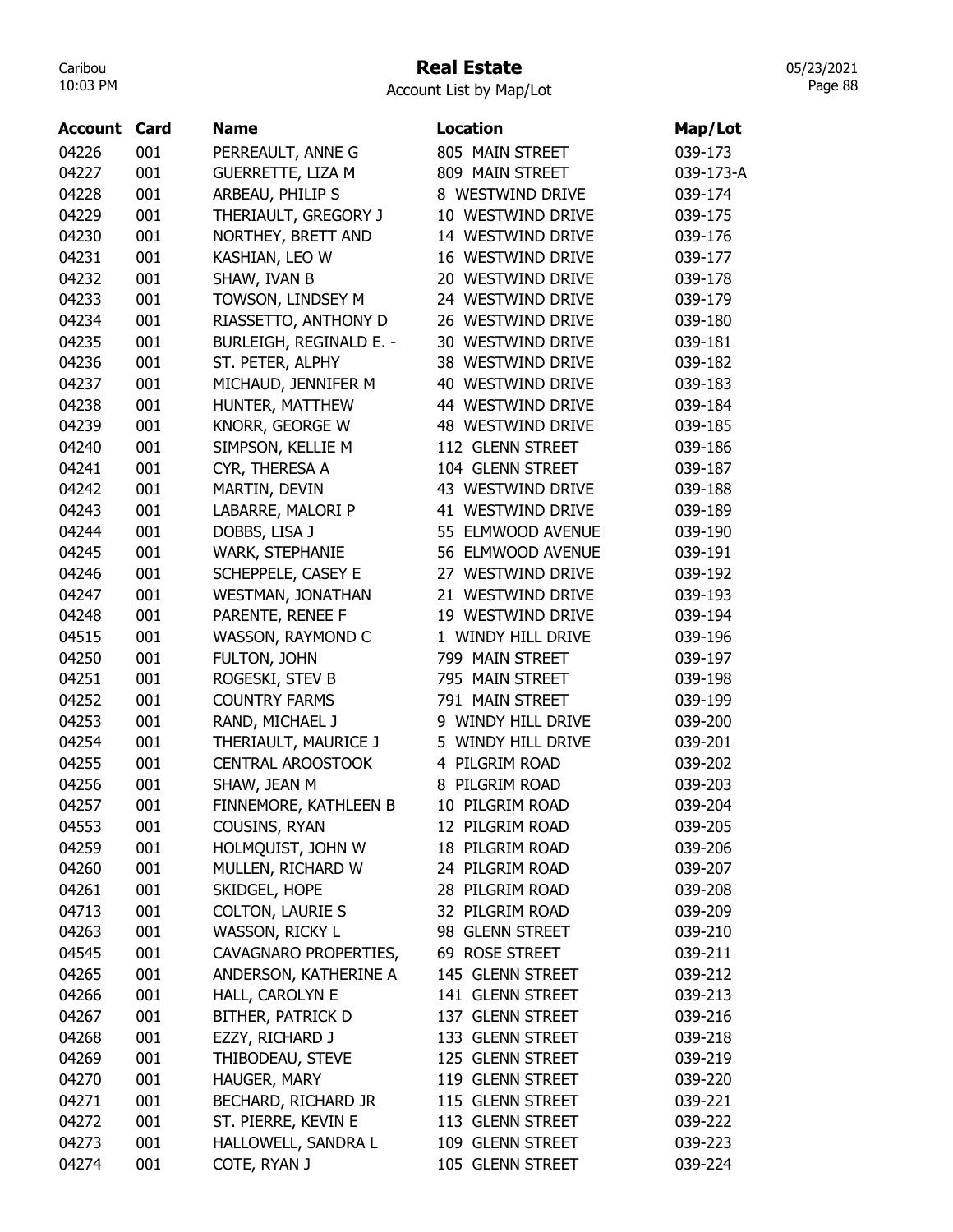# Real Estate

Account List by Map/Lot

| <b>Account Card</b> |     | <b>Name</b>                                  | Location           | Map/Lot    |
|---------------------|-----|----------------------------------------------|--------------------|------------|
| 04275               | 001 | PROULX, THOMAS H                             | 101 GLENN STREET   | 039-225    |
| 04276               | 001 | DORMAN, GALEN W                              | 99 GLENN STREET    | 039-226    |
| 04277               | 001 | RUSSELL FAMILY LIVING                        | 17 SPERRY DRIVE    | 039-227    |
| 04278               | 001 | RAYMOND, SHARON                              | 13 SPERRY DRIVE    | 039-228    |
| 04279               | 001 | KIMBALL, FREDERICK D                         | 11 SPERRY DRIVE    | 039-229    |
| 04280               | 001 | ST. PETER, KEVIN P                           | 7 SPERRY DRIVE     | 039-230    |
| 04281               | 001 | DOBBS, FREDERICK W                           | 92 BENNETT DRIVE   | 039-231    |
| 04282               | 001 | HOULTON FARMS DAIRY, INC.                    | 98 BENNETT DRIVE   | 039-232    |
| 04283               | 001 | MORIN, THELMA                                | 10 LAURETTE CIRCLE | 039-233    |
| 04284               | 001 | CARD, THERESA                                | 11 LAURETTE CIRCLE | 039-235    |
| 04285               | 001 | CARIBOU CHURCH OF CHRIST 3 LAURETTE CIRCLE   |                    | 039-237    |
| 04286               | 001 | CARIBOU CHURCH OF CHRIST                     | 9 LAURETTE CIRCLE  | 039-237-ON |
| 04287               | 001 | RARED CARIBOU, L.L.C.                        | 112 BENNETT DRIVE  | 039-241    |
| 04288               | 001 | CASSIDY, DANA                                | 118 BENNETT DRIVE  | 039-243    |
| 04289               | 001 | MSB LEASING, INC.                            | 142 BENNETT DRIVE  | 039-249    |
| 04290               | 001 | PLOURDE FURNITURE                            | 150 BENNETT DRIVE  | 039-250    |
| 04291               | 001 | PLOURDE FURNITURE, INC.                      | 150 BENNETT DRIVE  | 039-252    |
| 04295               | 001 | C.S. MANAGEMENT, INC.                        | 137 BENNETT DRIVE  | 039-264    |
| 04296               | 001 | MCDONALD'S REAL ESTATE                       | 127 BENNETT DRIVE  | 039-267    |
| 04297               | 001 | FOSTER ENERGY, R.H., LLC                     | 123 BENNETT DRIVE  | 039-269    |
| 04298               | 001 | FOSTER ENERGY, R.H., LLC                     | 117 BENNETT DRIVE  | 039-270    |
| 04299               | 001 | KATAHDIN TRUST COMPANY                       | 105 BENNETT DRIVE  | 039-272    |
| 04300               | 001 | TIM DONUT U.S. LIMITED,                      | 109 BENNETT DRIVE  | 039-272-A  |
| 04301               | 001 | PLOURDE AND PLOURDE, INC.                    | 12 LAURETTE STREET | 039-277    |
| 04302               | 001 | <b>GAGNON'S RENTAL</b>                       | 14 EVERGREEN PKWY  | 039-279    |
| 04303               | 001 | <b>STATE OF MAINE</b>                        | 145 BENNETT DRIVE  | 039-290    |
| 04304               | 001 | <b>BELL, JUSTIN R</b>                        | 13 LAURETTE STREET | 039-293    |
| 04305               | 001 | PLOURDE AND PLOURDE, INC. 11 LAURETTE STREET |                    | 039-294    |
| 04306               | 001 | PLOURDE & PLOURDE INC.                       | 9 LAURETTE STREET  | 039-295    |
| 04307               | 001 | CROUCH, TAMMIE L AND                         | 97 BENNETT DRIVE   | 039-296    |
| 04308               | 001 | LAVOIE, LOUIS, JR.                           | 93 BENNETT DRIVE   | 039-297    |
| 04309               | 001 | <b>CLARK, GISELE</b>                         | 8 GLENDALE ROAD    | 039-298    |
| 04310               | 001 | DIONNE, ANITA M. - DEC                       | 12 GLENDALE ROAD   | 039-299    |
| 04311               | 001 | ROY, CARY                                    | 14 GLENDALE ROAD   | 039-300    |
| 04312               | 001 | BEAULIEU, JANICE                             | 18 GLENDALE ROAD   | 039-301    |
| 04707               | 001 | JALBERT, VERNON G                            | 20 GLENDALE ROAD   | 039-302    |
| 04314               | 001 | <b>GETCHELL, RUSSELL C III -</b>             | 24 GLENDALE ROAD   | 039-303    |
| 04315               | 001 | MILTON, MATTHEW LEIGH                        | 26 GLENDALE ROAD   | 039-304    |
| 04316               | 001 | LEVESQUE, MARK A                             | 30 GLENDALE ROAD   | 039-305    |
| 04317               | 001 | <b>OUELLETTE, LUKE J</b>                     | 449 SWEDEN STREET  | 040-001    |
| 04318               | 001 | REESE, JAMES                                 | 443 SWEDEN STREET  | 040-002    |
| 04319               | 001 | WILCOX, CURT                                 |                    |            |
|                     | 001 |                                              | 439 SWEDEN STREET  | 040-003    |
| 04320               |     | BOUCHARD, ROBERT L                           | 435 SWEDEN STREET  | 040-004    |
| 04321               | 001 | THERIAULT, BRAD A.                           | 431 SWEDEN STREET  | 040-005    |
| 04322               | 001 | HAINES, NORMA J                              | 427 SWEDEN STREET  | 040-006    |
| 04323               | 001 | RUSSELL, MATTHEW                             | 423 SWEDEN STREET  | 040-007    |
| 04324               | 001 | SHARP, DALE A                                | 421 SWEDEN STREET  | 040-008    |
| 04325               | 001 | CONROY, DOUGLAS G                            | 417 SWEDEN STREET  | 040-009    |
| 04328               | 001 | MCINTYRE, DAVID                              | 397 SWEDEN STREET  | 040-013    |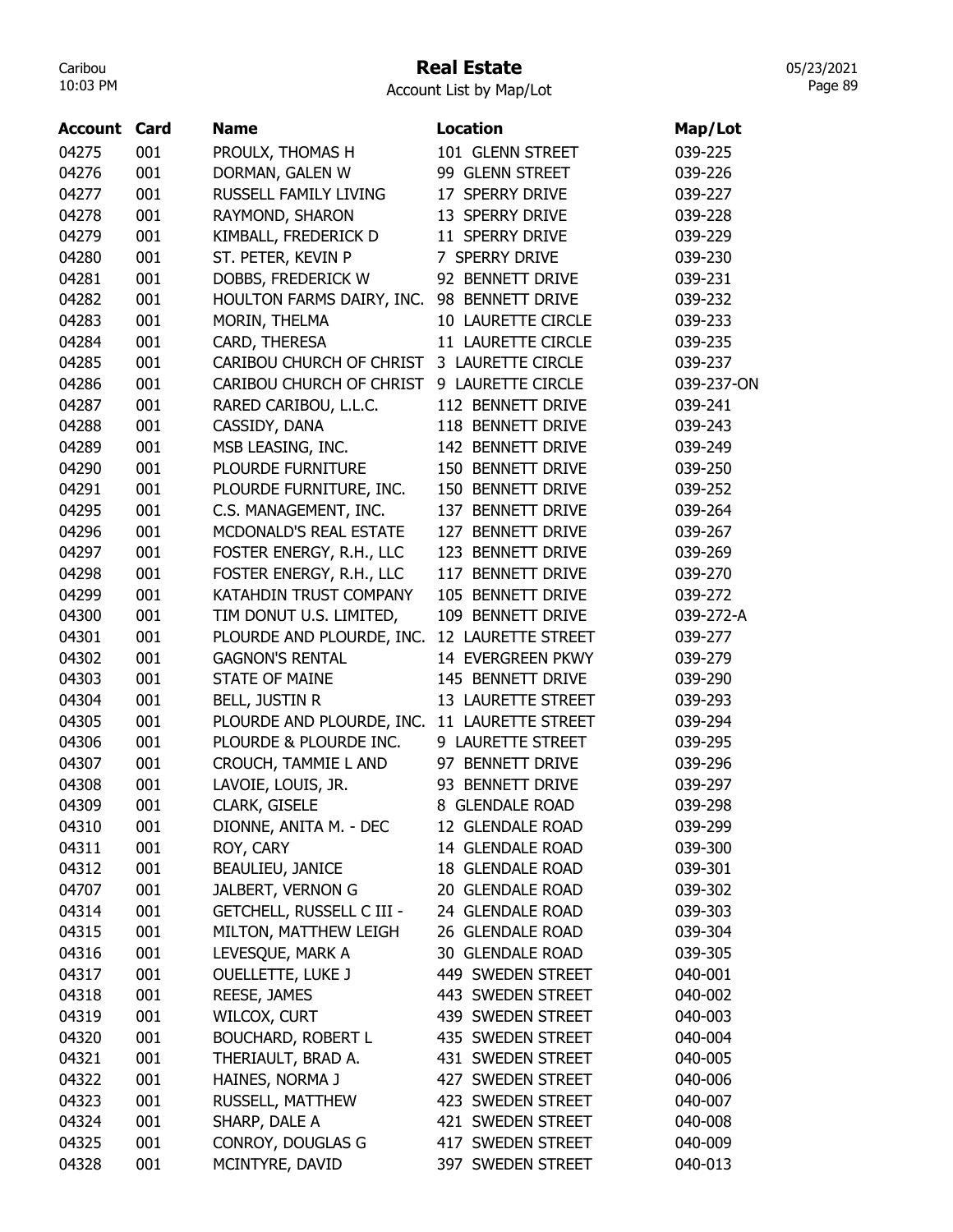# Real Estate

Account List by Map/Lot

| 04329<br>001<br>391 SWEDEN STREET<br>040-014<br>CHASSIE, LEONA M<br>04330<br>001<br>TURNER, BARBARA J<br>387 SWEDEN STREET<br>040-015<br>04331<br>001<br>MICHAUD, JEFFREY L<br>383 SWEDEN STREET<br>040-016<br>001<br>379 SWEDEN STREET<br>04332<br><b>JCK IRREVOCABLE TRUST</b><br>040-017<br>001<br>375 SWEDEN STREET<br>04333<br>RAZORBACK CAPITAL LLC<br>040-018<br>001<br>369 SWEDEN STREET<br>04334<br>CYR, JAMES<br>040-019<br>04335<br>001<br>W. W. WOOD PROPERTIES,<br>367 SWEDEN STREET<br>040-020<br>001<br>CHAPMAN, DONALD F<br>363 SWEDEN STREET<br>040-021<br>04336<br>04337<br>001<br>LANTERMAN, JOANNA M<br>384 SWEDEN STREET<br>040-022<br>04338<br>001<br>KETCH, MARY A<br>388 SWEDEN STREET<br>040-024<br>ST. PIERRE, EDMOND J<br>04339<br>001<br>394 SWEDEN STREET<br>040-025<br>001<br>CORRIVEAU, DAVID P<br><b>SWEDEN STREET</b><br>04340<br>040-026<br>001<br>418 SWEDEN STREET<br>04341<br><b>CENTRAL AROOSTOOK</b><br>040-027<br>04342<br>001<br>422 SWEDEN STREET<br>LINT, ROBERT L<br>040-028<br>04343<br>001<br>EVANS, JON P<br>426 SWEDEN STREET<br>040-029<br>BELL, DOUGLAS W II<br>04344<br>001<br>430 SWEDEN STREET<br>040-030<br>04345<br>001<br>MCCARTHY, CHADMICHAEL<br>434 SWEDEN STREET<br>040-031<br>04346<br>001<br>OUELLETTE, ANTHONY M<br>444 SWEDEN STREET<br>040-032<br>001<br>364 SWEDEN STREET<br>04347<br><b>OUELLETTE, KIM M</b><br>040-033<br>001<br>368 SWEDEN STREET<br>04348<br>CYR, JAMES T<br>040-034<br>001<br>04349<br>GAHAGAN, ARNOLD G JR<br>372 SWEDEN STREET<br>040-035<br>04350<br>001<br>376 SWEDEN STREET<br>ROCKWELL, GALEN<br>040-037<br>04351<br>001<br>HERRON, KRISTI J<br>380 SWEDEN STREET<br>040-038<br>04352<br>001<br>SOLMAN, NANCY<br>10 SOLMAN STREET<br>041-001<br>04353<br>001<br>SOLMAN HOLDINGS, LLC<br><b>MAIN STREET</b><br>041-001-A<br>04354<br>001<br>SOLMAN HOLDINGS, LLC<br><b>MAIN STREET</b><br>041-001-B<br>001<br>041-001-C<br>04355<br>SOLMAN, NANCY<br>7 SOLMAN STREET<br>001<br>FARM VIEW ASSOCIATES, LLC<br>041-001-D<br>04356<br>27 SOLMAN STREET<br>001<br><b>SOLMAN STREET</b><br>04357<br>PELLETIER, D.L. FAMILY<br>041-001-E<br>04358<br>001<br>SALAR STORAGE NORTH, LLC<br>041-001-F<br>58 SOLMAN STREET<br>041-001-G<br>04907<br>001<br>SOLMAN HOLDINGS, LLC<br><b>SOLMAN STREET</b><br>041-002<br>04359<br><b>VAN BUREN ROAD</b><br>001<br>SOLMAN HOLDINGS, LLC<br>933 MAIN STREET<br>001<br>CYR, ROBERT P<br>041-003<br>04360<br>04361<br>001<br>SOLMAN HOLDINGS, LLC<br>929 MAIN STREET<br>041-004<br>001<br>ANDERSON, MARY LEE<br>04758<br>31 CORRIVEAU ST<br>041-006<br>001<br><b>CORRIVEAU ST</b><br>04792<br>ANDERSON, MARY LEE<br>041-007<br>001<br>PLANTE, ROGER P<br><b>CORRIVEAU ST</b><br>04363<br>041-008<br>04364<br>001<br>TARDIF, MICHAEL J<br>15 CORRIVEAU ST<br>041-010<br>001<br>PELLETIER, DAVID L<br>5 CORRIVEAU ST<br>04365<br>041-012<br>001<br>LAND OFF RTE 1<br>04366<br>CARIBOU MANAGEMENT<br>041-014<br>001<br>04367<br>NADEAU, DORIS<br>3 VIOLETTE STREET<br>041-016<br>04368<br>001<br><b>HERBERT, JACK S</b><br>73 SOLMAN STREET<br>041-017<br>001<br>BENNETT, PETER A<br>04369<br>10 CORRIVEAU ST<br>041-019<br>001<br>PHILLIPS, JOHN<br>04370<br><b>CORRIVEAU ST</b><br>041-021<br>04371<br>001<br>ANDERSON, CURT W<br>041-022<br>33 VIOLETTE STREET<br>001<br>ROBERTSON, SAMUEL R<br>04373<br>17 VIOLETTE STREET<br>041-025<br>LAPOINTE, JEANNETTE M<br>04374<br>001<br>11 VIOLETTE STREET<br>041-026<br>04375<br>001<br>MCNEAL, BEVERLY - LIFE<br>7 VIOLETTE STREET<br>041-027<br>04376<br>001<br>CYR, ROGER R<br>28 VIOLETTE STREET<br>041-028 | <b>Account Card</b> | <b>Name</b> | <b>Location</b> | Map/Lot |
|--------------------------------------------------------------------------------------------------------------------------------------------------------------------------------------------------------------------------------------------------------------------------------------------------------------------------------------------------------------------------------------------------------------------------------------------------------------------------------------------------------------------------------------------------------------------------------------------------------------------------------------------------------------------------------------------------------------------------------------------------------------------------------------------------------------------------------------------------------------------------------------------------------------------------------------------------------------------------------------------------------------------------------------------------------------------------------------------------------------------------------------------------------------------------------------------------------------------------------------------------------------------------------------------------------------------------------------------------------------------------------------------------------------------------------------------------------------------------------------------------------------------------------------------------------------------------------------------------------------------------------------------------------------------------------------------------------------------------------------------------------------------------------------------------------------------------------------------------------------------------------------------------------------------------------------------------------------------------------------------------------------------------------------------------------------------------------------------------------------------------------------------------------------------------------------------------------------------------------------------------------------------------------------------------------------------------------------------------------------------------------------------------------------------------------------------------------------------------------------------------------------------------------------------------------------------------------------------------------------------------------------------------------------------------------------------------------------------------------------------------------------------------------------------------------------------------------------------------------------------------------------------------------------------------------------------------------------------------------------------------------------------------------------------------------------------------------------------------------------------------------------------------------------------------------------------------------------------------------------------------------------------------------------------------------------------------------------------------------------------------------------------------------------------------------------------------------------------------------------------------------------------------------------------------------------------------------------|---------------------|-------------|-----------------|---------|
|                                                                                                                                                                                                                                                                                                                                                                                                                                                                                                                                                                                                                                                                                                                                                                                                                                                                                                                                                                                                                                                                                                                                                                                                                                                                                                                                                                                                                                                                                                                                                                                                                                                                                                                                                                                                                                                                                                                                                                                                                                                                                                                                                                                                                                                                                                                                                                                                                                                                                                                                                                                                                                                                                                                                                                                                                                                                                                                                                                                                                                                                                                                                                                                                                                                                                                                                                                                                                                                                                                                                                                                      |                     |             |                 |         |
|                                                                                                                                                                                                                                                                                                                                                                                                                                                                                                                                                                                                                                                                                                                                                                                                                                                                                                                                                                                                                                                                                                                                                                                                                                                                                                                                                                                                                                                                                                                                                                                                                                                                                                                                                                                                                                                                                                                                                                                                                                                                                                                                                                                                                                                                                                                                                                                                                                                                                                                                                                                                                                                                                                                                                                                                                                                                                                                                                                                                                                                                                                                                                                                                                                                                                                                                                                                                                                                                                                                                                                                      |                     |             |                 |         |
|                                                                                                                                                                                                                                                                                                                                                                                                                                                                                                                                                                                                                                                                                                                                                                                                                                                                                                                                                                                                                                                                                                                                                                                                                                                                                                                                                                                                                                                                                                                                                                                                                                                                                                                                                                                                                                                                                                                                                                                                                                                                                                                                                                                                                                                                                                                                                                                                                                                                                                                                                                                                                                                                                                                                                                                                                                                                                                                                                                                                                                                                                                                                                                                                                                                                                                                                                                                                                                                                                                                                                                                      |                     |             |                 |         |
|                                                                                                                                                                                                                                                                                                                                                                                                                                                                                                                                                                                                                                                                                                                                                                                                                                                                                                                                                                                                                                                                                                                                                                                                                                                                                                                                                                                                                                                                                                                                                                                                                                                                                                                                                                                                                                                                                                                                                                                                                                                                                                                                                                                                                                                                                                                                                                                                                                                                                                                                                                                                                                                                                                                                                                                                                                                                                                                                                                                                                                                                                                                                                                                                                                                                                                                                                                                                                                                                                                                                                                                      |                     |             |                 |         |
|                                                                                                                                                                                                                                                                                                                                                                                                                                                                                                                                                                                                                                                                                                                                                                                                                                                                                                                                                                                                                                                                                                                                                                                                                                                                                                                                                                                                                                                                                                                                                                                                                                                                                                                                                                                                                                                                                                                                                                                                                                                                                                                                                                                                                                                                                                                                                                                                                                                                                                                                                                                                                                                                                                                                                                                                                                                                                                                                                                                                                                                                                                                                                                                                                                                                                                                                                                                                                                                                                                                                                                                      |                     |             |                 |         |
|                                                                                                                                                                                                                                                                                                                                                                                                                                                                                                                                                                                                                                                                                                                                                                                                                                                                                                                                                                                                                                                                                                                                                                                                                                                                                                                                                                                                                                                                                                                                                                                                                                                                                                                                                                                                                                                                                                                                                                                                                                                                                                                                                                                                                                                                                                                                                                                                                                                                                                                                                                                                                                                                                                                                                                                                                                                                                                                                                                                                                                                                                                                                                                                                                                                                                                                                                                                                                                                                                                                                                                                      |                     |             |                 |         |
|                                                                                                                                                                                                                                                                                                                                                                                                                                                                                                                                                                                                                                                                                                                                                                                                                                                                                                                                                                                                                                                                                                                                                                                                                                                                                                                                                                                                                                                                                                                                                                                                                                                                                                                                                                                                                                                                                                                                                                                                                                                                                                                                                                                                                                                                                                                                                                                                                                                                                                                                                                                                                                                                                                                                                                                                                                                                                                                                                                                                                                                                                                                                                                                                                                                                                                                                                                                                                                                                                                                                                                                      |                     |             |                 |         |
|                                                                                                                                                                                                                                                                                                                                                                                                                                                                                                                                                                                                                                                                                                                                                                                                                                                                                                                                                                                                                                                                                                                                                                                                                                                                                                                                                                                                                                                                                                                                                                                                                                                                                                                                                                                                                                                                                                                                                                                                                                                                                                                                                                                                                                                                                                                                                                                                                                                                                                                                                                                                                                                                                                                                                                                                                                                                                                                                                                                                                                                                                                                                                                                                                                                                                                                                                                                                                                                                                                                                                                                      |                     |             |                 |         |
|                                                                                                                                                                                                                                                                                                                                                                                                                                                                                                                                                                                                                                                                                                                                                                                                                                                                                                                                                                                                                                                                                                                                                                                                                                                                                                                                                                                                                                                                                                                                                                                                                                                                                                                                                                                                                                                                                                                                                                                                                                                                                                                                                                                                                                                                                                                                                                                                                                                                                                                                                                                                                                                                                                                                                                                                                                                                                                                                                                                                                                                                                                                                                                                                                                                                                                                                                                                                                                                                                                                                                                                      |                     |             |                 |         |
|                                                                                                                                                                                                                                                                                                                                                                                                                                                                                                                                                                                                                                                                                                                                                                                                                                                                                                                                                                                                                                                                                                                                                                                                                                                                                                                                                                                                                                                                                                                                                                                                                                                                                                                                                                                                                                                                                                                                                                                                                                                                                                                                                                                                                                                                                                                                                                                                                                                                                                                                                                                                                                                                                                                                                                                                                                                                                                                                                                                                                                                                                                                                                                                                                                                                                                                                                                                                                                                                                                                                                                                      |                     |             |                 |         |
|                                                                                                                                                                                                                                                                                                                                                                                                                                                                                                                                                                                                                                                                                                                                                                                                                                                                                                                                                                                                                                                                                                                                                                                                                                                                                                                                                                                                                                                                                                                                                                                                                                                                                                                                                                                                                                                                                                                                                                                                                                                                                                                                                                                                                                                                                                                                                                                                                                                                                                                                                                                                                                                                                                                                                                                                                                                                                                                                                                                                                                                                                                                                                                                                                                                                                                                                                                                                                                                                                                                                                                                      |                     |             |                 |         |
|                                                                                                                                                                                                                                                                                                                                                                                                                                                                                                                                                                                                                                                                                                                                                                                                                                                                                                                                                                                                                                                                                                                                                                                                                                                                                                                                                                                                                                                                                                                                                                                                                                                                                                                                                                                                                                                                                                                                                                                                                                                                                                                                                                                                                                                                                                                                                                                                                                                                                                                                                                                                                                                                                                                                                                                                                                                                                                                                                                                                                                                                                                                                                                                                                                                                                                                                                                                                                                                                                                                                                                                      |                     |             |                 |         |
|                                                                                                                                                                                                                                                                                                                                                                                                                                                                                                                                                                                                                                                                                                                                                                                                                                                                                                                                                                                                                                                                                                                                                                                                                                                                                                                                                                                                                                                                                                                                                                                                                                                                                                                                                                                                                                                                                                                                                                                                                                                                                                                                                                                                                                                                                                                                                                                                                                                                                                                                                                                                                                                                                                                                                                                                                                                                                                                                                                                                                                                                                                                                                                                                                                                                                                                                                                                                                                                                                                                                                                                      |                     |             |                 |         |
|                                                                                                                                                                                                                                                                                                                                                                                                                                                                                                                                                                                                                                                                                                                                                                                                                                                                                                                                                                                                                                                                                                                                                                                                                                                                                                                                                                                                                                                                                                                                                                                                                                                                                                                                                                                                                                                                                                                                                                                                                                                                                                                                                                                                                                                                                                                                                                                                                                                                                                                                                                                                                                                                                                                                                                                                                                                                                                                                                                                                                                                                                                                                                                                                                                                                                                                                                                                                                                                                                                                                                                                      |                     |             |                 |         |
|                                                                                                                                                                                                                                                                                                                                                                                                                                                                                                                                                                                                                                                                                                                                                                                                                                                                                                                                                                                                                                                                                                                                                                                                                                                                                                                                                                                                                                                                                                                                                                                                                                                                                                                                                                                                                                                                                                                                                                                                                                                                                                                                                                                                                                                                                                                                                                                                                                                                                                                                                                                                                                                                                                                                                                                                                                                                                                                                                                                                                                                                                                                                                                                                                                                                                                                                                                                                                                                                                                                                                                                      |                     |             |                 |         |
|                                                                                                                                                                                                                                                                                                                                                                                                                                                                                                                                                                                                                                                                                                                                                                                                                                                                                                                                                                                                                                                                                                                                                                                                                                                                                                                                                                                                                                                                                                                                                                                                                                                                                                                                                                                                                                                                                                                                                                                                                                                                                                                                                                                                                                                                                                                                                                                                                                                                                                                                                                                                                                                                                                                                                                                                                                                                                                                                                                                                                                                                                                                                                                                                                                                                                                                                                                                                                                                                                                                                                                                      |                     |             |                 |         |
|                                                                                                                                                                                                                                                                                                                                                                                                                                                                                                                                                                                                                                                                                                                                                                                                                                                                                                                                                                                                                                                                                                                                                                                                                                                                                                                                                                                                                                                                                                                                                                                                                                                                                                                                                                                                                                                                                                                                                                                                                                                                                                                                                                                                                                                                                                                                                                                                                                                                                                                                                                                                                                                                                                                                                                                                                                                                                                                                                                                                                                                                                                                                                                                                                                                                                                                                                                                                                                                                                                                                                                                      |                     |             |                 |         |
|                                                                                                                                                                                                                                                                                                                                                                                                                                                                                                                                                                                                                                                                                                                                                                                                                                                                                                                                                                                                                                                                                                                                                                                                                                                                                                                                                                                                                                                                                                                                                                                                                                                                                                                                                                                                                                                                                                                                                                                                                                                                                                                                                                                                                                                                                                                                                                                                                                                                                                                                                                                                                                                                                                                                                                                                                                                                                                                                                                                                                                                                                                                                                                                                                                                                                                                                                                                                                                                                                                                                                                                      |                     |             |                 |         |
|                                                                                                                                                                                                                                                                                                                                                                                                                                                                                                                                                                                                                                                                                                                                                                                                                                                                                                                                                                                                                                                                                                                                                                                                                                                                                                                                                                                                                                                                                                                                                                                                                                                                                                                                                                                                                                                                                                                                                                                                                                                                                                                                                                                                                                                                                                                                                                                                                                                                                                                                                                                                                                                                                                                                                                                                                                                                                                                                                                                                                                                                                                                                                                                                                                                                                                                                                                                                                                                                                                                                                                                      |                     |             |                 |         |
|                                                                                                                                                                                                                                                                                                                                                                                                                                                                                                                                                                                                                                                                                                                                                                                                                                                                                                                                                                                                                                                                                                                                                                                                                                                                                                                                                                                                                                                                                                                                                                                                                                                                                                                                                                                                                                                                                                                                                                                                                                                                                                                                                                                                                                                                                                                                                                                                                                                                                                                                                                                                                                                                                                                                                                                                                                                                                                                                                                                                                                                                                                                                                                                                                                                                                                                                                                                                                                                                                                                                                                                      |                     |             |                 |         |
|                                                                                                                                                                                                                                                                                                                                                                                                                                                                                                                                                                                                                                                                                                                                                                                                                                                                                                                                                                                                                                                                                                                                                                                                                                                                                                                                                                                                                                                                                                                                                                                                                                                                                                                                                                                                                                                                                                                                                                                                                                                                                                                                                                                                                                                                                                                                                                                                                                                                                                                                                                                                                                                                                                                                                                                                                                                                                                                                                                                                                                                                                                                                                                                                                                                                                                                                                                                                                                                                                                                                                                                      |                     |             |                 |         |
|                                                                                                                                                                                                                                                                                                                                                                                                                                                                                                                                                                                                                                                                                                                                                                                                                                                                                                                                                                                                                                                                                                                                                                                                                                                                                                                                                                                                                                                                                                                                                                                                                                                                                                                                                                                                                                                                                                                                                                                                                                                                                                                                                                                                                                                                                                                                                                                                                                                                                                                                                                                                                                                                                                                                                                                                                                                                                                                                                                                                                                                                                                                                                                                                                                                                                                                                                                                                                                                                                                                                                                                      |                     |             |                 |         |
|                                                                                                                                                                                                                                                                                                                                                                                                                                                                                                                                                                                                                                                                                                                                                                                                                                                                                                                                                                                                                                                                                                                                                                                                                                                                                                                                                                                                                                                                                                                                                                                                                                                                                                                                                                                                                                                                                                                                                                                                                                                                                                                                                                                                                                                                                                                                                                                                                                                                                                                                                                                                                                                                                                                                                                                                                                                                                                                                                                                                                                                                                                                                                                                                                                                                                                                                                                                                                                                                                                                                                                                      |                     |             |                 |         |
|                                                                                                                                                                                                                                                                                                                                                                                                                                                                                                                                                                                                                                                                                                                                                                                                                                                                                                                                                                                                                                                                                                                                                                                                                                                                                                                                                                                                                                                                                                                                                                                                                                                                                                                                                                                                                                                                                                                                                                                                                                                                                                                                                                                                                                                                                                                                                                                                                                                                                                                                                                                                                                                                                                                                                                                                                                                                                                                                                                                                                                                                                                                                                                                                                                                                                                                                                                                                                                                                                                                                                                                      |                     |             |                 |         |
|                                                                                                                                                                                                                                                                                                                                                                                                                                                                                                                                                                                                                                                                                                                                                                                                                                                                                                                                                                                                                                                                                                                                                                                                                                                                                                                                                                                                                                                                                                                                                                                                                                                                                                                                                                                                                                                                                                                                                                                                                                                                                                                                                                                                                                                                                                                                                                                                                                                                                                                                                                                                                                                                                                                                                                                                                                                                                                                                                                                                                                                                                                                                                                                                                                                                                                                                                                                                                                                                                                                                                                                      |                     |             |                 |         |
|                                                                                                                                                                                                                                                                                                                                                                                                                                                                                                                                                                                                                                                                                                                                                                                                                                                                                                                                                                                                                                                                                                                                                                                                                                                                                                                                                                                                                                                                                                                                                                                                                                                                                                                                                                                                                                                                                                                                                                                                                                                                                                                                                                                                                                                                                                                                                                                                                                                                                                                                                                                                                                                                                                                                                                                                                                                                                                                                                                                                                                                                                                                                                                                                                                                                                                                                                                                                                                                                                                                                                                                      |                     |             |                 |         |
|                                                                                                                                                                                                                                                                                                                                                                                                                                                                                                                                                                                                                                                                                                                                                                                                                                                                                                                                                                                                                                                                                                                                                                                                                                                                                                                                                                                                                                                                                                                                                                                                                                                                                                                                                                                                                                                                                                                                                                                                                                                                                                                                                                                                                                                                                                                                                                                                                                                                                                                                                                                                                                                                                                                                                                                                                                                                                                                                                                                                                                                                                                                                                                                                                                                                                                                                                                                                                                                                                                                                                                                      |                     |             |                 |         |
|                                                                                                                                                                                                                                                                                                                                                                                                                                                                                                                                                                                                                                                                                                                                                                                                                                                                                                                                                                                                                                                                                                                                                                                                                                                                                                                                                                                                                                                                                                                                                                                                                                                                                                                                                                                                                                                                                                                                                                                                                                                                                                                                                                                                                                                                                                                                                                                                                                                                                                                                                                                                                                                                                                                                                                                                                                                                                                                                                                                                                                                                                                                                                                                                                                                                                                                                                                                                                                                                                                                                                                                      |                     |             |                 |         |
|                                                                                                                                                                                                                                                                                                                                                                                                                                                                                                                                                                                                                                                                                                                                                                                                                                                                                                                                                                                                                                                                                                                                                                                                                                                                                                                                                                                                                                                                                                                                                                                                                                                                                                                                                                                                                                                                                                                                                                                                                                                                                                                                                                                                                                                                                                                                                                                                                                                                                                                                                                                                                                                                                                                                                                                                                                                                                                                                                                                                                                                                                                                                                                                                                                                                                                                                                                                                                                                                                                                                                                                      |                     |             |                 |         |
|                                                                                                                                                                                                                                                                                                                                                                                                                                                                                                                                                                                                                                                                                                                                                                                                                                                                                                                                                                                                                                                                                                                                                                                                                                                                                                                                                                                                                                                                                                                                                                                                                                                                                                                                                                                                                                                                                                                                                                                                                                                                                                                                                                                                                                                                                                                                                                                                                                                                                                                                                                                                                                                                                                                                                                                                                                                                                                                                                                                                                                                                                                                                                                                                                                                                                                                                                                                                                                                                                                                                                                                      |                     |             |                 |         |
|                                                                                                                                                                                                                                                                                                                                                                                                                                                                                                                                                                                                                                                                                                                                                                                                                                                                                                                                                                                                                                                                                                                                                                                                                                                                                                                                                                                                                                                                                                                                                                                                                                                                                                                                                                                                                                                                                                                                                                                                                                                                                                                                                                                                                                                                                                                                                                                                                                                                                                                                                                                                                                                                                                                                                                                                                                                                                                                                                                                                                                                                                                                                                                                                                                                                                                                                                                                                                                                                                                                                                                                      |                     |             |                 |         |
|                                                                                                                                                                                                                                                                                                                                                                                                                                                                                                                                                                                                                                                                                                                                                                                                                                                                                                                                                                                                                                                                                                                                                                                                                                                                                                                                                                                                                                                                                                                                                                                                                                                                                                                                                                                                                                                                                                                                                                                                                                                                                                                                                                                                                                                                                                                                                                                                                                                                                                                                                                                                                                                                                                                                                                                                                                                                                                                                                                                                                                                                                                                                                                                                                                                                                                                                                                                                                                                                                                                                                                                      |                     |             |                 |         |
|                                                                                                                                                                                                                                                                                                                                                                                                                                                                                                                                                                                                                                                                                                                                                                                                                                                                                                                                                                                                                                                                                                                                                                                                                                                                                                                                                                                                                                                                                                                                                                                                                                                                                                                                                                                                                                                                                                                                                                                                                                                                                                                                                                                                                                                                                                                                                                                                                                                                                                                                                                                                                                                                                                                                                                                                                                                                                                                                                                                                                                                                                                                                                                                                                                                                                                                                                                                                                                                                                                                                                                                      |                     |             |                 |         |
|                                                                                                                                                                                                                                                                                                                                                                                                                                                                                                                                                                                                                                                                                                                                                                                                                                                                                                                                                                                                                                                                                                                                                                                                                                                                                                                                                                                                                                                                                                                                                                                                                                                                                                                                                                                                                                                                                                                                                                                                                                                                                                                                                                                                                                                                                                                                                                                                                                                                                                                                                                                                                                                                                                                                                                                                                                                                                                                                                                                                                                                                                                                                                                                                                                                                                                                                                                                                                                                                                                                                                                                      |                     |             |                 |         |
|                                                                                                                                                                                                                                                                                                                                                                                                                                                                                                                                                                                                                                                                                                                                                                                                                                                                                                                                                                                                                                                                                                                                                                                                                                                                                                                                                                                                                                                                                                                                                                                                                                                                                                                                                                                                                                                                                                                                                                                                                                                                                                                                                                                                                                                                                                                                                                                                                                                                                                                                                                                                                                                                                                                                                                                                                                                                                                                                                                                                                                                                                                                                                                                                                                                                                                                                                                                                                                                                                                                                                                                      |                     |             |                 |         |
|                                                                                                                                                                                                                                                                                                                                                                                                                                                                                                                                                                                                                                                                                                                                                                                                                                                                                                                                                                                                                                                                                                                                                                                                                                                                                                                                                                                                                                                                                                                                                                                                                                                                                                                                                                                                                                                                                                                                                                                                                                                                                                                                                                                                                                                                                                                                                                                                                                                                                                                                                                                                                                                                                                                                                                                                                                                                                                                                                                                                                                                                                                                                                                                                                                                                                                                                                                                                                                                                                                                                                                                      |                     |             |                 |         |
|                                                                                                                                                                                                                                                                                                                                                                                                                                                                                                                                                                                                                                                                                                                                                                                                                                                                                                                                                                                                                                                                                                                                                                                                                                                                                                                                                                                                                                                                                                                                                                                                                                                                                                                                                                                                                                                                                                                                                                                                                                                                                                                                                                                                                                                                                                                                                                                                                                                                                                                                                                                                                                                                                                                                                                                                                                                                                                                                                                                                                                                                                                                                                                                                                                                                                                                                                                                                                                                                                                                                                                                      |                     |             |                 |         |
|                                                                                                                                                                                                                                                                                                                                                                                                                                                                                                                                                                                                                                                                                                                                                                                                                                                                                                                                                                                                                                                                                                                                                                                                                                                                                                                                                                                                                                                                                                                                                                                                                                                                                                                                                                                                                                                                                                                                                                                                                                                                                                                                                                                                                                                                                                                                                                                                                                                                                                                                                                                                                                                                                                                                                                                                                                                                                                                                                                                                                                                                                                                                                                                                                                                                                                                                                                                                                                                                                                                                                                                      |                     |             |                 |         |
|                                                                                                                                                                                                                                                                                                                                                                                                                                                                                                                                                                                                                                                                                                                                                                                                                                                                                                                                                                                                                                                                                                                                                                                                                                                                                                                                                                                                                                                                                                                                                                                                                                                                                                                                                                                                                                                                                                                                                                                                                                                                                                                                                                                                                                                                                                                                                                                                                                                                                                                                                                                                                                                                                                                                                                                                                                                                                                                                                                                                                                                                                                                                                                                                                                                                                                                                                                                                                                                                                                                                                                                      |                     |             |                 |         |
|                                                                                                                                                                                                                                                                                                                                                                                                                                                                                                                                                                                                                                                                                                                                                                                                                                                                                                                                                                                                                                                                                                                                                                                                                                                                                                                                                                                                                                                                                                                                                                                                                                                                                                                                                                                                                                                                                                                                                                                                                                                                                                                                                                                                                                                                                                                                                                                                                                                                                                                                                                                                                                                                                                                                                                                                                                                                                                                                                                                                                                                                                                                                                                                                                                                                                                                                                                                                                                                                                                                                                                                      |                     |             |                 |         |
|                                                                                                                                                                                                                                                                                                                                                                                                                                                                                                                                                                                                                                                                                                                                                                                                                                                                                                                                                                                                                                                                                                                                                                                                                                                                                                                                                                                                                                                                                                                                                                                                                                                                                                                                                                                                                                                                                                                                                                                                                                                                                                                                                                                                                                                                                                                                                                                                                                                                                                                                                                                                                                                                                                                                                                                                                                                                                                                                                                                                                                                                                                                                                                                                                                                                                                                                                                                                                                                                                                                                                                                      |                     |             |                 |         |
|                                                                                                                                                                                                                                                                                                                                                                                                                                                                                                                                                                                                                                                                                                                                                                                                                                                                                                                                                                                                                                                                                                                                                                                                                                                                                                                                                                                                                                                                                                                                                                                                                                                                                                                                                                                                                                                                                                                                                                                                                                                                                                                                                                                                                                                                                                                                                                                                                                                                                                                                                                                                                                                                                                                                                                                                                                                                                                                                                                                                                                                                                                                                                                                                                                                                                                                                                                                                                                                                                                                                                                                      |                     |             |                 |         |
|                                                                                                                                                                                                                                                                                                                                                                                                                                                                                                                                                                                                                                                                                                                                                                                                                                                                                                                                                                                                                                                                                                                                                                                                                                                                                                                                                                                                                                                                                                                                                                                                                                                                                                                                                                                                                                                                                                                                                                                                                                                                                                                                                                                                                                                                                                                                                                                                                                                                                                                                                                                                                                                                                                                                                                                                                                                                                                                                                                                                                                                                                                                                                                                                                                                                                                                                                                                                                                                                                                                                                                                      |                     |             |                 |         |
|                                                                                                                                                                                                                                                                                                                                                                                                                                                                                                                                                                                                                                                                                                                                                                                                                                                                                                                                                                                                                                                                                                                                                                                                                                                                                                                                                                                                                                                                                                                                                                                                                                                                                                                                                                                                                                                                                                                                                                                                                                                                                                                                                                                                                                                                                                                                                                                                                                                                                                                                                                                                                                                                                                                                                                                                                                                                                                                                                                                                                                                                                                                                                                                                                                                                                                                                                                                                                                                                                                                                                                                      |                     |             |                 |         |
|                                                                                                                                                                                                                                                                                                                                                                                                                                                                                                                                                                                                                                                                                                                                                                                                                                                                                                                                                                                                                                                                                                                                                                                                                                                                                                                                                                                                                                                                                                                                                                                                                                                                                                                                                                                                                                                                                                                                                                                                                                                                                                                                                                                                                                                                                                                                                                                                                                                                                                                                                                                                                                                                                                                                                                                                                                                                                                                                                                                                                                                                                                                                                                                                                                                                                                                                                                                                                                                                                                                                                                                      |                     |             |                 |         |
|                                                                                                                                                                                                                                                                                                                                                                                                                                                                                                                                                                                                                                                                                                                                                                                                                                                                                                                                                                                                                                                                                                                                                                                                                                                                                                                                                                                                                                                                                                                                                                                                                                                                                                                                                                                                                                                                                                                                                                                                                                                                                                                                                                                                                                                                                                                                                                                                                                                                                                                                                                                                                                                                                                                                                                                                                                                                                                                                                                                                                                                                                                                                                                                                                                                                                                                                                                                                                                                                                                                                                                                      |                     |             |                 |         |
|                                                                                                                                                                                                                                                                                                                                                                                                                                                                                                                                                                                                                                                                                                                                                                                                                                                                                                                                                                                                                                                                                                                                                                                                                                                                                                                                                                                                                                                                                                                                                                                                                                                                                                                                                                                                                                                                                                                                                                                                                                                                                                                                                                                                                                                                                                                                                                                                                                                                                                                                                                                                                                                                                                                                                                                                                                                                                                                                                                                                                                                                                                                                                                                                                                                                                                                                                                                                                                                                                                                                                                                      |                     |             |                 |         |
|                                                                                                                                                                                                                                                                                                                                                                                                                                                                                                                                                                                                                                                                                                                                                                                                                                                                                                                                                                                                                                                                                                                                                                                                                                                                                                                                                                                                                                                                                                                                                                                                                                                                                                                                                                                                                                                                                                                                                                                                                                                                                                                                                                                                                                                                                                                                                                                                                                                                                                                                                                                                                                                                                                                                                                                                                                                                                                                                                                                                                                                                                                                                                                                                                                                                                                                                                                                                                                                                                                                                                                                      |                     |             |                 |         |
|                                                                                                                                                                                                                                                                                                                                                                                                                                                                                                                                                                                                                                                                                                                                                                                                                                                                                                                                                                                                                                                                                                                                                                                                                                                                                                                                                                                                                                                                                                                                                                                                                                                                                                                                                                                                                                                                                                                                                                                                                                                                                                                                                                                                                                                                                                                                                                                                                                                                                                                                                                                                                                                                                                                                                                                                                                                                                                                                                                                                                                                                                                                                                                                                                                                                                                                                                                                                                                                                                                                                                                                      |                     |             |                 |         |